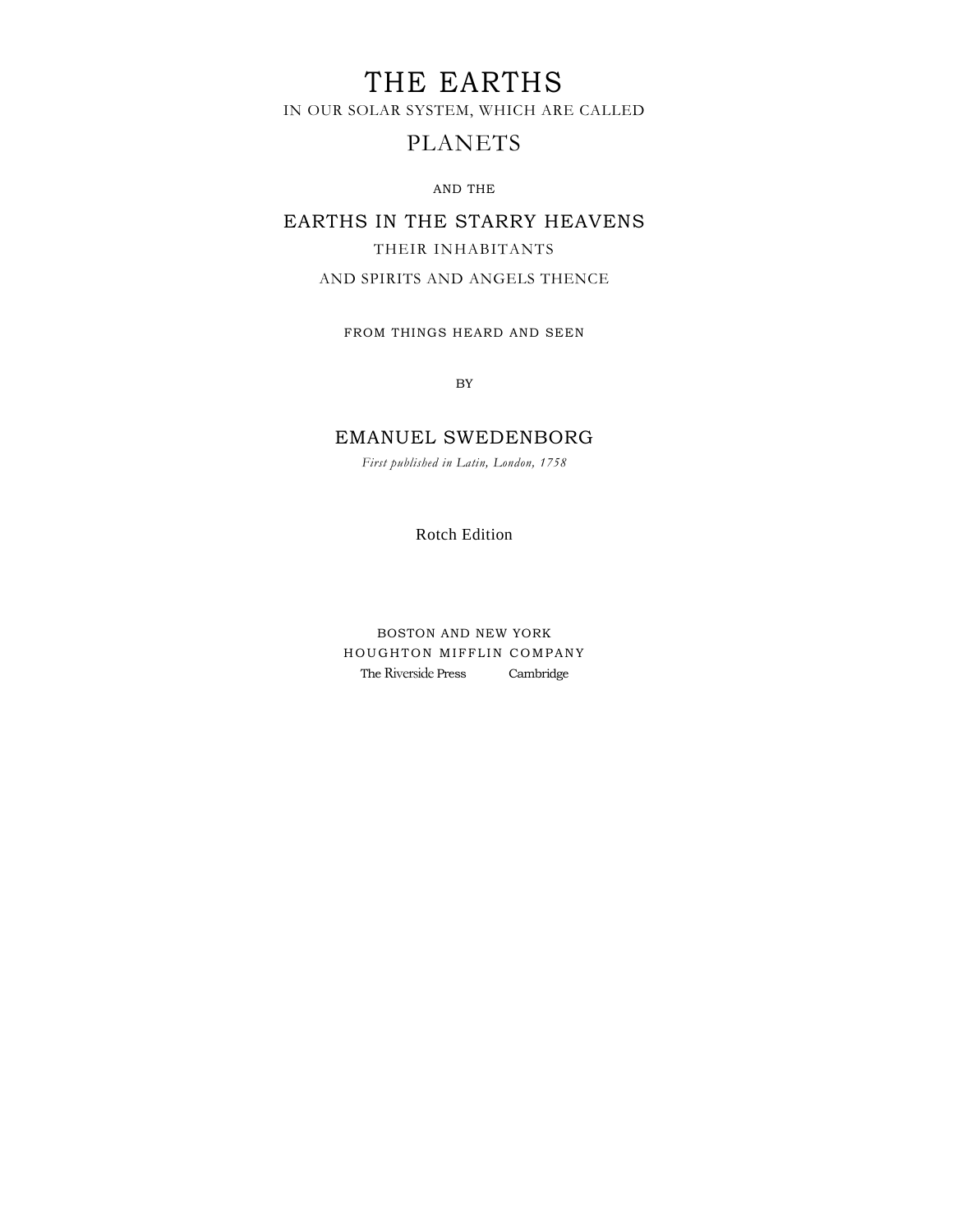# CONTENTS.

|                                                                                      | Nos.    |
|--------------------------------------------------------------------------------------|---------|
|                                                                                      |         |
|                                                                                      |         |
|                                                                                      |         |
|                                                                                      |         |
|                                                                                      |         |
|                                                                                      |         |
|                                                                                      |         |
| The Reasons why it pleased the Lord to be born on our                                |         |
|                                                                                      |         |
| Earths in the Starry Heavens   123-126                                               |         |
| First Earth in the Starry Heavens  127-137                                           |         |
|                                                                                      |         |
| A Third Earth in the Starry Heavens  148-156                                         |         |
| A Fourth Earth in the Starry Heavens  157.167<br>A Fifth Earth in the Starry Heavens | 168.178 |

 $\mathbf{I}$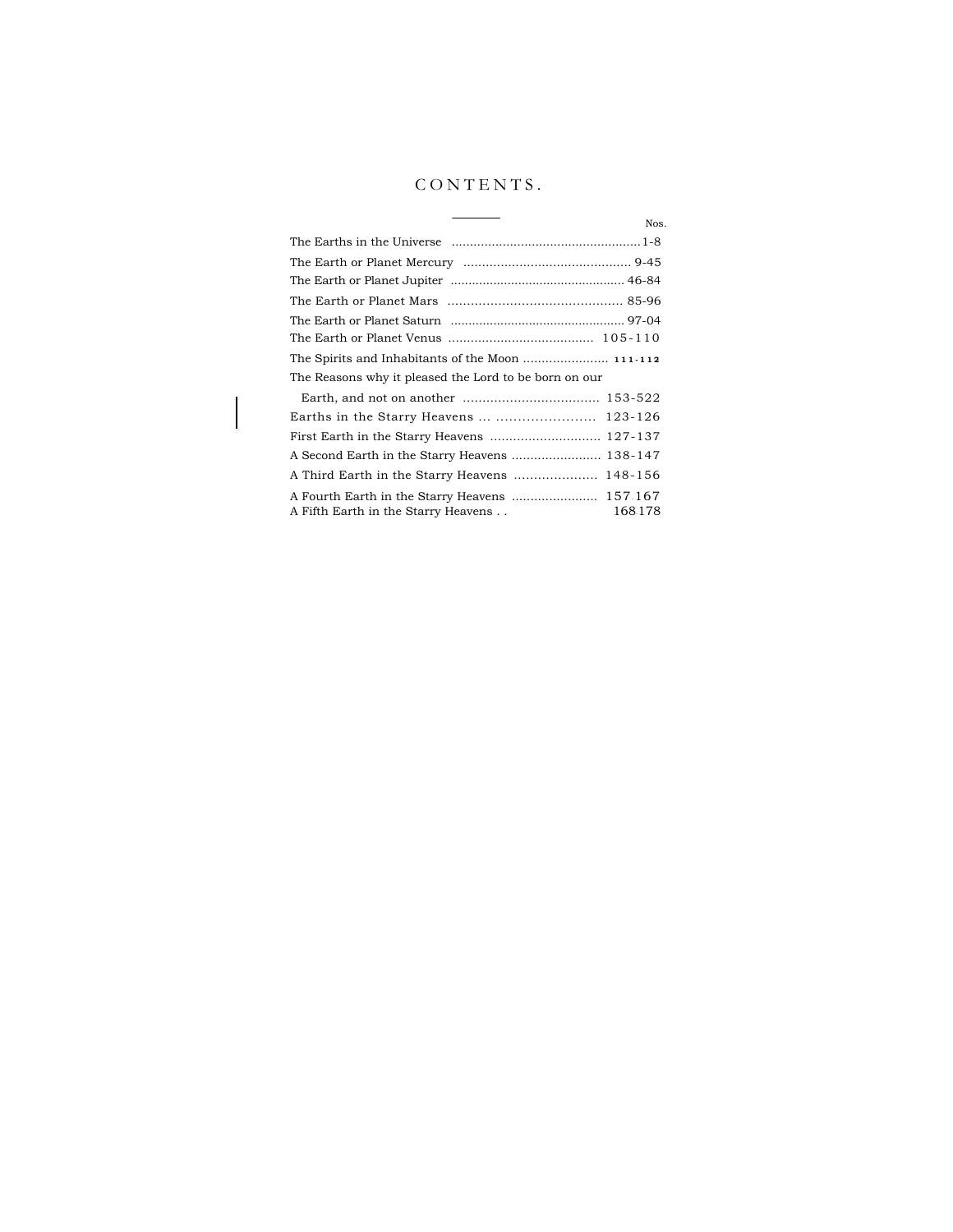# THE EARTHS

IN OUR SOLAR SYSTEM, WHICH ARE CALLED

# PLANETS

AND THE

EARTHS IN THE STARRY HEAVENS THEIR INHABITANTS AND SPIRITS AND ANGELS THENCE

> FROM THINGS HEARD AND SEEN BY EMANUEL SWEDENBORG

> > *First published in Latin, Landon, 1758*

Rotch Edition

# BOSTON AND NEW YORK HOUGHTON MIFFLIN COMPANY The Riverside Press Cambridge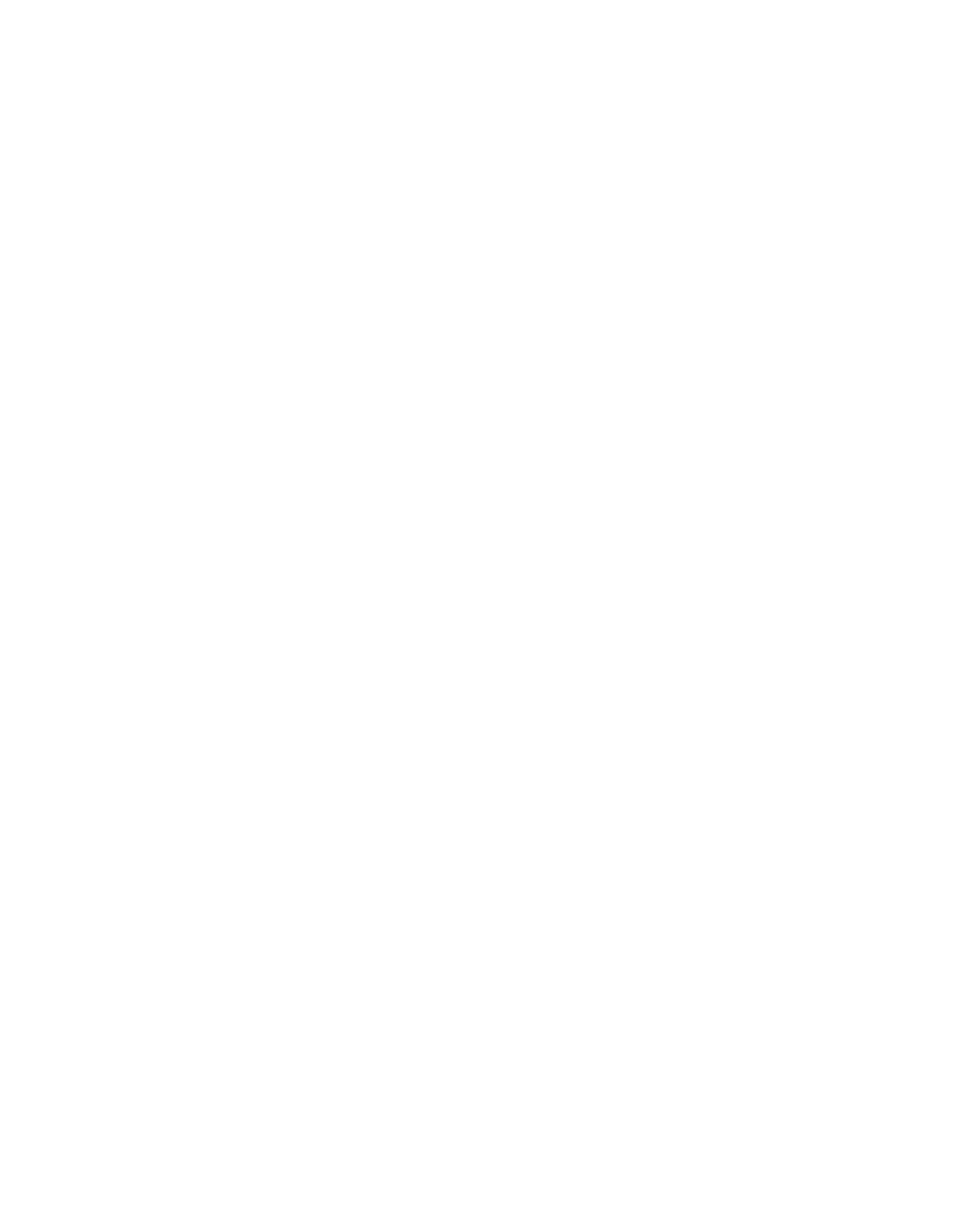## THE EARTHS IN THE UNIVERSE.

1. SINCE, by the Divine mercy of the Lord, the interiors of my spirit have been opened, and thereby I have been enabled to speak with spirits and angels, both with those who are near our earth and with those who are near other earths, and since I had a desire to know whether there are other earths, and what is their nature and that of their inhabitants, therefore it has been given me by the Lord to speak and converse with spirits and angels from other earths — with some for a day, with some for a week, and with some for months — and to be instructed by them concerning the earths from which and near which they were, and concerning the life, the customs, and the worship of the inhabitants, as well as various other matters worthy of narration; and since it has been granted me to learn these things in this way, I am permitted to describe them from what I have heard and seen. It is to be known that all spirits and angels are from the human race;a and that they are near their respective earths,b aid know what takes place there; and that man may be instructed by them if his interiors are so opened that he can speak and converse with REFERENCES To WHAT MAY BE FoUND ON THESE SUBJECTS 1N THE AUTHOR'S " HEAVENLY ARCANA."

**a** That there are no spirits nor angels who are not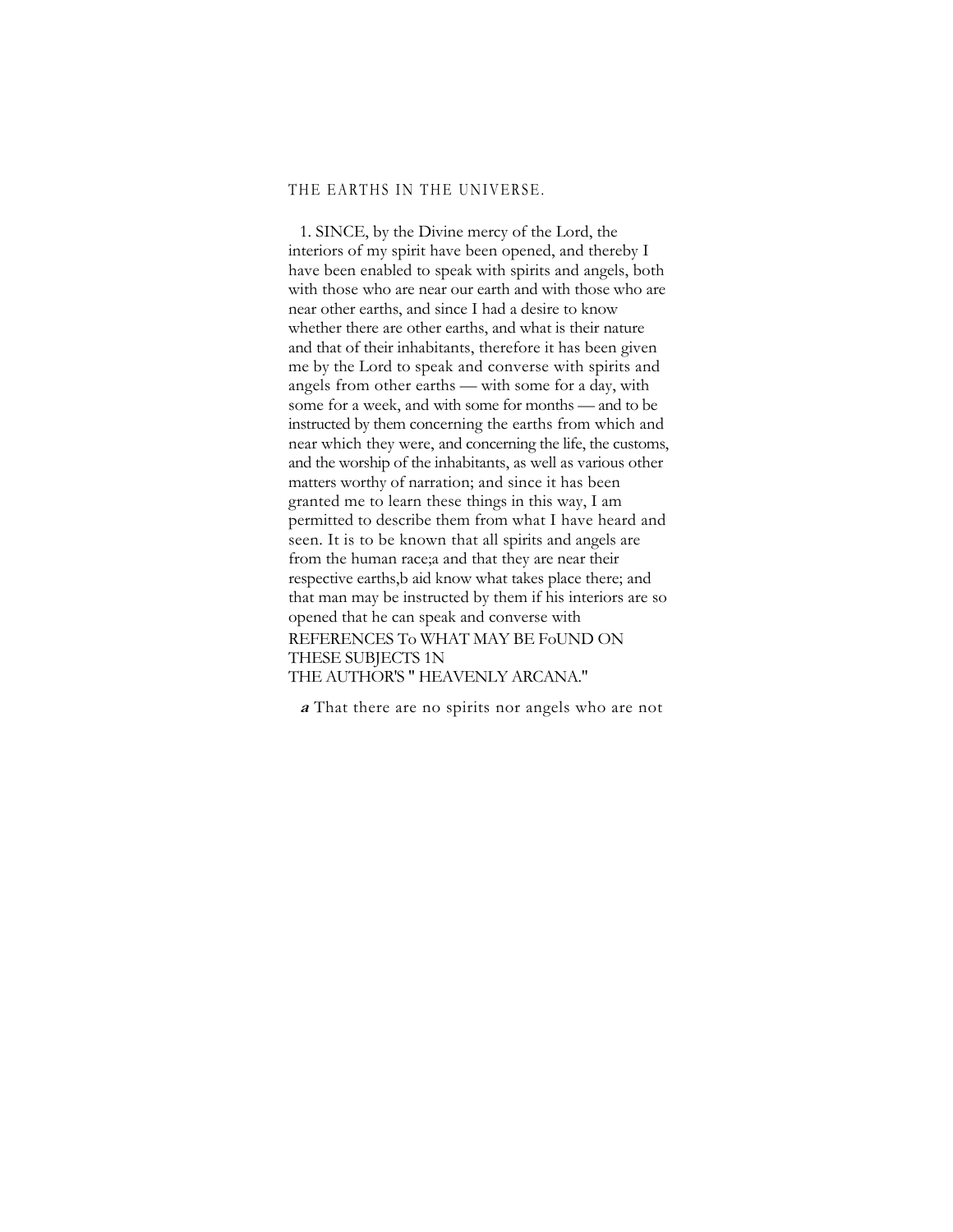of the human race, n. 1880.

*6* That the spirits of every earth are near to their own earth, because they are from its inhabitants and of similar genius, and that they are of service to these inhabitants, n. 9968.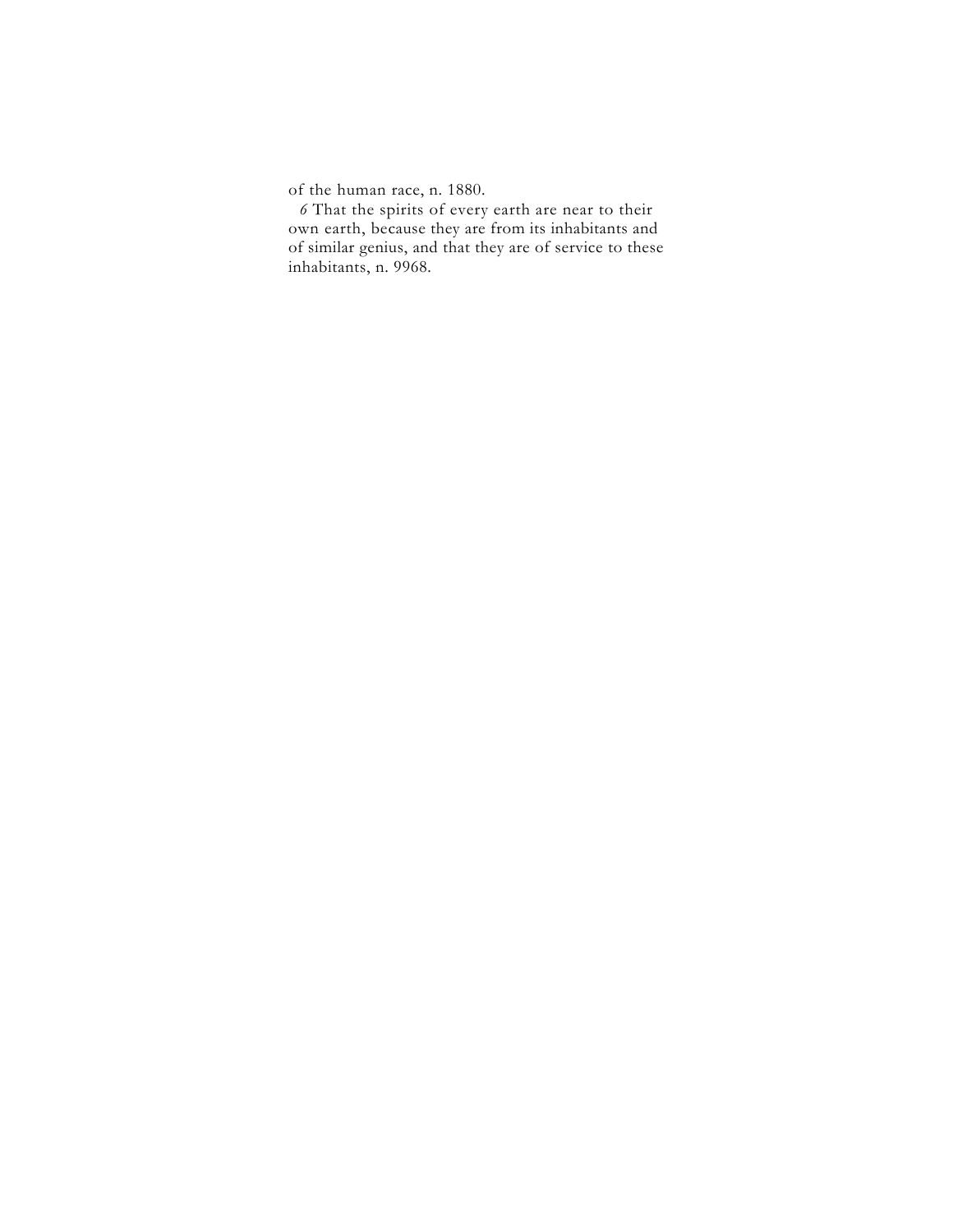#### 2 THE EARTHS IN THE UNIVERSE.

them. For man in his essence is a spirit' and together with spirits as to his interiors; d wherefore he wh0se interiors are opened by the Lord can speak with them, as man with man;e and this has been granted me daily for now twelve years.

2. That there are many earths, and men upon them, and spirits and angels thence, is very well known in the other life, for there every one who desires it from a love of truth and thence of use, is allowed to speak with spirits of other earths, and thereby to be confirmed concerning the plurality of worlds, and to be informed that the human race is not from one earth merely, but from innumerable earths; and also to be informed what is their genius, their manner of life, and their Divine worship.

3. I have occasionally spoken on this subject with spirits of our earth, and it was said that any man of good understanding may infer from many things that he knows, that there are very many earths, inhabited by men; for it may be concluded from reason that such great masses as the planets are, some of them exceeding this earth in magnitude, are not vacant masses, created only to be borne along and revolve around the sun, and to shine with their scanty light for one earth, but that their use must needs be a much more important one than that. Whoever believes, as every one ought to believe, that the Divine Being has created the universe for no other end than that the human race

e That the soul, which lives after death, is the spirit of man, which is the real man in him, and also appears in the other life in perfect human form, n. 322, 1880, 1881, 3633, 4622, 4735, 6054, 6605, 6626,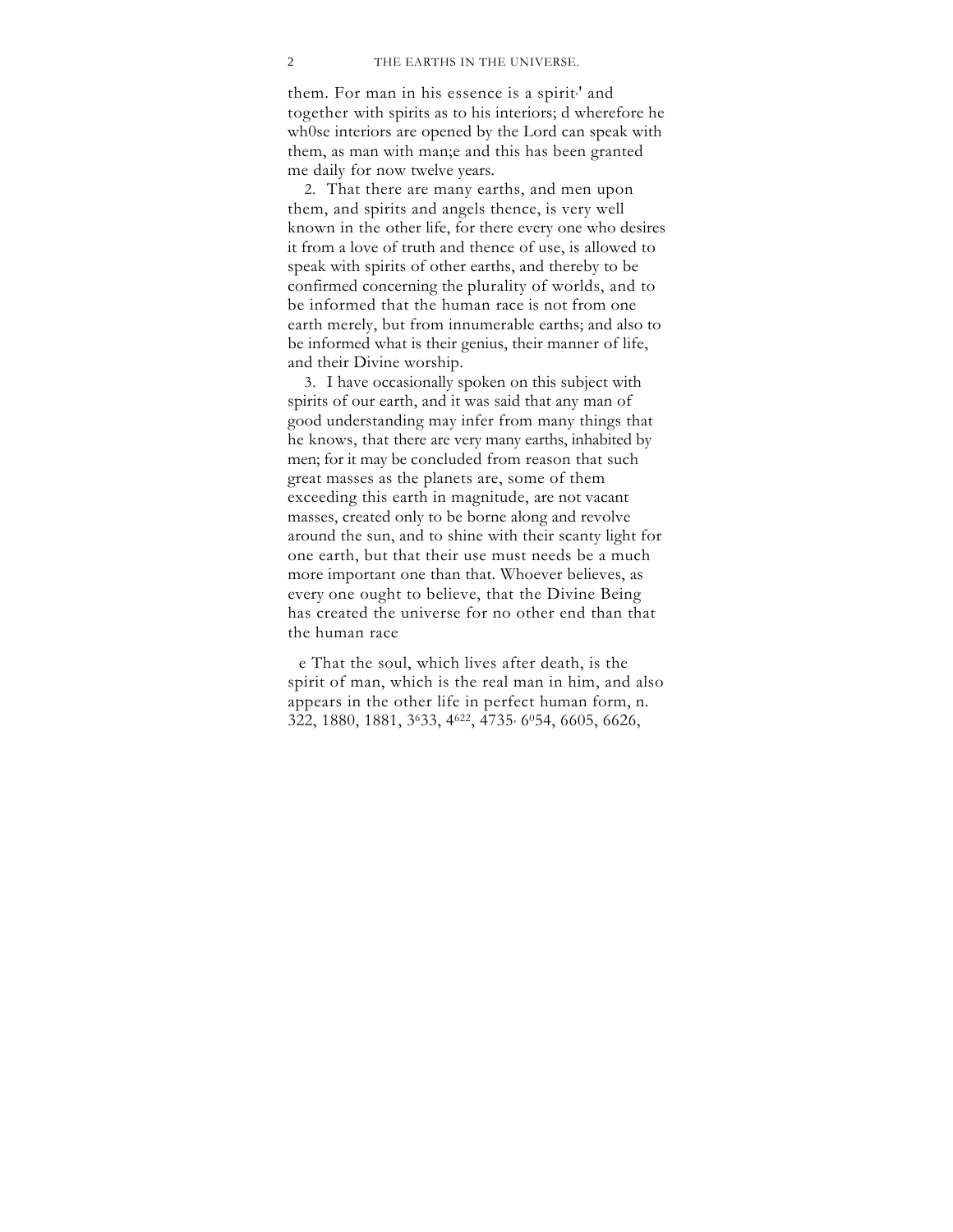7021, 0594.

*d* That man, even when here in the world, as to his interiors, consequently as to his spirit or soul, is in the midst of spirits and angels of such quality as he is himself, n. 2379, 3645, 4067, 4073, 4077.

e That man is able to speak with spirits and angels, and that the ancients on our earth did frequently speak with them, n. 67-69, 784, 1634, 1636, 7802. But that at this day it is dangerous to speak with them, unless man is in true faith and led by the Lord, n. 784, 9438, 10751.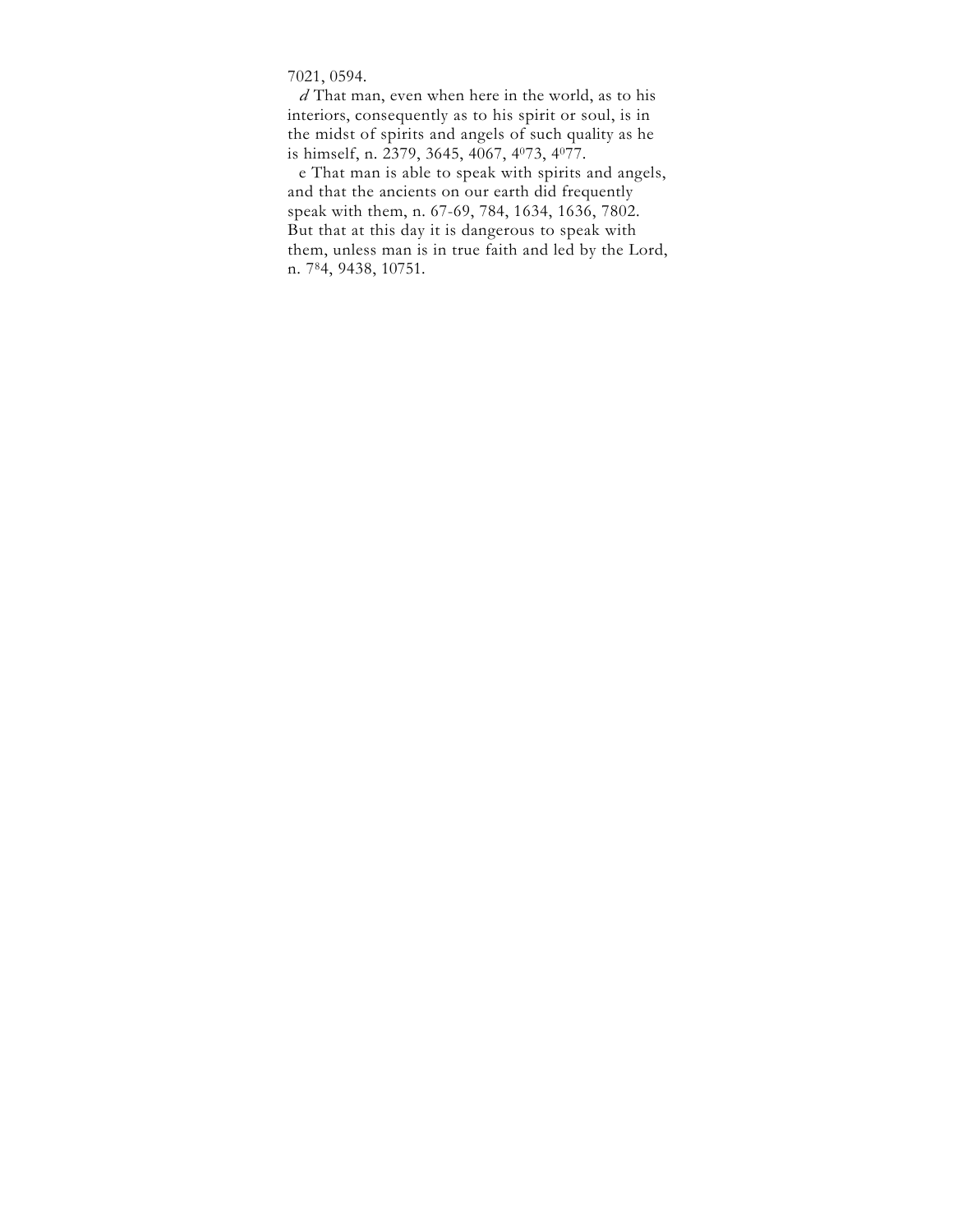#### INTR0DUCTION. 3

may exist, and thence heaven — for the human race is the seminary of heaven — he cannot but believe that wherever there is an earth, there are men. That the planets which are visible to our eyes, because within the boundaries of this solar system, are earths, may be clearly known from this, that they are bodies of earthy matter, because they reflect the light of the sun, and when seen through the telescope, they appear, not as stars radiant from flame, but as earths variegated with darker portions. The same may further appear from this, that they are borne like our earth around the sun, advancing by the way of the zodiac, and thus make their years and the seasons of the year, spring, summer, autumn, and winter; and that also like our earth they rotate on their own axis, from which they have their days and times of day, morning, noon, evening, and night, some of them also having moons, called satellites, revolving in their appointed times around their earth, as our moon revolves around our earth; the planet Saturn, because farthest distant from the sun, having also a large luminous ring, which gives that earth much, though reflected, light. Who that knows these things and thinks rationally about them, can ever affirm that these are empty bodies?

4. Moreover, in conversing with spirits I have said that men may believe there are in the universe more earths than one, from this, that the starry heaven is so immense, and the stars therein so innumerable, each of which in its place, or in its world, is a sun like our sun, but varying in magnitude. Whoever duly considers, concludes that so immense a whole cannot but be a means to an end, the ultimate end of creation, which end is the kingdom of heaven, wherein the Divine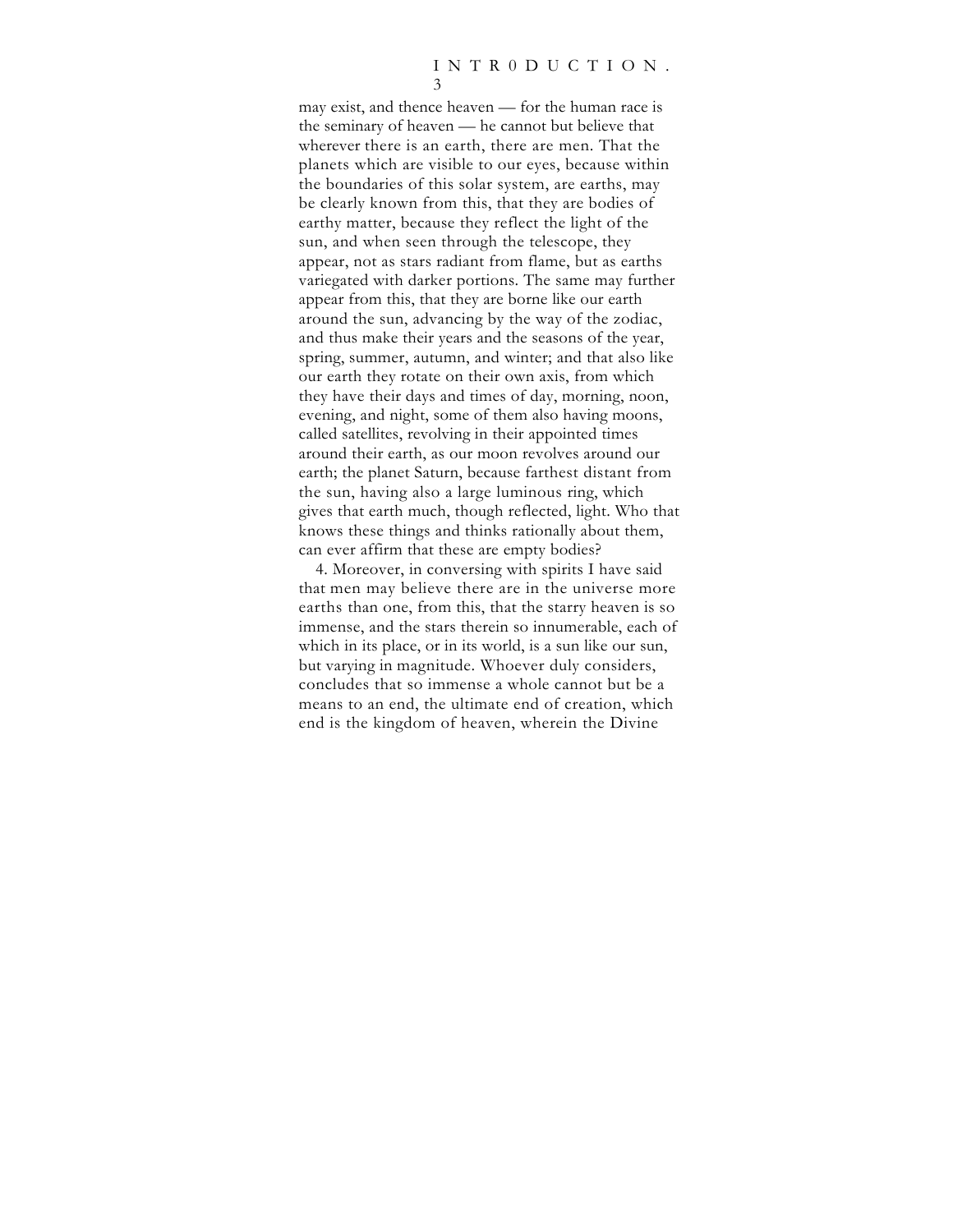may dwell with angels and men; for the visible universe, or the heaven resplendent with stars so innumerable, which are so many suns, is only a means for the existence of earths, with men upon them, of whom is the kingdom of heaven. From these things a rational man must needs be led to conceive, that so im-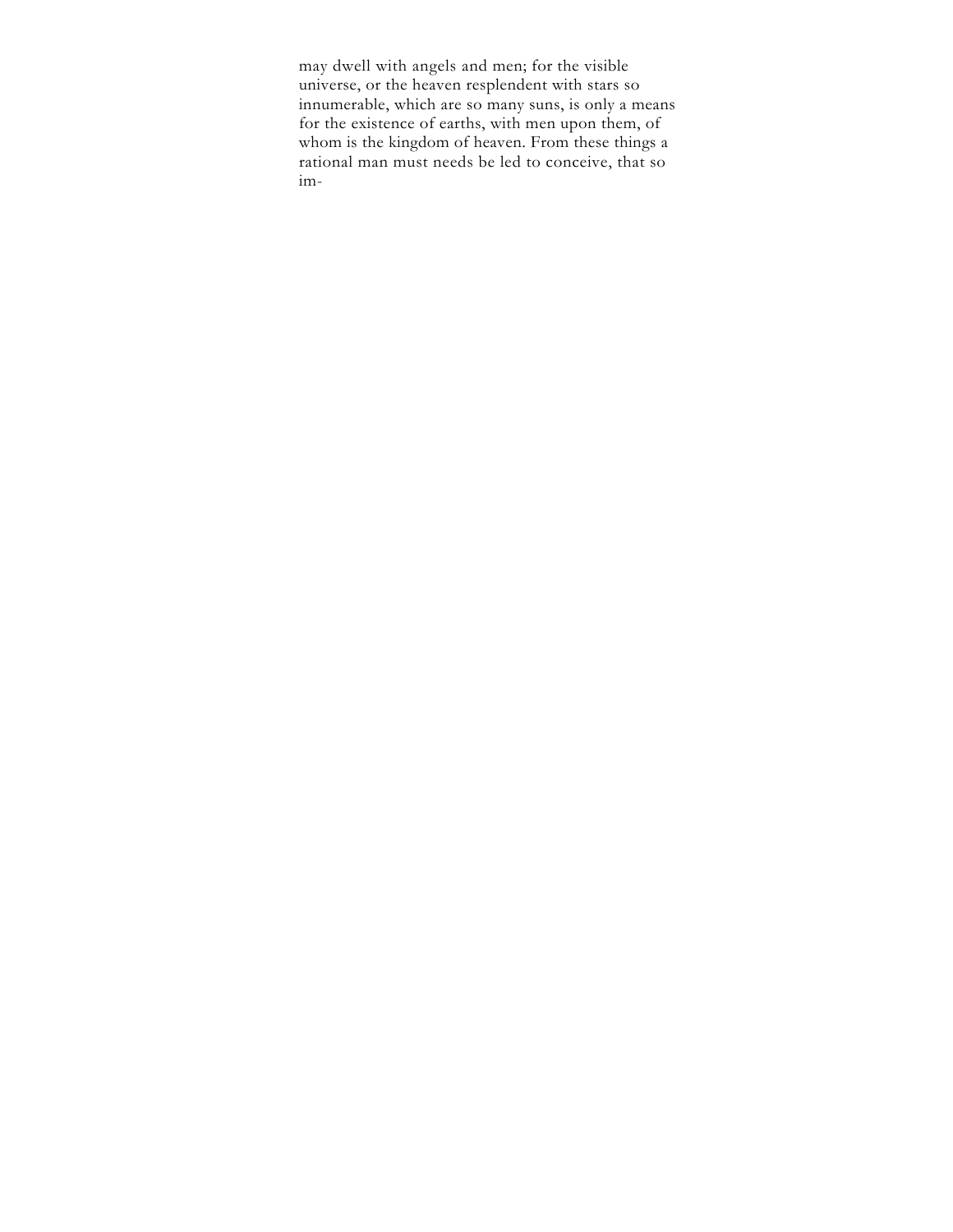#### 4 THE EARTHS IN THE UNIVERSE.

mense a means for so great an end was not constituted for a race of men, and for a heaven thence, from one earth only; for what would this be to the Divine, which is infinite, and to which thousands, yea, ten thousands of earths, all full of inhabitants, would be but a small matter and scarce anything.

5. And further, the angelic heaven is so immense that it corresponds to all the particulars of a man, myriads corresponding to every member, organ, and viscus, and to every one of his affections; and it has been given to know that this heaven can in no way exist as to all its correspondences, except from the inhabitants of very many earths./

6. There are spirits whose sole study is to acquire for themselves knowledges, in which alone they find delight, and who are therefore permitted to wander about, and even to pass out of this solar system into others, in order to extend their knowledge. These spirits declare that there are earths inhabited by men, not only in this solar system, but also beyond it in the starry heaven, to an immense number. They are from the planet Mercury.

7. As to what in general concerns the Divine worship of the inhabitants of other earths, those of them who are not idolaters all acknowledge the Lord as the Only God; for they adore the Divine, not as invisible, but as visible, for the reason, to0, that when the Divine appears to them, He appears in a human form, as He also formerly appeared to Abraham and others on this earth;*g* and they who adore

That heaven corresponds to the Lord, and that man, as to the whole and every part corresponds to heaven, and that hence heaven before the Lord is a man in large form, and to be called the Greatest Man, n. 2996, 2998, 3624-3649, 3741-3745, 4625. Concerning the correspondence of man, and of all things pertaining to him, with the Greatest Man, which is heaven, in summary, from experience, n.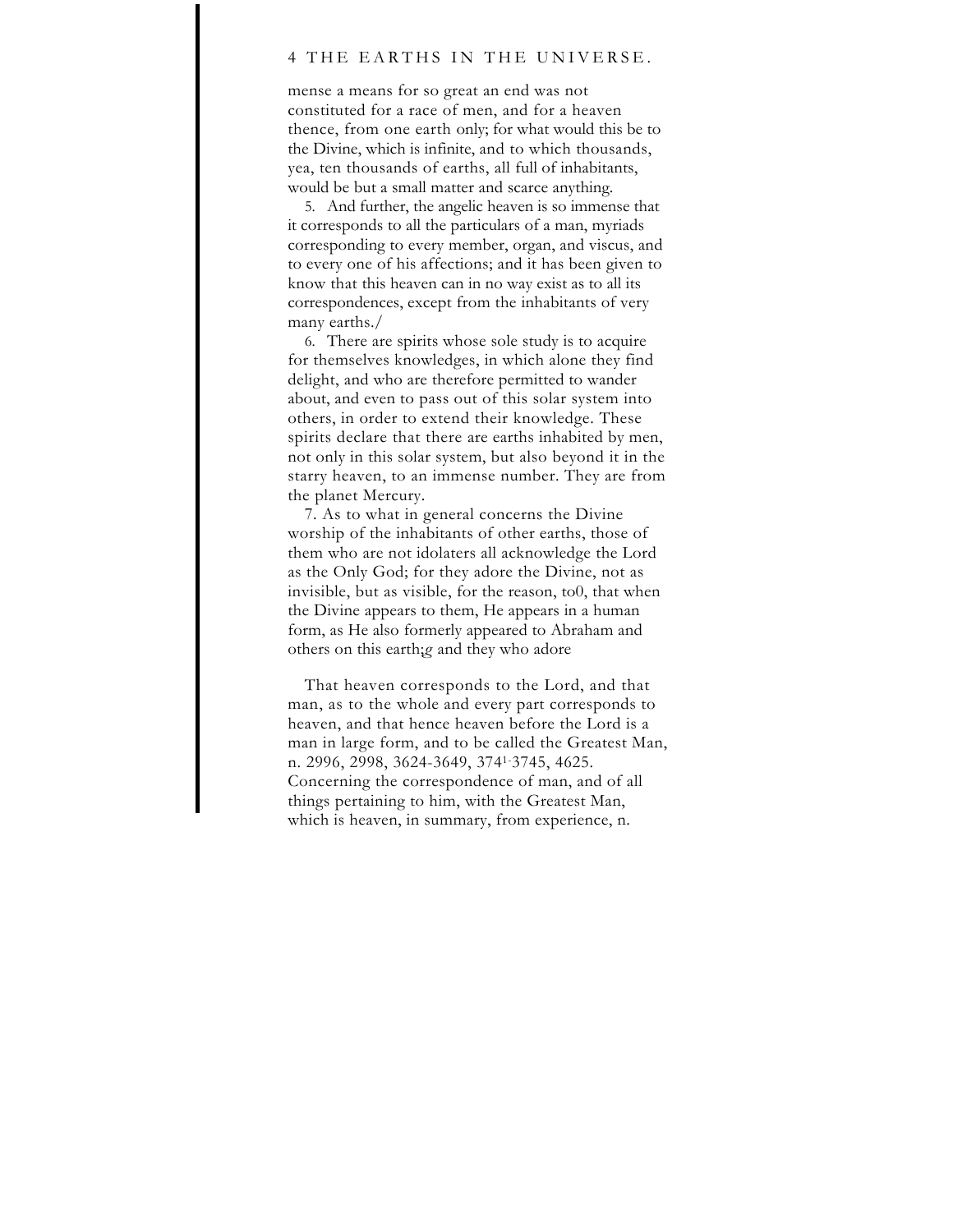3021, 3624-3648, 3741-3750, 3883- 3895, 4039-4054, 4218-4227, 4318-4330, 4403- 4420, 4523- 4533, 4622-4633, 4652-4659, 4791-4805, 4931-4952, 5050-5061, 5171- 5189, 5377-5396, 5552-5573, 5711-5726, 0030. *g* That the inhabitants of all the earths adore the Divine under a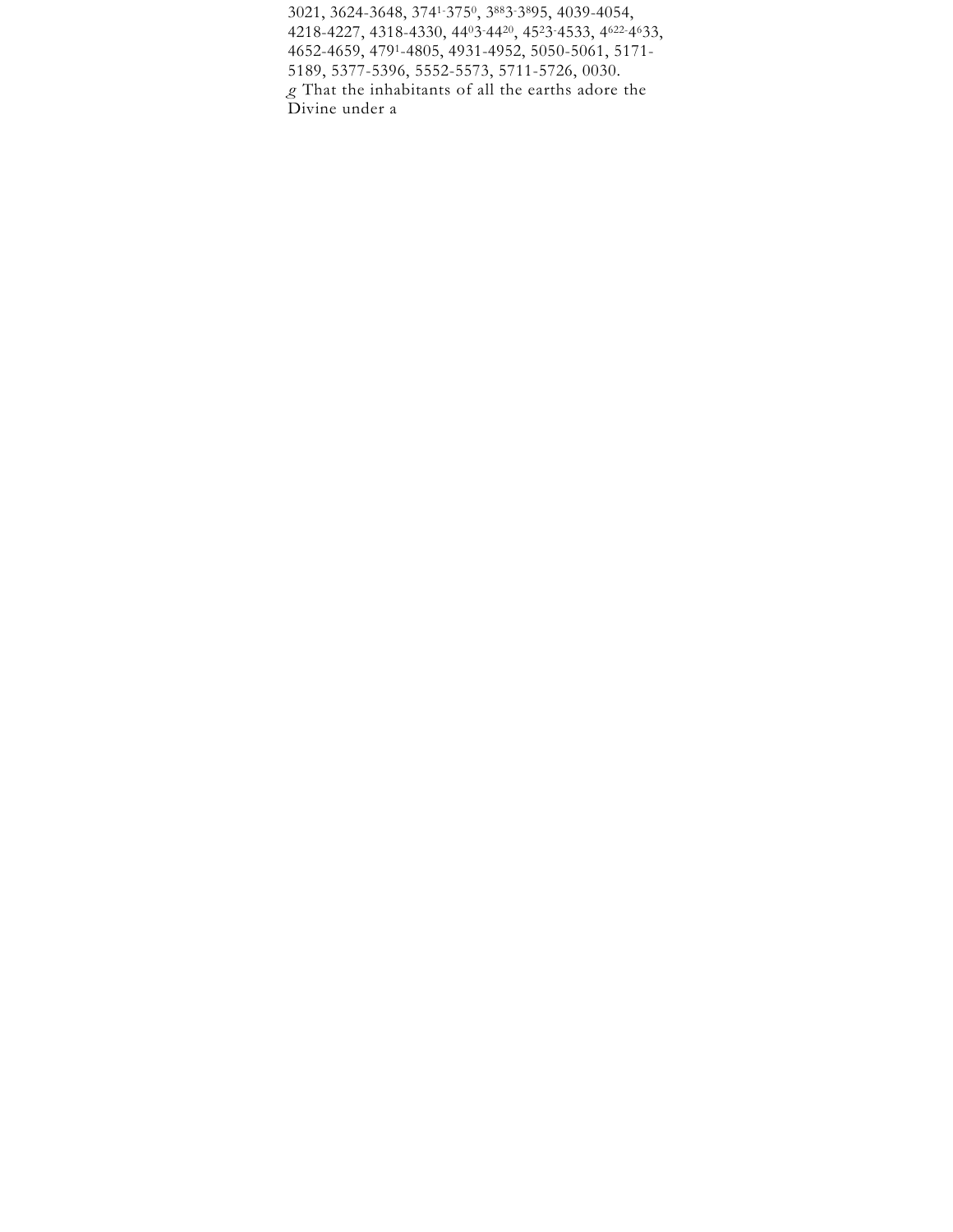### THE EARTH 0R PLANET MERCURY. 5

the Divine under a human form, are all accepted by the Lord.\* They say also that no one can rightly worship God, much less be joined to Him, unless he comprehends Him by some idea, and that God cannot be comprehended except in human form; and that if He is not so comprehended, the interior sight, which is of the thought, concerning God, is dissipated, as is the sight of the eye when looking upon the boundless universe; and that in this case the thought cannot but sink into nature, and worship nature as God.

8. When they were told that the Lord on our earth assumed the human, they mused awhile, and presently said ihat this was done for the salvation of the human race.

## THE EARTH OR PLANET MERCURY, ITS SPIRITS AND INHABITANTS.

9. That the universal heaven has the form of one man, which is therefore called the Greatest Man, and that all things and everything pertaining to man, both exterior and interior, correspond to that Man, or heaven, is an arcanum not yet known in the world; but that it is so, has been abundantly shown.' To constitute that Greatest Man, spirits are required from many earths, those who come from our earth into heaven not being sufficient, being corn-

human form, consequently the Lord, n- 8541-8547, 10159, 1073610738- And that they rejoice when they hear that God actually became Man, n. 9361. That God cannot be thought of except in a human form, n. 8705,9359, 9972. That man may worship and love what he has some idea of, but not what he has n0 idea of, n. 4733, 5 t 1o, 5633, 7211, 9267, 10067.

*k* That the Lord receives all who are in good, and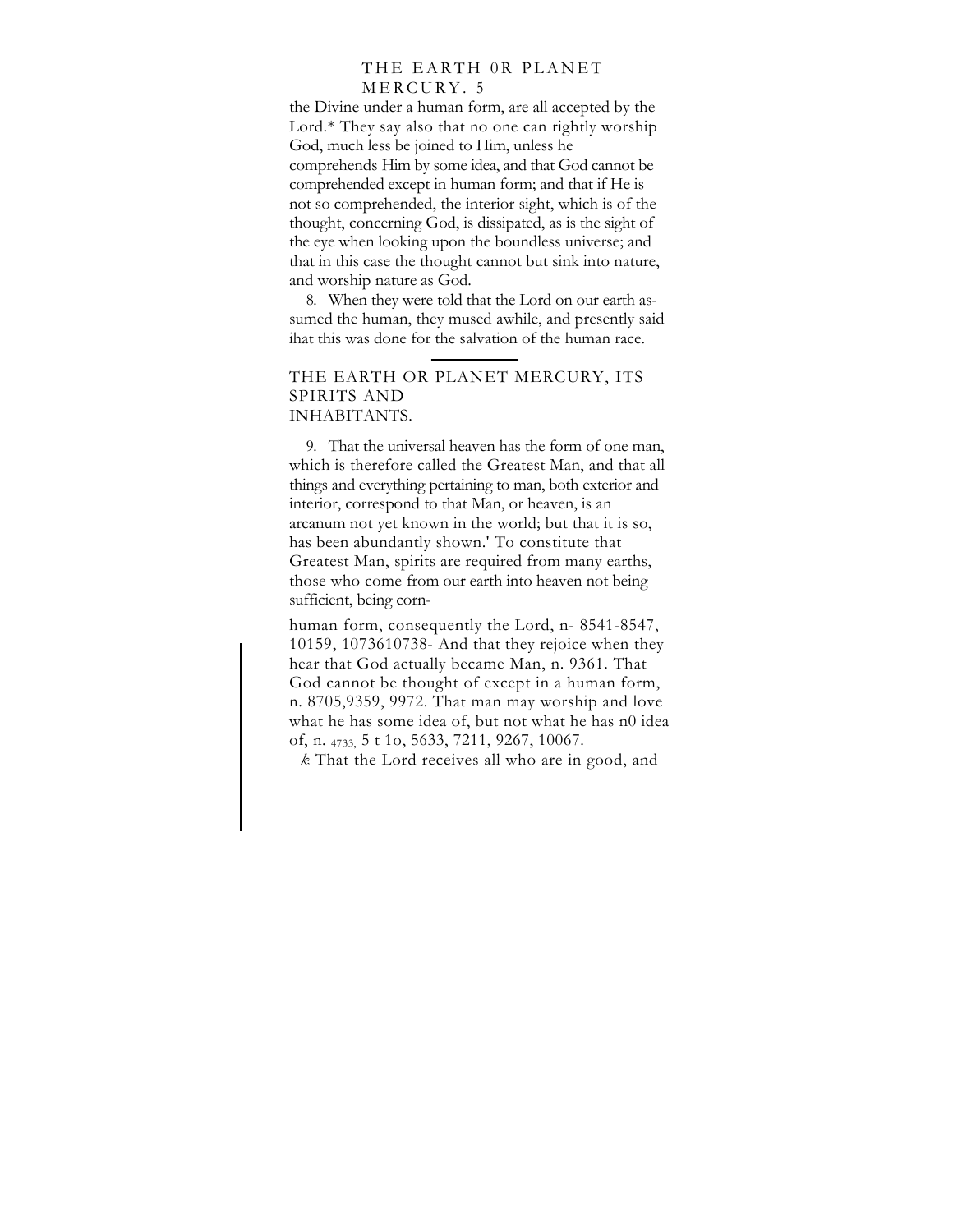who adore the Divine under a human form, n. 9359, 7173.

That spirits enter into all things of man's memory, but not from their own memory into man's, n- 2488, 5863, 6192, 6193, 6198, 6199, 6214. That angels enter into the affections and ends from which, and for the sake of which, man thinks, wills, and acts in his manner, and not otherwise, n. 1317, 1645, 5854.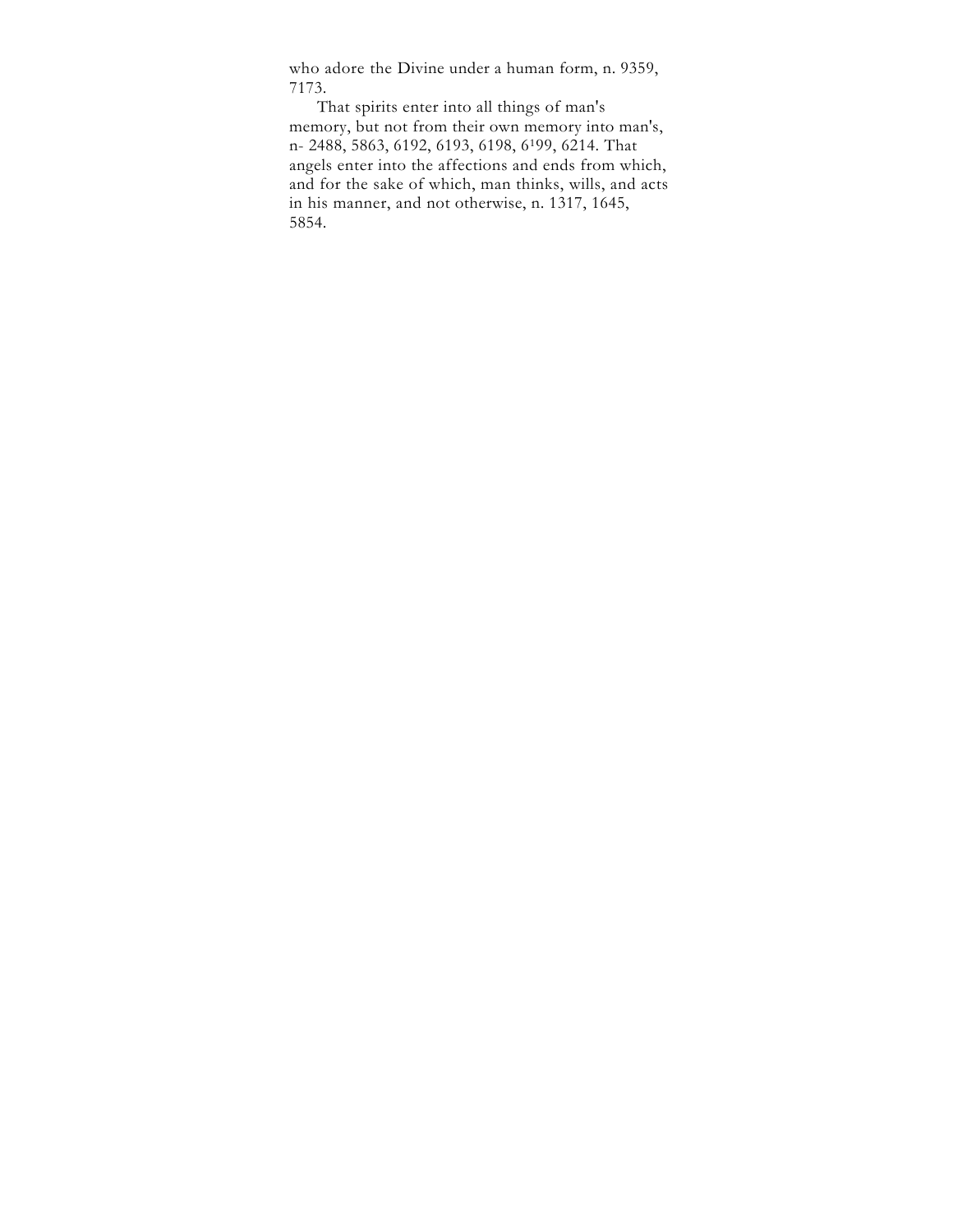paratively few; and it is provided by the Lord that whenever and wherever there is a deficiency in the quality or quantity of correspondence, those are summoned at once from another earth who may supply the deficiency, so that the proportion may be preserved, and thus heaven be kept in due form.

10. It has also been disclosed to me from heaven, to what in the Greatest Man the spirits from the planet Mercury have reference, namely, to the memory, but to the memory of things abstracted from those that are terrestrial and merely material. But since it has been granied to speak with them, and this during many weeks, and to learn the quality and mode of life of the inhabitants of that earth, I will make known what I have thus learned by experience.

1. Some spirits came to me, and I was told from heaven that they were from the earth nearest the sun, which in our earth is called the planet Mercury. They began as soon as they came to explore my memory in search of all that I knew — which spirits can do most dexterously, as when they come to a man, they see in his memory everything there is in it. While they were searching for various things, and among others for the cities and places in which I had been, I observed that they did not care to know of temples, palaces, houses, or streets, but only of what I knew to have been done in those places, and of whatever related to the established order there and to the genius and manners of the people, and such like matters. For such things cling to the places in man's memory, and so when the places are called up, these come up also. Wondering at this nature of theirs, I asked them why they disregarded the magnificence of the places, and only attended to what had been done in them. They said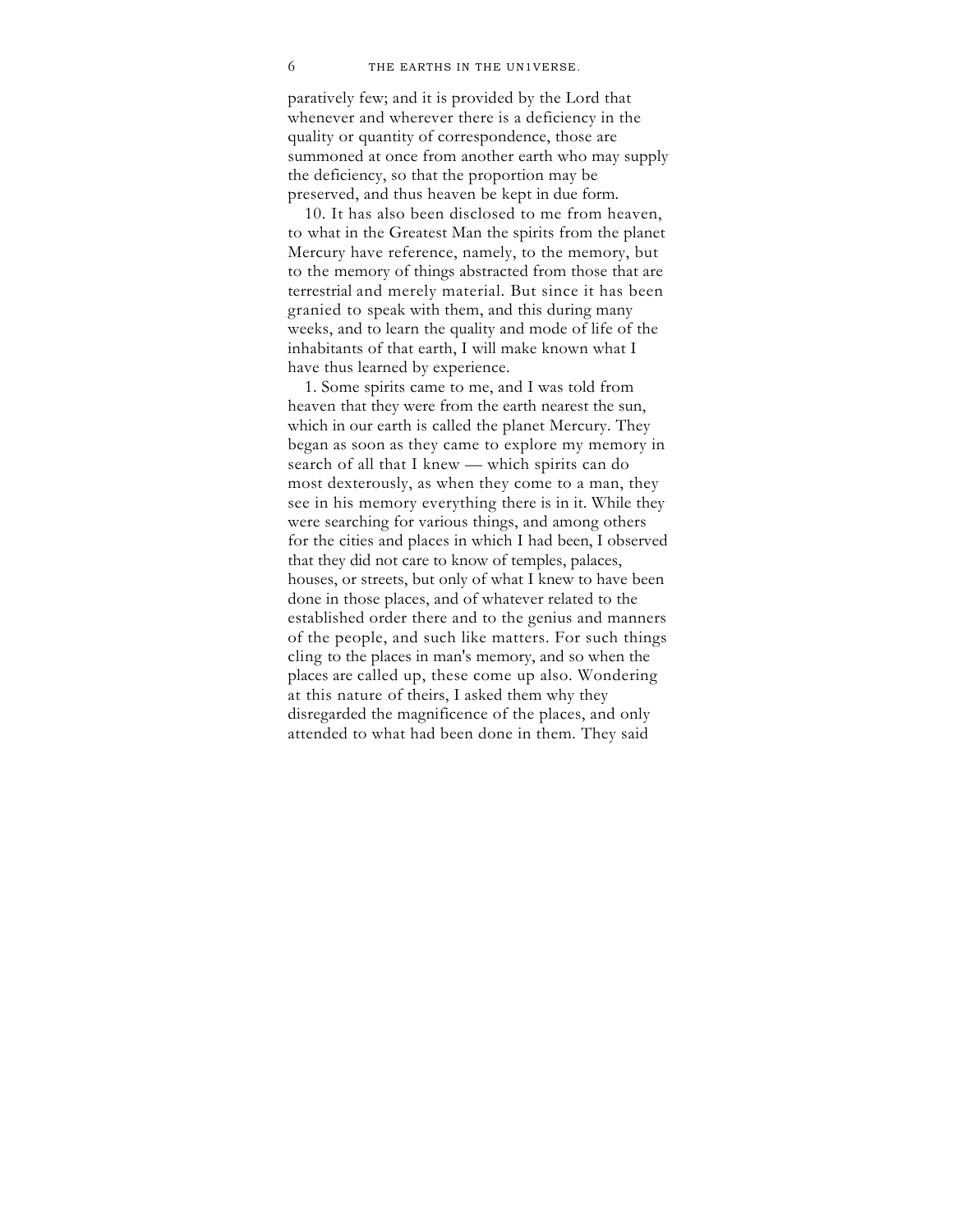they took delight in looking, not at what was material, corporeal, and earthly, but only at what was real. Thus it was made clear that the spirits of that earth, in the Greatest Man, have relation to the memory of realities abstracted from all that is material and earthly.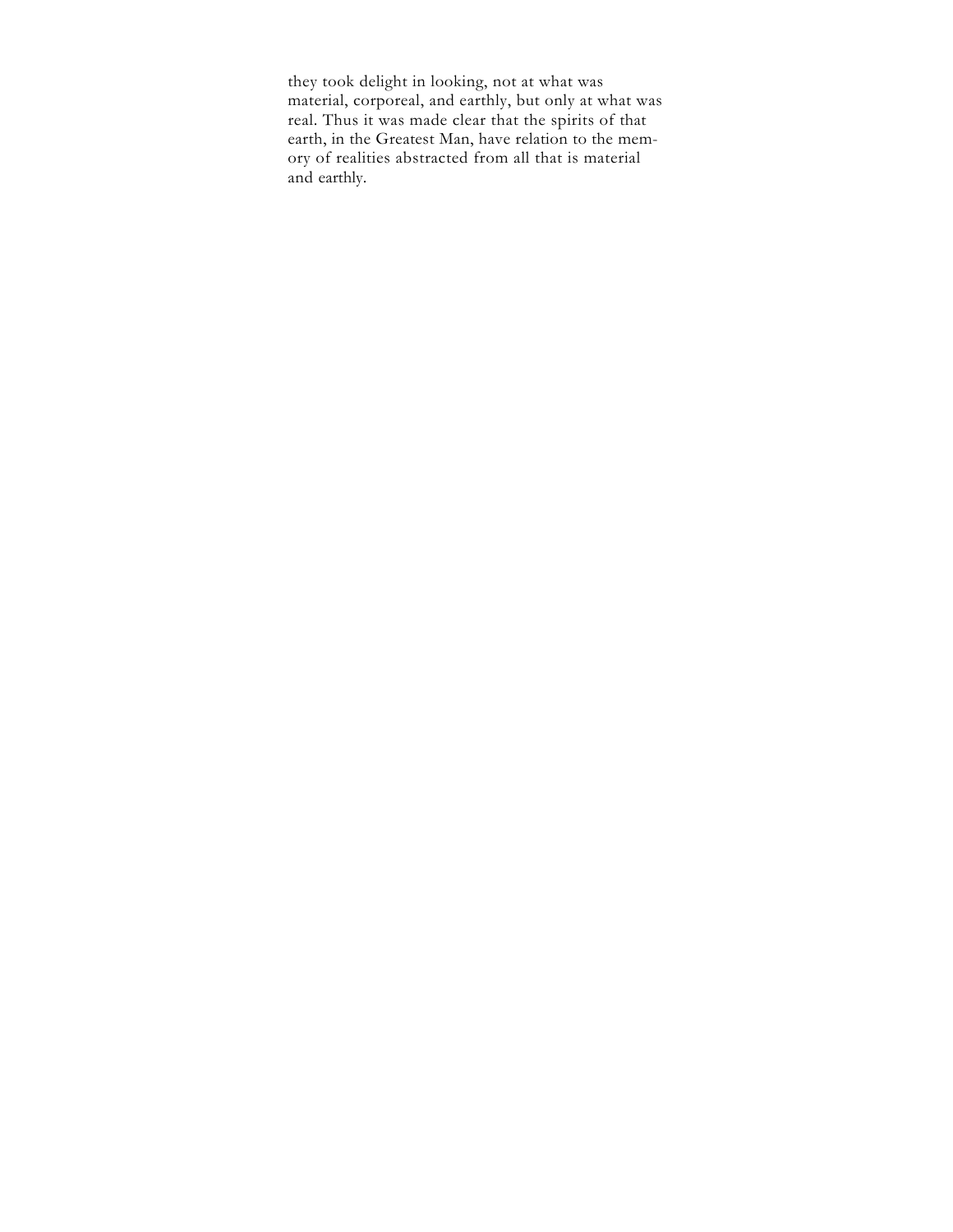12. I was told that such is the life of the inhabitants of that earth, namely, that they care nothing for things earthly and corporeal, but only for the customs, laws, and rule of the peoples there, as also for the things of heaven, which are innumerable. I was furtber told that many of the men of that earth speak with spirits, and that thus they have knowledges of spiritual things, and of the states of life after death, and thence also a contempt for corporeal and earthly things. For they who know of a certainty, and believe, that they shall live after death, are concerned about heavenly things, because these are eternal and happy, but not about worldly things, except so far as the necessities of life require. And since this is the nature of the inhabiiants of Mercury, it is also that of ihe spirits who come from it.

13. How eagerly they inquire into and appropriate such knowledges as are of the memory elevated above the sensuals of the body, was made evident to me from this, that when they looked into those things which I knew respecting heavenly subjects, they passed hastily through them all, saying continually that ihis and that were so and so. For when spirits come to man, they enter into all his memory, and call forth from it whatever suits themselves; indeed, as I have often observed, they read wbat is in it as out of a book .k These spirits did this the more dexterously and quickly because they did not stop at such tbings as are heavy and sluggish, and which confine and consequently retard the internal sight, as all earthly and corporeal things do, when regarded as ends, that is, when they alone are loved; but they looked to the realities themselves; for realities not clogged by earthly things,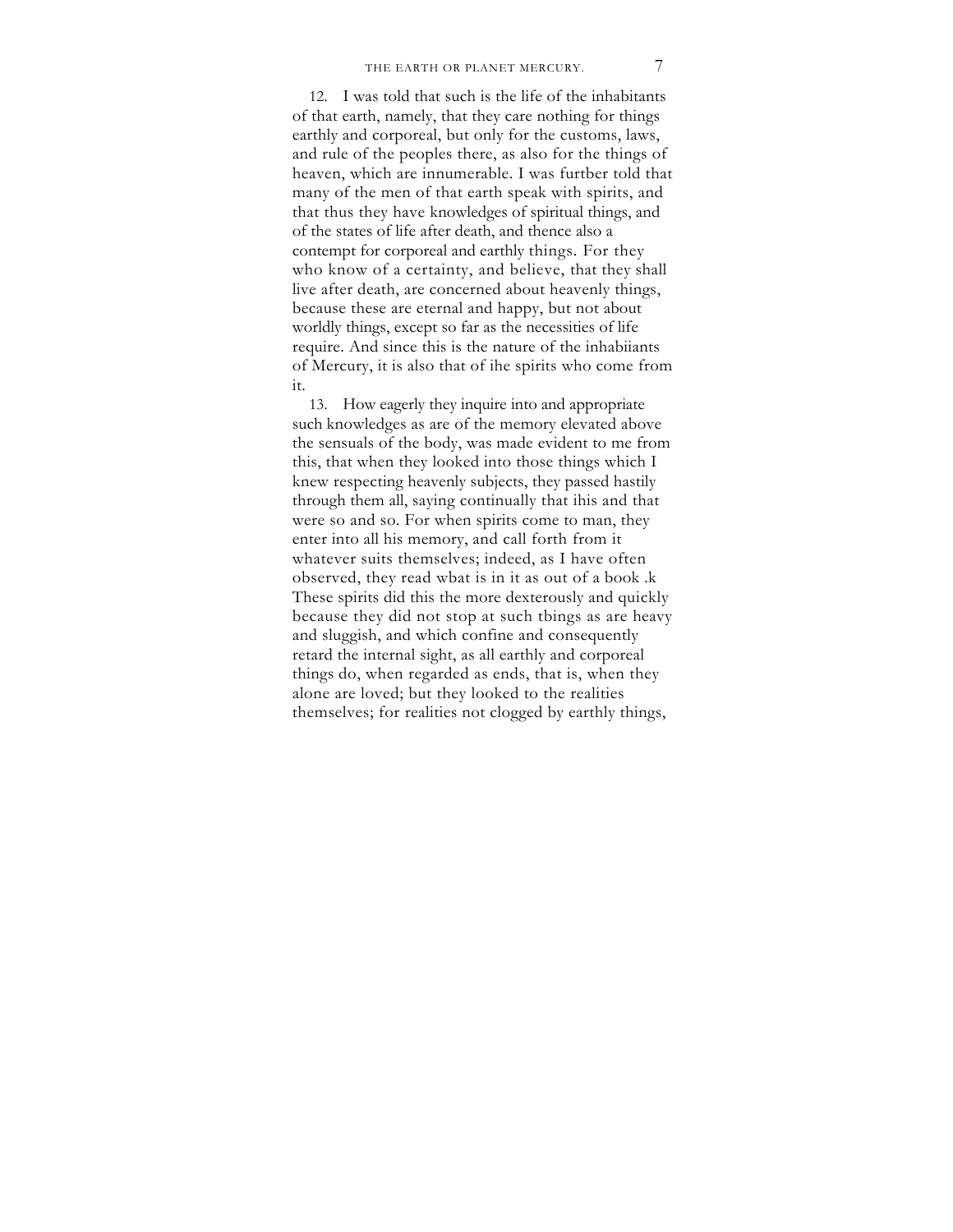bear the mind upward, and thus into a broad field; but mere material things bear the mind downward, and limit it and close it up. Their eagerness to acquire knowledges and io enrich the memory, was manifested also in this way. While I was

That the spirits who are with man, are in possession of all things of his memory, n. 5853, 5857, 5859, 586o.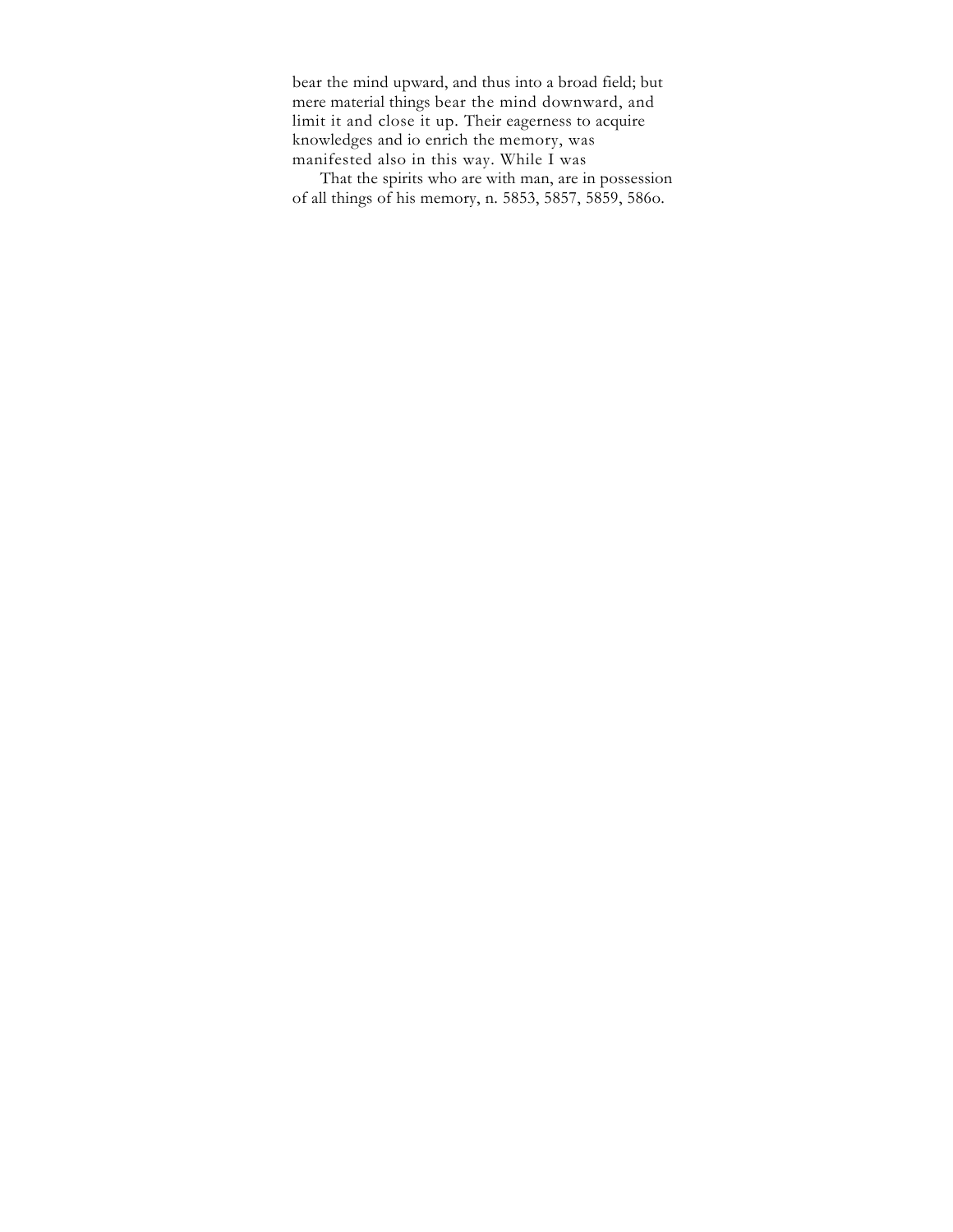### 8 THE EARTHS 1N THE UN1VERSE.

writing something about things to come, and these spirits were at a distance, so that they could not look into those things from my memory, they were very indignant because I was not willing to read them in their presence, and, contrary to their usual behavior, they were ready to inveigh against me, saying that I was one of the worst of men, and such like things. And to show their anger they caused a kind of contraction, with pain, on the right side of my head even to the ear. But such things did me no harm. Yet as they had done evil, they removed themselves still further away; but presently they stood still again, wishing to know what I had written — so great is their desire for information.

14. The spirits of Mercury, above all other spirits, possess a knowledge of affairs, not only those that are in our solar system, but also those that are outside of it in the starry heaven; and what they have once acquired, they retain, and also recollect as often as anything similar occurs. From this also it may be plainly evident that spirits have memory, and much more perfect than the memory of men; also that what they hear, see, and perceive, they retain, and especially such things as they delight in — as these spirits delight in the knowledge of realities. For whatever brings delight and love, flows in spontaneously as it were and remains. Other things do not enter, but only touch the surface and glide by.

15. When the spirits of Mercury come to other societies, they ascertain from them what they know, and then depart; for there is such communication among spirits, and especially among angels, that when they are in a society, if they are accepted and loved, all things which they know are communicated./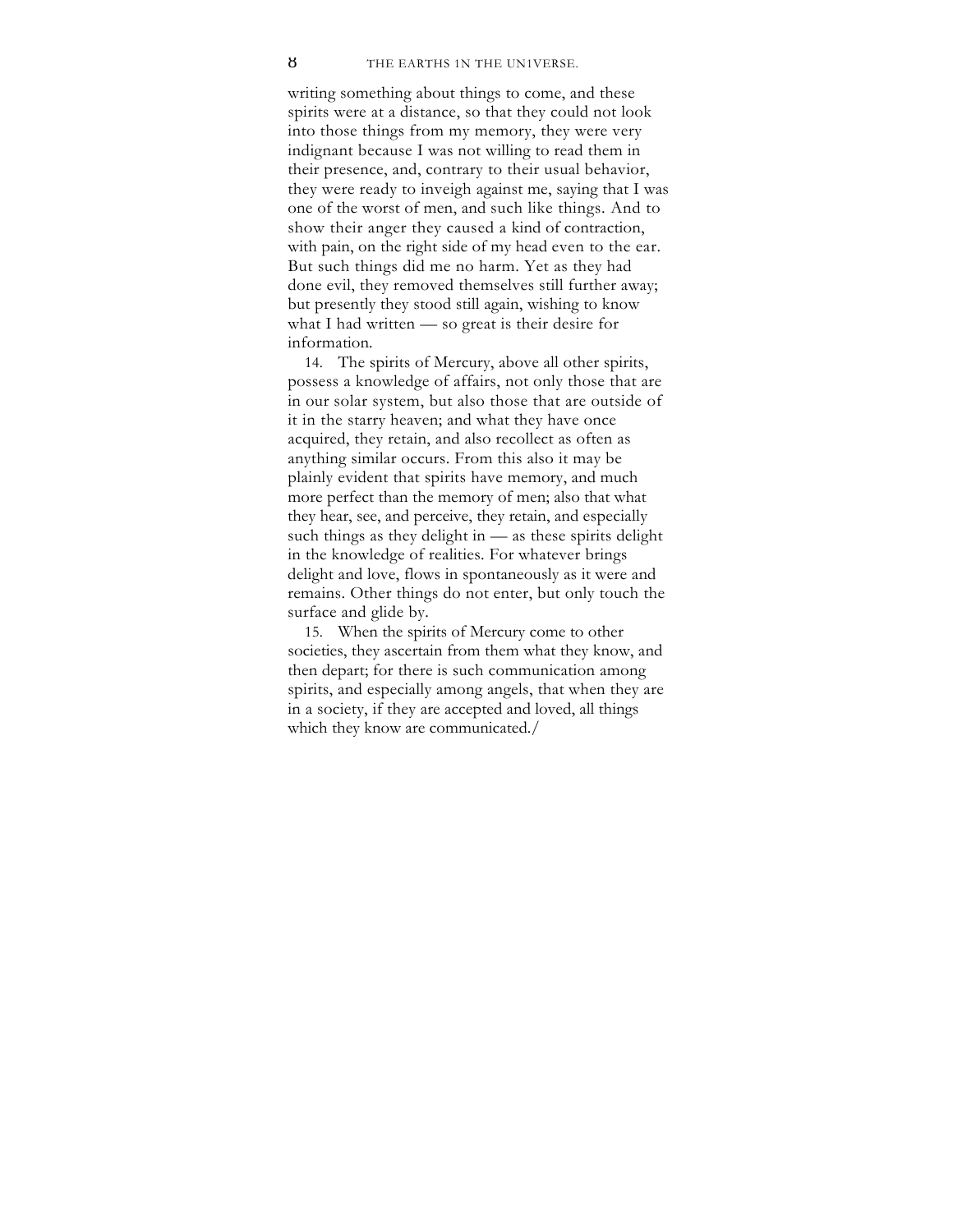16. In consequence of their knowledge, the spirits of

*t* That in the heavens there is given a communication of all good things, inasmuch as heavenly love communicates all its possessions with others; and that from this the angels have wisdom and happiness, n. 549, 550, 1390, 1391, 1399, 10130, 10723.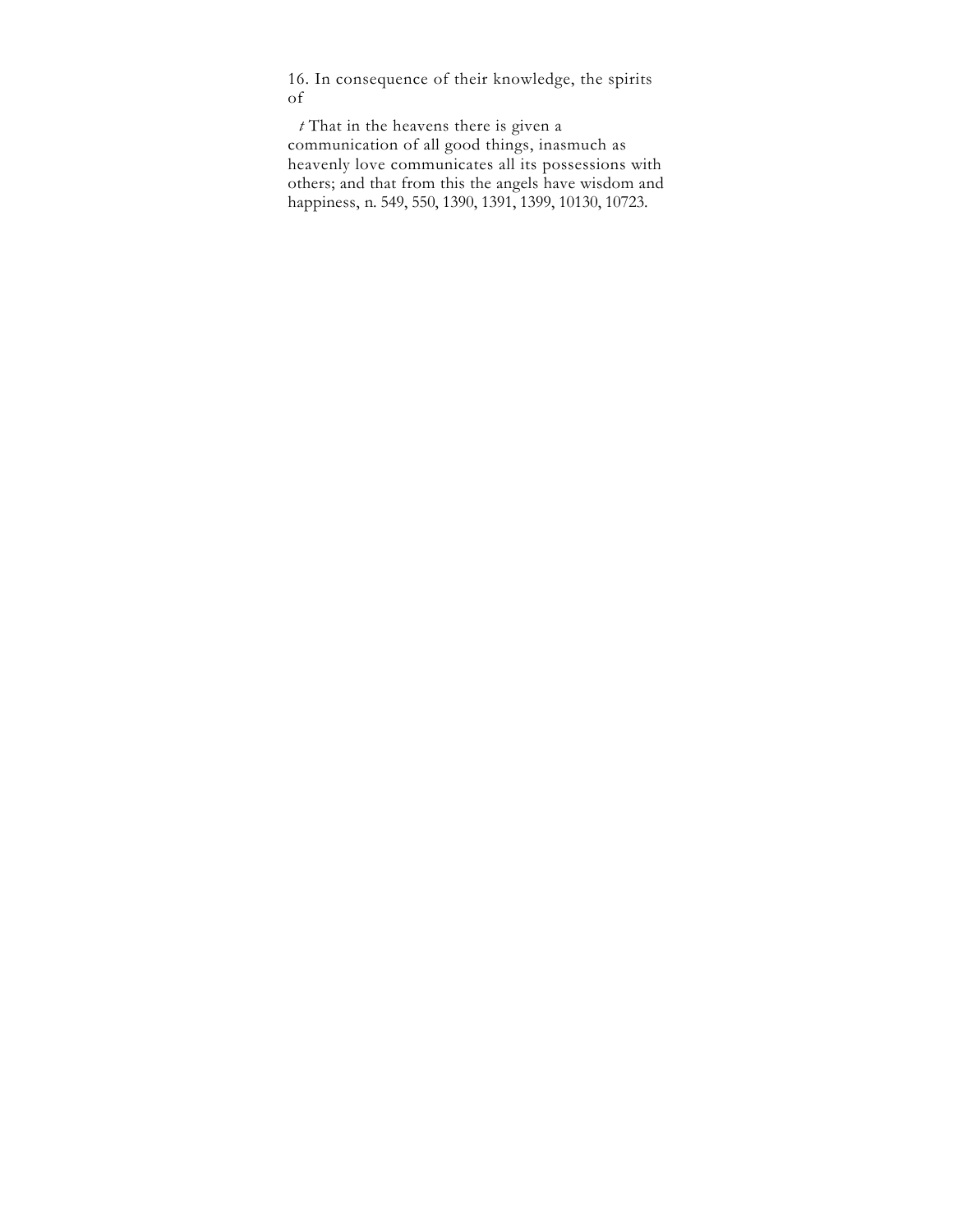#### THE EARTH 0R PLANET MERCURY. 9

Mercury are exceedingly proud. They were tberefore told that although they know innumerable things, yet there are infinite things which they do not know; and if their knowledges should increase to eternity, they could not even come to know all that is general. They were also told of their pride and their elation of mind, and that this is unseemly. But they answered tbat it is not pride, but only a glorying because of their powers of memory — so able are they to make excuses for their faults.

17. They are averse to vocal speech, because it is material, and therefore, when no intermediate spirits were present, I could not speak with them except by a kind of active thought. Their memory, because it is of realities, not of purely material images, supplies objects that are nearer to the thought; for the thought, which is above the imagination, requires for its objects things abstracted from what is material; but notwithstanding this, the spirits of Mercury have little power of judgment, finding their delight, not in matters of judgment and of conclusions from knowledges, but in bare knowledges.

18. They were asked whether they wished to make any use of their knowledges; for they were told that it is not enough to delight in knowledges, because knowledges have respect to uses, and uses ought to be the ends; that from knowledges alone no use results to them, but to others with whom they are willing to communicate their knowledges; and that it is by no means fitting for any one who wishes to be wise, to rest in mere knowledges, because these are only instrumental causes, to serve in the investigation of things appertaining to life. But they replied that they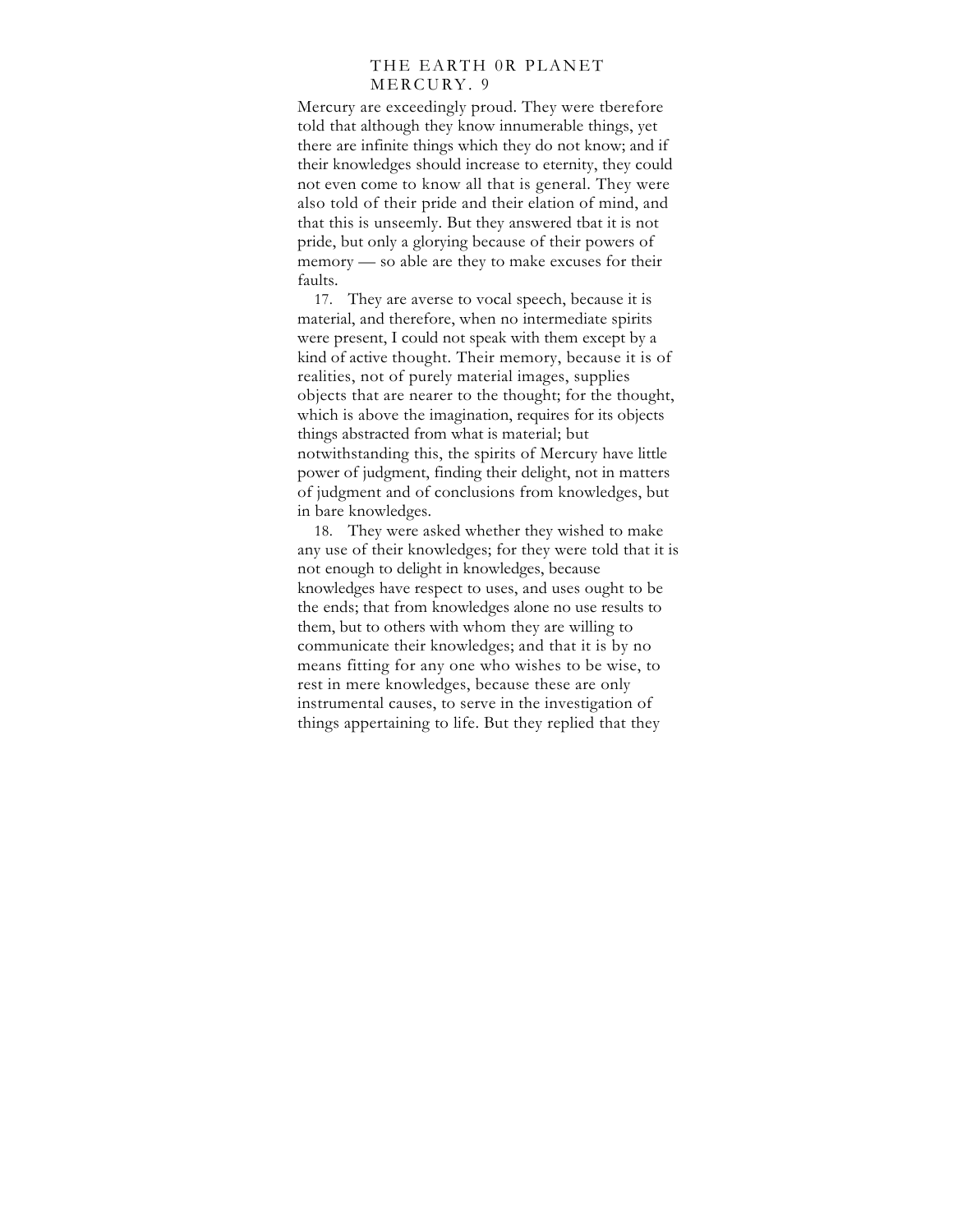delighted in knowledges, and that knowledges to them are uses.

19. Some of them also are unwilling to appear as men, like the spirits of other earths, but would rather appear as crystalline globes. The reason why they are desirous to appear so, though they do not, is, that the knowledges of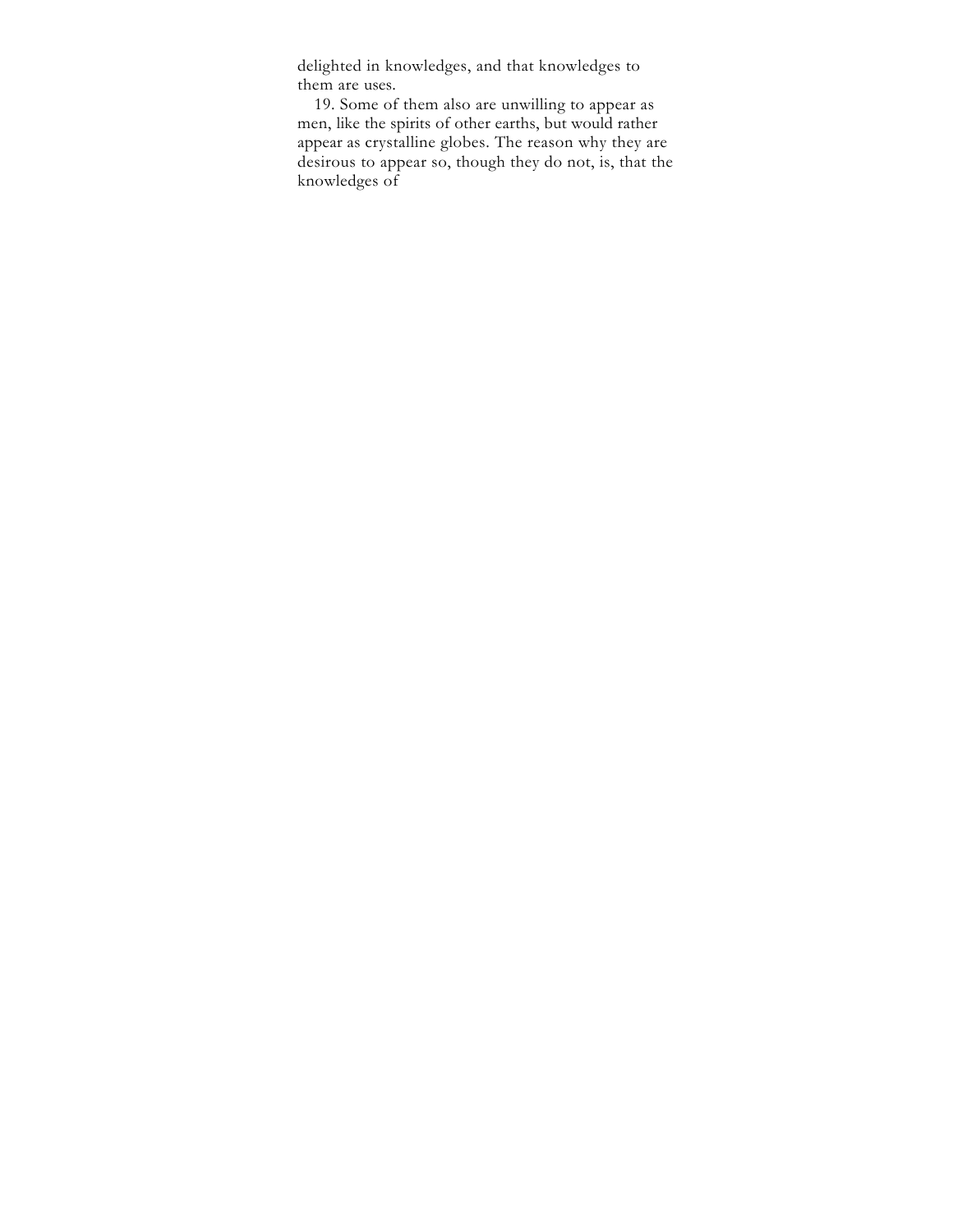things immaterial are represented in the other life by crystals.

20. The spirits of Mercury differ altogether from the spirits of our earth, for the spirits of our earth do not care so much for what is real, as for what is worldly, corporeal, and earthly, that is, material. For this reason the spirits of Mercury cannot be together with the spirits of our earth, and so whenever they chance upon them, they flee away; for the spiritual spheres exhaled from the two are almost contrary. The spirits of Mercury have a saying, that they do not wish to look at a sheath, but at things stripped of their sheath, that is, interior things.

21. There appeared a whitish flame burning briskly, and this for about an hour, by which was signified the coming of spirits from Mercury, who in discernment, in thought, and in speech, were quicker than those who came before. When they came, they immediately ran through what was in my memory, but so quickly that I could not perceive what they observed. I afterward heard them making their comments. In respect to what I had seen in the heavens and in the world of spirits, they said that they knew all that before. I perceived that there was a multitude of spirits consociated with them, behind, a little to the left, in the plane of the occiput.

22. At another time I saw a multitude of such spirits, but at some distance from me, in front a little to the right, and they spoke with me thence, but by means of intermediate spirits; for their speech was as quick as thought, which does not fall into human speech, unless by some intermediate spirits. And what surprised me they spoke in a body *[volumatim],* and yet so readily and rapidly. Their speech, being that of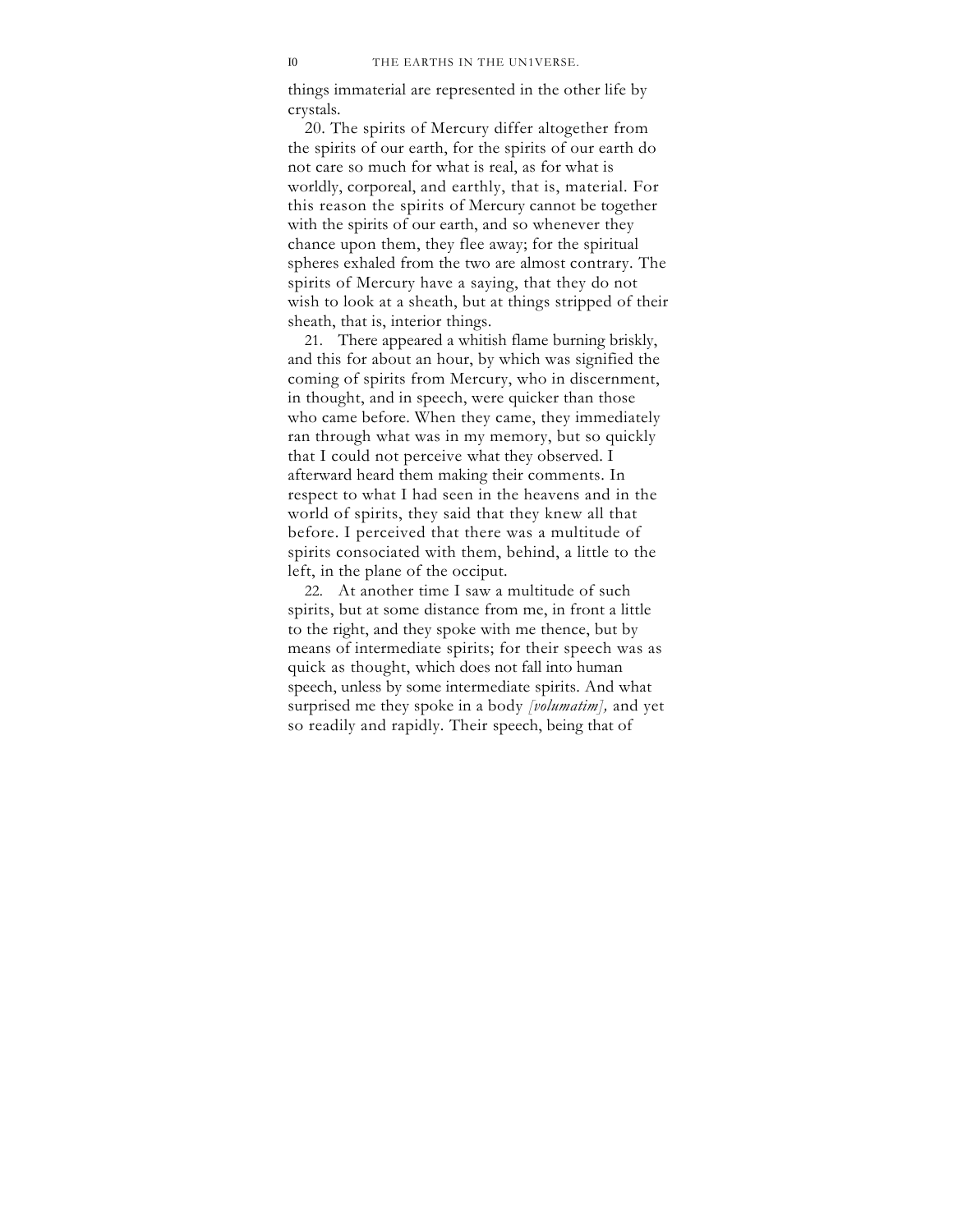many iogether, was perceived as undulatory; and, what is noteworthy, it passed toward my left eye, although they were to the right. The reason was, that the left eye corresponds to the knowledges of things abstracted from what is material, and thus to such as are of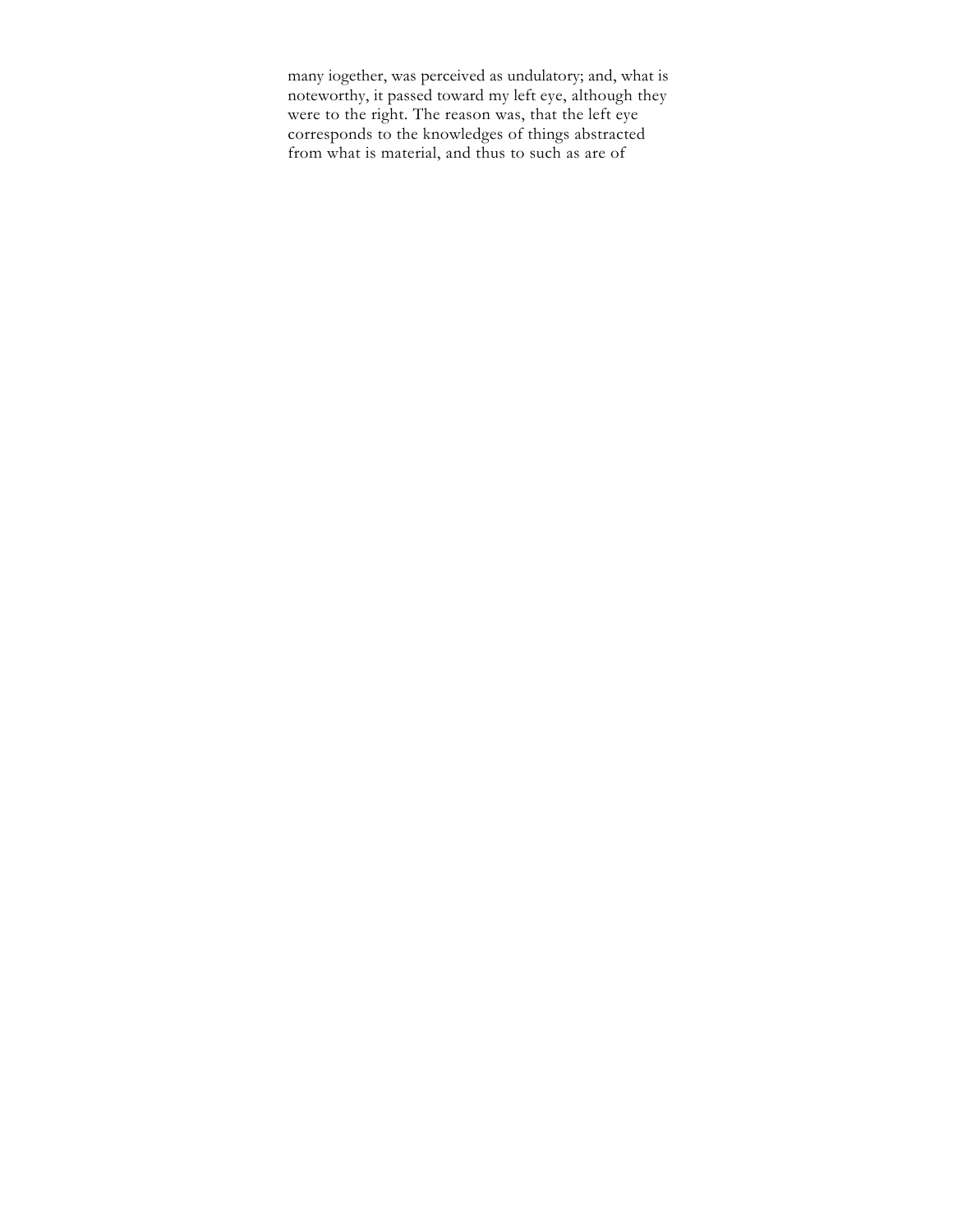intelligence; while the right eye corresponds to such as are of wisdom.m They also perceived and judged of what they heard with the same quickness with which they spoke, saying that this was so, and that not so. Their judgment is as it were instantaneous.

23. There was a spirit from another earth, who could speak with these dexterously, because he spoke readily and quickly, but who affected elegance in his speech. Whatever he uttered they passed judgment on at once, saying that this was too elegant, this too polished; so that all they cared for was whether they heard anything from him that they had not known before, thus rejecting such things as caused obscurity, especially affectations of elegance of speech and of learning; for these hide the real things, and in their stead put words which are the material forms of things. For he who speaks keeps the attention fixed on the words, and desires that they should be regarded more than their meaning; and thus the ear of the hearer is affected more than his mind.

24. The spirits of the earth Mercury do not stay long in one place, or in the company of the spirits of one world; but wander through the universe. The reason is, because they have reference to the memory of things, which memory must be continually enriched. Hence they are permitted to wander about, and to acquire knowledges everywhere. When they are thus travelling, if they meet with spirits who love what is material, that is to say, corporeal and earthly, they shun them, and betake themselves where such things are not heard. From this it may be evident that iheir mind is elevated above things of sense, and thus that they are in interior light. This was also given me actually to

m That the eye corresponds to the understanding, because the understanding is internal sight, and the sight of things not material, n. 2701, 4410, 4526, 9051, 0569. That the sight of the left eye corresponds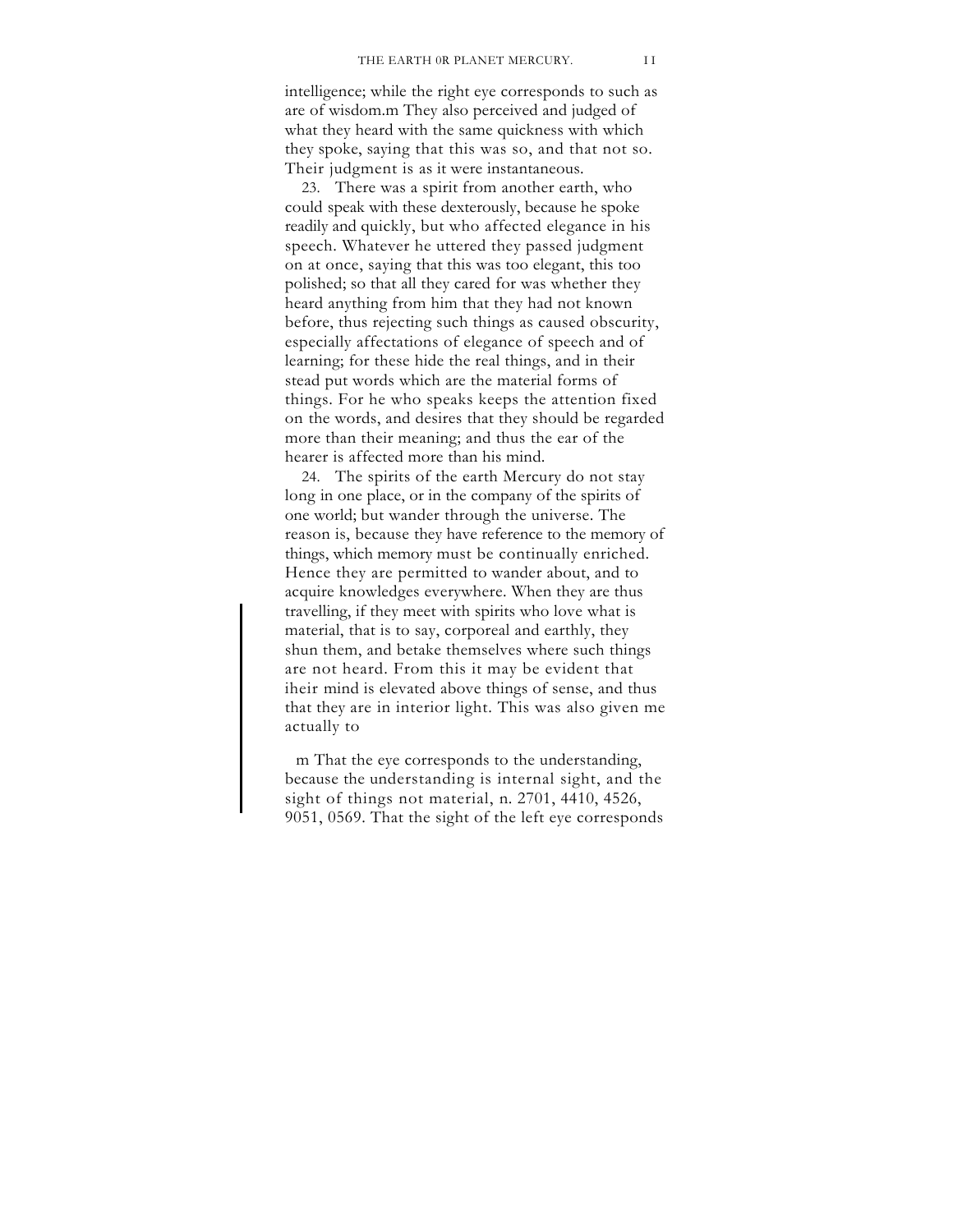to truths, and thus to intelligence; and the sight of the right eye corresponds to the goods of truth, and thus to wisdom, n. 4410.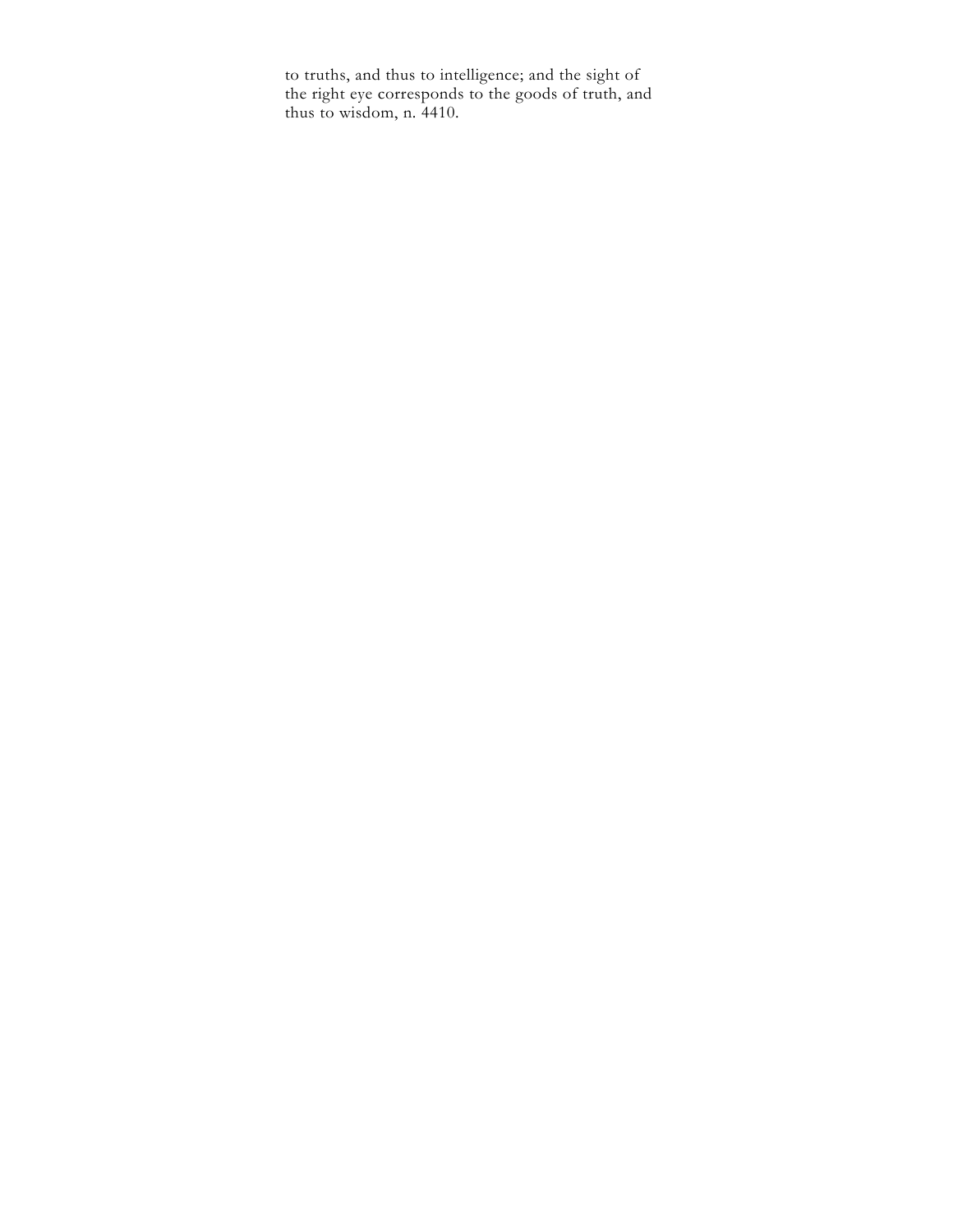perceive, whilst they were near me and spoke with me. I then observed that I was withdrawn from the things of sense, insomuch that the light of my eyes began to grow dull and obscure.

25. The spirits of that earth go in companies and tr00ps, and when assembled together, they form as it were a globe. They are thus conjoined by the Lord that they may act as one, and that the knowledges of each may be communicated with all, and the knowledges of all with each, as is the case in heaven! That they wander through the universe to acquire knowledges of things, was evident to me also from this — that once when they appeared very remote from me, they spoke with me thence, and said that they were then gathered together, and were going out of the sphere of this world into the starry heaven, where they knew such spirits existed as did not care for what was earthly and corporeal, but only for what is elevated above these things, and that they wished to be with them. It was said that ihey themselves do not know whither they are journeying, but that they are led by the Divine guidance where they may be instructed concerning such things as they do not yet know, and which agree with the knowledges they have. It was also said that they do not know how they find the companions with whom they are joined, and that this also is done under the Divine guidance.

26. Because of their thus journeying through the universe, and thereby being enabled to know more than others respecting the worlds and earths beyond the sphere of our solar system, I have spoken with them on this subject also. They said that in the universe there are very many earths inhabited by men, and they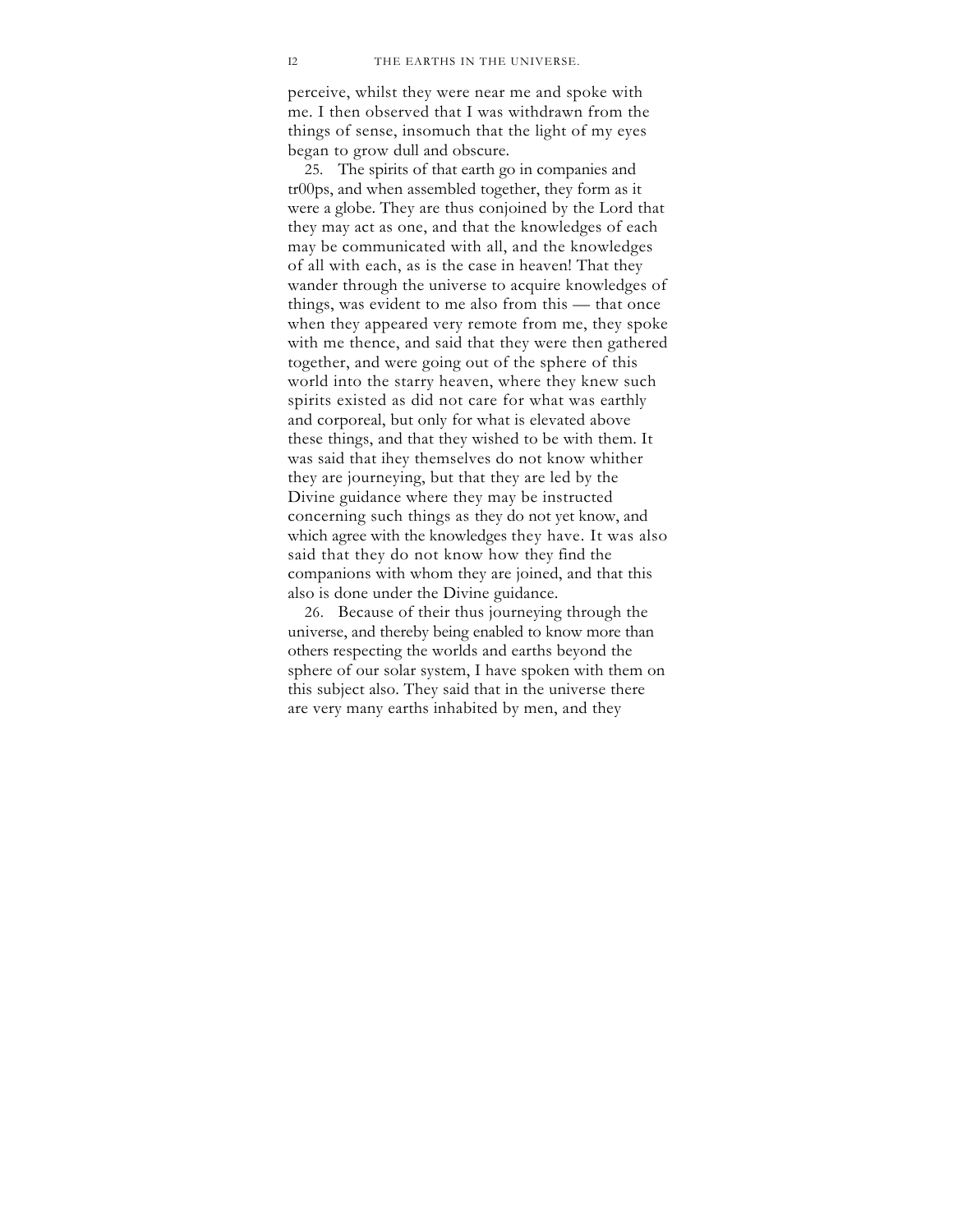wonder that any, whom they called men of little judgment, should suppose that the heaven of the Omnipotent God consists only of the spirits and angels from one earth, when these are so few that in respect to the Omnipotence of God they would be scarce anyihing, even if there should be myriads of worlds and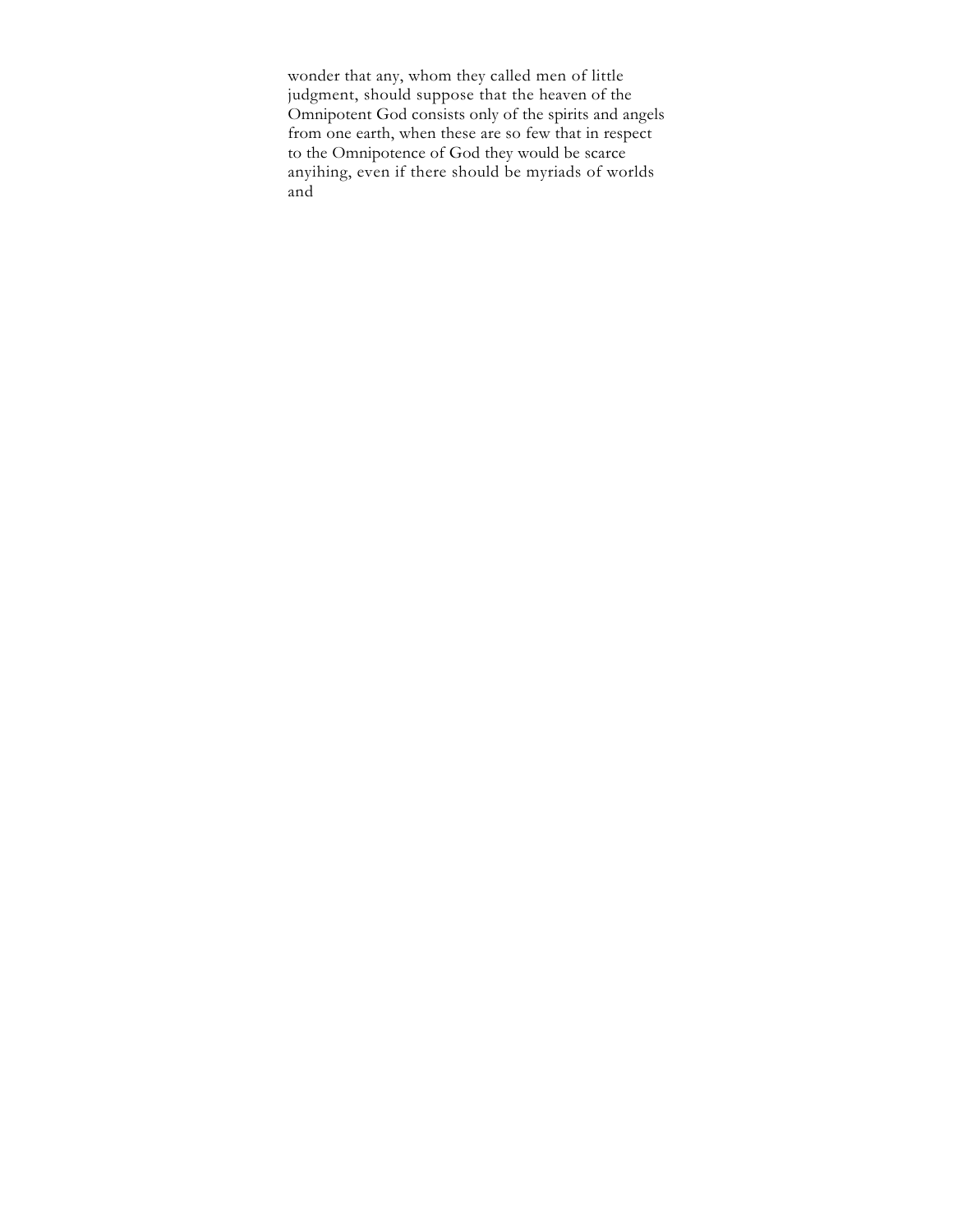myriads of earths. They said further that they knew of earths existing in the universe up to some hundreds of thousands; and yet what is this to the Divine, Which is infinite?

27. Spirits of Mercury who were with me while I was writing and explaining the Word as to its internal sense, and perceived what I was writing, said that what I wrote was very gross *[crassa],* and almost all the expressions appeared material; but it was given to answer that to tbe men of our earth what was written seemed subtile and elevated, and many things incomprehensible. I added that many on this earth do not know that it is the internal man which acts into the external, and causes it to live; and that they persuade themselves from the fallacies of the senses, that the body has life, and therefore those who are wicked and unbelieving, make question about the life after death; also that they call that part of man which is to live after death, not the spirit, but the soul; and that they dispute what the soul is, and where is its abode, and believe that the material body, though scattered to all the winds, is to be joined to it again in order that man may live as man — witb many other such like things. The spirits of Mercury, on hearing these things, asked whether such men could become angels, to which it was given me to answer that they become angels who have lived in the good of faith and charity, and that then they are no longer in what is external and material, but in what is internal and spiritual; and that when they come into that state, they are in a light superior to that in which the spirits from Mercury are. That they might know that it was so, it was granted that an angel should speak with

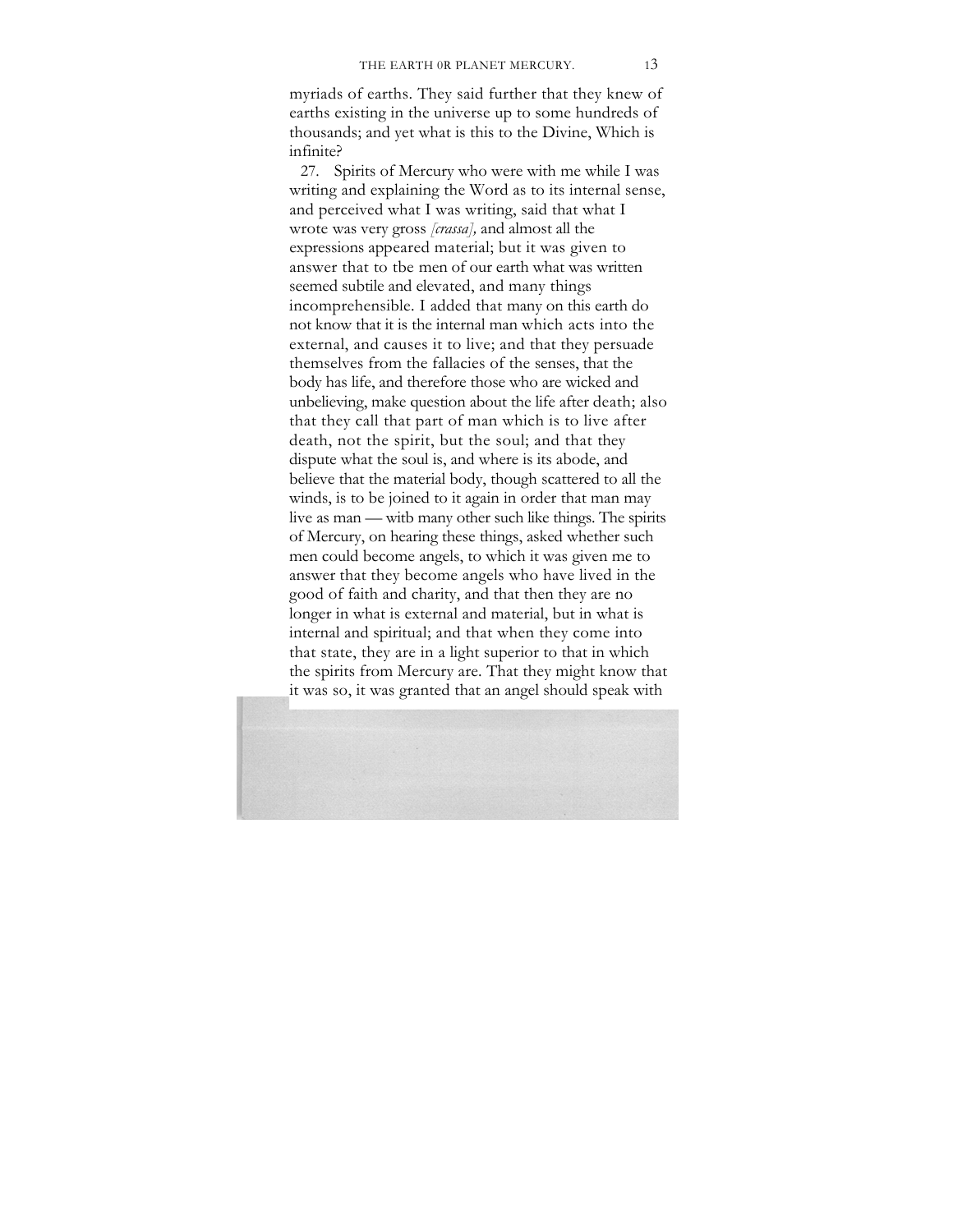them who was in heaven from our earth, and who had so lived in the world — regarding which something will be said in what follows.<br>28. At another tin

At another time there was sent me by the spirits of Mercury a long uneven sheet of paper, consisting of several sheets pasted togeiher, which appeared as if printed wiih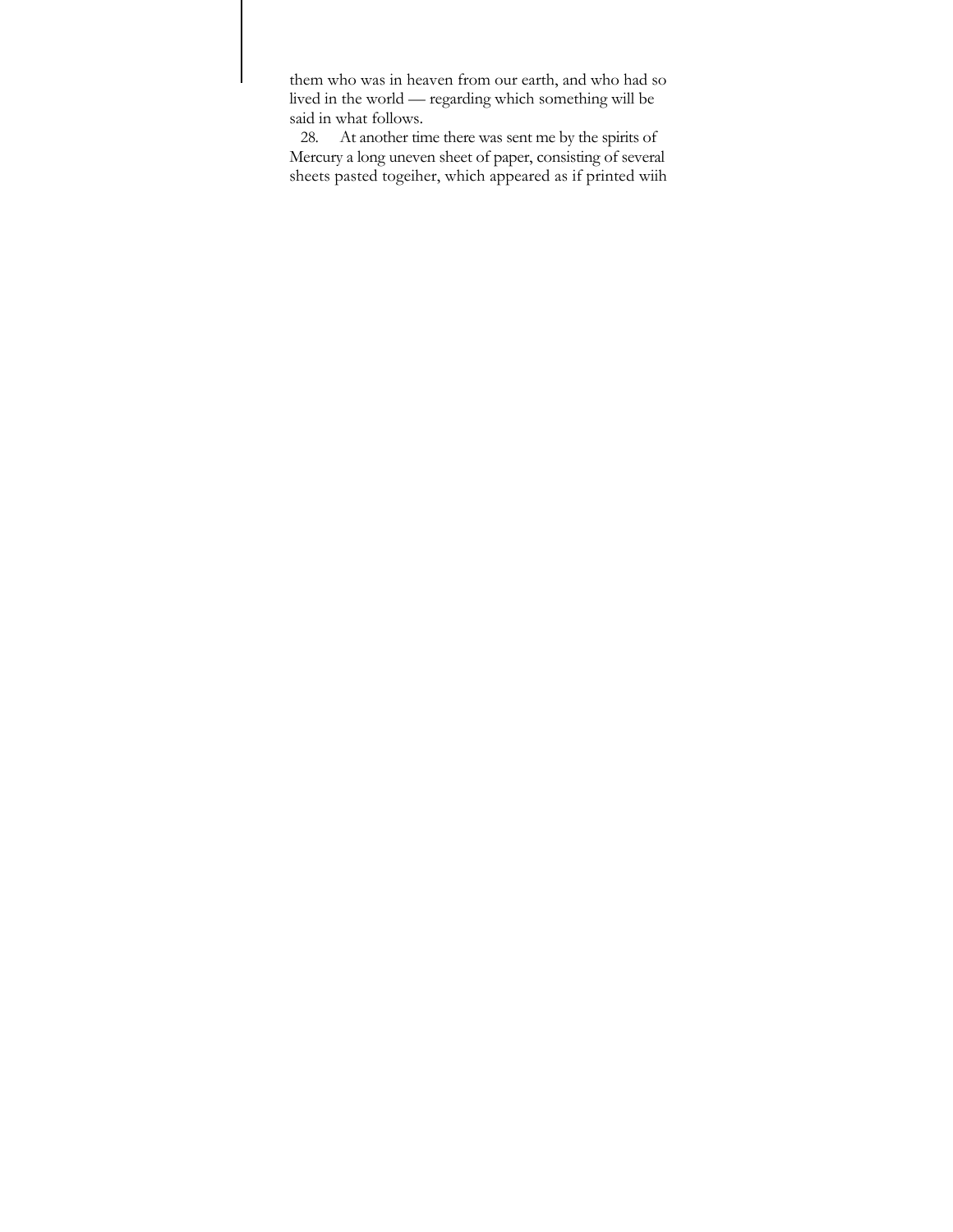#### <sup>14</sup> THE EARTHS IN THE UNIVERSE.

types like those on our earth. I asked whether they had such printing among them. They said they had not, but they knew that on our earth we had such printed papers. They were not willing to say more; but I perceived that they thought that knowledges in our earth were upon our paper, and not so much in the man, thus insinuating that the papers knew what the man did not. But they were instructed how this really is. After some time they returned and sent me another paper, also printed as with types like the former, yet not so pasted together and rough, but neat and handsome. They said that they were further informed, that on this earth there are such papers and books made of them.

29. From what has now been said, it is very manifest that spirits retain in the memory what they see and hear in the other life, and that they can be instructed just as well as when they were men in the world, consequently in the things of faith, and thus be perfected. The more interio1 spirits and angels are, the more readily and fully do they absorb, and the more perfectly do they retain; and as this is so to eternity, it is plain that their wisdom increases continually. With the spirits of Mercury the knowledge of things continually increases, but not wisdom therefrom,, because they love knowledges, which are means, but not: uses, which are ends.

30. The genius of the spirits who are from the planer Mercury, may be still further apparent from what follows. It should be known that all spirits and angels whatsoever were once men, for the human race is the seminary of heaven; also that spirits are altogether such, as to their affections and inclinations, as they were when they lived as men in the world,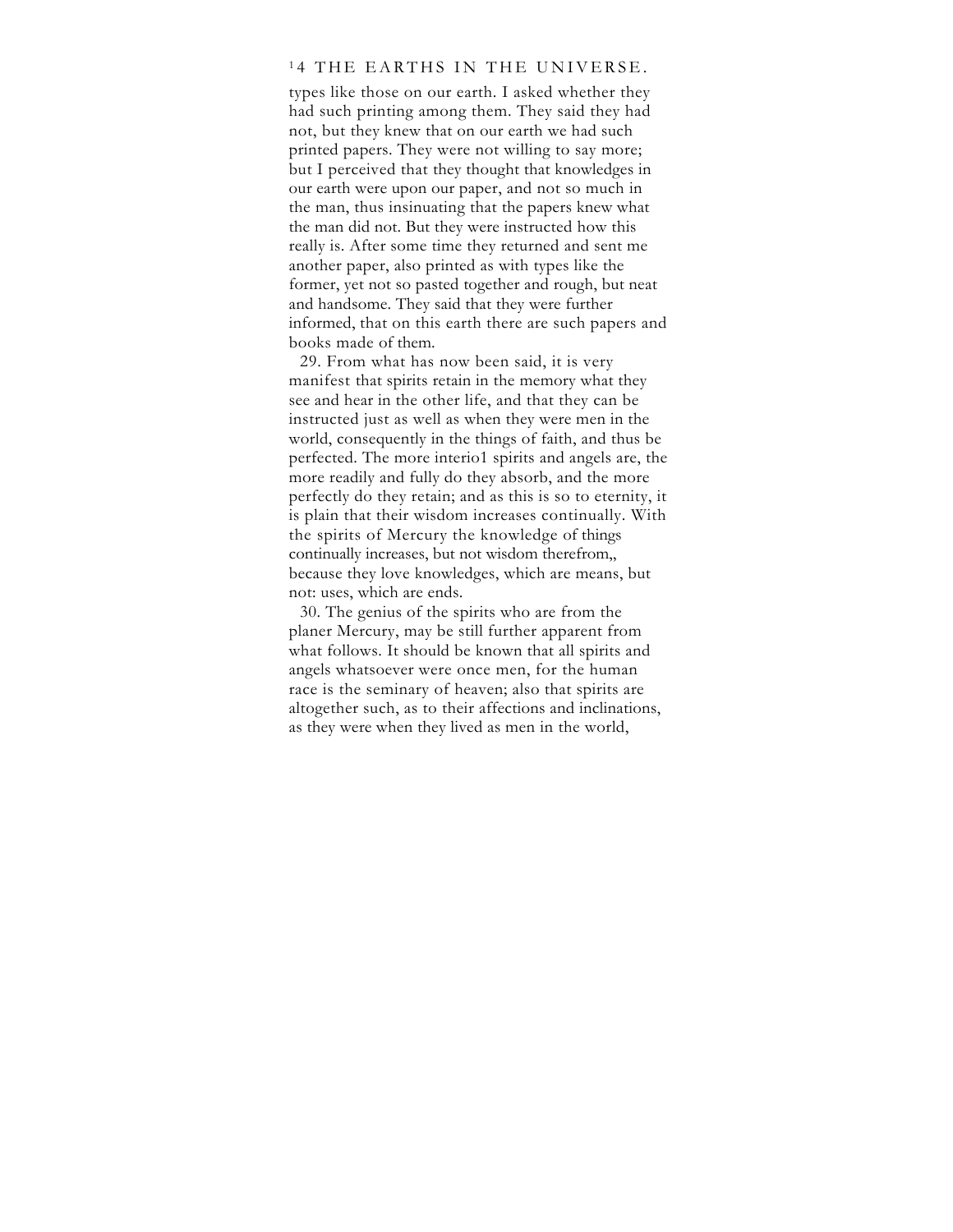since every one's life follows him." Be-

n That every one's life remains with him and follows him after death, n. 4227, 7440- That the externals of life are kept closed after death, and the internals of life opened, n. 4314, 5128, 6495. That then all and each of the things of the thought are made manifest, n, 4633, 5128.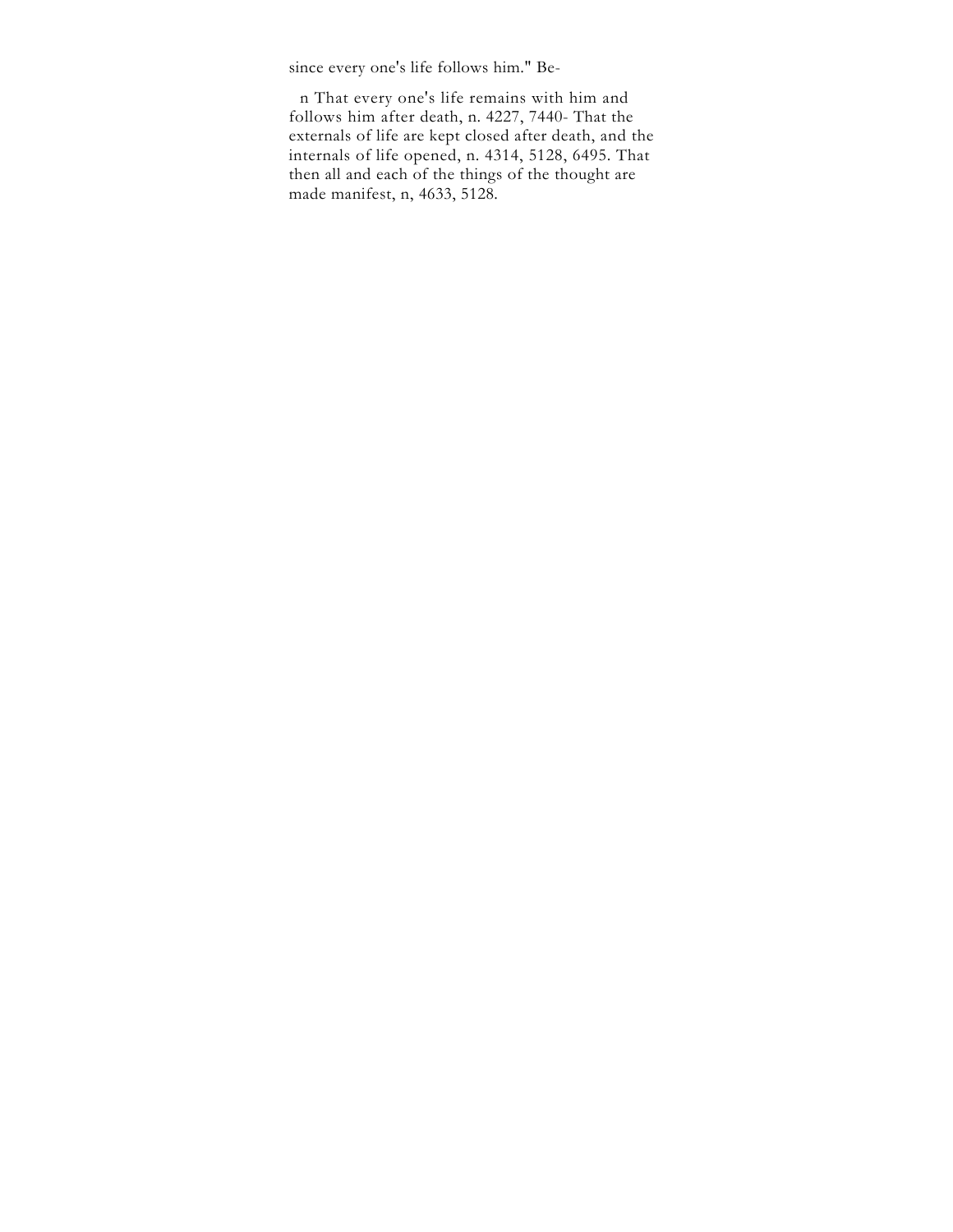cause this is so, the genius of the men of every earth may be known from the genius of the spirits who are from it.

31. Inasmuch as the spirits of Mercury in the Greatest Man have reference to the memory of things abstracted from what is material, therefore when any one speaks with them concerning things earthly, corporeal, and merely worldly, they are altogether unwilling to hear; and if they are forced to hear about those matters, they transmute them into others, and for the most part into their opposites, to avoid them.

32. That I might know for certain that such was their genius, it was allowed to represent to them meadows, fields, gardens, woods, and streams— to represent such things is to present them to another's imagination, which is done in the other world to the life; but they instantly transmuted them, darkened the meadows and fields, and by representations filled them with snakes; the streams they made black, so that the water no longer appeared limpid. When I asked them why they did so, they said that they did not wish to think of such things, but of those that are real, which are the knowledges of tbings abstracted from what is earthly, especially of such as exist in the heavens.

33• Afterward I represented to them birds, both large and small, such as there are on our earth; for in the other life such things may be represented to tbe life. When they saw the birds represented, they wished at first to change them, but afterward they were delighted with them and were satisfied. The reason was, that birds signify the knowledges of things, and the perception of this then flowed in also;*0* thus they desisted from transmuting them, and so from averting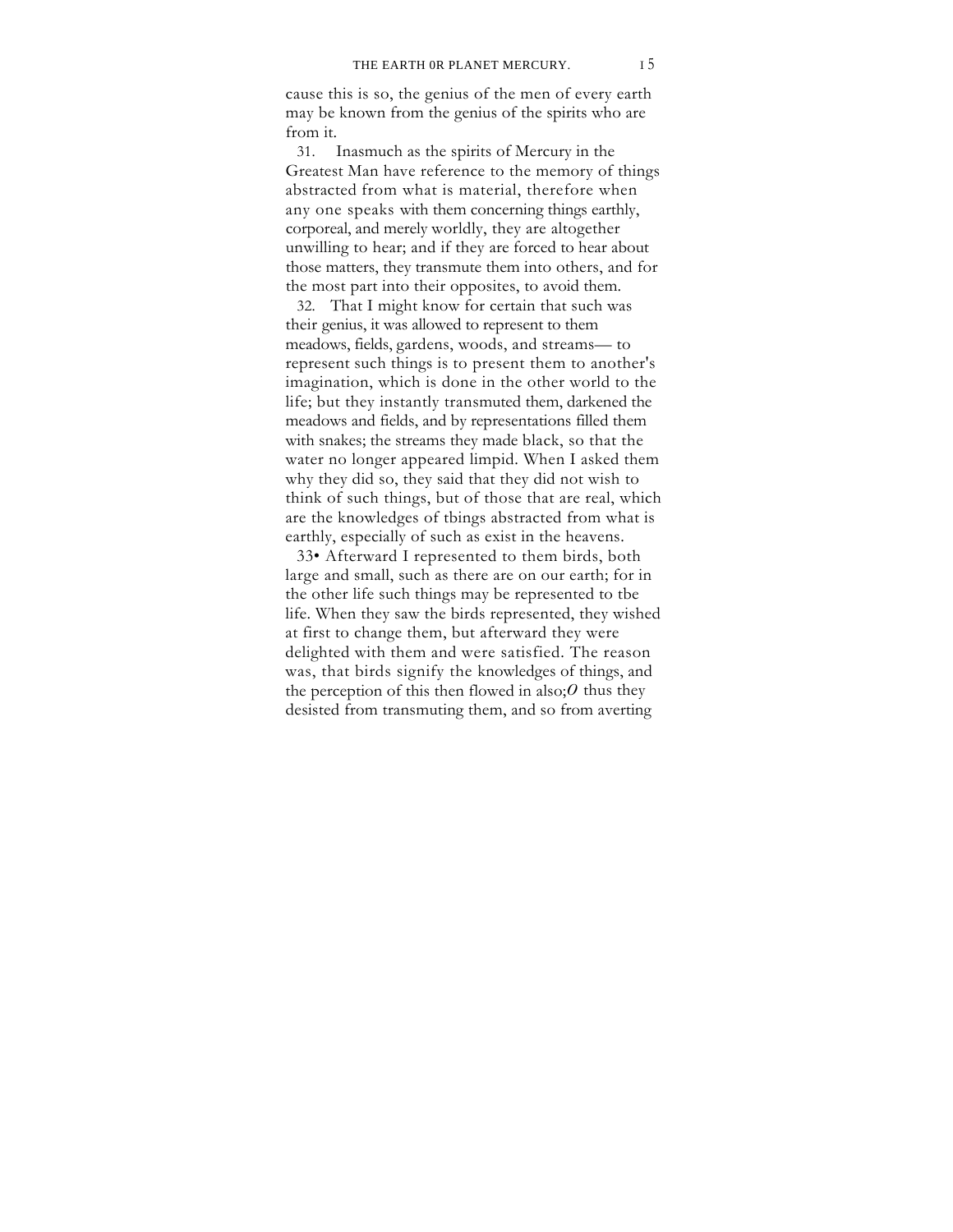the ideas of their memory. Afterward it was allowed to represent before them a most pleasant garden

0 That birds signify rational things, intellectual things, thoughts, ideas, and knowledges, n. 40, 745, 776, 778, 866, 988, 993, 5149, 7441. And this with variety according to the genera and species of the birds, n. 3219.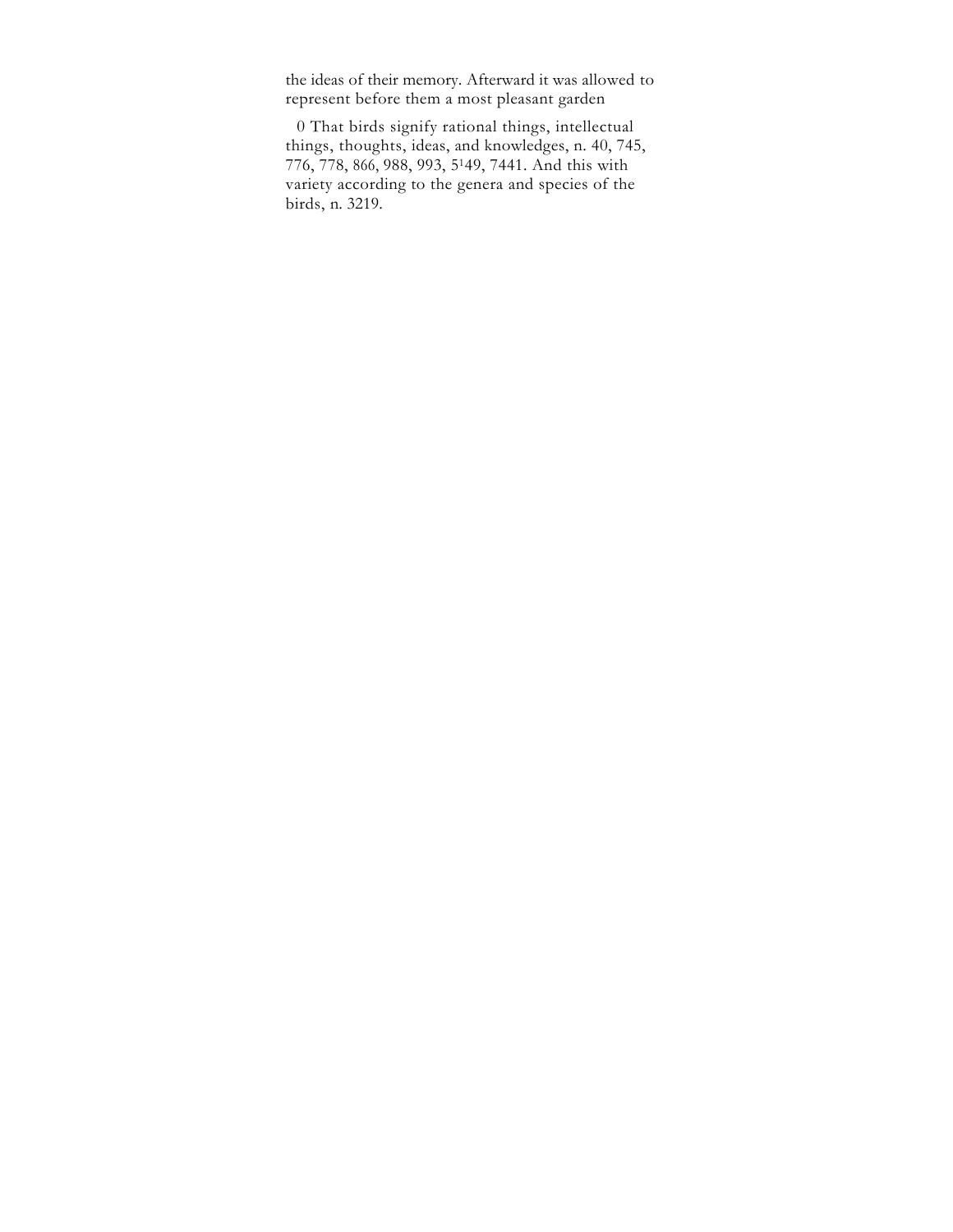full of lamps and lights. Then they paused and their attention was fixed, for the reason that lamps with lights signify truths which shine from good.p From this it was plain that they could be held to viewing material things, if only the signification of them in their spiritual sense was insinuated at the same time; for the things of the spiritual sense are not so far removed from material, since these are representative of them.

34. Again I spoke with them concerning sheep and lambs, but of such things they were not willing to hear, because they perceived them as earthly. The reason was, that they did not understand what innocence is, which lambs signify, as was seen when I told them that lambs represented in heaven signify innocence,q for they then said that they did not know what innocence was, but only knew it by name. The reason is, that they are affected only with knowledges and not with uses, which are the ends of knowledges; and so they cannot know from internal perception what innocence is.

35• Some of the spirits of the earth Mercury came to me, being sent by others to learn what was going on with me, to whom one of the spirits of our earth said, that they might tell their associates not to speak anything but what was true, and not, as they were accustomed, present the opposite to those who questioned them; for if any of the spirits of our earth were to do so, he would be punished. Thereupon the company at a distance, from which those spirits were sent, made answer that, if they were to be punished for that, they would all be punished, since from continual habit they could not do otherwise. They said that when they speak with the men of their own earth, they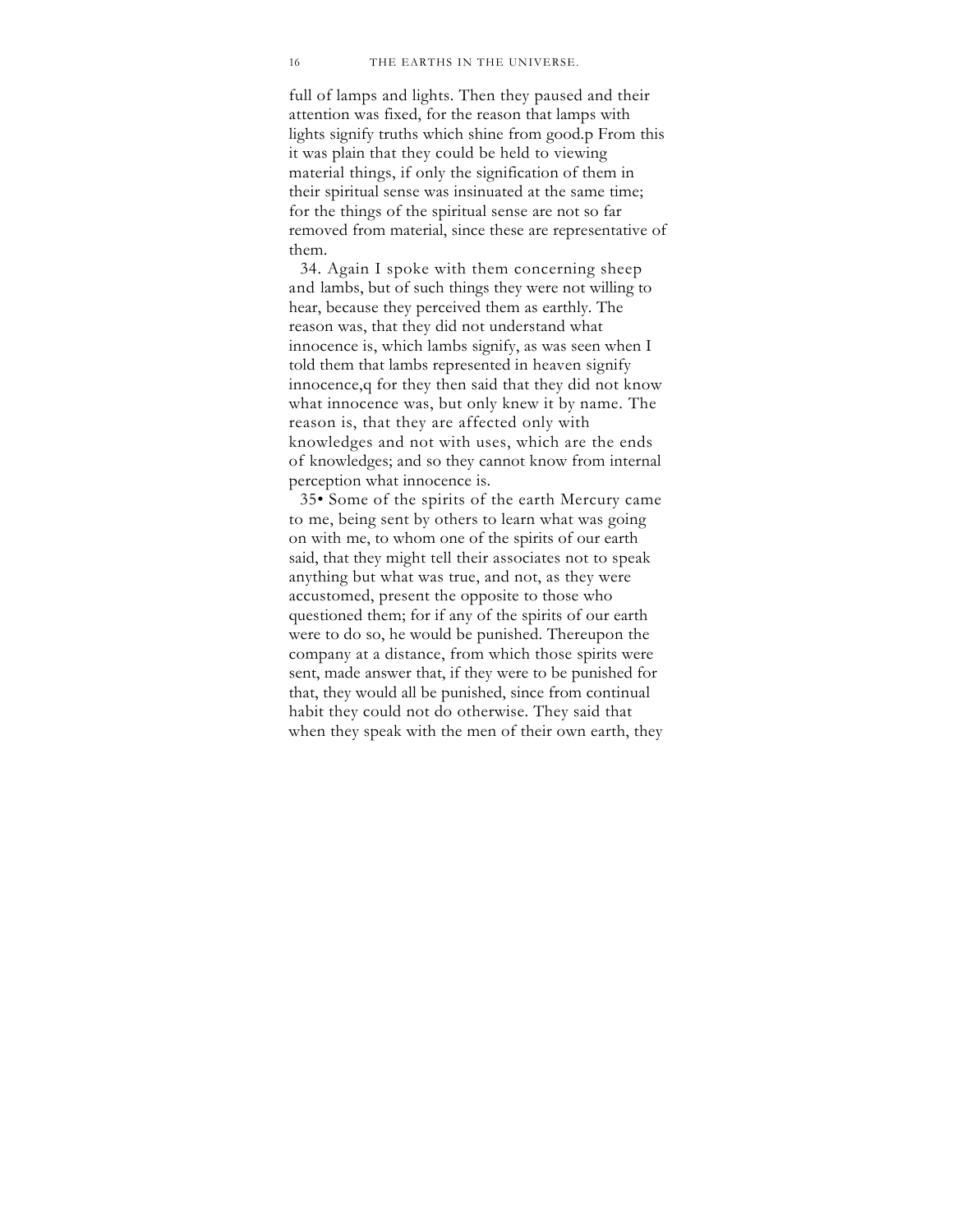do the same, and this not with the intention of deceiving, but

p That lamps with lights signify truths shining from good, n. 4638, 9548, 9783.

*q* That lambs in heaven, and in the Word signify innocence, n. 3994, 7840, 10132.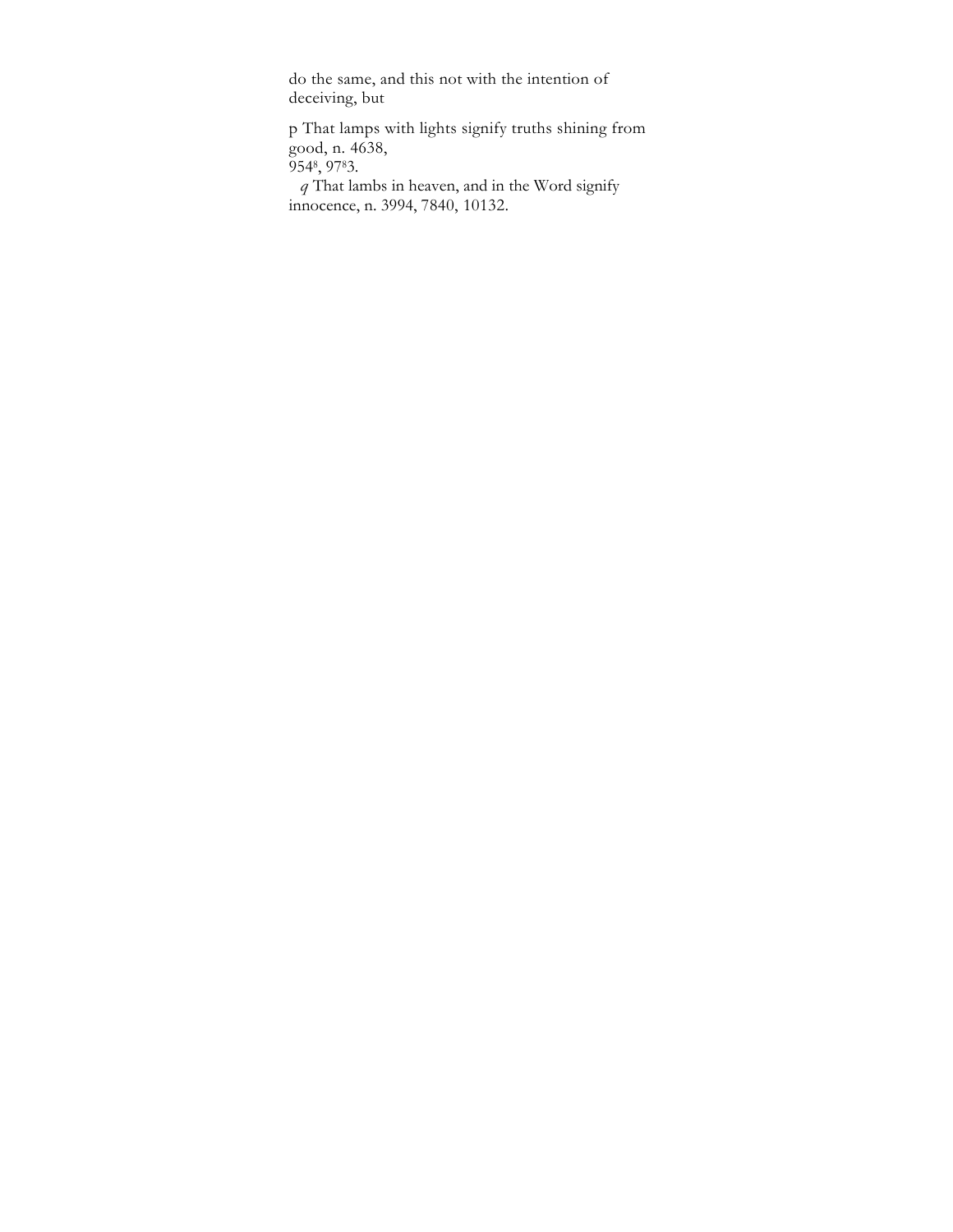to inspire the desire of knowing. For when they suggest what is opposite, and conceal things in a certain manner, the desire of knowing is excited, and thus from the endeavor to examine into what is presented, the memory is perfected. I also spoke with them at another time on the same subject, and because I knew that they spoke with the men of their own earth, I asked bow they instruct their people. They said, that they do not instruct them how the matter really is, but still insinuate some perception of it, that the desire of investigating and of knowing may thereby be fostered and increased. For if they answered everything, the desire would die out. They added that they present what is opposite also, to the end that the truth may afterward better appear; for every truth is made clear from comparison with what is opposite.

36. It is their custom not to tell any one what they know; but still they wish to learn from all what is known to them. Yet they communicate all things to their own society, insomuch that what one knows all know, and what all know is known to every one there.

37. Since the spirits of Mercury abound in knowledges, they have a certain pride, and think they know so much that hardly any more can be known. But it was told them by the spirits of our earth, that they do not know much, but little, and that the things they do not know are infinite in comparison; that the things they do not know, compared to the things they do know, are as the waters of the largest ocean compared with the waters of a little fountain; also that the first step toward wisdom is to know, acknowledge, and perceive, that what one knows is so little as to be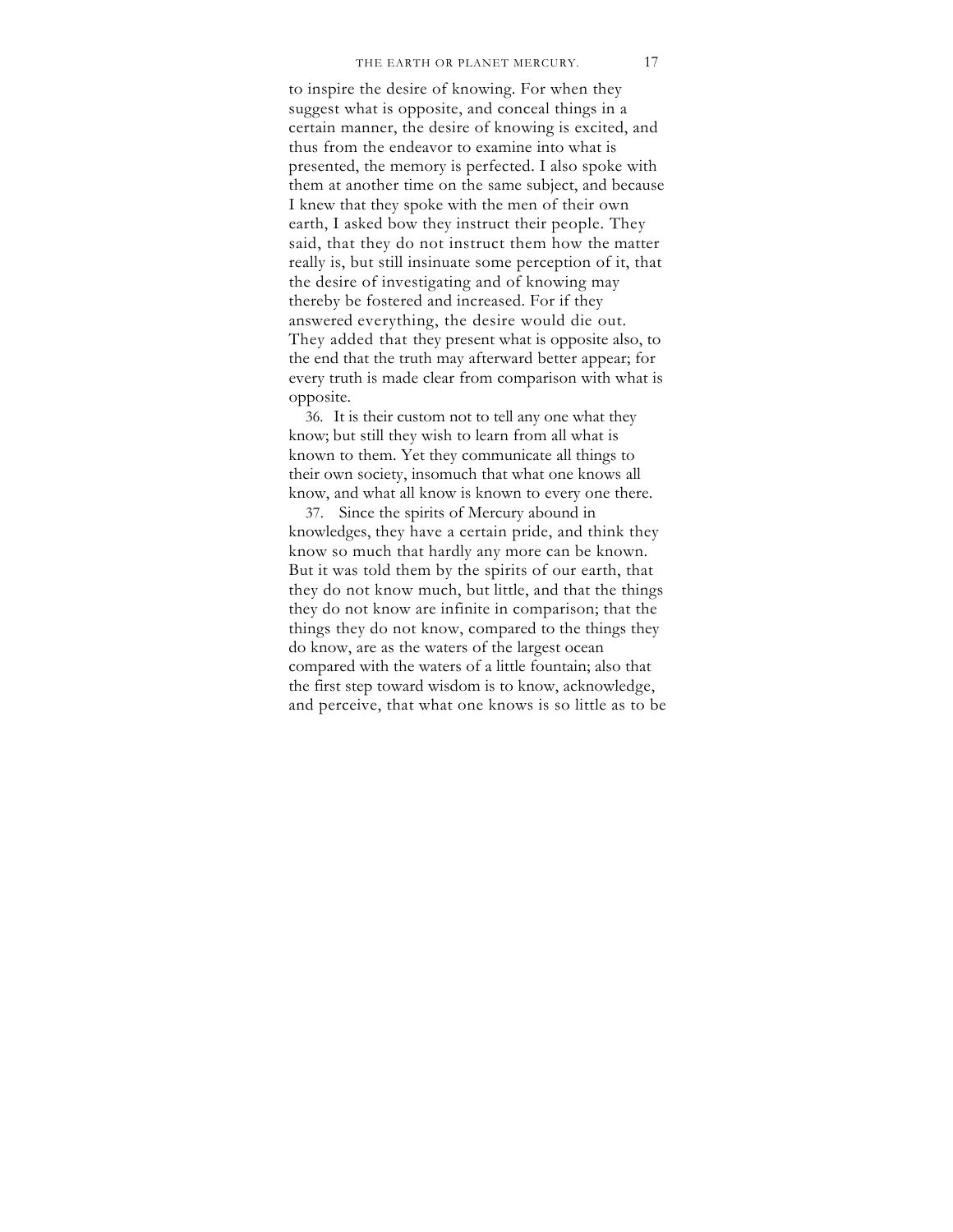scarce anything to what he does not know. That they might know that it is so, it was permitted that a certain angelic spirit should speak with them, and tell them in general what they knew and what they did not know, and that there were infinite things that they did not know; also that to eternity they could not even learn the generals of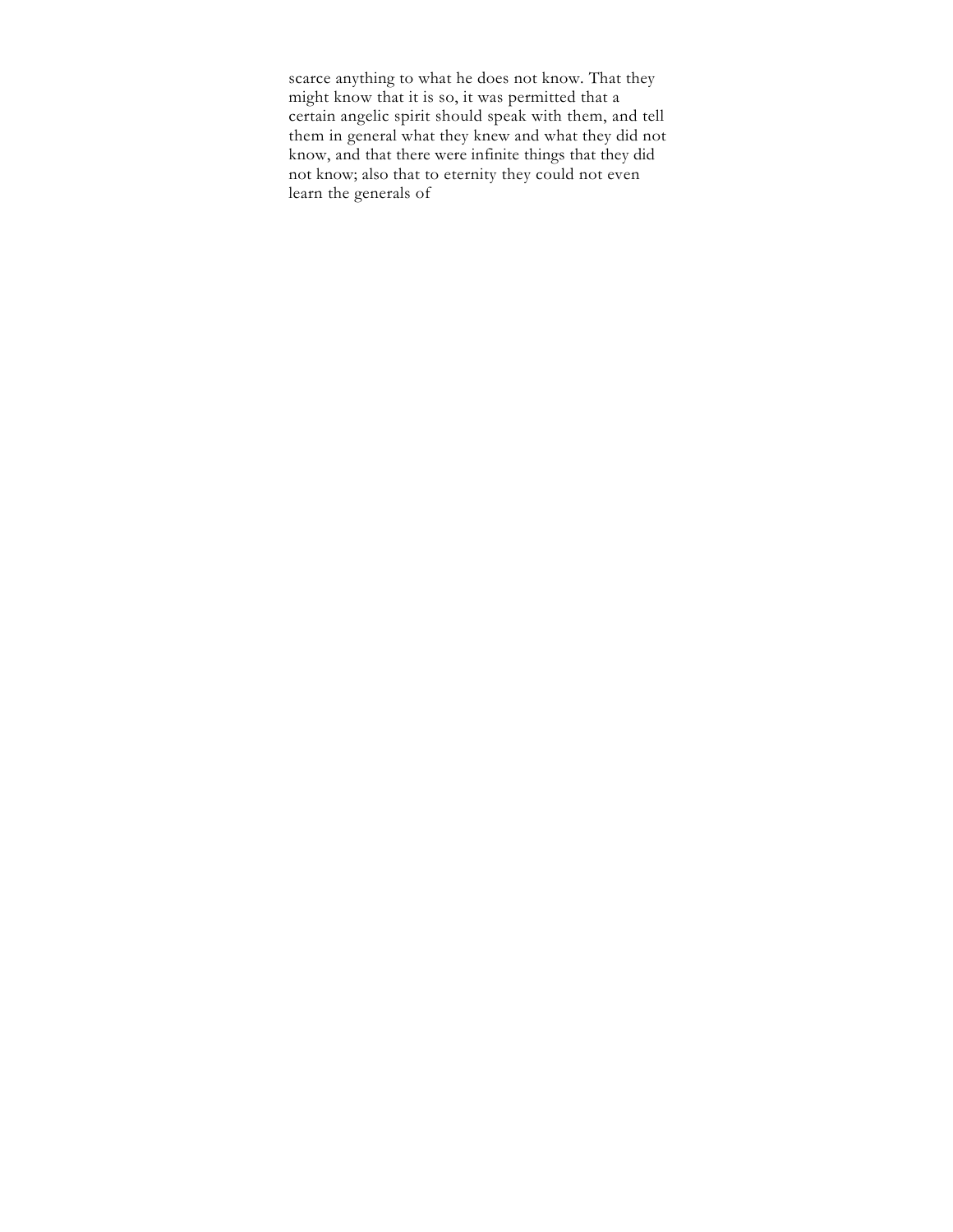things. He spoke by angelic ideas, with much more readiness than they did, and because he disclosed what they knew and what they did not know, they were struck with amazement. Afterward I saw another angel speaking with them, who appeared at some height to the right. He was from our earth, and enumerated very many things which they did not know; and afterward he spoke with them by changes of state, which they said they did not understand. Then he told them that every change of state, and every least part of it, contained infinite things. When they heard this, as they had been in pride on account of their knowledges, they began to humble themselves. Their humiliation was represented by the lowering of their mass downward — for that company then appeared as a mass, in front toward the left, at a distance, in the plane of the region below the navel; but the mass appeared as it were hollowed in the middle, and elevated on the sides, and a reciprocal movement was also noticed in it. It was also told them what that signified, that is, what they thought in their humiliation; and that they who appeared elevated on the sides, were not as yet in any humiliation. Then I saw that the volume was separated, and that they who were not in humiliation, were remanded toward their 0rb, the rest remaining where they were.

38. There came spirits of Mercury to a certain spirit from our earth, who while he lived in the world had been most distinguished for his learning— it was Christian Wolff — desiring to receive information from him on various subjects. But when they perceived that what he said was not elevated above the things of sense of the natural man, because in speaking he thought of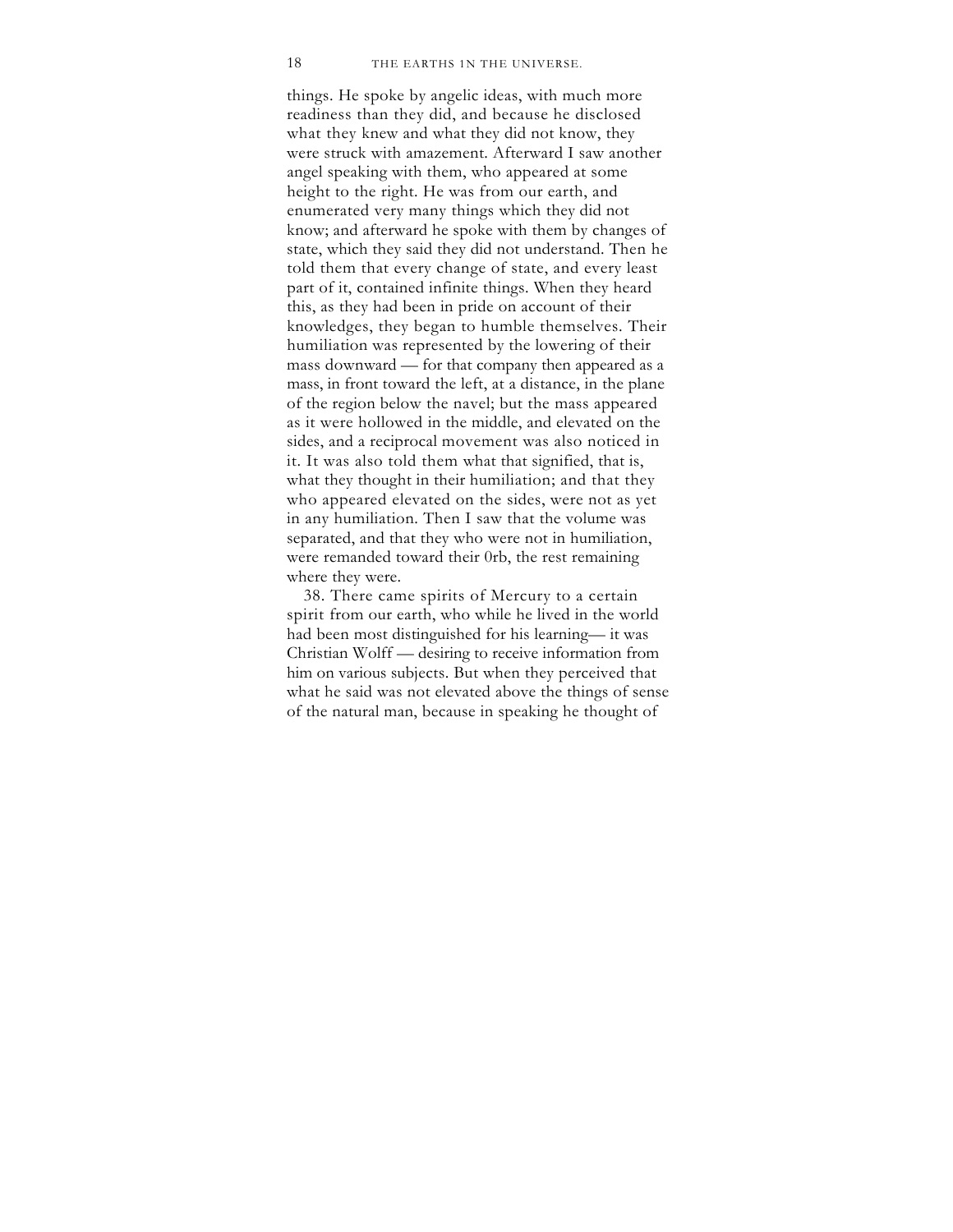honor, and that he wished as in the world—since in the other life every one is like his former self — to connect various things into series, and from those series again and continually to form other conclusions, and so from such conclusions to link together still more — which they did not see or acknowledge to be true,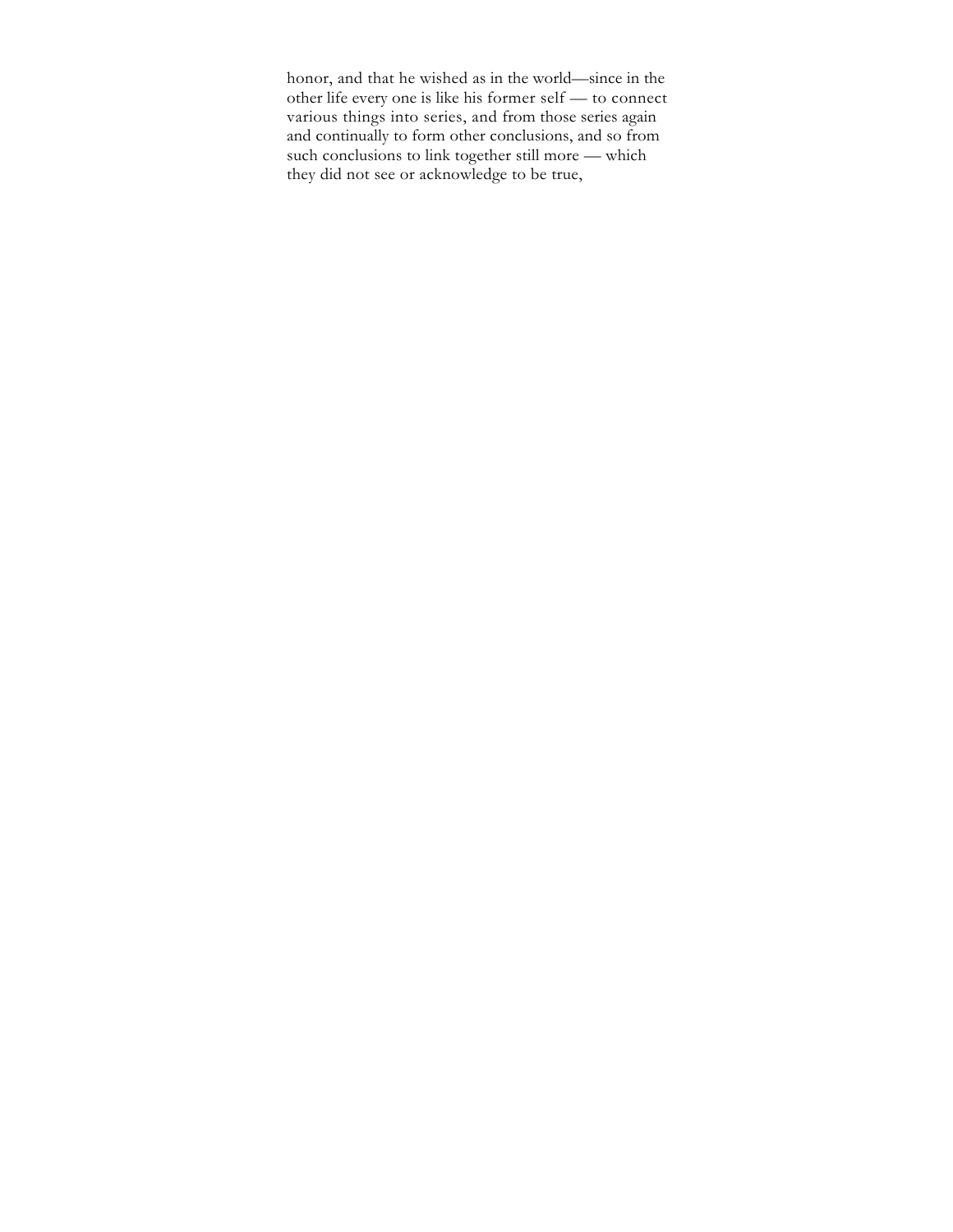saying that thus his series did not cohere in themselves, nor with the conclusions, and calling these the obscurity of authority — they then desisted from asking him questions, inquiring only, how this is called, and how that; and as he answered these inquiries also by material ideas, and by no spiritual ones, they withdrew from him. For every one in the other life speaks spiritually, or by spiritual ideas, so far as in the world he had believed in God, and materially so far as he had not believed. As opportunity here offers, it may be well to relate how it is in the other life with the learned who acquire intelligence from their own meditation, that is fired with the love of knowing truths for the sake of truths, thus for the sake of uses abstracted from worldly things, and how with those who acquire intelligence from others without any meditation of their own, as they are wont to do who desire to know truths merely to acquire a reputation for learning, and hence honor or gain in the world, and thus not for the sake of uses abstracted from worldly things — concerning whom I may here relate the following experience. A certain sound was perceived penetrating from beneath near the left side even to ihe left ear, and I observed that it was spirits who were there endeavoring to force a way, but of what sort they were I could not learn. When however they had forced their way, they spoke with me, saying that they were logicians and meiaphysicians, and that they had immersed their thoughts in such things with no other end than to be accounted learned and thus attain to honor and wealth, lamenting that they now led a miserable life, in consequence of having acquired those sciences with no other end, and thus not having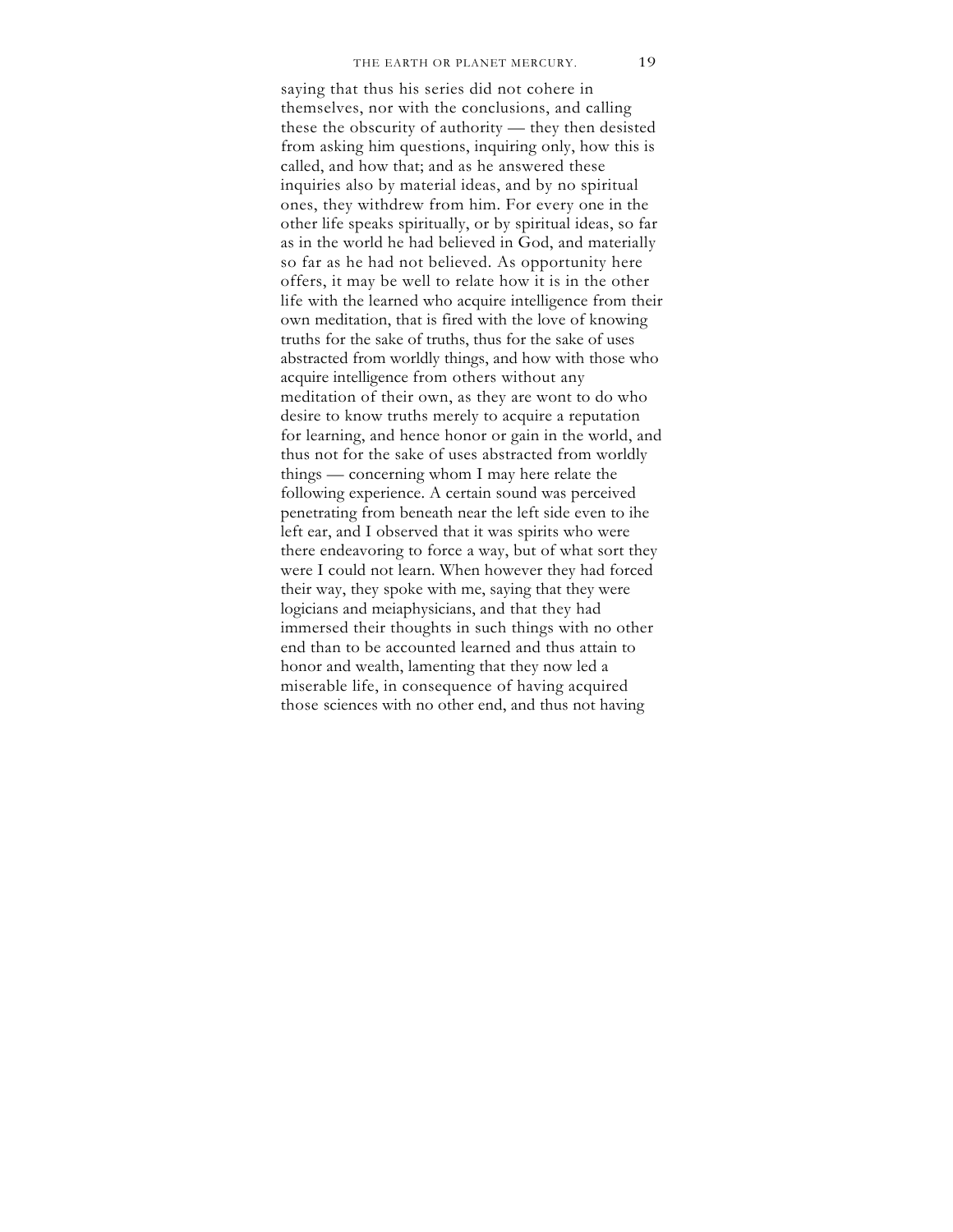cultivated thereby their rational mind. Their speech was slow, and in a low tone of voice. In the meantime there were two talking together above my head, and when it was asked who they were, it was said that one of them was a most distinguished character in the learned world, and it was given me to believe that it was Aristotle. Who the oiher was, was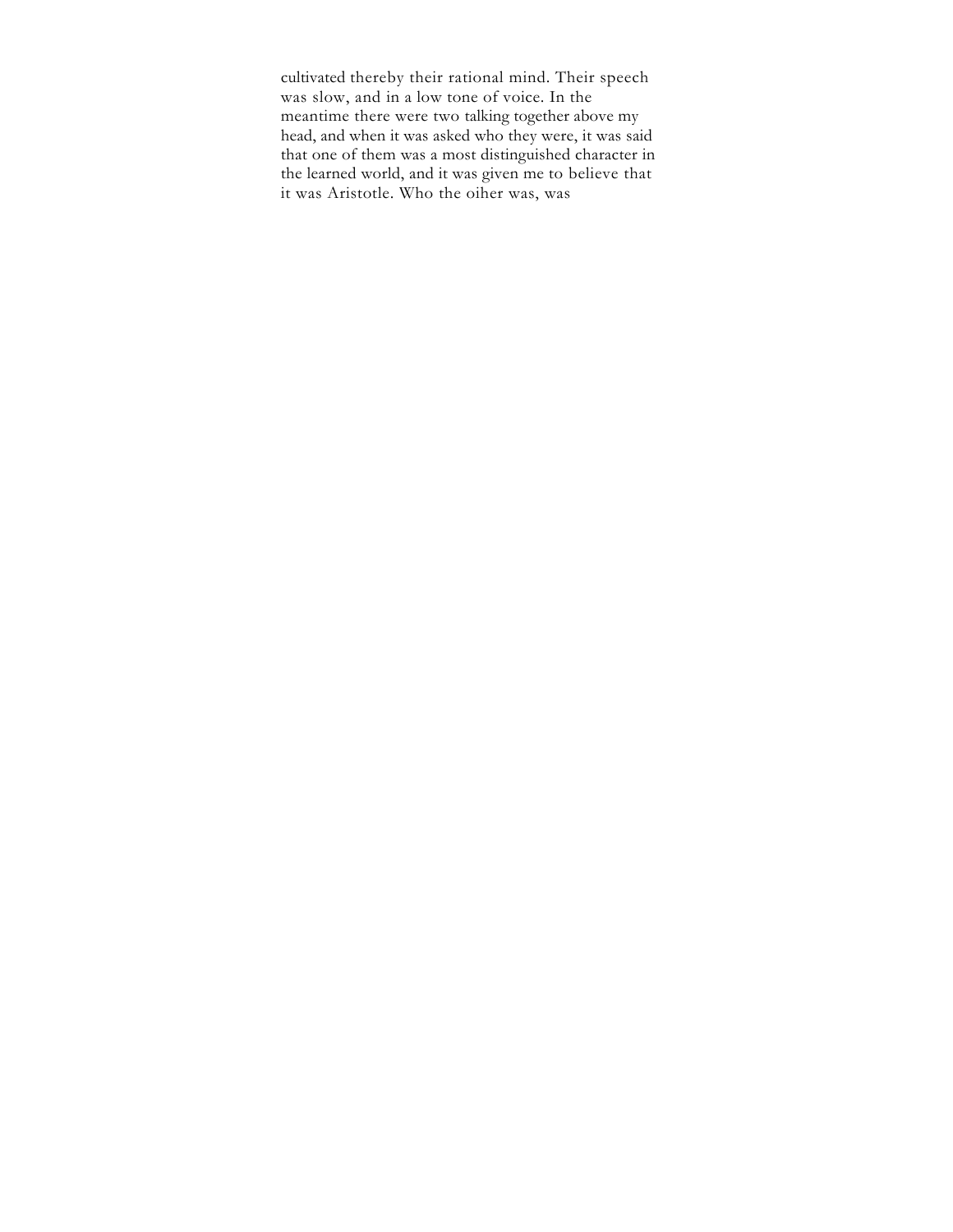### 20 THE EARTHS **1N** THE UN1VERSE.

not stated. The former was then let into the state in which he was when he lived in the world; for any one may easily be let into the state of his life which he had in the world, inasmuch as he has with him every state of his life. But, what surprised me, he applied himself to my right ear, and there spoke hoarsely and yet sanely. From the purport of his speech I perceived that he was of an altogether different genius from those sch00lmen who came up first, inasmuch as he evolved from his own thought the things he had written, and thence produced his philosophy; so that the terms which he invented and imposed on subjects of thought, were forms of expression by which he described interior things; also that he was excited to such pursuits by the enjoyment of affection, and by the desire of knowing the things of the thought and intellect; and that he followed obediently what his spirit had dictated. It was for this reason that he applied himself to the right ear, unlike his followers, who are called sch00lmen, and who do not go from thought to terms, but from terms to thoughts, thus in a contrary way; and many of them do not even proceed to thoughts, but only stick fast in terms; and if they apply them, it is to confirm whatever they wish and to impose on falsities an appearance of truth according to their desire of persuading. Hence philosophical inquiries are to them means of becoming insane rather than of becoming wise; and hence they have darkness in place of light. Afterward I spoke with him concerning the science of analysis, saying that a child in half an hour speaks more, philosophically, analytically, and logically, than he could describe in a volume, for the reason that all the things of thought and of human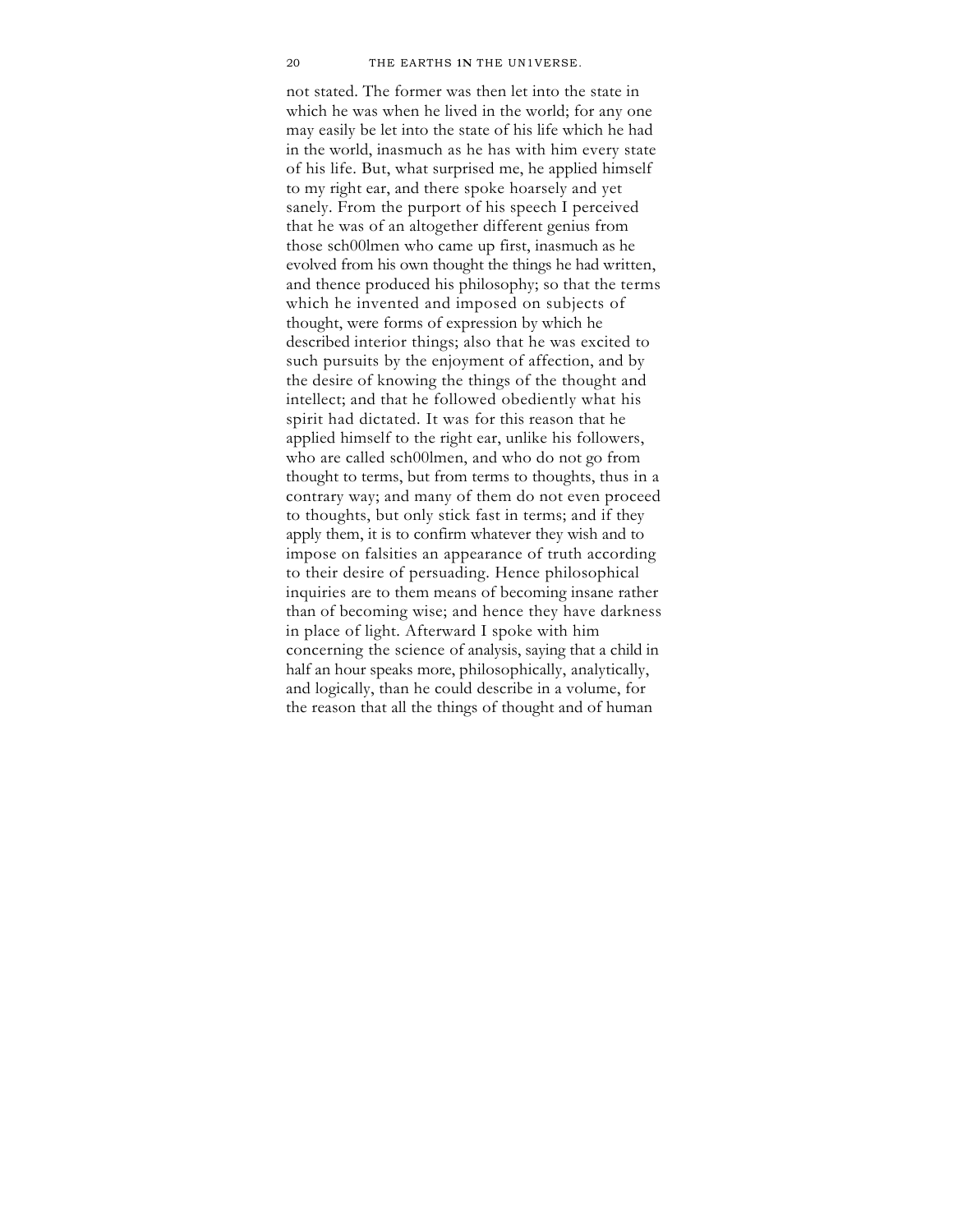speech therefrom, are analytical, and the laws of such things are from the spiritual world; and he who desires to think artificially from terms, is not unlike a dancer, who would learn to dance by knowledge of the motive fibres and muscles, on which if his mind should be flxed while dancing, he would be scarce able to move his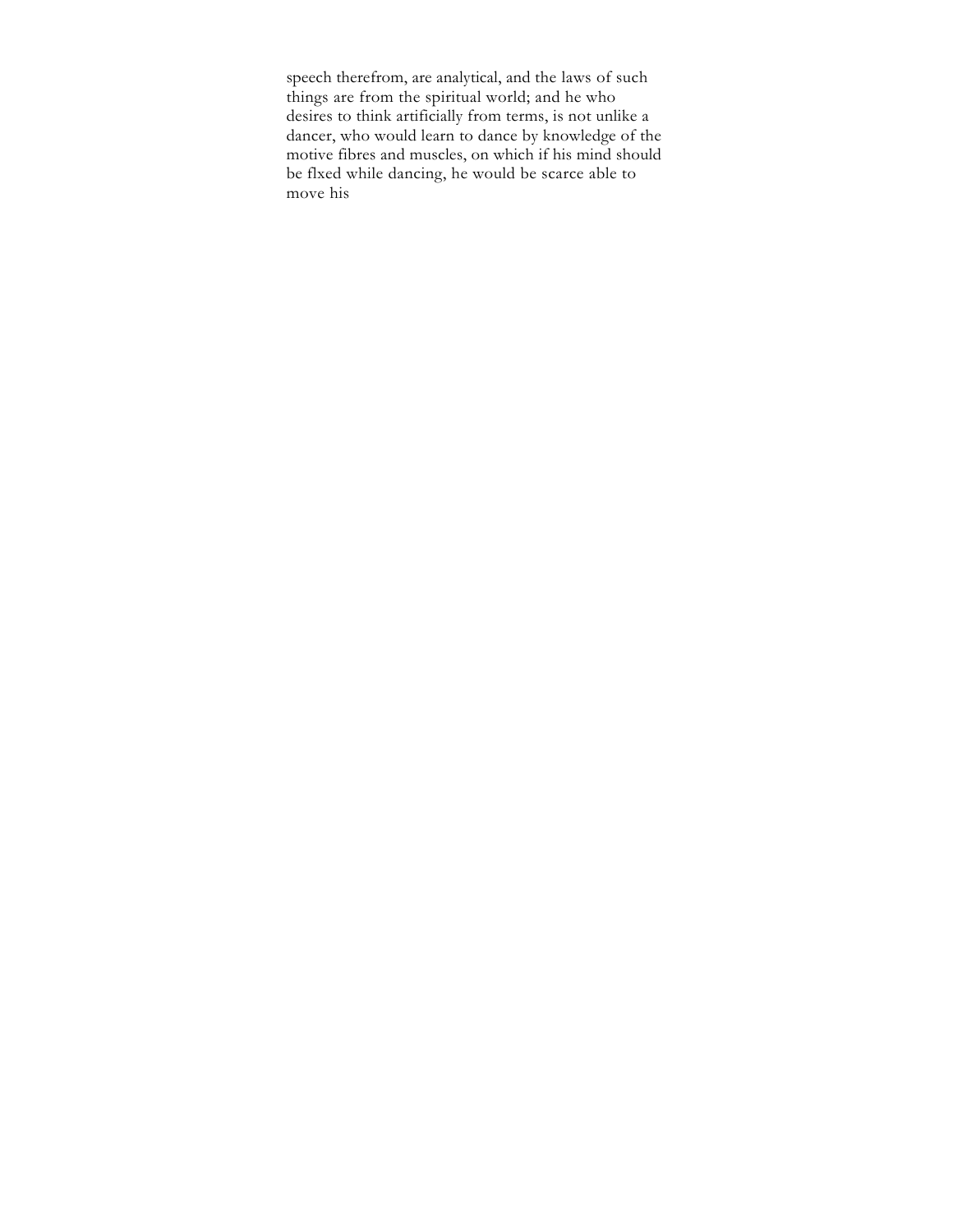f00t; and yet, without that knowledge he moves all the motive fibres dispersed throughout his whole body, and in addition, the lungs, the diaphragm, the sides, the arms, the neck, and the other organs, to describe all which volumes would not suffice; and I said it is just so with those who desire to think from terms. These things he approved, saying, that to learn to think in that way is to proceed in an inverted order; adding, if any one will be so f00lish, let him s0 proceed; but let him think continually of use and from what is interior. He then showed me what idea he had of the Supreme Deity, namely, that he represented Him to himself with a human face, and encompassed about the head with a radiant circle; and that now he knew that ihe Lord is Himself that Man, and that the radiant circle is the Divine from Him, which flows not only into heaven, but also into the universe, disposing and ruling them; and he added, Whoso disposes and rules heaven, also disposes and rules the universe, because the one cannot be separated from the other. He also said that he believed in one God only, Whose attributes and qualities they distinguished by names, which others worshipped as so many gods. There appeared to me a woman who stretched out her hand, desiring to stroke my cheek, and when I wondered at this, he said that when he was in the world, such a woman had often appeared to him, as if stroking his cheek, and with a beautiful hand. The angelic spirits said that such women sometimes appeared to the ancients, and were by tbem called Pallases, and that she appeared to him from the spirits who, when they lived as men in ancient times, were delighted with ideas, and indulged in thoughts, but without philosophy; and because such spirits were with him and were delighted wiih him,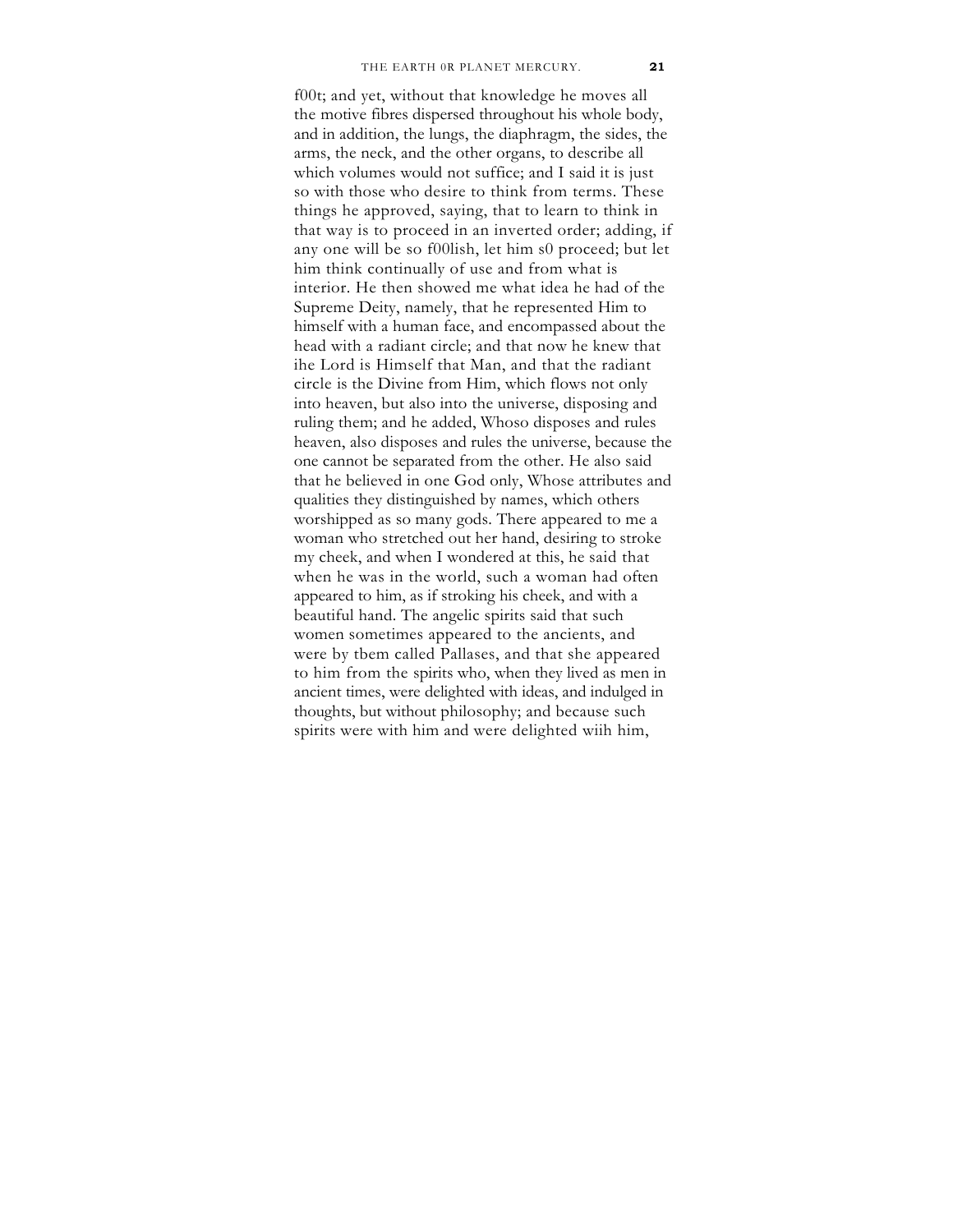because he thought interiorly, they presented such a woman representatively. Lastly, he informed me what idea he had had of the soul or spirit of man, which he called *pneuma,* namely, that it was an invisible vital principle, like something etherial; and he said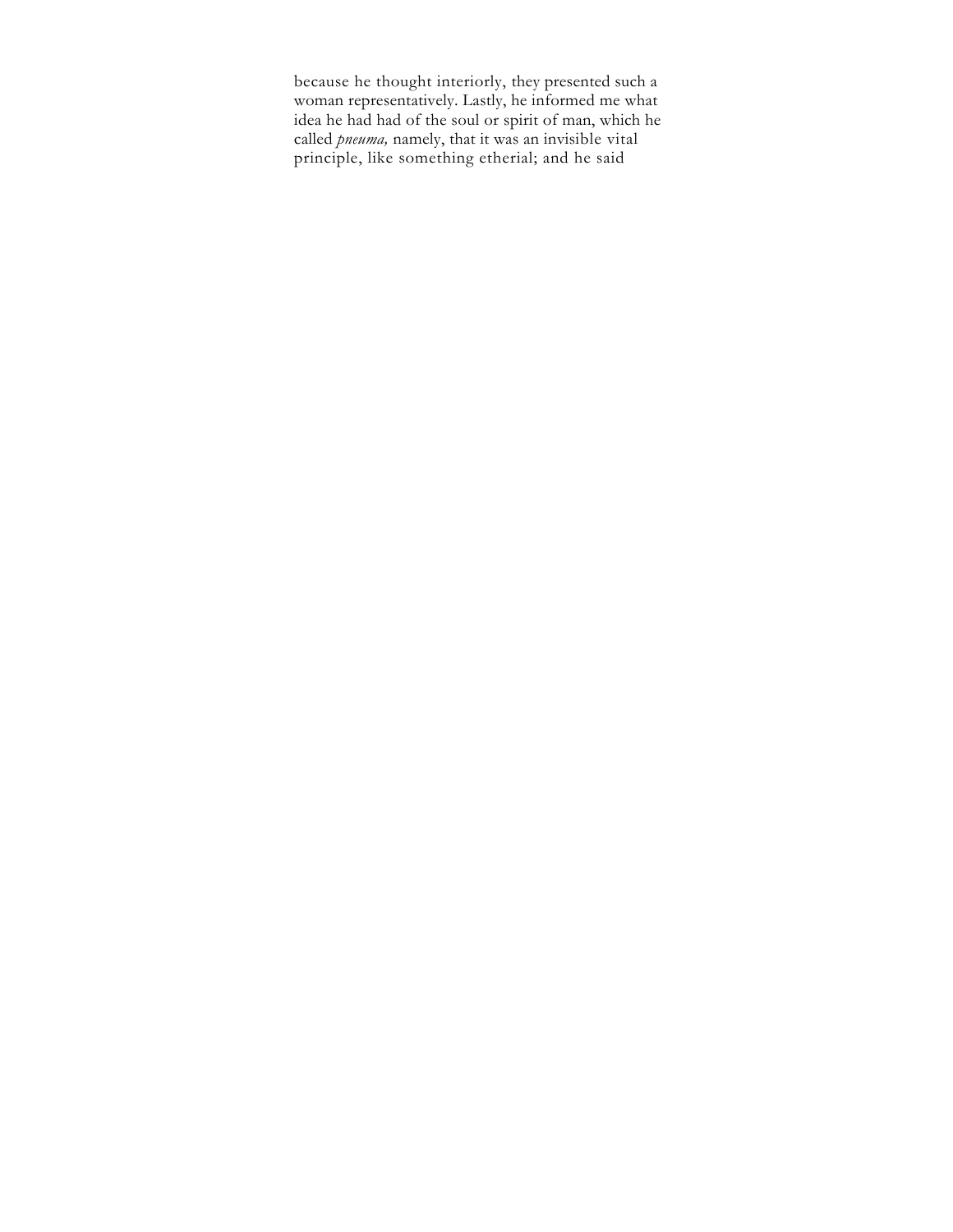### 22 THE EARTHS 1N THE UNIVERSE.

that he knew that his spirit would live after death, inasmuch as it was his interior essence, which cannot die, because it can think; and further that he could not think clearly concerning it, but only obscurely, because he had not formed his thought about it from any oiher source than from himself, and a little also from the ancients. Moreover, Aristotle is among sensible spirits in the other life, and many of his followers are among the infatuated.

39. I once saw that spirits of our earth were with spirits of the earth Mercury, and I heard them conversing together, and then the spirits of our earth asked them among other things, in whom they believed. They replied that they believed in God; but when they inquired further concerning the God in whom they believed, they were unwilling to tell, since it is their custom not to answer questions directly. But then the spirits from the earth Mercury in turn asked the spirits from our earth, in whom they believed. They said that they believed in the Lord God. The spirits of Mercury then said that they perceived that they believed in no God, and that they had a habit of professing with the mouth that they believed, when yet they do not believe — for the spirits of Mercury have exquisite perception, in consequence of their continually exploring by means of perception what others know. The spirits from our earth were of those who in the world made profession of faith according to the doctrine of the church, but still did not live the life of faith, and they who do not live the life of faith in the other life have no faith, because it is not in the man., On hearing this they were silent, because by a perception then given them they acknowledged that it was so.

40. Certain spirits knew from heaven, that it had once been promised the spirits of the earth Mercury, that they

r That they who make profession of faith from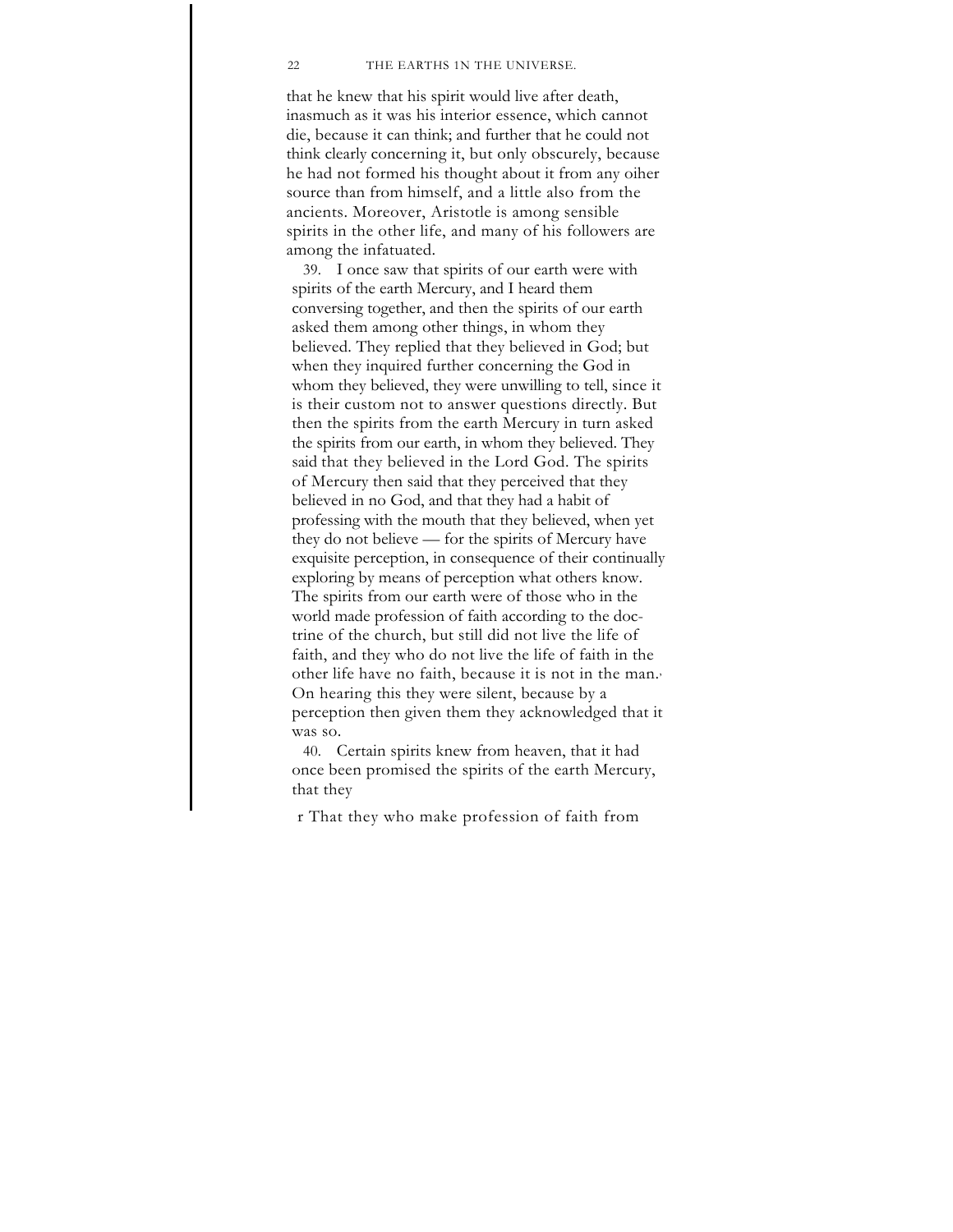doctrine, and do not live the life of faith, have no faith, n. 3865, 7766, 7778, 7790, 7950, 8094. And that their interiors are contrary to the truths of faith, though in the world they do not know this, n. 7790, 7950.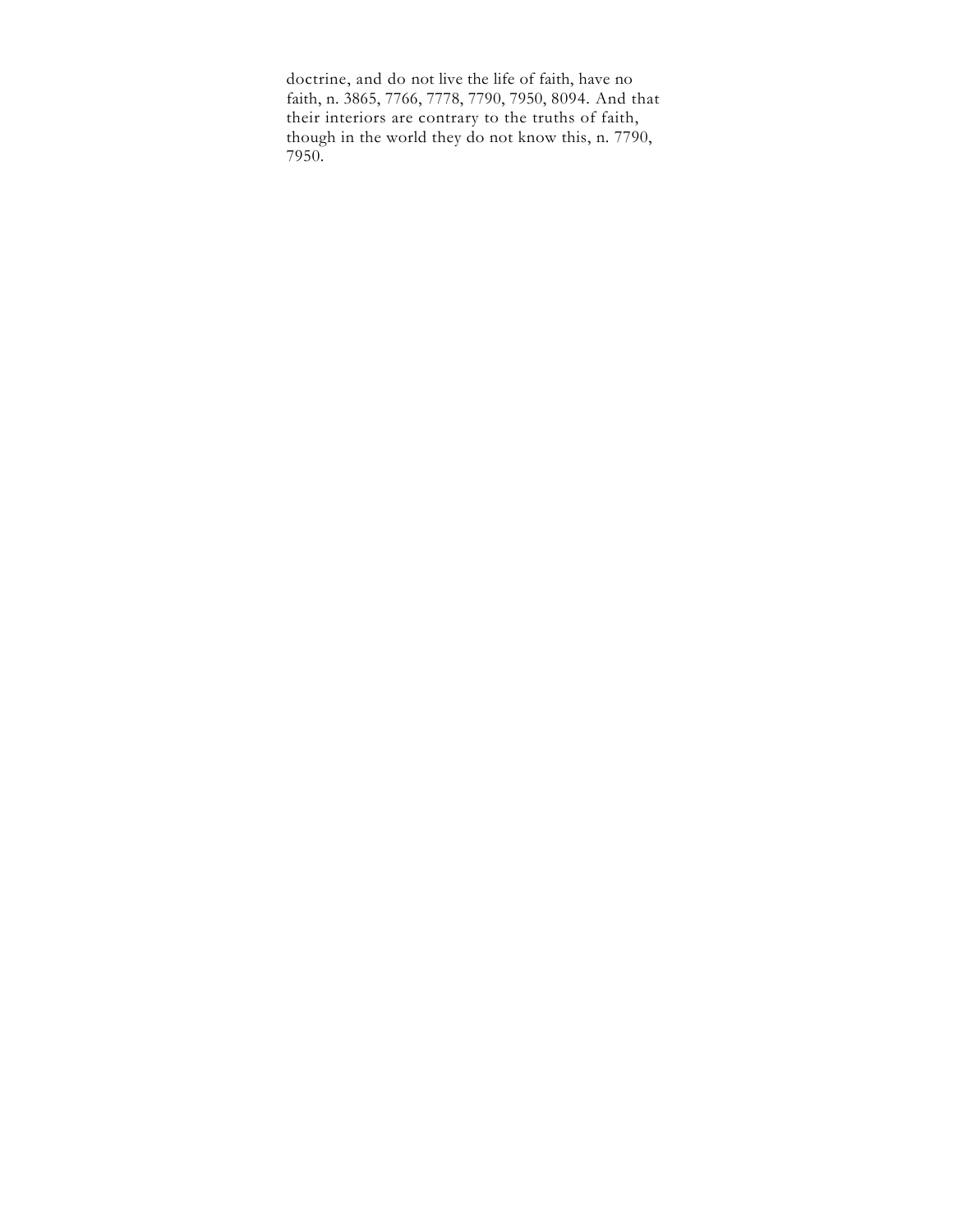should see the Lord; therefore they were asked by the spirits about me, whether they remembered that promise. They said that they did remember it, but they did not know whether it had been promised in a such a way as to be beyond doubt. While they were thus speaking together, the Sun of heaven appeared to them. The Sun of heaven, which is the Lord, is seen only by those who are in the inmost or third heaven; the rest see the light therefrom. On seeing the Sun, they said that this was not the Lord God, because they did not see any face. Meanwhile the spirits were conversing together, though I did not hear what they said. Then suddenly the Sun appeared again, and in the midst of it the Lord, encompassed with a solar circle. On seeing this, the spirits of Mercury humbled themselves profoundly, and subsided. Then also the Lord was seen from that Sun by spirits of this earth, who when they were men saw Him in the world, of whom one after anoiher and thus many in order confessed that it was the Lord Himself, and this in the presence of the whole assembly. Then to0 the Lord was seen from the Sun by the spirits of the planet Jupiter, who declared aloud that it was He Himself Whom they had seen on their earth, when the God of the universe appeared to them.:

41. Some after the Lord had been seen were led away toward the front, to the right, and as they advanced, they said that they saw a light much clearer and purer than they had ever seen before, and that no greater light could ever

s That the Lord is the Sun of Heaven, from Whom is all light there, n. 1053, 3636, 4060. And that the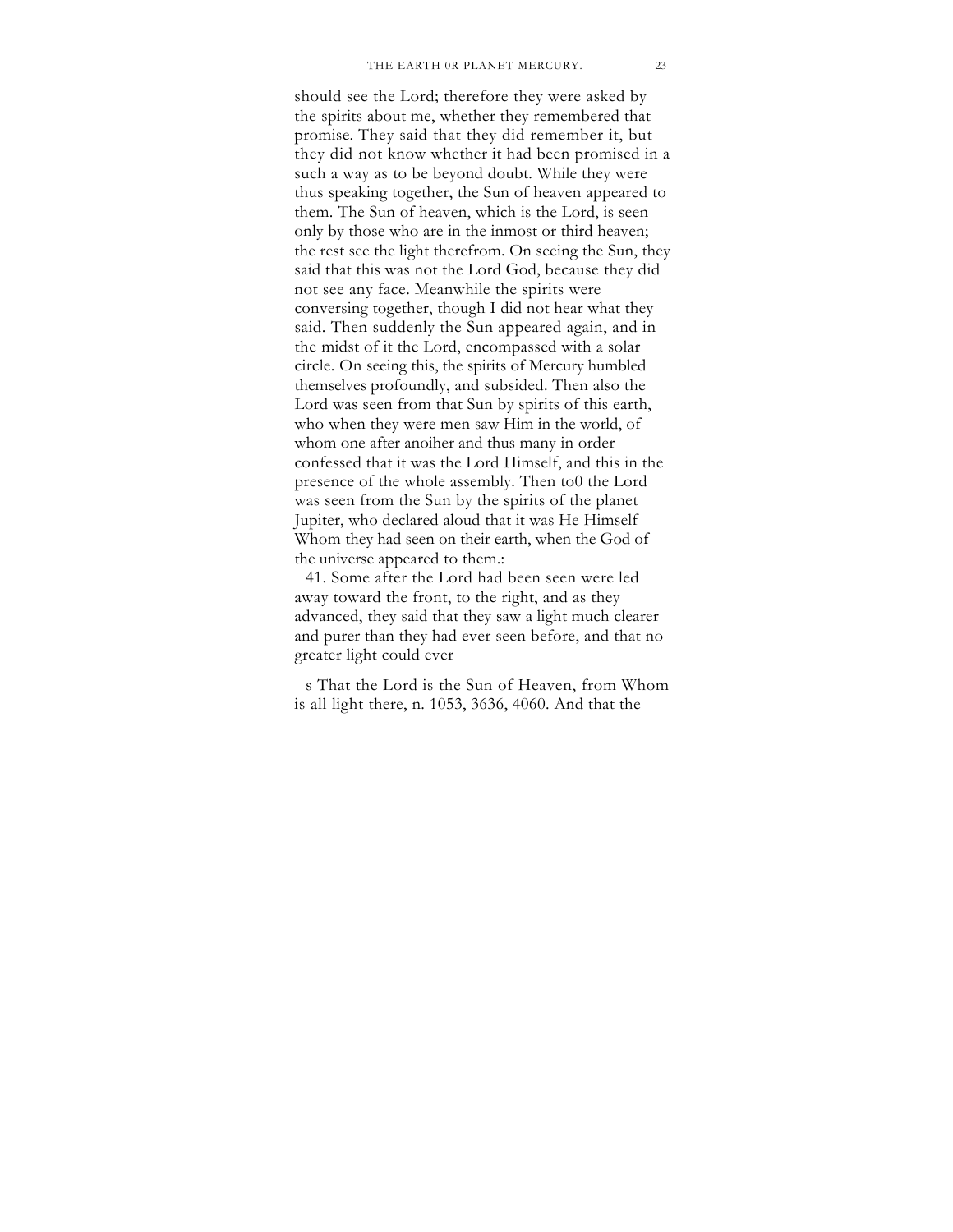Lord thus appears to those who are in His celestial kingdom, where love to Him reigns, n. 1521, 1529- 1531, 1837, 4696. That He appears at a middle altitude above the plane of the right eye, n. 4321, 7078. That therefore by the sun in the Word is signified the Lord as to Divine love, n. 2495, 4060, 7083. That the sun of the world is not seen by spirits and angels, but in its place as it were something dusky, behind, and opposite to the Sun of heaven, or to the Lord, n. 9755.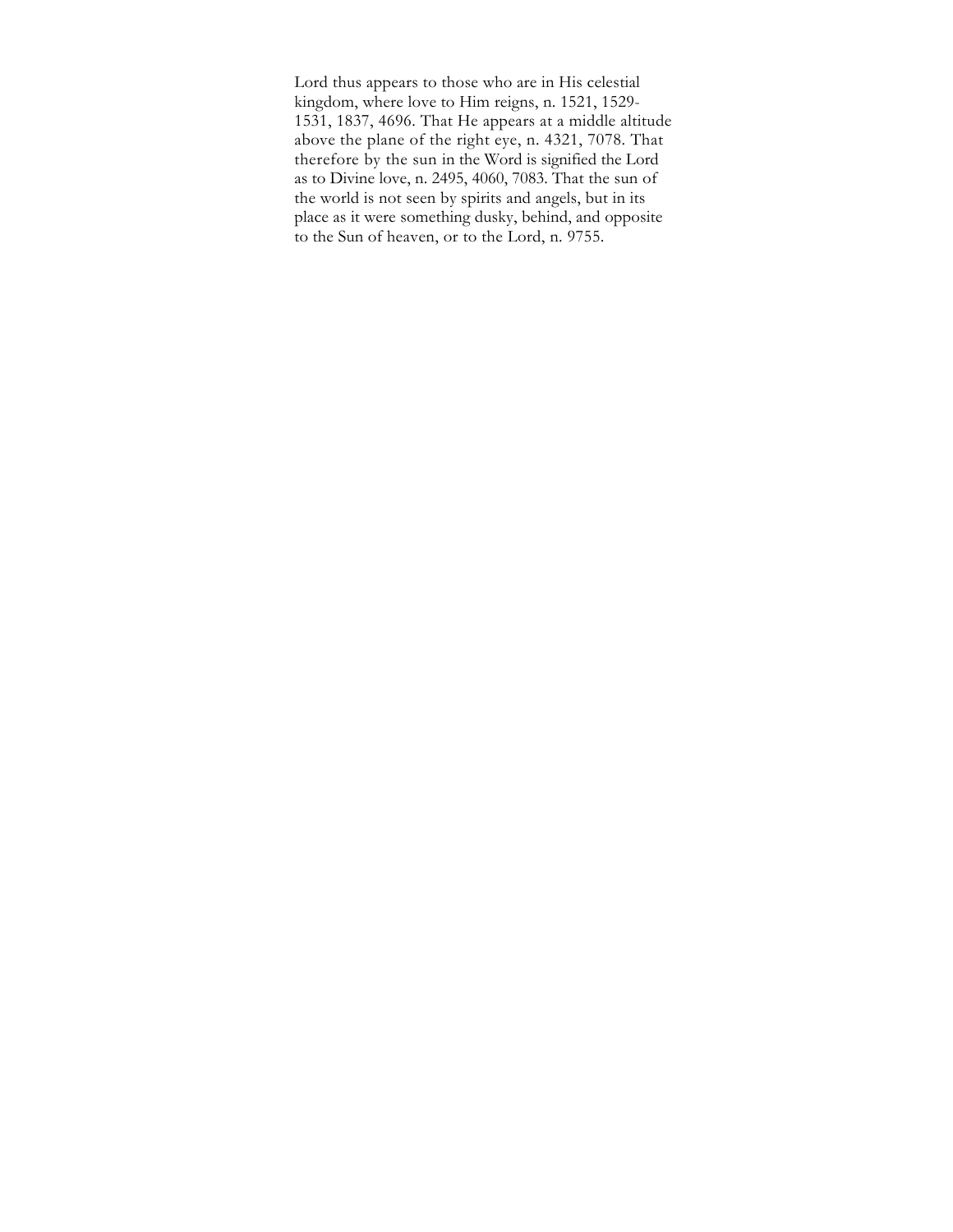be seen; and this was at the time of evening. They wh0 said this were many!

42. It is to be known that the sun of the world does not appear at all to any spirit, nor any of its light. The light of that sun is to spirits and angels like thick darkness. That sun remains only in the perception of spirits, from their having seen it while in the world, and is presented to them in idea as something dusky and this behind at a considerable distance, in altitude a little above the plane of the head. The planets which are within the system of that sun appear according to fixed position in respect to the sun — Mercury behind, a little toward the right; the planet Venus to the left, a little backward; the planet Mars to the left in front; the planet Jupiter in like manner to the left in front, but at a greater distance; the planet Saturn directly in front, at a considerable distance; the Moon to •he left, at some height; the satellites also to the left in respect to their planet. Such is the situation of these planets in the ideas of spirits and angels; and the spirits also appear near their own planet, but out of it. Further, as regards the spirits of Mercury in particular, they do not appear at a fixed quarter, nor at a fixed distance, but now in front, now to the left, now a little behind. The reason is, that they are allowed to wander through the universe to procure for themselves knowledges.

43. Spirits of Mercury were once seen to the left, in a

*t* That there is great light in the heavens, which exceeds by many degrees the light of noonday on the earth, n. 1117, 1521, 1533, 16191632, <sup>4527,</sup> 5400, 8644. That all light in the heavens is from the Lord as a sun there, n. 1053, 1521, 3195, 3341, 3336, 3643,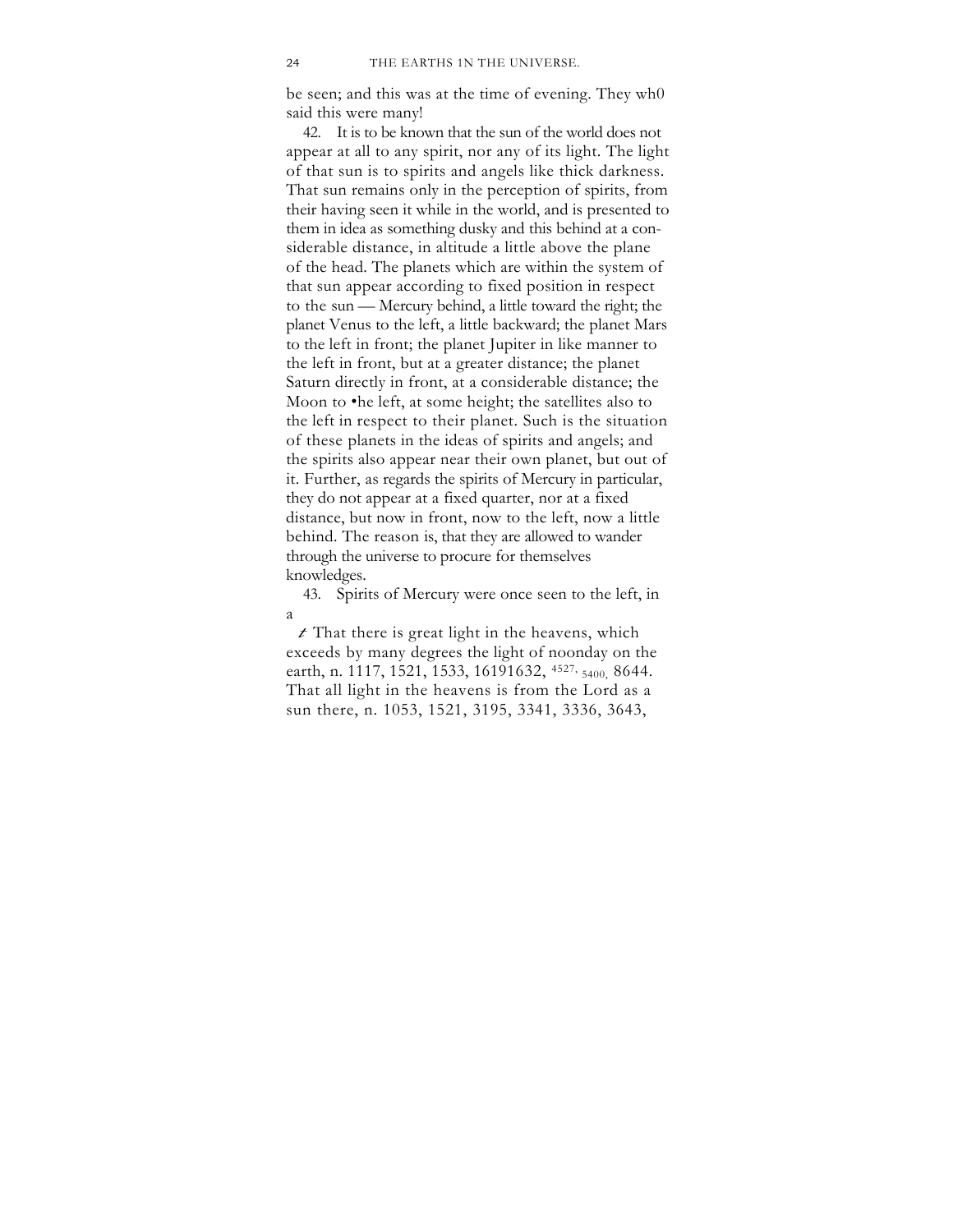4415, 9548, 9684, 10809. That the Divine truth proceeding from the Divine good of the Lord's Divine love appears in the heavens as light, and furnishes all the light there, /1. 3195, 3222, 5400, 8644, 9399, 9548, 9684. That the light of heaven illumines both the sight and the understanding of angels, n. 2776, 3138. That when heaven is said to be in light and heat, it means being in wisdom and love, n. 3643, 9399, 9401.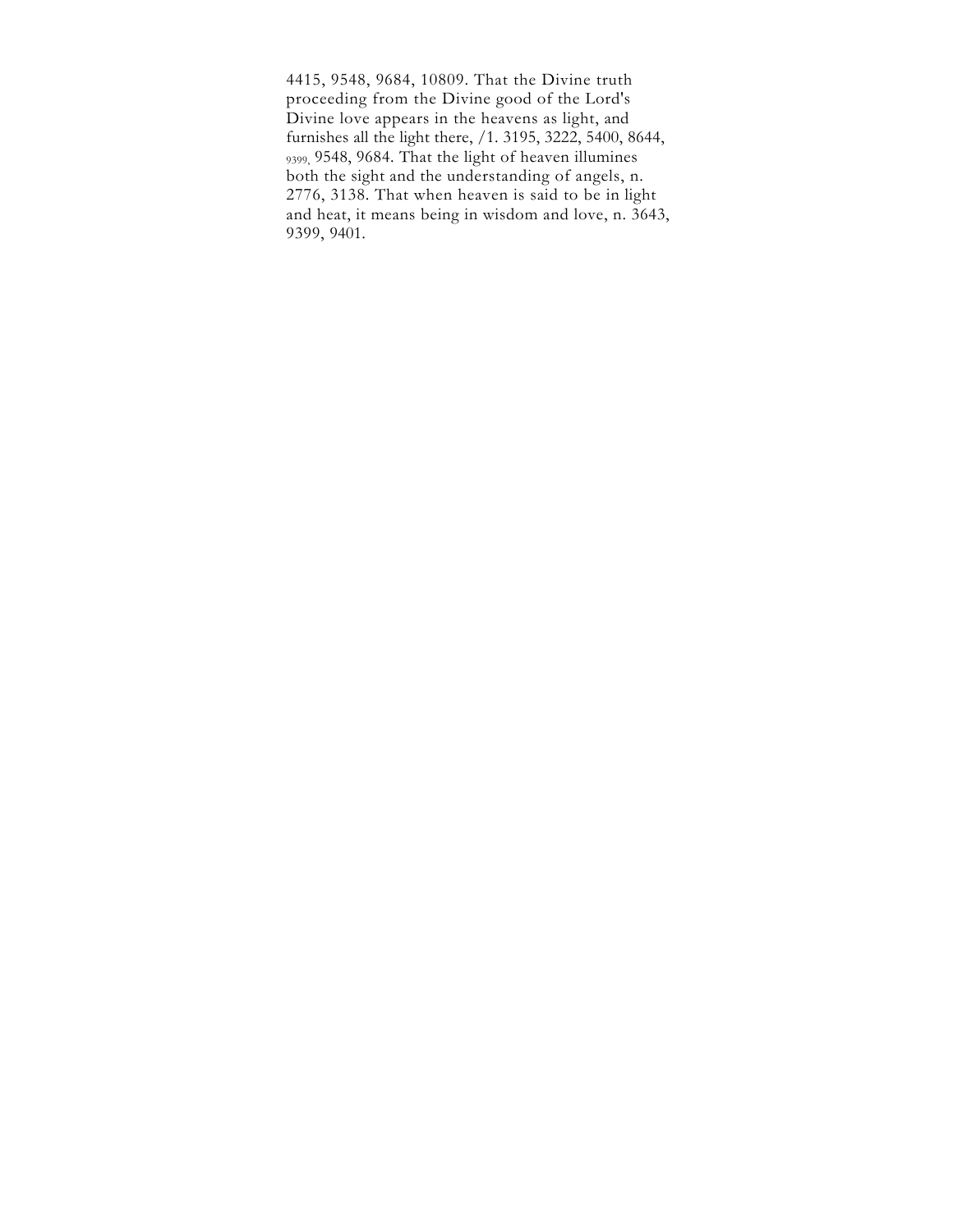globe, and afterward in a volume extending itself lengthwise; and I wondered whither they wished to go, whether to this earth or elsewhere; and presently I observed that they inclined to the right, and as they whirled along, they drew near to the earth or planet Venus, toward the nearer side of it. But when they came thither they said that they would not stay there, because the people were wicked; wherefore they went round to the farther side of that earth, and then said that they would stay there, because the people were good. While this was taking place I was sensible of a remarkable change in the brain, and of a sirong working thence. From this it was given to conclude that the spirits of Venus, who were from that side of the planet, were in accord with the spirits of Mercury, and that they had reference to a memory of material \* things which was in accord with the memory of immaterial things to which the spirits of Mercury have reference. Hence a stronger working was felt from them when they were there.

44. I was desirous of knowing what face and body the men of the earth Mercury had, whether like that of men on our earth. Then there was presented before my eyes a woman entirely like the women who are on that earth. She had a beautiful face, but smaller than that of the women of our earth; she was also more slender in body, but equal in height; her head was covered with a linen cap, not artfully, but becomingly disposed. A man likewise was presented, who was also more slender in b0dy than the men of our earth; he was clad in a garment of dull blue, closely fitted to the body, without folds or puffs in any part. I was told that the men of that earth were of such form and manner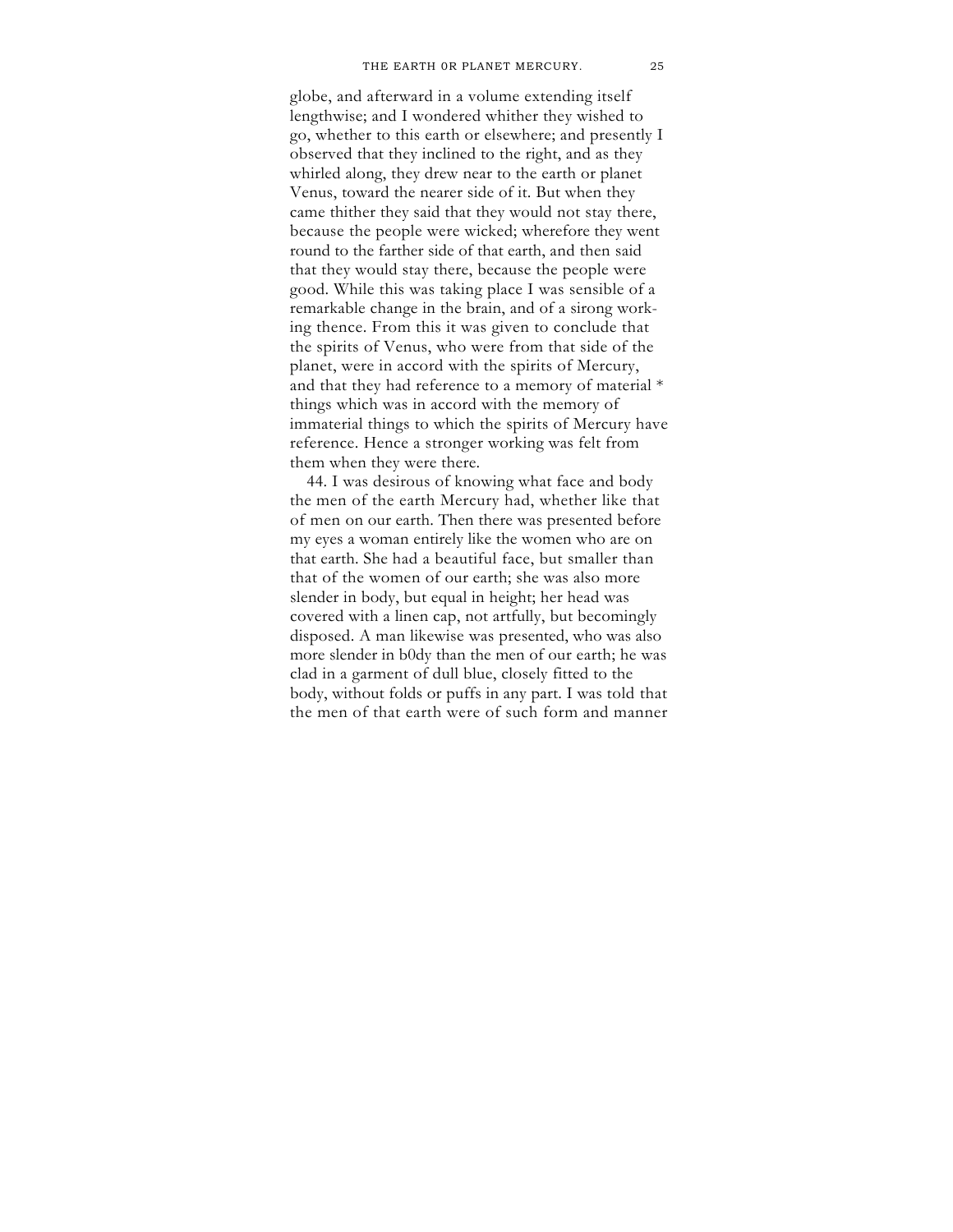of dress. Then there were presented specimens of their oxen and cows, which indeed did not differ much from those on our earth, but were smaller and in a manner approached to a kind of hinds and deer.

\* Latin *immaterialium,* but in n. 107, *materialium.*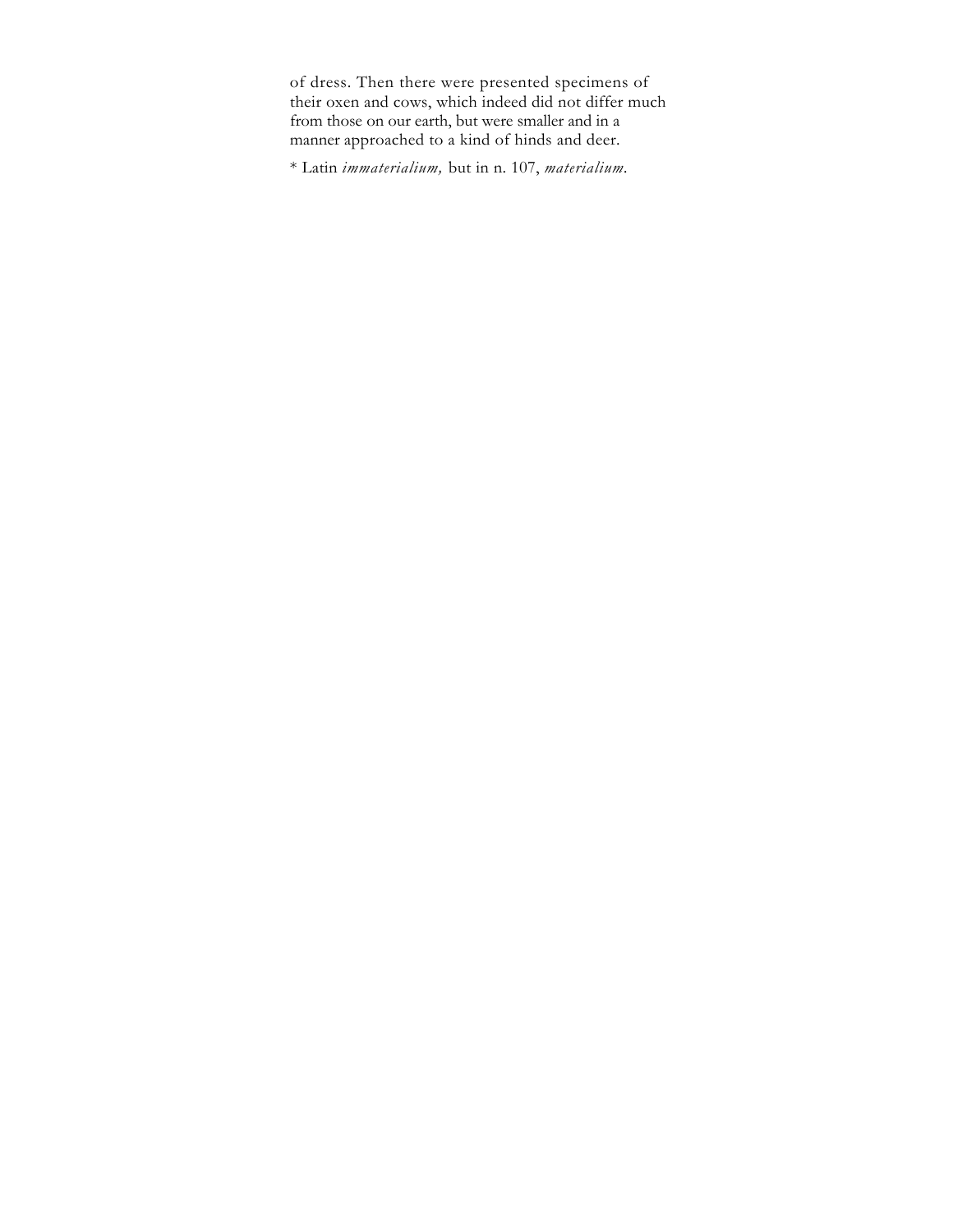#### 26 THE EARTHS 1N THE UNIVERSE.

45. They were also asked about the sun of the world, how it appears from their earih? They said that it appears large, and larger there than from other earths, as they said they knew from the idea of other spirits about the sun. They said further that they had a middle temperature, neither to0 hot nor to0 cold. It was then given to tell them that it was so provided for them by the Lord, that they might not have excessive heat from being nearer to the sun than other earths are; since heat comes not from nearness to the sun, but from the height and density of the aerial atmosphere — as appears from the cold on high mountains even in hot climates. The heat is also varied according to the direct or oblique incidence of the sun's rays, as is plain from the seasons of winter and summer in every region. These are the things that have been given me to know concerning ihe spirits and inhabitants of the earth Mercury.

## THE EARTH OR PLANET JUPITER, ITS SPIRITS AND INHABITANTS.

46. With the spirits and angels of the planet Jupiter, a longer intercourse was granted me than with the spirits and angels from the rest of the planets, and for this reason I may relate more particulars about their state of life and that of the inhabitants of their planet. That the spirits were from that planet, was plain from many things and was also told me from heaven.

47. The earth or planet Jupiter itself is not indeed seen by spirits and angels; for no earth is anywhere seen by those who are in the spiritual world, but only the spirits and angels who are from it. They who are from the planet Jupiter appear in front to the left, at a considerable distance, and this constantly (see above, n. 42); and there too is the planet. The spirits of every earth are near their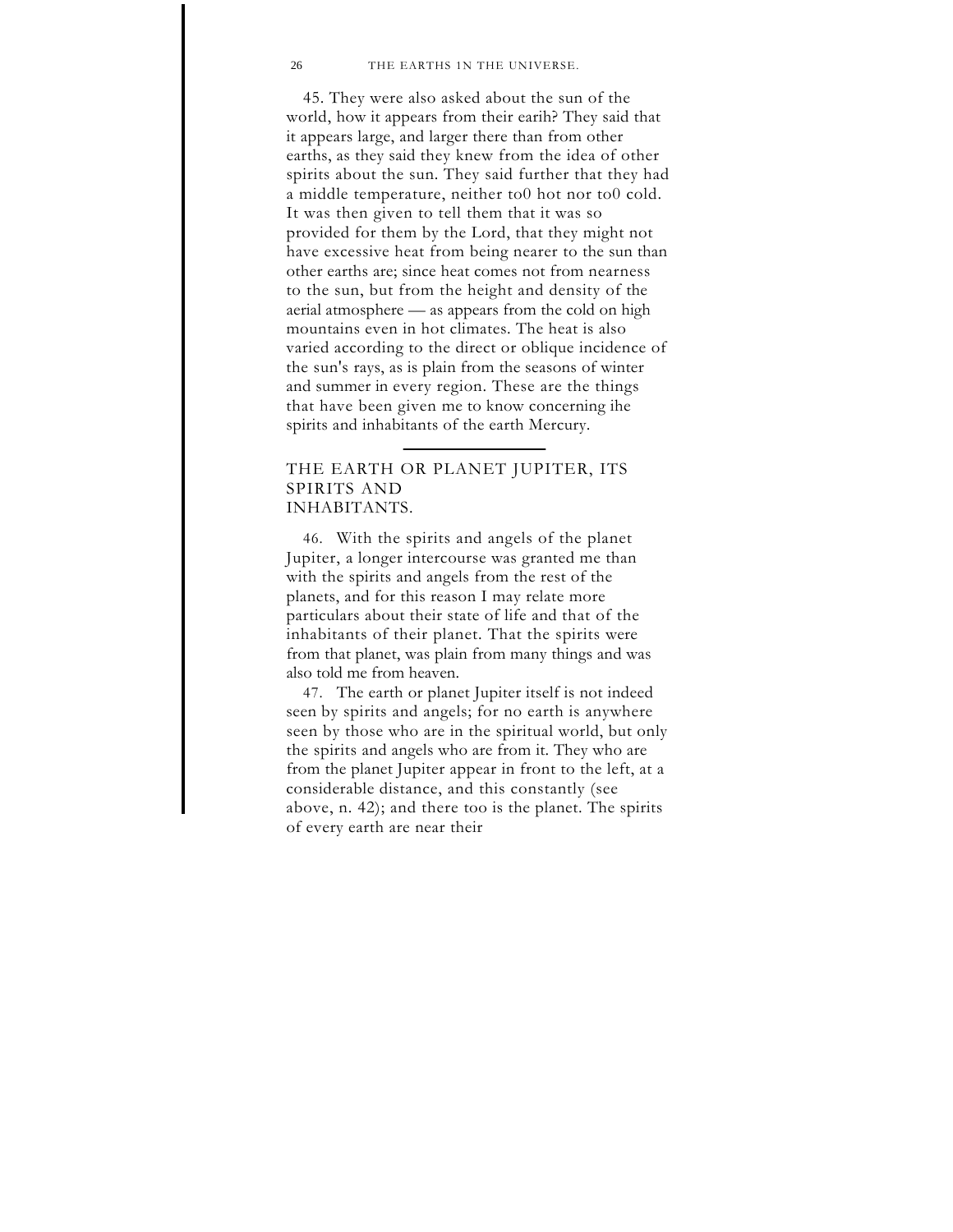own earth, because they are from its inhabitants inasmuch as every man after death becomes a spirit and because they are thus of a similar genius, and are able to be with the inbabitants and to be of service to them.

48. The spirits from Jupiter said that in the region of the earth where they lived while in the world, the multitude of men was as great as the earth could support, that the earth was fertile and abounded in all things, that there they did not desire anything beyond the necessaries of life, that ihey accounted nothing useful that was not necessary, and that for this reason the number of inhabitants was so great. They said that their greatest concern was the education of children, and that they loved them most tenderly.

49. They stated further that the inhabitants are distinguished into tribes, families, and households, and that they all live by themselves wiih their own kindred, and that hence their intercourse is confined to relatives; also that no one ever covets another's possessions, and tbat it never enters into their minds to desire anything of the possessions of another, still less to claim anything fraudulently, and least of all to break in and steal; this they regard as a deed contrary to human nature and abominable. When I would have told them that on this earth there are wars, depredations, and murders, they turned away and were unwilling to hear. It was told me by angels that the most ancient people on this earth lived in a similar manner—that they were distinguished into tribes, families, and households, and were all content with their own possessions; that becoming rich from the possessions of others, and also ruling from love of self, were altogether unknown; and for this reason the ancient times, and especially the most ancient, were more acceptable to the Lord than those that followed; and because such was the state of men, innocence also then reigned and with it wisdom; every one did what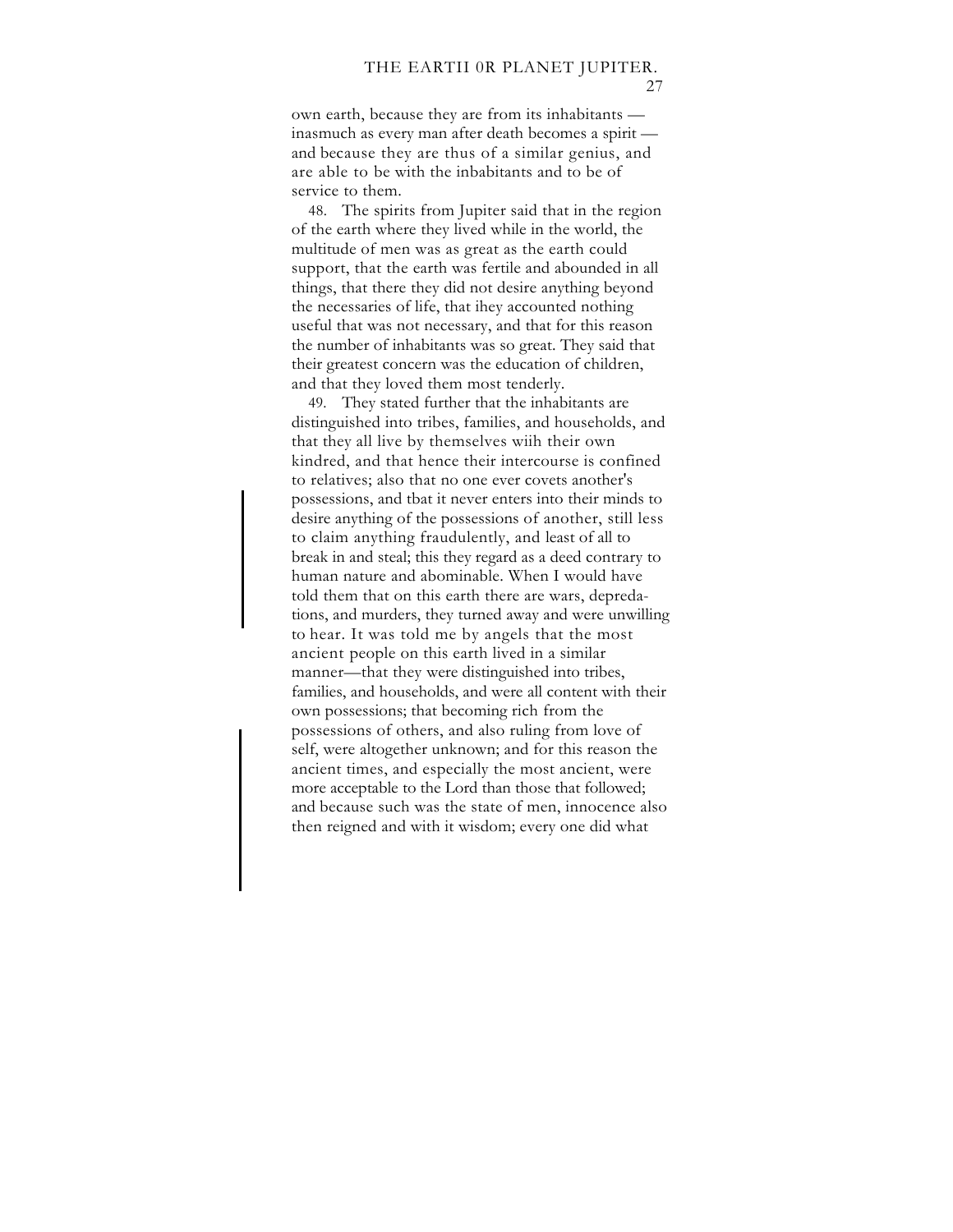was good from good, and what was just from justice. They did not know what it was to d0 good and justice for the sake of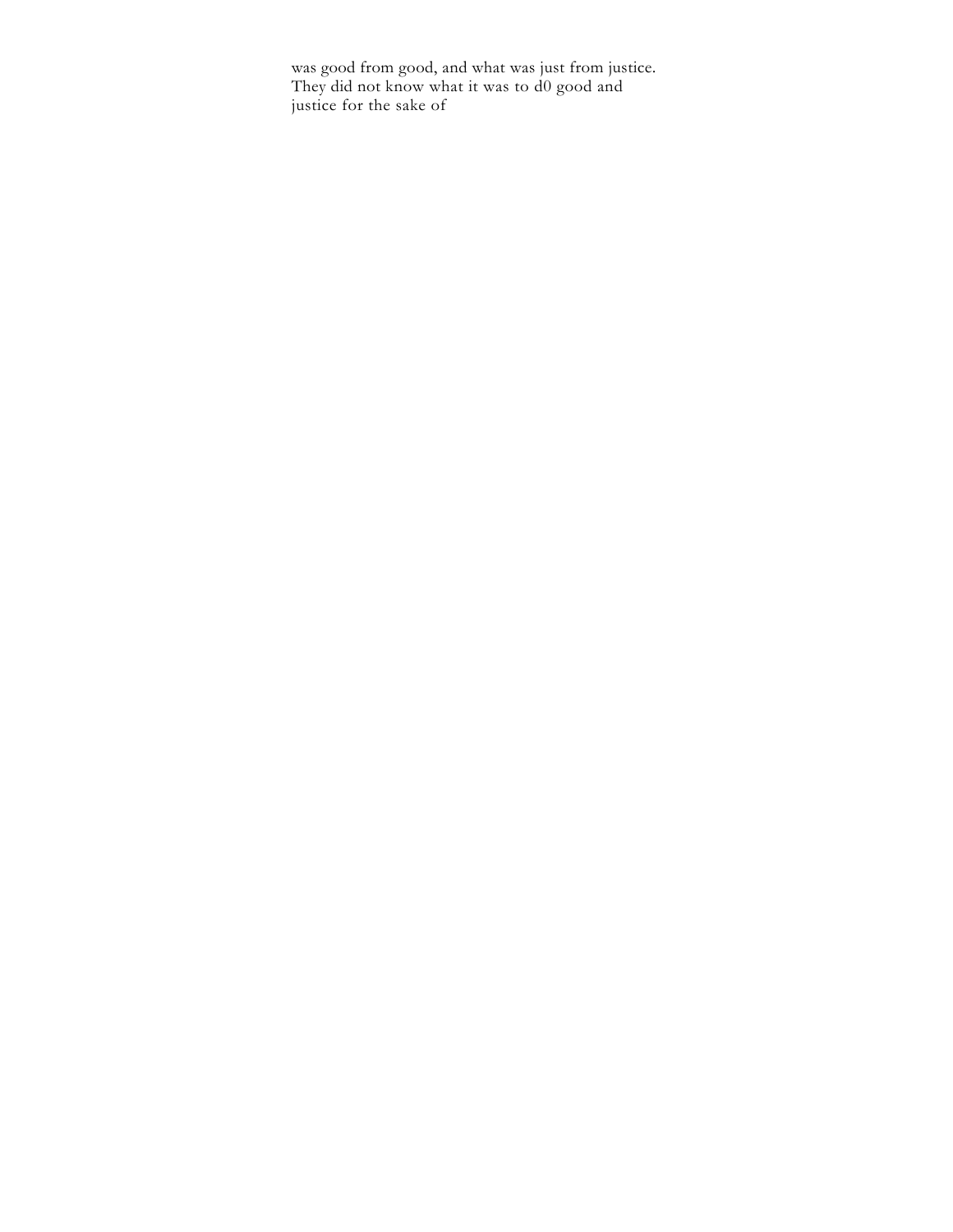honor to self, or for the sake of gain; and they told nothing but the truth, and this not so much from truth as from good, that is, not from the intellect alone, but from the will joined with the intellect. Such were the ancient times, and therefore angels could then converse with men, and lift their minds almost separated from corporeal things into heaven, and lead them about and show them the magnificence and blessedness there, and likewise communicate to them their own blessedness and enjoyment. These times were known also to the ancient writers, and were by them called the golden and also the Saturnian ages. That those times were so happy was, as was said above, because men lived distinguished into tribes, and the tribes into families, and the families into households, and every household dwelt by itself; and it then never entered into any one's mind to invade another's inheritance, and so acquire for himself wealth and dominion. Self-love and the love of the world were then far removed; every one rejoiced in his own, and not less in his neighbor's good. But this scene was changed and turned into the opposite in succeeding times, when the lust of dominion and of large possessions invaded the mind. Then mankind, for the sake of self-defence, gathered into kingdoms and empires, and as the laws of charity and of conscience, that had been inscribed on the hearts, ceased to operate, it became necessary to enact laws in order to restrain violence, under which honors and gains became rewards, and privation of them punishment. When the state of men was thus changed, heaven itself withdrew from man, and this more and more even to the present age, when it is no longer known whether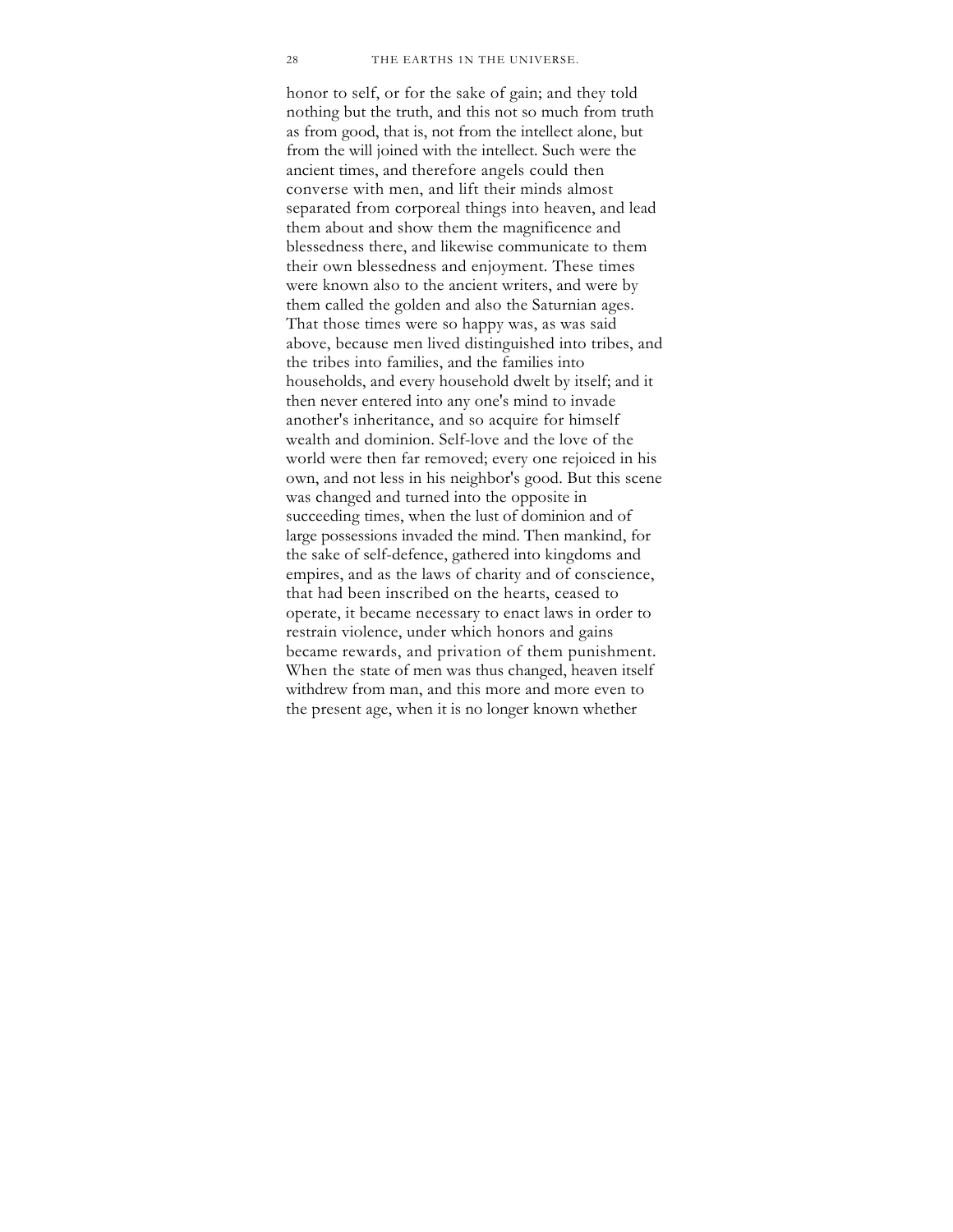heaven and hell exist, and by some it is denied. These things are said that it may be illustrated by the parallel, what is the state of th0se who are on the earth Jupiter, and whence they have their probity, and also their wisdom, of which more will be said in what follows.

50. By long conversation with the spirits of the earth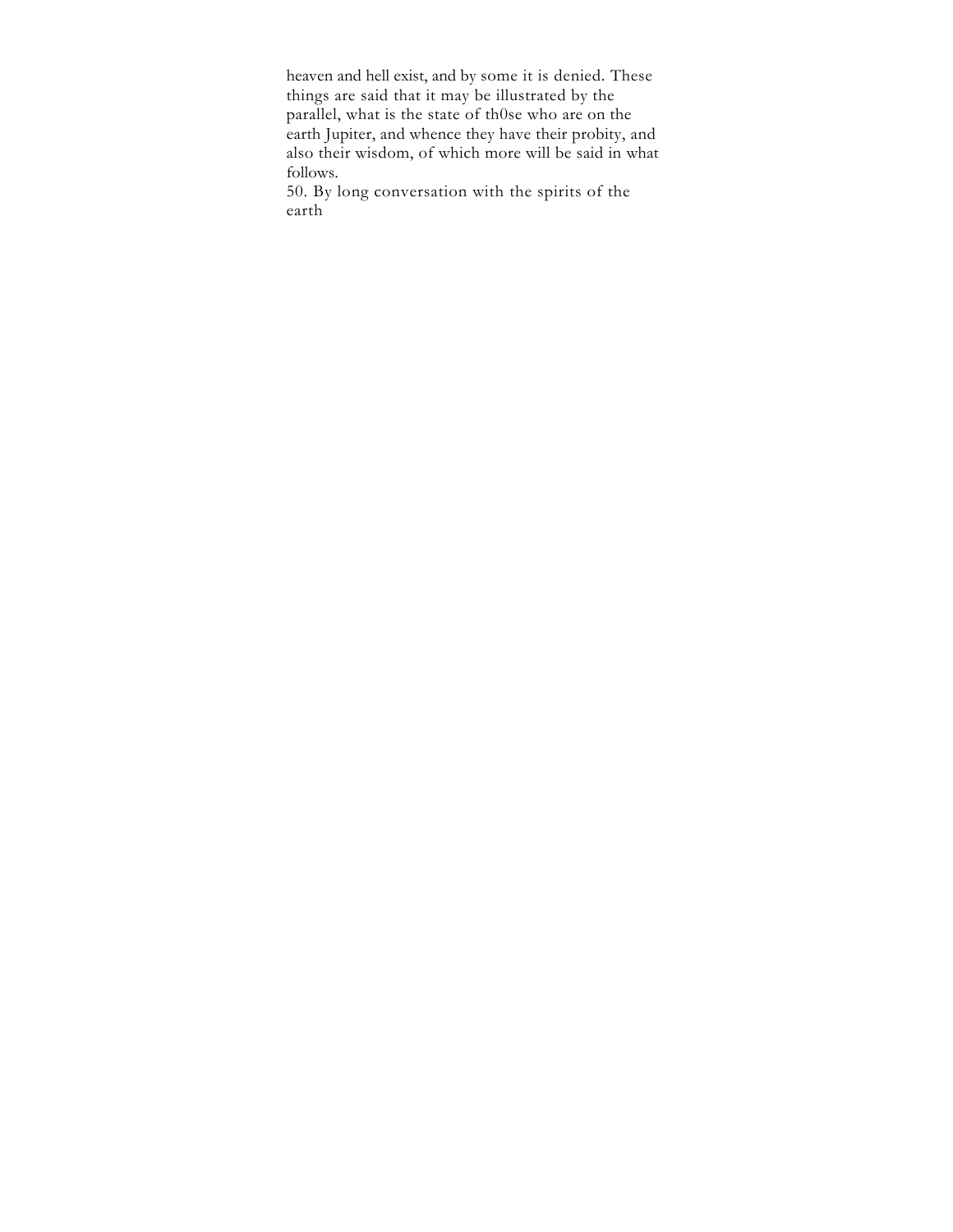### THE EARTH OR PLANET JUPITER. 29

Jupiter, it was made manifest to me that they were better than tbe spirits of most other earths. The manner of their approach to me, their stay with me, and their influx at that time, was inexpressibly gentle and sweet. In the other life the quality of every spirit manifests itself by an influx, which is a communication of bis affection, goodness by gentleness and sweetness — by gentleness in that it fears to do harm, and by sweetness in that it loves to do good. The gentleness and sweetness of the influx from the good spirits of our earth I could clearly distinguish from that of the spirits of Jupiter. They said that when any little disagreement arises among tbem, there appears as it were a slender bright ray like that of lightning, or like a little belt in which are gleaming and wandering stars; but any disagreement among them is soon adjusted. Stars gleaming and at the same time wandering signify what is false, but stars gleaming and fixed signify what is true; and thus the former signify disagreement..

51. I could distinguish the presence of the spirits of Jupiter, not only by the gentleness and sweetness of their approach and influx, but also by this, that they flowed as much as possible into the face, and made it cheerful and smiling, and this as long as they were present. They said that they so dispose the faces of the people of their own earth when they come to them, desiring thus to inspire them with tranquillity and enjoyment of heart. The tranquillity and enjoyment with which they inspired me, filled my breast and heart sensibly; and then were removed desires and anxieties about the future, which induce unrest and discomfort, and excite in the mind various commotions. Thus it was plainly evident to me what was the life of the inhabitants of the earth Jupiter; for from the spirits of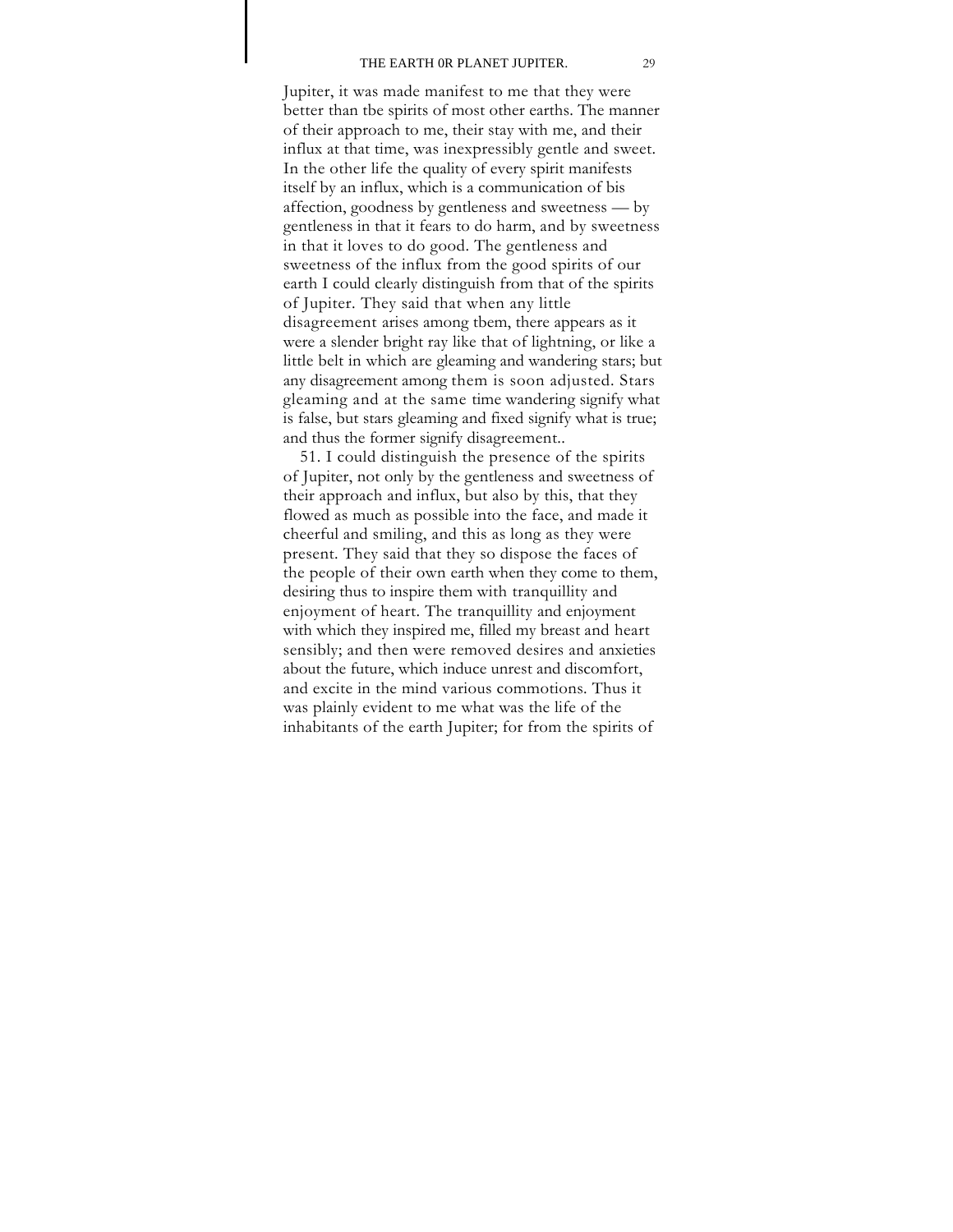any earth

That stars in the Word signify knowledges of good and truth, consequently truths, n. 2495, 2849, 4697. And that in the other life truths are represented by fixed stars, but falsities by wandering stars, **n. 1128.**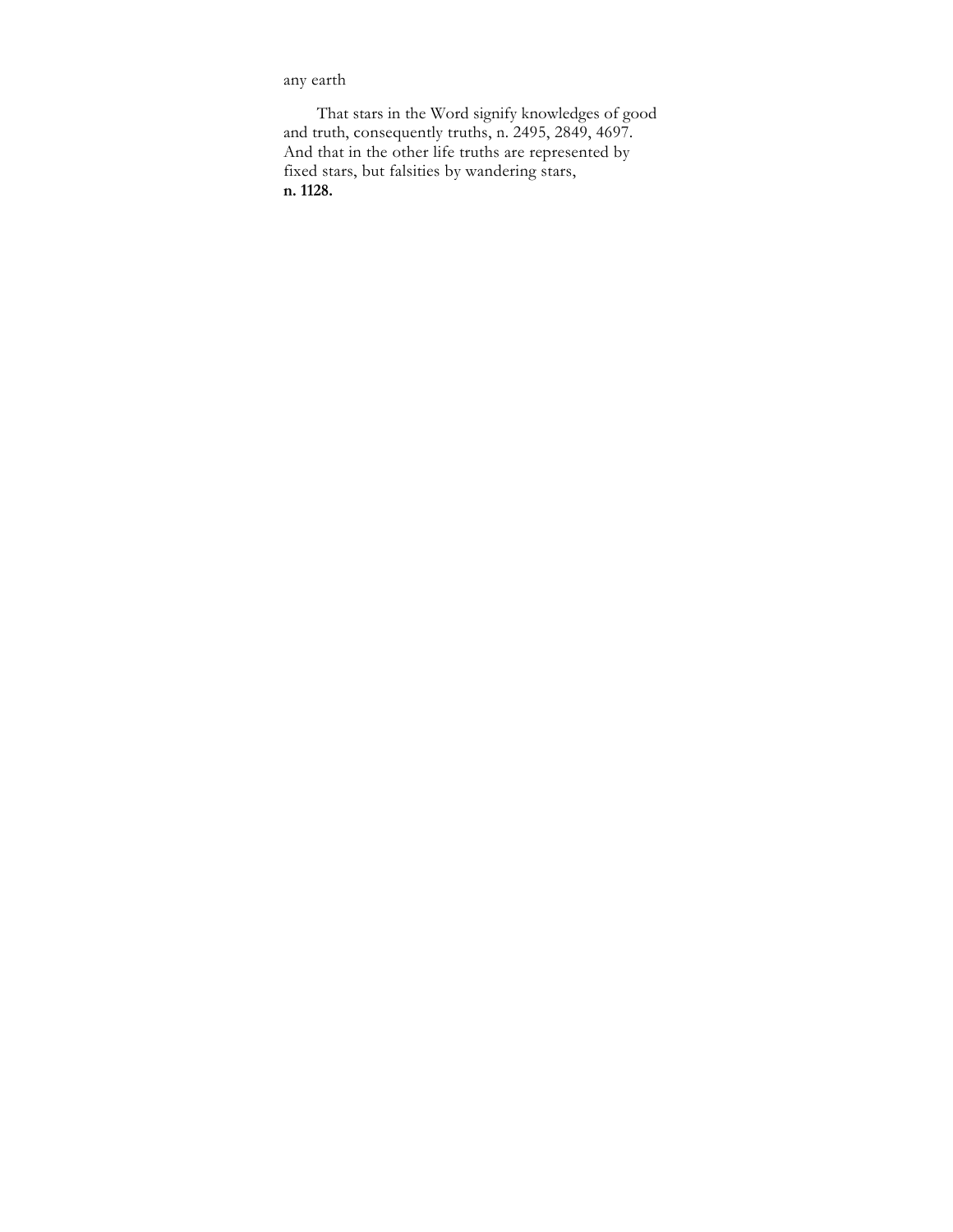### 30 THE EARTHS 1N THE UNIVERSE.

is known the disposition of its inhabitants, since each one has with him from the world his own life, and lives it when he becomes a spirit. It was observed that they had a state of blessedness or happiness still more interior, and this was observed because it was perceived that their interiors were not closed, but open to heaven; for the more open the interiors are to heaven, the more ready are they for receiving the Divine good, and with it blessedness and interior happiness. It is altogether otherwise with those who do not live in the order of heaven; for with them the interiors are closed and the exteriors open to the world.

52. What sort of face the inhabitants of the earth Jupiter have, was also shown me. Not that the inhabitants themselves appeared to me, but that the spirits appeared with faces similar to what they had when on their earth. But before this was shown, one of their angels appeared behind a bright cloud, who gave permission, and then two faces were shown. They were like the faces of the men of our earth, fair and beautiful; sincerity and modesty beamed forth from them. While the spirits of Jupiter were with me, the faces of the men of our earth appeared smaller than usual, which was owing to this, that from those spirits flowed in the idea which they had about their own faces, as being larger; for they believe while living as men on their earth, that after death their faces are to be larger, and of a round form. And because this idea has been impressed upon them, it also remains with them, and when they become spirits, they appear to themselves to have a larger face. The reason of their believing that their faces are to be larger, is, that they say the face is not of the body, because through it they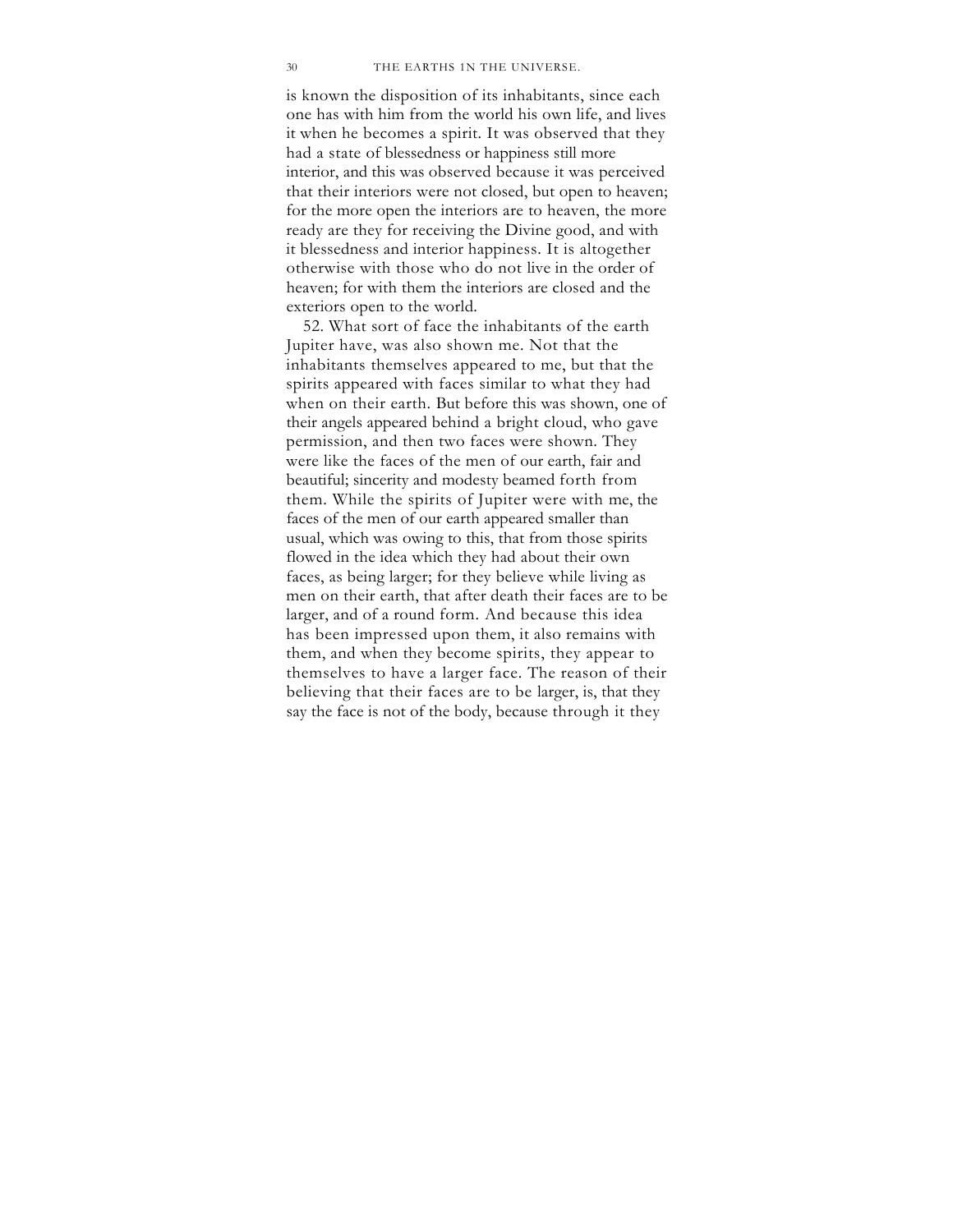see, hear, and speak, and present their thoughts; and thus the mind is seen through it. They hence have an idea of the face, as of the mind in form; and because they know that they are to be wiser after the life in the world, they therefore believe that the form of the mind, or the face, becomes larger. They also believe that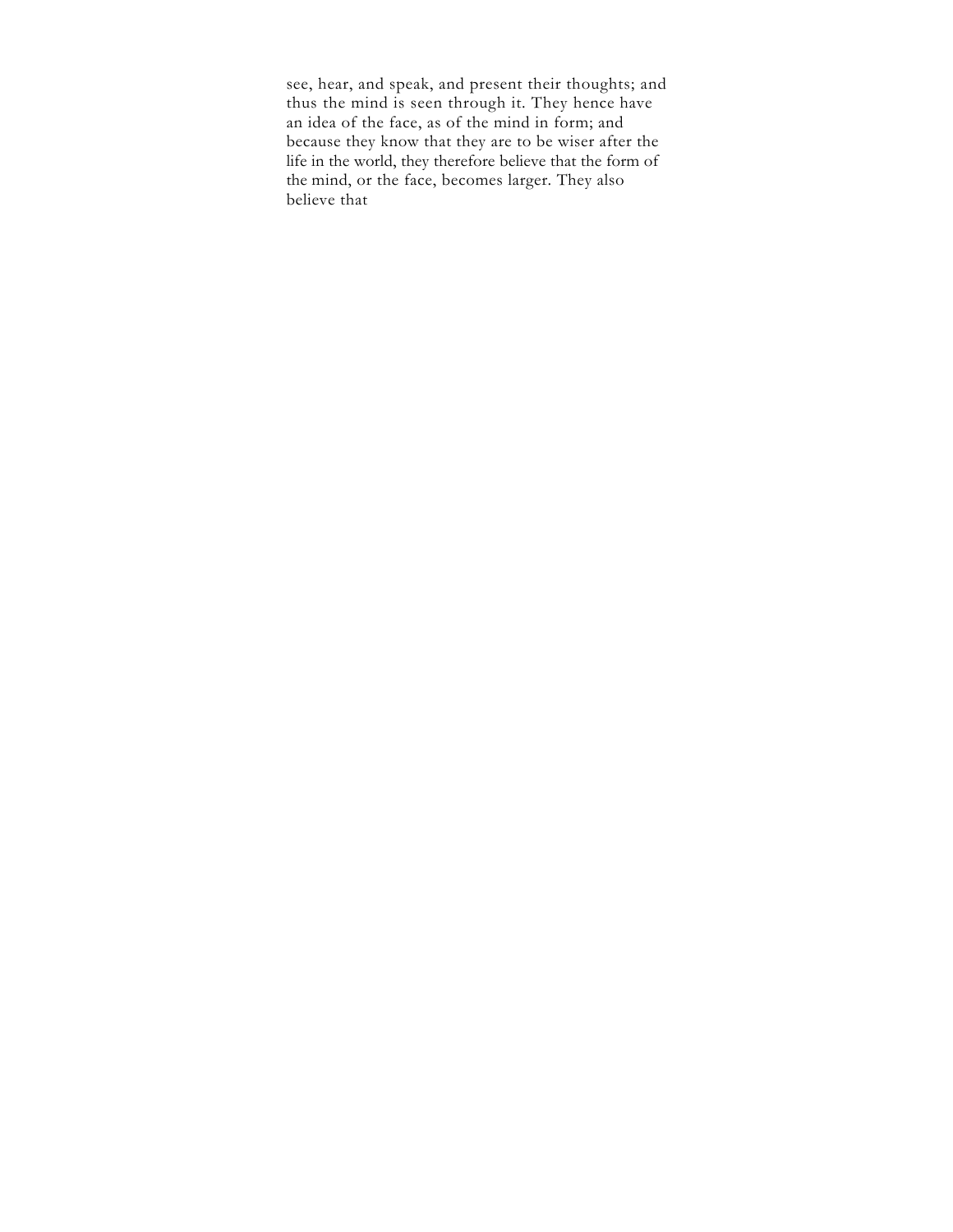### THE EARTH OR PLANET JUP1TER. 3 1

after death they are to perceive a fire, which is to warm their faces. This they infer from its being known to the wiser of them that fire in the spiritual sense signifies love, and that love is the fire of life, and from this fire the angels have life.x Those of them also who have lived in heavenly love, obtain their wish, and perceive their face to grow warm; and then the interiors of their mind are kindled with love. For this reason the inhabitants of that earth also wash and cleanse their faces much, and protect them carefully from the heat of the sun. They have a covering made of ihe inner rind or bark of a tree, of a bluish color, wiih which they wrap the head and so cover the face. Of the faces of the men of our earth, which they saw through my eyes,Y they said that they were not beautiful, and that their beauty consisted in the external skin, but not in the fibres from the internal. They wondered that the faces of some were covered wiih warts and pustules, or were otherwise deformed, saying that with them such faces were never seen. Some faces were always smiling, namely, those that were cheerful and merry, and those that were a little prominent about the lips.

53. The reason of the faces smiling that were prominent about the lips was, that the most of their speech is effected by the face, and especially by the region around the lips; and also that they never dissemble, or speak otherwise than they think. For this reason they do not constrain their face, but let it out freely. It is otherwise wiih those who from childh00d have learned to dissemble. Their face is

x That fire in the Word is love in both senses, n.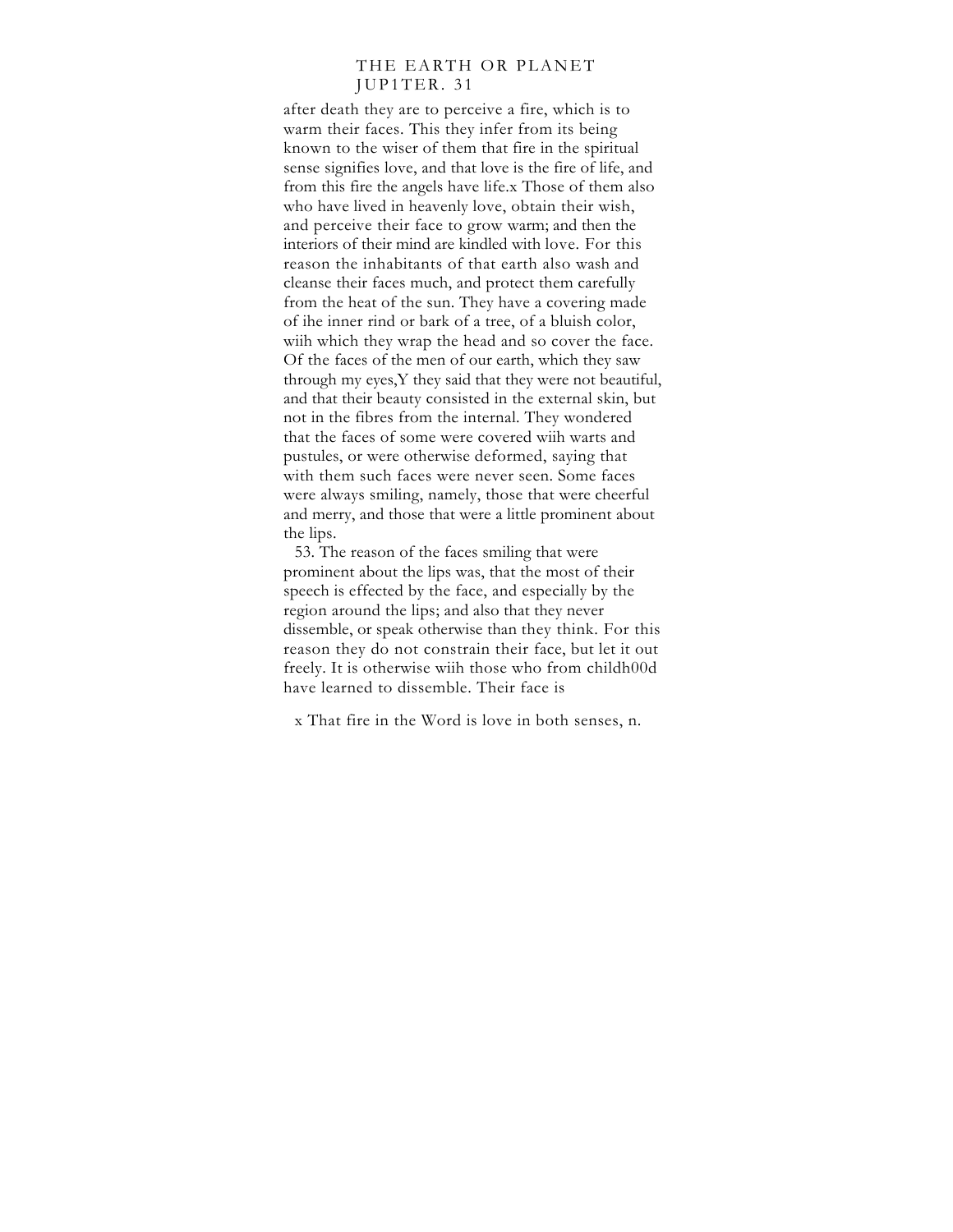934, 4906, 5215. That the sacred and heavenly fire is the Divine love, and every affeciion which is of that love, n. 934, 6314, 6832. That infernal fire is the love of self and the world, and every concupiscence which is of these loves, n. 965, 1861, 5071, 6314, 6832, 7575, 10747. That love is the fire of life, and that life itself is actually thence, n. 4906, 5071, 6032.

**Y** That spirits and angels do not see what is in this solar world, but that they saw through my eyes, n. 1881.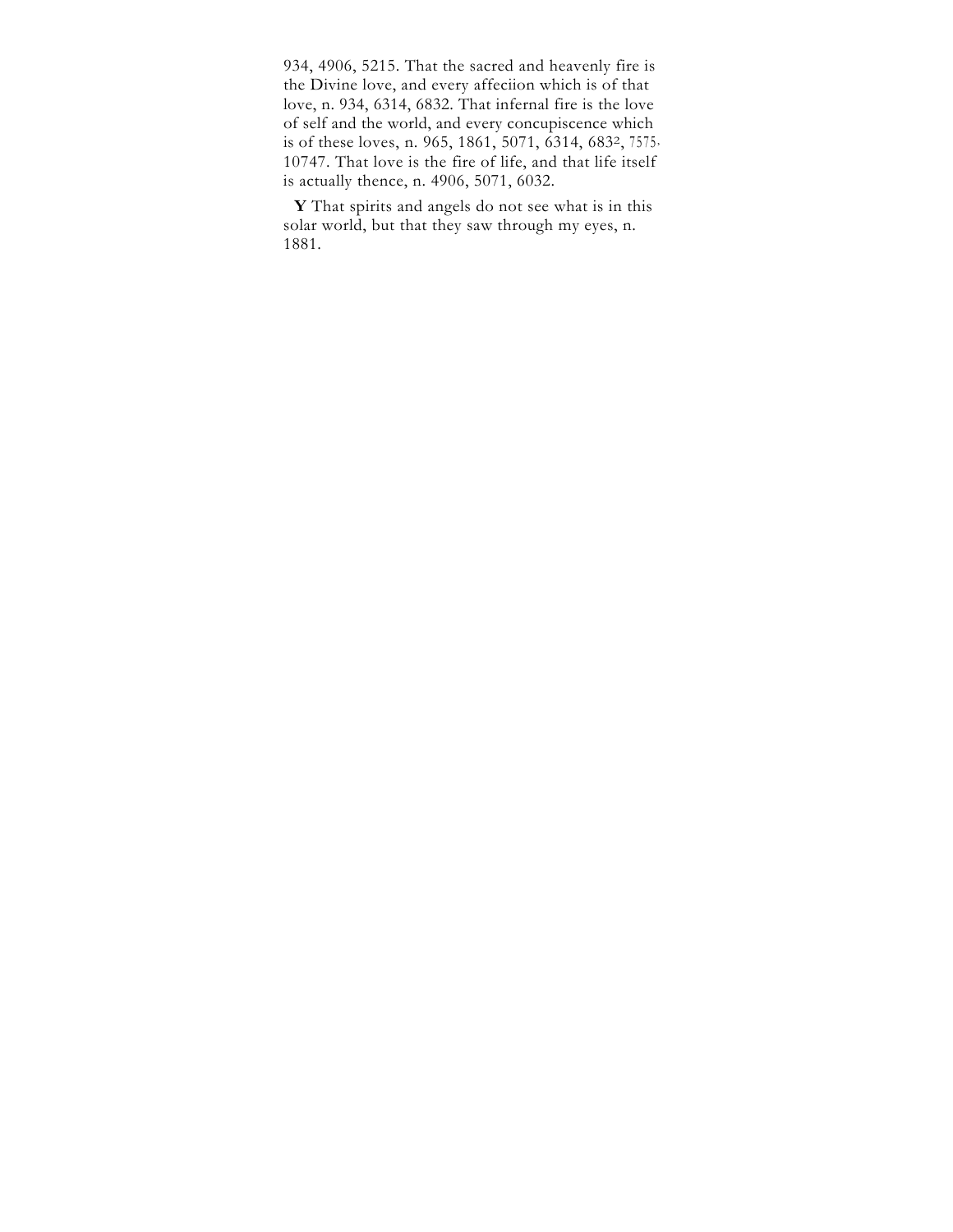#### 32 THE EARTHS 1N THE UNIVERSE.

thus contracted interiorly, lest something of their thought should shine forth. Neither is it let forth outwardly, but is held ready to let itself out or contract itself, according as craft suggests. From inspecting the fibres of the lips and the parts around them, the truth may be evident. For there are manifold series of fibres there, folded together and intertwined, which were created not only for masticating and for speech by words, but also for expressing the ideas of the mind.

54. It was also shown how the thoughts are presented by the face. The affections of the love are manifested by the features and their changes, and the thoughts in them by variations as to the forms of the interiors therein; but they cannot be further described. The inhabitants of the earth Jupiter have also a vocal speech, but not as sonorous as ours. The one speech assists the other, and their vocal speech is inspired with life by the speech of the face. I was informed by angels that the first speech of all men on every earth was speech by the face, and this from two s0urces, the lips and the eyes. The reason why such speech was the first, is, that the face was formed for portraying what man thinks and wills, and so also the face was called the portrait and index of the mind; also because in the most ancient or earliest times there was sincerity, and man neither thought nor wished to think anything else than what he was willing should shine forth from his face. Thus also the affections of the mind, and the thoughts therefrom, could be presented to the life, and fully. Thus also they were made apparent to the eye, very many, as it were, in a form together. This speech therefore as much surpassed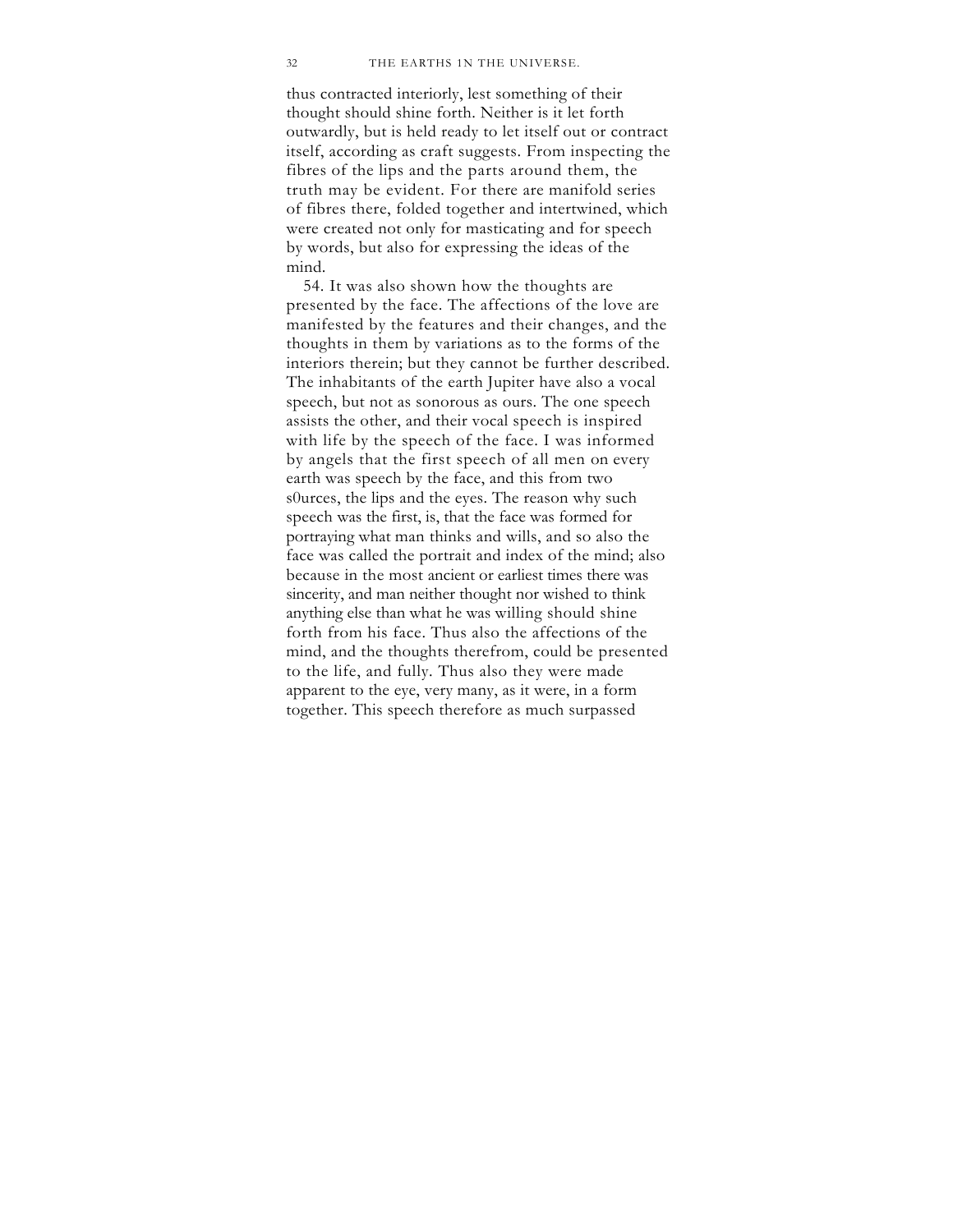vocal speech as sight excels hearing, or as seeing a landscape excels hearing of it, or apprehending it by verbal description. They added that such speech accorded with the speech of angels, with whom also men in those times were in communication; and further that when the face speaks, or the mind through the face, it is the angelic speech with man in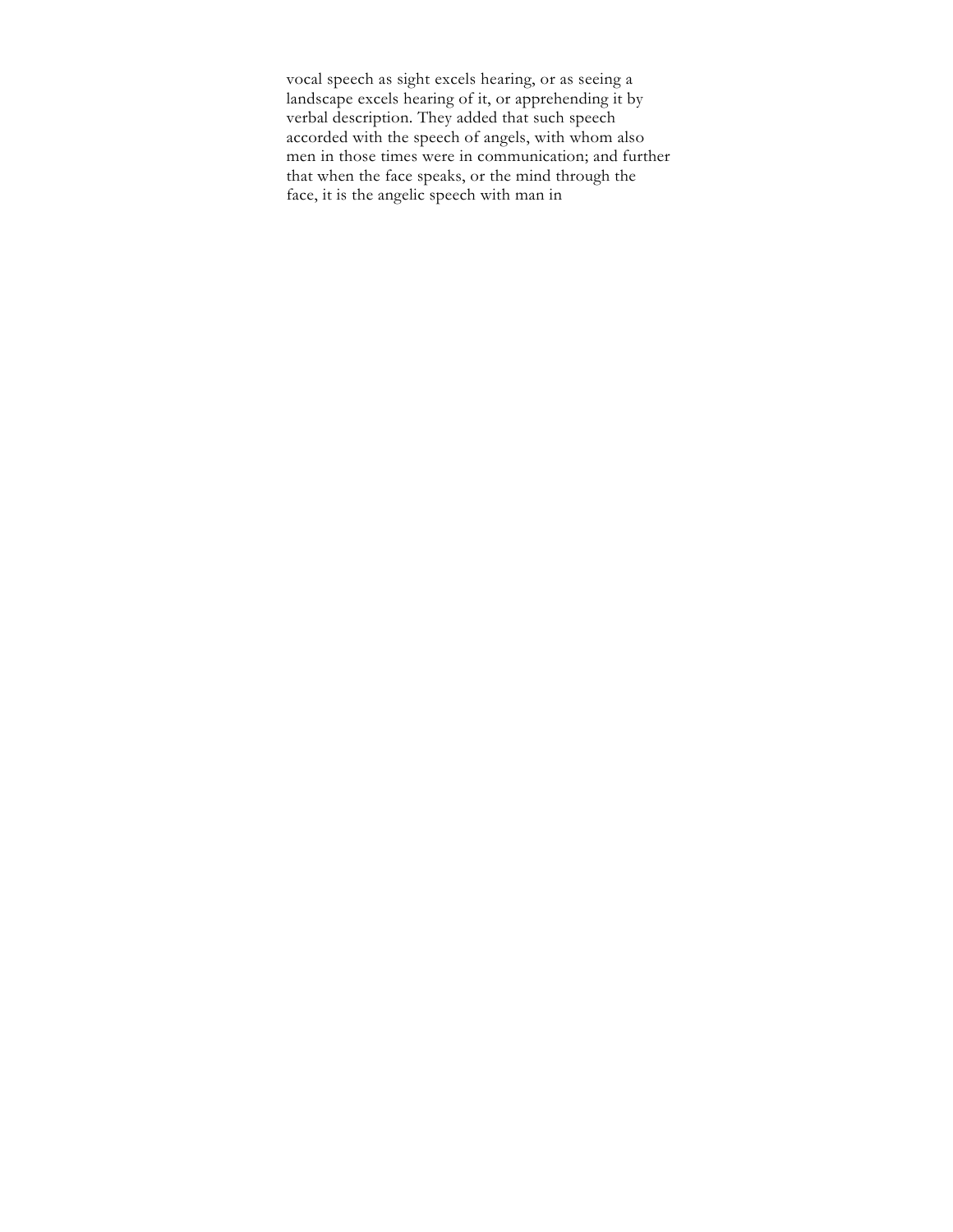## THE EARTII 0R PLANET JUPITER. 33

ultimate natural form, but not when the mouth speaks by words. Every one to0 can comprehend that the most ancient people could not have the speech of words; since tbe words of language were not immediately imparted to men, but had to be invented, and applied to things; which could be done only in process of time.. As long as sincerity and rectitude remained with man, so long also such speech remained. But as soon as the mind began to think one thing and speak another — which to0k place when man began to love himself and not his neighbor — then vocal speech began to make progress, the face being silent or dissembling. Thus the internal form of the face was changed, contracted itself, stiffened, and began to be almost void of life; but the external form, inflamed by the fire of self-love, began to appear to the eyes of men as if it were alive. For that absence of life which lies underneath, does not appear to the eyes of men, but to the eyes of angels, since these see the interiors. Such are the faces of those who think one thing and speak another; for dissimulation, hypocrisy, cunning, and deceit, which are prudence at this day, produce such effects. But it is different in the other life, where it is not permitted to speak otherwise than one thinks. Disagreement between the speech and the thought is also there clearly perceived in every word; and when it is perceived in a spirit, he is cast out of the community, and punished. Afterward he is reduced by various methods to speaking as he ihinks, and to thinking as he wills; even till he has one undivided mind; so that if he is good, he may will good and think and speak truth from good, and if he is evil, he may will evil and think and speak what is false from evil. Not before this is effected is the good spirit elevated into

*z* That the most ancient people on this earth had speech through the face and lips, by means of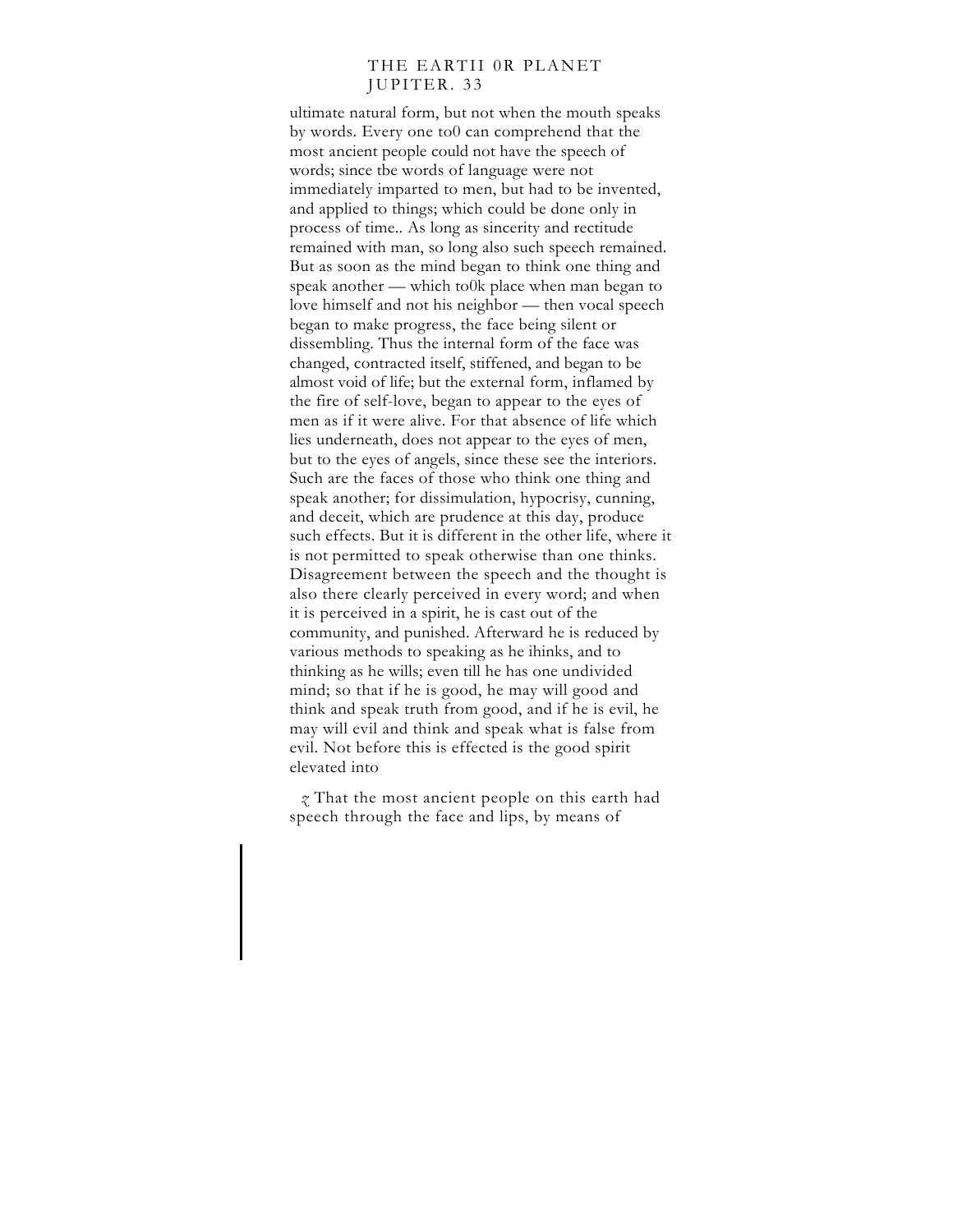internal breathing, n. 607, 1118, 7361. That the people on certain other earths have a similar speech, n. 4799, 7359, 8248, 10587. Concerning the perfection and excellence of that speech, n. 7360, 10587, 10708.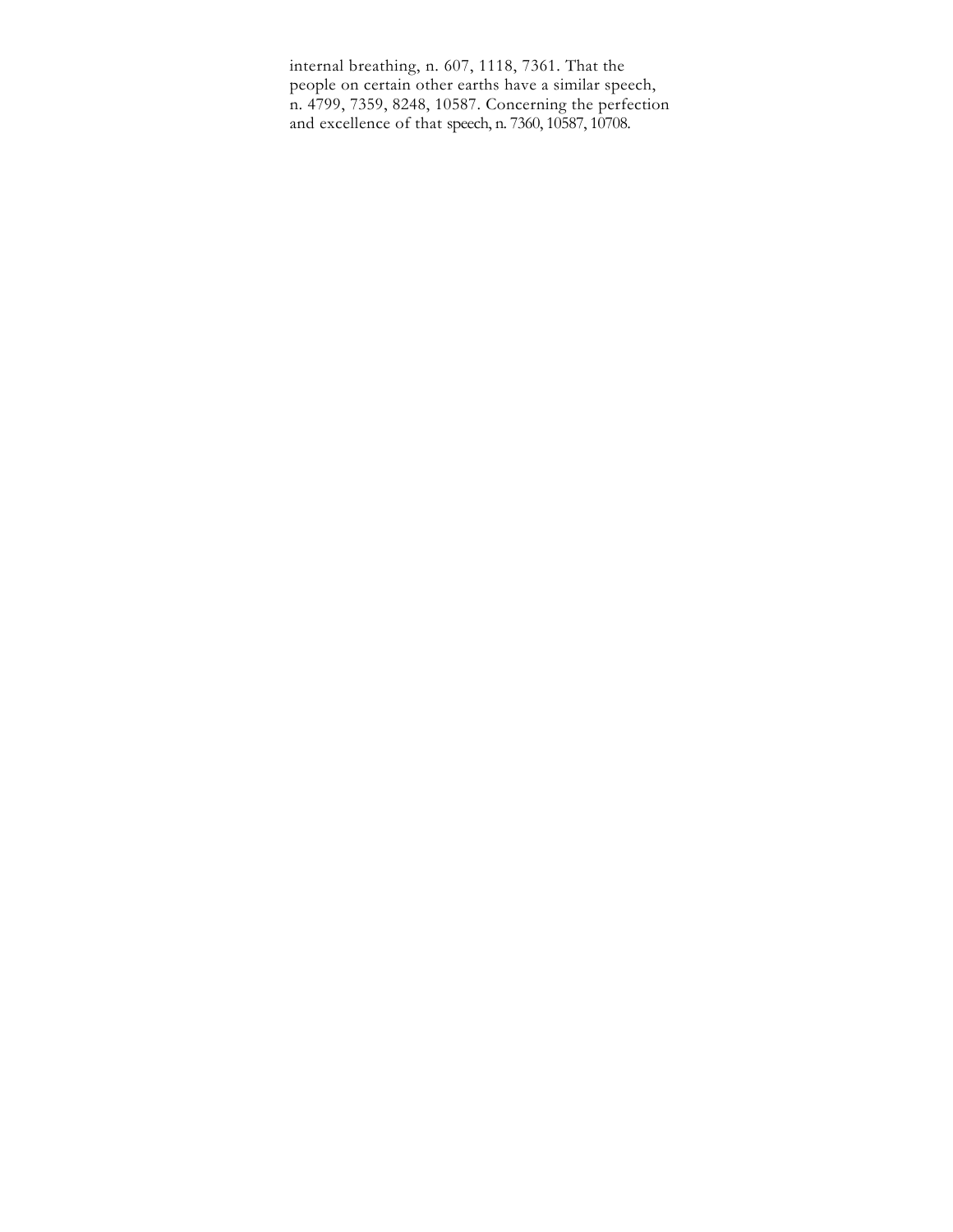# 34 THE EARTHS 1N THE UNIVERSE.

heaven, nor the evil spirit cast into hell; and this to the end, that there may be in hell nothing but evil and the falsity of evil, and in heaven nothing but good and the truth of good.

55. I was further informed by the spirits from this planet, Jupiter, about various things in regard to its inhabitants, as iheir manner of walking, their f00d, and their dwellings. As to their manner of walking, they do not walk erect, like the inhabitants of this and many other earths; nor do they creep, like animals. But when they walk, they aid themselves with their hands, and by turns half raise themselves upon their feet; and also in walking, at every third step they look with the face turned sidewise and behind ihem — and then also bend the body a little, which is done suddenly. For among them it is indecorous to be seen by others except in the face. When they are walking in this manner, they always keep the face uplifted, as we do, that thus they may look at the heavens as well as the earth; and do not keep it bent down, so as to look at the earth, to do which they call accursed. The most worthless among them do so; and these if they do not acquire the habit of lifting the face, are expelled from their society. When however these people sit, they appear erect as to the upper part of the body, like the men of our earth; but they sit with the feet crossed. They take special care when they sit as well as when they walk, not to be looked at from behind, but in the face. They are also very willing to have their faces seen, because from these their mind appears; for they never show a face that is at variance with the mind, nor can they. Those present know also plainly from their faces what their feelings are toward them — which they do not conceal — especially whether their apparent friendliness is sincere, or forced. These things were shown to me by their spirits, and confirmed by their angels. Hence also their spirits do not seem to walk erect, like others, but to aid their progress with the hands, almost like swimmers, and by turns to look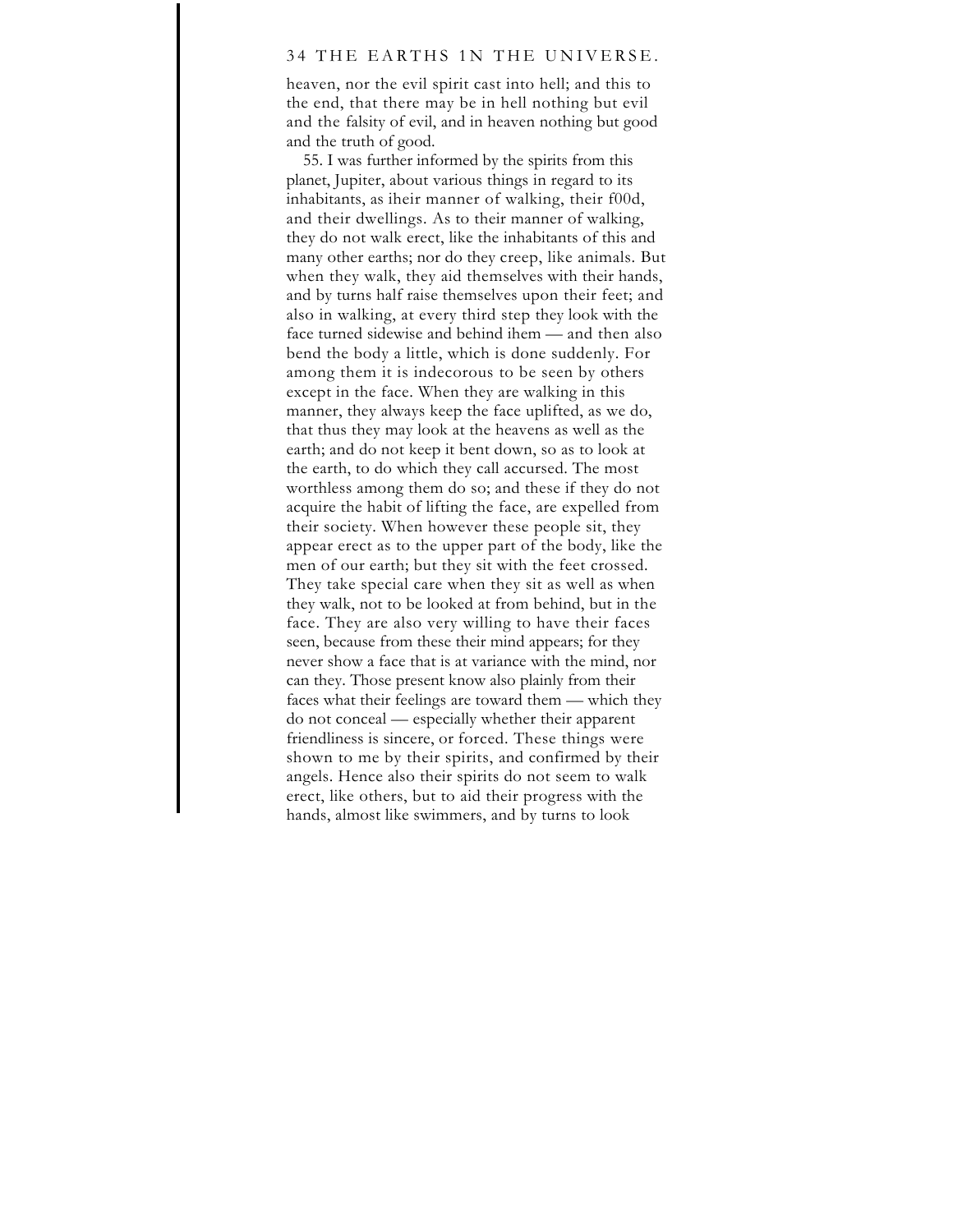around them.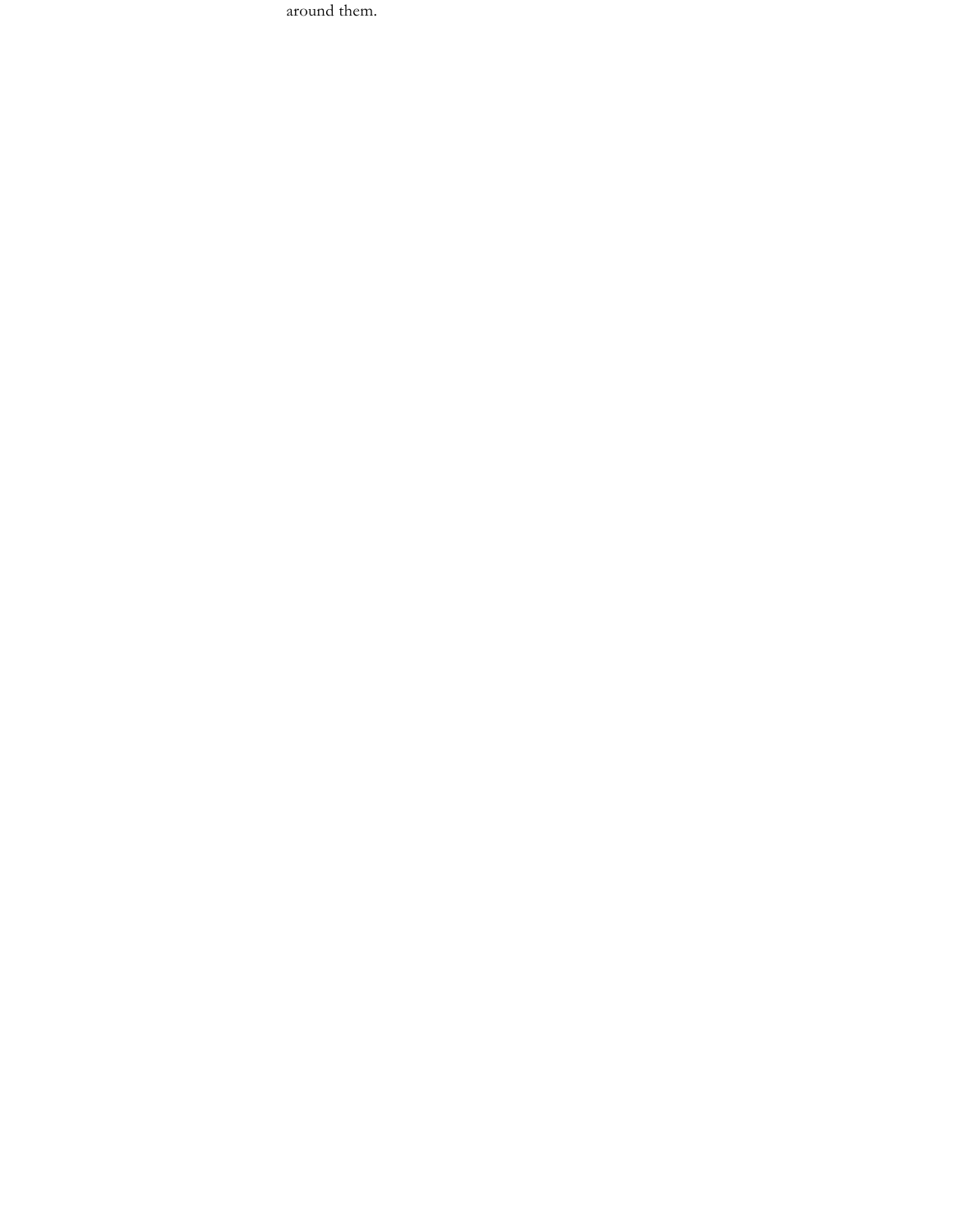### THE EARTH 0R PLANET JUPITER. 35

56. Those who live in their warm climates go naked, except with a covering about the loins; nor are they ashamed of their nakedness, for their minds are chaste, and they love their consorts only, and they abhor adulteries. They wondered exceedingly that the spirits of our earth, on hearing that they walked in this manner and were naked, jeered and had lascivious thoughts; and that they paid no attention to their heavenly life, but only to such things. They said this was a sign that they had greater care for corporeal and earthly, than for heavenly tbings, and that their minds were full of indecencies. It was answered them tbat nakedness is no cause of shame nor of scandal to those who live in cbastity and in a state of innocence, but only to those who live in lasciviousness and immodesty.

57• When the inhabitants of that earth lie in bed, they turn their face forward or toward the chamber; but not backward, or to the wall. This their spirits related to me, and said the reason was, that they believed they thus turn the face to the Lord, but avert it if they turn backward. The same has sometimes occurred to me, when I was in bed, but whence it was, I had not before known.

58. They take delight in long repasts together; but not so much from enjoyment of the f00d, as from enjoyment of the conversation. When tbey sit at table, they do not sit on chairs or benches, or raised couches of turf, nor on the grass, but on the leaves of a certain tree. They were not willing to tell of what tree the leaves were; but when I named several by conjecture, they assented at last on my naming the leaves of the fig-tree. They said moreover, that they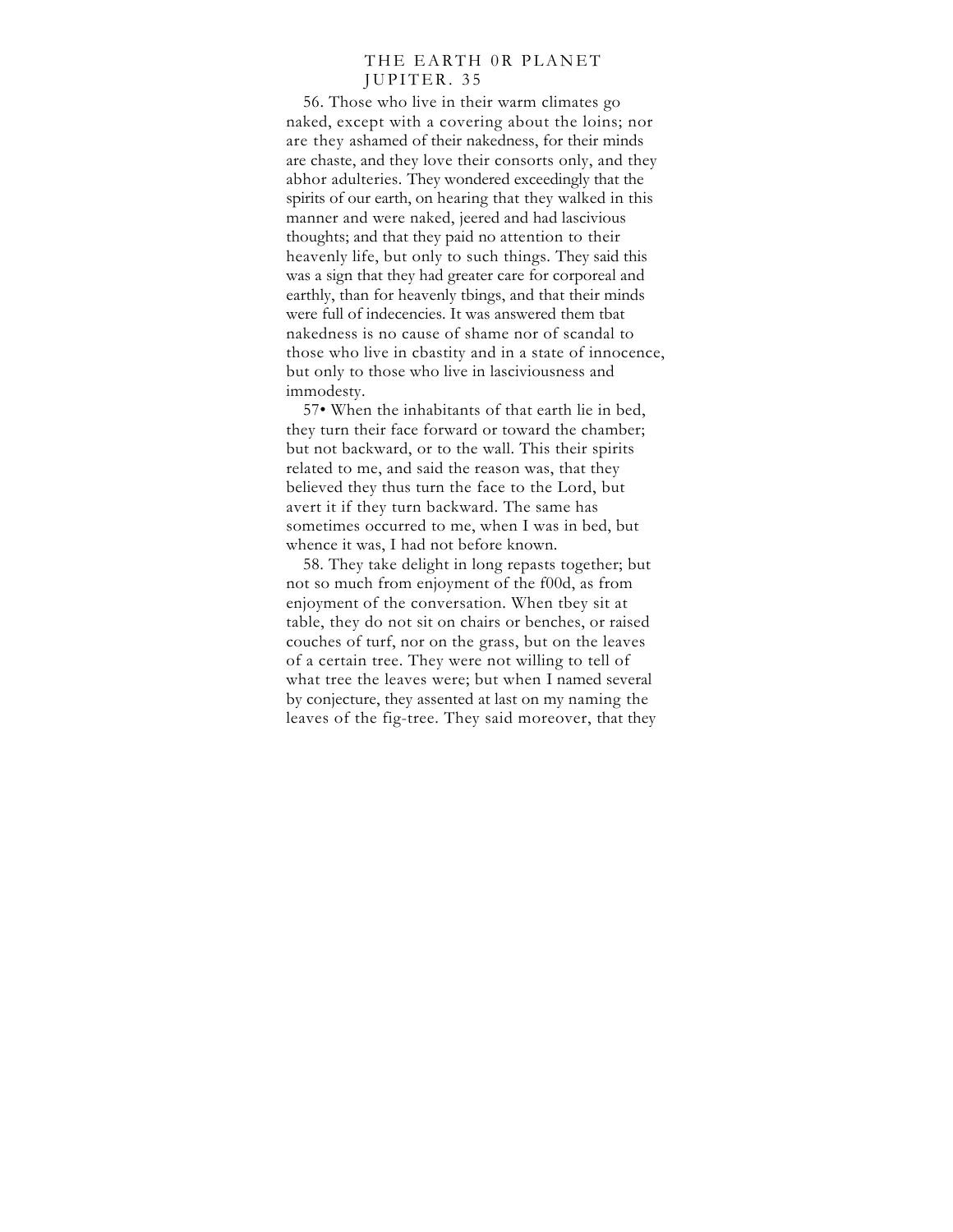do not prepare f00d with reference to the palate, but especially with reference to the use; and they added that to them useful f00d was savory. On this subject a conversation arose among the spirits, and it was said that this is the right way for man; for in this way his heart's desire is to have a sound mind in a sound body — as is not the case with those who are governed by the pleasure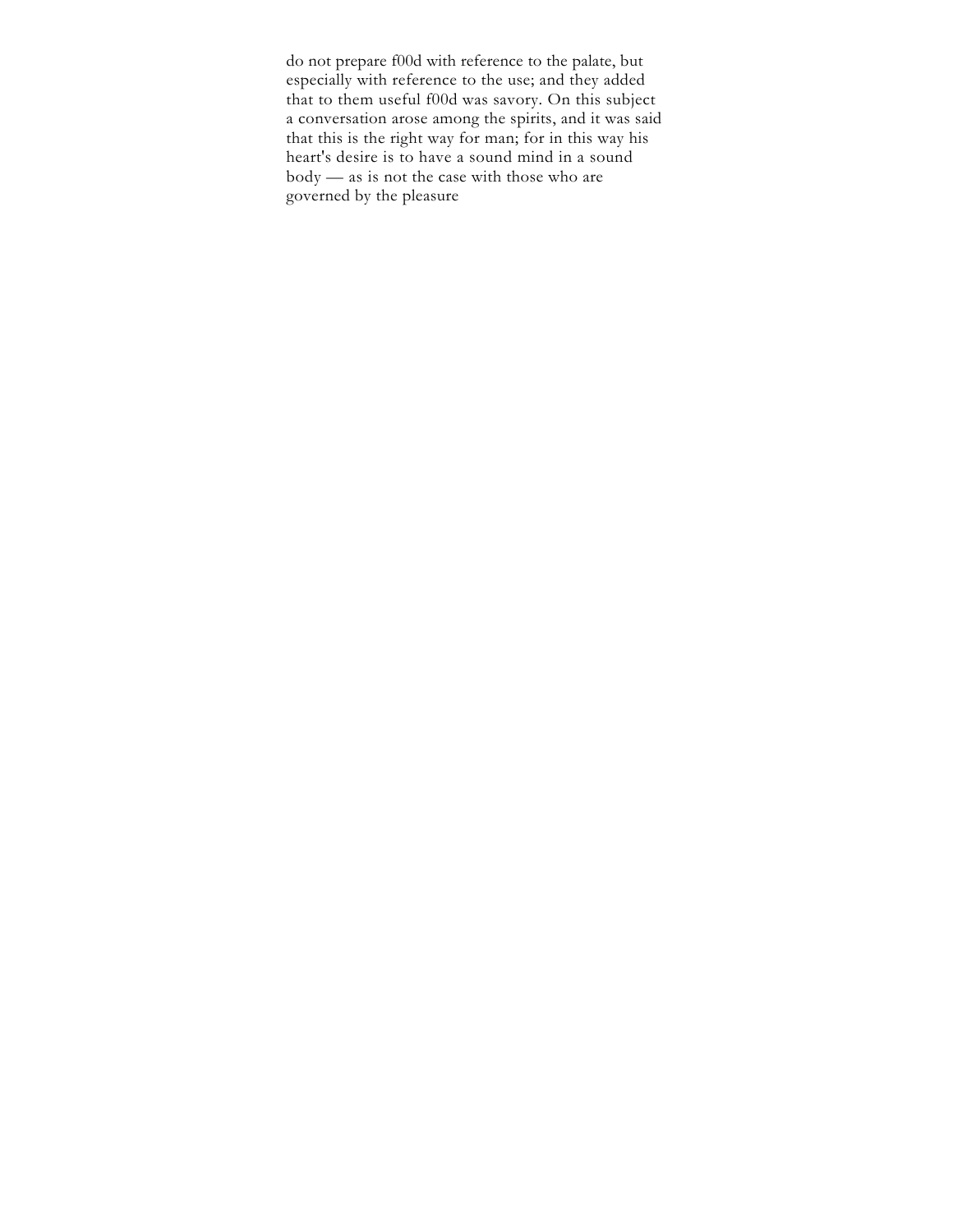of taste, and whose body therefore sickens, or at least inwardly languishes, and consequently their mind also; for the action of this depends upon the interior state of the recipient parts of the body, as the sight and hearing upon the state of the eye and ear. Thus is seen the insanity of placing all the enjoyment of life in luxury and pleasure. From this practice, too, comes dulness in such things as are of thought and judgment, and shrewdness in such things as are of the body and the world. From this arises the likeness between a man and a brute animal, with which also such persons not inaptly compare themselves.

59• The dwellings of the inhabitants of Jupiter were also shown to me. They are of wood and low; but within they are lined with the bark or rind of a tree, of a light blue color, and are dotted around and above as with little stars in representation of the sky. They wish to give their houses within this likeness of the visible heaven with its stars, for the reason that they believe the stars to be the dwellings of angels. 'They likewise have tents, which are rounded above, and extended in length, and also dotted within with little stars on a blue ground. Into these they betake themselves during the day, that their faces be not harmed by the heat of the sun. They take great care in constructing these tents of theirs and in keeping them clean, and in them they also take their meals.

60. When the spirits of Jupiter saw the horses of this earth, the horses appeared to me smaller than usual, though they were quite stout and tall. This arose from the idea of those spirits concerning the horses on their earth. They said that they also had similar horses, though much larger; but that they were wild,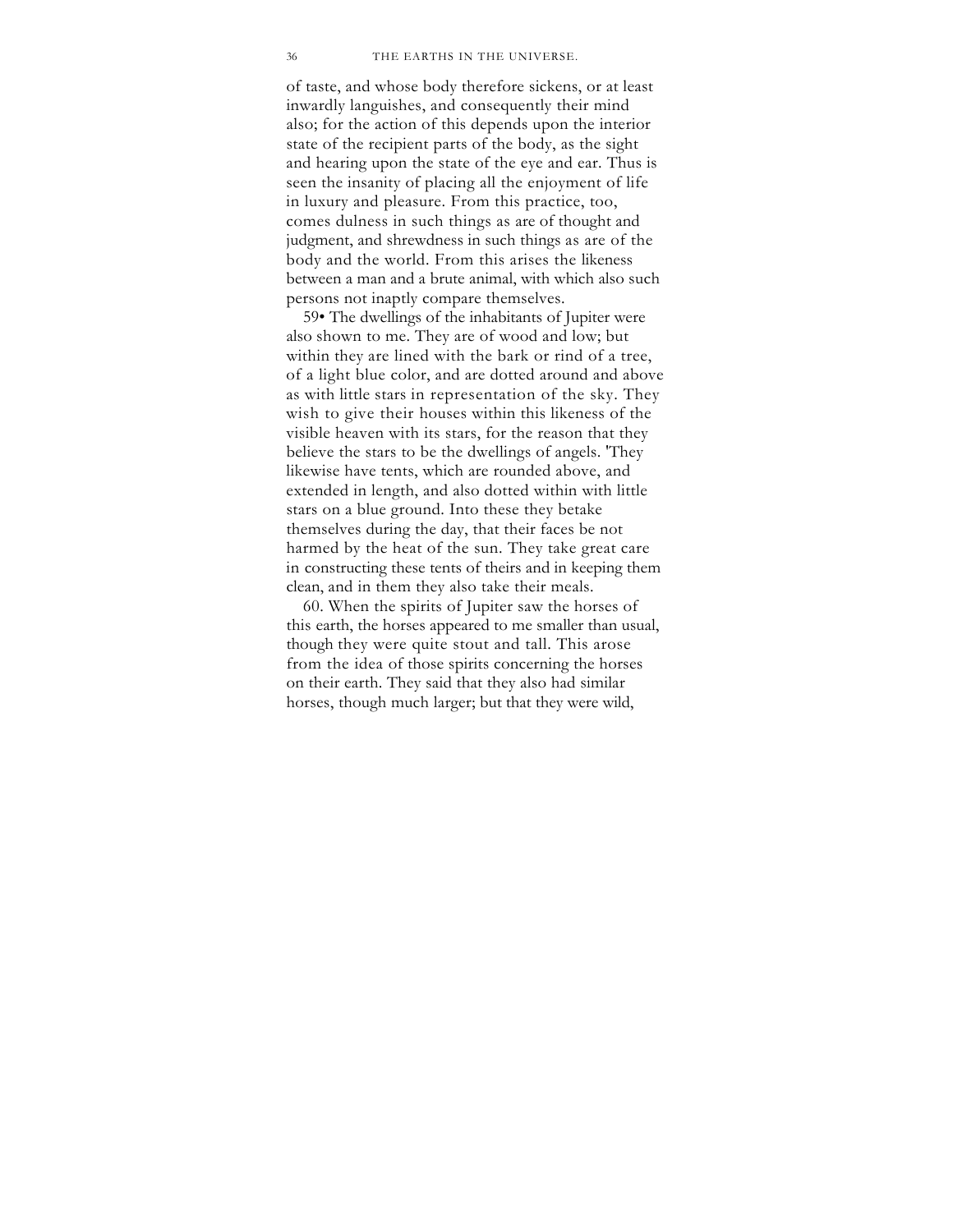living in the forests; and that they themselves were terrified at the sight of them, though they did no harm. They added that they had an inborn or natural fear of them. Being thus led to think of the cause of that fear, it was seen that a horse in the spiritual sense sig-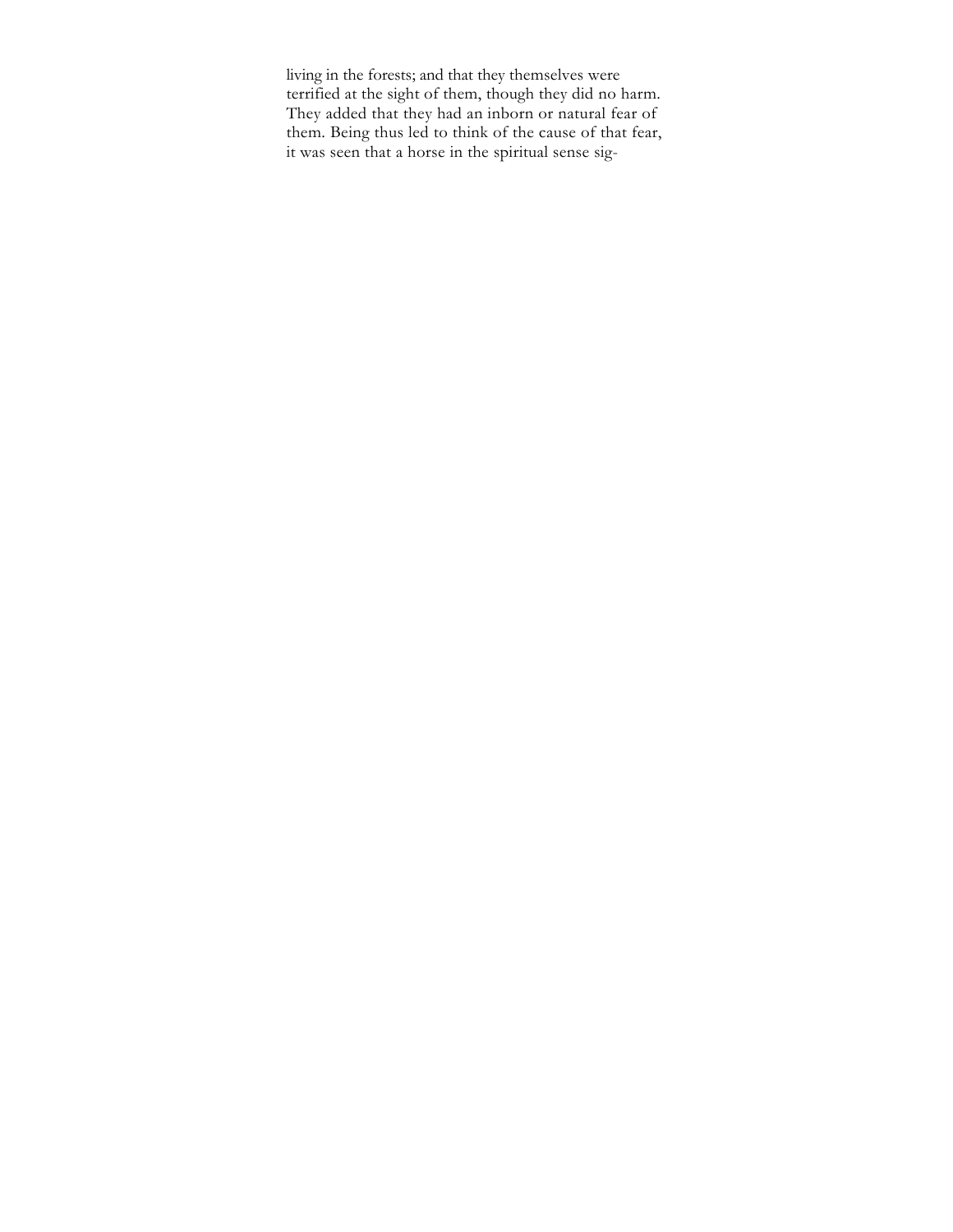# THE EARTH 0R PLANET JUPITER. 37

nifies the intellect formed from knowledges,aa and that fear flows in with them because they fear to cultivate the intellect by knowledge drawn from the world. That they have no care for knowledge which is of human learning, will be seen in what follows.

61. The spirits of that earth are not willing to be in company with the spirits of our earth, because they differ in disposition and customs. They say that the spirits of our earth are cunning, and ready and ingenious in contriving evil; and that they know and think little about what is good. Besides, the spirits of the earth Jupiter are much wiser than the spirits of our earth. Of ours they also say that they talk much and think little; and that thus they cannot perceive many things interiorly, and not even what is good. From this they conclude that the men of our earth are external men. Once also it was permitted evil spirits of our earth with their evil arts to act upon and infest the spirits of Jupiter who were with me. The spirits of Jupiter endured them for quite a long time, but at length confessed that they could endure no longer, and that they believed no worse spirits could be found; for they perverted their imagination, and also their thought, to such a degree that they seemed to themselves to be bound and unable to be extricated and freed, except by the Divine aid. When I was reading from the Word some things about the passion of our Saviour, European spirits infused dreadful scandals with the purpose of seducing the spirits of Jupiter. It was asked who they were, and what had been their profession in the world; and it was found that some of them had been preachers, and many were of those who call themselves of the society of the Lord, or Jesuits.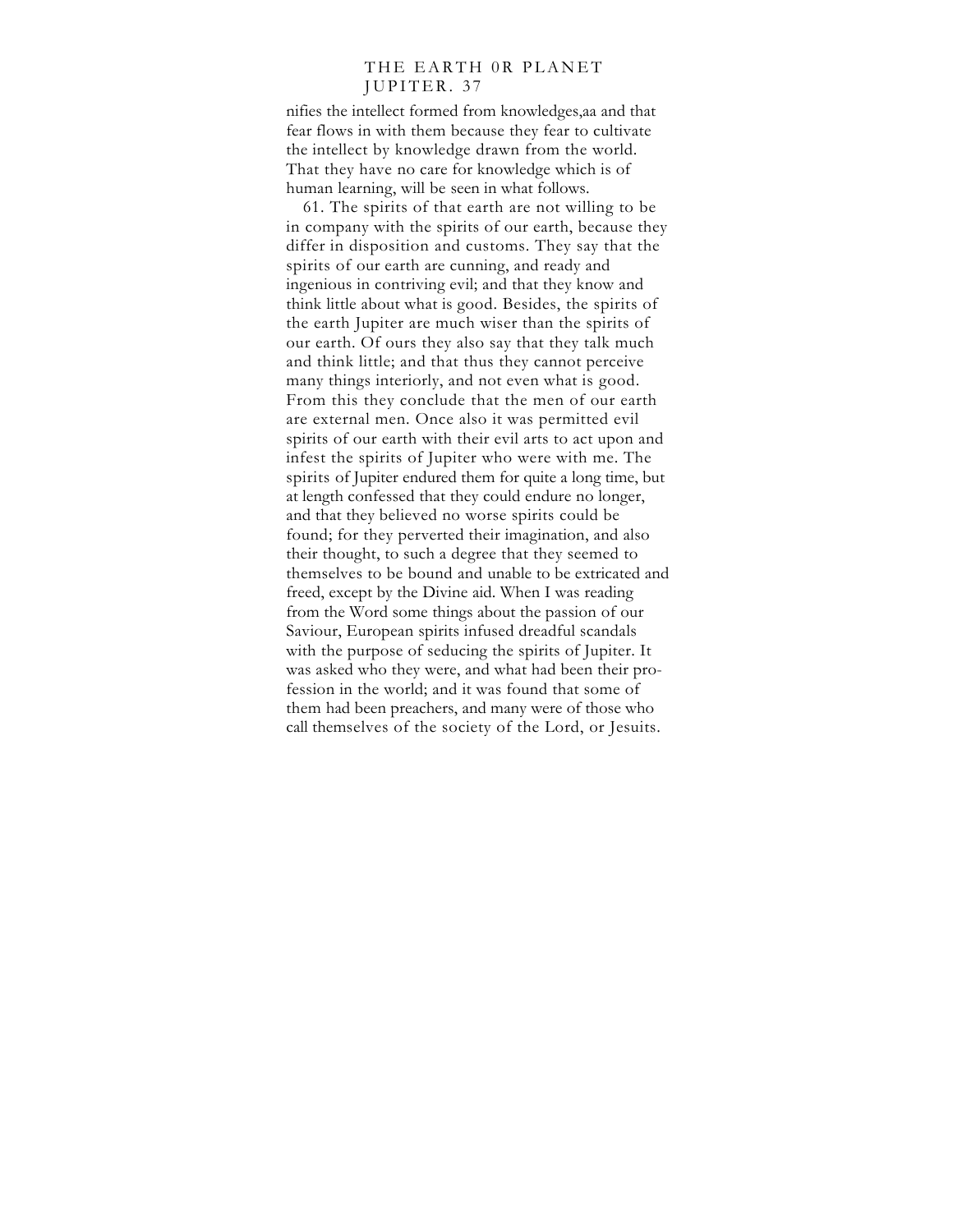I said that these when they lived in the world, were able by their preaching on the Lord's passion to move the common

as That a horse signifies the intellect, n. 2760-2762, 3217, 5321, 6125, 6400, 6534, 7024, 8146, 8148. And that the white horse in the

Apocalypse is the understanding of the Word, n. 2760.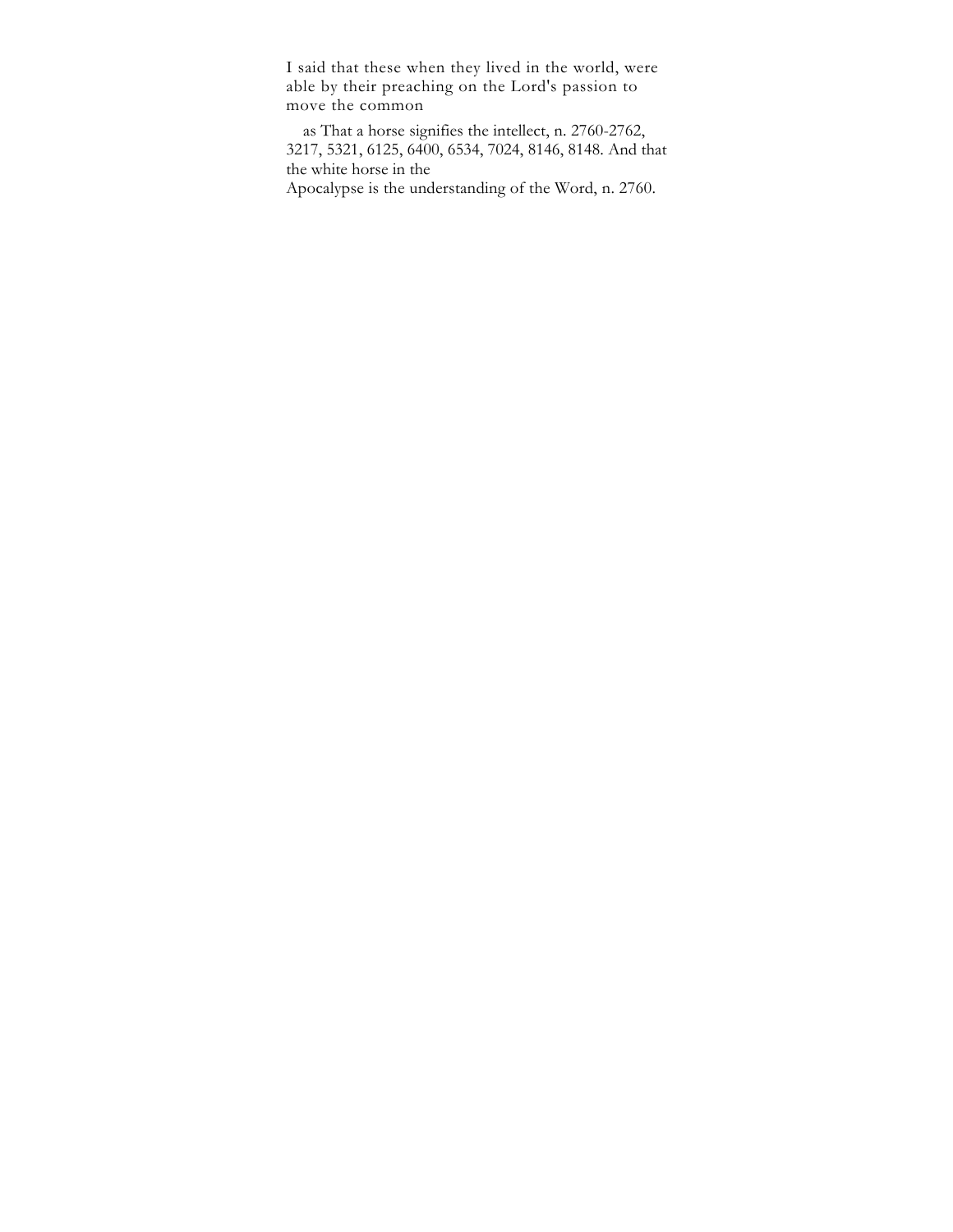#### 38 THE EARTHS 1N THE UNIVERSE.

people to tears. I explained also that in the world they thought one way and spoke another, thus entertained one thing in the heart and professed another with the mouth; but now it was not permitted them to speak thus deceitfully, because when they become spirits, they are compelled to speak just as they think. The spirits of Jupiter were greatly astonished that there could be given such a disagreement between a man's interiors and his exteriors, so that he could speak altogether differently from what he thought; which to them was an impossibility. They wondered when they heard that many who are from our earih even become angels, and are of an altogether different heart, supposing at the time that all on our earth were like the spirits then present. But it was said that there are many of a different nature, and that there are also those who think from good, and not as these from evil; and that they who think from good become angels. That they might know that it was so, there came out of heaven choirs of angels from our earth, one after another, which with one voice and in harmony together glorified the Lord.bb Those choirs so greatly delighted the spirits of Jupiter who were with me, that they seemed to themselves to be caught up into heaven. The glorification by the choirs lasted about an hour, and the delight they received was communicated to me and given me to feel. They said that they should tell their people about it who were elsewhere.

62. The inhabitants of the earth Jupiter place wisdom in thinking well and justly of all things that happen in life. This wisdom they receive from their parents from childh00d, and it is successively transmitted to posterity, and increases from the love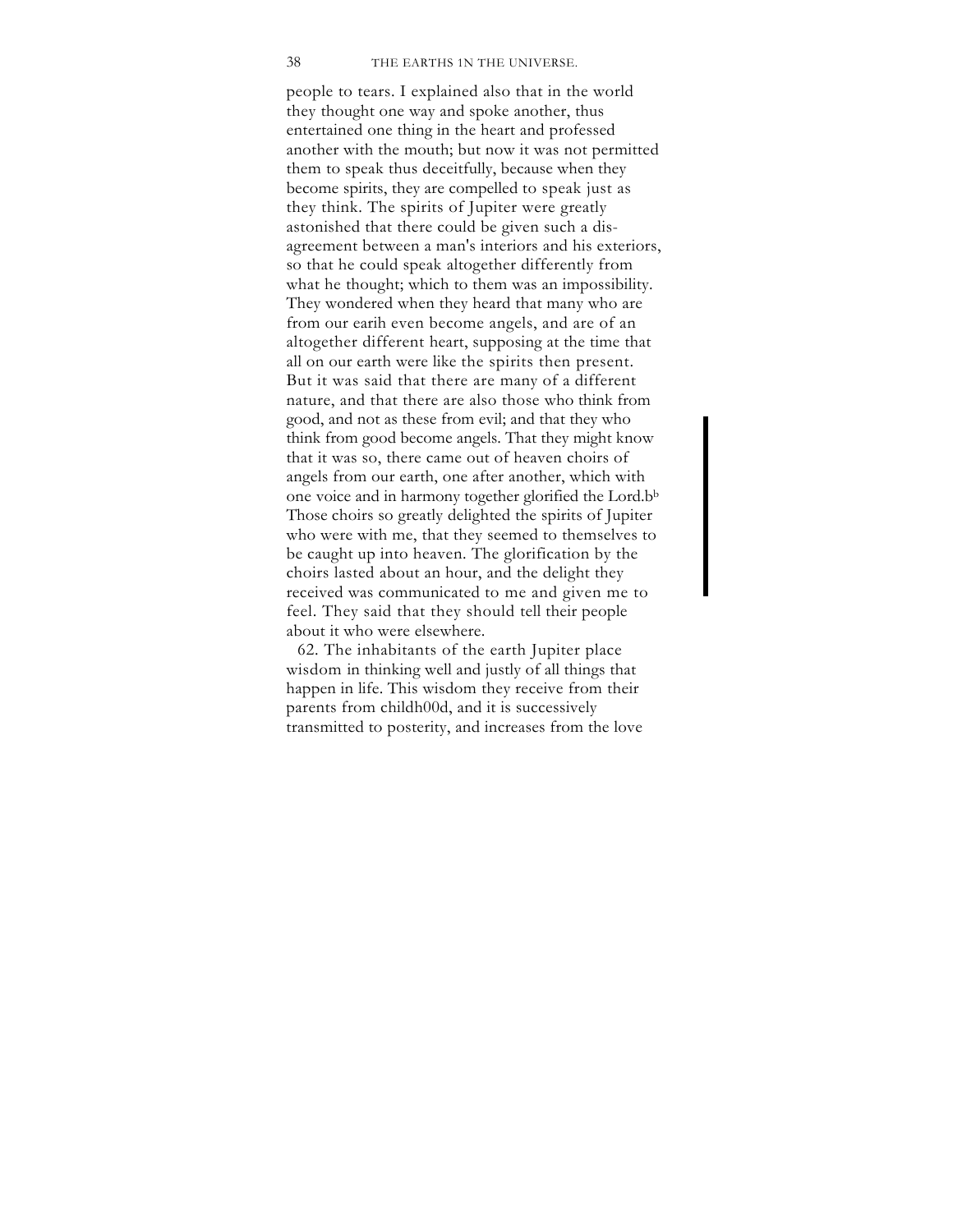they have for it because of its belonging to their parents. Of sciences, such as are on our

*bb* That when many spirits speak together and unanimously they form what is called a choir, and concerning them, n. 2595, 2596, 3350; that in their speech there is harmony, n. 1648, 1649- That by choirs in the 0ther life introduction into unanimity is effected, n. 5182.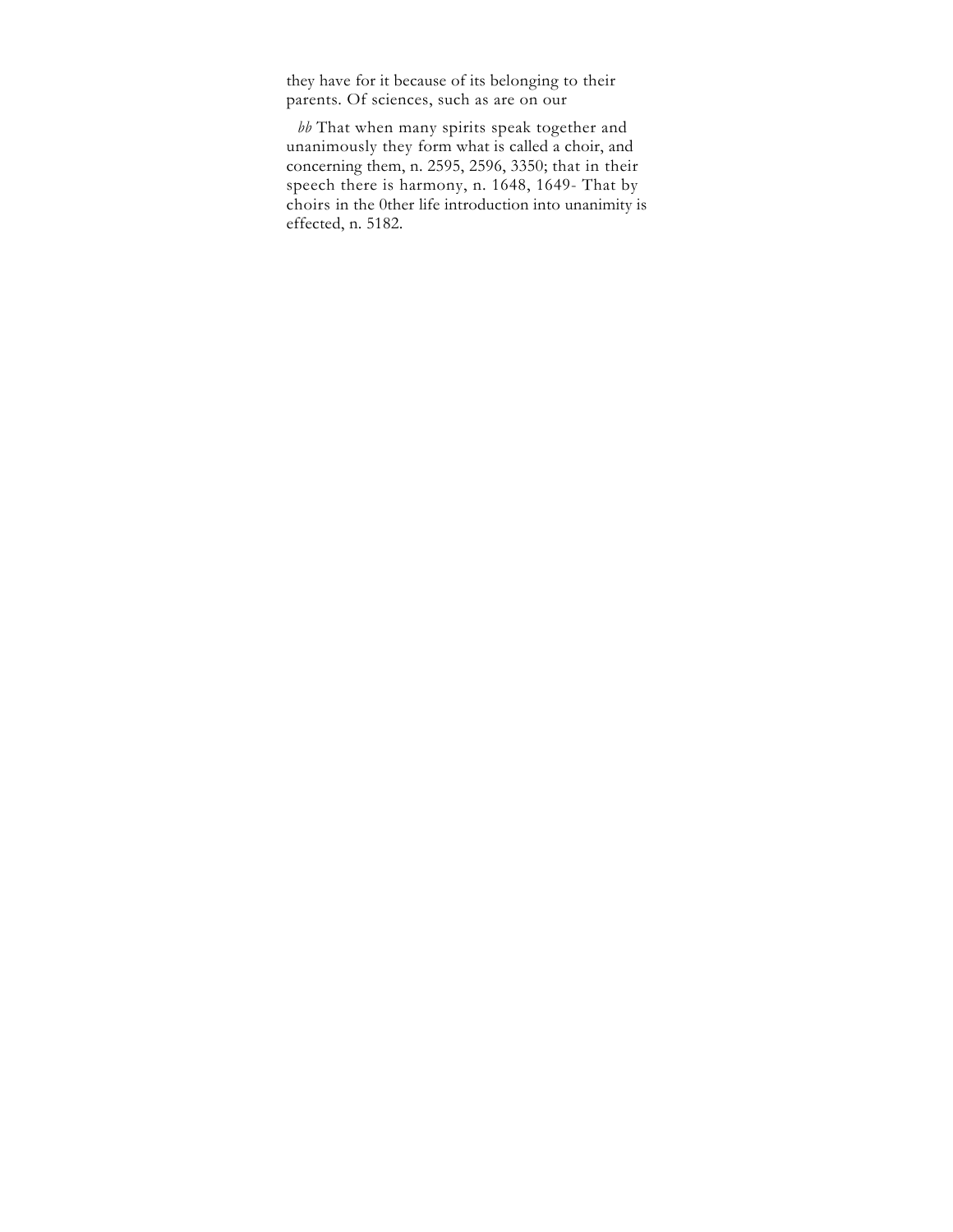### THE EARTH OR PLANET JUPITER. 39

earth, they know nothing whatever, nor do they wish to know. They call them shadows, and compare them to clouds which hide the sun. This idea about the sciences they have derived from some spirits of our earth, who boasted before them that they were wise from these sciences. The spirits from our earth, who thus boasted, were those who placed wisdom in such things as are of mere memory — as in the languages, especially Hebrew, Greek, and Latin; in the learned observations of the literary world, in criticisms, in mere experiments, and in terms, especially the philosophical; and in other such things. Nor did they use these as means for becoming wise, since they placed wisdom in the things themselves. Such men, because they have not cultivated their rational faculty by the sciences as means, have little perception in the other life; for ihey see only in terms and from terms; and to those who see thus, those things are as clods and as clouds before the intellectual sight (see above, n. 38); and they who have been proud of their learning from that source, perceive still less; and they who have used the sciences as means of weakening and annihilating what is of the church and of faith, have utterly destroyed their intellect, and see in thick darkness, like owls, what is false for what is true, and what is evil for what is good. From conversation with such, the spirits of Jupiter had concluded that the sciences induce shade and blindness. But it was told them that on this earth the sciences are means of opening the intellectual sight, which sight is in the light of heaven; but because such things as are of merely natural and sensual life reign, the sciences are to such men the means of becoming insane — that is, of confirming themselves in favor of nature against the Divine, and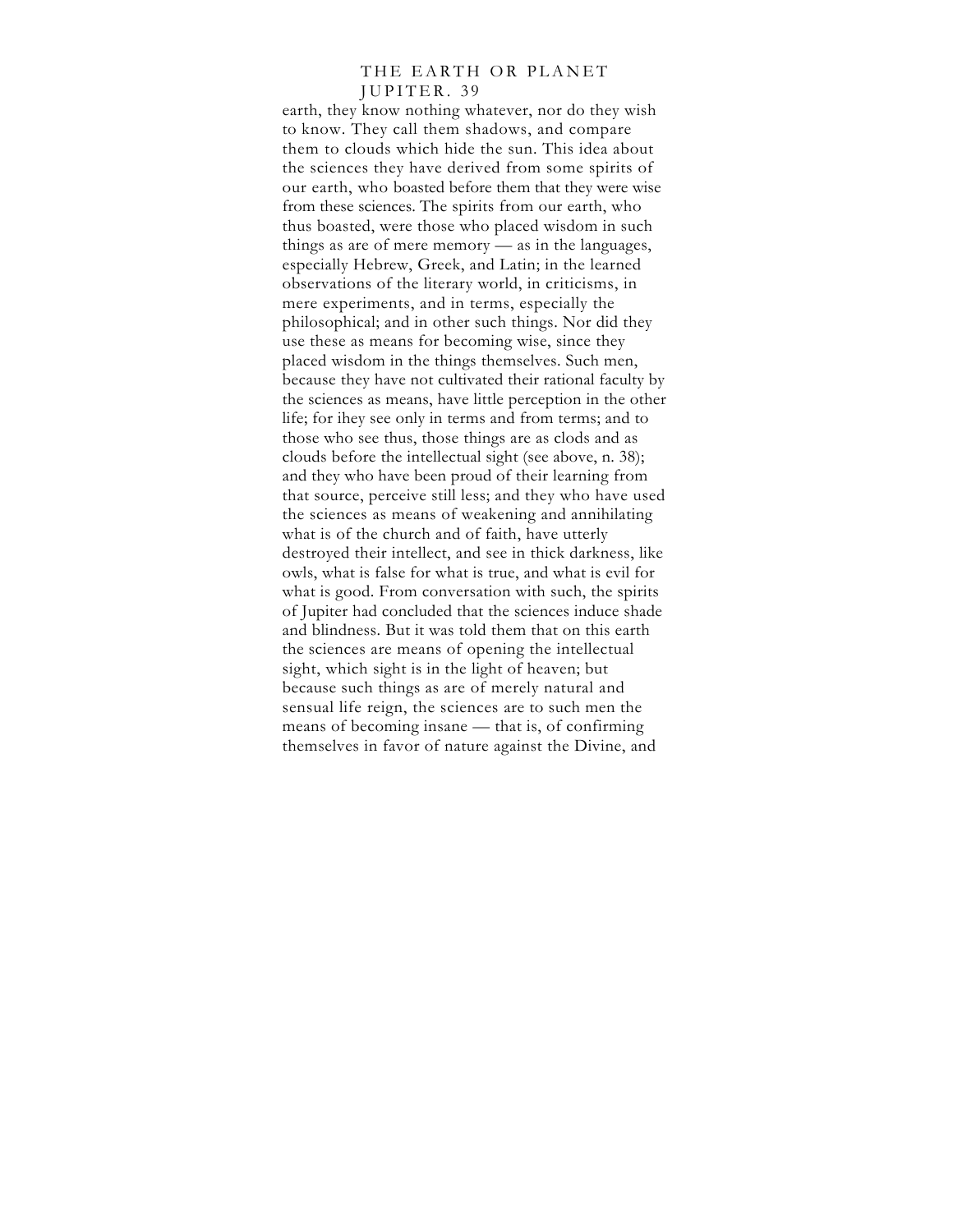in favor of the world against heaven. It was further said that the sciences are in themselves spiritual riches, and that they who possess them are like those that possess worldly riches, which in like manner are the means of performing uses to one's self, to one's neighbor, and to one's country, and also the means of doing evil; and that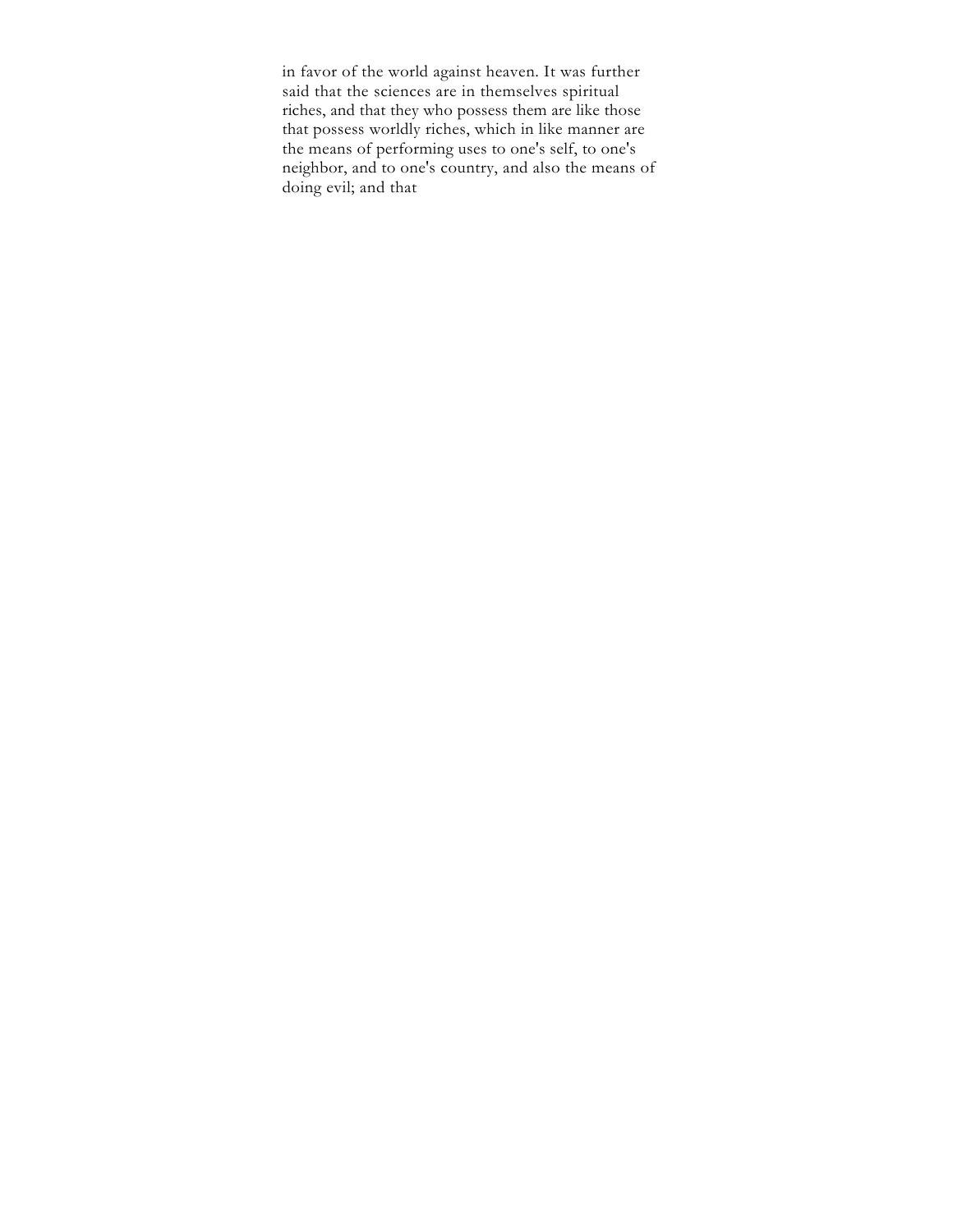#### 40 THE EARTHS 1N THE UN1VERSE.

they are like garments which serve for use and ornament, and also minister to pride, as with those who wish to be honored for these alone. The spirits of the earth Jupiter well understo0d these things; but they wondered that such persons when they were men, rested content with means, and placed the things that lead to wisdom before wisdom itself; and that they did not see that to sink the mind in these means, and not to elevate ihemselves above them, was to overshadow and to blind.

63. A certain spirit ascending from the lower earth came to me and said that he had heard the conversation I had with other spirits, but did not understand anything of what was said about spiritual life and its light. He was asked whether he wished to be instructed about it. He said that he had not come with that purpose; from which I concluded that he did not apprehend such things. He was very stupid, and yet I was told by angels that when he lived as a man in the world, he was quite celebrated for learning. He was cold, as was plainly felt from his breath. This was a sign of merely natural and no spiritual light; thus that by the sciences he had not opened, but closed for himself, the way to the light of heaven.

64. Because the inhabitants of the earth Jupiter procure to themselves intelligence by another way than the inhabitants of our earth, and are besides of another nature owing to their life, they cannot therefore be long with them, but either shun them or remove them. There are spheres, to be called spiritual spheres, that continually emanate and flow forth from every spirit. They flow from the activity of the affections and of consequent thoughts, thus from the life itself.cc In the other life all consociations take place

*cc* That a spiritual sphere, which is the sphere of his life, flows forth and pours out of every man, spirit, and angel, and encompasses them, n. 4464, 5179, 7454. That it flows from the life of their affection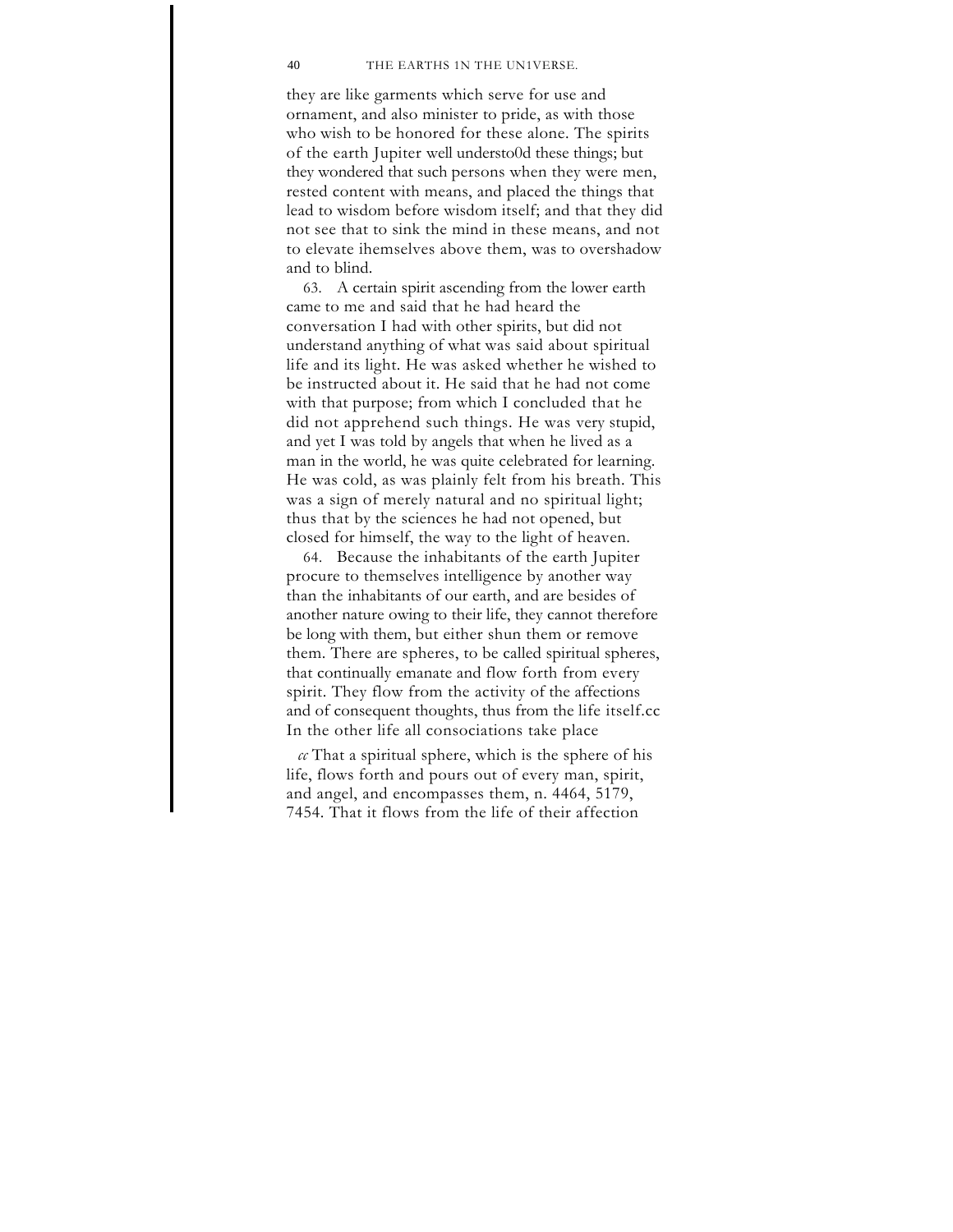and the thought therefrom, n- 2489, 4464, 6206. That in the other life consociations are formed according to spheres, and dissociation arises from the same cause, n. 6206, 9606, 9607, 10312.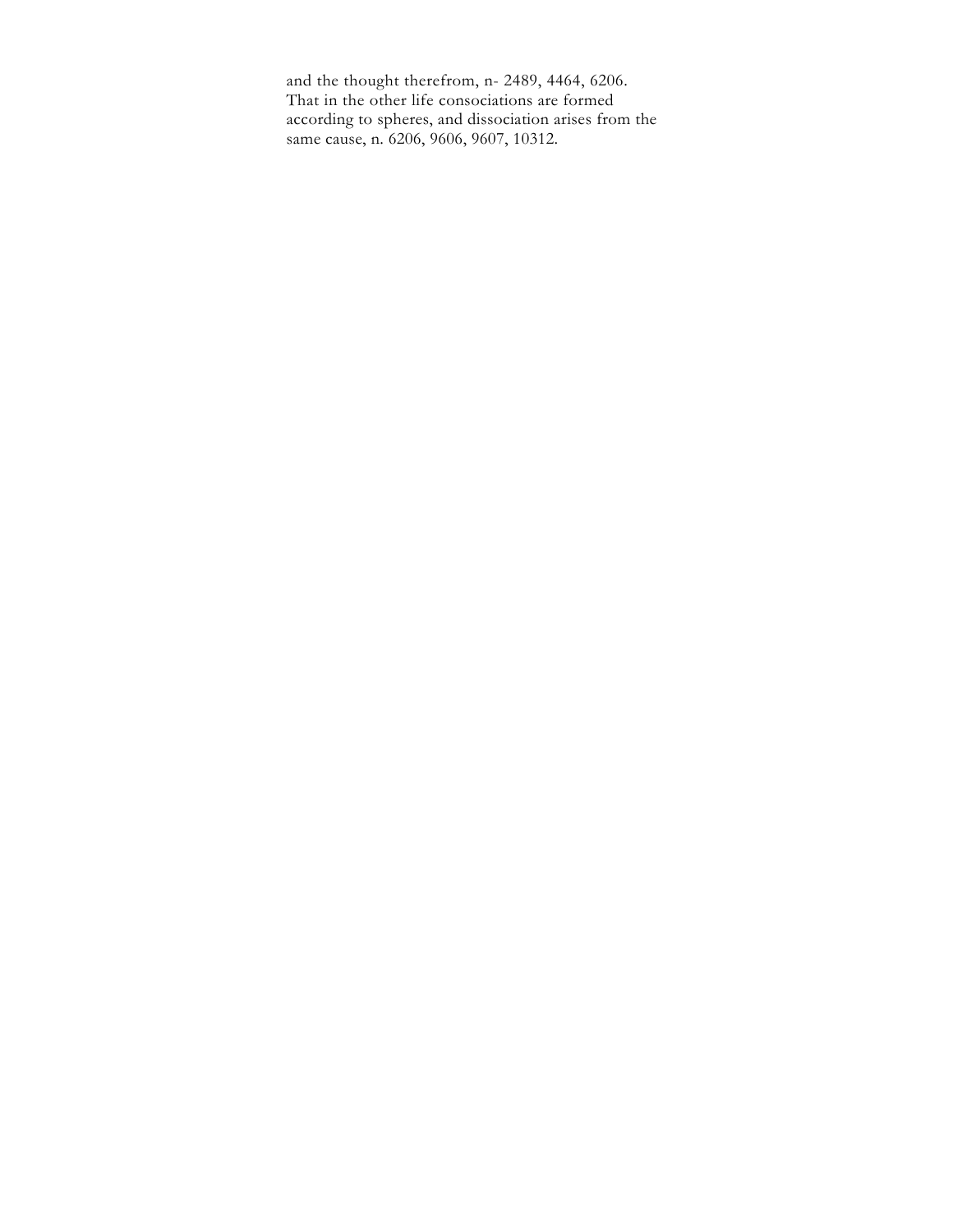# THE EARTH 0R PLANET JUP1TER. 41

according to these spheres. Those which are in concord are conjoined according to the concord, and those which are discordant are separated according to the discord. The spirits and angels who are from the earth Jupiter have reference in the Greatest Man to the imaginative element of thought, and so to the active state of the interior parts. But the spirits of our earth have reference to the various functions of the exterior parts of the body; and when these wish to rule, the active or imaginative element of the thought from the interior cannot flow in. Hence comes repulsion between the spheres of life of the two.

65. As regards their Divine worship, the main thing is, that they acknowledge our Lord as the Supreme Being, Wbo governs heaven and earth. They call Him the Only Lord; and as they acknowledge and worship Him in the life of the body, they seek and find Him after death. He is the same with our Lord. They were asked whether they know that the Only Lord is Man. They answered that they all know that He is Man, because in their world He has been seen as a Man by many; and that He instructs them about the truth, preserves them, and gives eternal life to those who worship Him from good. They said further, that it has been revealed to them by Him how they should live, and how believe; and that what has been revealed is handed down by parents to children; and that hence the teaching spreads to all the families, and so to the whole tribe which is descended from one father. They added that it seemed to them as if they had the doctrine inscribed on their minds; which they concluded from the fact that they perceive at once, and acknowledge as of themselves, whether what is said by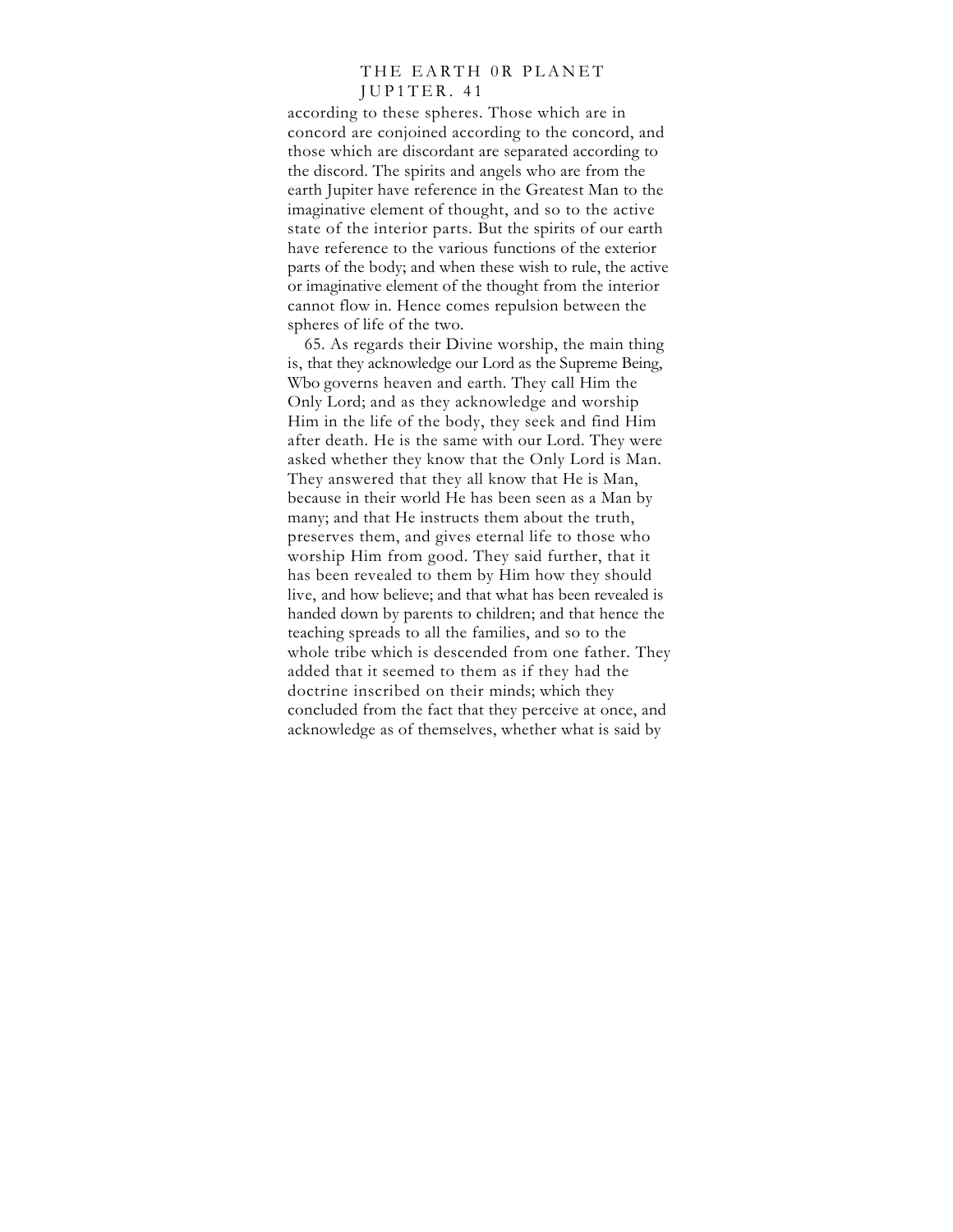others about the life of heaven with man is true or not. They do not know that their only Lord was born a Man on our earth. They said that they cared only to know that He is Man, and rules the universe. When I said that on our earth He is named Jesus Christ, and that Christ signifies Anointed or King, and Jesus Saviour, they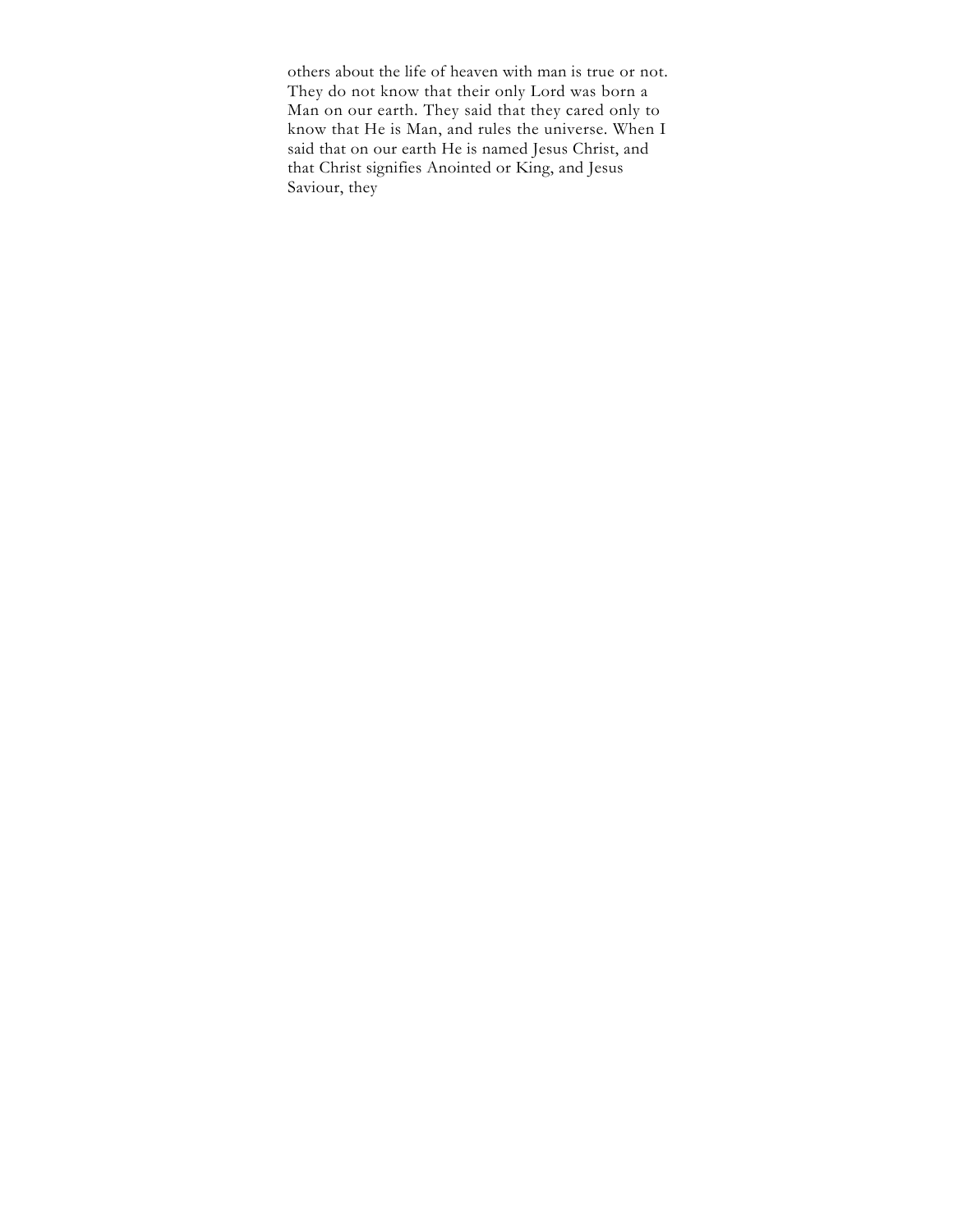#### 42 THE EARTHS 1N THE UN1VERSE.

said that they do not worship Him as King, because royalty savors of what is worldly; but that they worship Him as Saviour. As a doubt was suggested by spirits of our earth, whether their Only Lord was the same with our Lord, they removed it by recalling that they had seen Him in the Sun, and had acknowledged that it was He Whom they had seen on their earth (see above, n. 40). Once also among the spirits of Jupiter who were with me, there flowed in for a moment the doubt whether their Only Lord was the same with our Lord; but this doubt, which flowed in for a moment, was also in a moment dissipated. It flowed in from some spirits from our earth; and then, what surprised me, they were so covered with shame, at having doubted this only for a moment, that they asked me not to publish it, lest it should give ground for charging them with incredulity; when yet they now knew the fact better than others. These spirits were very much affected and rejoiced when they heard it said that the Only Lord is alone Man; and that all have from Him what entitles them to be called men; being so far men as they are images of Him, that is s0 far as they love Him and love the neighbor, thus, so far as they are in good; for the good of love and faith is the image of the Lord.

66. There were spirits of the earth Jupiter with me when I was reading the seventeenth chapter of John, concerning the Lord's love, and concerning His glorification; and when they heard the things that are there, holiness filled their minds, and they confessed that all things therein were Divine. But then spirits of our earth, who were unbelievers, kept suggesting scandals, saying that He was born an infant, lived a man, appeared like another man, was crucified, and other such things, to which, however, the spirits of Jupiter paid no attention. They said that such are their devils, whom they abhor; adding that nothing at all heavenly abode in their minds, but only what is earthly, which they called dross. That it was so, they said they had found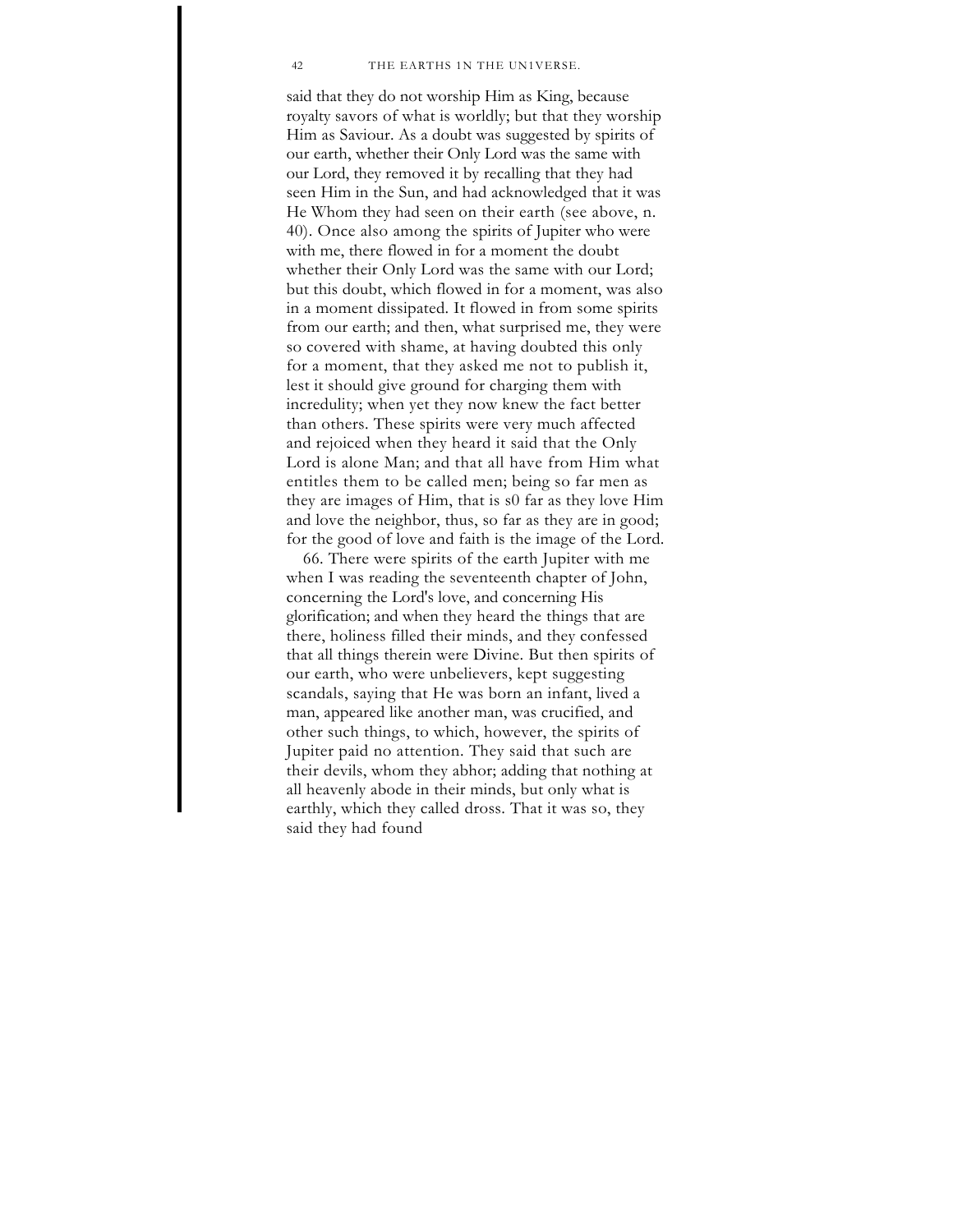# THE EARTH OR PLANET JUPITER. 43

out from this also, that when such spirits heard that 0n their earth they went naked, obscene thoughts to0k possession of their minds, and they to0k no thought whatever of their heavenly life, about which they had heard at the same time.

67. The clear perception of the spirits of Jupiter in regard to spiritual things, was made evident to me from their representation of how the Lord turns wrong affections into good ones. They represented the intellectual mind as a beautiful form, and put into it an activity suiiable to the form, answering to the life of affection; which they did in a manner that cannot be described in words, so dexterously that they were commended by angels. There were then present learned men from our earth, who had immersed their intellect in the terms of science, and had written and thought much about form, about substance, about the material and the immaterial, and the like, and had applied these things to no use; but they could not even comprehend that representation.

68. On the earth Jupiter the greatest care is taken lest any one should fall into wrong opinions concerning the Only Lord; and if they notice that any one is beginning to think improperly concerning Him, they first admonish him, then deter him by threats, and at length by punishments. They said they had observed that if any such thing crept into a family, the family was removed from their midst, not by punishment of death from their fellows, but by their breath being taken away and thus tbeir life, by spirits, after they had first threatened them with death. For on that earih spirits speak with them, and chastise them if they have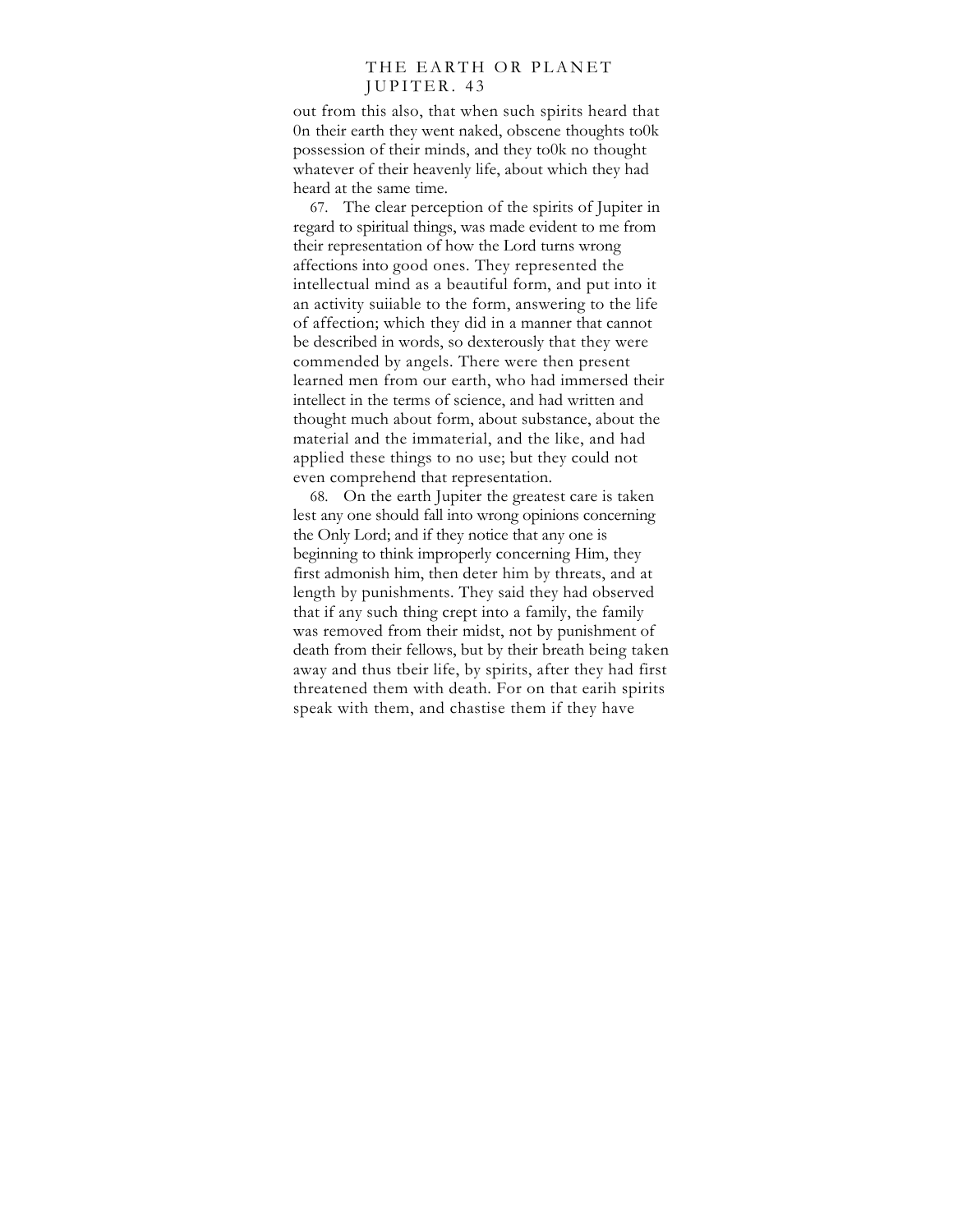done evil, and also if they have intended to do evil of which in what follows. And so if they think evil concerning the Only Lord, provided they do not repent, death is denounced to them. In this manner is the worship of the Lord preserved there, Who is to them the Supreme Divine.

69. They said that they do not have fixed days of wor-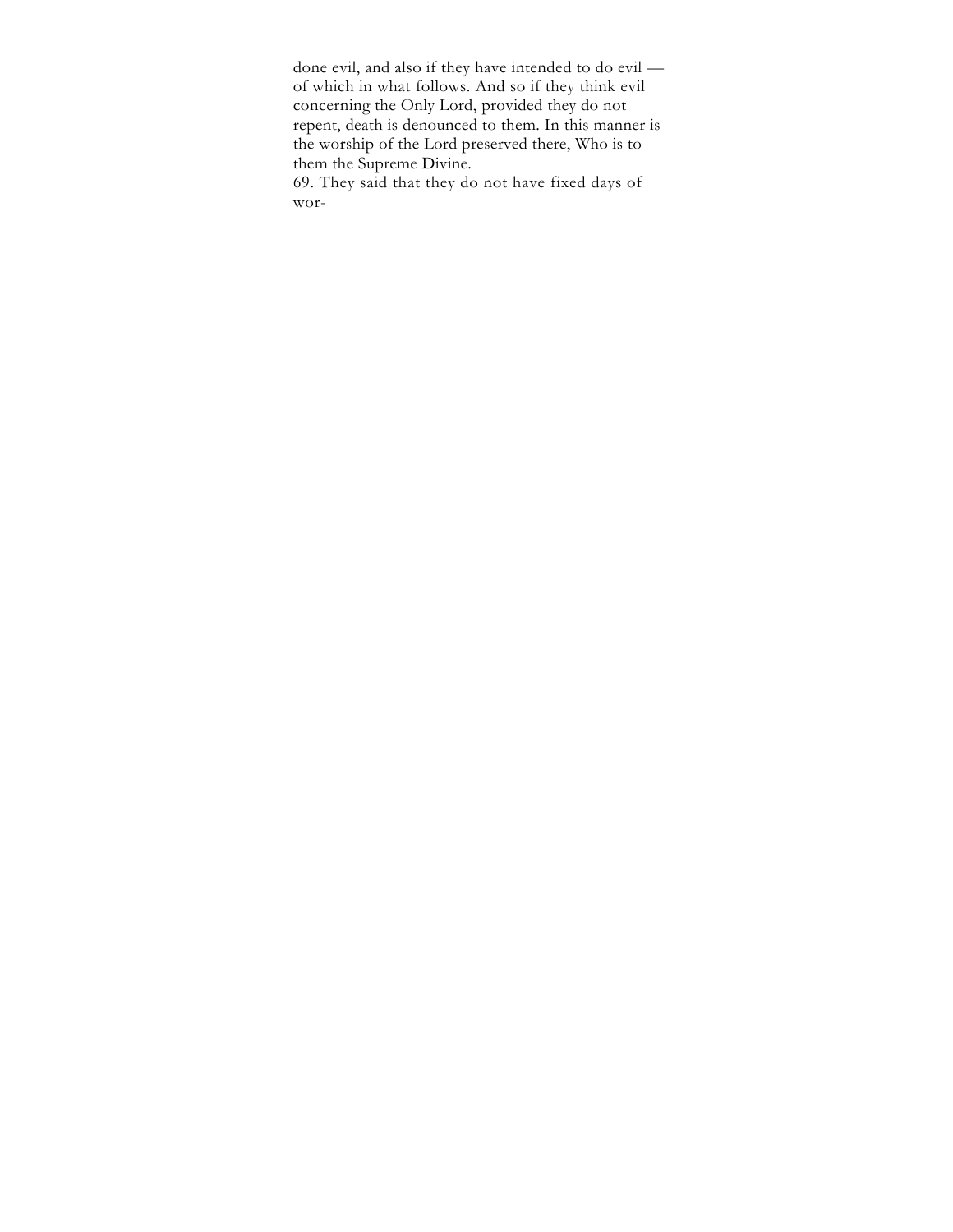### 44 THE EARTHS 1N THE UNIVERSE.

ship, but that every morning at sunrise, and every evening at sunset, they perform holy worship to the Only Lord in their tents, and also sing psalms in their manner.

70. I was further instructed that on that earth there are also those who call themselves saints, and command their servants, whose numbers they keep increasing, to address them as lords if they would not be punished. They also prohibit them from adoring the Lord of the universe, saying that they themselves are mediating lords, and will bring their supplications to the Lord of the universe. The Lord of the universe, Who is our Lord, they do not, like the rest, call the Only Lord, but the Supreme Lord; because they call themselves also lords. The sun of the world they call the face of the Supreme Lord, and believe that His abode is there; for which reason they also adore the sun. The rest of the inhabitants hold them in aversion, and are not willing to have intercourse with them, as well because they adore the sun, as because they call themselves lords, and are worshipped by their servants as mediating gods. Their head covering was shown me by spirits — a tower-shaped cap of a dark color. In the other life such spirits appear to the left at some height, where they sit like idols, and at first are also worshipped by those who had been servants with such; but afterward they are held in derision by these also. What surprised me, they there shine in the face, as from fire, which they derive from having believed themselves to be holy. But though they appear fiery in the face, they are still cold, and desire intensely to become warm. From this it is plain that the fire from which they shine is the fire of self-love, and is fatuous. These same spirits seem to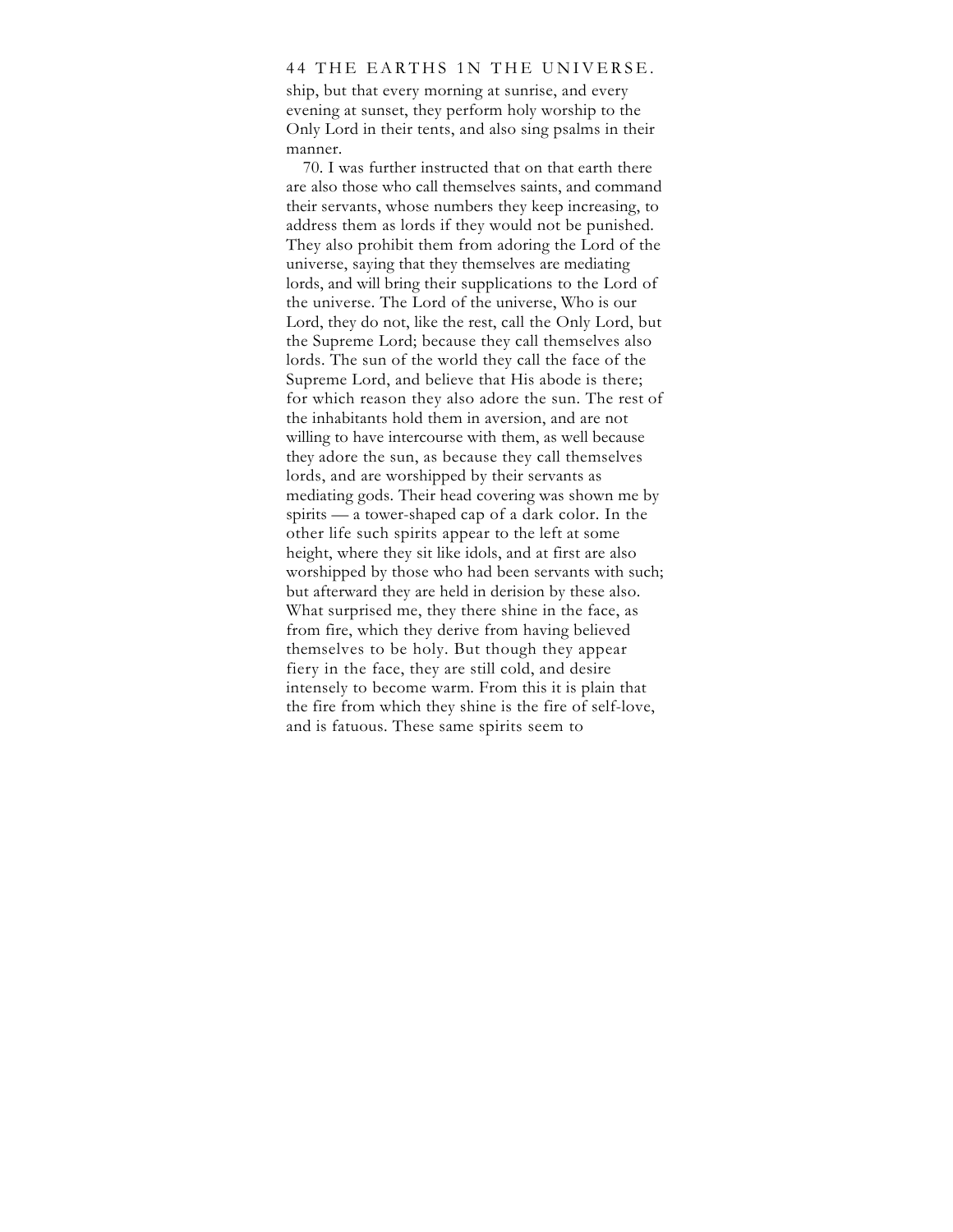themselves to cut wood in order to get warm; and when they are cutting, there appears under the wood something human, which they at the same time endeavor to strike. 'this comes from their attributing to themselves merit and sanctity. Those who do this in the world, seem to themselves in the other life to cut wood;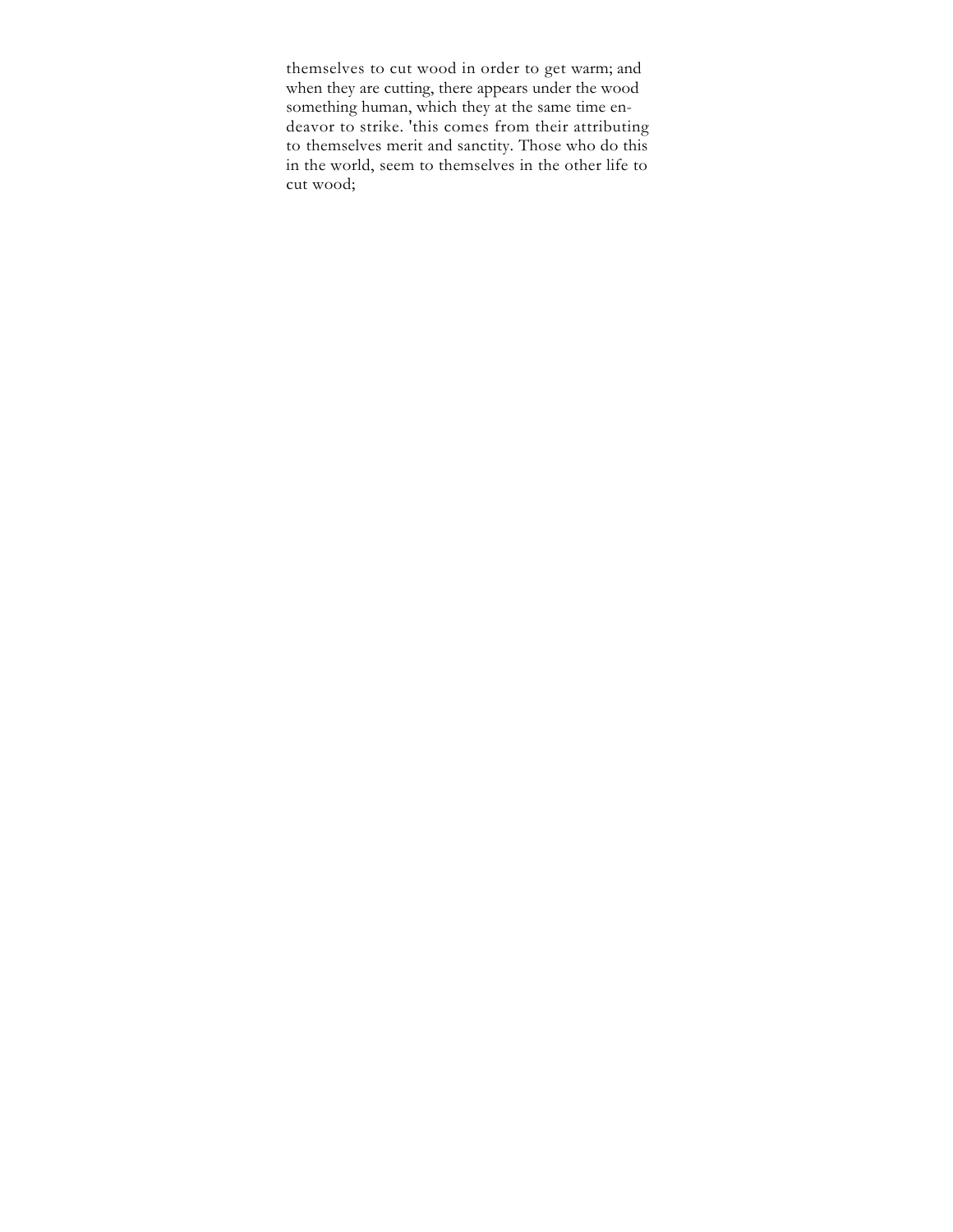# THE EARTH 0R PLANET JUPITER. 45

as do some also from our earth, whom we have described elsewhere, and of whom, for illustration, I may here cite this experience. " In the lower earth, under the soles of the feet, are those also who have placed merit in good deeds and works. Many of them appear to themselves to be cutting wood. The place where they are is quite cold, and they seem to themselves to gain warmth by their labor. I have also spoken with them, and I was permitted to ask them whether they wished to come out of that place. They said that they had not yet earned it by their labor. But when that state has been gone through, they are taken out. They are natural, because to wish to merit salvation is not spiritual; for it comes from what is of self, not from the Lord. Moreover they prefer themselves to others, and some of them despise others. If they do not receive greater joy than others in the other life, they are indignant against the Lord; for which reason, when ihey are cutting wood, there appears as it were somewhat of the Lord under the wood. This comes from their indignation." [A. C. 4943.]ldd

71. It is common on that earth for spirits to speak with the inhabitants and to instruct them, and also to chastise them if they have done evil, in regard to which since many things have been related to me by their angels, I wish to repeat them in order. The reason why spirits speak with the men there, is that they think much about heaven and about the life after death, and have comparatively little solicitude about life in the world; for they know that they are to live afier death, and in a state happy according to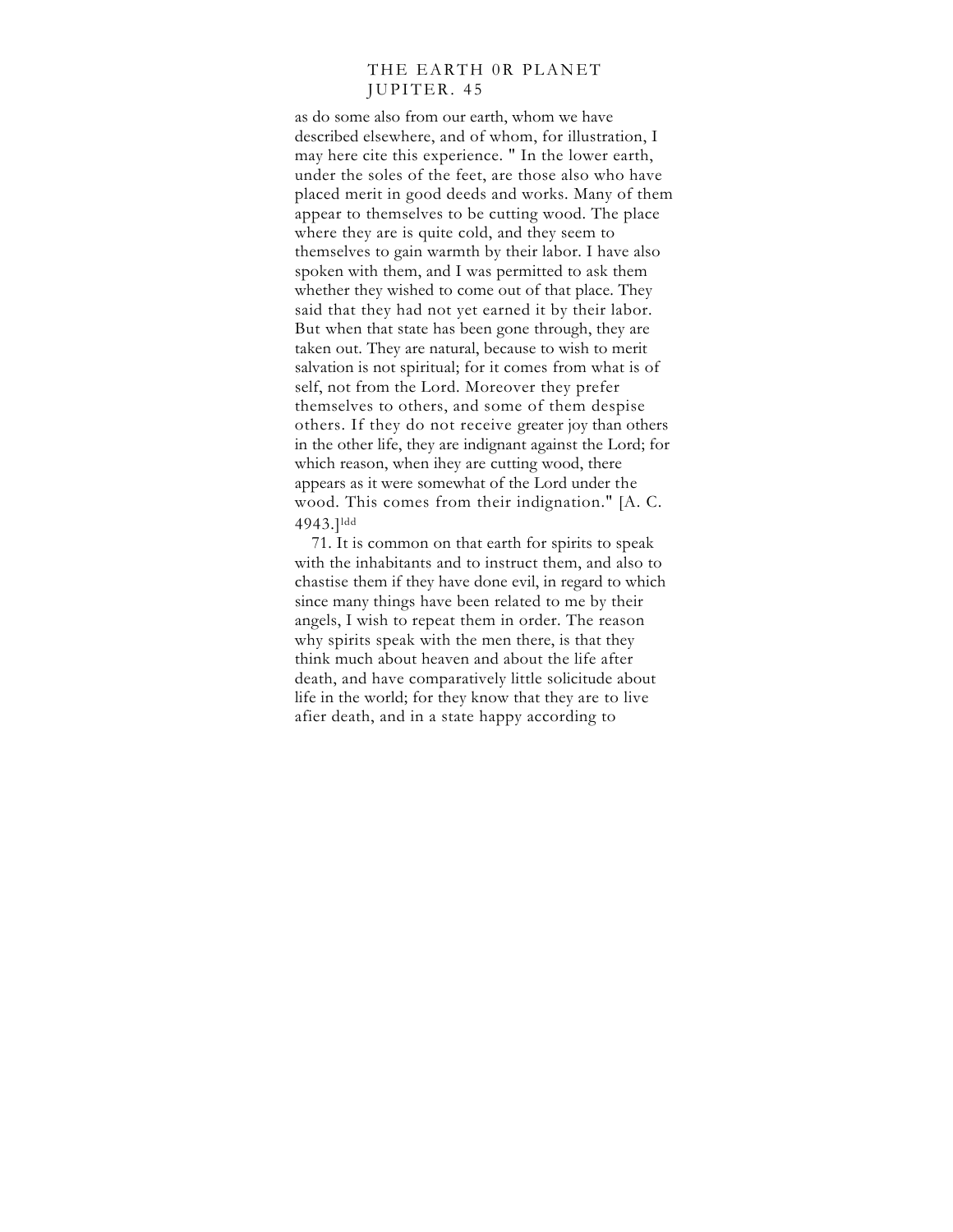*dd* That the Lord alone has merit and justice, n. 9715, 9975, 9979, 9981, 9982. That they who place merit in works, or wish to merit heaven by their good deeds, wish to be served in the other life, and are no way content, n. 6393. That they despise the neighbor, and are angry with the Lord Himself if they do not receive reward, n. 9976. What their lot is in the other life, n. 942, 1774, 1877, 2027. That they are of those who appear to cut wood in the lower earth, n. 1110, 4943.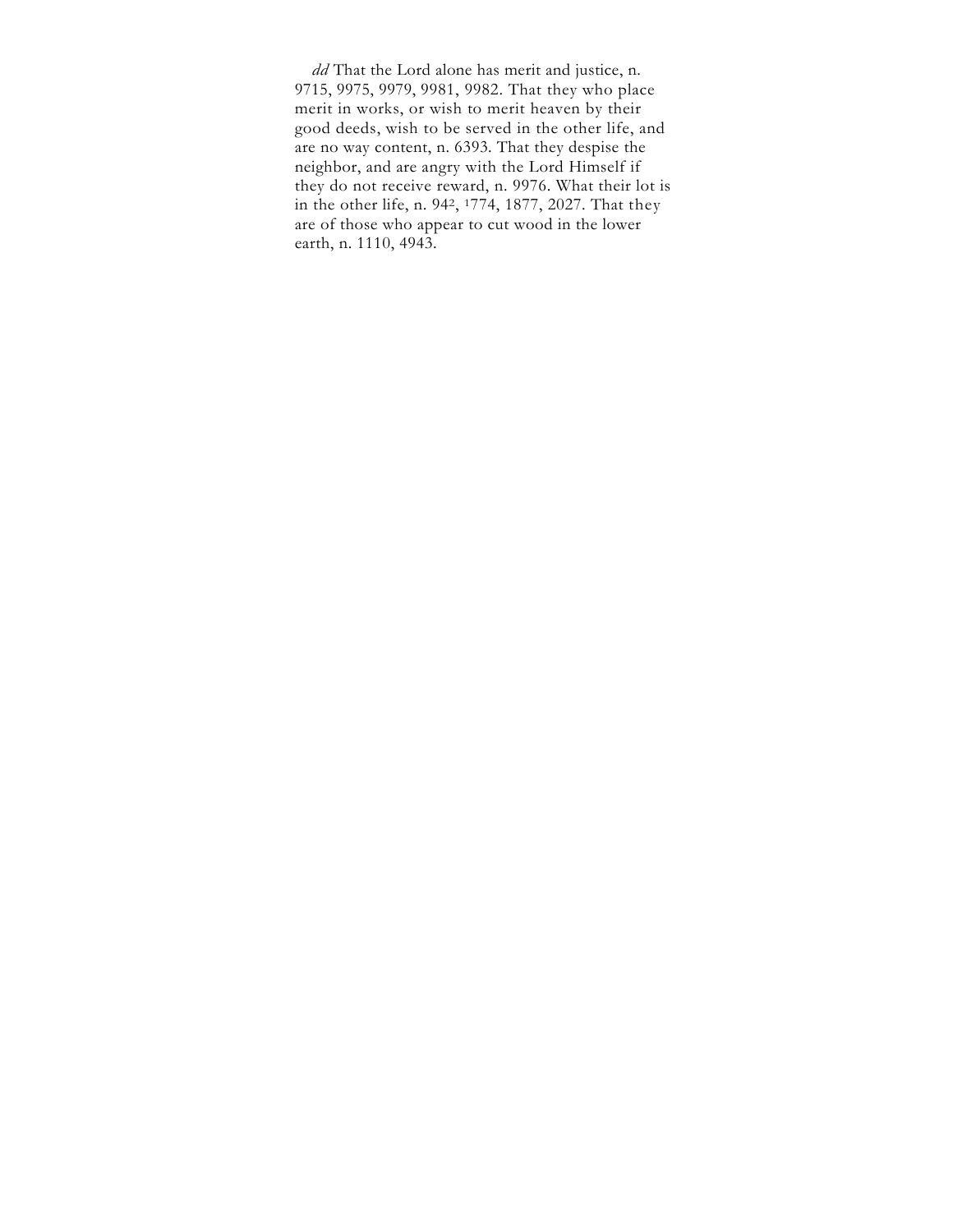### 46 THE EARTHS 1N THE UNIVERSE.

the state of their internal man that has been formed in the world. To speak with spirits and angels was also common on this earth in ancient times, for the same reason, namely, that they thought much about heaven and little about the world. But that living communication with heaven was closed after a time, as man from iniernal became external; or what is the same, as he began to think much about the world, and little about heaven; and still more when he no longer believed that there is a heaven or a hell; nor that man in himself is a spirit that lives after death. For it is believed at this day that the body lives of itself, and not from its spirit; and so unless a man now believed that he is to rise again with the body, he would have n0 belief in a resurrection.

72. As regards the presence of spirits with the inhabitants of the earth Jupiter, more particularly, there are spirits who chastise, there are those who instruct, and there are those who govern them. The spirits who chastise apply themselves to the left side, and incline themselves toward the back, and when there, draw forth from the man's memory all that he has done and thought; for this is easy to spirits, inasmuch as when they come near to a man, they come into all his memory.i If they find that he has done evil, or thought evil, they reprove him, and also chastise him with pain of the joints, and of the feet or hands, or with a pain about the epigastric region. This also spirits can do dexterously when permitted. On coming to a man they inspire horror and fear, and thus make the man conscious of their approach. Evil spirits can inspire fear when they approach any one, especially those who while they lived in the world were robbers.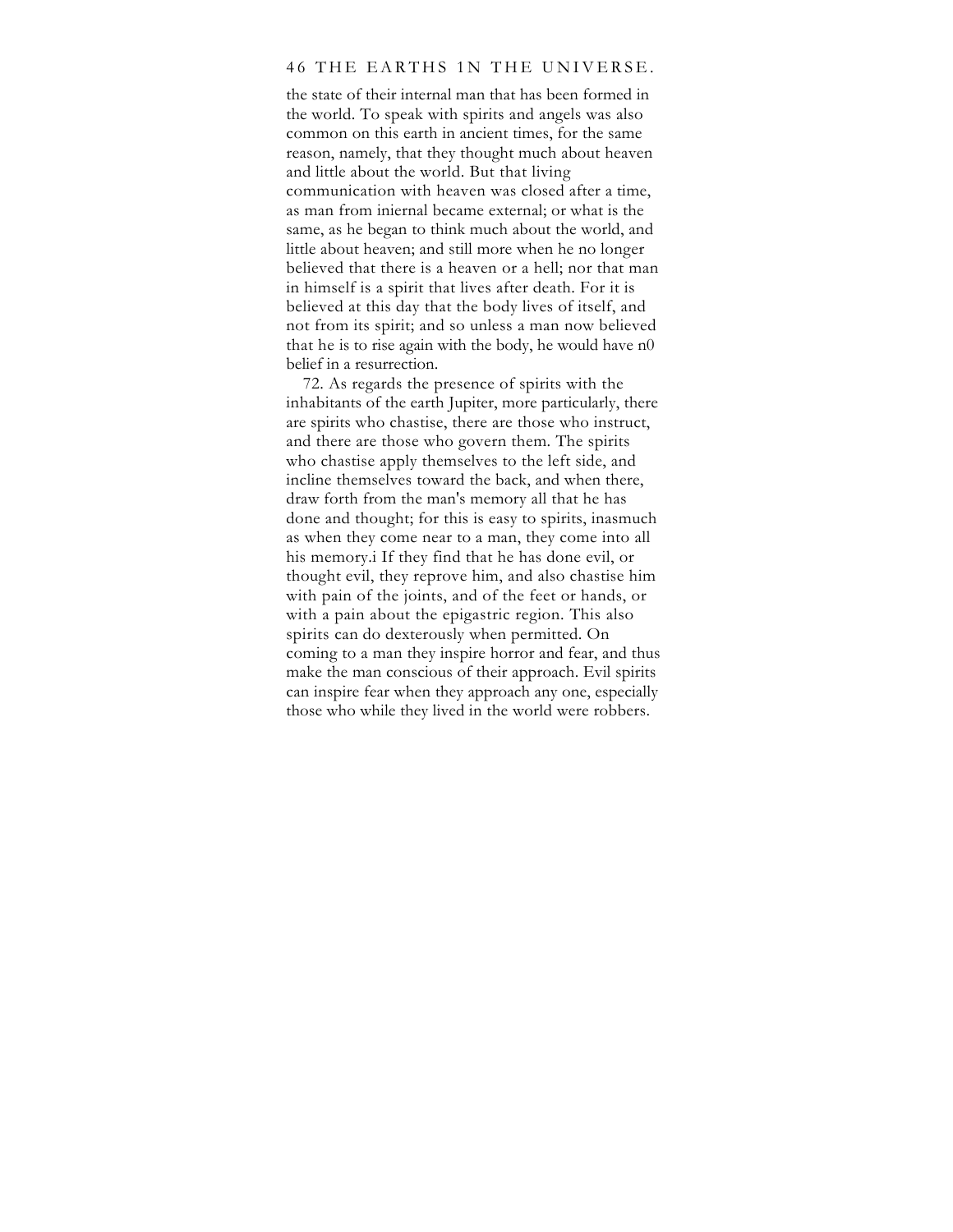That I might know how these spirits from Jupiter act when they come to a man of their earth, one was permitted to come to me. When he was near, horror and fear manifestly to0k possession of me; yet the terror was not interior but exterior, because I knew that it was such a spirit. He was also seen, and appeared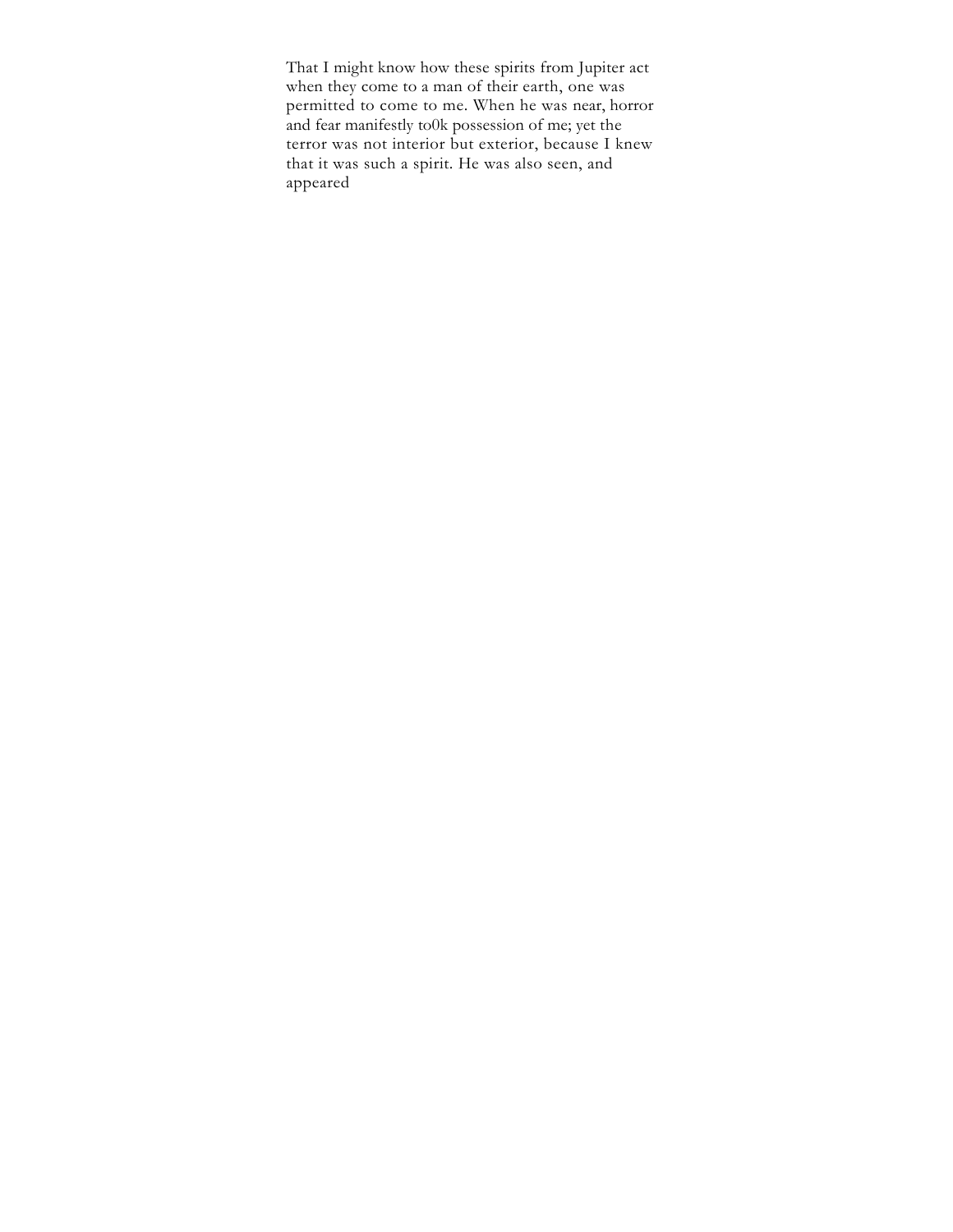# THE EARTH 0R PLANET JUPITER. 47

like a dark cloud, with moving stars in the cloud. Moving stars signify falsities, but fixed stars truths .0 He applied himself to my left side toward the back, and underto0k also to reprove me for the deeds and thoughts which he drew forth out of my memory, and also interpreted perversely; but he was prevented by angels. When he perceived that he was with one who was not a man of his earth, he began to speak with me, saying that when he came to a man, he knew each and every thing tbat the man had thought and done; and that he reproved him severely, and also chastised him with various pains. Again at another time such a chastising spirit came to me, and applied himself to my left side below the middle of the body, like the former one, and also wished to punish me; but he to0 was prevented by angels. He however showed me the kinds of punishments which they are permitted to inflict upon the men of their earth, if they do and intend to do evil. They were, besides pain of the joints, a painful constriction also around the middle of the belly, which is felt as a compression by a sharp girdle. And then there was a taking away of the breath at intervals even to distress; and also the prohibition from eating anything but bread for a iime; last of all the threat of death, if they should not leave off doing such things; and also privation from enjoyment of wife, children, and companions. Pain therefrom is also then insinuated.

73. The spirits wh0 instruct, also, apply themselves to the left side, but more toward the front. They also rebuke, but mildly, and presently teach them how they ought to live. They appear dark also, yet not as the former like clouds, but as if clothed in sackcloth.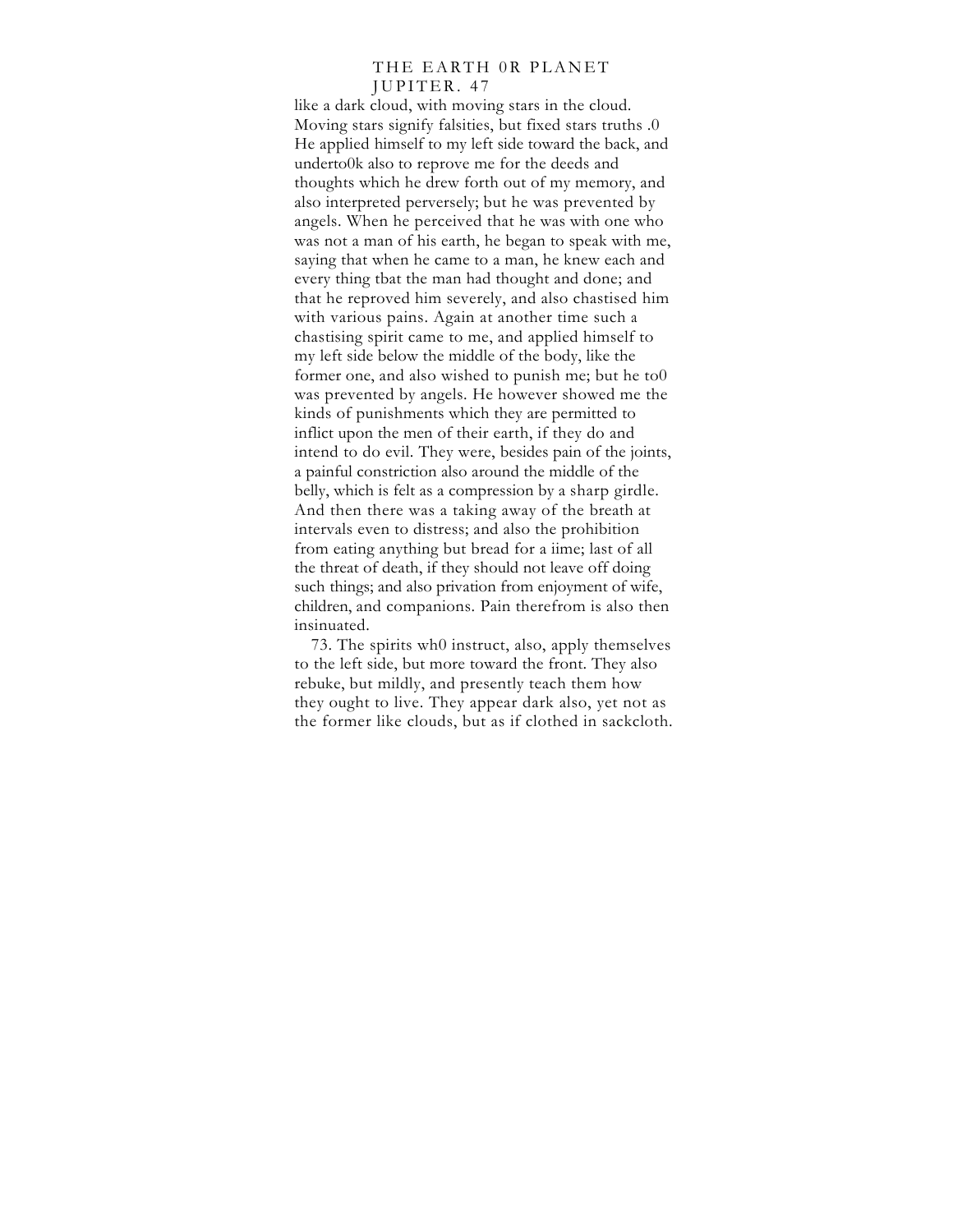These are called instructors, but the former chastisers. When these spirits are present, angelic spirits are also present, sitting at the head and filling it in a peculiar manner. Their presence is also perceived there as a gentle breathing; for they fear lest from their drawing near and their influx the man should feel the least pain or anxiety. They control the chasiising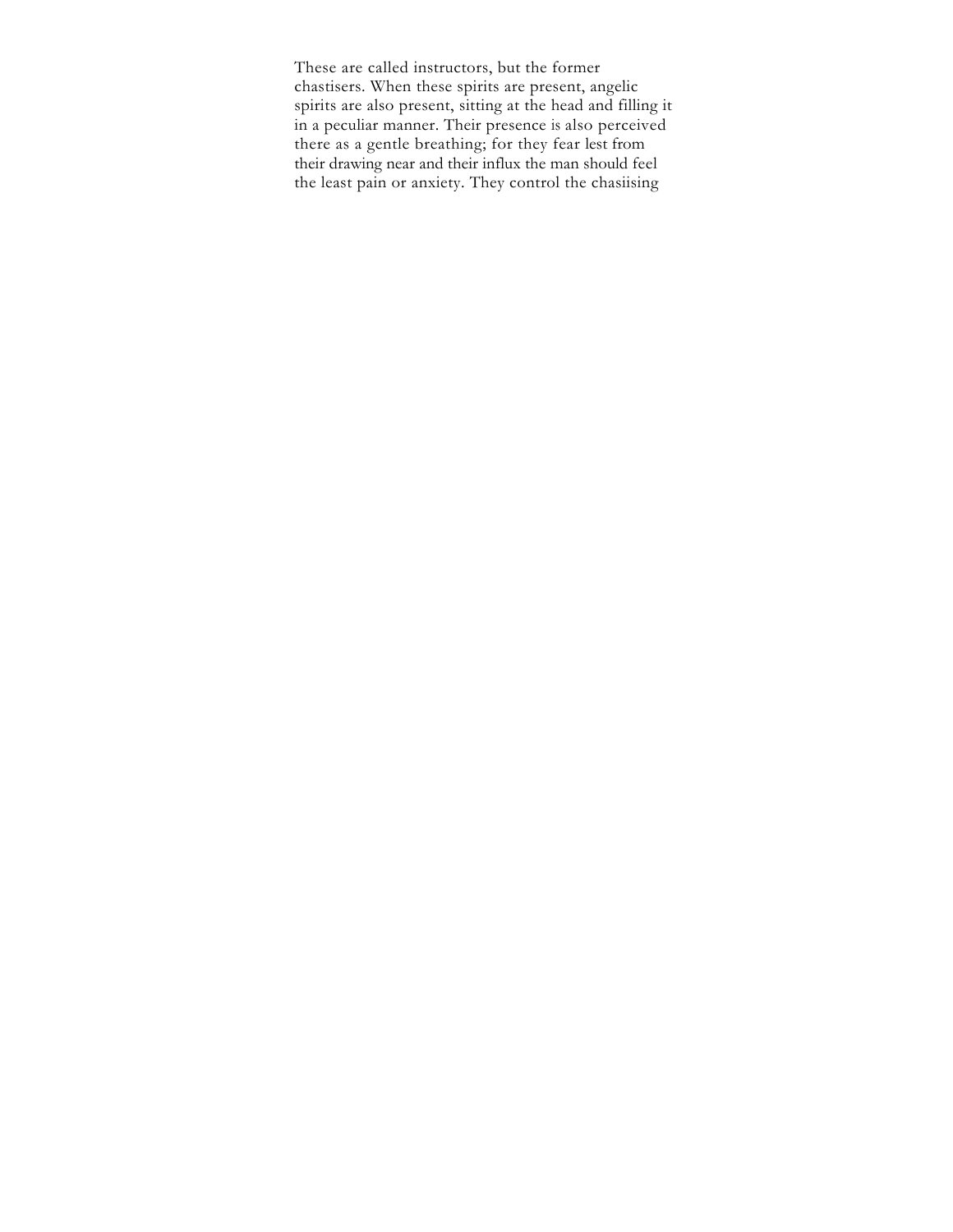#### 48 THE EARTHS IN THE UNIVERSE.

and instructing spirits; preventing the former from doing worse to the man than is permitied by the Lord, and requiring the latter to tell the truth. When the chastising spirit was with me, the angelic spirits also were present, and kept my face continually cheerful and smiling, and the region around the lips prominent, and my mouth a little open. This the angels easily effect by influx, when permitted by the Lord. They said that they induce such a countenance upon the inhabitants of their earth, when they are present.

74. If a man after chastisement and instruction again does evil, or thinks to do evil, and does not restrain himself by the precepts of truth, then, when the chastising spirit returns, he is punished more severely. But the angelic spirits moderate the punishment according to the intent in his deeds, and according to the will in his thoughts. From this it may be evident that their angels who sit at the head, have a kind of judicial authority over the man; since they permit, moderate, restrain, and flow in. But it was told me that they do not judge, for the Lord alone is the Judge; and all the things which they enjoin upon ihe chastising and instructing spirits flow in with them from Him, though it appears as if from them.

75. In the earth Jupiter spirits speak with man, but not man in turn with the spirits, except these words when he is instructed — that he will do so no more. Nor is it permitted him to tell any one that a spirit has spoken with him : if one does this, he is afterward punished. Those spirits of Jupiter, when they were with me, thought at first that they were with a man of their earth; but when I spoke in turn with them, and they saw that I had some intention of publishing these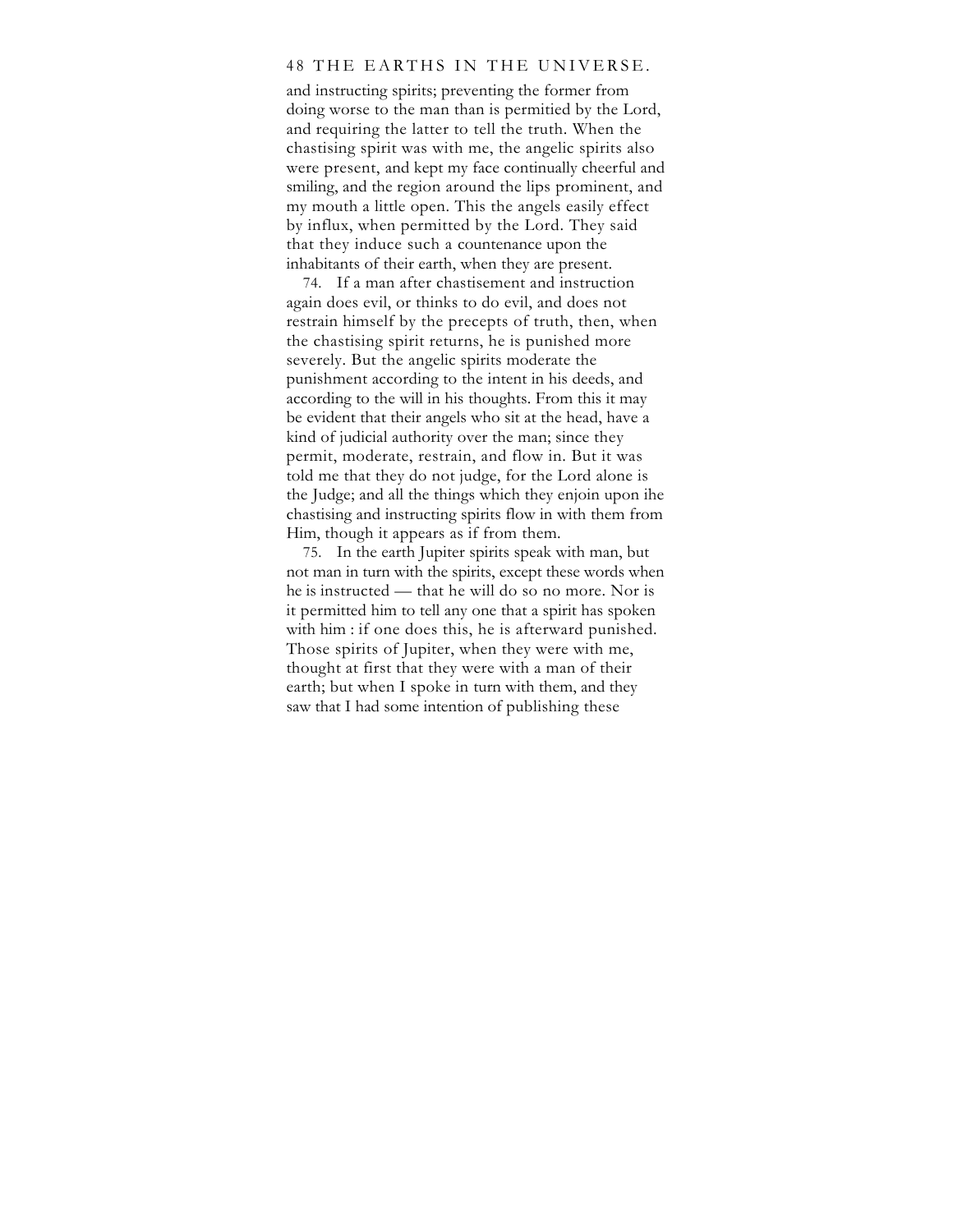things, and thus of telling others, and it was not then permitted them to chastise or instruct me, they perceived that they were with a stranger.

76. There are two signs that appear to those spirits when they are with a man. They see a venerable man with a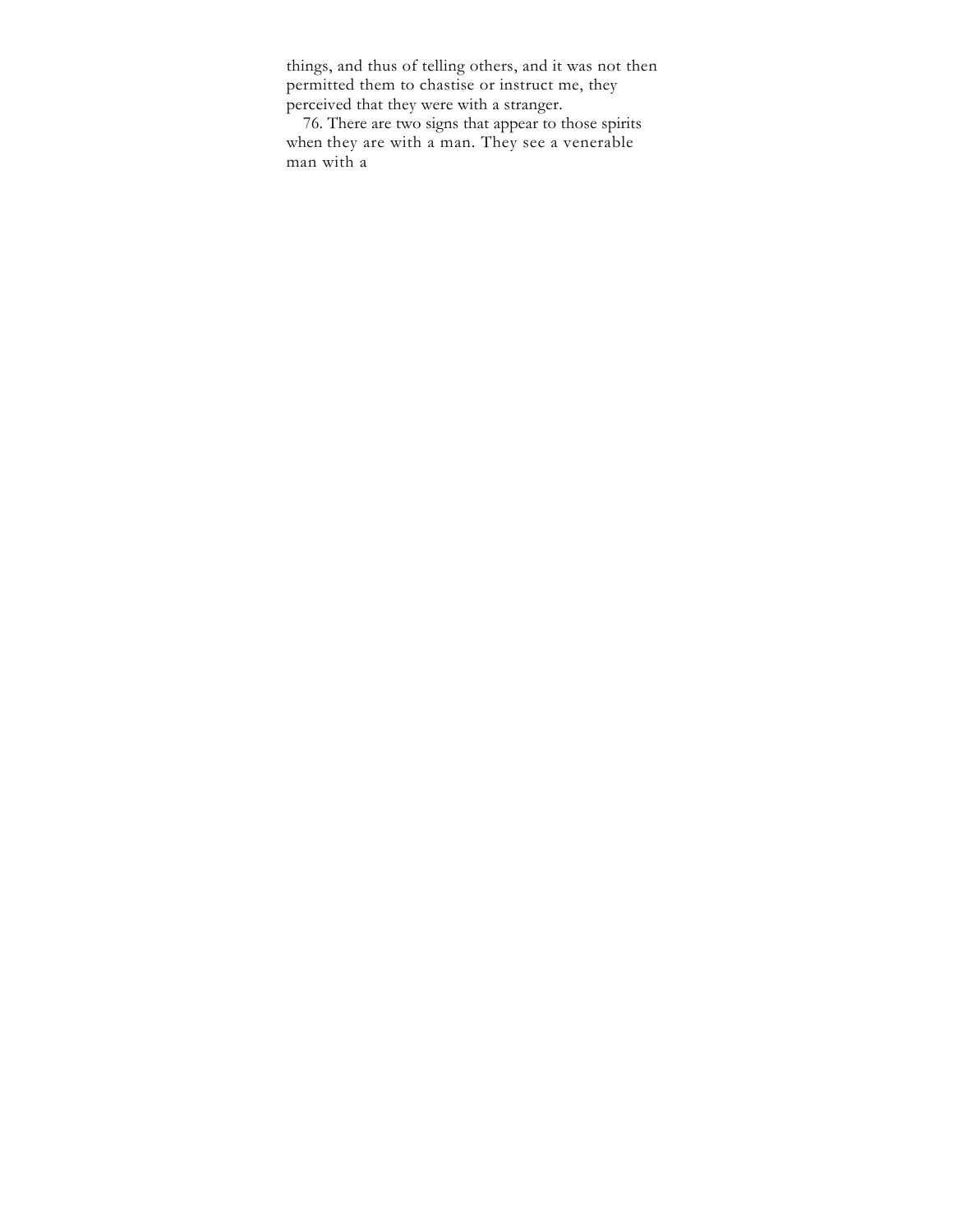### THE EARTH 0R PLANET JUPITER. 49

pale face, which is a sign that they should say nothing but what is true, and do nothing but what is just. They als0 see a face in a window, which is a sign that they should depart thence. That venerable man was also seen by me, and likewise the face in the window; on seeing which the spirits immediately departed from me.

77. Besides the spirits who have now been mentioned, there are also spirits who persuade the contrary. They are those who while they lived in the world, were banished from the society of others, because they were evil. When they approach, there appears as it were a flitting fire, that glides down near the face. They place themselves low down behind the man, and speak thence toward the upper parts. They speak things contrary to what the instructing spirit has said from the angels, and to the effect that one should not live according to the instruction, but of his own will and license, and such like things. They come for the most part afier the former spirits have gone away, but the men know who and what these spirits are, and therefore care nothing for them; yet they learn in this way what evil is, and so what good is; for by evil it is learned what good is, since the quality of good is known from its opposite. All perception of a thing is according to reflection in regard to its distinctions from things contrary, in various ways and various degrees.

78. The chastising and instructing spirits do not go to those who call themselves saints and mediating lords (of which above, n. 70), as they do to others on that earth, because these do not allow themselves to be instructed, nor are they amended by discipline. They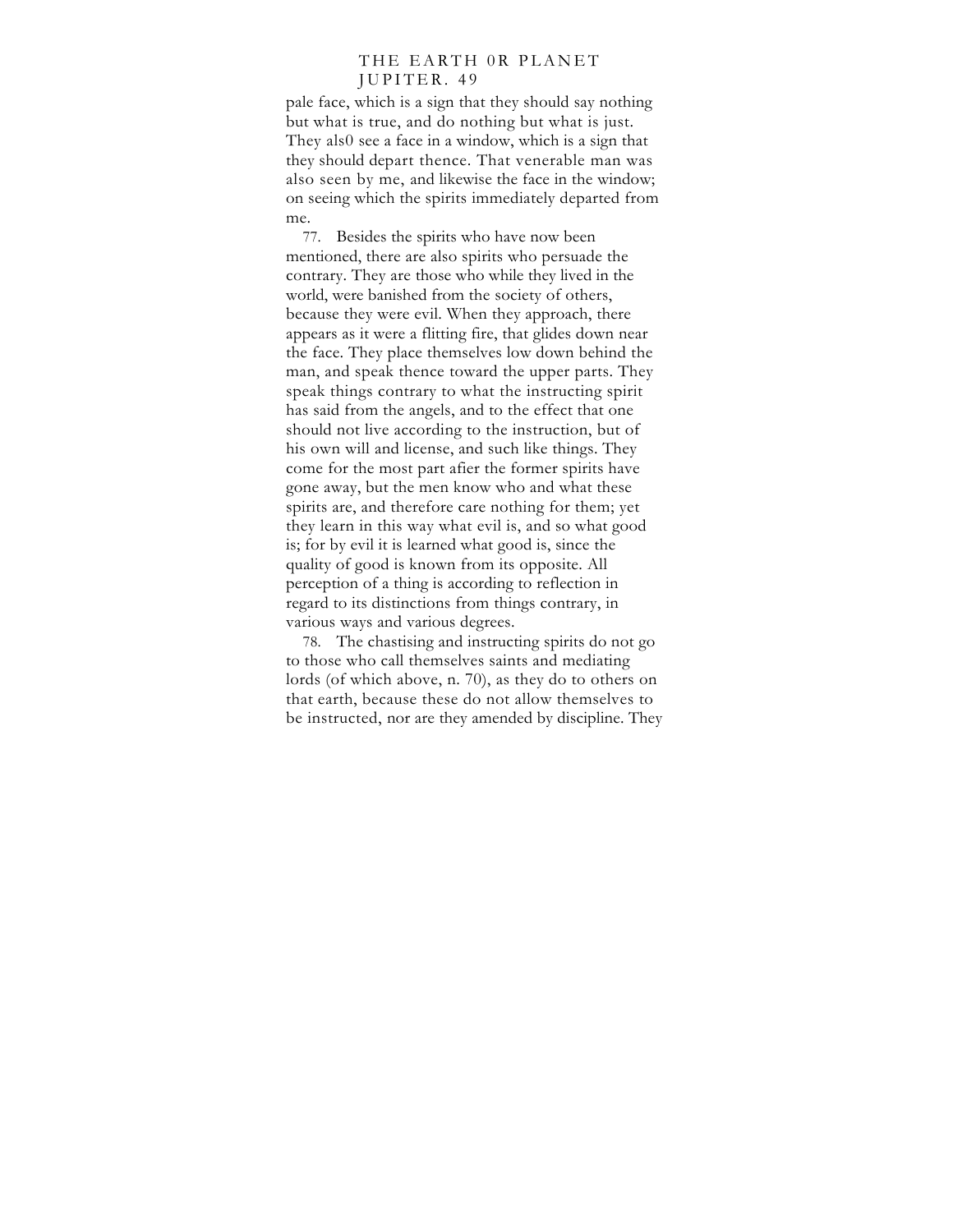are incorrigible, because they do this from the love of self. The spirits said that they recognize them from their coldness, and wben they perceive this, they withdraw from them.

79• There are also spirits among those of Jupiter, whom they call chimney-sweeps, because they appear in such garments, and also with a s00ty face. Who and what they are,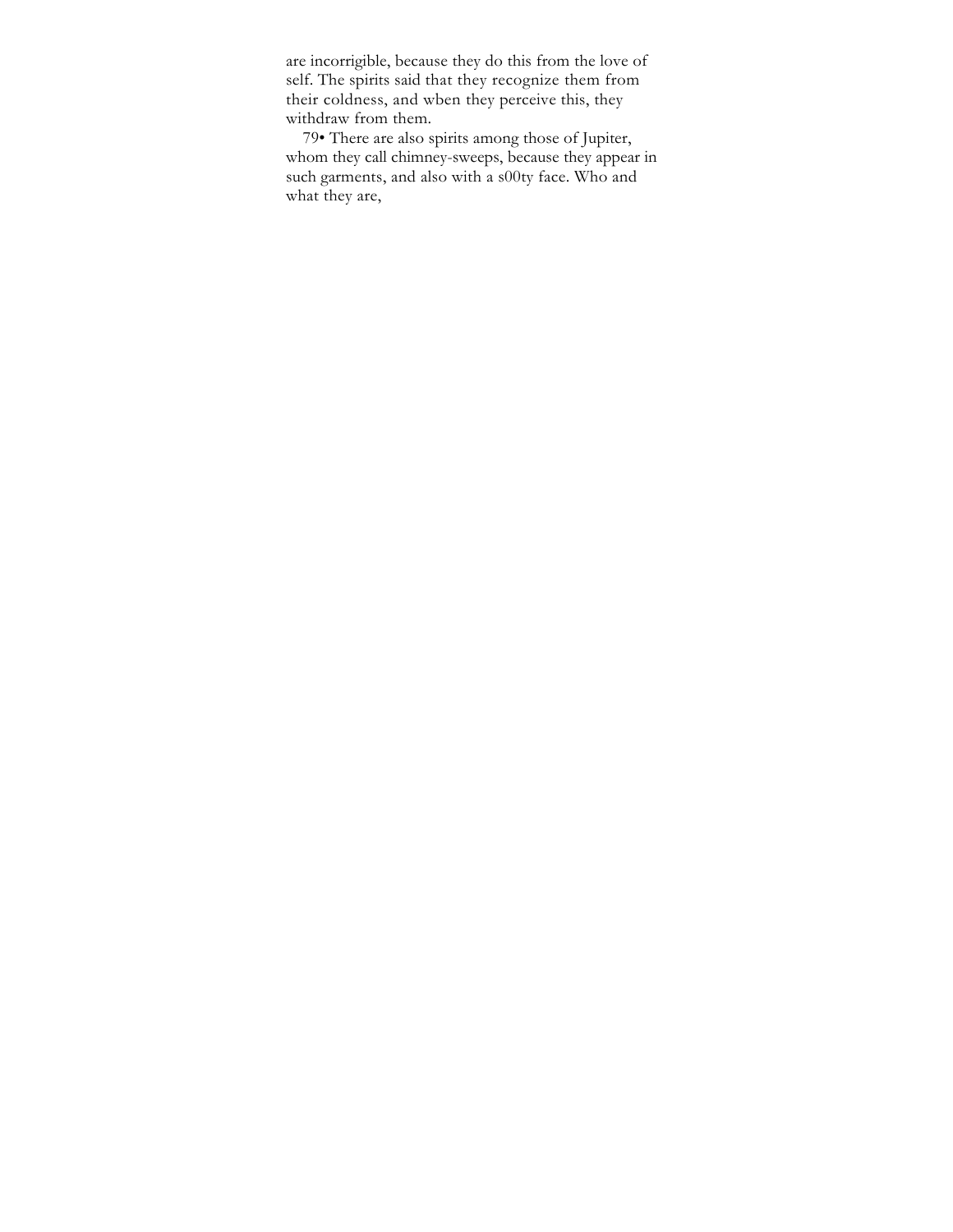#### 50 THE EARTHS 1N THE UNIVERSE.

I am also permitted to describe. One such spirit came to me, and earnestly begged me to intercede for him that he might be admitted into heaven. He said that he did not know that he had done evil, only that he had chided the inhabitants of that earth; adding that after he had chided, he instructed them. He applied himself to my left side under the elbow, and spoke as with a cracked voice; he could also move to pity. But I could only rephy that I could bring him no help, and that this is of the Lord alone; and that I could not intercede, because I did not know whether it would be useful or not, but if he was worthy he might have hope. He was then sent back among the upright spirits from his earth; but they said that he could not be in their company, because he was not such as they. Then because from his intense desire he still urged that he be let into heaven, he was sent into a society of upright spirits of this earth; but they also said that he could not be with them. He was of a black color in the light of heaven, but he said that he was not of a black, but of a brown color. It was told me that they are such at first, who are afterward received among those that make up the province of the seminal vesicles in the Greatest Man, or heaven; for in those vesicles the semen is collected and enclosed around with a suitable material, fitted for preserving its prolific principle from being dissipated, but such as may be thrown off in the neck of the uterus, that thus what is preserved within may serve for conception, 0r for the impregnation of the ovulum. Hence also that seminal matter has an effort, and as it were a burning desire, to throw itself off and leave the semen to perform its use — similar to what was seen in that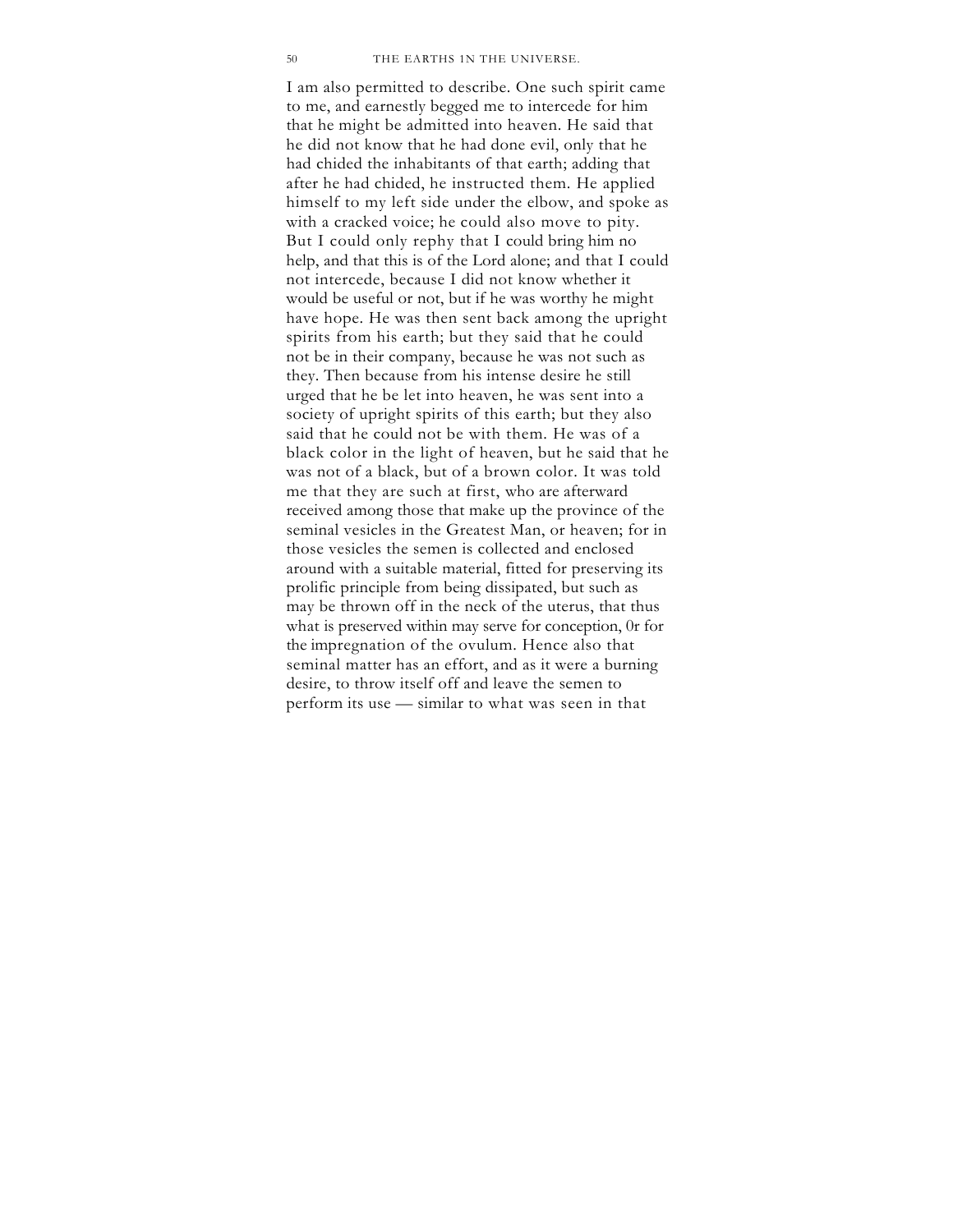spirit. He still came to me, in vile garments, and said again that he burned to come into heaven, and that he now perceived that he was such that he could. I was then permitted to tell him, that perhaps this was an indication that he would shortly be received. He was then told by angels to cast off his garments, which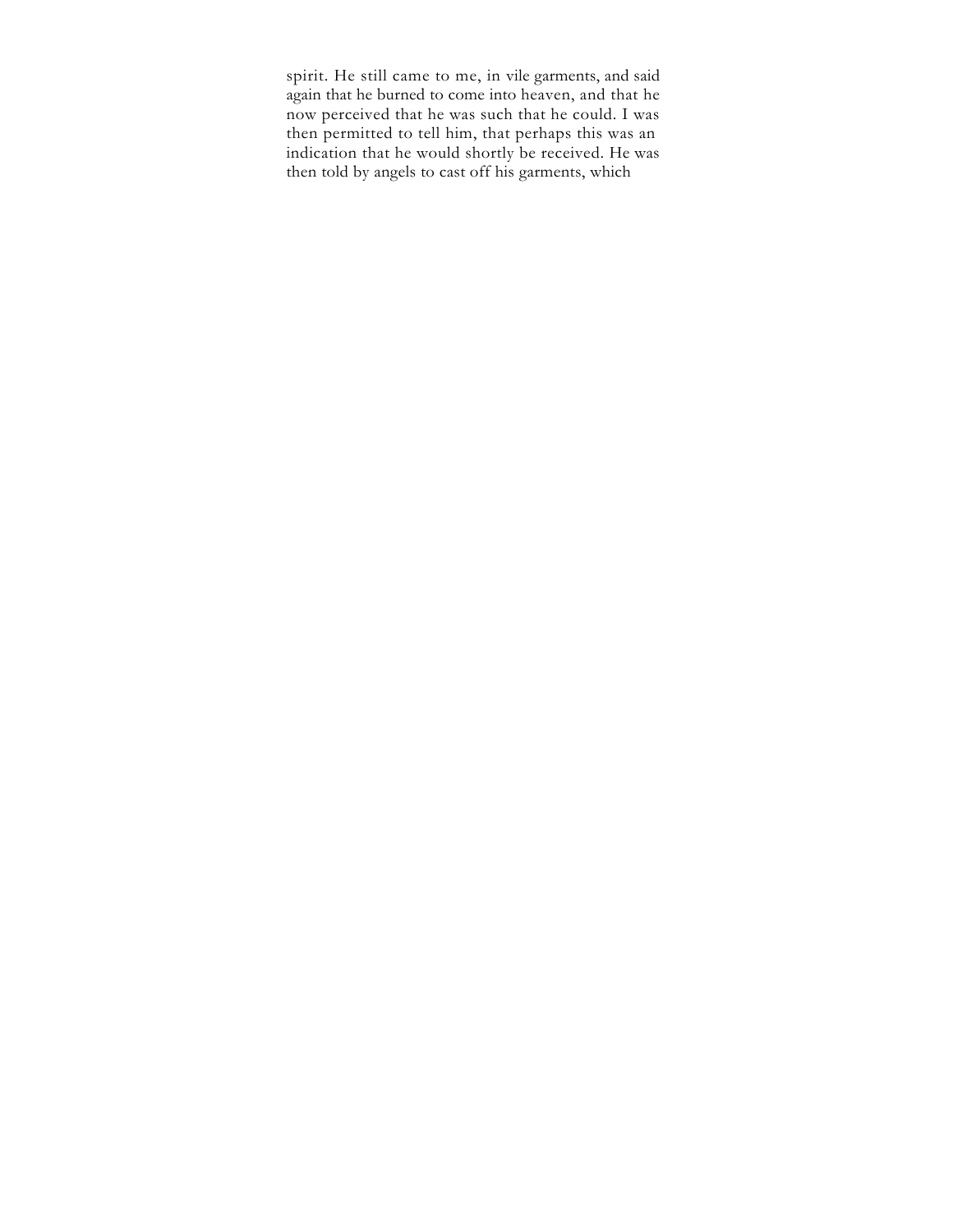# THE EARTH 0R PLANET JUPITER. 51

from his intense desire he did so quickly, that scarce any thing could be quicker. By this was represented what are the desires of those who are in the province to which the seminal vesicles correspond. It was said that these spirits when they are being prepared for heaven, are divested of their garments and clad in shining new ones, and become angels. They were likened to caterpillars, which having passed through their vile state, are changed into chrysalids, and thus into butterflies; to which another dress is then given, and also wings of blue, yellow, silver, or gold; and then the liberty of flying in the air as in their heaven, of celebrating their marriages and laying their eggs, and thus of providing for the propagation of their kind; and at the same time there is allotted them sweet and pleasant f00d from the juices and odors of tbe various flowers.

80. Thus far nothing has been told of the quality of the angels who are from the earth Jupiter; for those who come to the men of their earth and sit at their head (as mentioned above, n. 73), are not angels in tbeir interior heaven, but are angelic spirits, or angels, in their exterior heaven. And as the nature of the angels of the interior heaven has also been made known to me, it is permitted to relate what has been given me to know. A certain one of the spirits of Jupiter who inspire fear, applied himself to my left side under the elbow, and spoke thence. But his speech was harsh, nor were his words sufficiently distinct and separate; so that I had to wait some time before I could gather his meaning. And when he spoke, he also injected something of fear, thus also admonishing me to receive the angels well when they came. But it was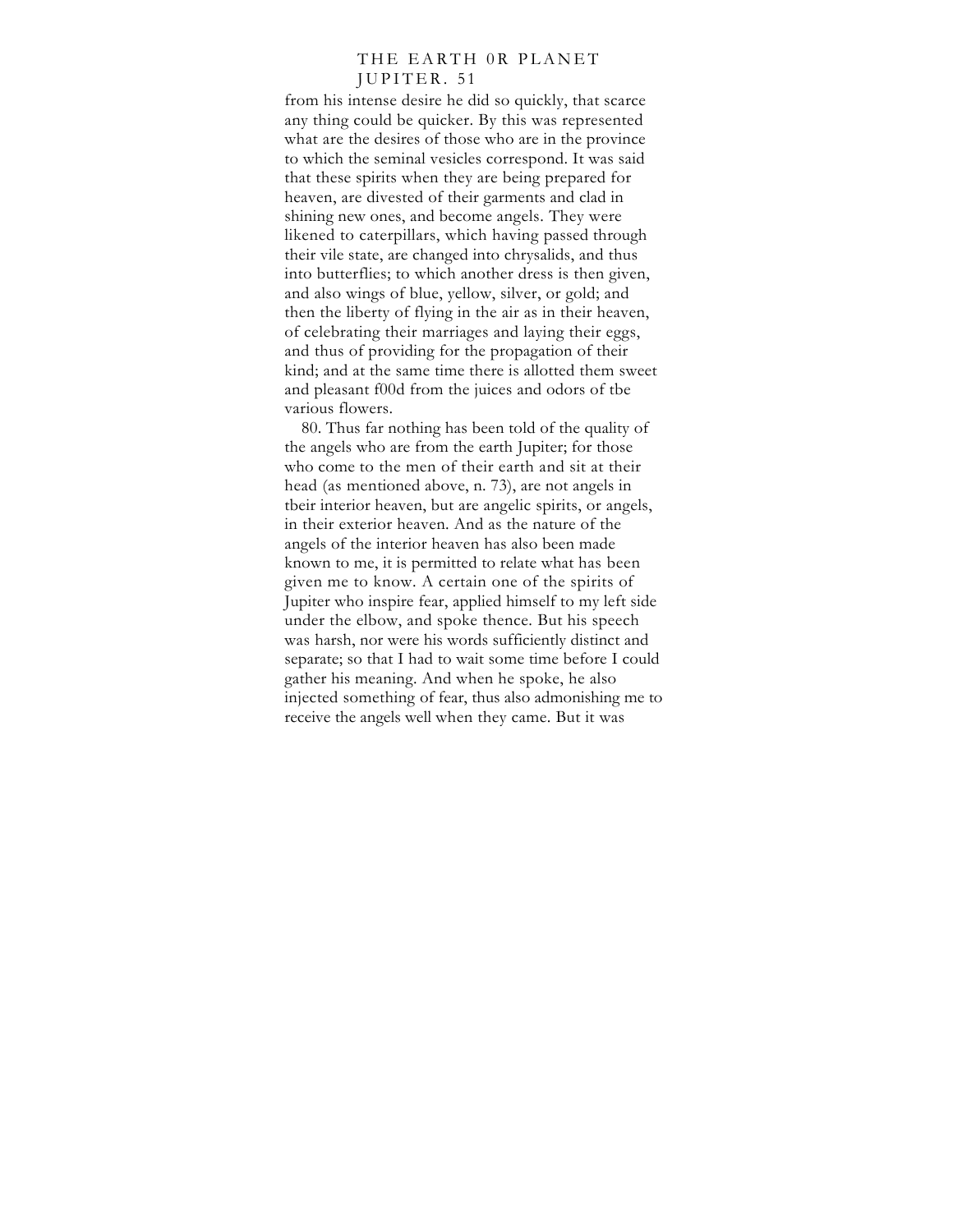given to answer, that this did not depend on me; since all were received wiih me according to what they were. Presently angels of that earih came to me, and I was able to perceive from their speech with me, that they were altogether different from the angels of our earth; for they spoke not by words, but by ideas, which diffused themselves everywhere through my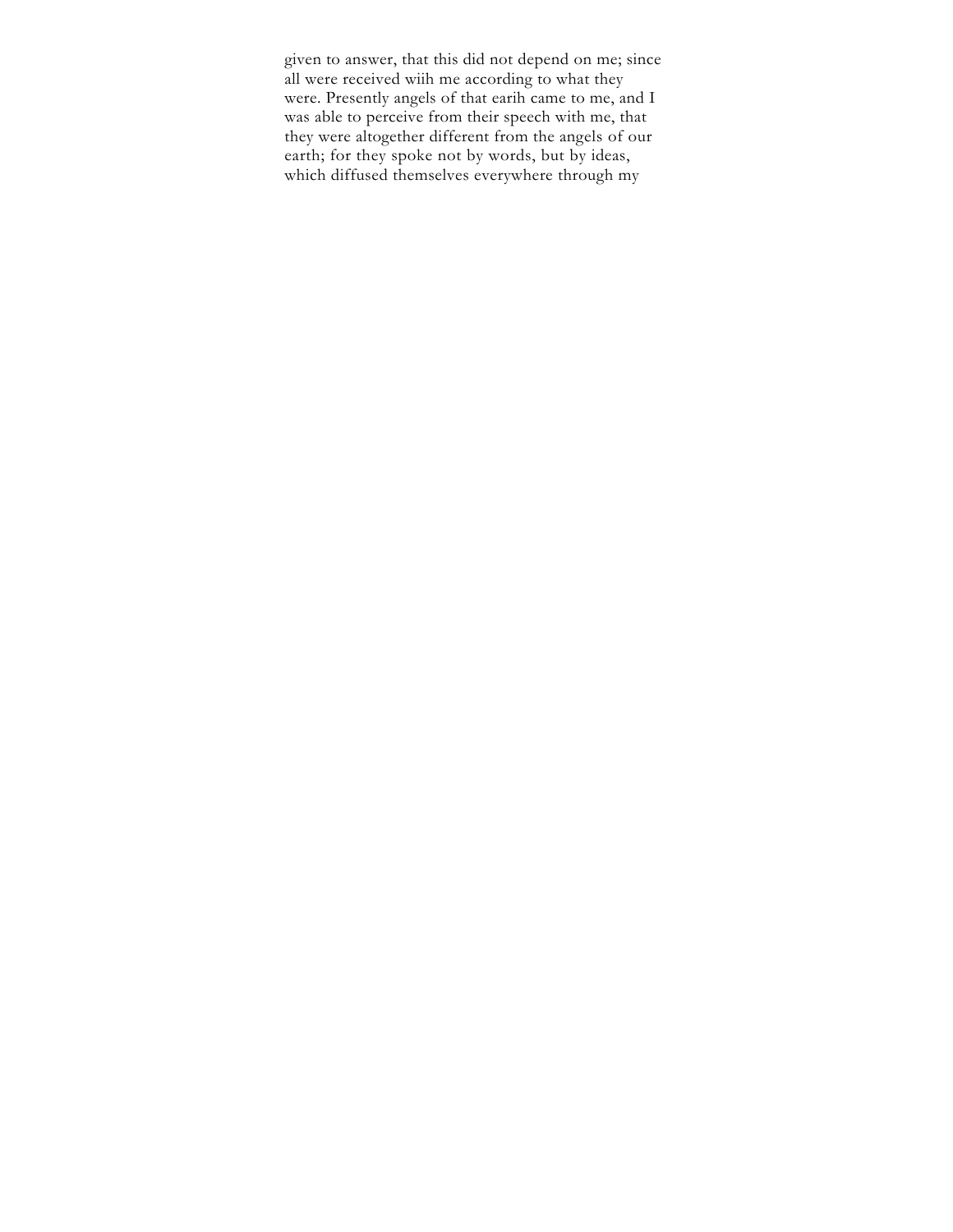### 52 THE EARTHS IN THE UNIVERSE.

interiors, and thus they had also an influx into my face, so that the face concurred in every particular, beginning from the lips and proceeding in every direction ioward the circumference. The ideas, which were in the place of spoken words, were discrete, though in small degree. They afterward spoke with me by ideas still less separated, so that scarce any interstice was perceivable. To my perception it was like the meaning of words with those who only attend to the meaning abstractly from the words. This speech was more intelligible to me than the former, and was also more full. Like the former it flowed into the face, but the influx in accordance with the quality of the speech, was more continuous. It did not however begin like the former from the lips, but from the eyes. Afterward they spoke still more continuously and fully, so that my face was not then able to concur by fitting motion; but it was felt that there was an influx into the brain, and that this was then acted upon in like manner. At last they so spoke that the discourse only fell into the inner understanding. Its volubility was like that of a thin aura. I felt the influx itself, but not distinctly the particulars. These kinds of speech were like fluids, the first kind like flowing water, the second like thinner water, the third comparatively like atmospheric air, and the fourth like a thin aura. The spirit mentioned above, who was on the left side, sometimes interrupted, especially warning me to act modestly with his angels; for there were spirits from our earth, who *[quad* introduced such things as were displeasing. He said that he did not at first understand what the angels said, but that he did afterward when he was brought nearer to my left ear.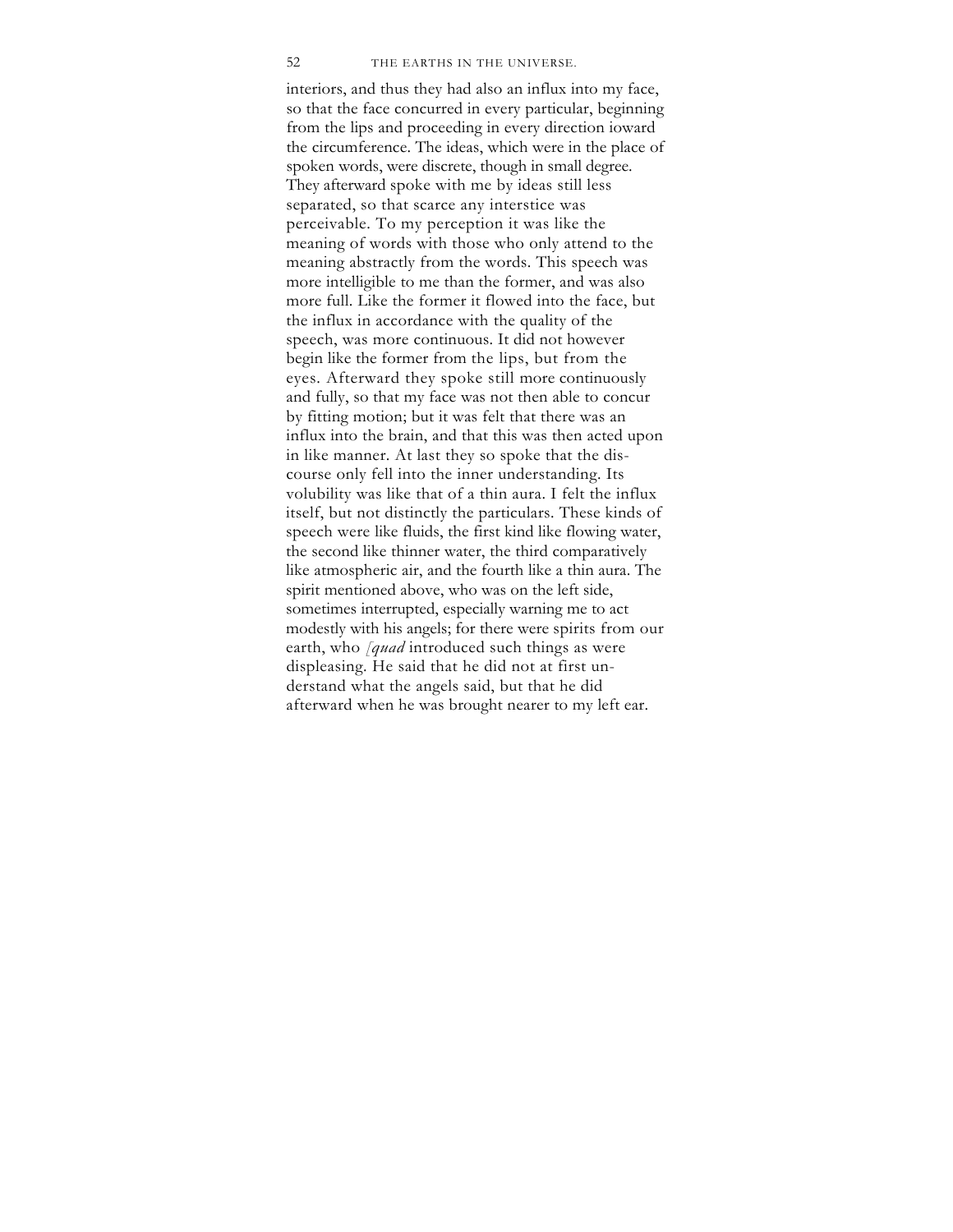Then also his speech was not harsh, as before, but like that of other spirits.

81. I afterward spoke with these angels about some matters of note on our earth, especially about the art of printing, about the Word, and about the various doctrines of the church from the Word; and I said that the Word and the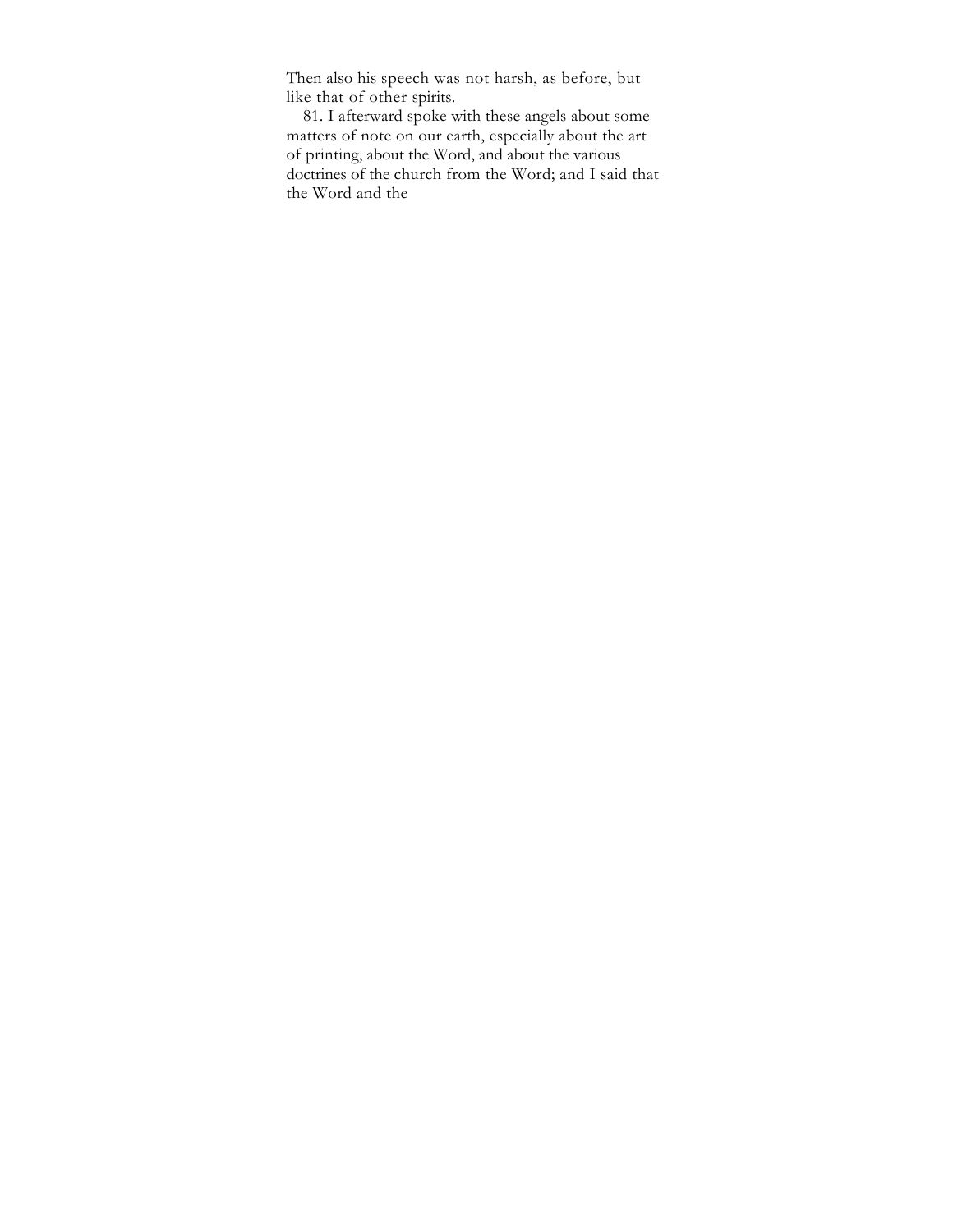# THE EARTH 0R PLANET JUPITER. 53

doctrines are published, and s0 are learned. They wondered greatly that such things could be made public by writing and by types.

82. I was permitted to see bow the spirits of that earth, after they have been prepared, are taken up into heaven and become angels. There then appear chariots and horses bright as with fire, by which they are carried away like Elijab. Chariots and horses bright as with fire appear, because it is thus represented that they have been instructed and prepared to enter heaven; since chariots signify the doctrines of the church, and bright horses the understanding enlightened .c,

83. The heaven into which they are taken, appears on the right to their earth, thus apart from the heaven of the angels of our earth. The angels who are in that heaven appear clothed in shining blue, dotted with small golden stars, and this because they loved that color in the world. They also believed that it was the veriest celestial color, chiefly because they are in such good of love as that color corresponds to.ff

84. There appeared to me a bald head, but only the top of it, which was bony; and it was said that those who are to die within a year see such a one, and that they then prepare themselves. They do not fear death there, except on account of leaving husband or wife, children or parents;

cc That chariots signify the doctrines of the church, n. 2761, 5321, 8215. That horses signify the intellect, n. 2761, 2762, 3217, 5321, 6125, 6400, 6534, 7024, 8146, 8148, 8381. That the white horse in the Apocalypse signifies the understanding of the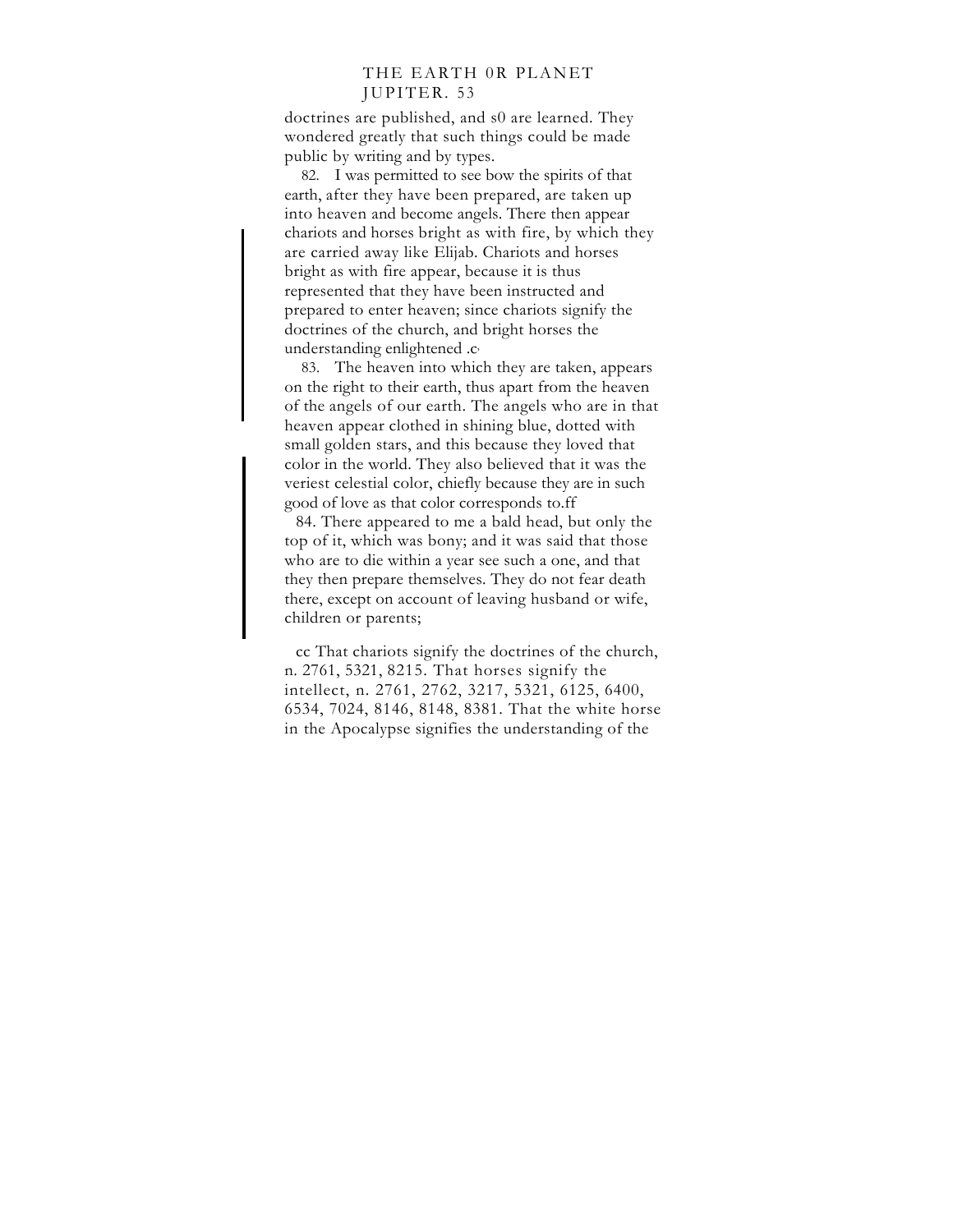Word, n. 2760. That by Elijah in the representative sense is meant the Word, n. 2762, 5247. And because all the doctrine of the church and the understanding of it are from the Word, that Elijah was called the chariot of Israel and the horsemen thereof, n. 2762. That he was therefore taken up by a fiery chariot and horses of fire, n. 2762, 8029.

if That blue from red or flame corresponds to the good of celestial love, and blue from white or light corresponds to the good of spiritual love, n. 9868.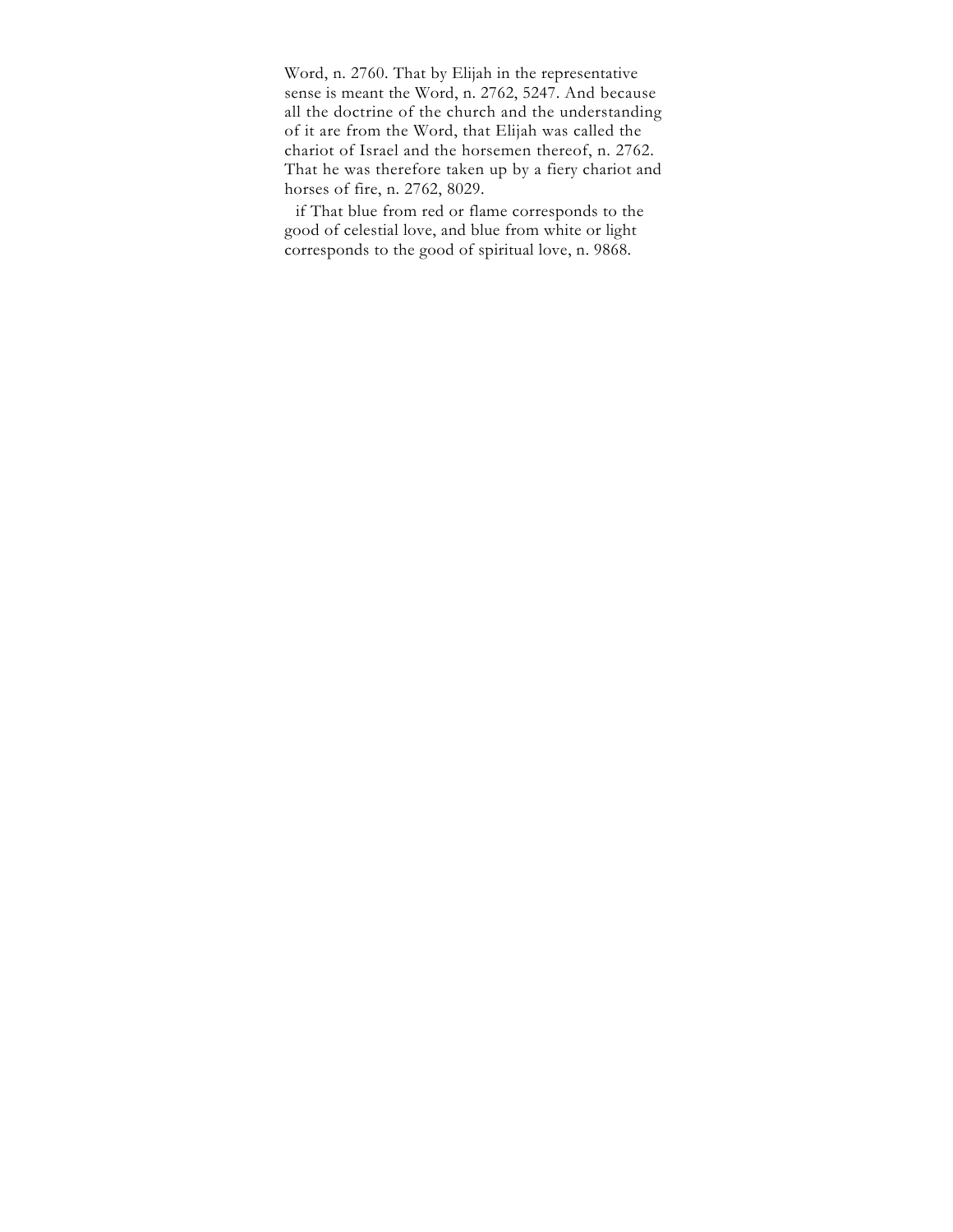#### 54 THE EARTHS IN THE UNIVERSE.

for they know that they are to live after death, and that they are not going out of life, because they are going into heaven. So they do not call dying, dying, but being heaven- made. Those who have lived in true marriage love on that earth, and have taken care of their children as becomes parents, do not die of diseases, but tranquilly as in sleep; and thus they migrate from the world into heaven. The age of men there is usually thirty years, according to the years of our earth. The cause of their dying so early is of the Lord's providence, lest the multitude of people should increase beyond what can be sustained by that earth; and because after they have fulfilled those years, they do not suffer themselves to be led by spirits and angels as those do who have not yet fulfilled them; for which reason spirits and angels rarely go to the more mature. They come to maturity also sooner than on our earth. Even in the first flower of youth they form marriages, and then their delights are to love each other, and io take care of their children. Other delights they indeed call delights, but external in comparison.

### THE EARTH OR PLANET MARS, AND ITS SPIRITS AND INHABITANTS.

85. The spirits of Mars are the best of all among the spirits who are from ihe earths of our solar system; being for the most part celestial men, not unlike the men who were of the Most Ancient Church on this earth.gg When they are represented as to their quality, they are represented

*gg* That the First and Most Ancient Church on this earth was a celestial church, which is the primary of all, see n. 607,895, 920, 1121— **1124,** 2896, 4493, 8891, 9942, 10545. That the church is called celestial in which the principal thing is love to the Lord, but that spiritual in which the principal thing is charity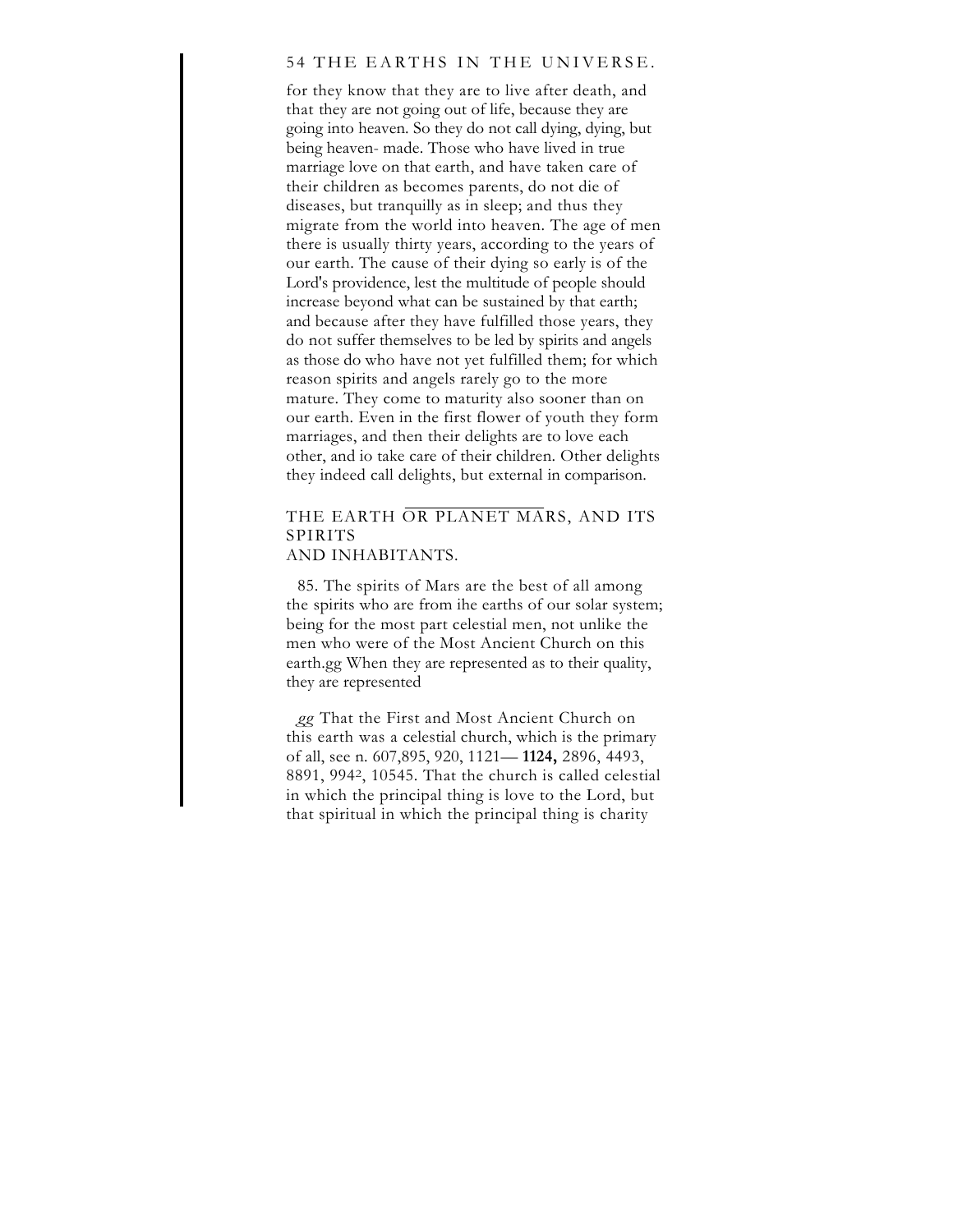toward the neighbor and faith, **n.** 3691, 6435, 9468, 9680, 9683, 9780.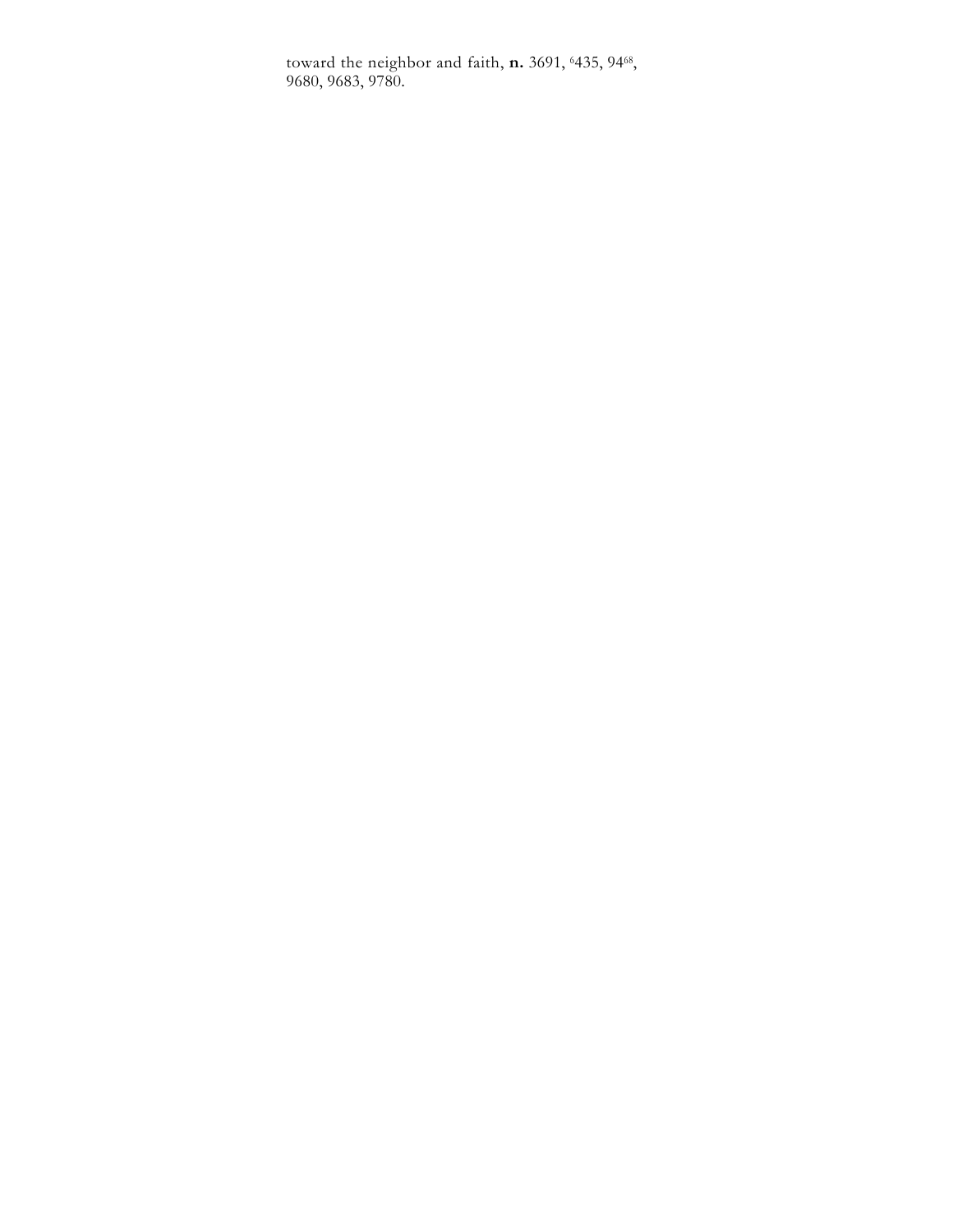# THE EARTH OR PLANET MARS. 55

with the face in heaven and the body in the world of spirits; and those of them who are angels, with the face toward the Lord and the body in heaven.

86. The planet Mars in the idea of spirits and angels, like the other planets, appears constantly in its place, which is to the left in front, at some distance, in the plane of the breast, and so out of the sphere where the spirits of our earth are. The spirits of one earth are separate from the spirits of another earth, because the spirits of each earth represent some particular province in the Greatest Man,/ and hence are in another state, different from that of the spirits of other earths; and diversity of state makes tbem appear separate from each other, either to the right or to the left, at a greater or less distance."

87. Spirits from Mars came to me and applied themselves to my left temple, where they breathed upon me with their speech; but I did not understand it. It was soft in its flow — softer I had never before perceived; it was like the softest aura. It first breathed upon my left temple, and upon my left ear from above; and the breathing proceeded thence to my left eye, and by degrees to the right, and then flowed down, chiefly f10m the left eye to the lips; and when it reached the lips, it entered through the mouth, and through the passage within the mouth, and through the Eustachian tube, into the brain. When the breathing arrived there, I then understo0d their speech; and I was permitted to speak with them. I observed when they were speaking with me, that my lips were moved, and the tongue also a little; which was by reason of the correspondence of interior speech with exterior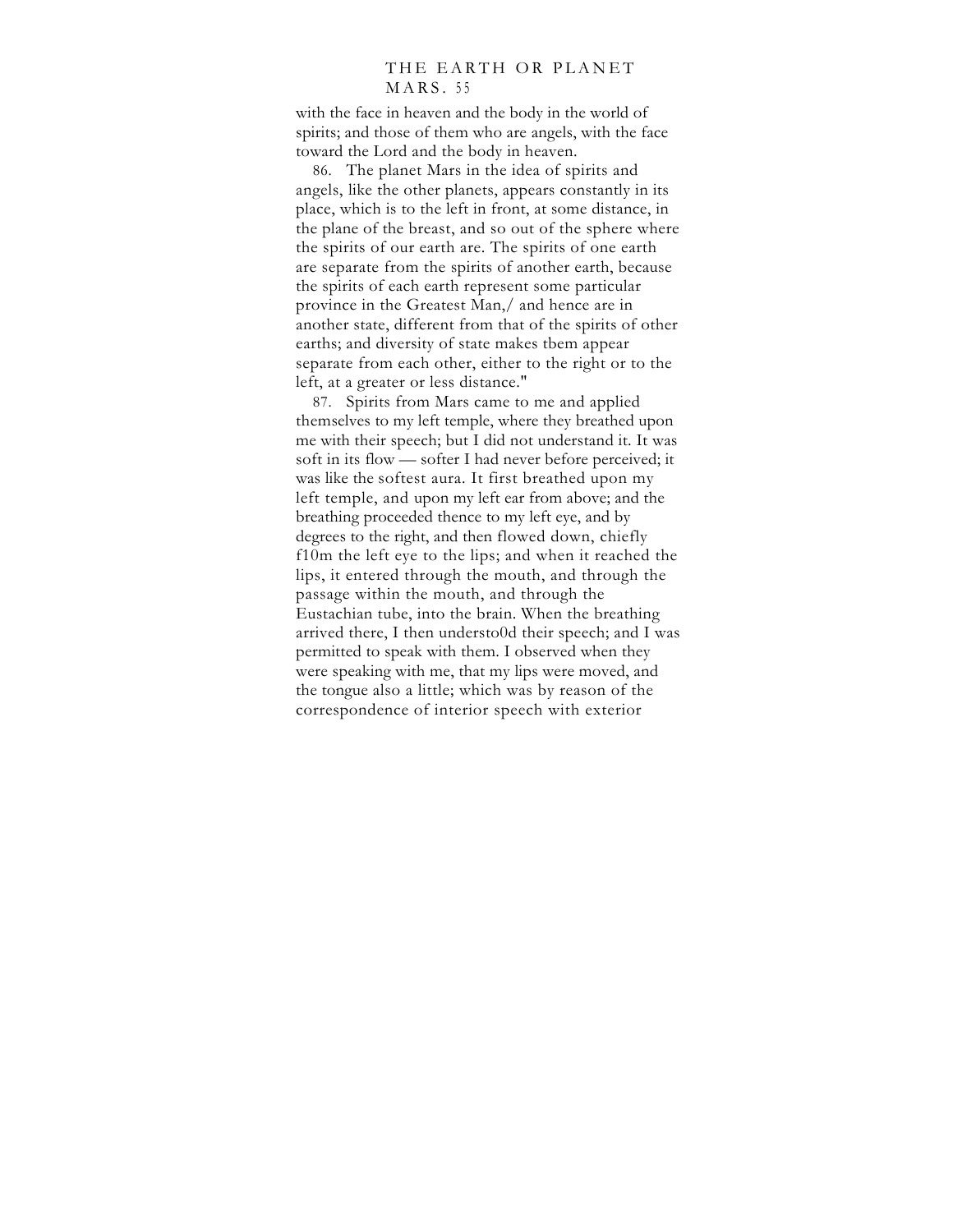speech. Exterior speech is that of articulate sound finding its way to the external membrane of the ear, whence it is conveyed, by means of little organs, membranes, and fibres which are within the

**la** That distances in the other life are real appearances, which are presented by the Lord to be seen, according to the state of the interiors of angels and spirits, n. 5604, 9104, 9440, 0146.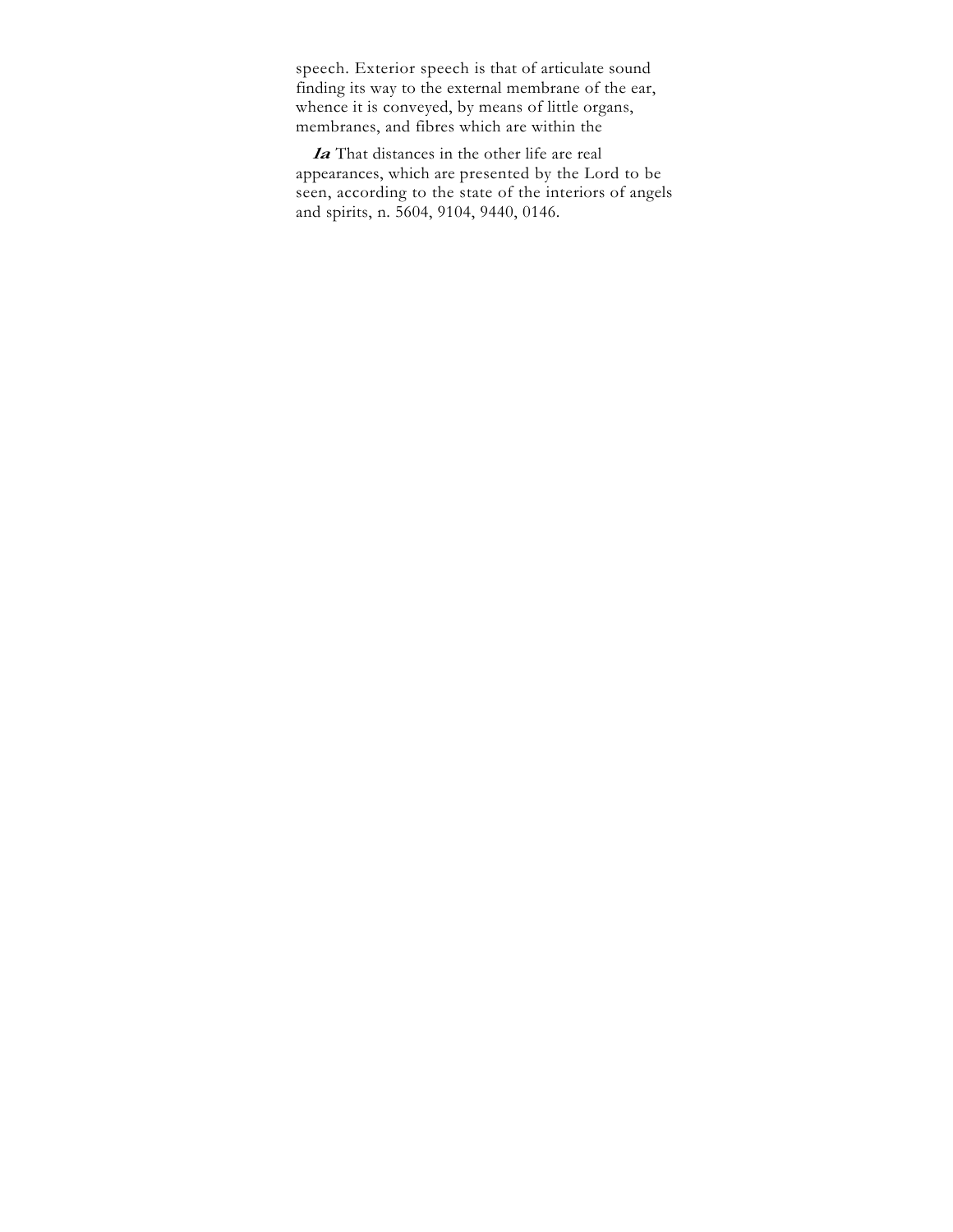#### 56 THE EARTHS IN THE UNIVERSE.

ear, into the brain. I was permitted to know from this, that the speech of the inhabitants of Mars was different from that of the inhabitants of our earth, that is to say, in being not sonorous, but almost tacit, insinuating itself into the interior hearing and sight by a shorter way; and being such, it was more perfect, and more full of the ideas of thought, thus approaching nearer to the speech of spirits and angels. The very affection of the speech is also represented with them in the face, and its thought in the eyes; for the thought and the speech, also the affection and the face, with them act as one. They regard it as wicked to think one thing and speak another, and to will one thing and show another in the face. They do not know what hypocrisy is, nor what fraudulent pretence and deceit are. That such was also the speech of the most ancient people on our earth, it has been given me to know by conversation with some of them in the other life; and that this matter may be made clearer, I may repeat what I have heard, as follows : " It was shown me by an influx which I cannot describe, what kind of speech they had who were of the Most Ancient Church gg—namely, that it was not articulate, like the vocal speech of our time, but tacit, and effected, not by external breathing, but by internal; thus it was the speech of thought. I was also able to perceive what their internal breathing was, that it proceeded from the navel toward the heart, and so through the lips without being sonorous when they spoke; and that it did not enter into the ear of another by the external way, and beat upon what is called the drum of the ear, but by a certain internal way, and in fact by a certain passage now called the Eustachian tube. It was shown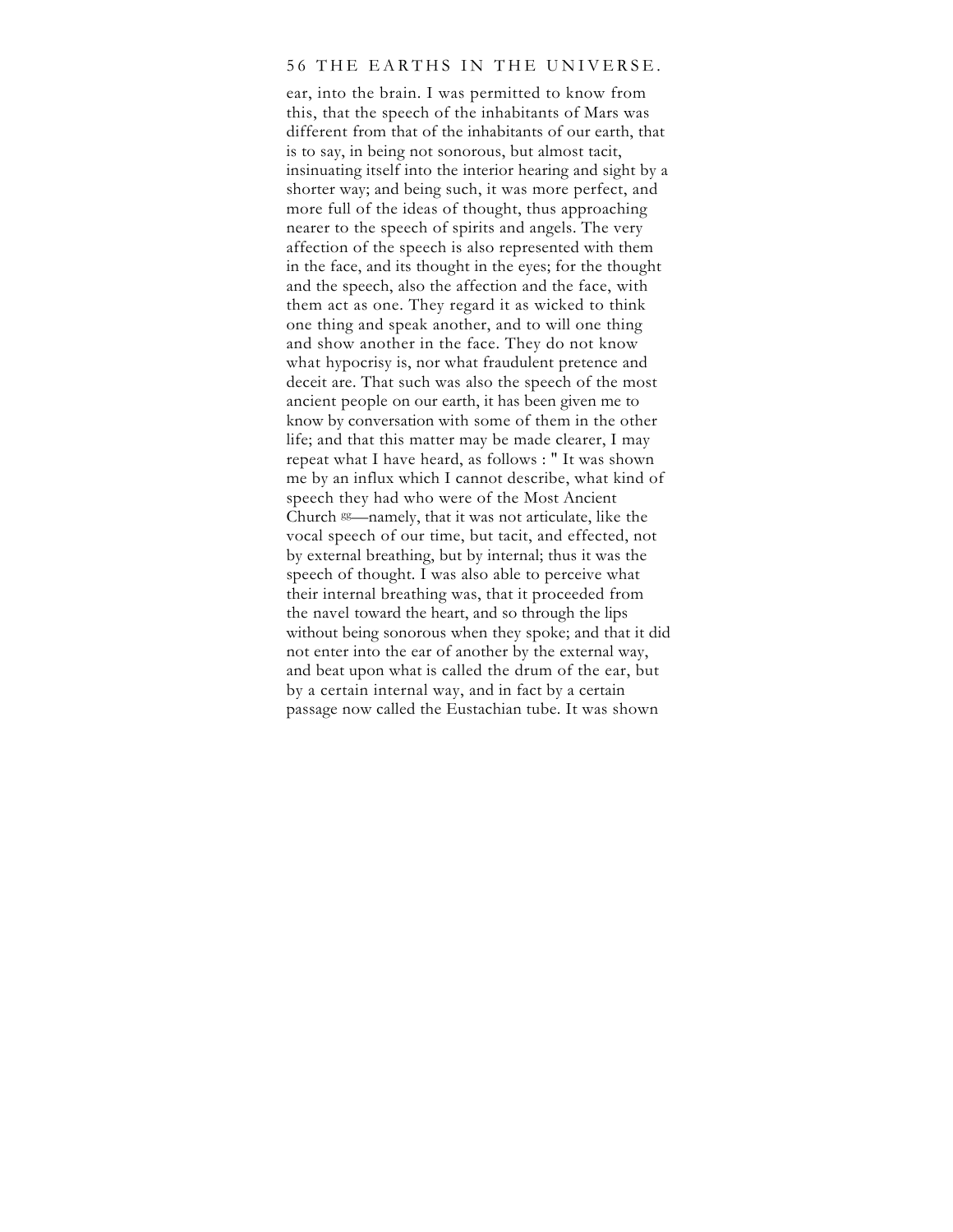that by such speech they could much more fully express the feelings of the mind and the ideas of the thought, than can ever be done by articulate sounds or sonorous words; which speech is in like manner directed by breathing, but external; for there is no spoken word, nor indeed anyihing in a word, which is not directed by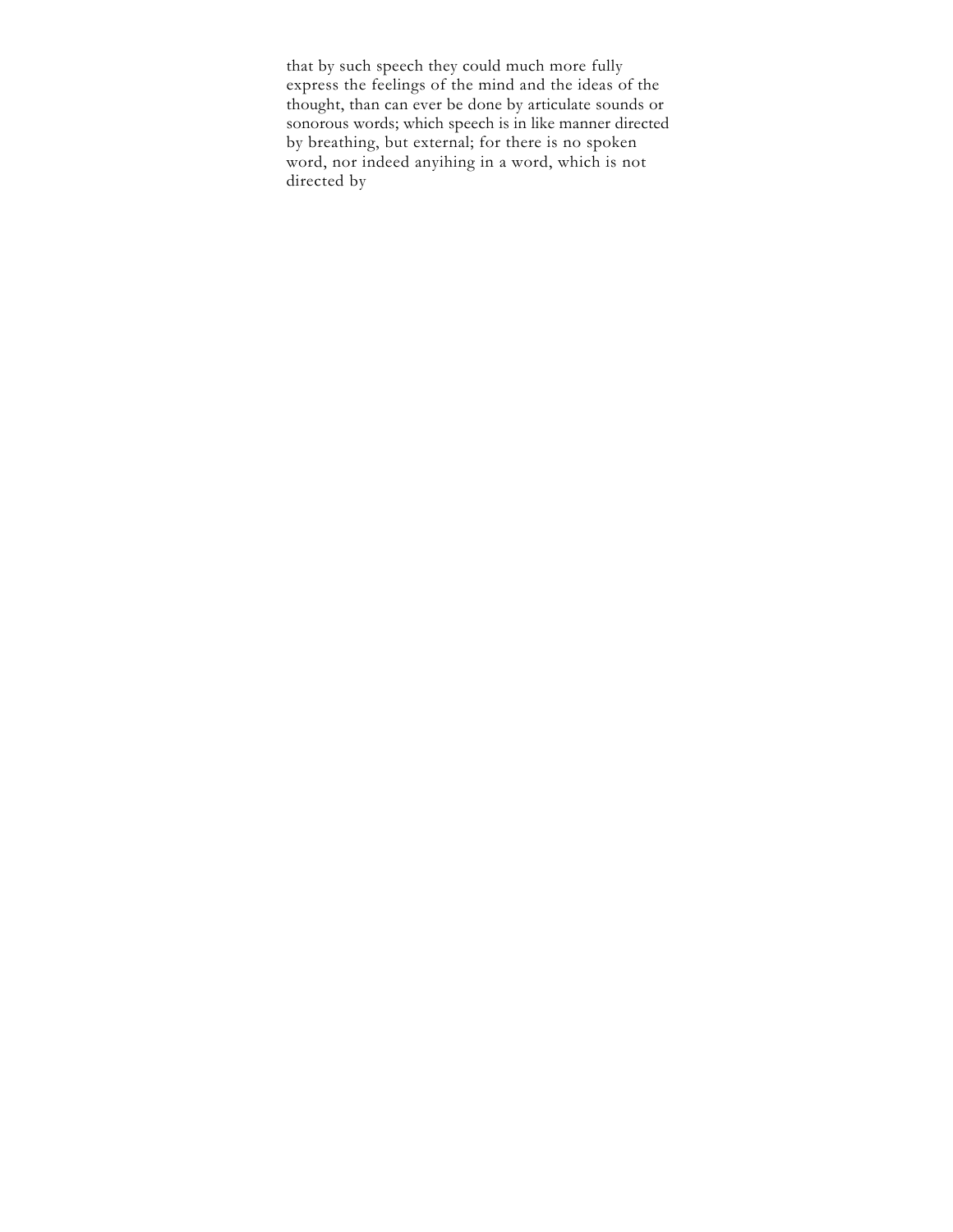## THE EARTH 0R PLANET MARS. 57

applications of the breathing. But this was done much more perfectly with them, because it was effected by internal breathing, which is the more perfect, as being more internal, and more applicable and better conformed to the very ideas of thought; and it is furtber effected also by the little motions of the lips and corresponding changes of the face. For, since they were celestial men, whatever they thought shone forth from their face and eyes, which were varied in conformity — the face as to form according to the life of the affection, and the eyes as to light. They could by no means present any other countenance than such as accorded with what they thought; and because they had speech by internal breathing, which is that of man's spirit itself, they were therefore able to associate and speak with angels." [See A. C. n. 1118.] The breathing of the spirits of Mars was also communicated to me; and it was perceived that it proceeded from the region of the thorax toward the navel, and thence flowed upward through the chest with an imperceptible breathing toward the mouth. From this, as also from other proofs of experience, it was made plain to me that they were of a celestial genius; thus that they were not unlike those who were from the Most Ancient Church on this earth.

88. I have been instructed that the spirits of Mars have reference in the Greatest Man to what is mediate between the intellect and the will, thus to thought from affection; and the best of them to the affection of thought. It is for this reason tbat their face acts as one with their thought, and that they cannot dissemble before any one. And as they have reference to this in the Greatest Man, the middle province, which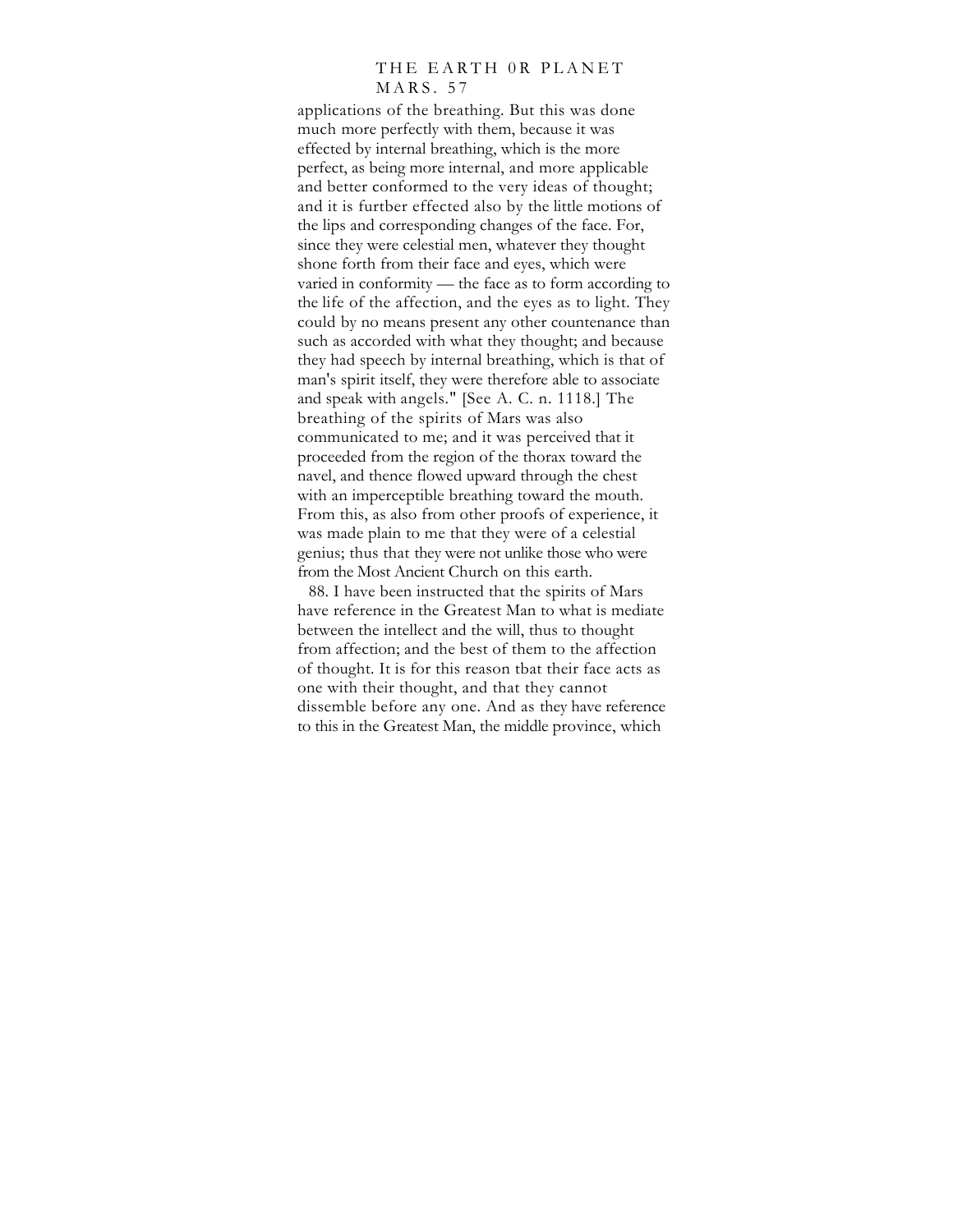is between the cerebrum and the cerebellum, corresponds to them. For with those with whom the cerebrum and the cerebellum are conjoined as to spiritual operations, the face acts as one with the thought; so that the very affection of the thought beams forth from the face,

*a* That spirits and angels have breathing, n. 3884, 3885, 3891, 3893.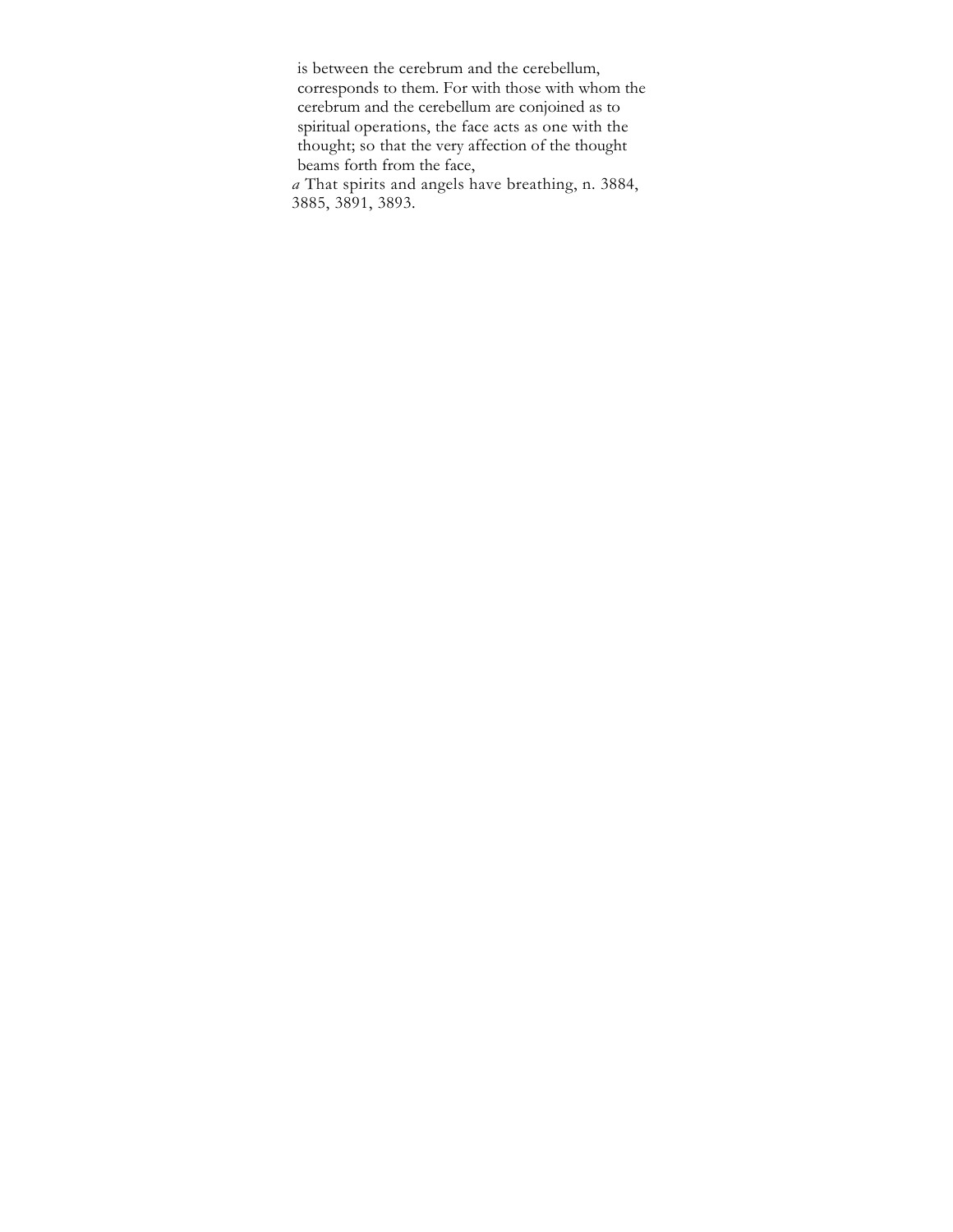## 58 THE EARTHS IN THE UNIVERSE.

and from the affection, with the aid of some signs going forth from the eyes, beams the general of thought. For this reason when the spirits of Mars were with me, I perceived sensibly a drawing back of the front part of the head toward the hindhead, thus of the cerebrum toward the cerebellum.kk

89. Once when the spirits of Mars were with me, and occupied the sphere of my mind, some spirits from our earth came up, and wished to infuse themselves also into that sphere. But then these spirits from our earth became as it were insane, for the reason that they did not at all agree. For the spirits of our earth in the Greatest Man have reference to external sense, and thus they were in an idea turned to the world and to self, while the spirits of Mars were in an idea turned from self to heaven and to the neighbor; hence there was contrariety. But angelic spirits of Mars then came up, and at their approach communication was taken away, and so the spirits of our earth wiihdrew.

90. The angelic spirits spoke with me about the life of the inhabitants on their earth, that they are not under governments, but are arranged in societies larger and smaller, and that they take into their societies such as agree with them in mind, which they know at once from the face and speech, and are rarely deceived. Then they are friends at once. They said also that their consociations are delightful, and that they speak with one another of those things that are done in the societies, especially those done in heaven; for many of them have manifest communication with the angels of heaven. Those in their societies who

*kk* That human faces on our earth in ancient times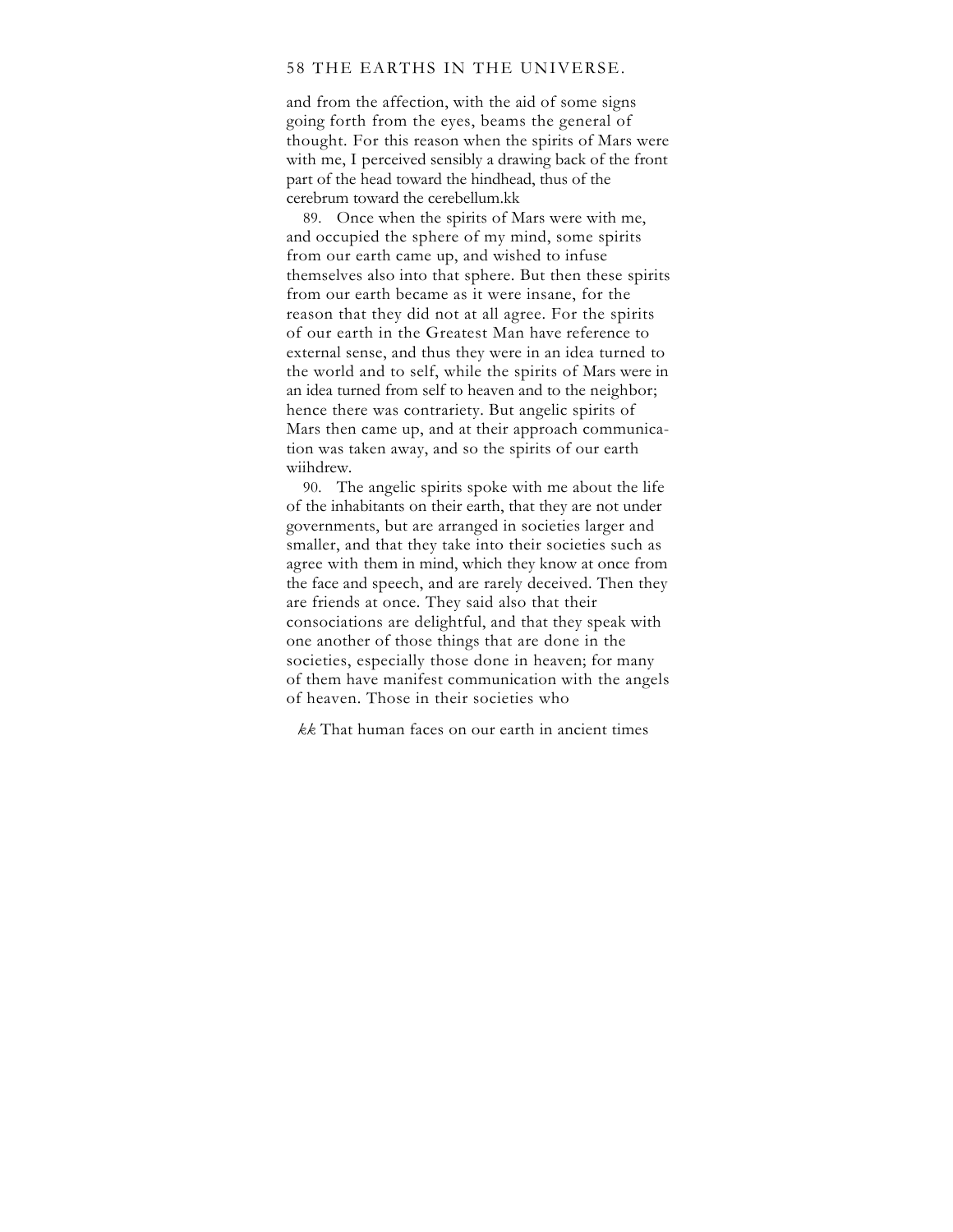received influx from the. cerebellum, and that the faces then acted as one with the inierior affections of man; but that afterward they received influx from the cerebrum, when man began to dissemble and counterfeit in the face affections not his 0wn, and concerning the changes brought upon faces therefrom in process of time, n. 4325-4328.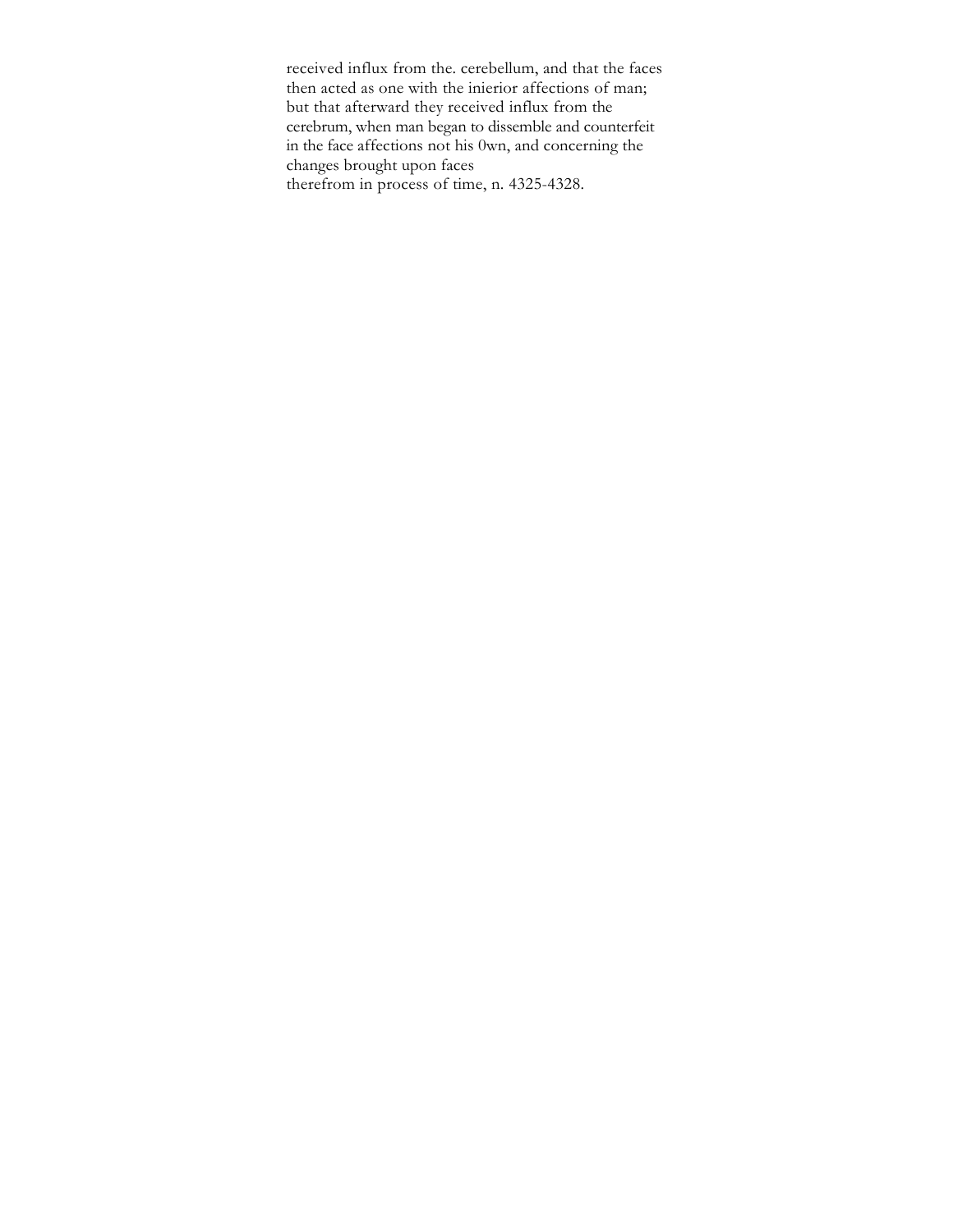# THE EARTH OR PLANET MARS. 59

begin to think perversely, and from this to will evil, are cast out of the societies, and left to themselves alone, and thus pass their time very miserably out of the society, among rocks or elsewhere; for the society no longer takes thought for them. Certain societies try in various ways to compel such to repentance; but when they cannot effect this, they separate themselves from them. Thus they take care lest the lust of dominion and the lust of gain creep in; that is, lest any from the lust of dominion subject a society to themselves, and then many more; and lest any from the lust of gain seize the goods of others. Every one there lives content with his goods, and every one with his honor, in being esteemed just and one that loves his neighbor. This enjoyment and tranquillity of mind would perish, if those that think and will what is evil were not cast out, and if the love of self and the love of the world were not met prudently and severely in the very beginnings. For these are the loves for ihe sake of which empires and kingdoms have been established, within which there are few who do not wish to rule, and to possess the goods of others. For there are few who do what is just and right from the love of what is just and right; still less who do what is good from charity itself, rather than from fear of the law, of life, of the loss of gain, of honor, and of reputation on account of those things.

1. Concerning the Divine worship of those that dwell on their earth, they said that they acknowledge and adore our Lord, saying that He is the Only God, and that He rules both heaven and the universe; and that all good is from Him, and that He leads them; also that He often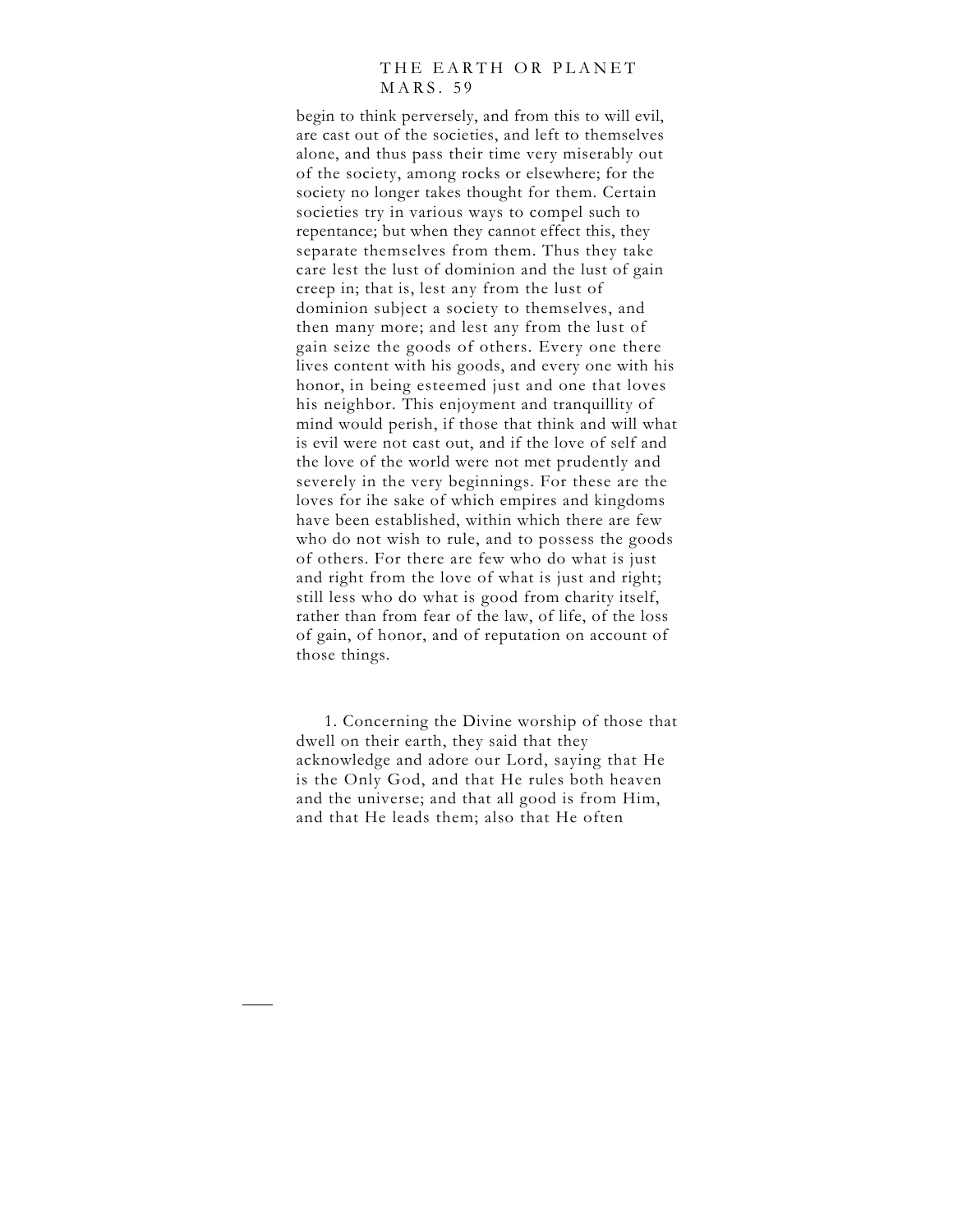appears among them on their earih. I was then permitted to say to them, that Christians also on our earth know that the Lord rules heaven and earth, from the words of the Lord Himself in Matthew — *All power is given unto Me in heaven and in earth (xxviii. 18);* but that they do not believe this as those who are from ihe earth Mars do. They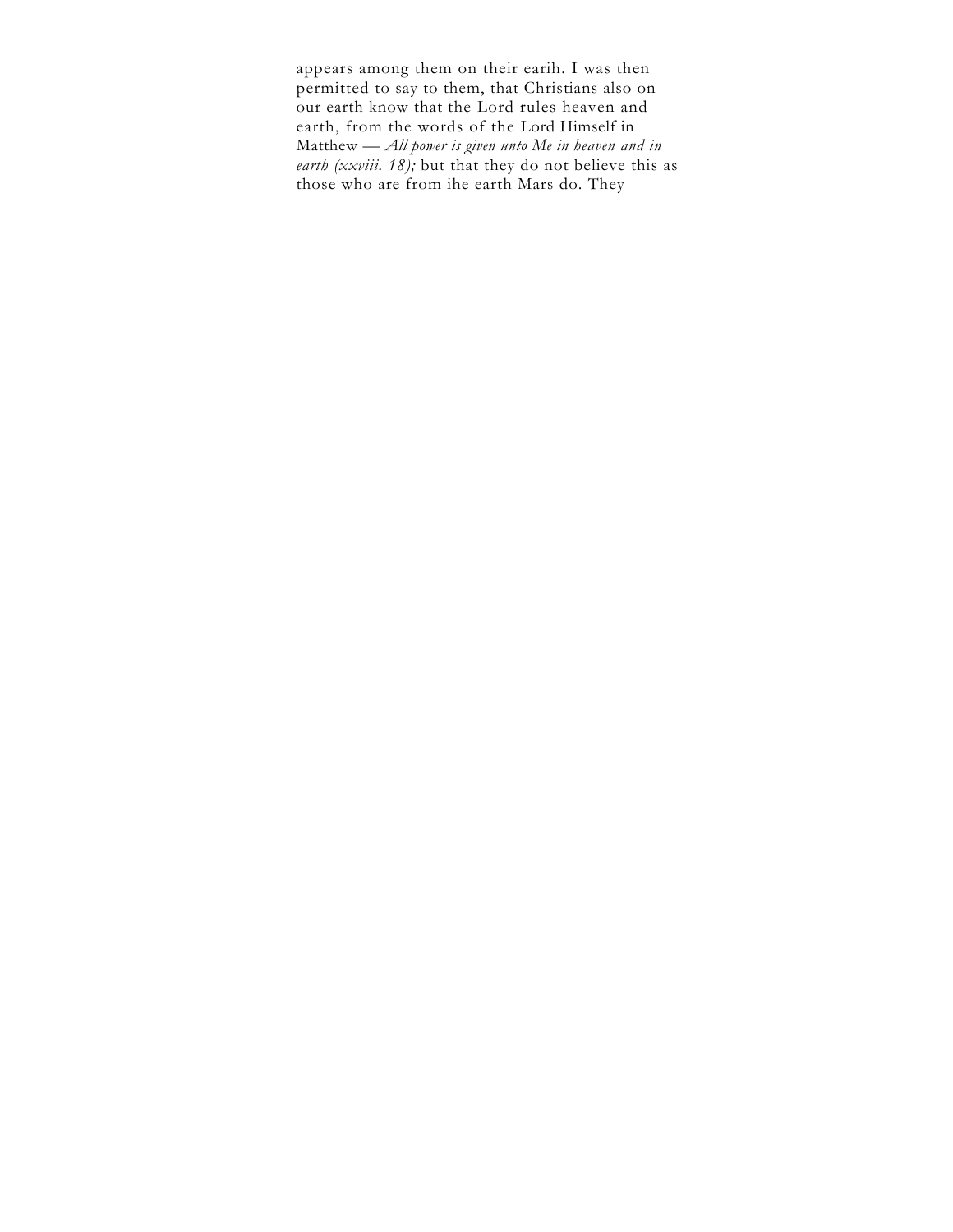### 60 THE EARTHS IN THE UNIVERSE

said also that they believe there, that there is nothing in them but what is filthy and infernal, and that all good is the Lord's, even saying further, that of themselves they are devils, and that the Lord draws them out of hell, and continually keeps them from it. Once when the Lord was named, I saw that those spirits humbled themselves so interiorly and profoundly as cannot be described; for in their humiliation they had the thought that they were of themselves in hell; and that so they were altogether unworthy to look to the Lord,Who is Holiness Itself. They were so profoundly in that thought, from full belief, that they were as if out of themselves; and they remained in it upon their knees until the Lord lifted them up, and then as it were drew them out of hell. When they thus come forth out of their humiliation, they are full of good and of love, and thence of joy of heart. When they so humble themselves, they do not turn their face to the Lord, for this they do not then dare to do, but turn it away. The spirits who were around me said that they had never seen such humiliation.

92. Certain spirits who were from that earth wondered that there were about me so many spirits from hell, and that they also spoke with me. But it was given to answer, that this was permitted them in order that I might know their quality, and why they are in hell, and that this is in consequence of their life. It was also given to say that there were some among them whom I had known when they lived in the world, and that some were then established in great dignity, who yet had nothing but the world in their heart; but that no evil spirit, even the most infernal, could do me any harm, because I was continually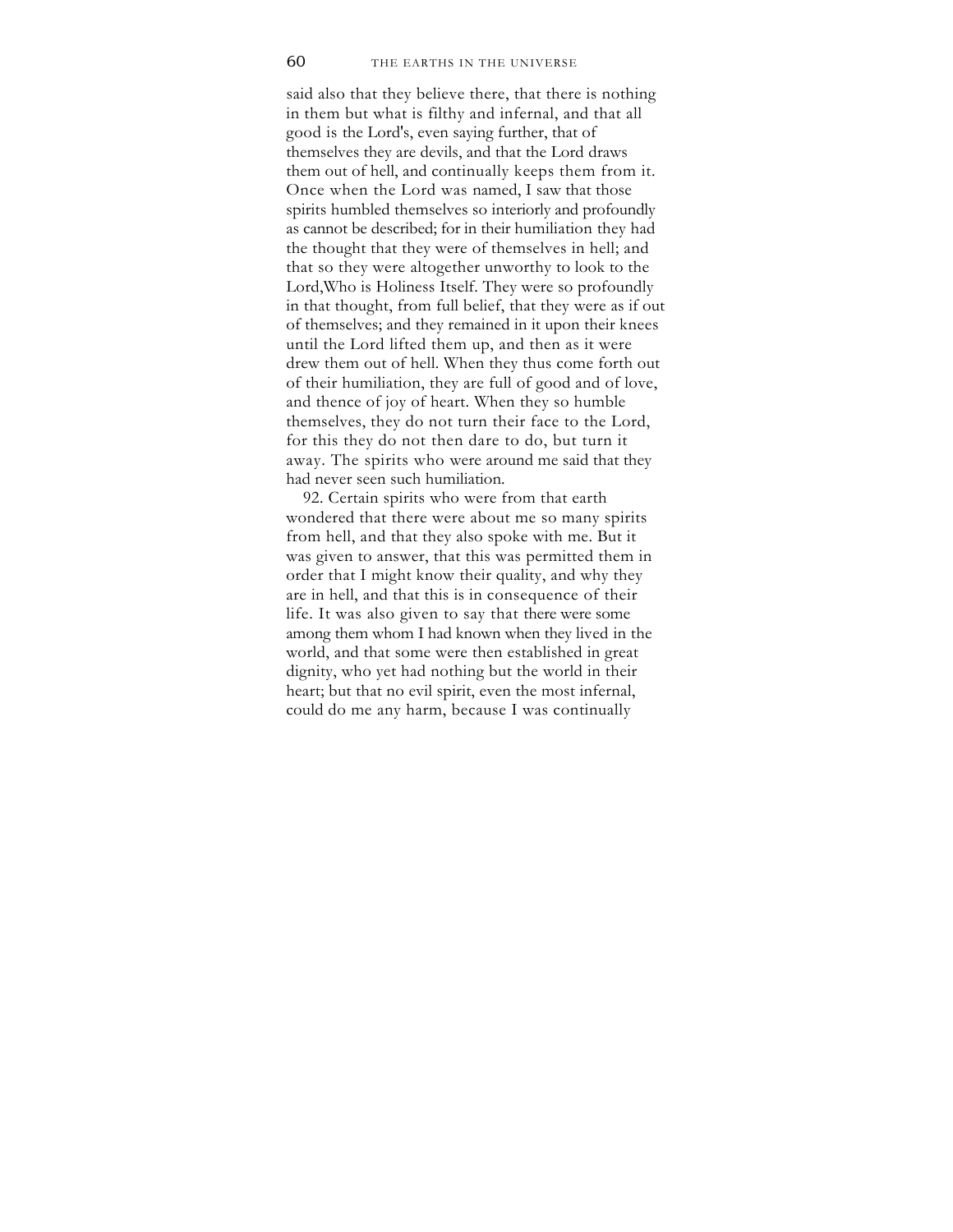protected by the Lord.

93• There was presented before me an inhabitant of that earth. He was not really an inhabitant, but like one. His face was like that of the inhabitants of our earth, but the lower region of the face was black, not from a beard, for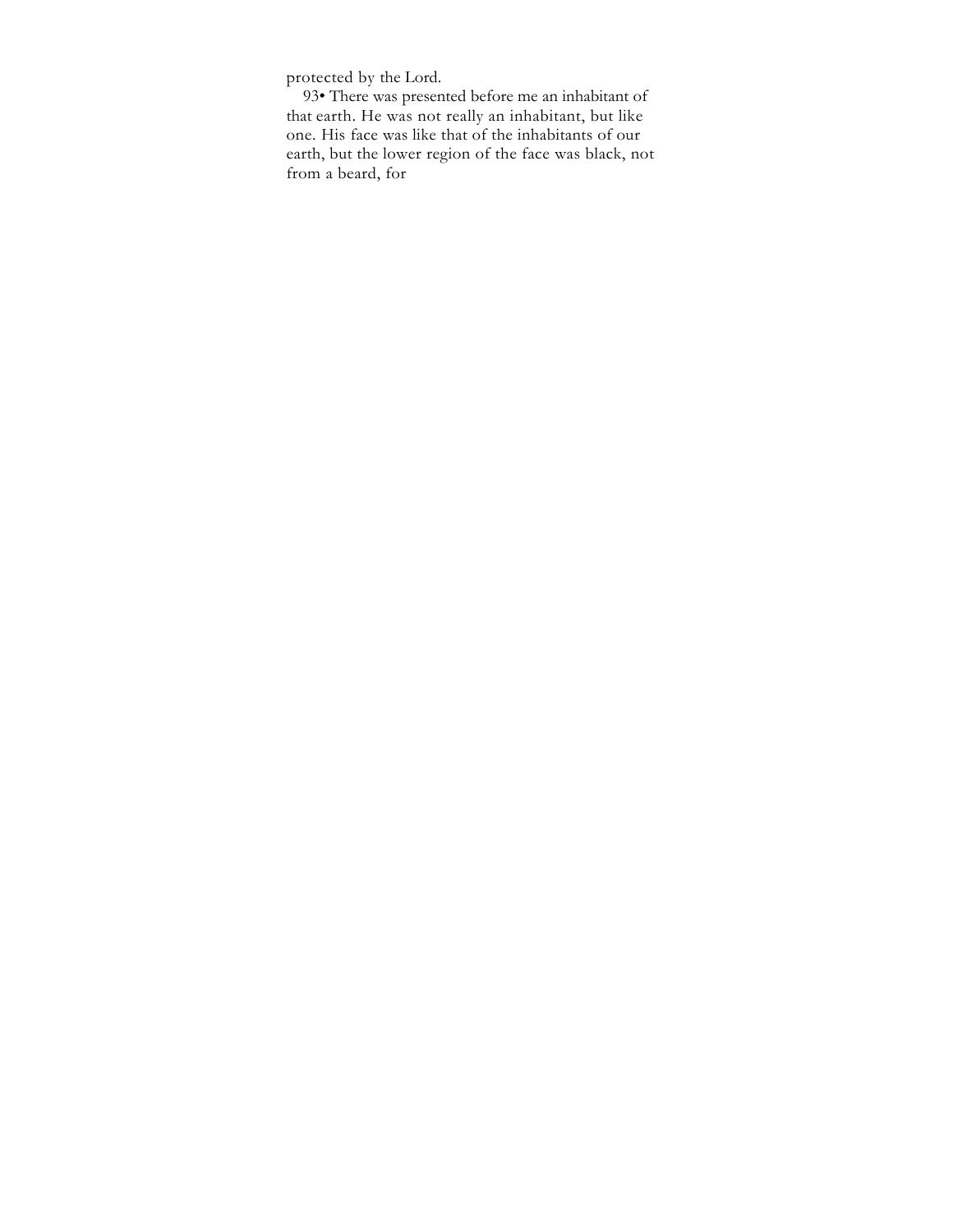he had none, but from blackness in place of it. This blackness extended on both sides as far as the ears. The upper part of the face was yellowish, like the faces of the inhabitants of our earth who are not altogether white. These spirits said further that on their earth they eat the fruits of trees, especially a certain round fruit which grows up out of the ground, and also leguminous plants; that they are clothed with garments made out of the bark-fibres of certain trees, of such consistence that they can be woven, and also glued together by a kind of gum which they have among them. They further related that they know there how to make fluid fires, from which they have light during the evening and night.

94. I saw a most beautiful flame, as it were, of varying color, crimson and also pink, and the colors with a beautiful ruddy glow from the flame. I also saw a certain hand, to which this flame adhered, at first on the back, afterward in the palm, and thence it played round the hand on all sides. This lasted for some little time. Then the hand with its flamy light was removed to a distance, and where it rested there was a bright light. In that brightness the hand receded, and then the flame was changed into a bird, which at first was of the same colors as the flame, and the colors glowing as before; but gradually the colors were changed, and with the colors the vigor of life in the bird. It flew round about and at first around my head, then forward into a sort of narrow r00m, which appeared like a shrine; and as it flew farther forward, so its life receded, till at length it became as of stone, at first of a pearl color, afterward dark; but though without life, it was still flying. When the bird was flying around my head and was still in the vigor of life, a spirit was seen rising from below through the region of the loins to the region of the breast, who wished to take the bird away. But because it was so beautiful, the spirits around me forbade him; for their eyes were all fastened on it. The spirit however who rose up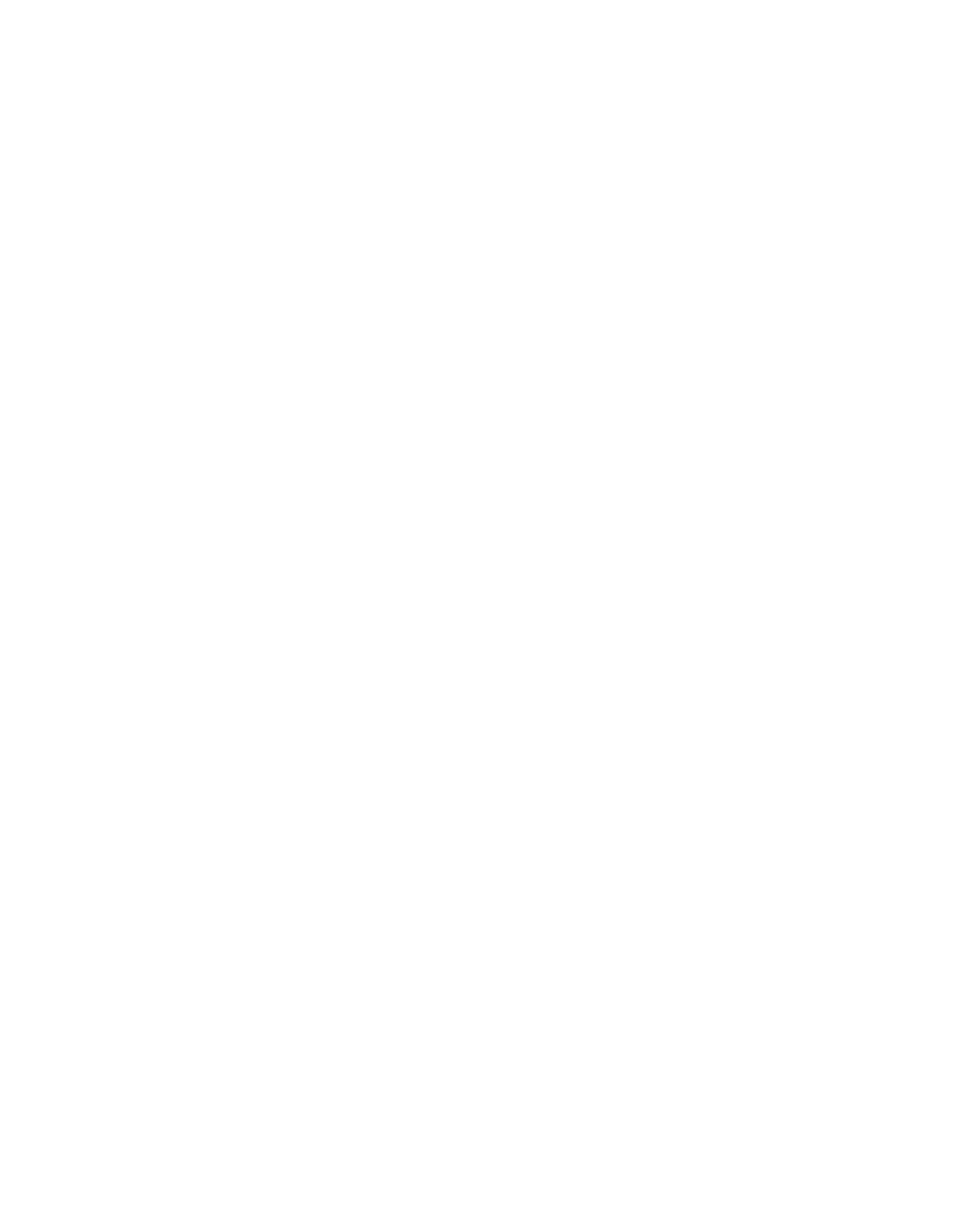#### 62 THE EARTHS IN THE UNIVERSE.

from below, endeavored strongly to persuade them that the Lord was with him, and thus that he did this from the Lord. And then, though most of them did not believe this, ihey no longer hindered him from taking away the bird. But as heaven flowed in at that moment, he could not retain it, and presently let it go free out of his hand. After this the spirits around me who had intently watched the bird and its successive changes, spoke with one another about it, and this for a considerable time. They perceived that such a sight could not but signify something celestial. They knew that the flame signified celestial love and its affections; that the hand to which the flame adhered, signified life and its power; the changes of colors, varieties of life as to wisdom and intelligence; and the bird also the same, but with the difference that the flame signified celestial love and the things of that love, and the bird signified spiritual love and the things of that love — celestial love being love to the Lord, and spiritual love charity toward the neighbor *gg* — and that the changes of the colors and at the same time of the life in the bird, until it became as of stone, signified successive changes of spiritual life as to intelligence. They knew also that spirits who ascend from below through the region of the loins to the region of the breast, are in a strong persuasion that they are in the Lord, and hence believe that all things they do, even though evil, they do by the Lord's will. But yet they could not make out from this who were meant by this appearance. At length they were instructed from heaven that the inhabitants of Mars were meant that their celestial love, in which very many still are, was signified by the flame which adhered to the hand, and that the bird in the beginning, when in the beauty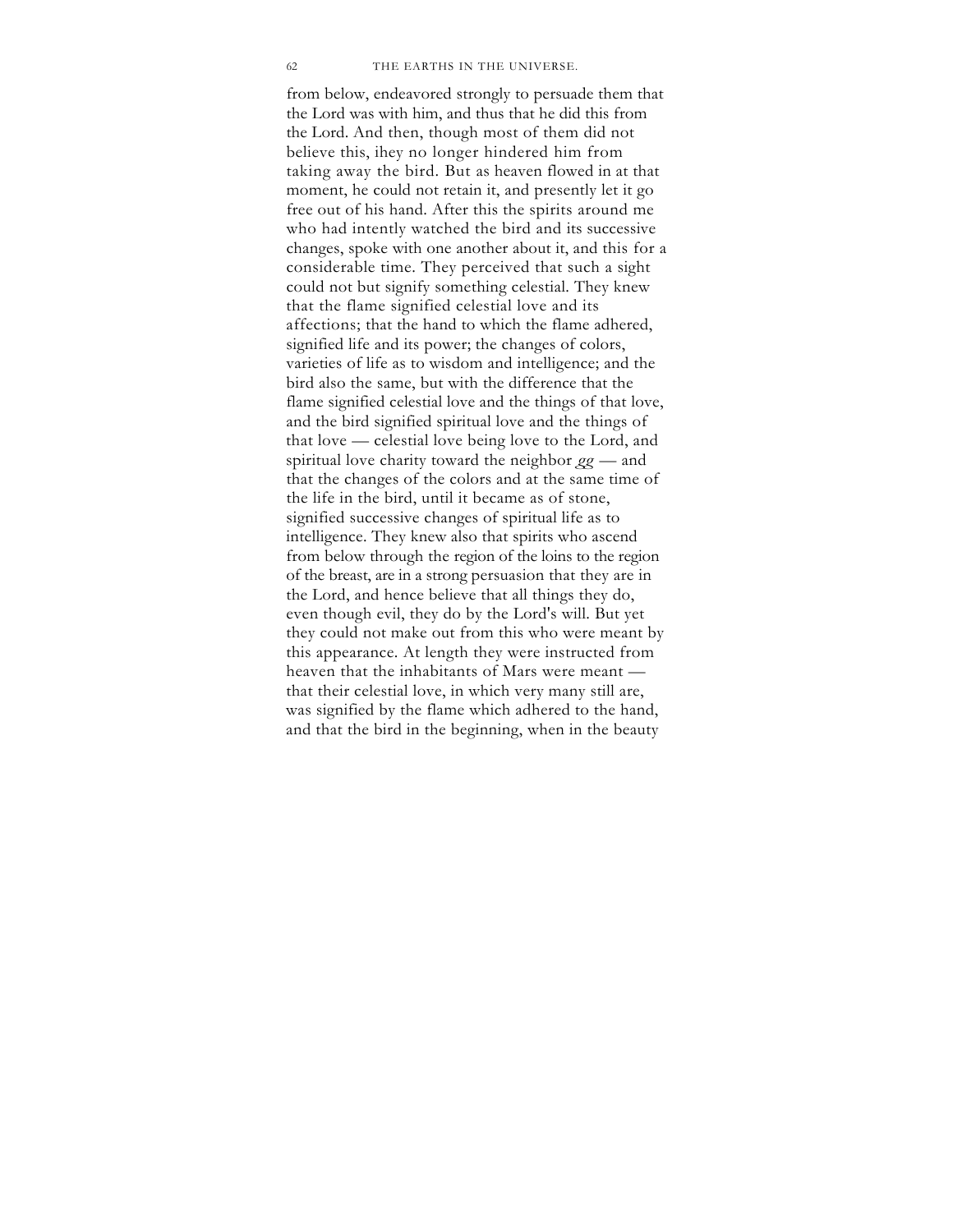of its colors and the vigor of its life, signified their spiritual love; but that the bird's becoming as of stone and of no life, and at length of a dark color, signified such of the inhabitants as have removed themselves from the good of love and are in evil, and yet still believe that they are in the Lord. The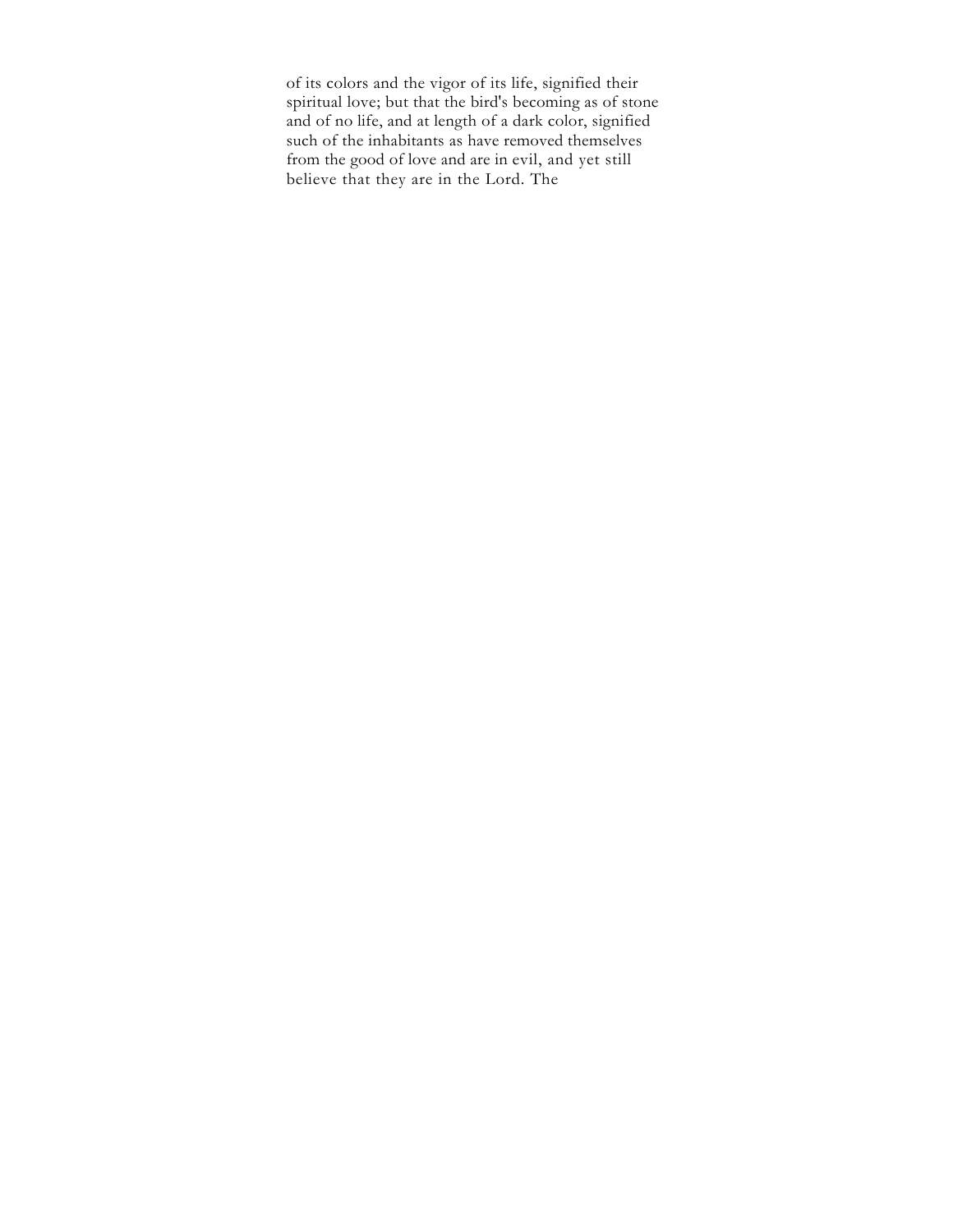same was signified by the spirit who rose up and wished to take away ihe bird.

95. By the bird of stone were also represented the inhabitants of that earth who in a strange manner transmute the life of their thoughts and affections into almost no life — as to which I have heard as follows. A certain spirit spoke with me from above my head, and from the sound of his voice he seemed to be in a state of sleep. In this state he said many things, and with as much prudence as if he were awake. It was given to perceive that he was a subject through which angels spoke; and that in that state he perceived and brought forth what they said, 11 for he spoke nothing but what was true. If anything flowed in from any other source, he admitted it indeed, but did not bring it forth. I questioned him about his state, and he said that this state was to him peaceful, and without any anxiety about the future; and that at the same time he performed uses, whereby he had communication with heaven. Ii was told me that such spirits in the Greatest Man have reference to the longitudinal sinus in the brain, which lies between its two hemispheres, and is in a quiet state there, however the brain may be disturbed on both sides. When I was in conversation with this spirit, some spirits introduced themselves toward the fore part of the head, where he was, and pressed upon him; so that he withdrew to one side, and gave them place. The newly arrived spirits conversed wiih one another; but neither the spirits around me, nor I myself, understood what they were saying. I was instructed by angels that they were spirits from the earth Mars, who were skilled in talking with one another in such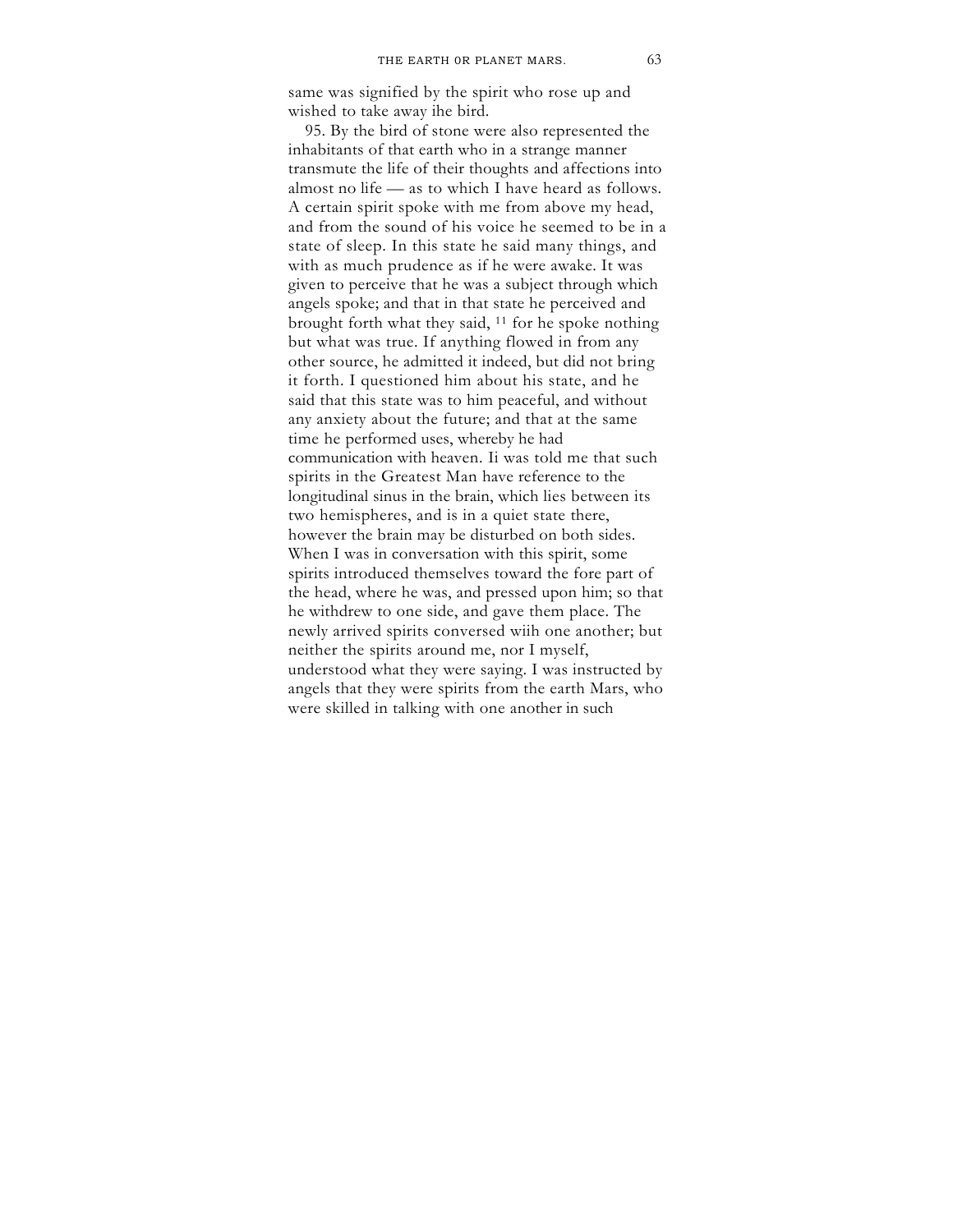manner that the spirits present neither understo0d nor perceived anything. I wondered that such speech was possible, because all spirits have one kind of speech,

*Il* That communications are made through spirits sent forth by societies of spirits and angels to other societies, and that these emissary spirits are called subjects, n. 4403, 5856, 5983, 5985-5989.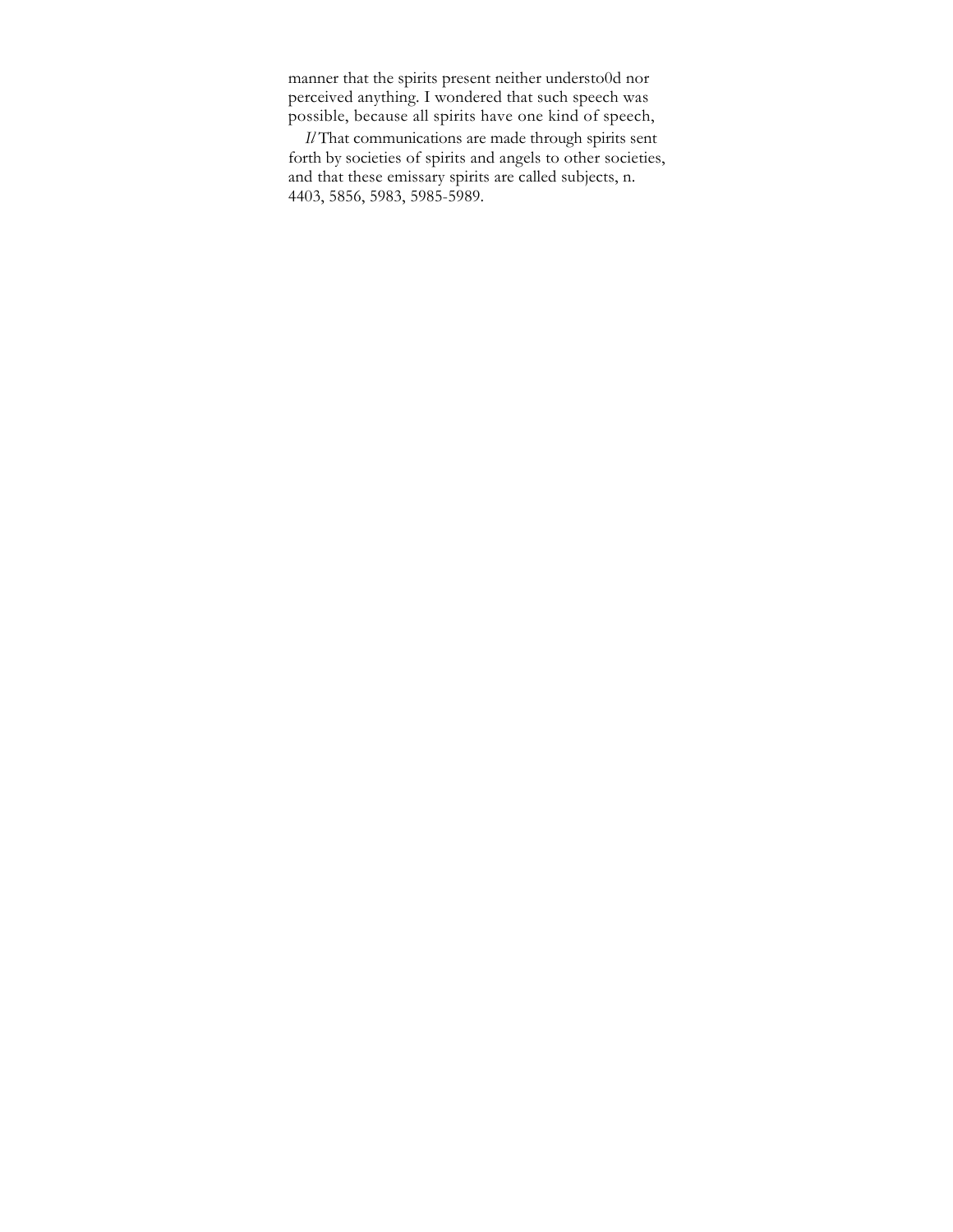#### 64 THE EARTHS IN THE UNIVERSE.

which flows from the thought, and consists of ideas, that are heard as words in the spiriiual world; but I was iold that those spirits form in a certain manner ideas expressed by the lips and the face, not intelligible to others, and at the same moment artfully withdraw their thoughts, taking special care that nothing of the affection should manifest itself, because if anything of affection were perceived, the thought would then be manifest; since thought flows from affection, and as it were in it. I was instructed further that the inhabitants of the earth Mars who place heavenly life in knowledges alone, and not in a life of love, contrived such speech — though not all of them — and that when they become spirits, they retain it. It is these who were signified in particular by the bird of stone; for to present speech by modifications of the countenance and foldings of the lips, with removal of affections and withdrawal of thoughts from others, is to take the soul out of speech, and to render it like a mere image, and by degrees themselves also. But although they think that they are not understo0d by others in what they say among themselves, still angelic spirits perceive each and every thing that they speak, for the reason that from them no thought can be concealed. This was also shown them by living experience. I was thinking of this, that the evil spirits of our earth are not affected with shame when they infest others, and this thought flowed in with me from angelic spirits who perceived the speech of those spirits of Mars. These spirits then acknowledged that this was what they were speaking of among themselves, and they marvelled. Moreover, there were many things disclosed by an angelic spirit, both of what they spoke and of what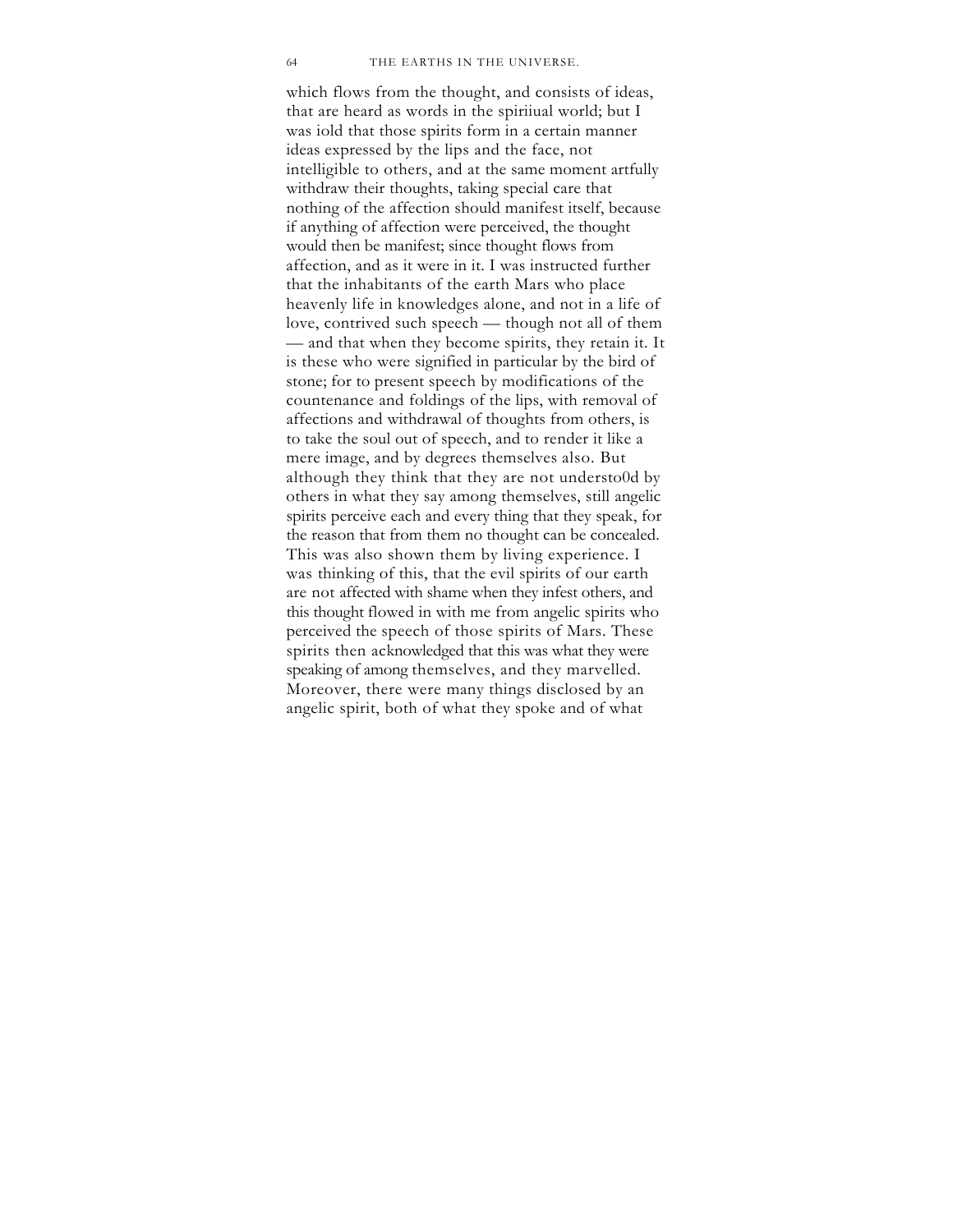they were thinking, notwithstanding they endeavored to withdraw their thoughts from him. Afterward those spirits flowed in from above into my face, and their influx was felt like a fine striated rain, which was a sign that they were not in any affection for truth and good, since that is represented by what is striated. They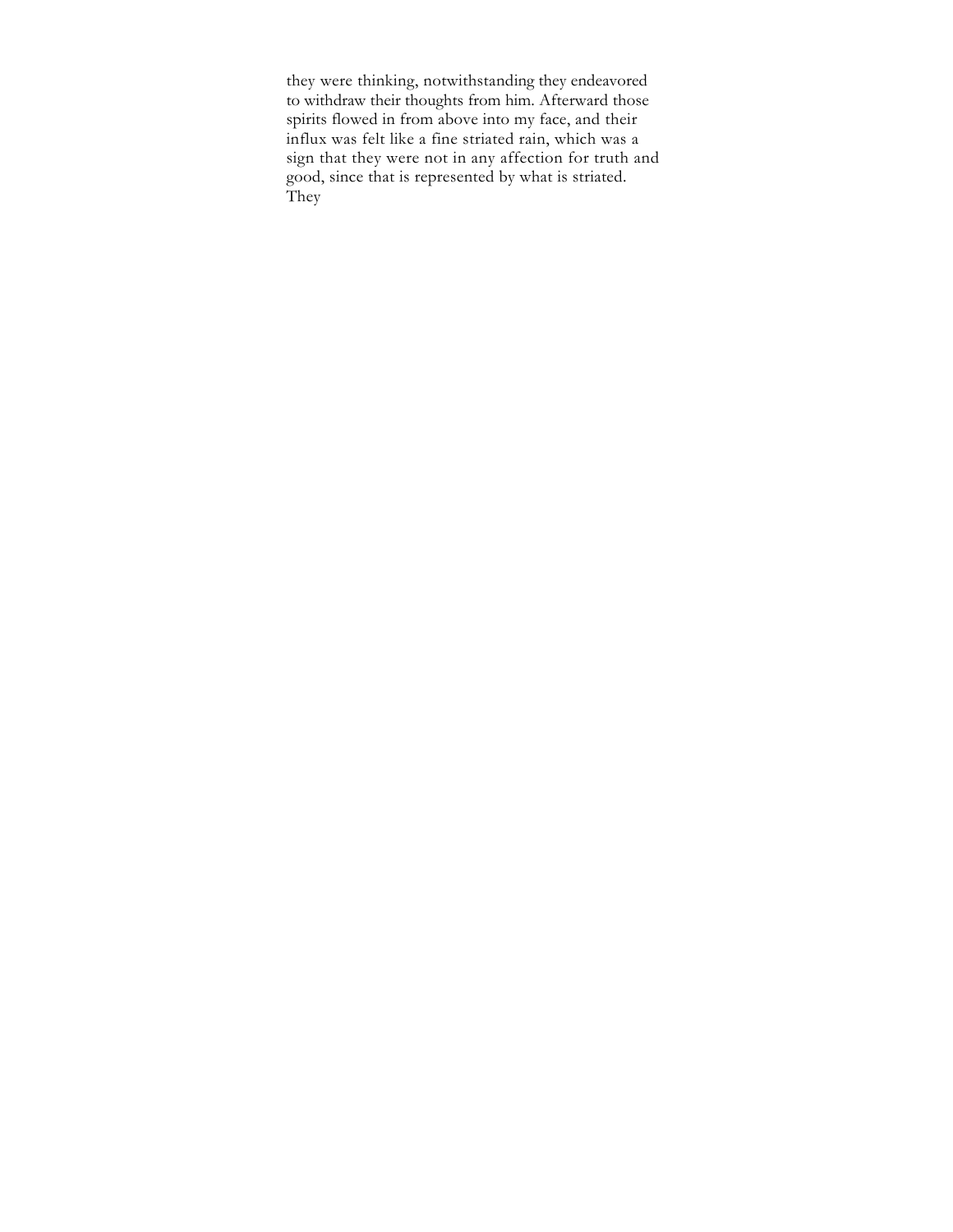## THE EARTH 0R PLANET MARS. 65

then spoke with me plainly, saying that the inhabitants of their earth talk with one another in like manner. It was then said to them, that this was evil, because in this way they obstruct internals, and recede from them to externals, which they also deprive of tbeir life; and especially because it is not sincere to speak thus. For they who are sincere have no wish to speak, nor even to think, anything but what others may know, even all, or the whole heaven. But they who do not wish others to know what they speak, judge others, think evil of them, and well of themselves, and are at length carried by habit so far as to think and speak ill of the church, of heaven, and even of the Lord Himself. It was said that they who love knowledges, and not so much a life according to them, have reference to the interior membrane of the skull in the Greatest Man; but that they who accustom themselves to speak without affection, and to draw the thought to themselves and withdraw it from others, have reference to that membrane when it is become bony, because from having some spiritual life they come to have no life.

96. As those who are in knowledges alone, and in no life of love, were also represented by the bird of stone, and as they have thence no spiritual life, I may therefore show here, by way of appendix, that those alone have spiritual life who are in heavenly love, and in knowledges therefrom; and that a love contains in itself all the power of knowing which is of that love. For example, the animals of the earth, and also the animals of the air, or the birds, have the knowledge of all things that are of their loves. These loves are, to nourish themselves, to dwell in safety, to propagate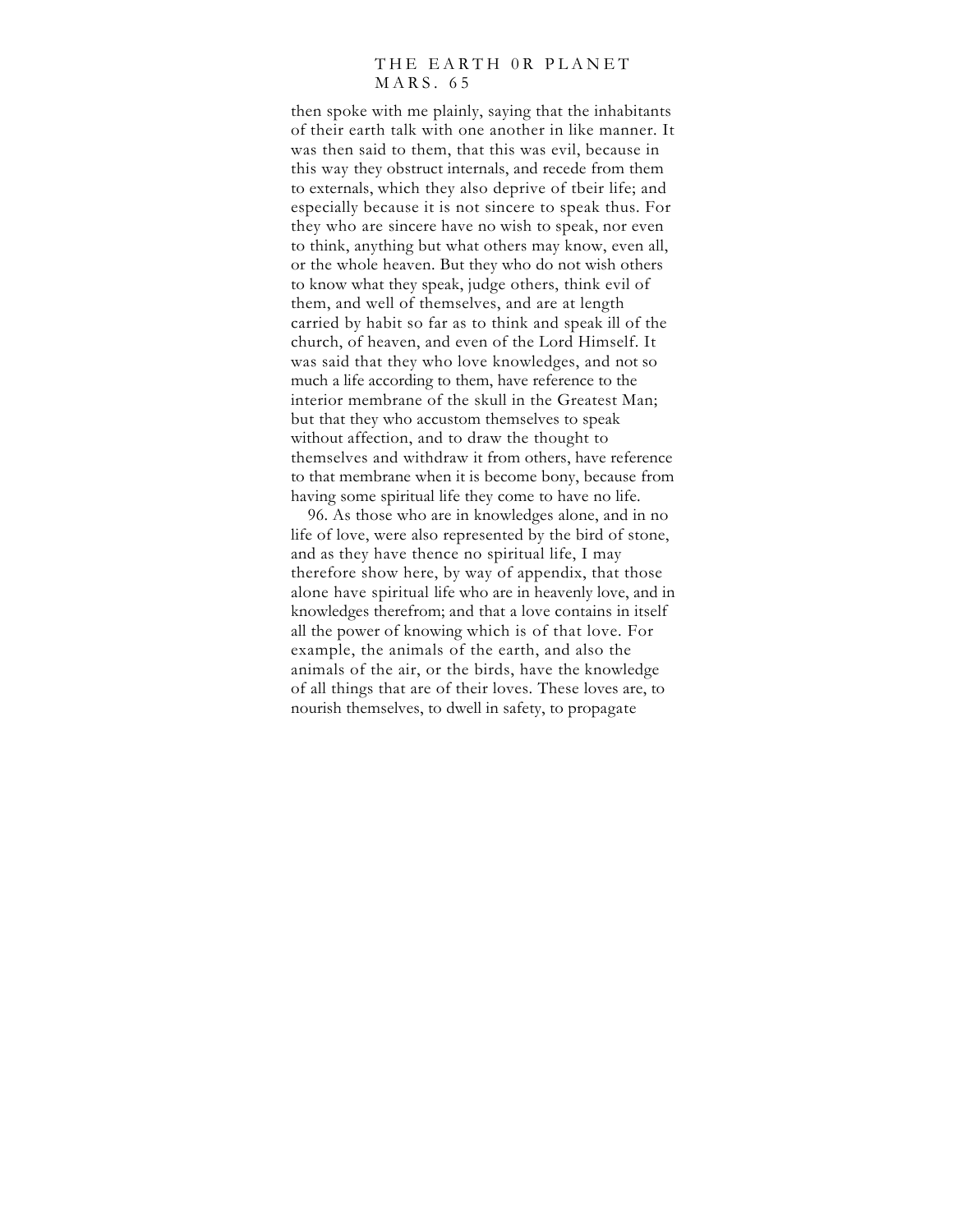offspring, to bring up their young, and with some, to provide for themselves against winter. Consequently they have all the requisite knowledge, for this is in those loves, and flows into them as into its very receptacles; and this so wonderfully with some animals that man cannot but marvel. The knowledge is innate with them, and is called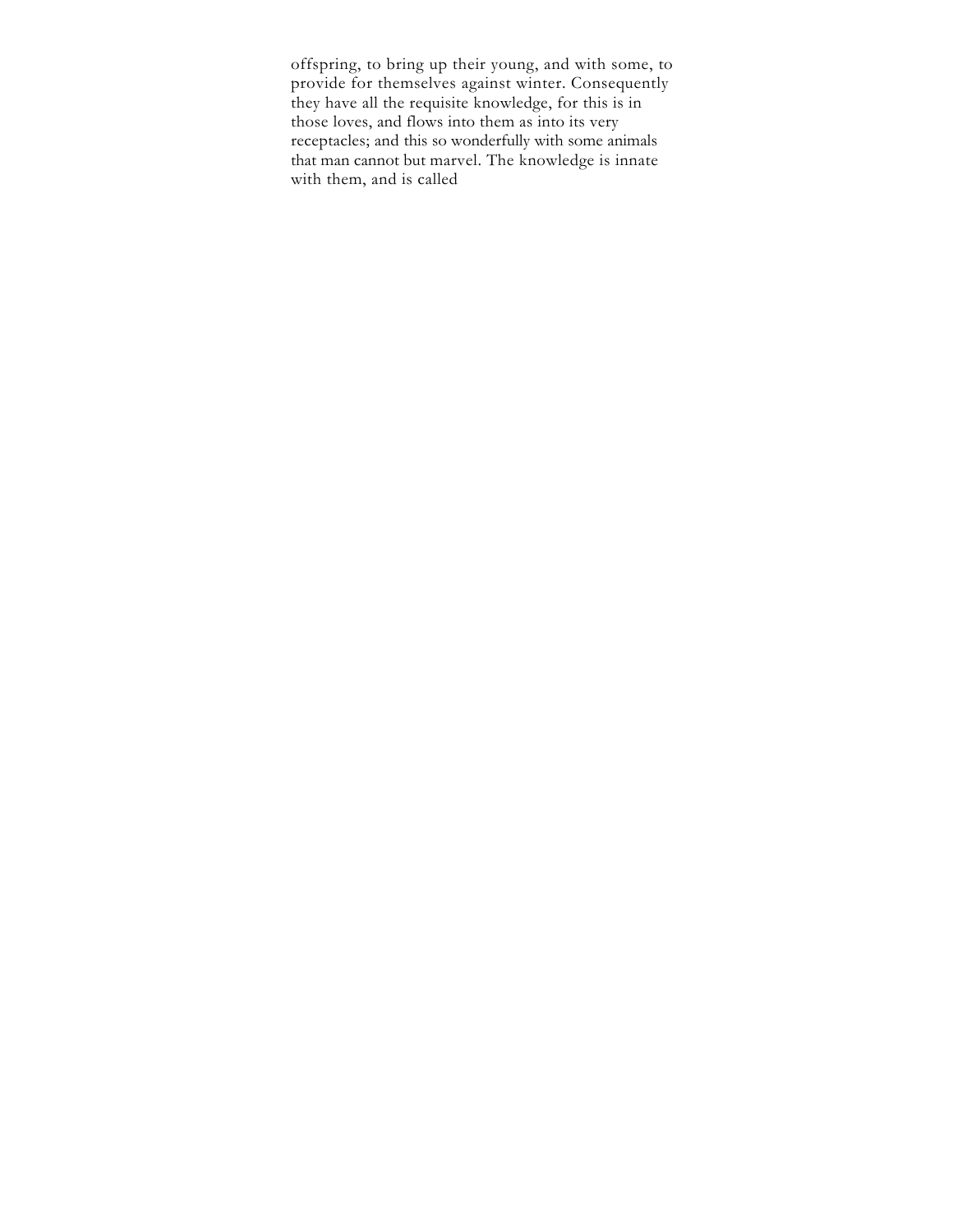instinct; but it is of the natural love in which they are. If man were in his love, which is love to God and toward the neighbor — for this love is man's proper love, by which he is distinguished from the beasts, and is heavenly love — man would then be not only in all requisite knowledge, but also in all intelligence and wisdom; for these would flow into those loves from heaven, that is, through heaven from the Divine Being. As man however is not born into those loves, but into the opposite ones, that is, into the loves of self and the world, for that reason he cannot but be horn into all ignorance and nescience. But by Divine means he is led on to something of intelligence and wisdom, yet not actually into anything of it, unless the loves of self and the world are removed, and the way is thus opened for love to God and the neighbor. That love to God and love toward the neighbor have in them all intelligence and wisdom, may be evident from those who in the world have been in these loves. When after death they come into heaven, they there come into such knowledge and wisdom as they had never known any thing about before; yea, they think and speak there, as do the rest of the angels, such things as the ear hath never heard, nor the mind known, and which are ineffable. The reason is, that those loves have in them the faculty of receiving such things.

# THE EARTH OR PLANET SATURN, AND ITS SPIRITS AND INHABITANTS.

97. The spirits from the earth Saturn appear, as does that earth itself, in front at a considerable distance, down in the plane of the knees; and when the eye is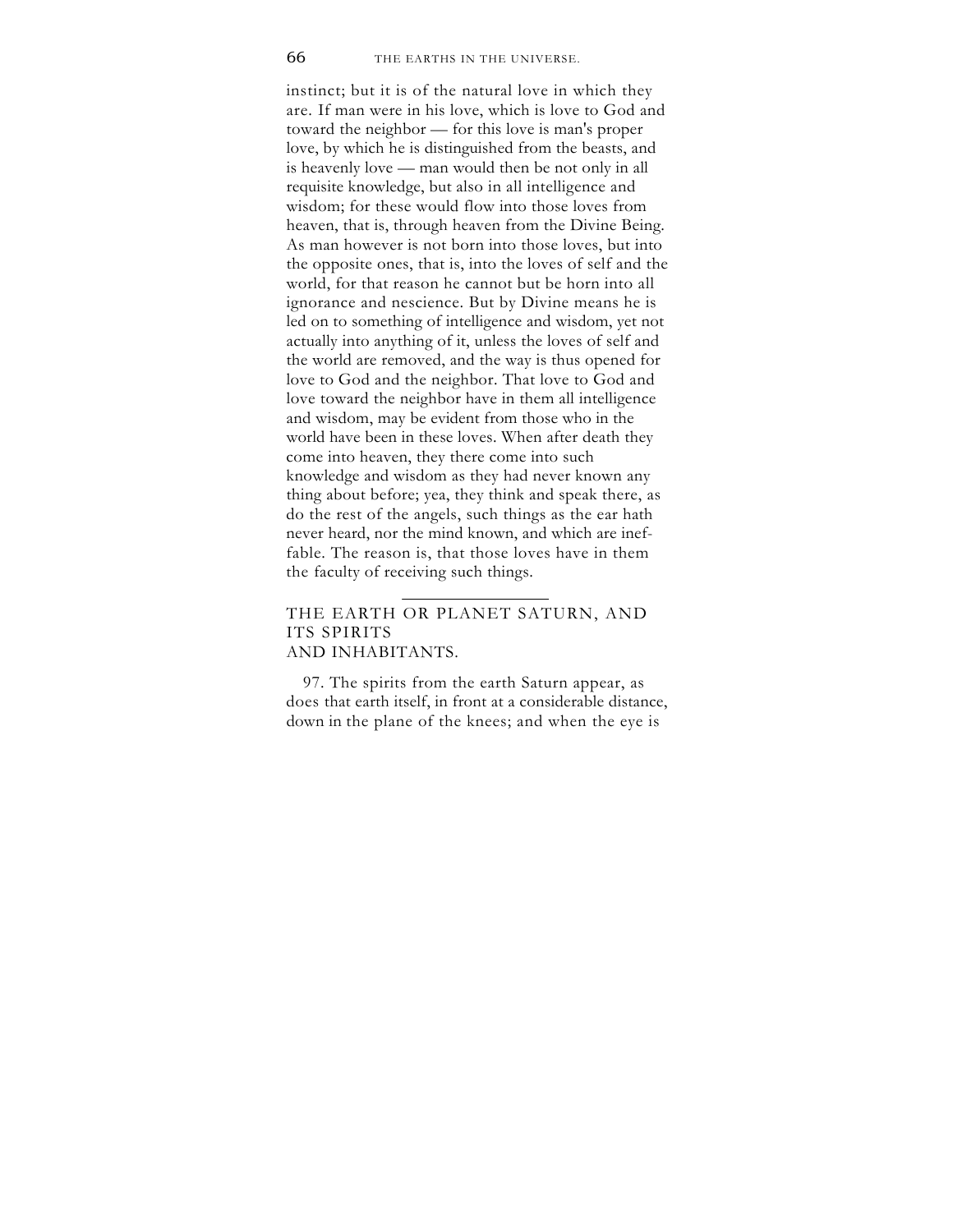opened in that direction, a multitude of spirits come into view, who are all from that earth. They are seen on this side of that earth, and to the right of it. It has also been given to speak wiih them, and thus to know their quality in compar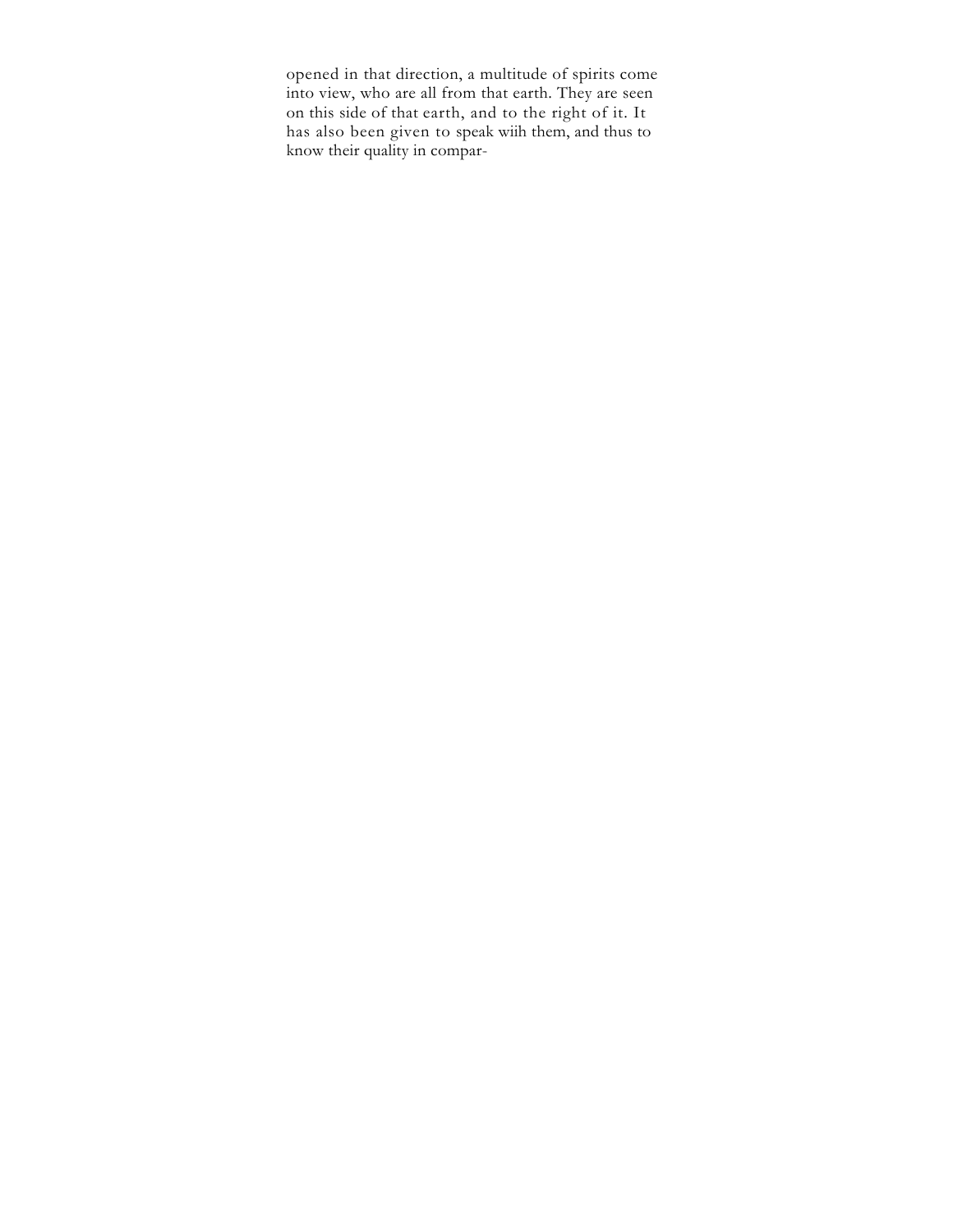ison with others. They are upright and modest, and because they have small esteem for themselves, they therefore appear small in the other life.

98. In worship they are extremely humble, for in it they hold themselves as nothing. They worship our Lord, and acknowledge Him as the Only God. The Lord also appears to them at times under an angelic form, and thus as Man; and then the Divine shines forth from His face, and affects the mind. The inhabitants also, when they come to suitable age, speak with spirits, by whom they are instructed concerning the Lord, and how He is to be worshipped, and also how they must live. When any wish to seduce spirits who are from this planet, and to draw them away from faith in the Lord, or from humiliation toward Him and probity of life, they say that they wish to die. Then there appear in their hands small knives, with which they seem to want to pierce their breasts. When asked why they do so, they say that they would rather die than be led away from the Lord. The spirits of our eartb sometimes deride them for this, and put the good spirits to question for doing so. But they then answer, that they know well ihey are not killing themselves, and that this is only an appearance flowing from the will of their mind, that they would rather die than be drawn away from tbe worship of the Lord.

99. They said that spirits sometimes come to them from our earth, and ask them what God they worship; to whom they answer that they are insane, and that there cannot be greater insanity than to ask what God one worships, when yet there is One God alone to all in the universe; and that they are still more insane in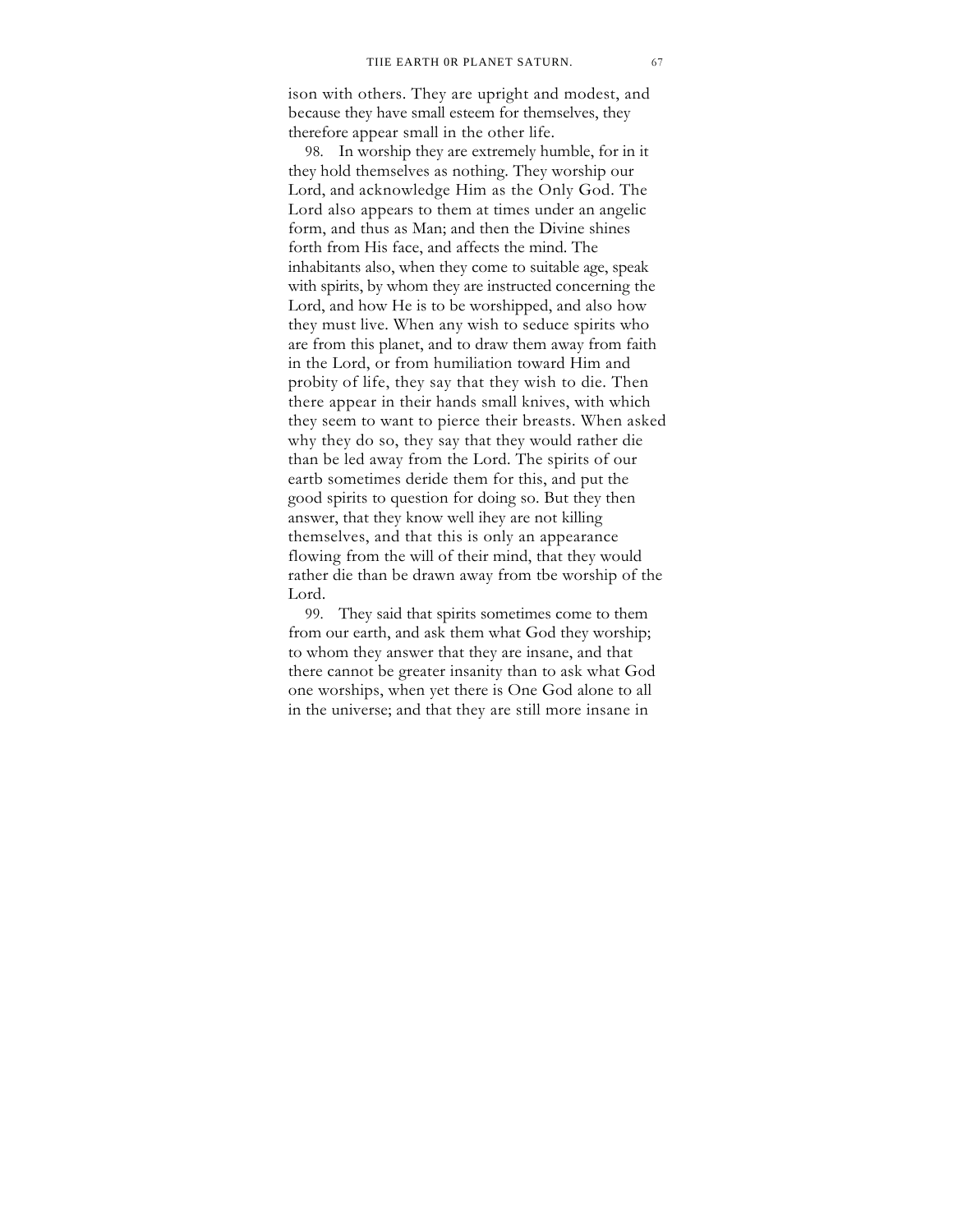not acknowledging that the Lord is that One God, and that He rules the whole heaven and thence the whole world; for He who rules heaven rules also the world, because the world is ruled through heaven.

100. They said that on their earth there are also some who call their nocturnal light, which is great, the Lord; but that they are separated from ihe rest and not tolerated by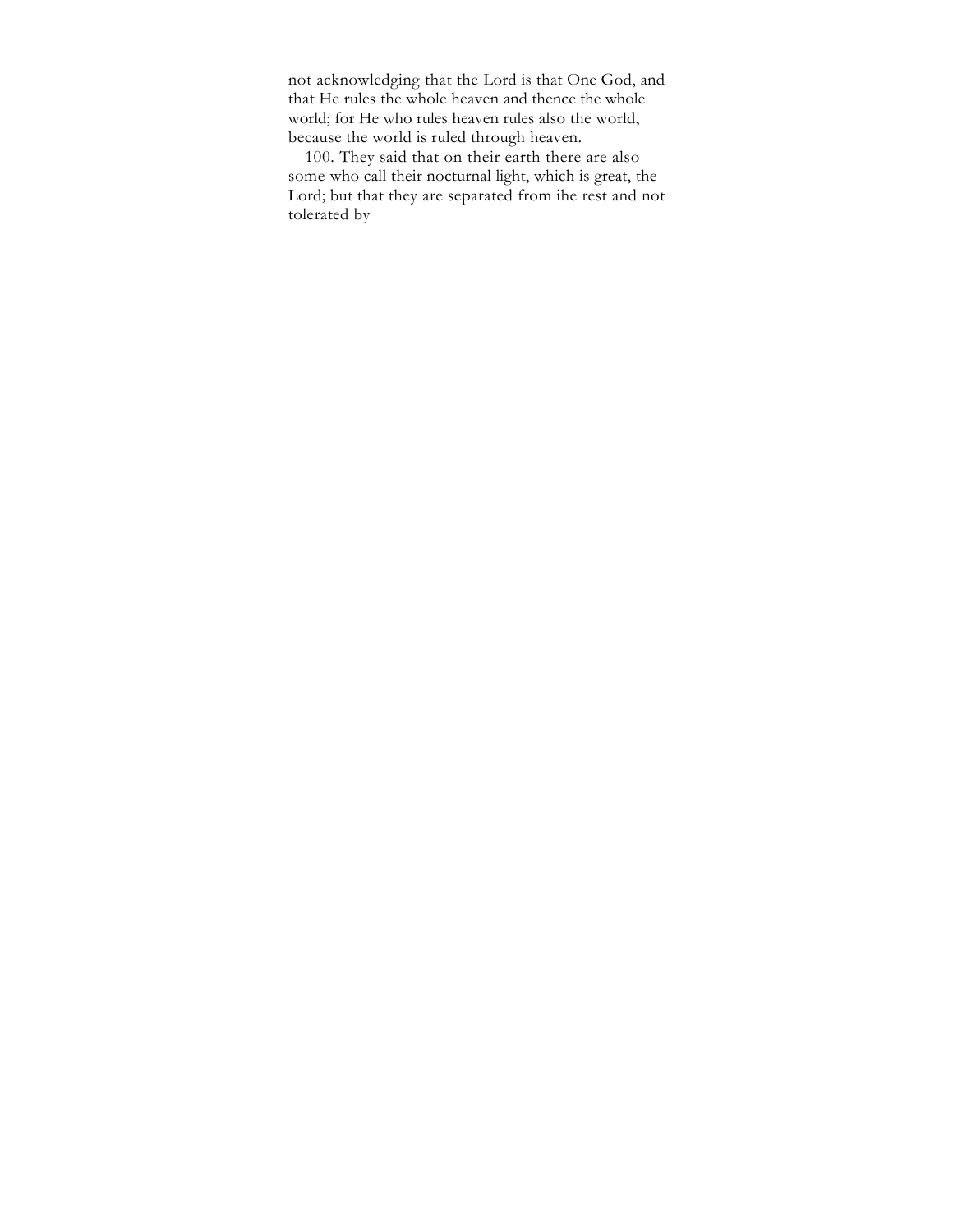them. That nocturnal light comes from the great ring which surrounds the planet at a distance, and from its moons or satellites.

101. They related that another kind of spirits, who g0 in companies, frequently come to them, desiring to know how matters stand with them, and that in various ways they draw out from them what they know. Of these they said that they are not insane, except in having so strong a desire to know, for the sake of no other use than that of knowing. They were afterward informed that those spirits are from the planet Mercury, or the earth nearest the sun; and that they are delighted with knowledges alone, and not so much with their uses.

102. The inhabitants and spirits of the planet Saturn have reference to the middle sense which is between the spiritual and the natural man, but recedes from the natural and draws near to the spiritual. It is for this reason that those spirits appear to be borne away or taken up into heaven, and then soon let back again; for whatever is of spiritual sense is in heaven, and whatever is of natural sense is below heaven. Since the spirits of our earth have reference in the Greatest Man to natural and corporeal sense, it has been given to know from manifest experience, how the spiritual man and the natural come into contention and collision when the latter is not in faith and charity. Spirits of the earth Saturn came into sight from afar, and living communication was then given between them and such spirits of our earth. The latter on perceiving the former, became as if insane, and began to infest them by infusing unworthy suggestions about faith and also about the Lord; and while hurling at them invectives and insults, they even threw themselves into the midst of them, and from the insanity in which they were, endeavored to injure them; but the spirits of Saturn feared nothing, because they were secure and in tranquillity. On the other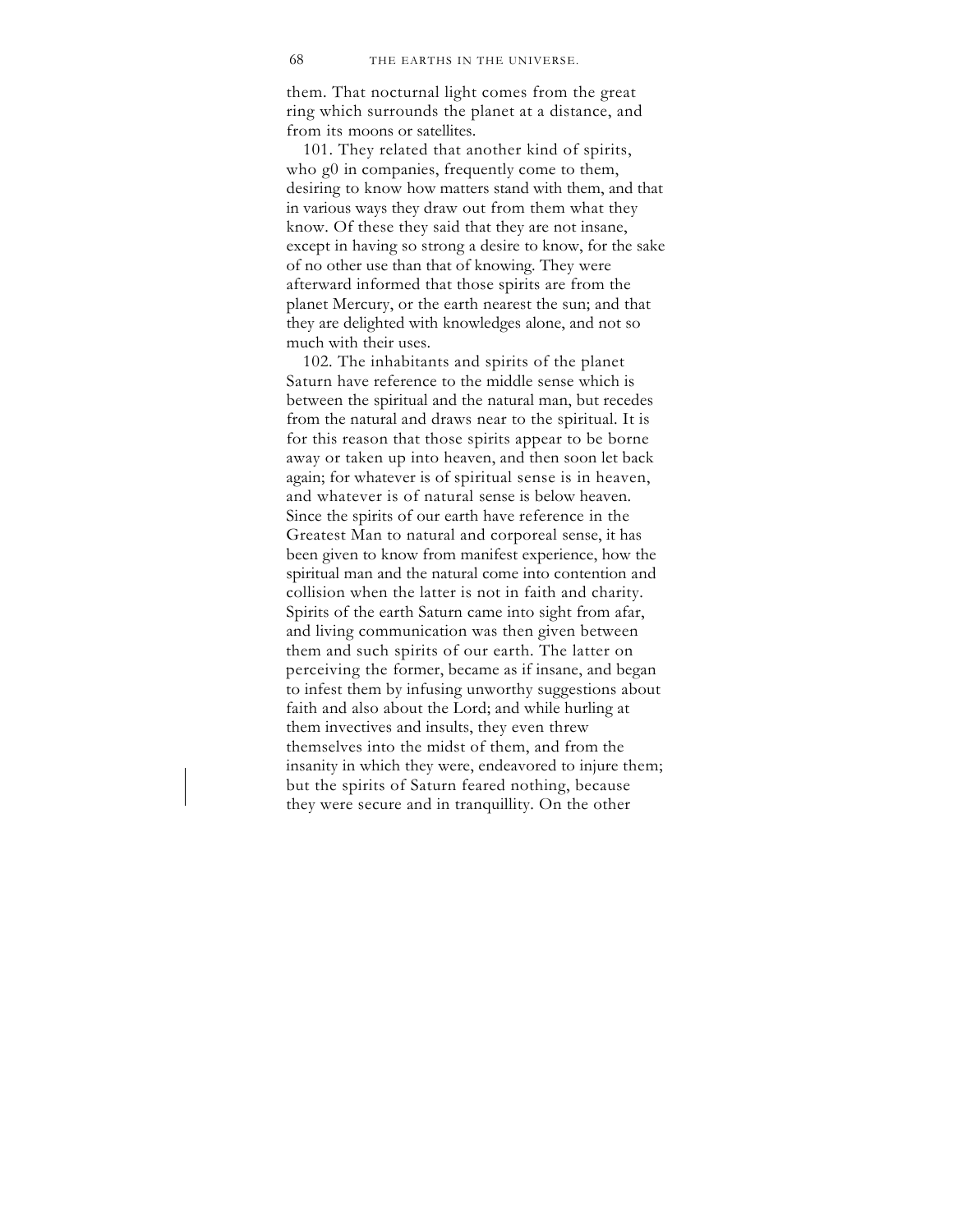hand, those spirits of our earth when in the midst of them, began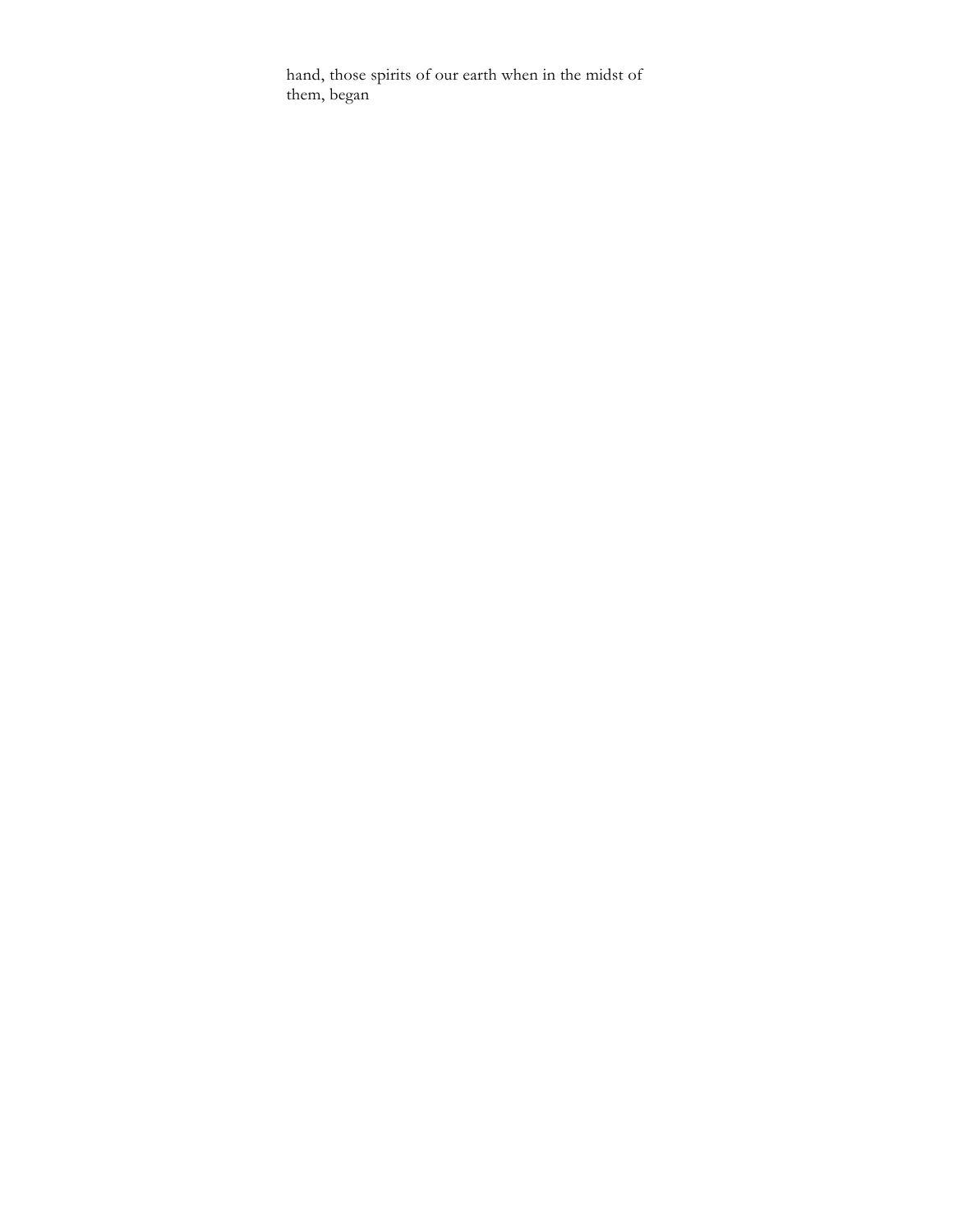### THE EARTH 0R PLANET SATURN. 69

to be distressed and to breathe with difficulty, and so they thrust themselves out, one this way and another that, and were dispersed. Those present perceived from this what the natural man is, separated from the spiritual, when it comes into the spiritual sphere that it is insane. For the natural man separated from the spiritual is wise only from the world, and not at all from heaven; and he who is wise from the world only, believes nothing except what is apprehended by the senses; and what he believes, he believes from the fallacies of the senses; and unless these be removed by influx from the spiritual world, they produce falsities. Hence spiritual things to him are nothing, even to such a degree that he scarcely endures to hear the spiritual named, for which reason such are insane when kept in the spiritual sphere. It is otherwise while they are living in the world, when they either think naturally concerning spiritual things, or turn away the ear; that is, they hear and do not pay attention. From this experience it was also evident that the natural man cannot introduce itself into the spiritual, that is, ascend; but that when a man is in faith, and thence in spiritual life, the spiritual man flows into the natural and thinks there. For spiritual influx is given, that is, influx from the spiritual world into the natural, but not the reverse.mm

103. I was further informed by the spirits of that earth in regard to the inhabitants, among other things, how they are consociated. They said that they live grouped in families, each family separate from every other; thus a man and his wife with their children; and that the children, when they marry, are separated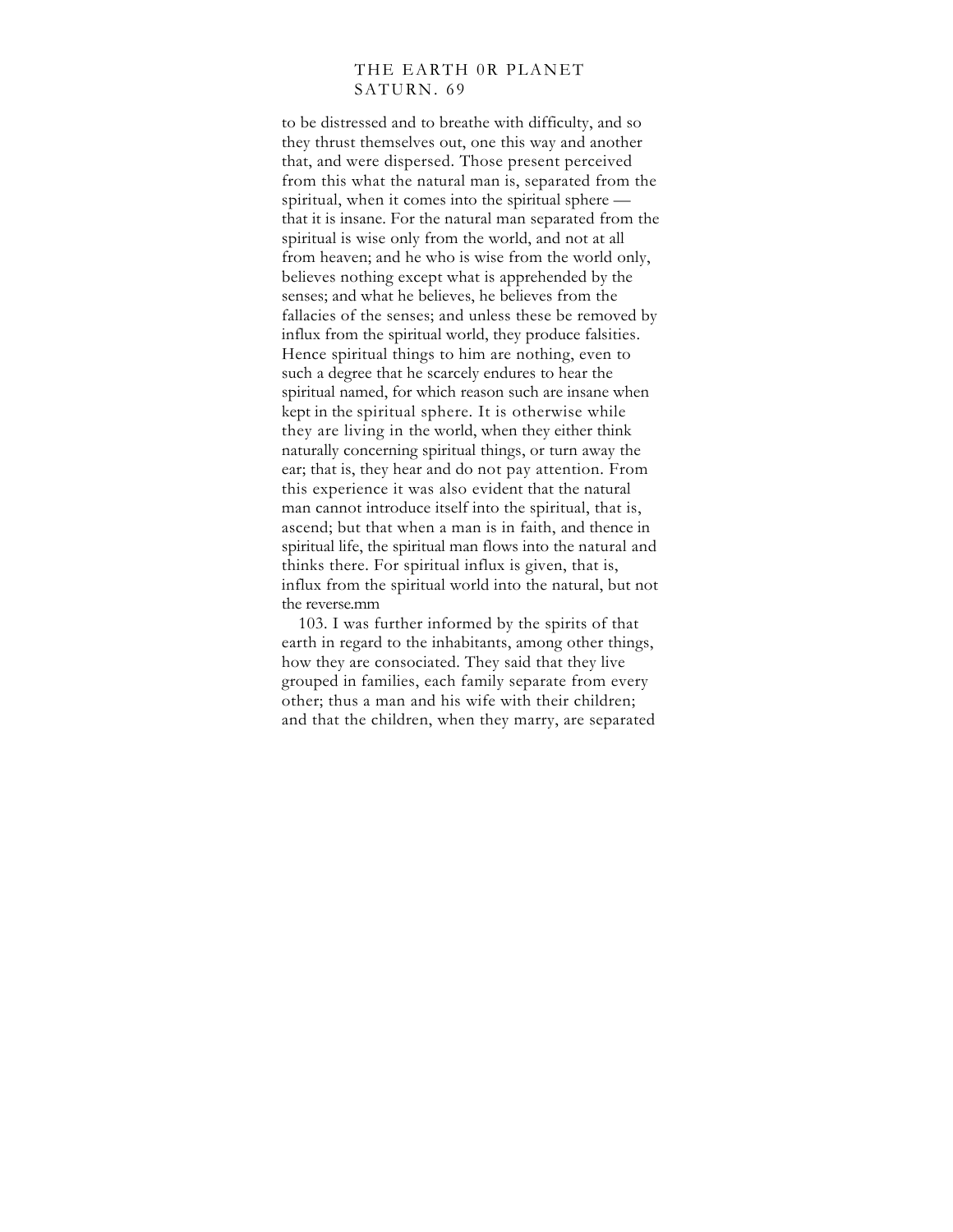from the home of their parents, and care no longer for it; for which reason the

*mm* That there is spiritual influx, and not physical or natural, thus that influx is from the spiritual world into the natural, and not from the natural into the spiritual, n. 3219, 5119, 5259, 5427, 5428, 5477, 6322. That it appears as if there were influx from man's externals into his internals, but that it is a fallacy, n. 3721.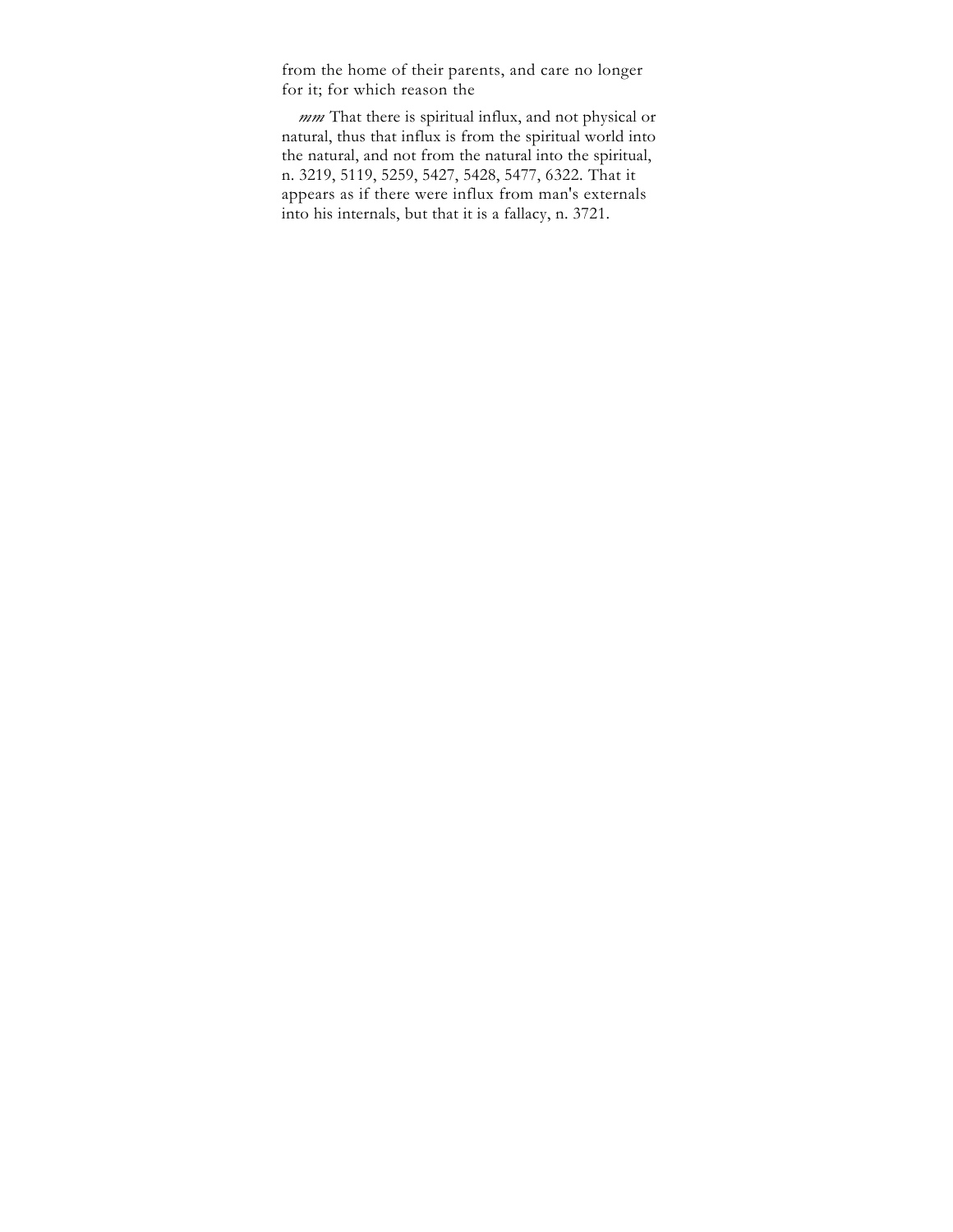spirits from that earth appear in pairs. They have little solicitude about f00d and clothing, they live upon the fruits and leguminous plants which their earth produces; and they are lightly clad, being wrapped with a thick skin or a tunic which keeps off the cold. Moreover, all on their earth know that they are to live after death; and therefore make no account of their bodies, except only for the sake of the life, which they say is to remain and serve the Lord; for this reason also they do not bury the bodies of the dead, but cast them forth and cover them with branches of forest trees.

104. They were asked about that great ring which appears from our earth to rise above the horizon of that planet, and to vary its situation. They said that it does not appear to them as a ring, but only as a snowy light in the sky, varying in direction.

#### THE EARTH OR PLANET VENUS, AND ITS SPIRITS AND INHABITANTS.

105. The planet Venus, in the idea of spirits and angels, appears to the left a little backward, at some distance from our earth. It is said, in the idea of spirits, because to n0 spirit does the sun of the world appear, nor any planet; but spirits have only an idea of their existence. From this idea the sun of the world is presented behind as something quite dark, and the planets not wandering as in the world, but constantly in their places (see above, n. 42).

106. On the planet Venus are two kinds of men, of contrary disposition. There are those who are mild and humane, and there are those who are fierce and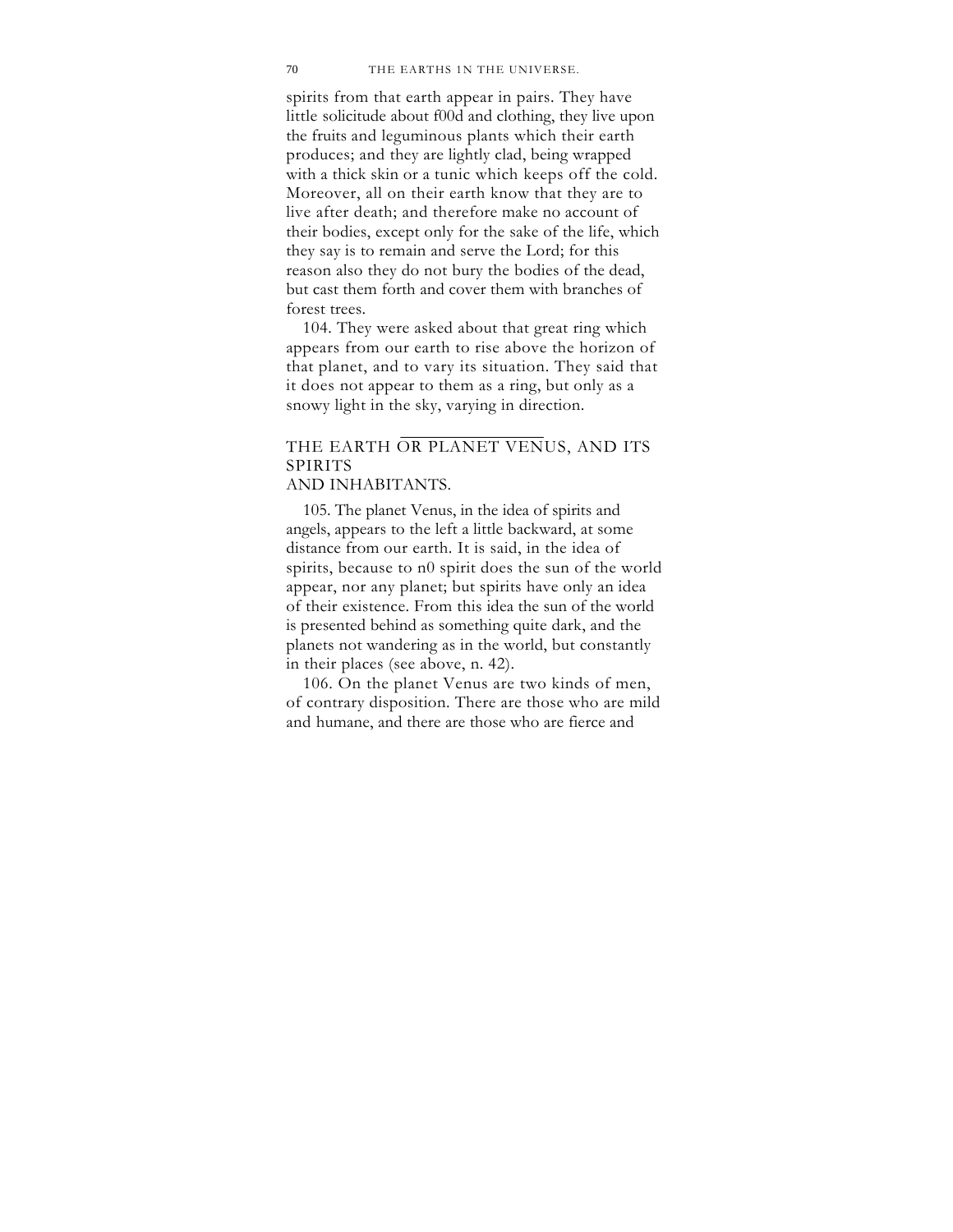almost like wild beasts. Those who are mild and humane appear on the farther side of the earth; those who are fierce and almost like wild beasts appear on the side looking this way. But it is to be known ihat they appear thus according to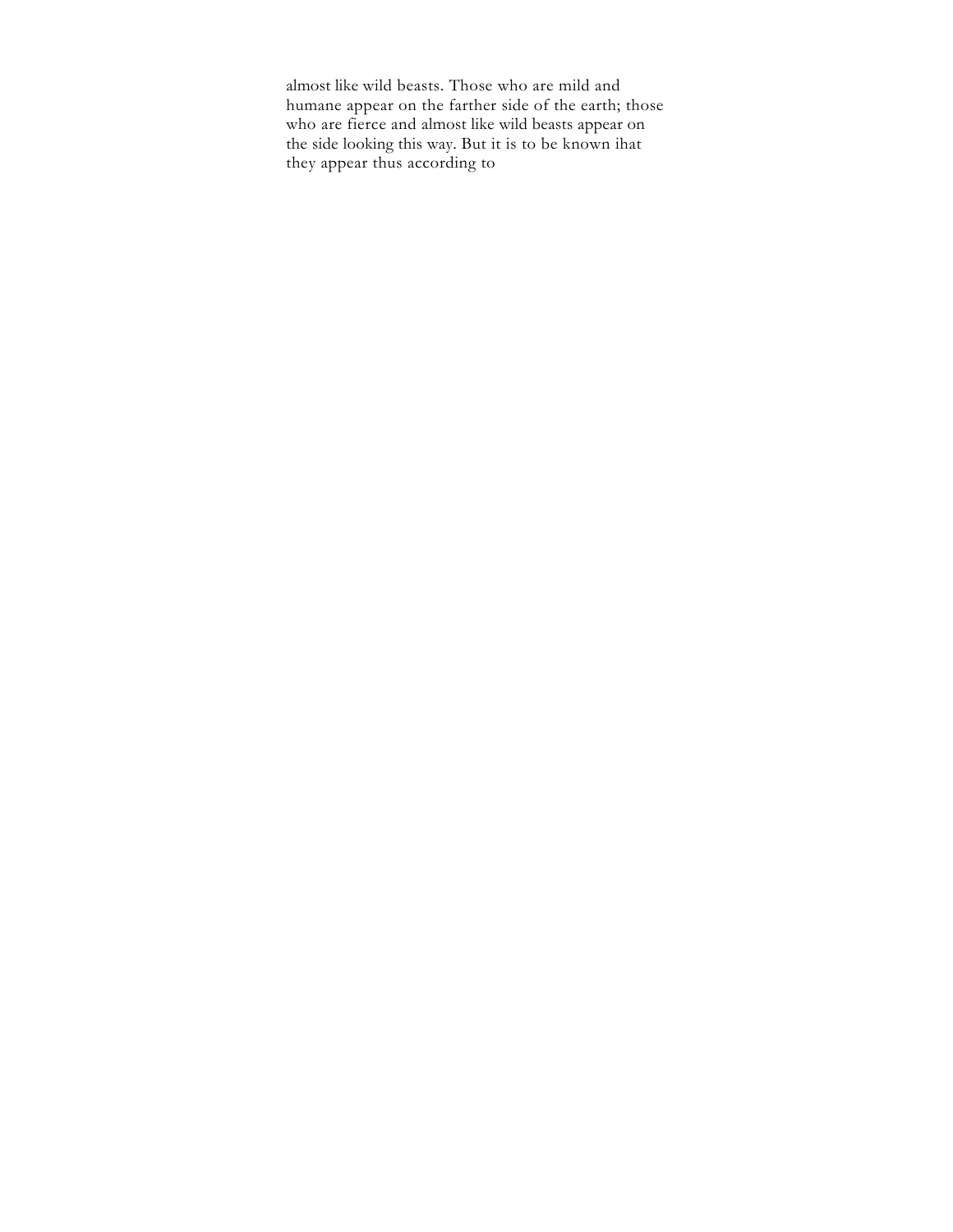their states of life, for the state of life determines all appearance of space and distance there.

107. Some of those who appear on the further side of the planet, and are mild and humane, came to me and presented themselves to my sight above my head, where I spoke with them about various matters. They said among other things that when they were in the world, and afterward still more, they acknowledged our Lord as their Only God. They added that they had seen Him on their earth, and also represented in what manner they had seen Him. These spirits in the Greatest Man have reference to the memory of things material, agreeing with the memory of things immaterial, to which the spirits of Mercury have reference. For this reason the spirits of Mercury are in fullest concord with these spirits of Venus; and therefore when they were together, a marked change was felt from their influx, and a strong working in my brain (see above, n. 43).

108. With those spirits wh0 appear on the side that looks this way and who are fierce and almost like wild beasts, I have not spoken, but I have been told by angels what their quality is, and whence they have so savage a nature — namely, that their chief delight is in plundering, and especially in feasting on their plunder. Their enjoyment when thinking of feasting on their plunder, was communicated to me, and was perceived to be extreme. That there have been inhabitants on our earth also of such a savage nature, is plain from the histories of various nations; also from the inhabiiants of the land of Canaan (1 Sam. xxx. 16), and from the Jewish and Israelitish nation even in the time of David — in their making yearly excursions to plunder the nations and feast with rejoicing on the spoil. It was also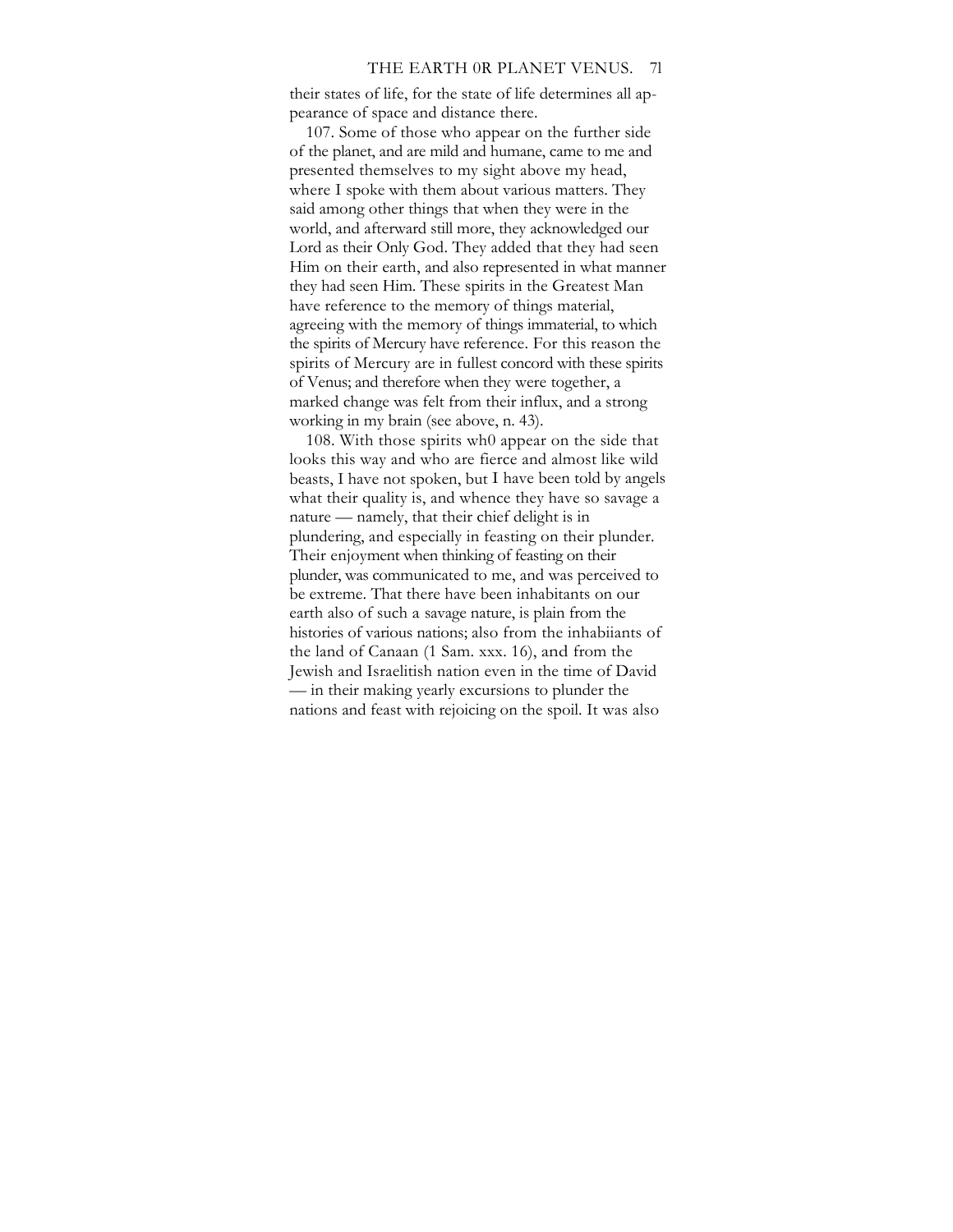said, that those inhabitants are for the most part giants, and that the men of our earth only come up to iheir middle; and further that they are stupid, not asking what heaven is, or eternal life, and caring only for what concerns their land and their cattle.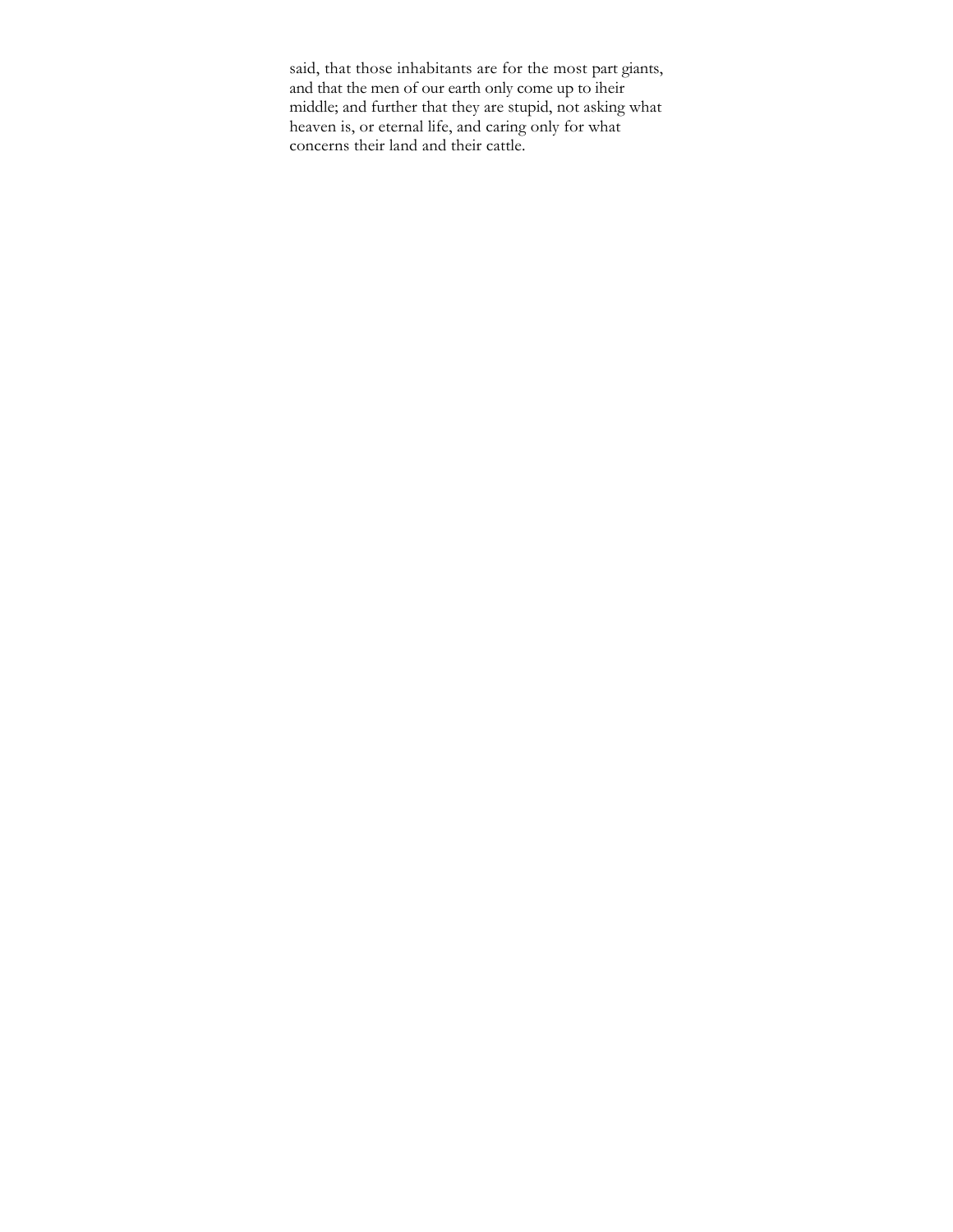#### 72 THE EARTHS IN THE UNIVERSE.

109. Because they are of such a nature, even when they come into the other life, they are infested there exceedingly by evils and falsities. Their hells appear near to their earth, and do not communicate with the hells of the wicked of our earth, for the reason that they are of another genius altogether and different disposition. Hence also their evils and falsities are of an altogether different kind.

110. But those of them who are such that they can be saved, are in places of vastation, and are there reduced to the last degree of despair; for in no other way can evils and falsities of that kind be subdued and removed. When they are in a state of despair, they cry out that they are beasts, that they are abominations, that they are hatreds, and so that they are damned. Some of them when in such a state, even cry out against heaven; but this is pardoned them, because it comes from their despair. The Lord controls them, that they may not pour forth their vituperations beyond certain limits. When these have passed through extreme suffering, corporeal things being then as it were dead with them, they are finally saved. It was also said of them that when they lived on their earth, they believed in a certain Supreme Creator, without a Mediator; but when they are saved, they are also instructed that the Lord is the Only God, Saviour, and Mediator. I saw some of them, after having passed through extreme suffering, taken up into heaven; and when they were received there, I perceived such a tenderness of joy from them, as drew tears from my eyes.

## THE SPIRITS AND INHABITANTS OF THE MOON.

r. Some spirits appeared above my head, from whom were heard voices like thunder; for so their voices sounded, like the thunder from clouds after lightning. I imagined that there was a great multitude of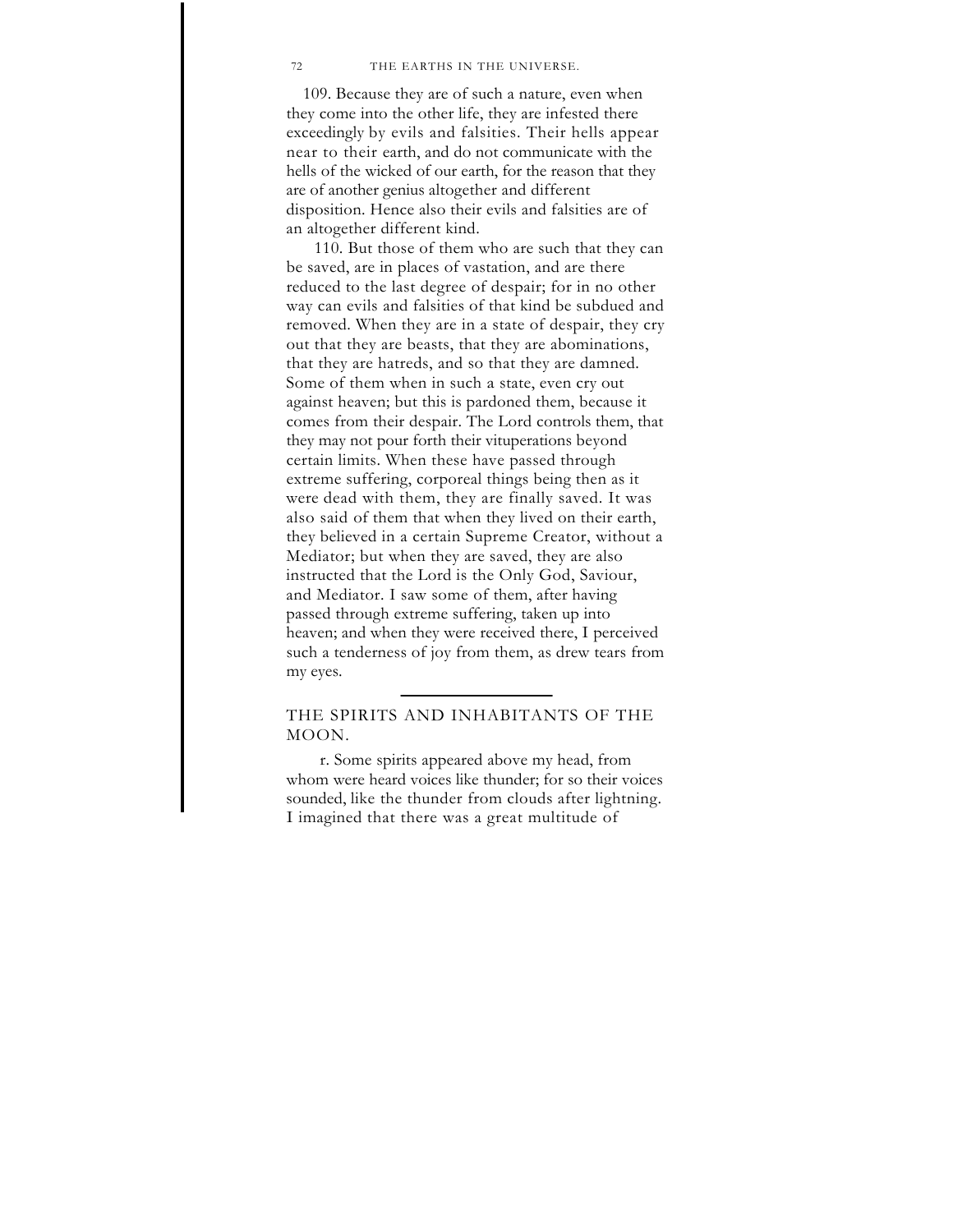spirits, who had ac-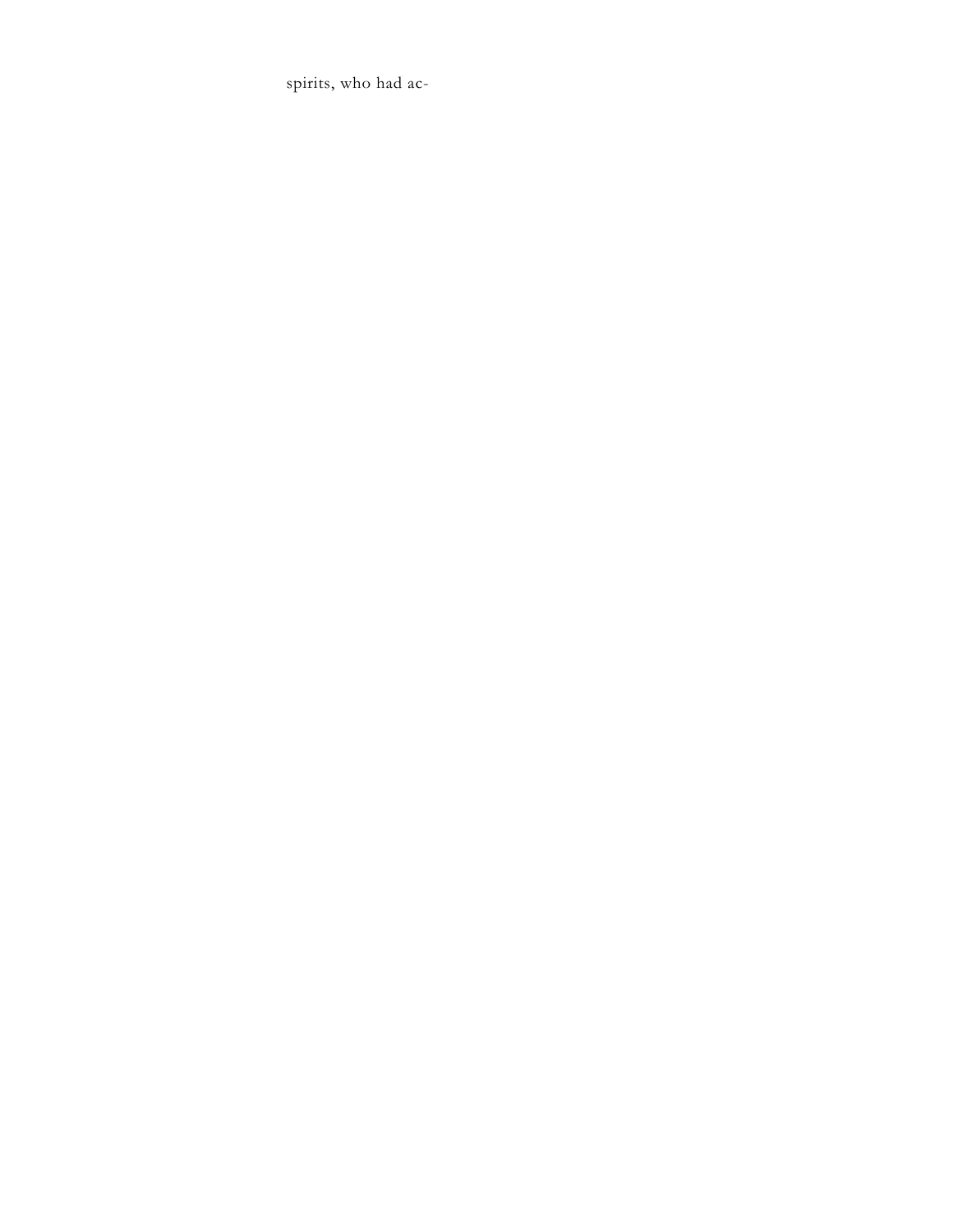#### THE SPIRITS AND 1NHABITANTS of THE MOON. 73

quired the art of letting their voices forth with such a sound. Some rather simple spirits who were with me, laughed at them, at which I greatly wondered. But the cause of their laughter was soon discovered — that the spirits who thundered were not many, but few, and as small as boys, and had before struck them with terror by such sounds, when yet they could do them no harm. That I might know what they were, some of them let themselves down from on high where they were thundering; and what was strange, one carried another on his back, and the two approached me in this way. They appeared with a face not unattractive, but longer than the faces of other spirits; of a stature like that of a boy of seven years, but stouter in body — thus they were dwarfs. I was told by angels that tbey were from the Moon. The one who was carried by the other came to me, applying himself to my left side under the elbow, and spoke thence, saying, that whenever they utter their voice, they thunder thus, and in this way terrify the spirits who wish to do them evil, putting some to flight, and thus they go in safety wherever they wish. That I might know certainly that they made this sound, he withdrew from me to some other spirits, but not quite out of sigbt, and thundered in the same manner. They showed further that their voice resounded in this way by being sent forth from the abdomen, like an eructation. It was perceived that this arose from the fact that the inhabitants of the Moon do not speak from the lungs, like the inhabitants of other earths, but from the abdomen, and so from air there collected; and this because the Moon is not surrounded by the same kind of atmosphere as the other earths. I was instructed that the spirits of the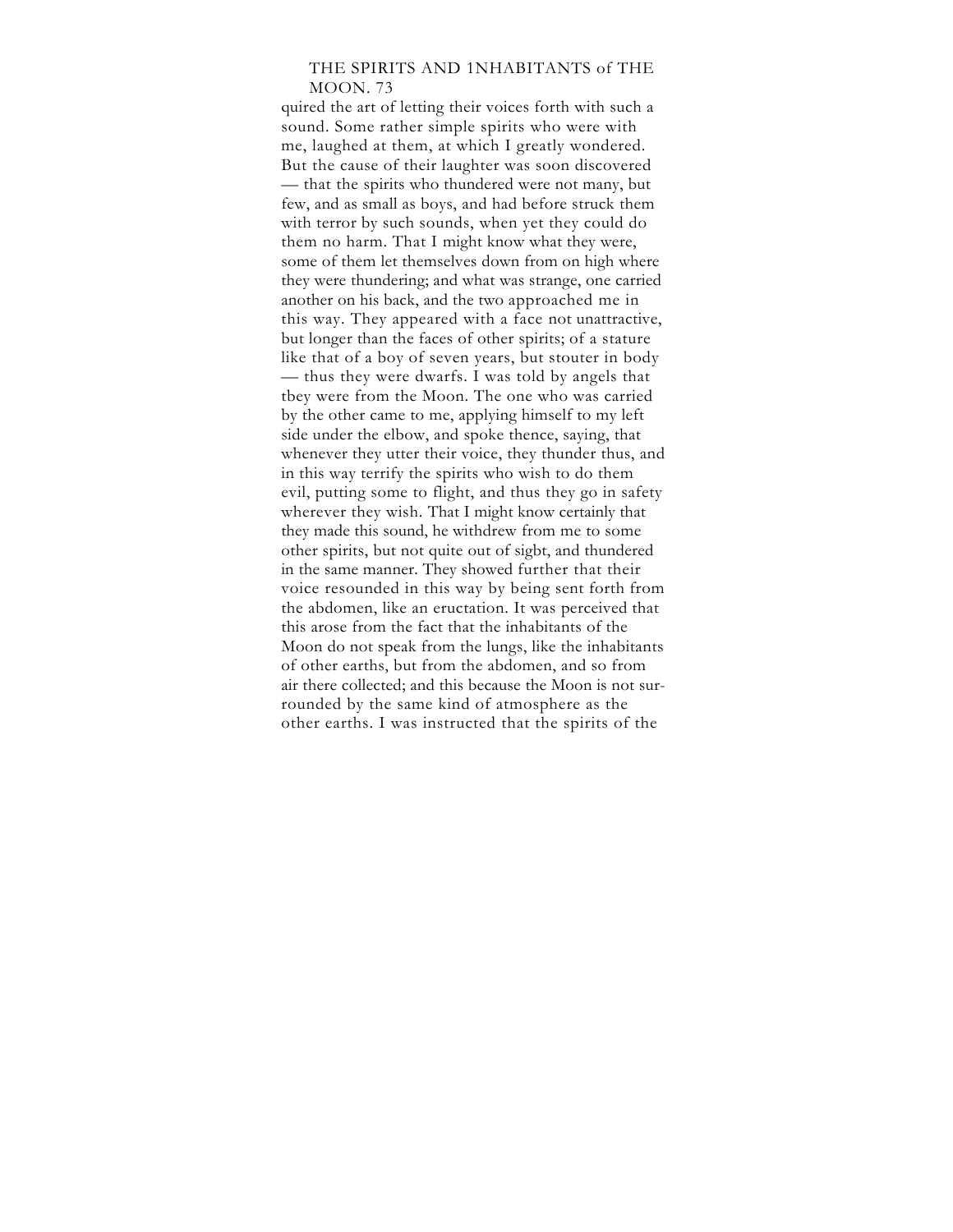Moon in the Greatest Man have reference to the ensiform 0r xiphoid cartilage, to which the ribs are attached in front, and from which descends the *fascia alba,* which is the support of the muscles of the abdomen.

2. That there are inhabitants on our Moon is known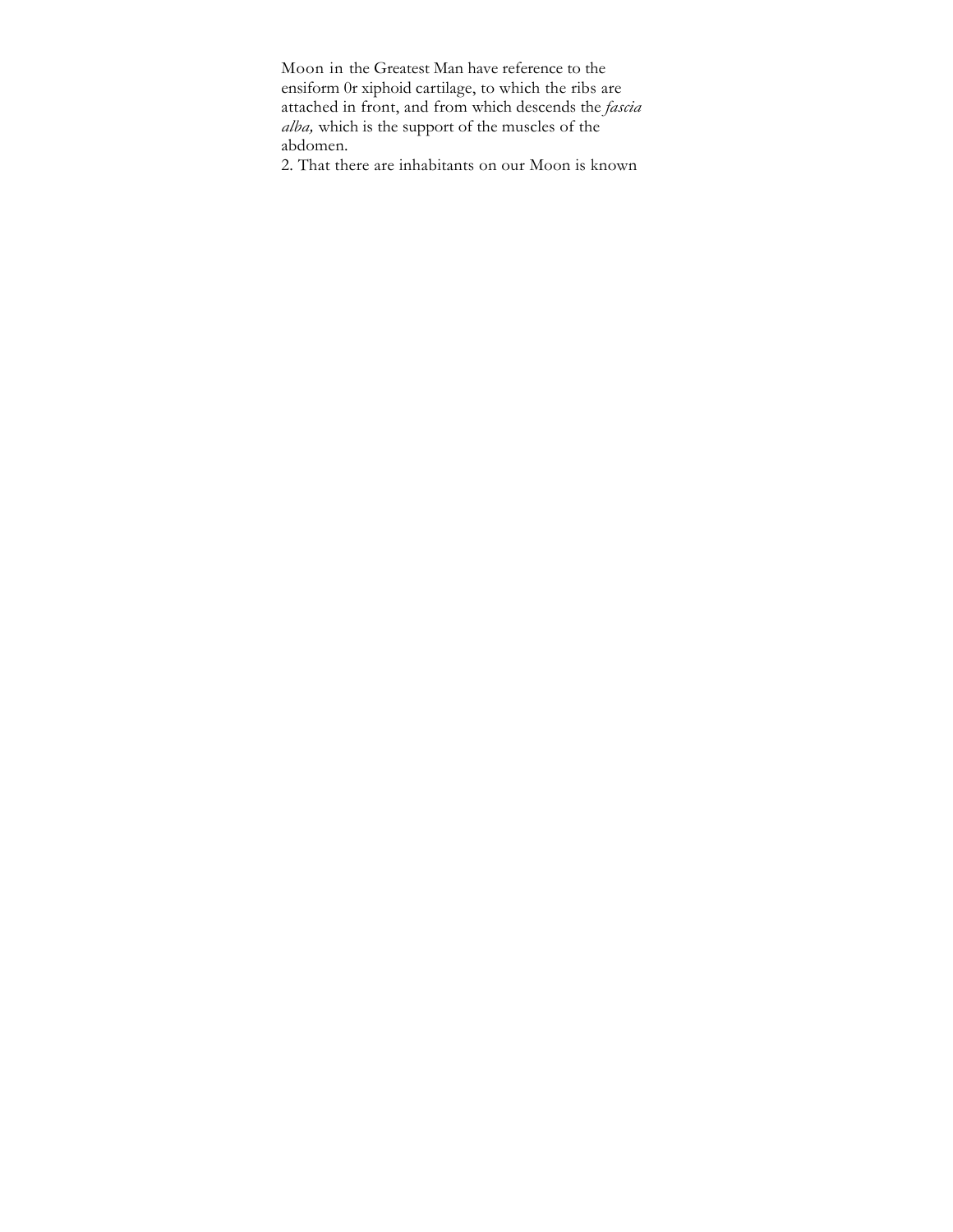## 74 THE EARTHS IN THE UNIVERSE.

to spirits and angels, as likewise that there are on the moons or satellites around the earths Jupiter and Saturn. Those who have not seen and spoken with the spirits therefrom, still do not doubt but that there are also men upon them, because they are equally earths; and where there is an earth, there are men. For man is the end for the sake of which an earth exists, and nothing was made by the Most High Creator without an end. That the end of creation is the human race, that there may be a heaven therefrom, may be evident to every one who thinks from a somewhat enlightened reason.

# THE REASONS WHY IT PLEASED THE LORD TO BE BORN ON OUR EARTH, AND NOT ON ANOTHER.

*113.* That it pleased the Lord to be born, and to assume the Human, on our earth, and not on another, was for many reasons, of which I have been informed from heaven. *The principal reason was for the sake of the Word, in that this could be written on our earth; and being written, could then be published throughout the whole earth; and being once published, could be preserved to all posterity; and that thus it could be made manifest that God became Man, even to all in he other life.* 

*114. That the principal reason was for the sake of the Word,* is because the Word is the Divine truth itself, which teaches man that there is a God, that there is a heaven and also a hell, and that there is a life after death; and teaches moreover how he must live and believe in order that he may come into heaven, and so be happy forever. All these things without a revelation, and thus on this earth without ihe Word, would have been altogether unknown; and yet man was so created that as to his interiors he cannot die.nn

*nn* That from natural light alone nothing is known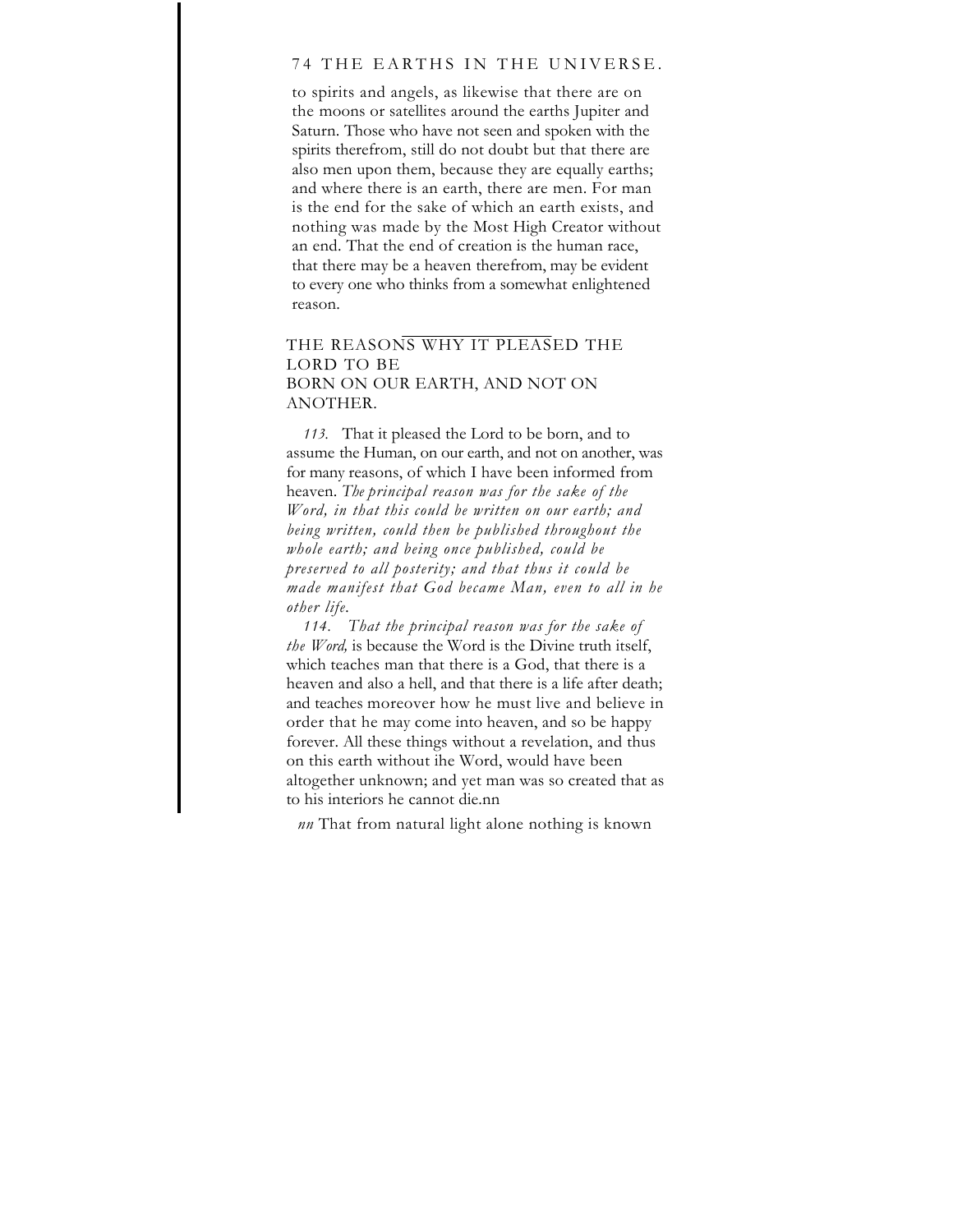about God, about heaven and hell, about the life of man after death, and about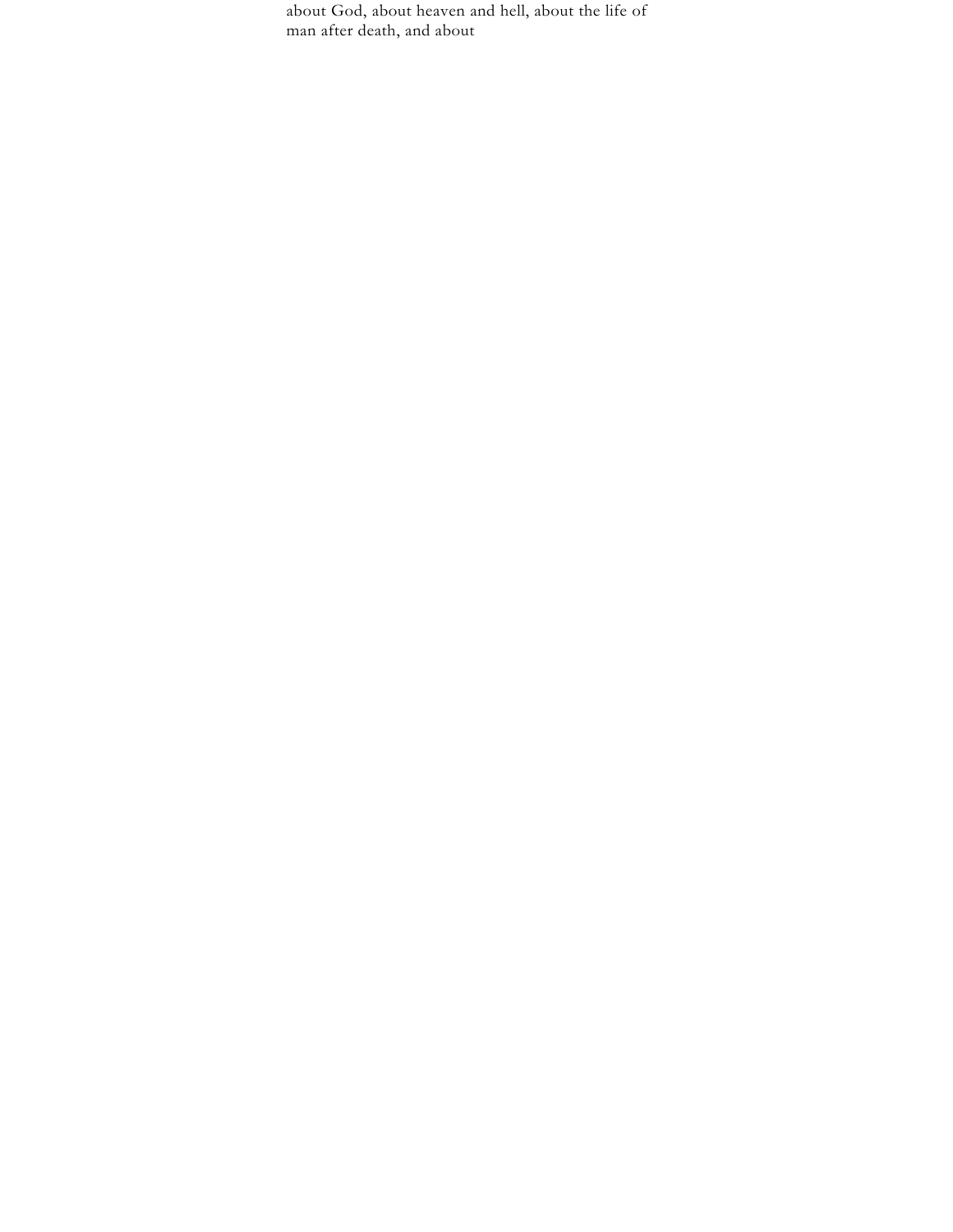# WHY THE L0RD WAS B0RN 0N 0UR EARTH. 75

*T15. That the Word could be written on our earh,* is because the art of wriiing has been here from the most ancient time, first on bark of trees, then on parchments, afierward on paper, and at length published by types. This has been provided by the Lord for the sake of the Word.

*6. That the Word could then be published throughout the whole earth,* is because ihere is here intercourse between all nations, both by land and by sea, to all the places on the whole globe. Hence ihe Word, once written, could be conveyed from one nation to another, and be taught everywhere.

*7. That the Word once written could be preservcd to all posterity,* consequently for thousands and thousands of years, and that it has been so preserved, is well known.

8. *That hus it could be made manifest that God became Alan;* for this is the first and most essential thing for the sake of which the Word is given. For n0 one can believe in a God, and love a God, Whom he cannot comprehend under some appearance; and therefore they who acknowledge what is invisible and thus incomprehensible, sink down in thought into nature, and so believe in no God. For which reason it pleased the Lord to be born here, and to make this manifest by the Word, that it might not only become known on this globe, but also *might thereby be made manifest to spiris and angels from other earths, and likewise to the Gentiles on this earth. 00* 

the Divine truths by which man has spiritual and eternal life, n. 8944, 0318-0320. That this may be evident from the fact that many, and among them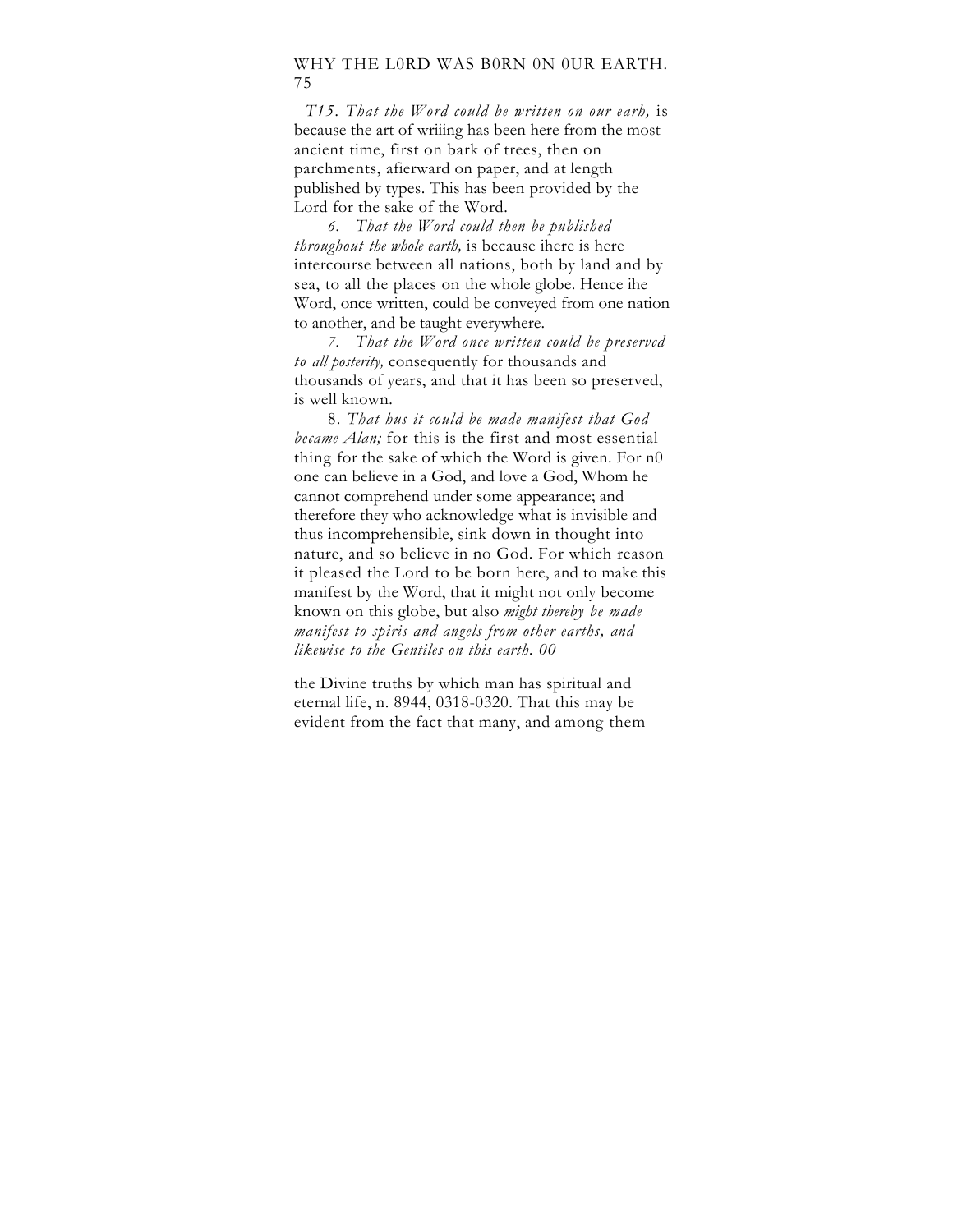the learned, do not believe those things, though they were born where the Word is and by it have instruction concerning them, n. 0319. That it was therefore necessary that there should be a revelation from heaven, because man was born for heaven, n. 1775.

*00* That the Gentiles are instructed by angels in the other life, and ihat they who have lived aright according to their religion receive the truths of faith and acknowledge the Lord, n. 2409, 2595, 2598, 2601, 2603, 2661, 2863, 3263.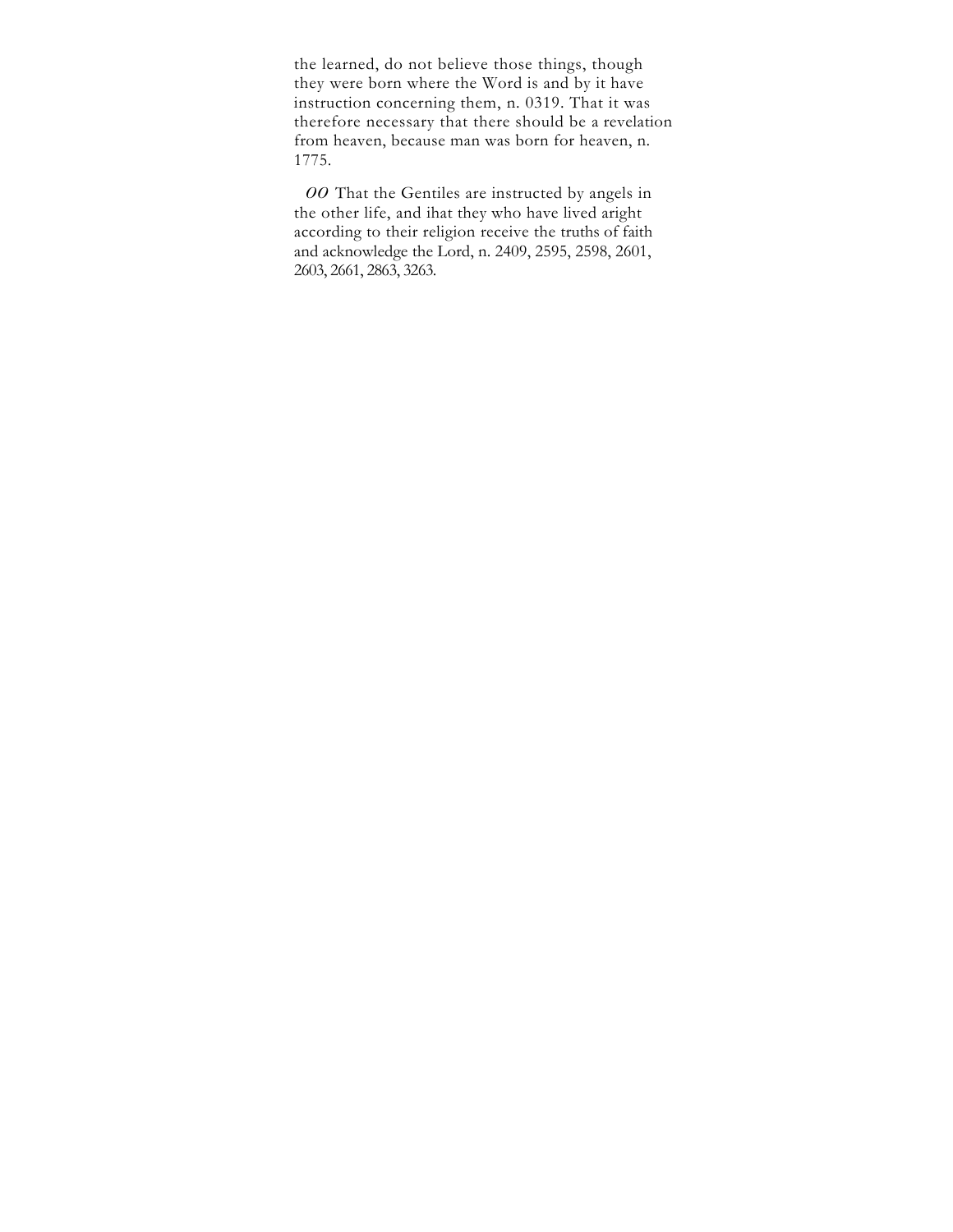#### 76 THE EARTHS IN THE UNIVERSE.

19. It is to be known that the Word on our earth given through heaven by the Lord, is the union of heaven and the world; to which end there is a correspondence of all things in the letter in the Word with Divine things in heaven; and that the Word in its supreme or inmost sense treats of the Lord, of His kingdom in the heavens and on earth, and of love and faith from Him and in Him, consequently of life from Him and in Him. Such things are presented to the angels in heaven, when the Word of our earth is read and preached. pp

120. On every other earth Divine truth is manifested by word of mouth through spirits and angels; as has been said in the preceding pages, where the inhabitants of the earihs in this solar system are described; but this is done within families. For the people on most earths dwell apart in families; and therefore the Divine truth thus revealed by spirits and angels is not conveyed far beyond the families; and unless a new revelation continually succeeds, what has been given is perverted or perishes. It is otherwise on our earth, where the Divine truth, which is the Word, remains in its integrity forever.

**121. It is** to be known that the Lord acknowledges and receives all, from whatever earth they are, who acknowledge and worship God under the human form; since God under the human form is the Lord. And as the Lord appears to the inhabitants on the earths in an angelic form, which is the human form, therefore when spirits and angels from those earths hear from the spirits and angels of our earth

That the Word is understood otherwise by angels in the heavens than by men on earth, and that the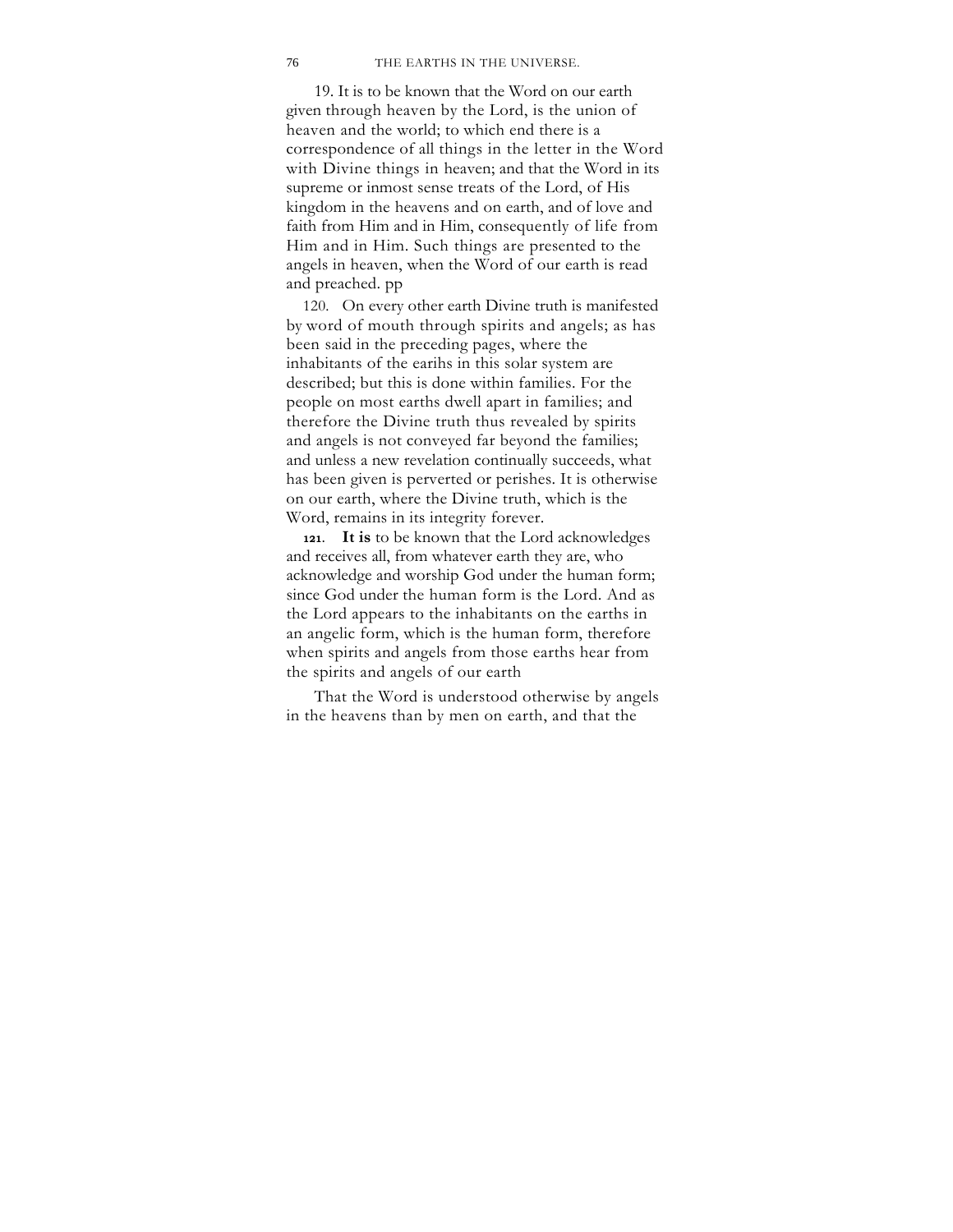former have the internal or spiritual sense, but the latter the external or natural, n. 1769-1772, 1887, **2143,** 2333, 2396, 2540, 2541, 2545, 2551. That the Word is that which unites heaven and earth, n. 2310, 2495, 9212, 9216, 9357, 0375. That the Word is therefore written by pure correspondences, n. 1404, 1408, 1409, 1540, 1619, 1659, 1709, 1783, 8615, 0687. That in the inmost sense of the Word the Lord and His kingdom are solely treated of, n. 1873, 2249, 2523, 7014, 9357.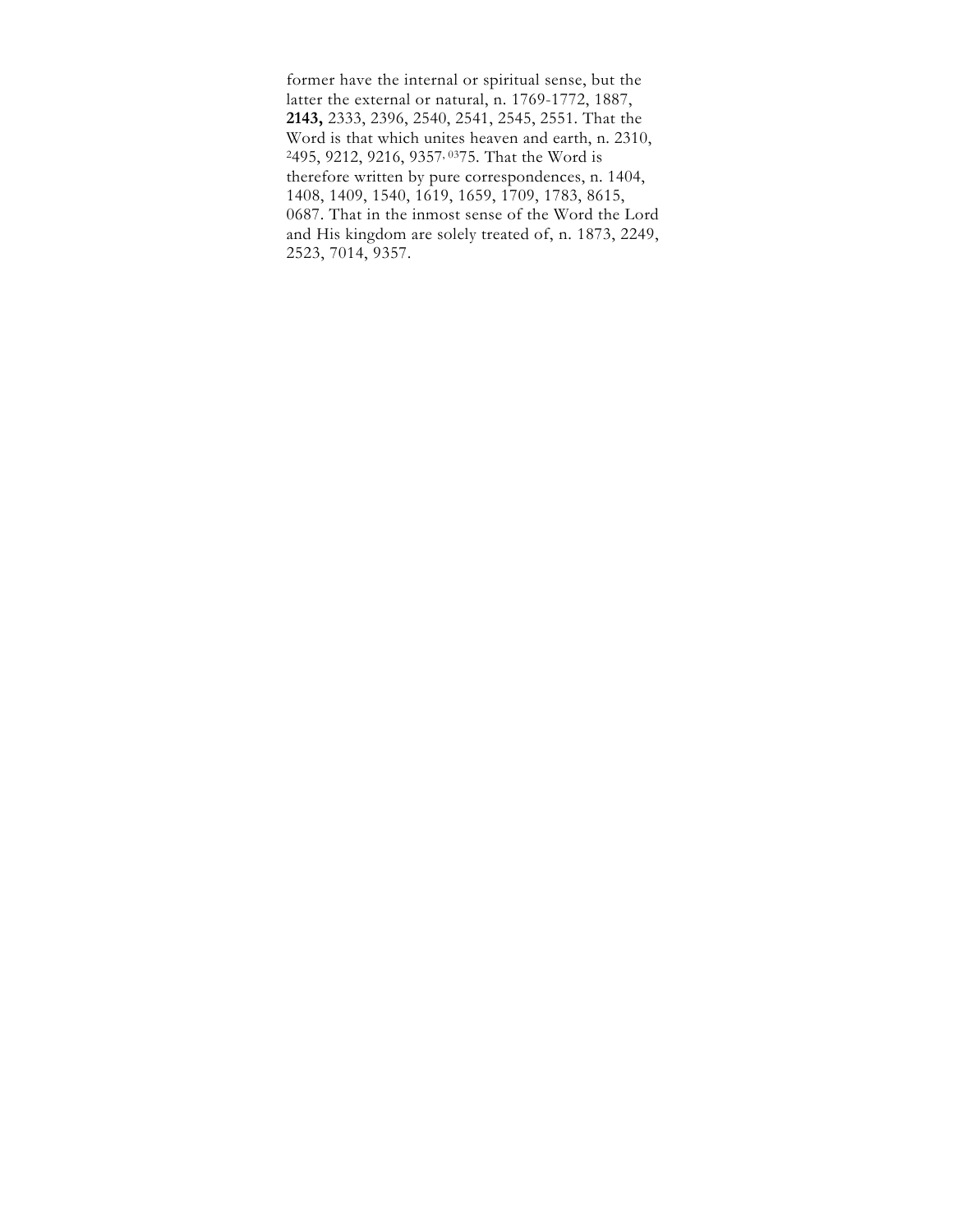# WHY THE L0RD WAS B0RN ON 0UR EARTH. 77

that God is actually Man, they receive that Word, acknowledge it, and rejoice that it is so.

**122.** To the reasons which have been presented above, may be added, that the inhabitants and spirits of our earth have reference in the Greatest Man to natural and external sense, which sense is the ultimate in which the interiors of life close, and on which they rest as on their common basis. It is the same with Divine truth in ihe letter, which is called the Word; which for that reason also was given on this earth, and not on any other. *qq* And as the Lord is the Word, and is the First and the Last thereof, therefore that all things might exist according to order, it pleased Him to be born on this earth, and to become the Word — according io what is said in John : " In the beginning was the Word, and the Word was with God, and the Word was God. The same was in the beginning with God. All things were made by Him; and without Him was not any thing made, that was made. . .. *And the Word was made flesh, and dwelt among us; and we beheld His glory, the glory as of the Only begotten of the Father. . . .* No man hath seen God at any time; the Only-begotten Son, Who is in the bosom of the Father, He hath brought Him to view" (i. 14, 18). The Word is the Lord as to Divine truth, and thus the Divine truth from the Lord. **rr** But this is an arcanum which comes within the understanding of only a few.

*qq* That the Word in the sense of the letter is natural, n. 8783; because the natural is the ultimate into which spiritual and heavenly things close, and on which they subsist as on their foundation; and that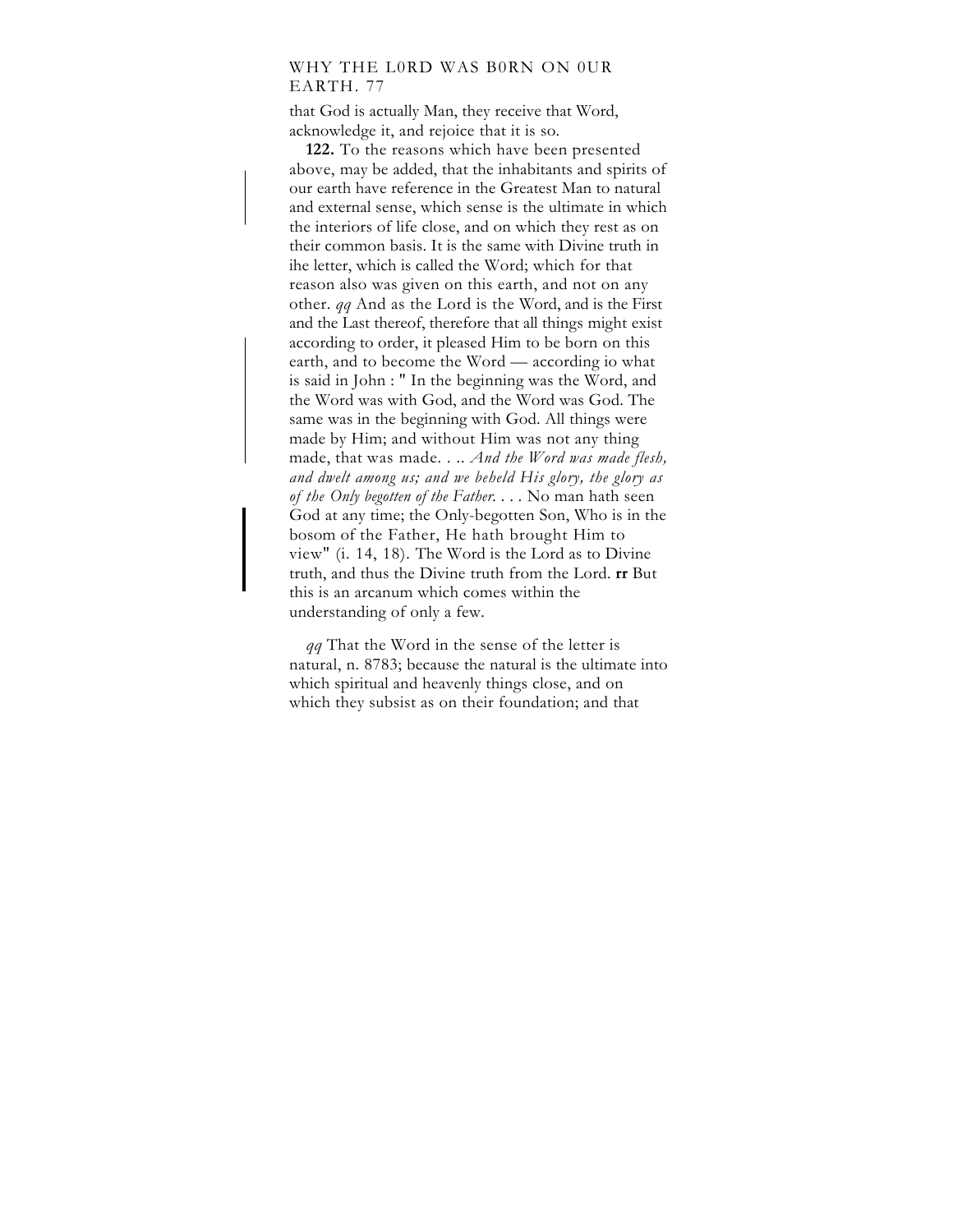otherwise the internal or spiritual sense of the Word, without the external or natural, would be like a house without a foundation, **11.** 9430, 9433, 9824, 10044, 0436.

**rr** That the Word is the Lord as to Divine truth, and thus the Divine truth from the Lord, n. 2859, 4692, 5075, 9987. That by the Divine truth all things were created and made, n. 2803, 2884, 5272, 7835.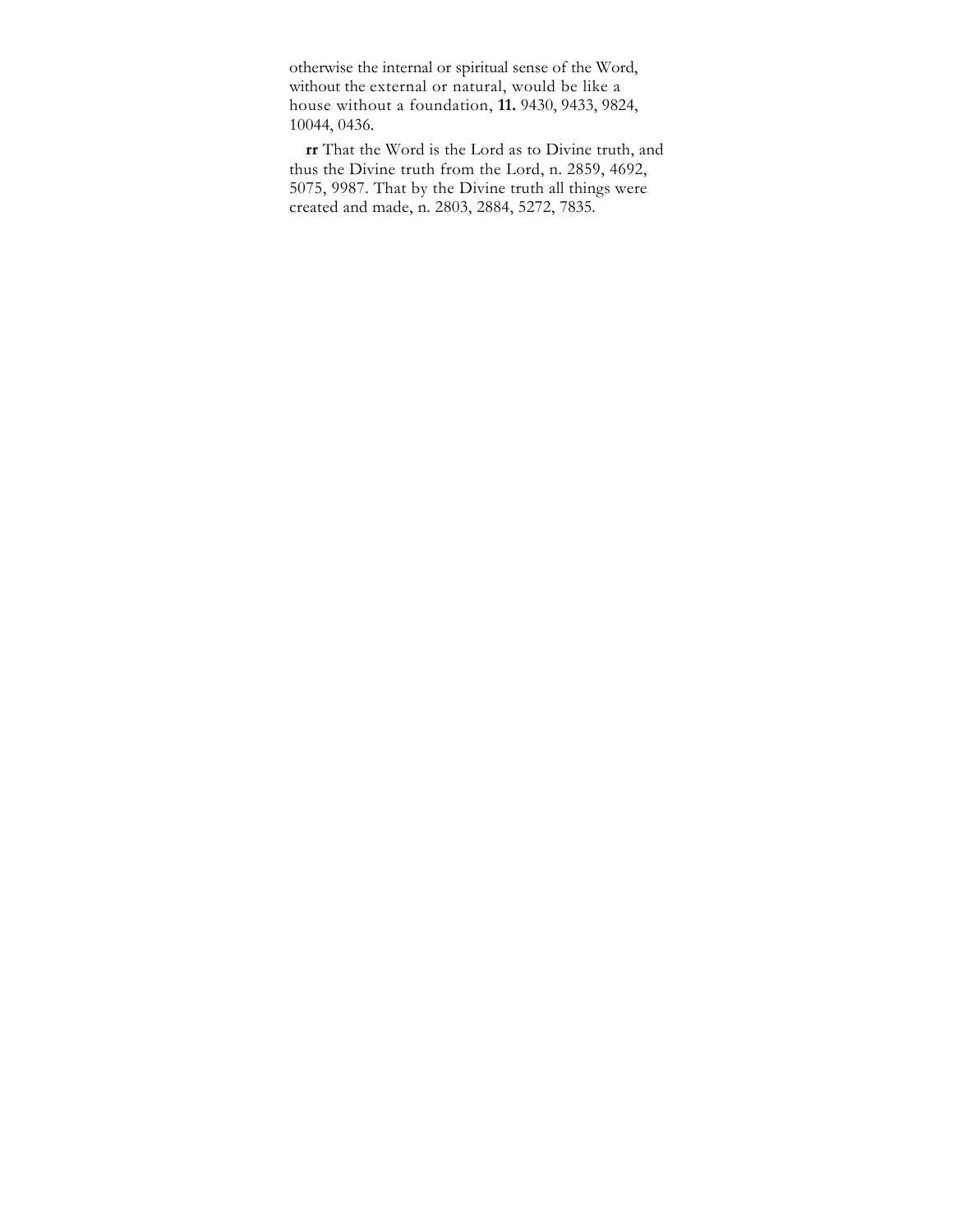#### EARTHS IN THE STARRY HEAVENS.

123. Those who are in heaven can speak and converse not only with the angels and spirits from the earths in this solar system, but also with those who are from earths in the universe out of this system; and not only with the spirits and angels there, but also with the inhabitants themselves; though only with such as have their interiors opened, so as to hear those that speak from heaven. The same thing is possible to a man while living in the world, to whom it is granted by the Lord to speak with spirits and angels. For man is a spirit as to his interiors, the body which he carries about in the world only serving him for discharging his functions in this natural or earthly sphere, which is the lowest. But to speak as a spirit with angels and spirits is granted to no one, unless he is capable of being consociated with angels as to faith and love; nor can he be consociated, unless he has faith in and love to the Lord, since it is by faith and love to Him that man is conjoined — that is, by truths of doctrine and goods of life from Him; and when he is conjoined, he is safe from the assault of evil spirits from hell. With others the interiors cannot be so far opened, since they are not in the Lord. This is the reason that there are few at this day to whom it is given to speak and converse with angels; as is •manifestly proved by its being scarcely believed at this day that there are spirits and angels, much less that they are with every man, and that by means of them man has connection with heaven, and through heaven with the Lord; and still less again that man when he dies as to the body, lives a spirit, and in the human form as before.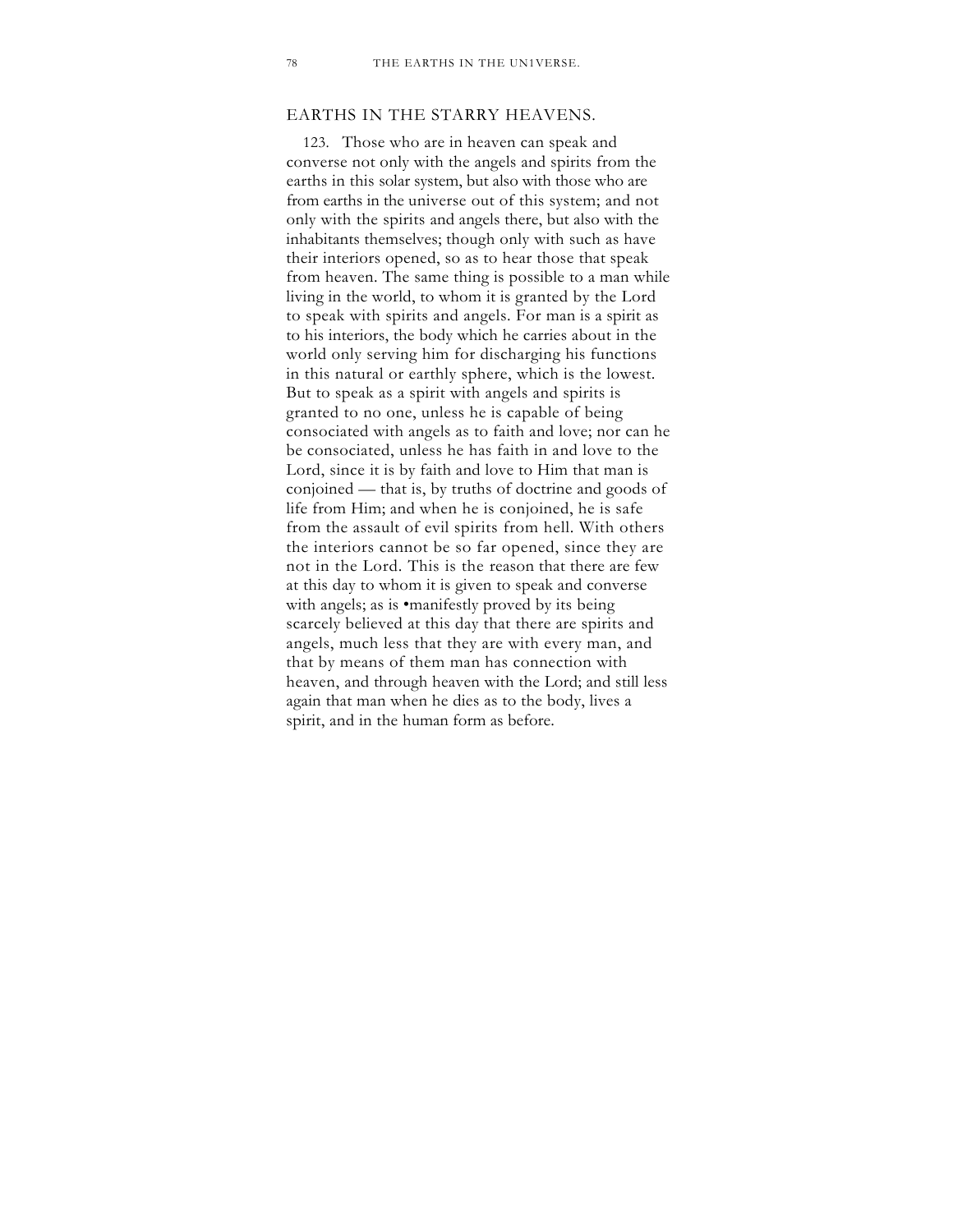124. As at this day with many in the church there is no belief in the life after death, and scarce any belief in heaven, nor in the Lord as the God of heaven and earth, therefore the interiors of my spirit have been opened by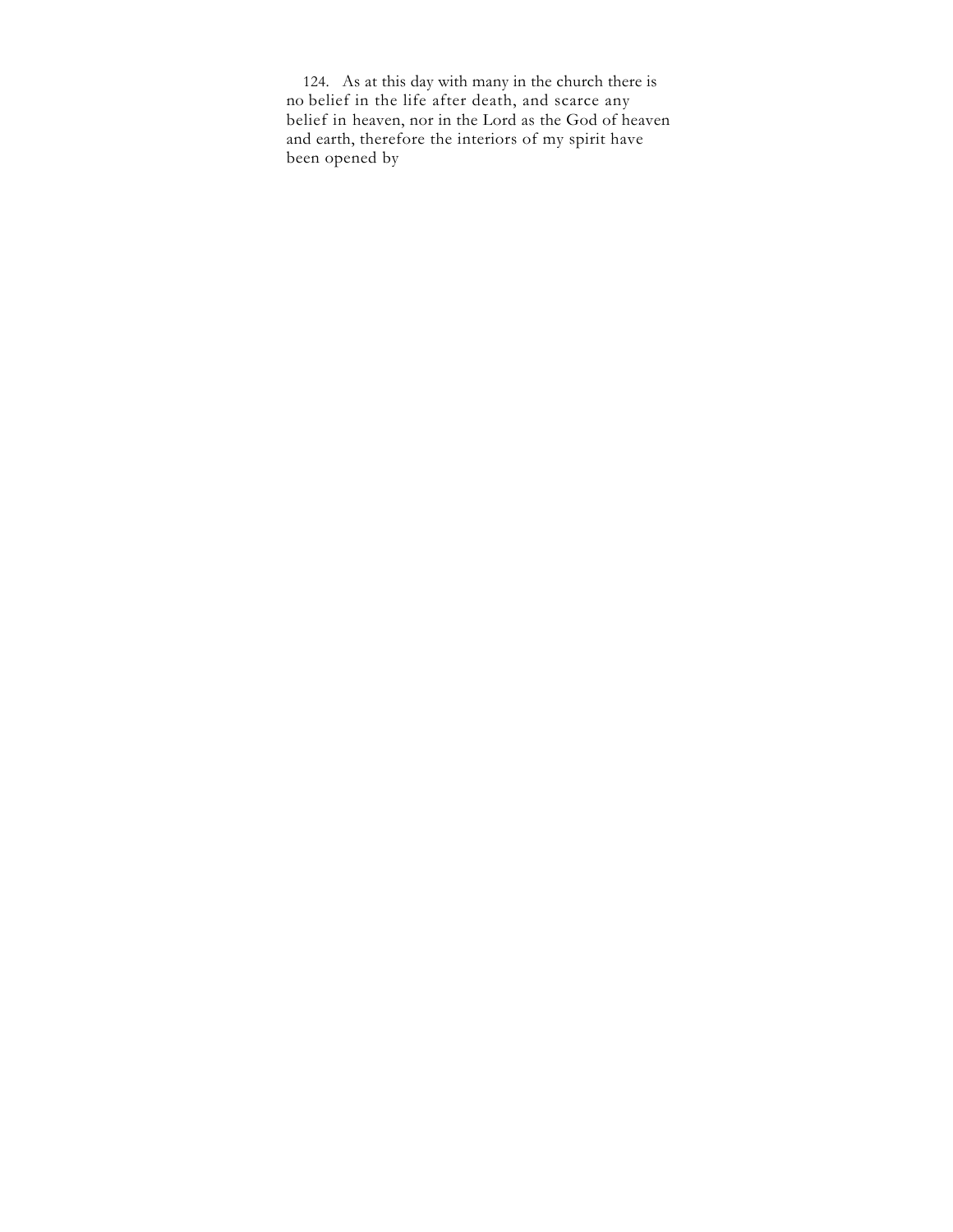## EARTHS 1N THE STARRY HEAVENS. 79

the Lord, so that while still in the body, I can at the same time be with angels in heaven; and not only speak with them, but also see the stupendous things there, and describe them; so that it may not chance to be said hereafter, " Who has come to us from heaven and told us that there is such a place, and what there is ihere?" But I know that they who in heart have before denied heaven and hell and the life after death, will still confirm themselves against them, and deny them; for it is easier to make a crow white, than to make those believe who have once rejected faith in the beart. The reason is, that they always think of such things from the negative, and not from the affirmative. Nevertheless, let what has been said bitherto, and what is still further to be said concerning angels and spirits, stand for the benefit of the few who are in faith. And that the rest also may be led along to some degree of acknowledgment, I am permitted to relate such things as attract and delight the man who is desirous of knowing; and now about the earths in the starry heavens.

**ray.** He who does not know the arcana of heaven, cannot believe that a man can see earths so far away, and relate anything about them from sensible experience. But let him know that the spaces and distances, and thence the journeyings in the natural world, are, in their origin and first cause, changes of the state of the interiors, and with angels and spirits appear according to these changes; ss and that thus they can by these changes be apparently transferred from one place to another, and from one earth to another, even to the earths which are at the end of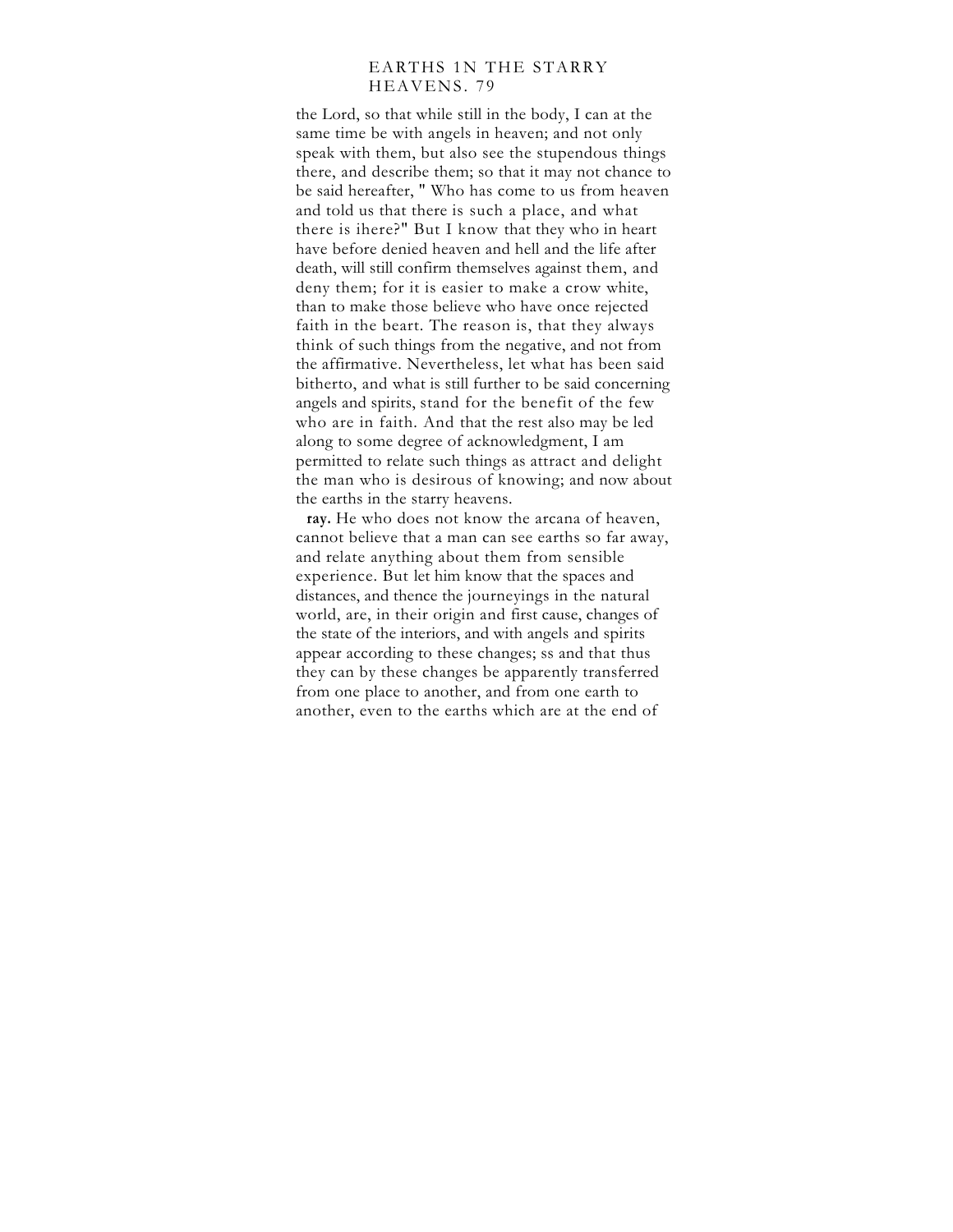the universe. So also may a man be transferred as to his spirit, his body still remaining in its place. Thus has it been with me, since by the Divine mercy of the Lord it has been

ss That movements, progressions, and changes of place in the other life are changes of state of the interiors of the life, and that still they appear to spirits and angels as real changes of place, n. 1273- 1277, 1377, 3356, 5605, 10734.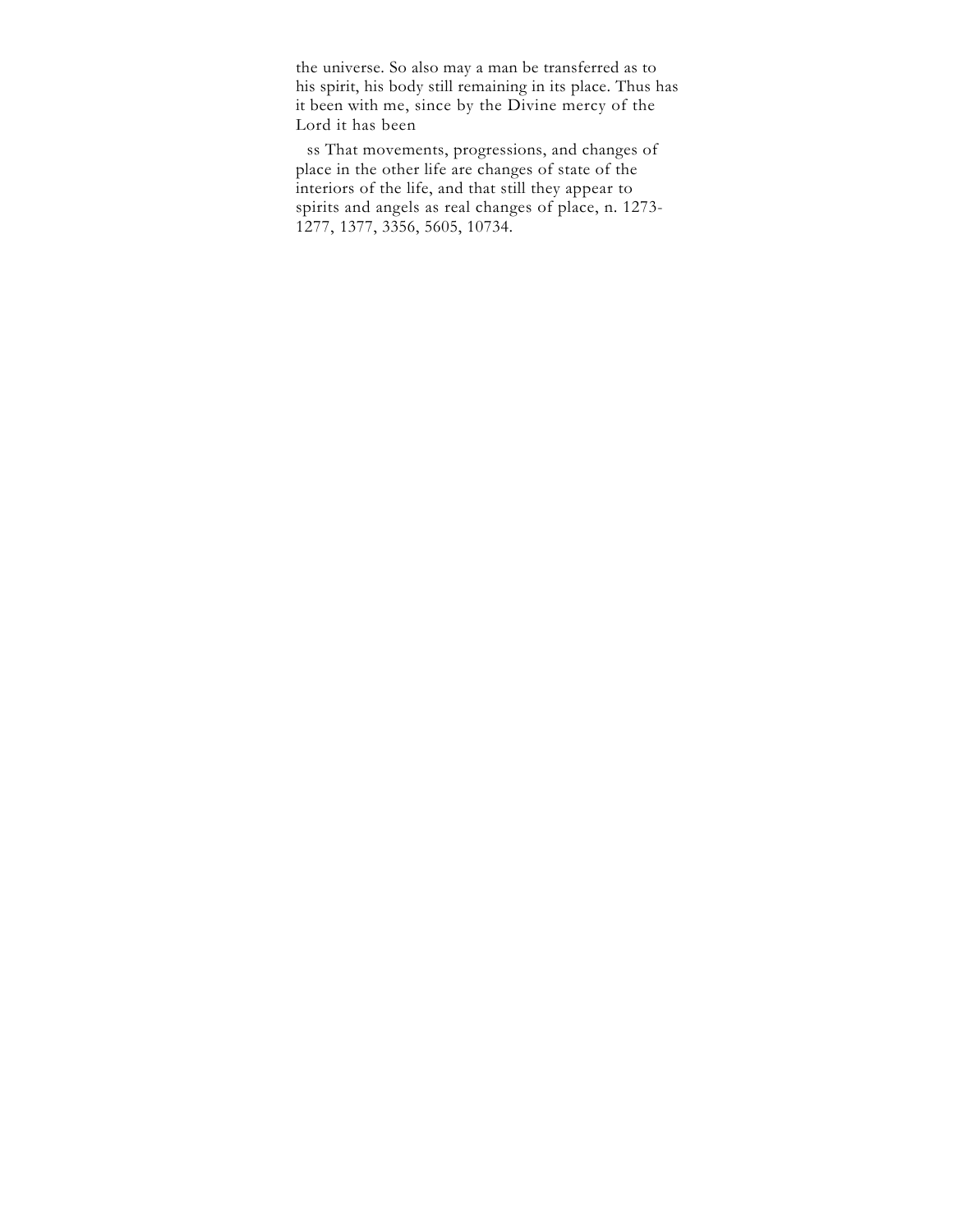given me to have full intercourse with spirits as a spirit, and at the same time with men as a man. That a man can be so transferred as to his spirit, the sensual man cannot understand, since he is in space and time, and measures his movements thereby.

126. That there are many worlds, may be evident to every one, from there being so many fixed stars visible in the universe; and it is known in the learned world that every fixed star is like a sun in its place; for it remains fixed like the sun of our earth in its place; and that the distance makes it appear small in form like a star; consequently that just like the sun of our world, it has round it planets, which are earths; and the reason that these are not apparent to our eyes, is their being at such an immense distance, and having only the light of their star, which cannot be reflected again as far as here. For what other purpose is there so great a heaven with so many stars? For the end of the creation of the universe is man, that from man there may be an angelic heaven; but what would the human race, and thence an angelic heaven, from one earth, be for the Infinite Creator, for Whom a thousand earths, nay, tens of thousands, would not be enough ? By calculation it appears that if there were a million of earths in the universe, and men on every earth to the number of three hundred millions, and two hundred generations in six thousand years, and if to each man or spirit were given the space of three cubic ells, the whole number of so many men or spirits, collected into one body, would still not fill the space of the thousandth part of this earth, thus perhaps not more than the space of a single satellite around the planet Jupiter or Saturn; which would be a space scarce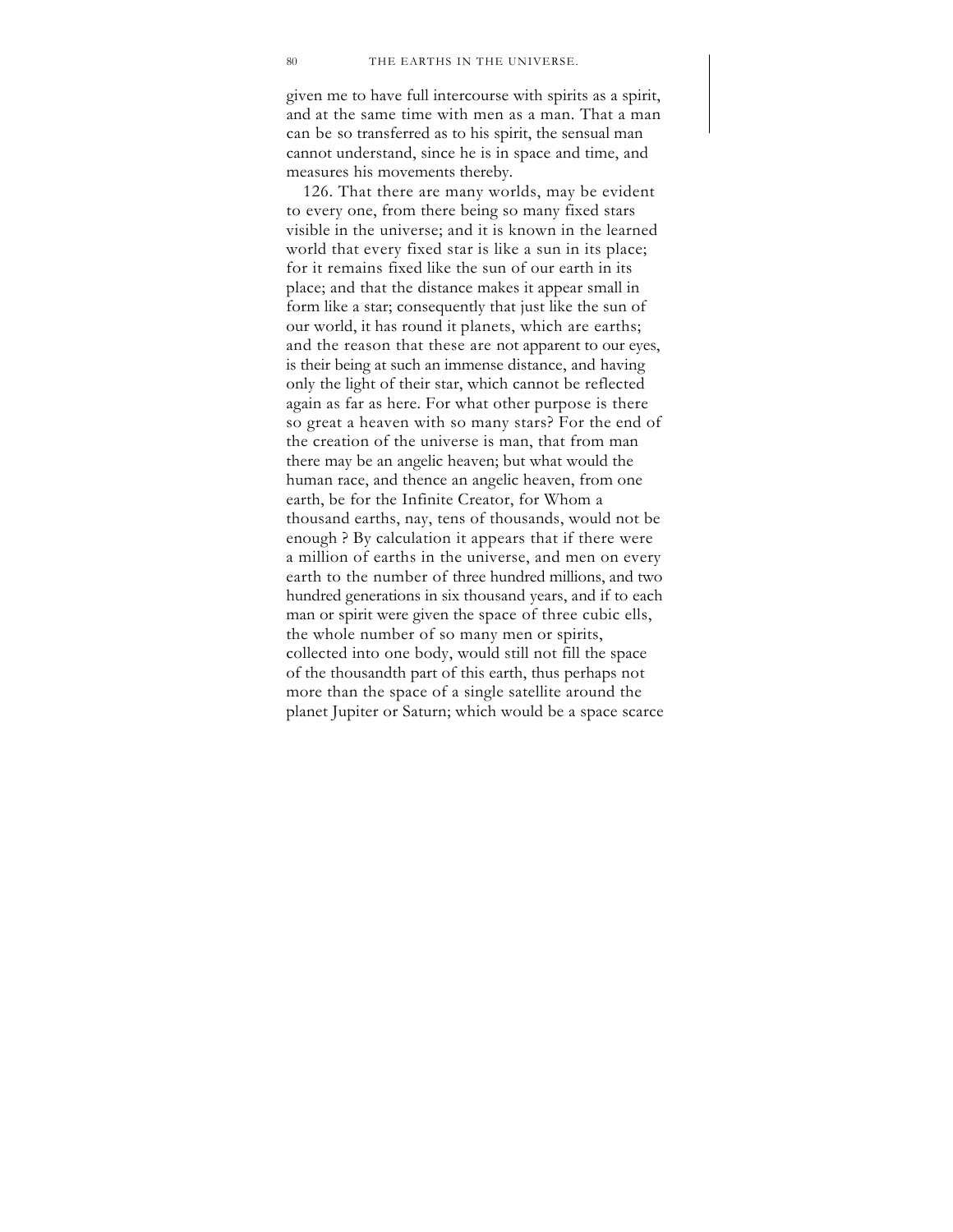discernible in the universe, for a satellite is hardly visible to the naked eye. What is this to the Creator of the universe? to Whom there would not be enough if the whole universe should be filled, for He is Infinite. On these matters I have spoken with angels, who said that they have **a**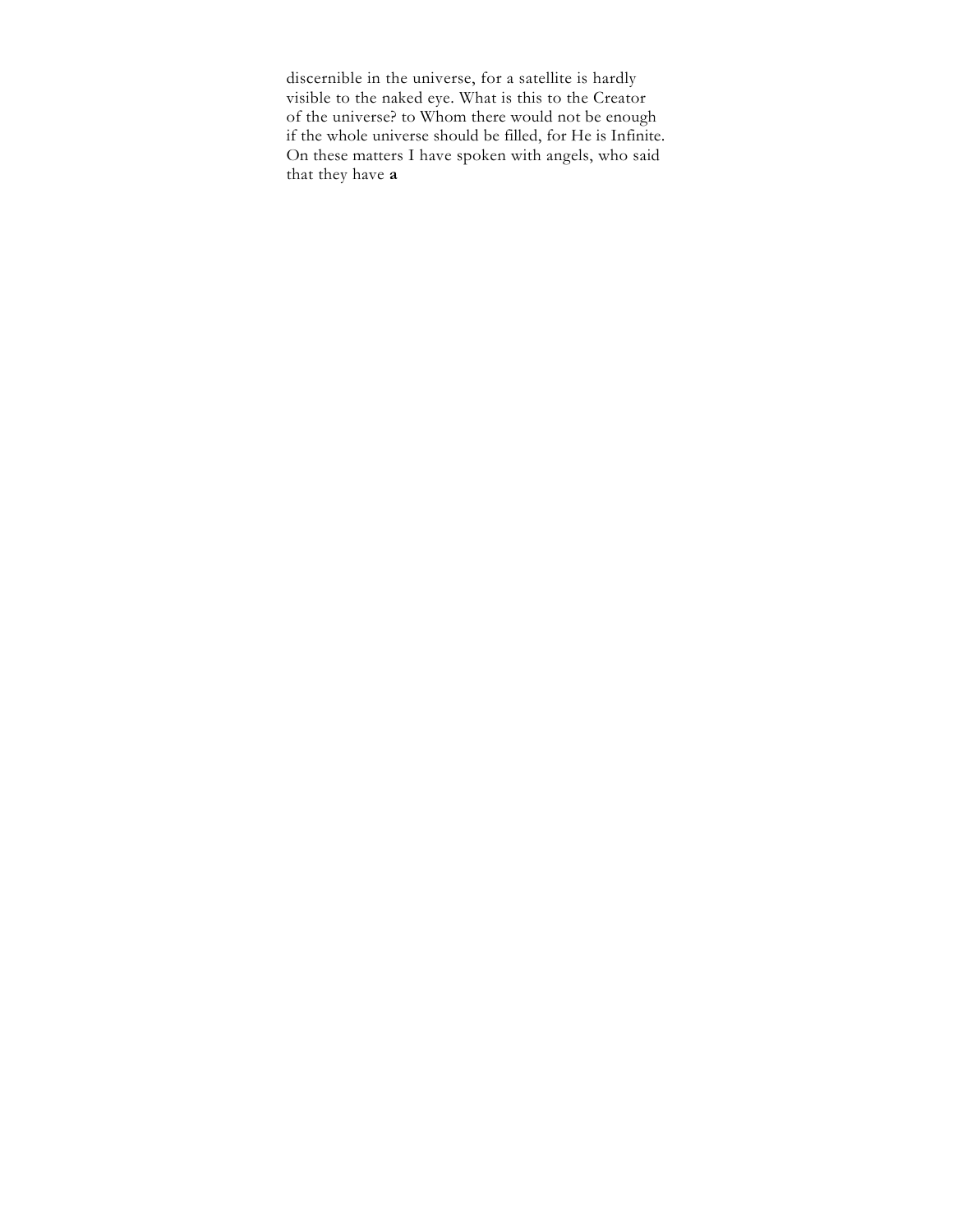# THE FIRST EARTH 1N THE STARRY HEAVENS. 81

similar idea of the fewness of the human race in comparison with the infinity of the Creator, although they do not think from spaces, but from states; and that according to their idea, earths to the number of as many myriads as could be conceived by thought, would still be as nothing at all to the Lord. But in what now follows, the earths in the starry heavens shall be described from experience itself; from which it will also be evident how I was transferred thither as to my spirit, while my body remained in its place.

# THE FIRST EARTH IN THE STARRY HEAVENS, AND ITS SPIRITS AND INHABITANTS; FROM THINGS HEARD AND SEEN.

127. I was led by the Lord by means of angels to a certain earth in the starry heavens, where it was given me to see the earth itself, yet not to speak with the inhabitants there, but with the spirits who were from it. All the inhabitants or men of every earth, after the life in the world is finished, become spirits, and remain near their own earth. From these spirits, however, information is given about their earth, and about the state of the inhabitants there; for men who leave the body bring with them all their former life, and all their memory." To be led to earths in the universe is not to be led and transferred thither as to the body, but as to the spirit; and the spirit is led by variations of the state of interior life, which appear to it as progressions through space.ss Approaches also are made according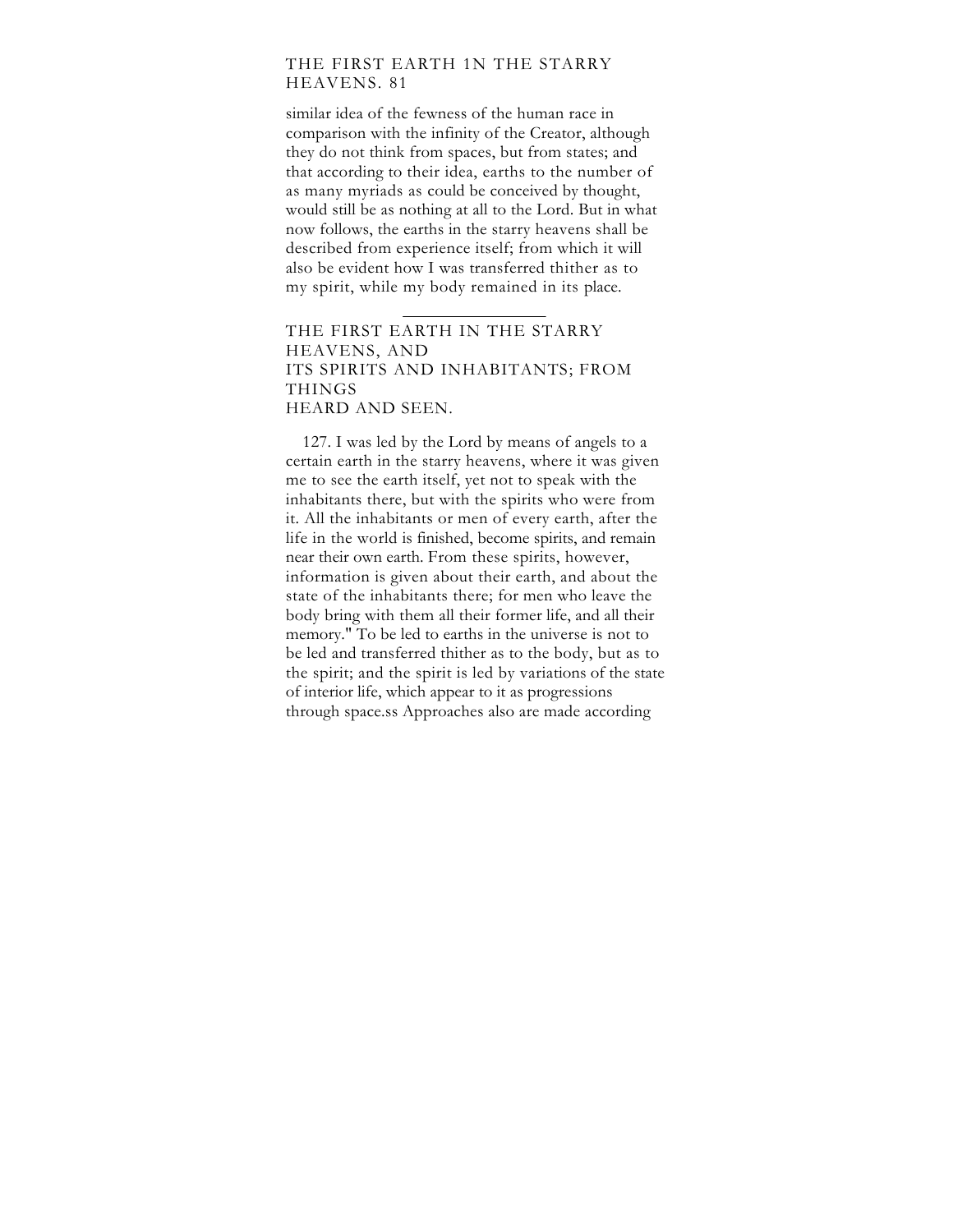to agreements or similarities of states of life; for agreement or similarity of life conjoins, and disagreement and dissimilarity disjoin. From this may be evident how transference is made as to the spirit, and approach to

et That man after death retains the memory of all his affairs in the world, n. 2476-2486.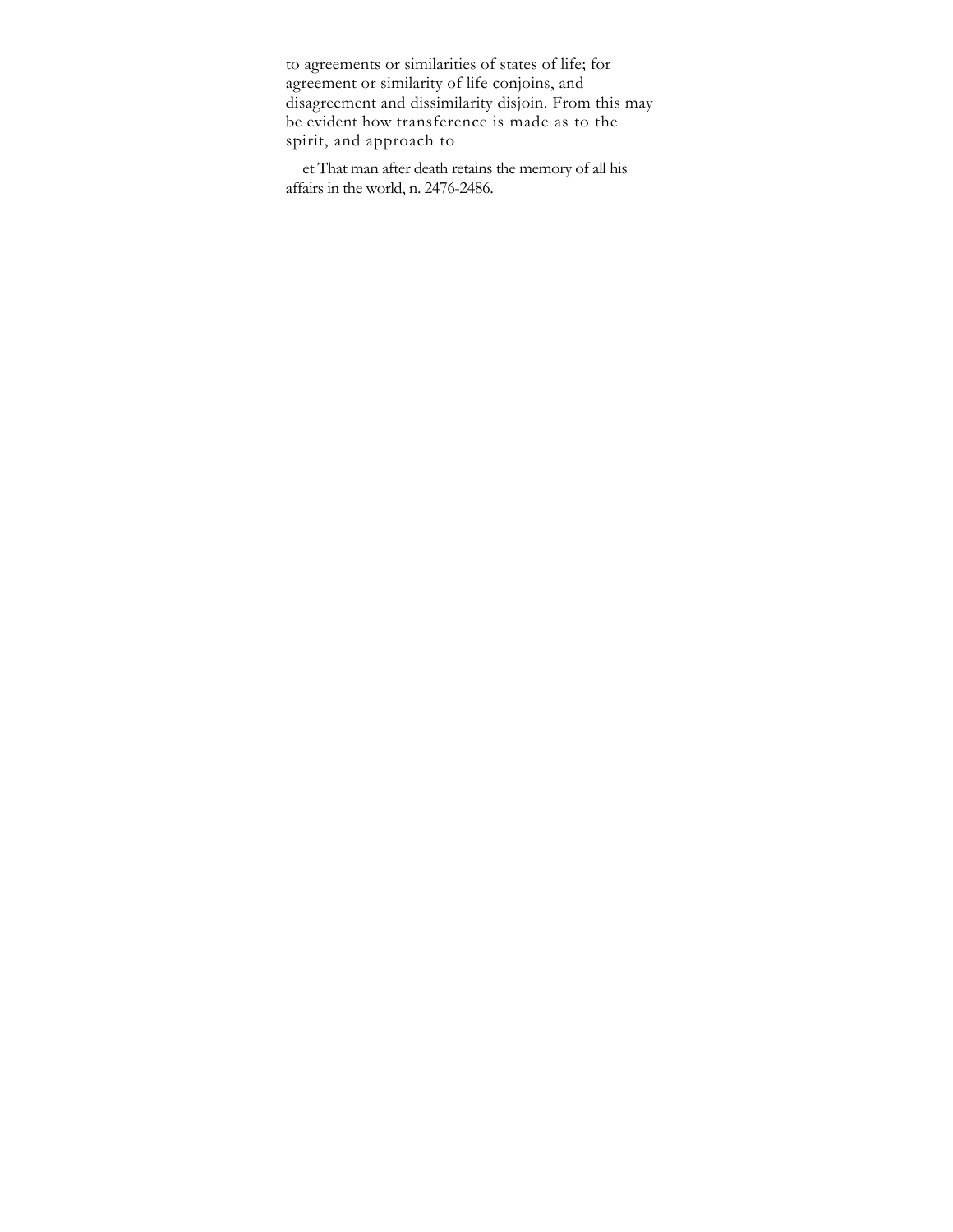what is remote, while the man still remains in his place. But to lead the spirit beyond its own world by variations of the state of interiors, and to make the variations advance successively even to a state agreeing with or similar to that of those to whom it is led, is in the power of the Lord alone. For there must be continual direction and foresight from first to last, in going and returning; especially with a man who is still in the world of nature as to the body, and thereby in space. That this has really been done, those who are in and think from the bodily senses cannot be induced to believe, for the reason that what is of bodily sense cannot apprehend movements unconnected with space. But still they who think from the sense of their spirit, somewhat removed or withdrawn from the sense of the body, thus interiorly in themselves, may be induced to believe and to apprehend; since in the idea of interior thought there is not space nor time, but instead thereof those things from which spaces and times exist. It is for such persons that what follows concerning the earths in the starry heavens is related, and not for others, unless they will suffer themselves to be instructed.

128. In entire wakefulness I was led as to the spirit by the Lord, by means of angels, to a certain earth in the universe, accompanied by some spirits from this world. Our progress was made toward the right, and lasted two hours. Near the limit of our solar system, there appeared at first a shining white cloud, but dense, and beyond it a fiery smoke ascending out of a great chasm. It was a vast gulf separating our solar world on that side from some worlds of the starry heavens. That fiery smoke appeared at a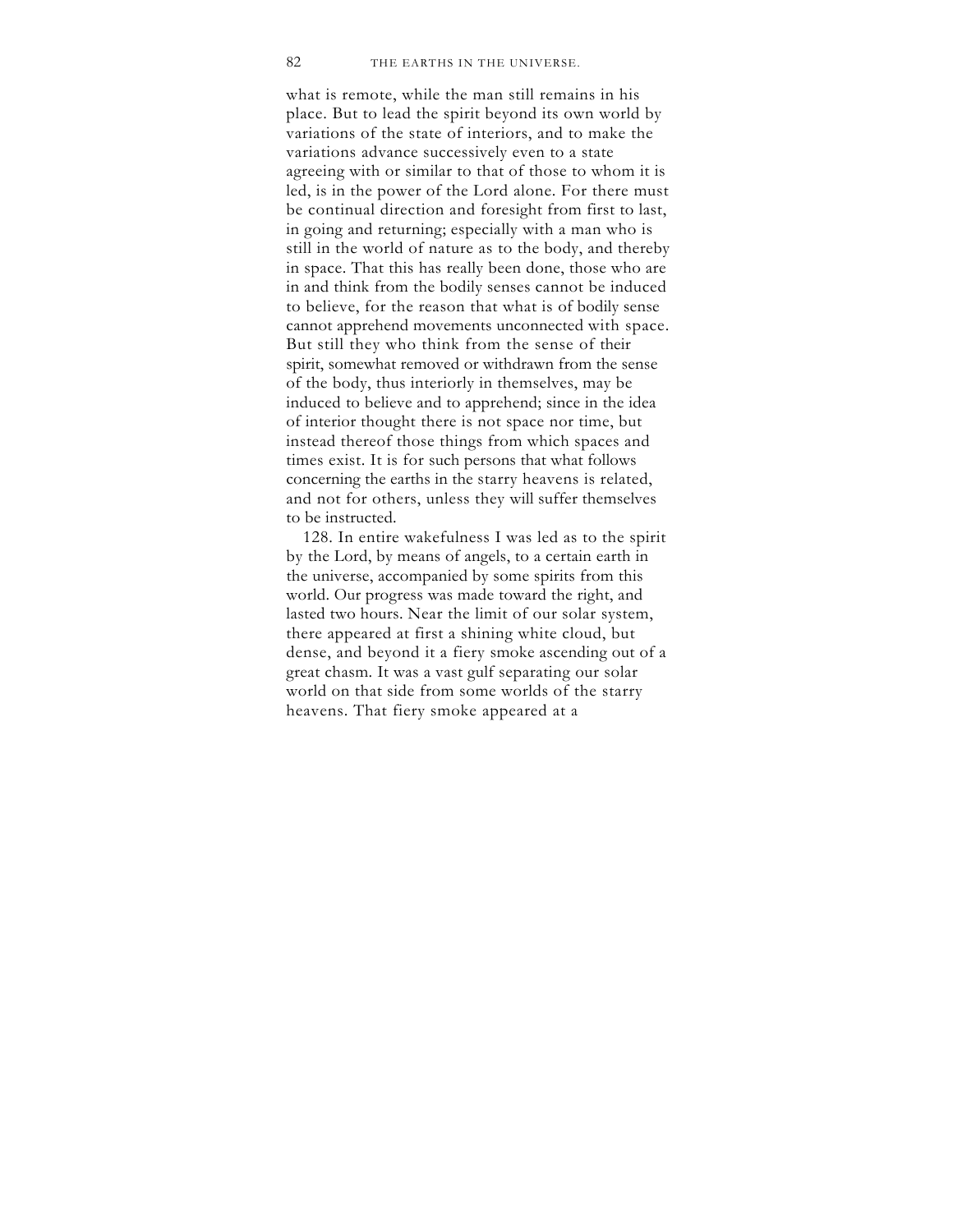considerable distance. I was borne across the middle of it; and then there appeared beneath in that chasm or gulf very many men, who were spirits — for spirits all appear in the human form, and actually are men. I also heard them speaking with one another; but whence and who they were, was not given me to know. Yet one of them said to me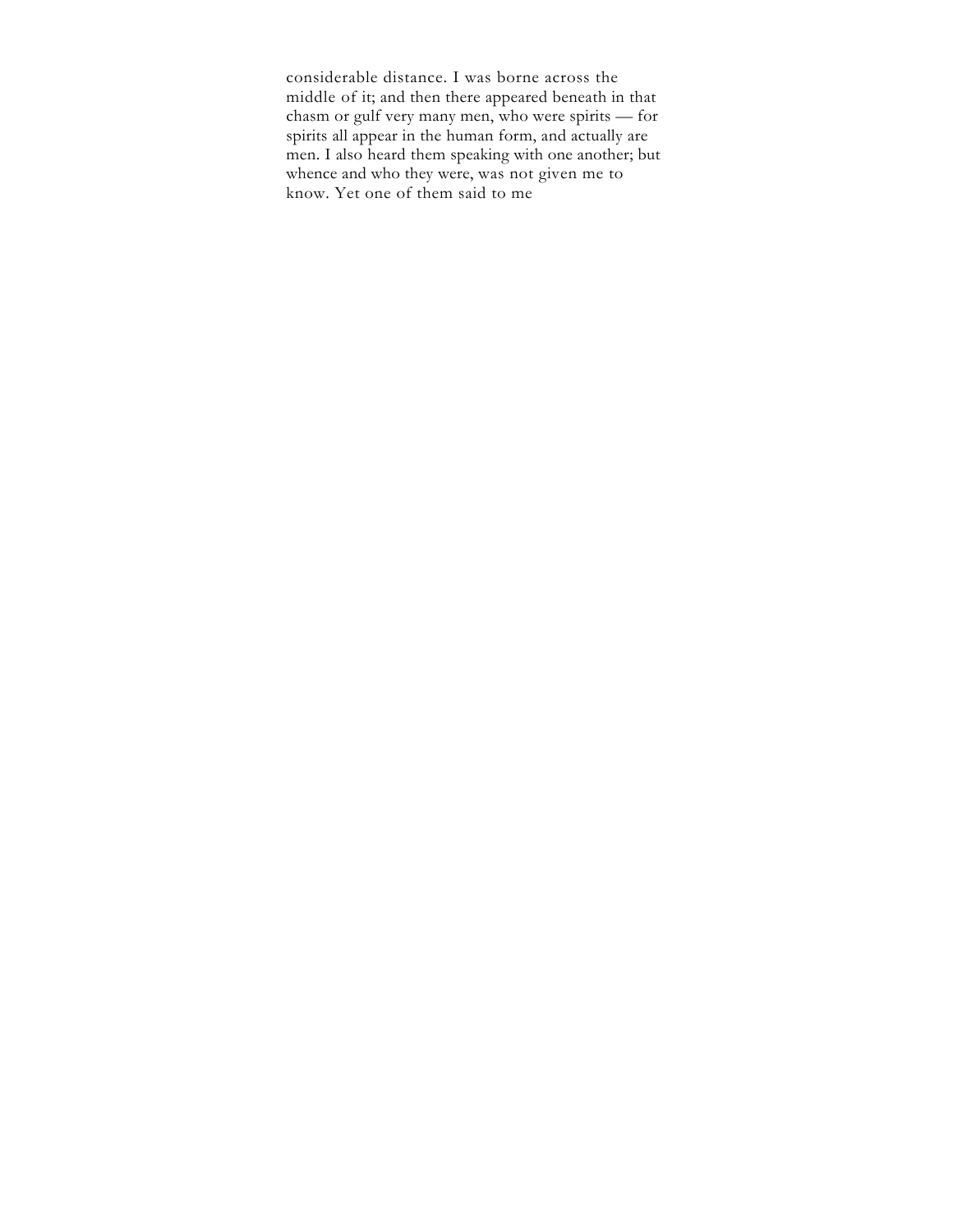# THE F1RST EARTH IN THE STARRY HEAVENS. 83

that they were guards, lest spirits should pass from this world into another in the universe without leave having been given. That it was so, was also confirmed; for some spirits who were in our company, but had not received permission to pass over, when they came to that great interspace, began to cry out vehemently that they were perishing; for they were like those who are struggling in agony with death, and therefore they stopped on that side of the gulf, nor could they be taken any further, as the fiery smoke that exhaled from the gulf enveloped them and thus tortured them.

129. After I was borne on through that great chasm, I at length arrived at a place where I stopped; and there then appeared to me spirits overhead with whom it was given me to speak. From their speech, and from their peculiar way of apprehending and explaining things, I clearly perceived that they were from another earth; for they were quite different from spirits of our solar system. They also perceived from my speech tbat I was from afar.

13o. After we had spoken for some time on various matters, I asked what God they worshipped. They said thai they worshipped an Angel, who appears to them as a Divine Man, shining with light; and that He instructs them and gives them to perceive what they ought to do. They said further that they know that ihe Most High God is in the Sun of the angelic heaven; and that He appears to their Angel, and not to themselves; and that He is too great for them to dare to adore Him. The Angel whom they worshipped was an angelic society, to which it was given by the Lord to preside over them, and to teach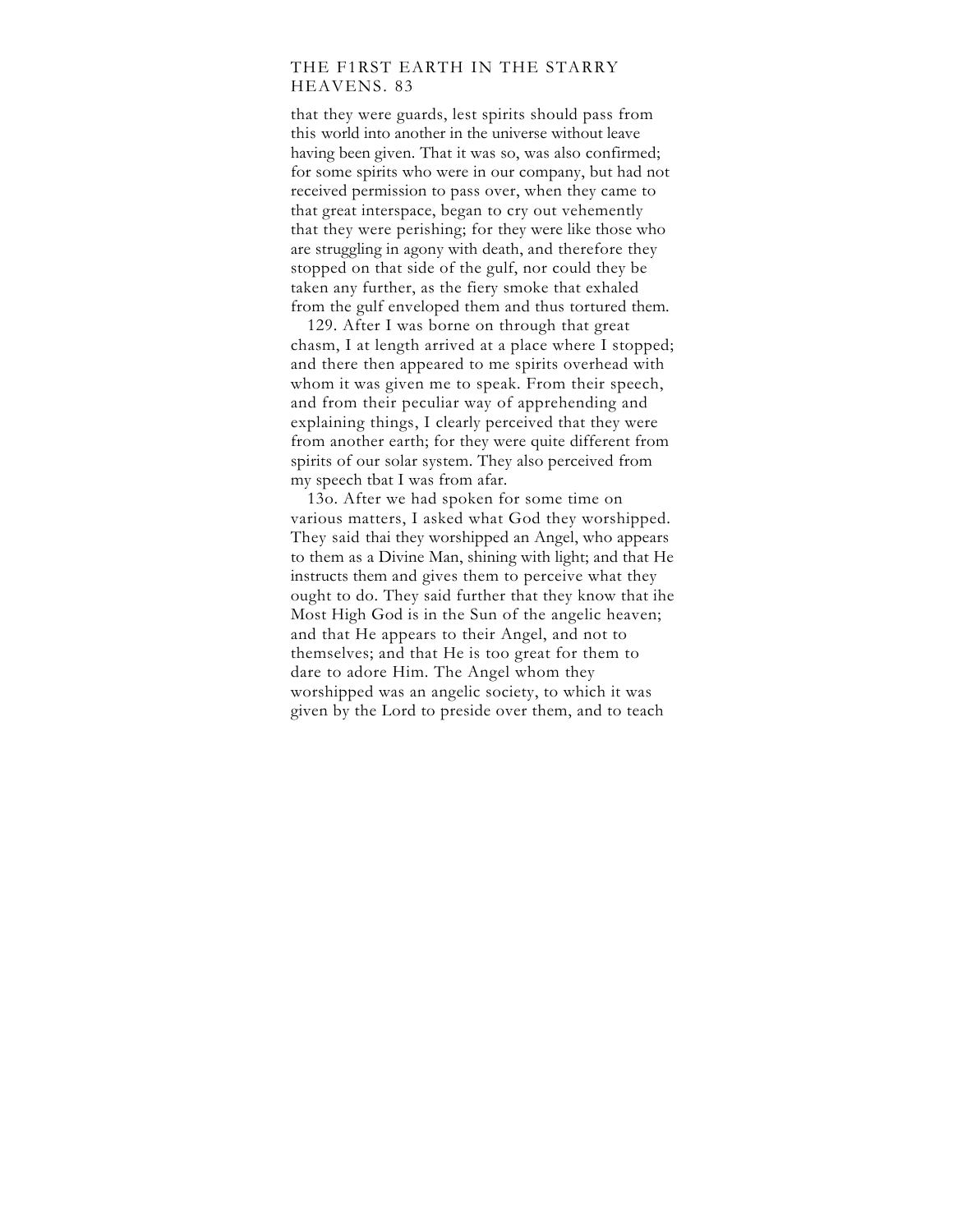the way of what is just and right. They therefore have light from a certain flame, which appears like a small torch, quite fiery and yellow. The cause of it is their not adoring the Lord, and thus not having light from the Sun of the angelic heaven, but from an angelic society. For an angelic society, when it is given by the Lord, can present such light io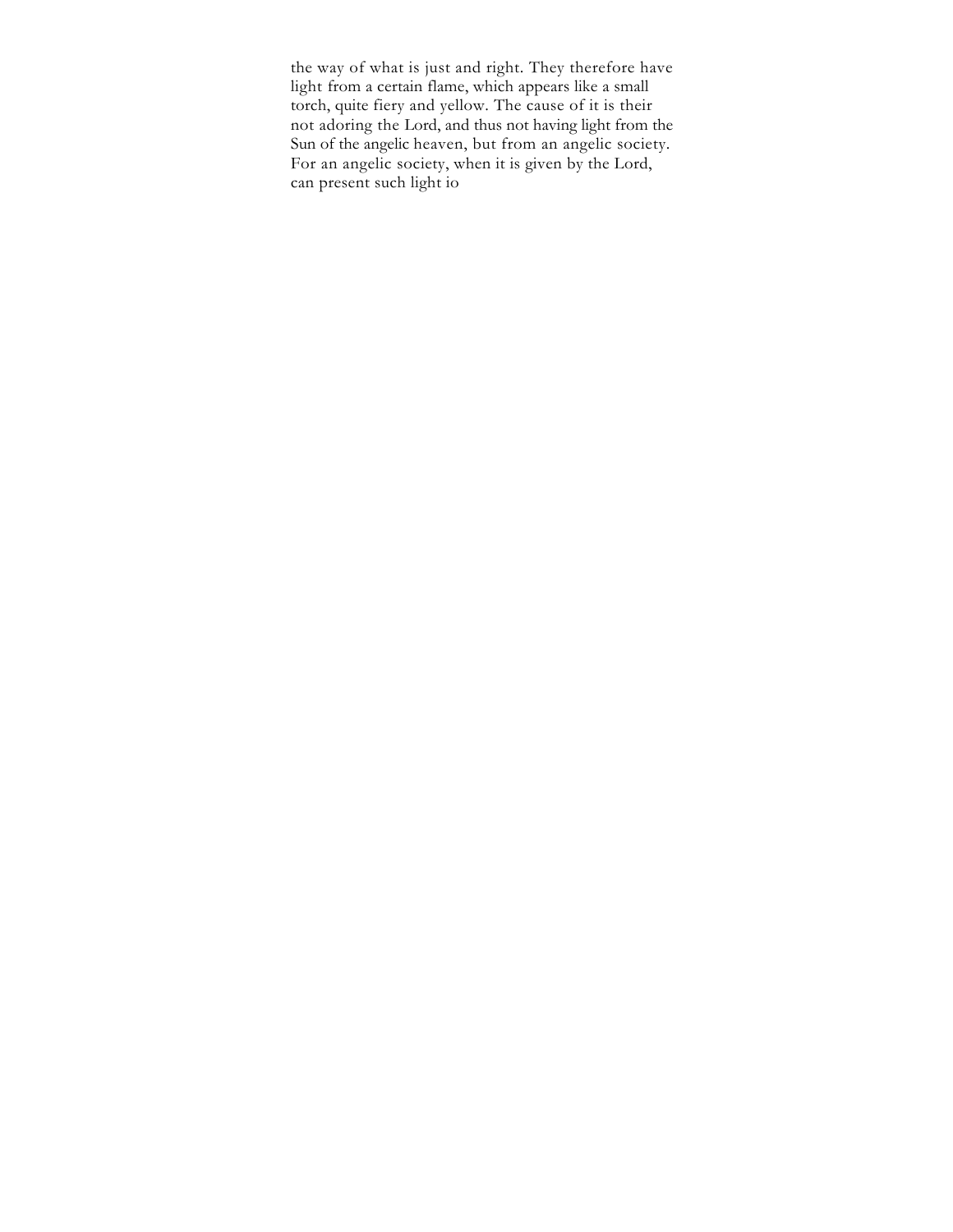#### 84 THE EARTHS 1N THE UNIVERSE.

the spirits who are in a lower region. That angelic society was also seen by me, high above them; and there was also seen there the flamy source of their light.

131. As to the rest they were modest, and somewhat simple, but yet of quite good thoughts. From the light with them it might be concluded what their intellectual capacity is; for the understanding is according to the reception of the light which is in the heavens; since the Divine truth proceeding from the Lord as a Sun is what shines ihere, and enables the angels not only to see, but also to understand...

132. I was instructed that the inhabitants and spirits of that earth have reference in the Greatest Man to something in the spleen, as to which I was confirmed by an influx into the spleen when they were speaking with me.

133. They were asked about the sun of their system, which illumines their earth. They said that the sun there appears flamy; and when I represented the size of the sun of our earth, they said that theirs was smaller; for their sun to our eyes is a star, and I was told by angels that it is among the smaller stars. They also said that the starry heavens are likewise seen from their earth, and that a star larger than the rest appears to them ioward the west. I was told from heaven that this is our sun.

134. Presently my sight was opened, so that I could see somewhat of that earth itself; and there appeared many meadows and woods with leafy trees, and also woolly sheep. I afterward saw some of the inhabitants, who were of the

.0 That the light in the heavens is great, n. 1117,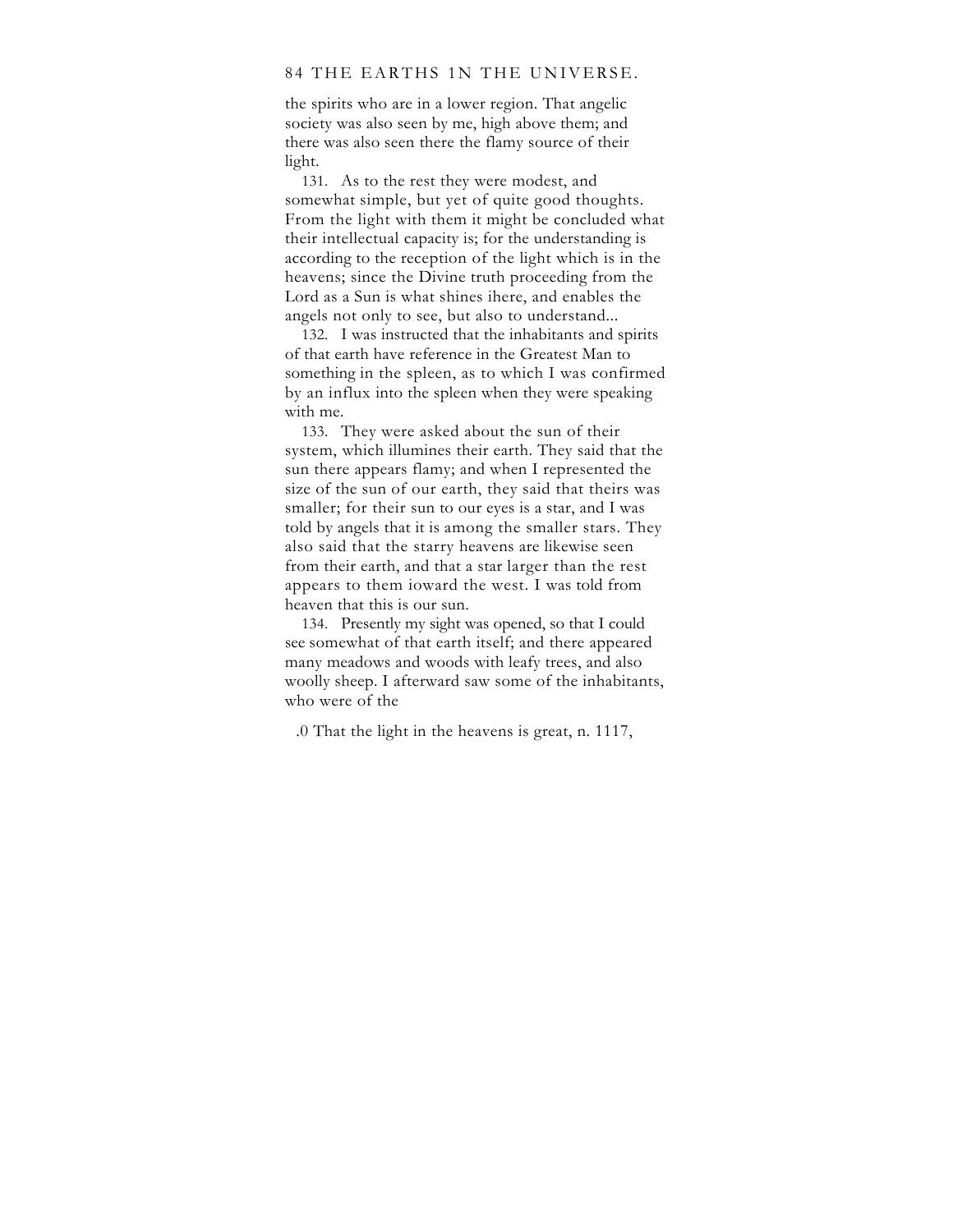1521, 1522, 1533, 1619-1632, 4527, 5400, 8644. That all the light in the heavens is from the Lord as a Sun there, n. 1053, 1521, 3195, 3341, 3636, 4415, 9548, 9684, 10809. That Divine truth proceeding from the Lord appears in the heavens as light, n. 3195, 3222, 5400, 8644, 9399, 9548, 9684. That that light illumines both the sight and the understanding of angels and spirits, n. 2776, 3138. That the light of heaven also illumines the understanding of man, n. 1524, 3138, 3167, 44o8, 66o8, 8707, 9128, 9399, 10569.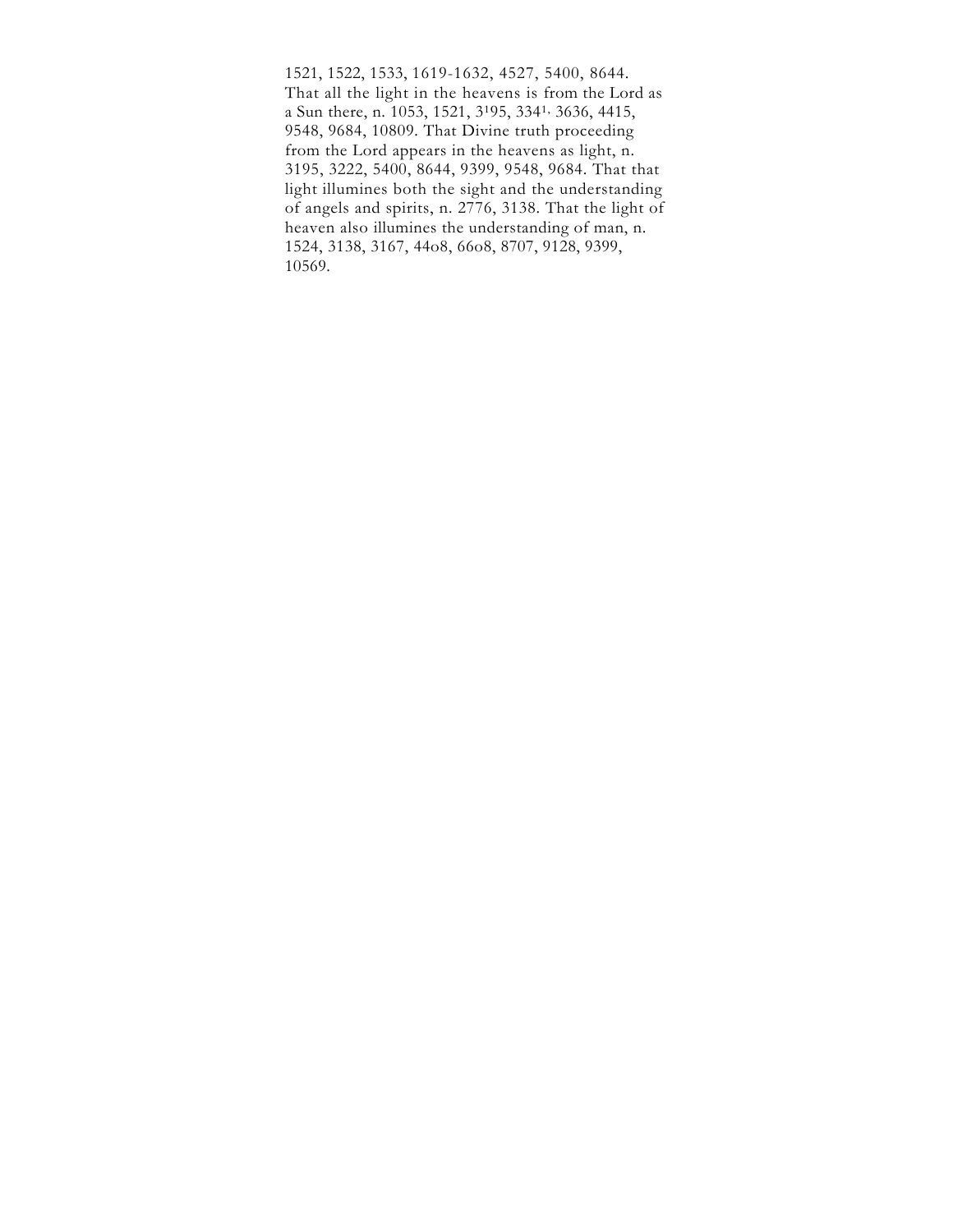# THE F1RST EARTH IN THE STARRY HEAVENS. 85

lower class, clothed in a dress much like that of peasants in Europe. There was also seen a man with his wife. She appeared of handsome figure and graceful carriage, and the man likewise. But, what seemed strange to me, he had a pompous gait, with a rather haughty step; while the woman, on the contrary, walked with a humble step. It was said by the angels that such is the custom on that earth, and that the men who are such are loved, because nevertheless they are well disposed. I was further told that they are not permitted to have more than one wife, that being contrary to their laws. The woman whom I saw had before her breast a broad garment, with which she could screen herself, while it was so made that she could insert her arms and wrap it about herself, and s0 walk away. Or the lower part of it could be drawn up, and when drawn up and applied to the body, it appeared like an upper garment covering the chest, such as is worn by the women of our earth. But the same garment served also for the man, who was seen to take it from the woman and apply it to his back, l00sening the lower part, which then flowed down to his feet, like a toga, and thus clothed he walked about. What I saw on that earth, was not seen with the eyes of my body, but with the eyes of my spirit; and the spirit can see the things that are on an earth, when it is given by the Lord.

135. As I know that it will be doubted whether it is in any wise possible for a man to see with the eyes of his spirit anything on an earth so far away, it is well to say how this thing is. Distances in the other life are not like distances on earth. In the other life distances are altogether according to the states of the interiors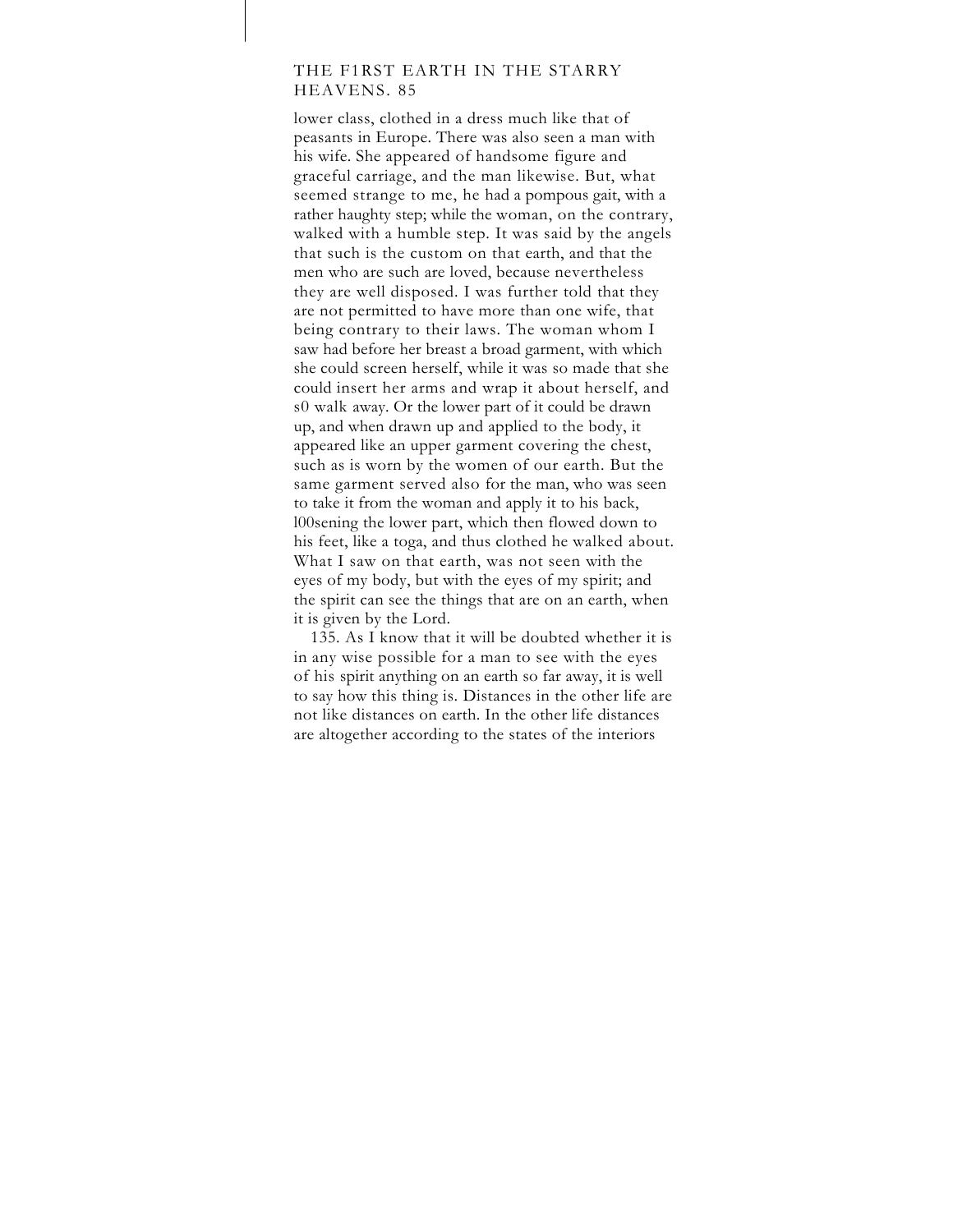of any one. Those who are in a like state, are together in one society and in one place. Everything is present there according to similarity of state, and everything is distant according to dissimilarity of state. Hence it was that I was near that earth when I was led by the Lord into a state similar to that of its spirits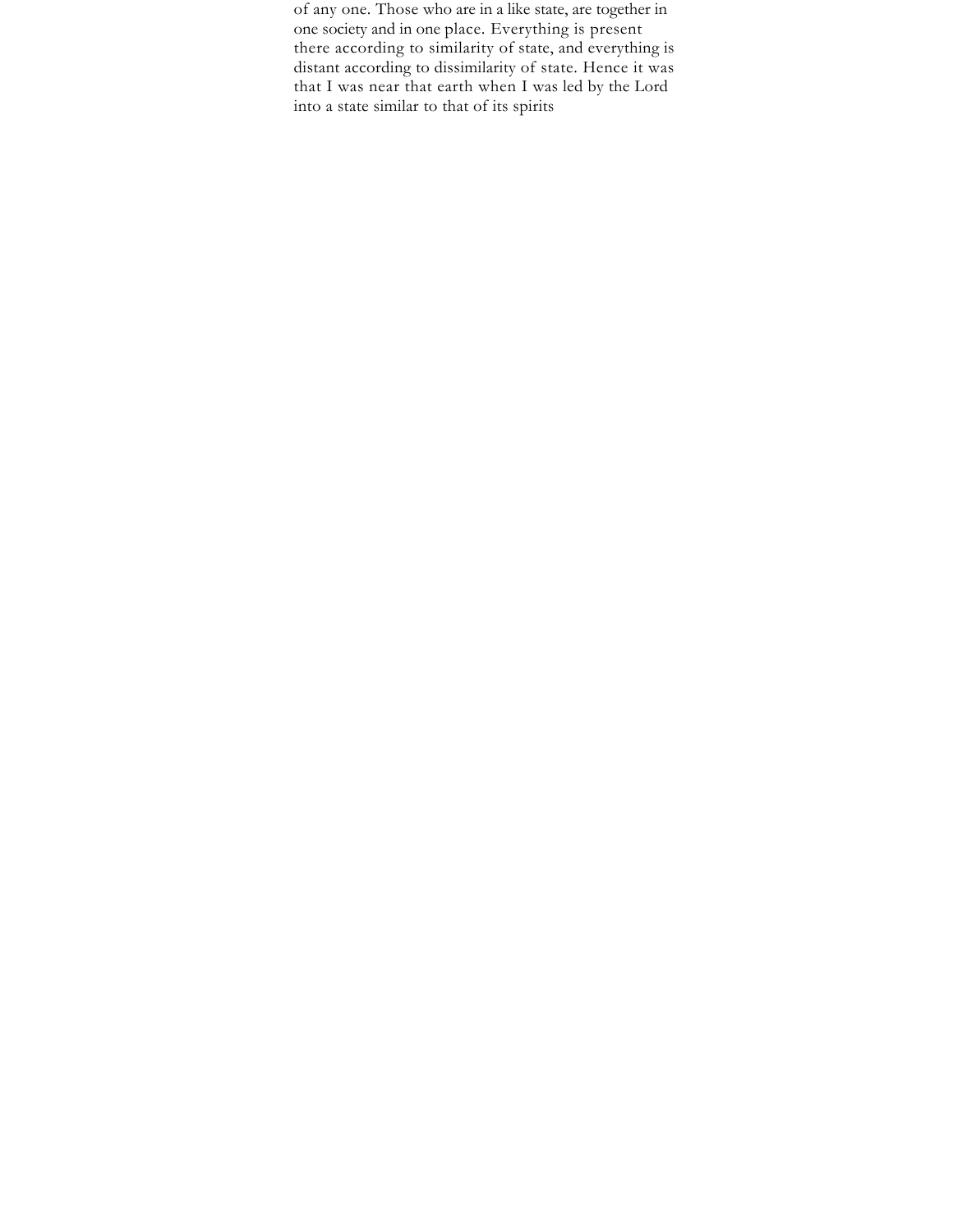#### 86 THE EARTHS IN THE UN1VERSE.

and inhabitants, and that being then present I spoke with them. From this it is plain that the earths in the spiritual world are not distant in the same way as in the natural world; but only apparently, according to the states of life of the inhabitants and spirits there. The state of life is the state of affections as io love and faith. In regard to a spirit being able to see the things which are on an earth, or what is the same, a man as to his spirit, I may explain how this also is. Neither spirits nor angels can, by their own sight, see anything that is in the world; for to them the light of the world, or of the sun, is as thick darkness —just as man by his bodily sight cannot see anything that is in the other life; for to him the light of heaven is as thick darkness. But still, spirits and angels, when it is the Lord's good pleasure, can see the things that are in the world through the eyes of a man. But this the Lord does not grant to any others than those whom He gives to speak with spiriis and angels, and to be in company with them. Through my eyes it has been given them to see things in the world, and as plainly as I did; and also to hear men speaking with me. It has sometimes happened, that some through me have seen their friends whom they had in the life of the body, just as present as before, to their great astonishment. They have also seen their husbands, or wives, and their children, and wished to tell them that they were present and saw them, and also wanted me to tell them about their state in the other life. But I was prohibited from telling them and letting them know that they were thus seen, even for the reason ihat they would have called me insane, or would have thought that it was delirium of mind. For it was known to me, that although they acknowledged with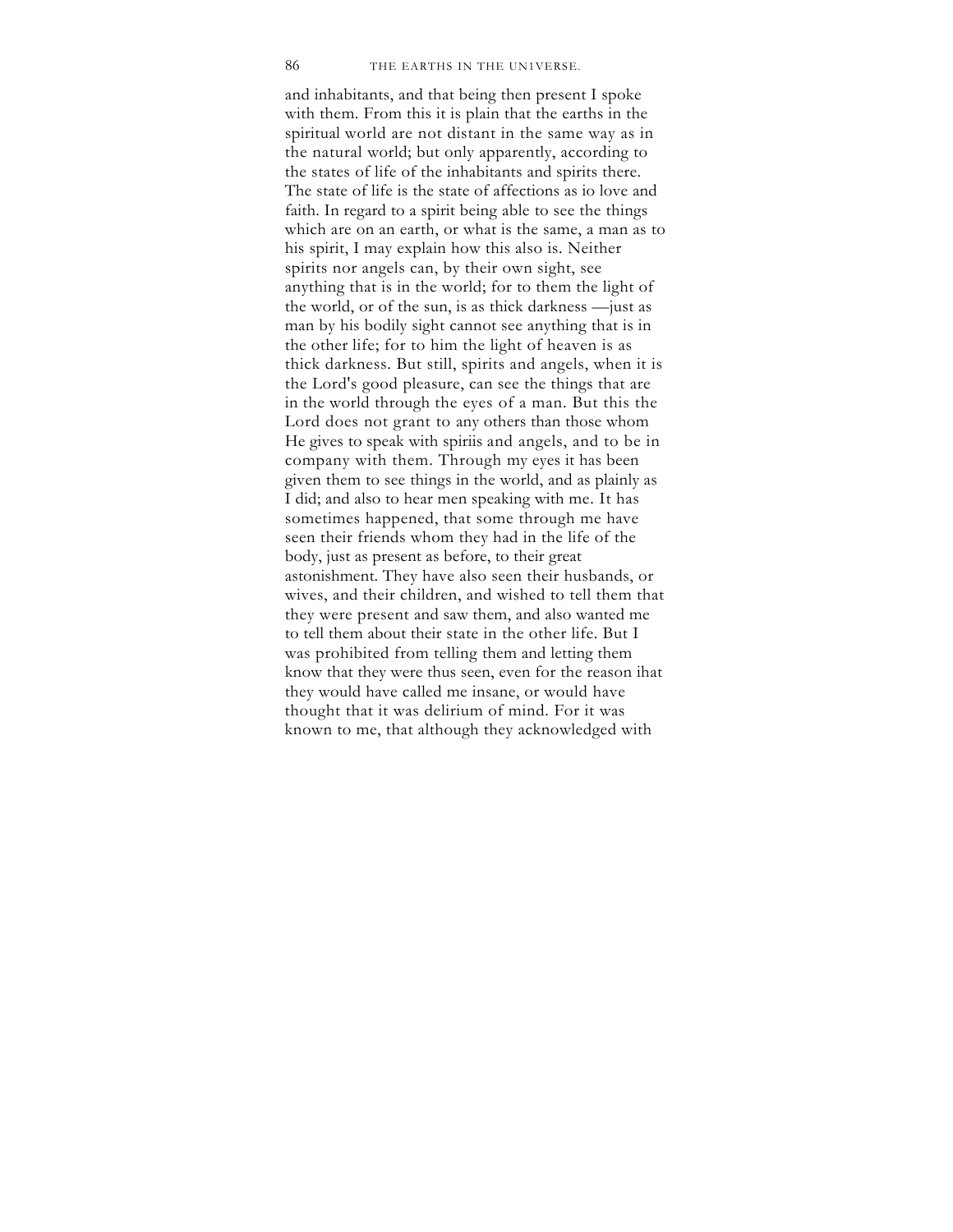the lips, still they did not believe in the heart, that there were spirits, and that the dead had risen and were among spirits, and that these could see and hear through a man. When my interior sight was first opened, and those who were in the other life saw ihrough my eyes the world and the things that were in it, they were so astonished that they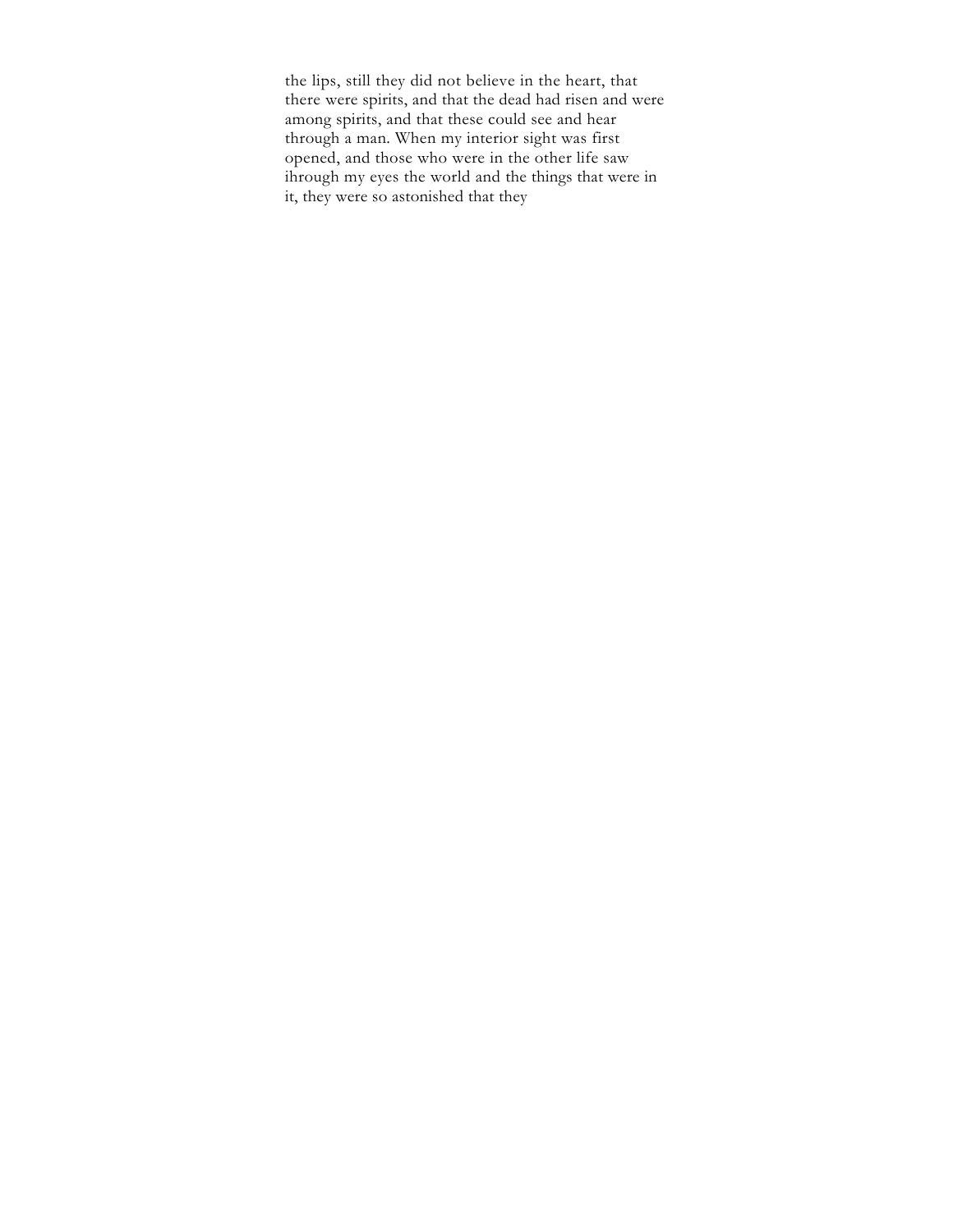## THE FIRST EARTH IN THE STARRY HEAVENS. 87

called this the miracle of miracles, and were affected with a new joy, that thus there was granted a communication of earth with heaven, and of heaven with earth. This joy lasted for months; but now that it has become familiar, they have ceased to wonder. I have been instructed that the spirits and angels with other men, see nothing at all of what is in the world, but only perceive the thoughts and affections of those with whom they are. From this it may be evident that man was so created, that while living in the world among men, he might at the same time also live in heaven among angels, and the converse; thus that heaven and the world with a man might be together, and act as one; and that men might know what is in heaven, and angels what is in the world; and when men die, they might thus pass out of the Lord's kingdom on earth into the Lord's kingdom in heaven, not as into a different kingd0m, but as into the same in which they also were when they lived in the body. But because man has become so corporeal, he has closed heaven to himself.

136. Lastly I spoke with the spirits who were from that earth about various things on our earth, especially about there being sciences here which are not elsewhere, as astronomy, geometry, mechanics, physics, chemistry, medicine, optics, philosophy; and also arts, which are not known elsewhere, as those of ship building, of casting metals, of writing upon paper, and of printing what is written by types, and so of communicating it to others on the earth, and also of preserving it for posterity for thousands of years; as I told them had been done with the Word which is from the Lord; and therefore there is a permanent Revelation on our earth.

137. Lastly was shown me the hell of those who are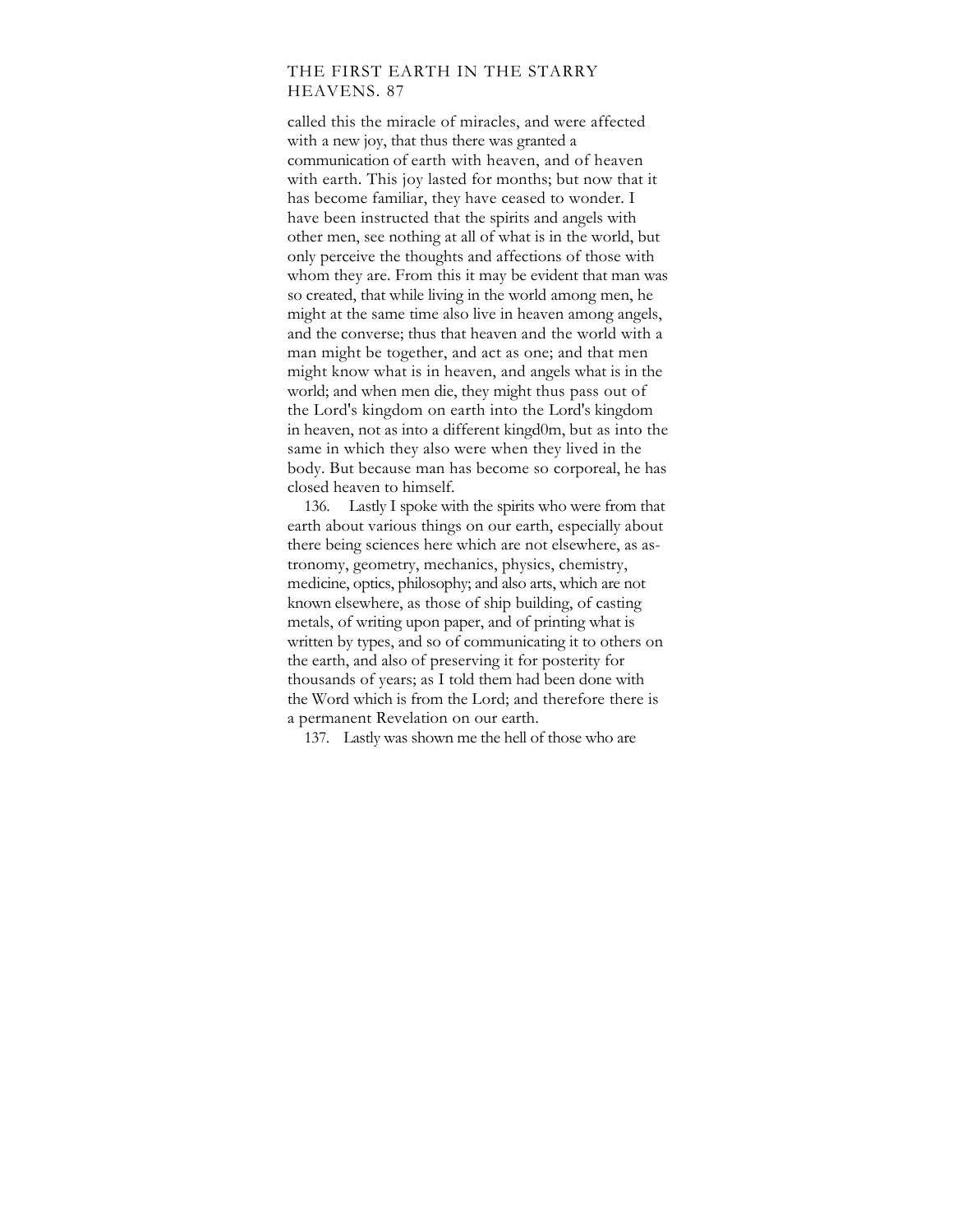from that earth. Those who were seen from it terrified one most exceedingly, and I should not dare to describe their monstrous faces. There were also seen there enchantresses, who practise direful arts. These appeared cloihed in green, and they struck me wiih horror.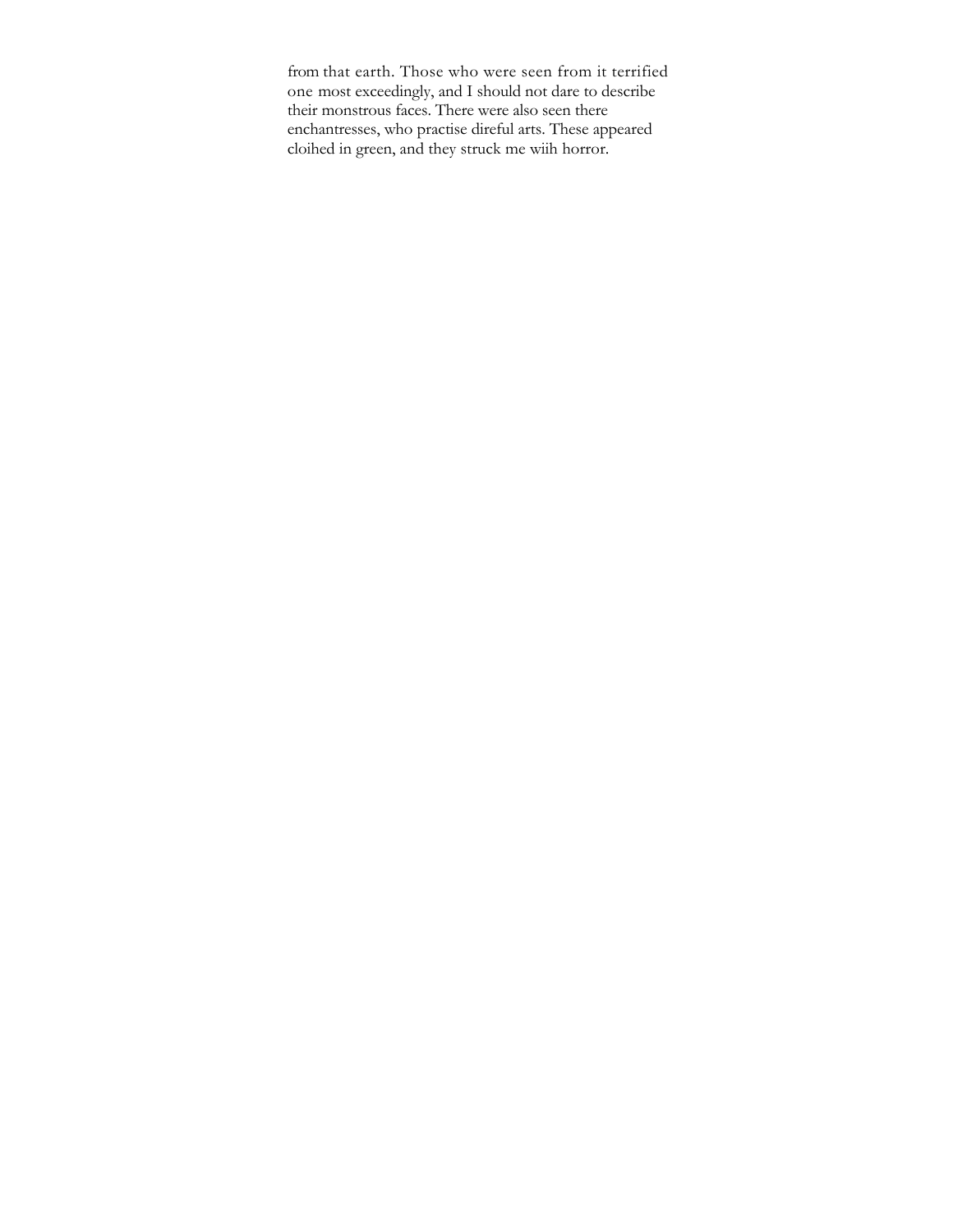# A SECOND EARTH IN THE STARRY HEAVENS, AND ITS SPIRITS AND INHABITANTS.

I was afterward led by the Lord to an earth in the universe, which was farther distant from our earth than the first one, already described. That it was farther distant was made manifest from my being led on the way to it as to my spirit for the space of two days. This earth was to the left, while the former was to the right. As remoteness in the spiritual world is not from distance of place, but from difference of state, as said above, I could therefore conclude from the duration of the journey thither, which was two days, that the state of the interiors with the people of that earth, which is the state of affections and thence of thoughts, differed that much from the state of the interiors with the spirits from our earth. Being conveyed thither as to my spirit by changes of the state of the interiors, I was permitted to observe the successive changes themselves before I arrived there. This was done when I was awake.

139. When I arrived, the earth itself was not seen, but only spirits from it. For, as was also said before, the spirits of each earth appear around their earth, for the reason that they are of a similar genius with the inhabitants, being from them, and that they may be of service to them. Those spirits were seen very high above my head, whence they observed me as I was coming. It is to be known, that those who stand on high in the other life can look at those who are below them, and the higher they are the wider is their view;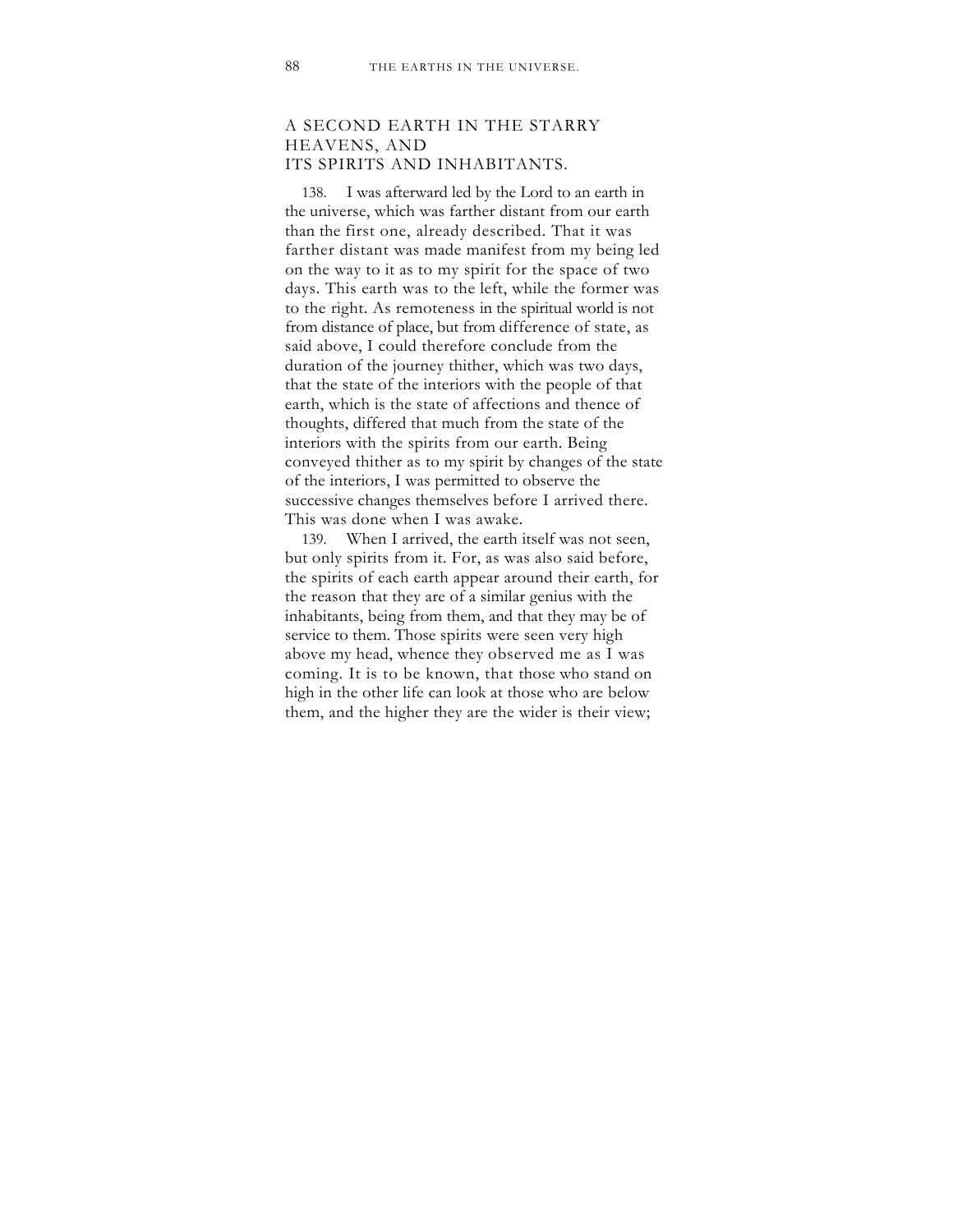and that they can not only look at them, but speak with them also. Thence they observed that I was not from their earth, but from one far away elsewhere; and therefore they addressed me, inquiring about various things, to which it was also given me to reply; and among other things I told them what earth I was from, and what its nature was. And I afterward told about the other earths in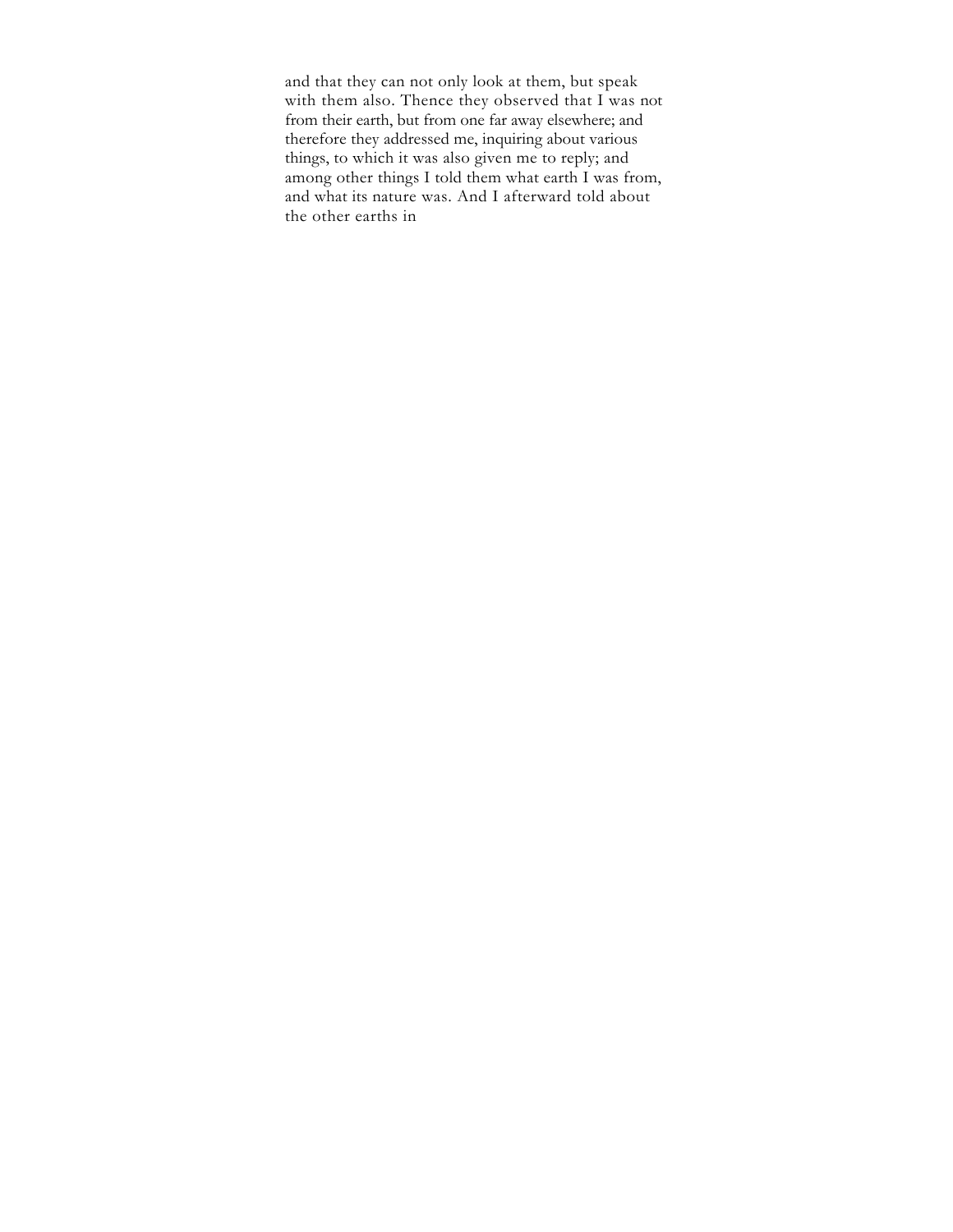#### A SEC0ND EARTH **1N** THE STARRY HEAVENS. 89

0ur solar system, and about the spirits of the earth or planet Mercury, that they wander around to many earths in order to procure for themselves knowledges of various things. When they heard this, they said that they had also been seen with them.

140. It was told me by angels from our earth, that the inhabitants and spirits of that earth have reference in the Greatest Man to keenness of vision and for this reason they appear on high, and that they are also exceedingly clear- sighted. As they had reference to such vision, and as they saw very clearly what was beneath tbem, in talking with them I also compared them to eagles, which fly aloft and have a clear and wide vision beneath them. But at this they were indignant, supposing that I believed them to be like eagles as to rapine, and thus that they were evil. But I replied that I did not liken them to eagles as to rapine, but as to keenness of sight.

141. They were asked about the God Whom they worshipped; and they answered that they worshipped a God visible and invisible — a God visible under the human form, and a God invisible not under any form; and it was found from their speech, and also from the ideas of their thought as communicated to me, that the visible God was our Lord Himself, and they also called Him Lord. To this it was given to reply, that on our earth also God is worshipped as invisible and as visible; and that God invisible is called the Fatber, and visible the Lord, but that the two are one — as He taught, saying that no man had ever seen the form of the Father, but that the Father and He are one; and that he who sees Him sees the Father; and that the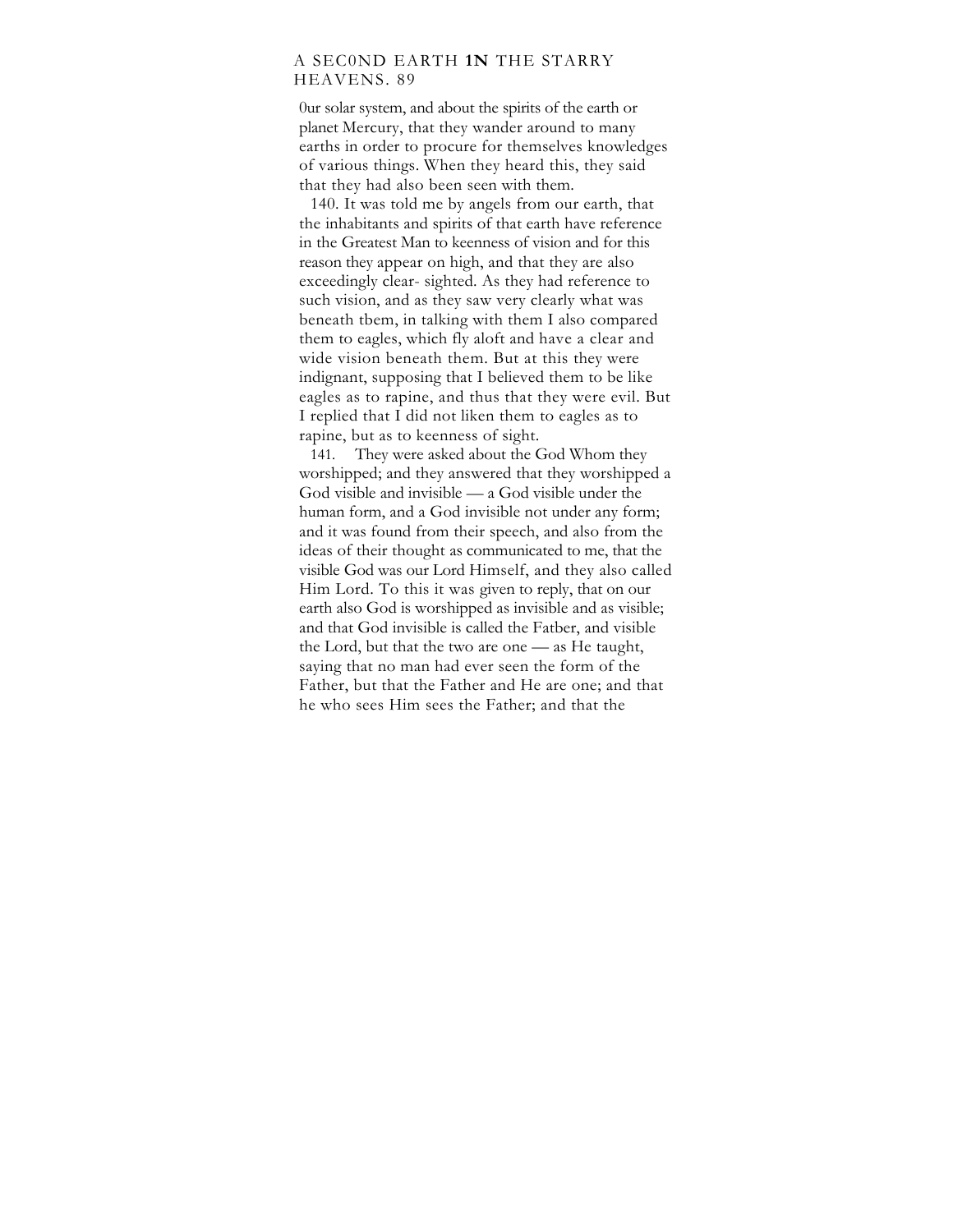Father is in Him, and He in the Father; and consequently that the two are the Divine in one person. That these are the words of the Lord Himself, may be seen in John (v. 37; x. 30; xiv. 7, 9– 1 1).

142. After a while I saw other spirits from the same earth, who appeared in a place below the former, with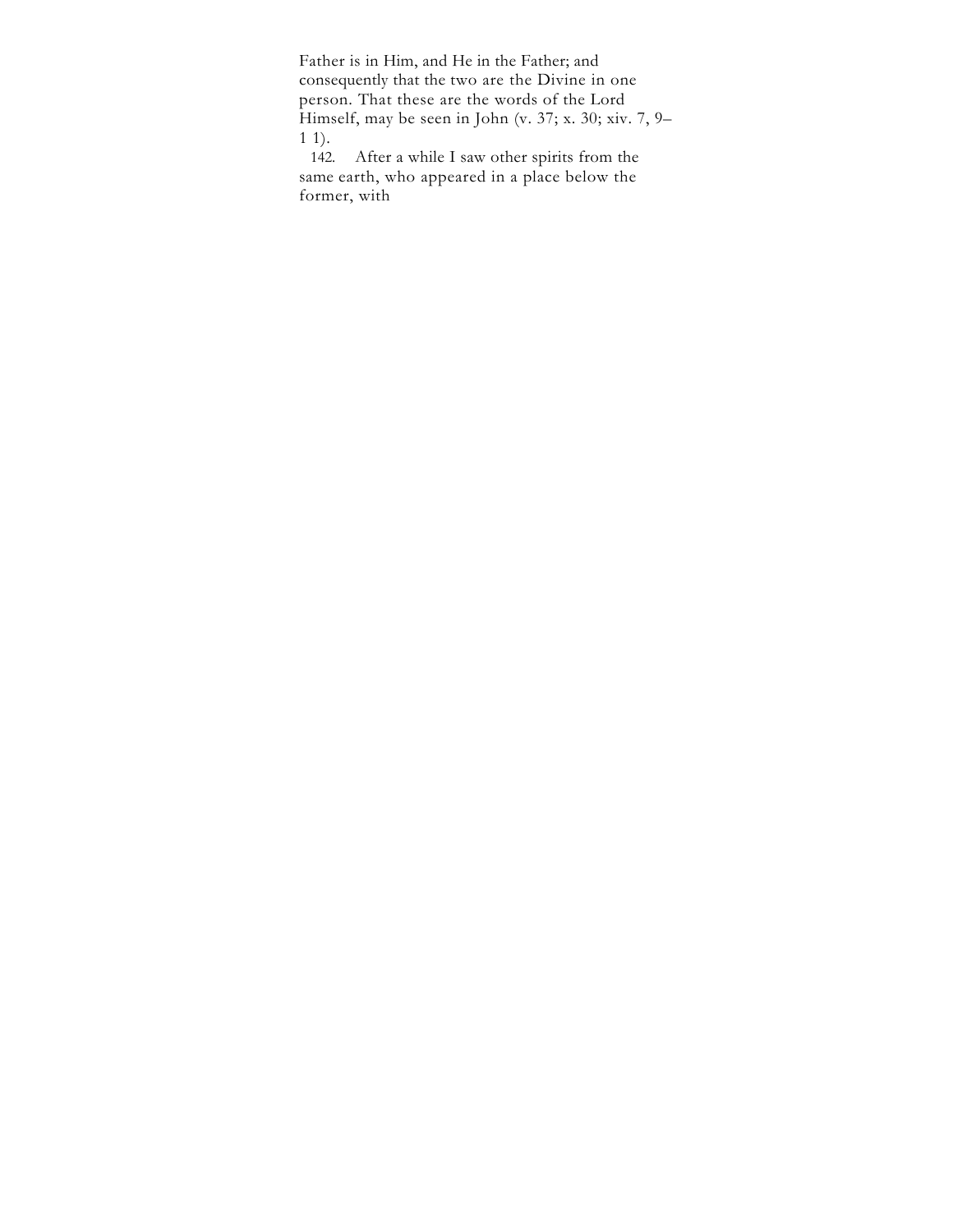whom also I spoke. But they were idolaters, for they worshipped an idol of stone, resembling a man, but not handsome. It is to be known that all who come into the other life have at first a worship like their worship in the world, but that they are gradually withdrawn from it. The reason is, that all worship remains implanted in man's interior life, from which it cannot be removed and eradicated but by degrees. On seeing this, it was given me to tell them that they ought not to worship what is dead, but what is living; to which they answered that they knew that God lives, and that a stone does not; but that they think of the living God when they look upon a stone in the form of a man; and that in no other way can the ideas of their thought be fixed and determined to the invisible God. Then it was given me to tell them that the ideas of thought may be fixed and determined to the invisible God when they are fixed and determined to the Lord, Who is God visible in thought under the human form; and that man may thus be conjoined to the invisible God in thought and affection, consequently in faith and love, when he is conjoined to the Lord, but in no other way.

143. The spirits who were seen on high were asked whether on their earth they live under the rule of princes and kings; to which they answered that they did not know what such rule was; and that they live under themselves, disiinguished into tribes, families, and households. They were asked whether they are secure in this way. They said that they are, since one family does not envy another, nor wish to take anything away from it. They were indignant at being asked such questions, which seemed to imply that there was hostility among them, or need of protection against robbers. What more is needed, said they, than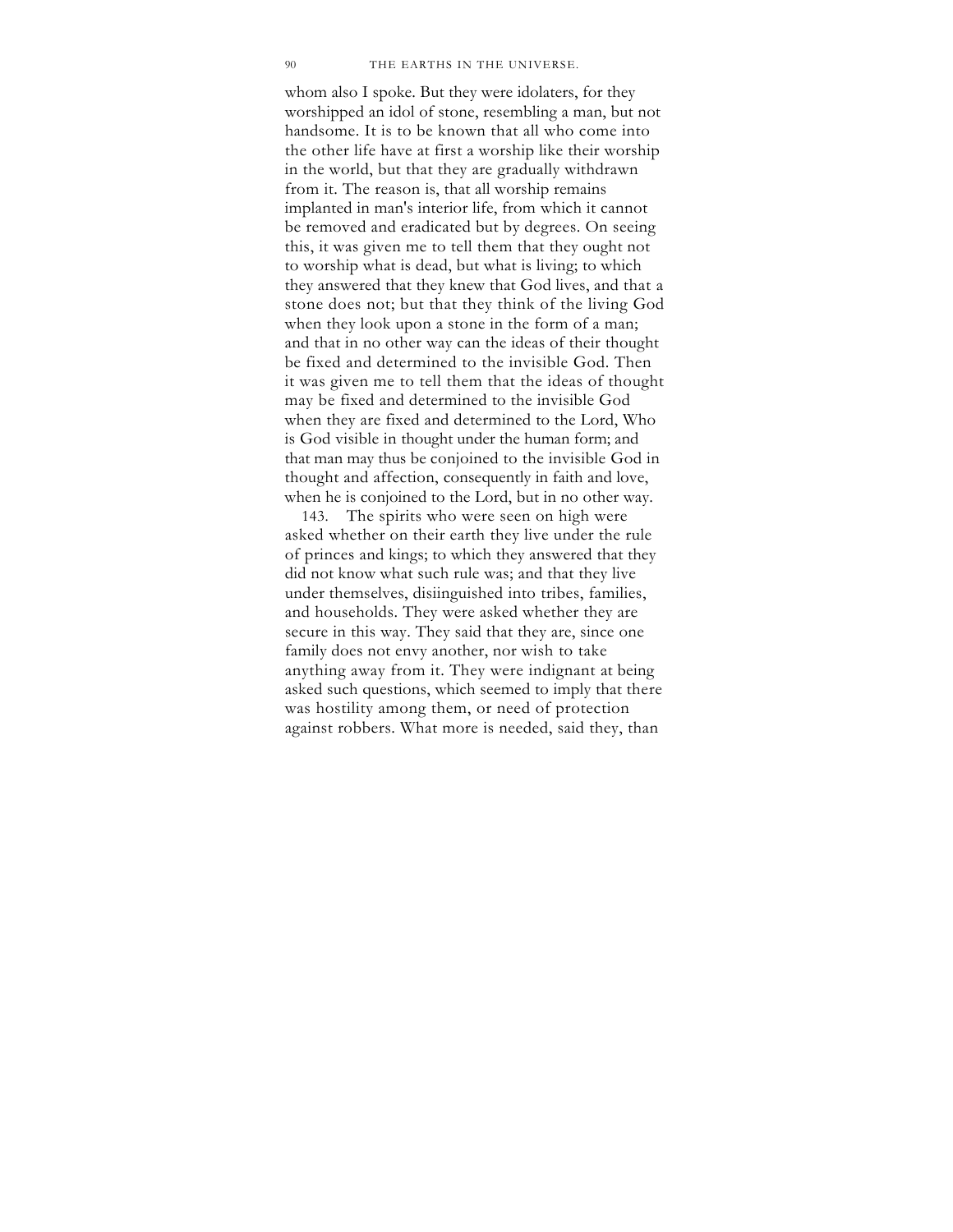to have f00d and clothing, and so to dwell contented and quiet by ourselves.

144. Being questioned further about their earth, they said that they have meadows, flower gardens, woods full of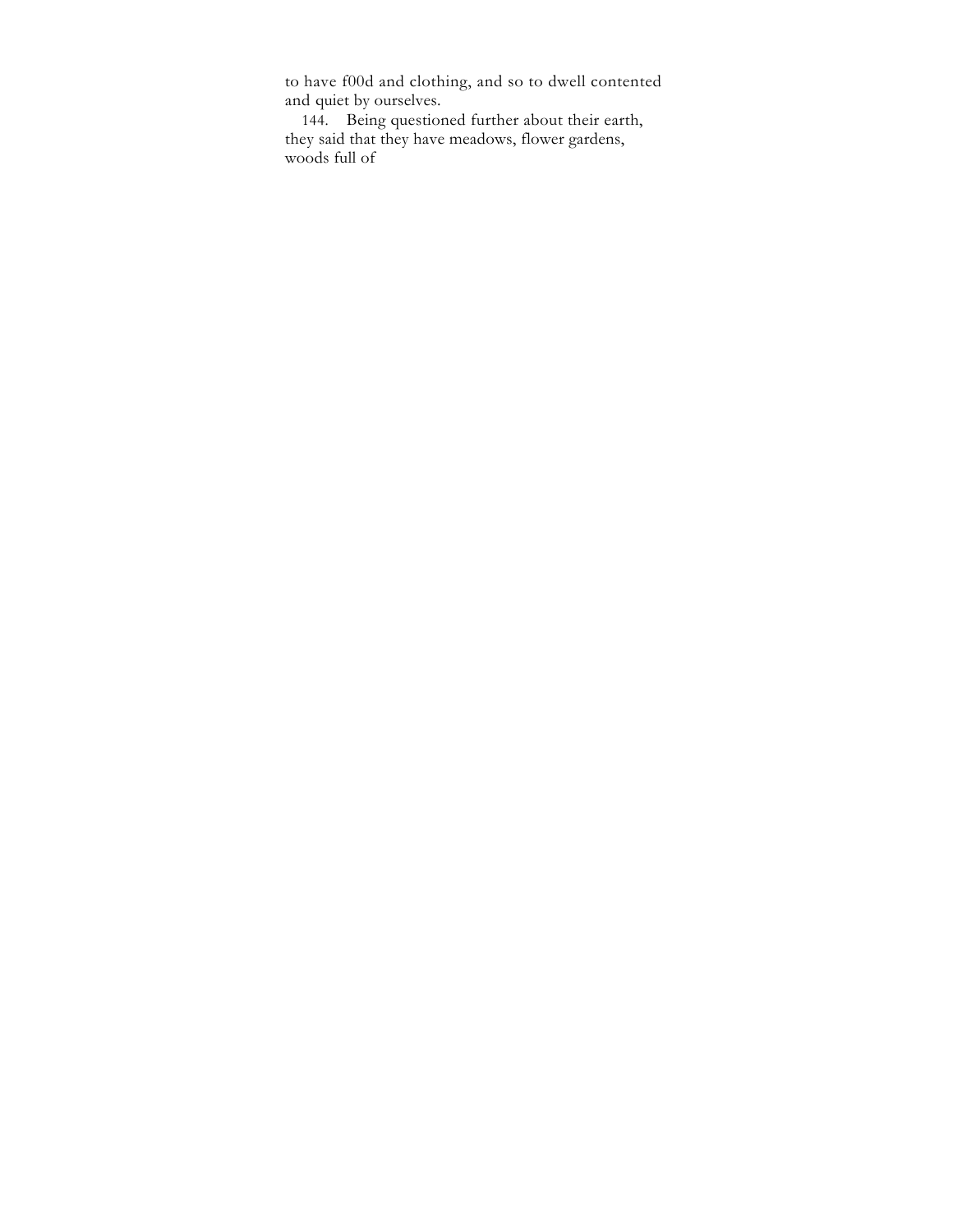## A SEC0ND EARTH IN THE STARRY HEAVENS. 91

fruit trees, and als0 lakes abounding in fish, birds of a blue color with golden wings, and animals of various sizes. Among the smaller they mentioned one kind which had the back humped, like the camels on our earth. They do not however eat the flesh of these animals, but only the flesh of fishes, and als0 the fruits of trees and leguminous plants of the earth. They said further that they do not dwell in regularly built houses, but in groves, in which they make shelter for themselves among the boughs against rain and the heat of the sun.

145. They were asked about their sun, which is seen as a star from our earth, and they said that it appears fiery; not larger to the sight than a man's head. I was told by angels that the star which is their sun is among the smaller stars, not far distant from the celestial equator.

146. Spirits were seen, in a similar appearance to what they had when they were men on their earth. They had a face not unlike that of the men of our earth, except that the eyes and nose were smaller. As this seemed to me somewhat of a deformity, they said that to them small eyes and a small nose are marks of beauty. A woman was seen, dressed in a gown on which were roses of various colors. I inquired of what materials they make their garments on that earth. They answered that from plants they gatber fibres which they spin into threads, and that they then lay the threads side by side in double and triple layers, and moisten them with a glutinous liquid, and so give ihe web consistency, coloring it afterward with juices from herbs. I was likewise shown how they prepare the threads : the women sit leaning back on a seat, and twist the thread with the toes; and when it is twisted, they draw it to them, and finish it with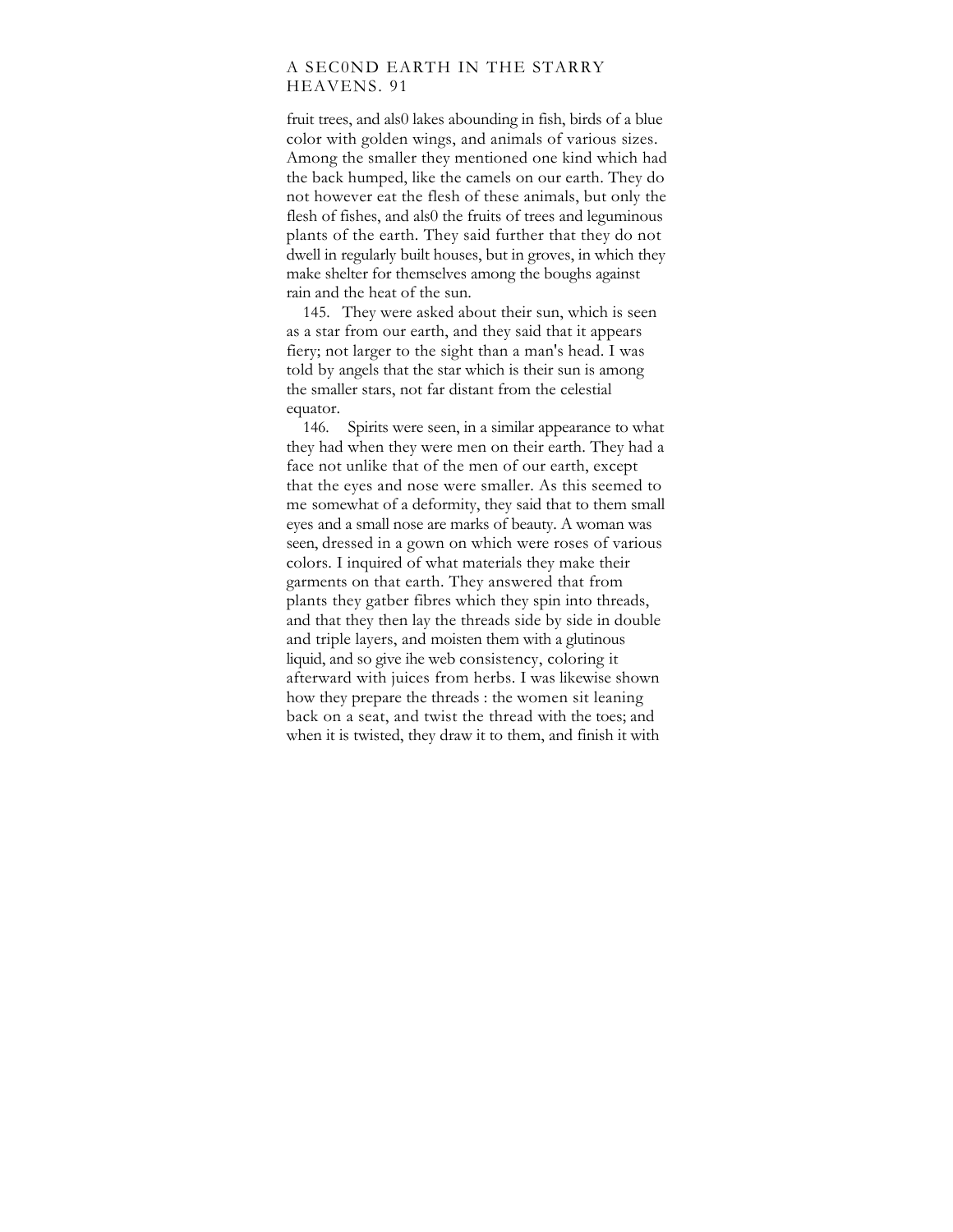the hands.

147. They also said that on that earth a husband has one wife, and no more, and that they have from ten to fifteen children. They added that harlots are also found there; but that after the life of the body, when they become spirits, they are sorceresses, and are cast into hell.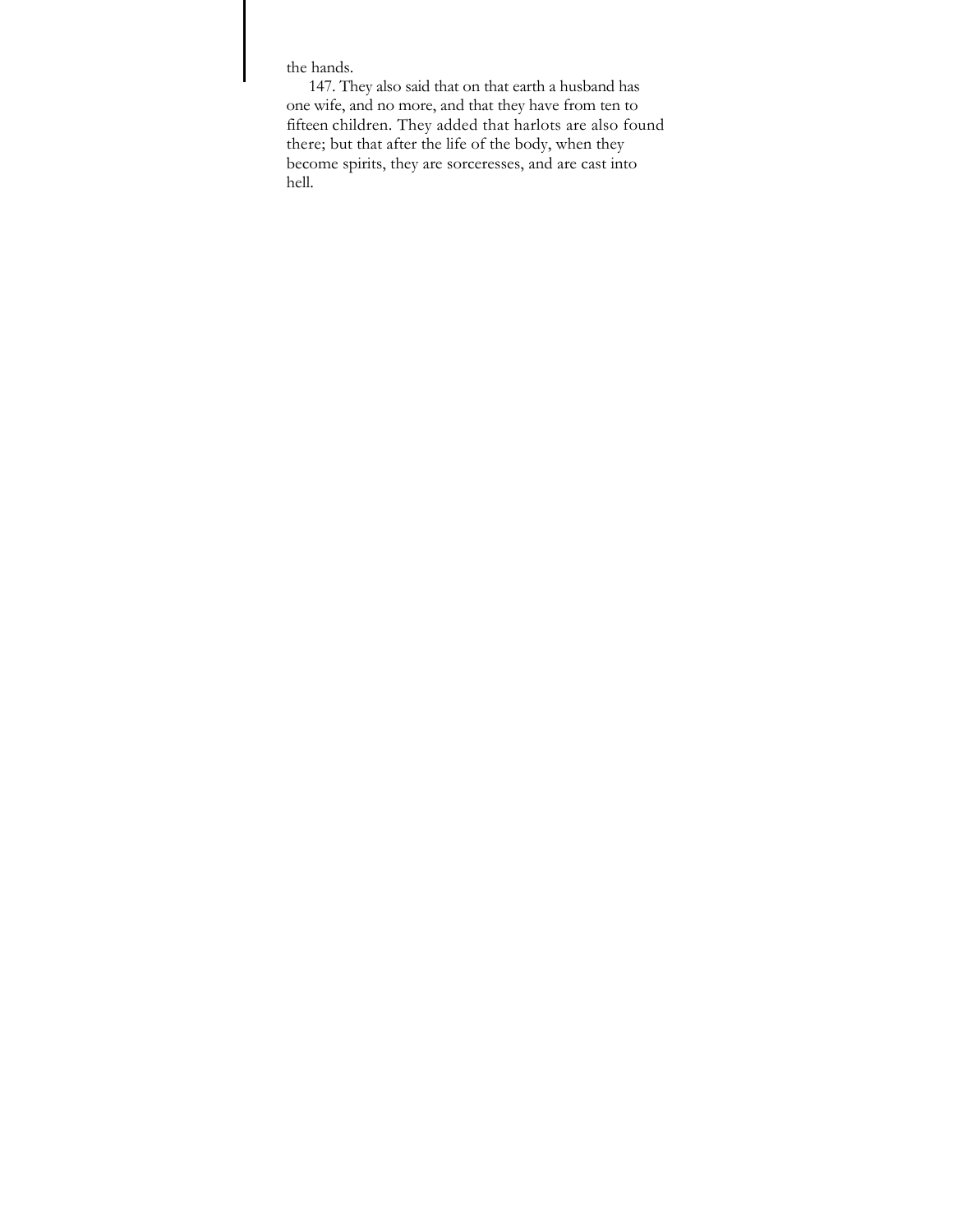# **A** THIRD EARTH IN THE STARRY HEAVENS, AND ITS SPIRITS AND INHABITANTS.

148. Some spirits appeared at a distance who were not willing to come near. The reason was that they could not be with the spirits of our earth who were then around me. From this I perceived that they were from another earth, and I was afterward told that they were from a certain earth in the universe; but where that earth is, I was not informed. These spirits were altogether unwilling to think of their body, and indeed of any thing corporeal and material — quite unlike the spirits from our earth. This was why they were not willing to come near. And yet after the removal of some of the spirits of our earth, they came nearer and spoke with me. But then anxiety was felt, arising from collision of spheres; for spiritual spheres encompass all spirits and societies of spirits; cc and as they flow forth from the life of the affections and of the thoughts therefrom, so where there are opposing affections there arises collision, and thence anxiety. The spirits of our earth said that they did not dare to approach them, since when they were approaching, they not only were seized with anxiety, but also appeared to themselves as if bound hand and f00t with serpents, from which they could not be loosed until they withdrew. This appearance had its origin in correspondence; for the spirits of our earth have reference in the Greatest Man to external sense, thus to the corporeal sensual, and this sensual is represented in the other life by serpents.xx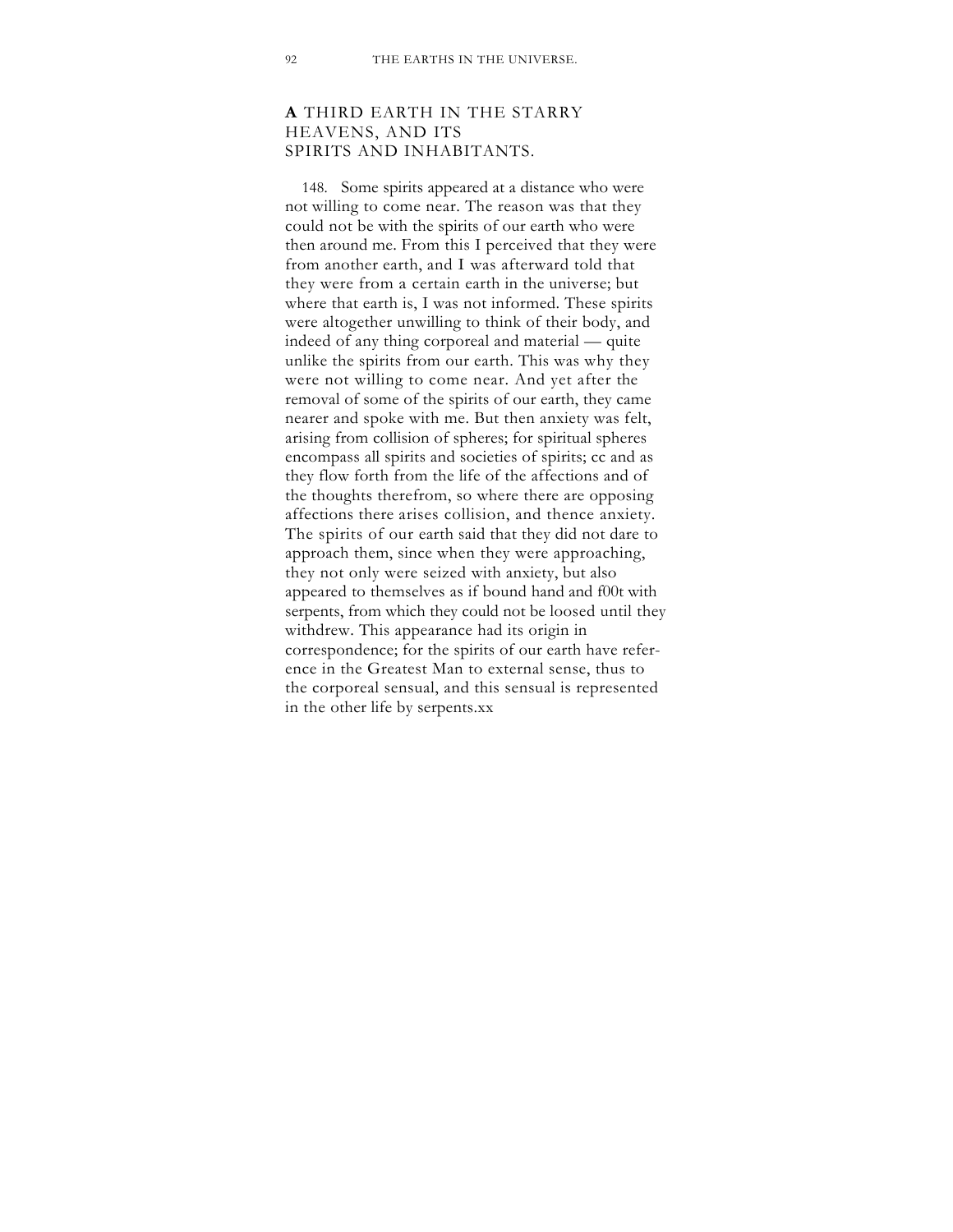149. Such being the nature of the spirits of that earth,

*xx* That man's external sensual is represented in the spiritual world by serpents, because it is in the lowest things, and in comparison with the interiors with man, lies on the ground and as it were creeps; and that they were thence called serpents, who reasoned from that sensual, **n. 595-197, 6398,** 6949.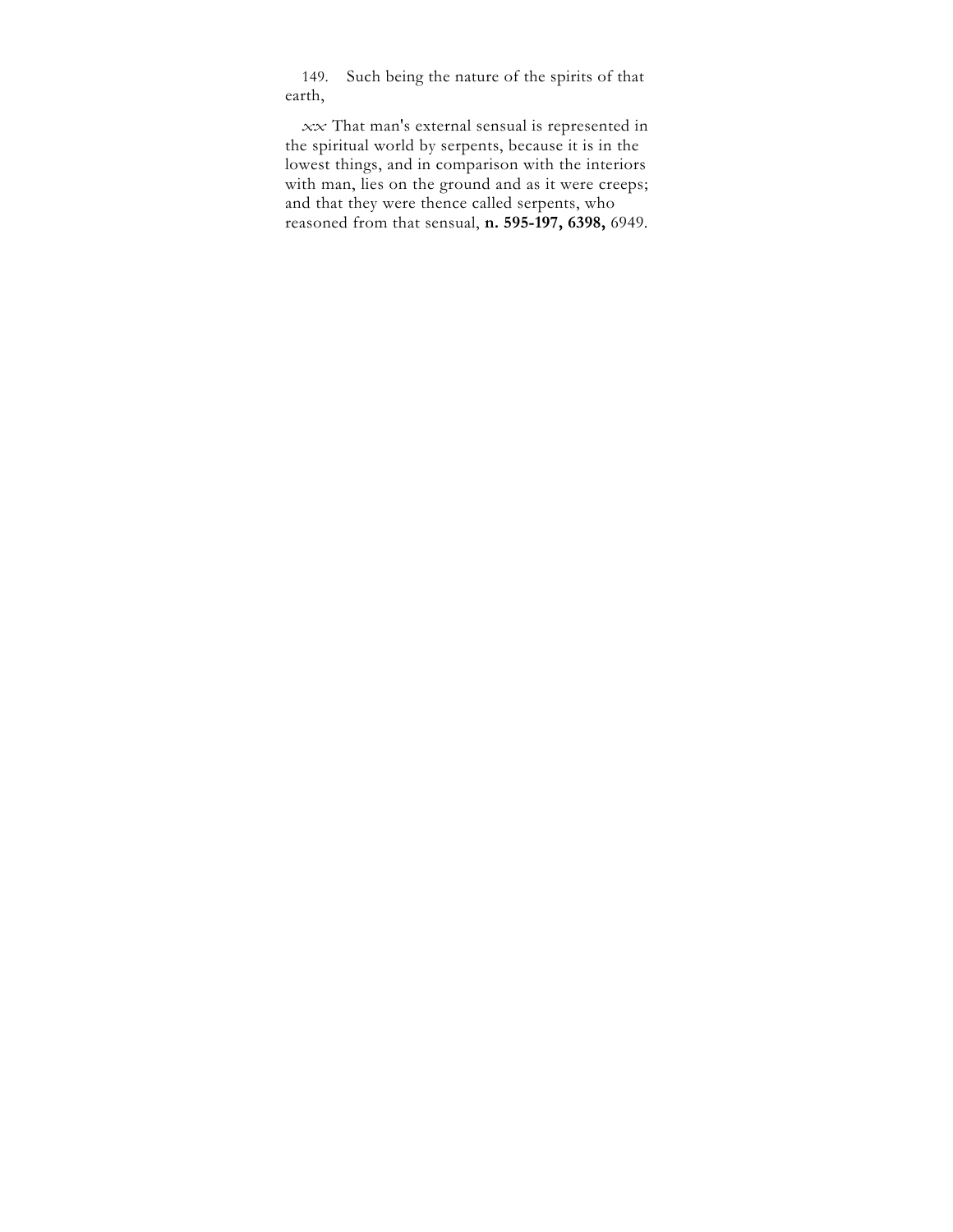they appear in ihe eyes of spirits, not as other spirits, in a manifest human form, but as a cloud, and for the most part like a dark cloud, in which is mingled something of white and human appearance. But they said that they are white within, and that when they become angels, the dark color is turned into a beautiful blue, as was also shown to me. I asked whether ihey bad such an idea of their body, when they lived as men in the world. They said that the men of their earth make no account of their bodies, but only of the spirit in the body, because they know that this is to live for ever, but the body to perish. They said furtber that many on their earth believe that the spirit of the body has been from eternity, and was infused into the body at conception. But they added that they now know it is not so, and that they repent having been in such a false opinion.

150. When I asked whether they wished to see anything on our earth, and said that this could be done through my eyes (see above, n. 135), they answered at first that they could not, and then that they did not wish it; since they would see only earthly and material things, from which they remove their thoughts as far as possible. But still there were represented to their view magnificent palaces, like those of kings and princes 0n our earth— for such things can be represented before spirits, and when represented, they appear just as if actually existing. But the spirits from that earth set no value upon them, calling them marble images; and then they told me that they had buildings more magnificent, which are their sacred edifices, not of stone, but of wood. When it was said to them that these were still earthly, they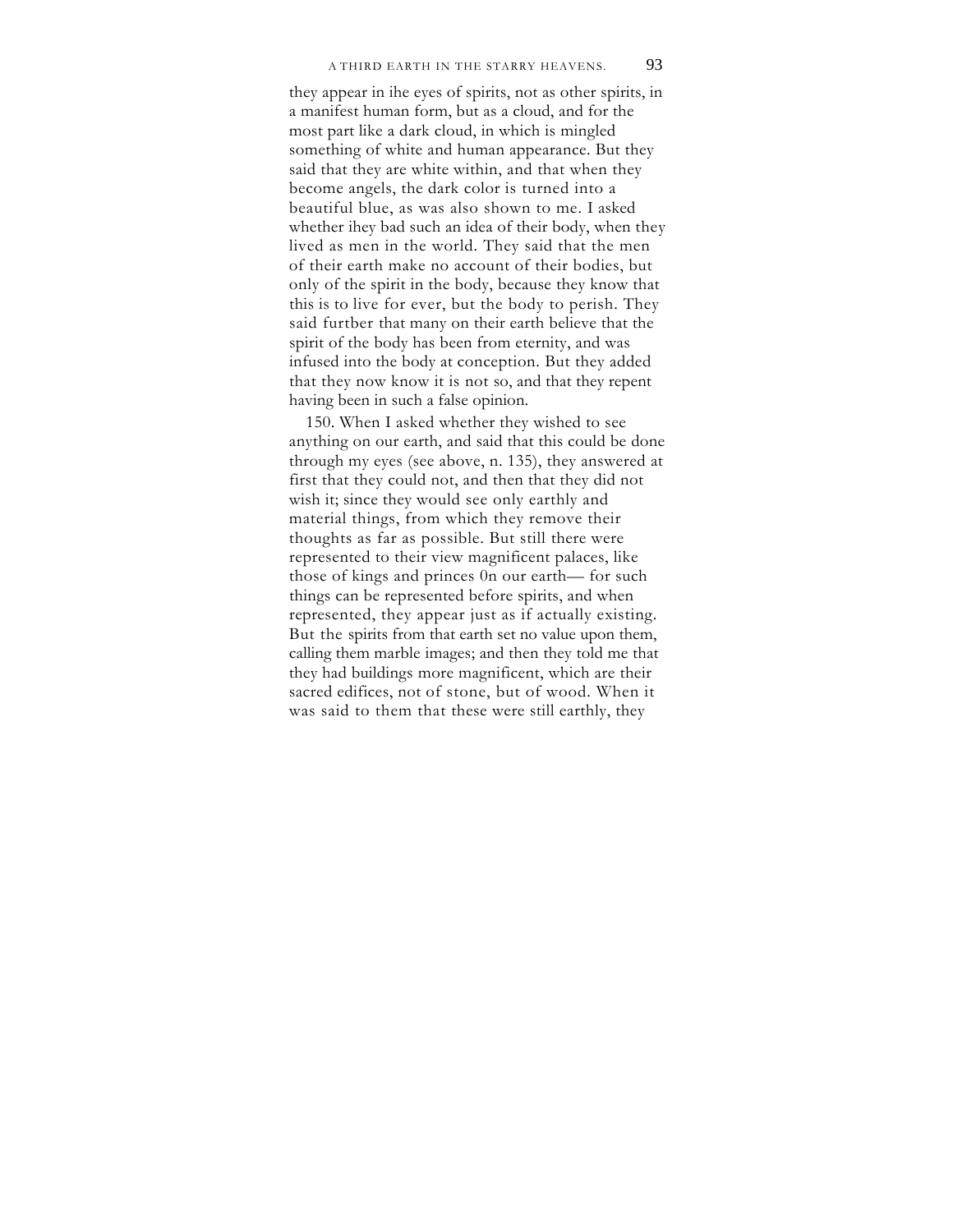answered that they were not, but heavenly; because when they look upon them, they have not an earthly, but a heavenly idea, believing that they are to see similar buildings in heaven after death.

151. They then represented their sacred edifices before the spirits of our earth, who said that they had seen nothing more magnificent; and as I als0 saw ihem, I can there-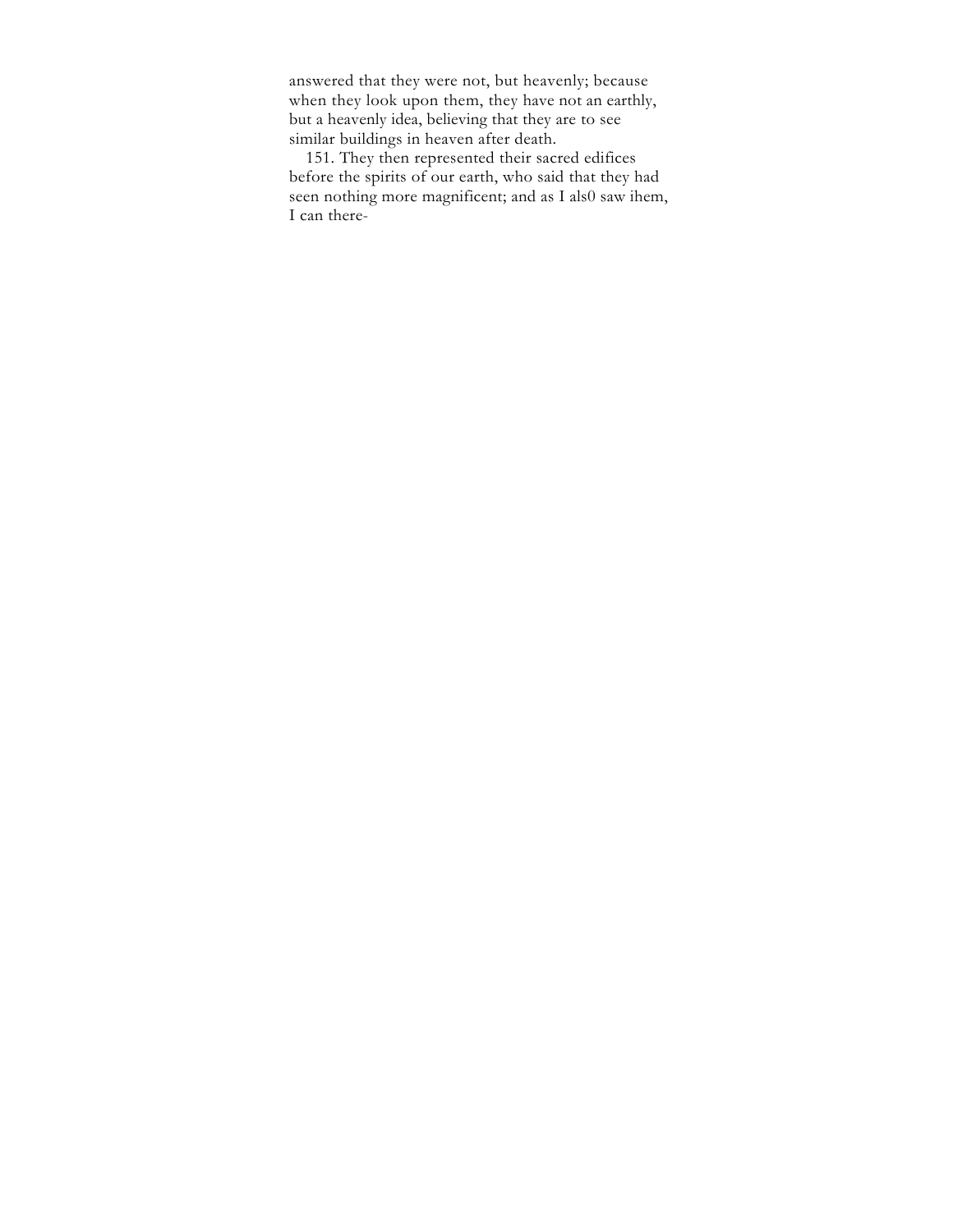### 94 THE EARTHS IN THE UNIVERSE.

fore describe them. They are constructed of trees, not felled, but growing where first planted. They said that on their earth there were trees of wonderful size and height. These from their beginnings they arrange in order, so that they serve for porticoes and shaded walks, and by cutting and pruning the branches when they are tender, they fit and prepare them s0 that while they are growing they may intertwine and unite to make the base and floor of the house that is to be built, and rise on the sides for the walls, and bend above into arches for the roof. By these means they construct a building with admirable art, elevated high above the ground, and also prepare an ascent into it by successive branches of the trees extending out and firmly connected. Moreover they adorn the edifice within and without in various ways, by bending the leafy boughs into various forms. Thus they build entire groves. But what these buildings are within, I was not permitted to see. It was only told me that the light of their sun is let into them through apertures between the branches, and is here and there transmitted through crystals, by which the light falling on the walls is variegated into the colors of the rainbow, especially the colors blue and orange, of which they are especially fond. Such is their architecture, which they prefer to the most magnificent palaces of our earth.

152. They said further, that the inhabitants do not live in high places, but on the earth in low cottages, for the reason that high places are for the Lord, Who is in heaven, and low places for men, who are on earth. Their cottages were also shown to me. They were oblong, having within along the walls a continuous couch, on which they lie one after another. On the side opposite the door is a semicircular recess, before which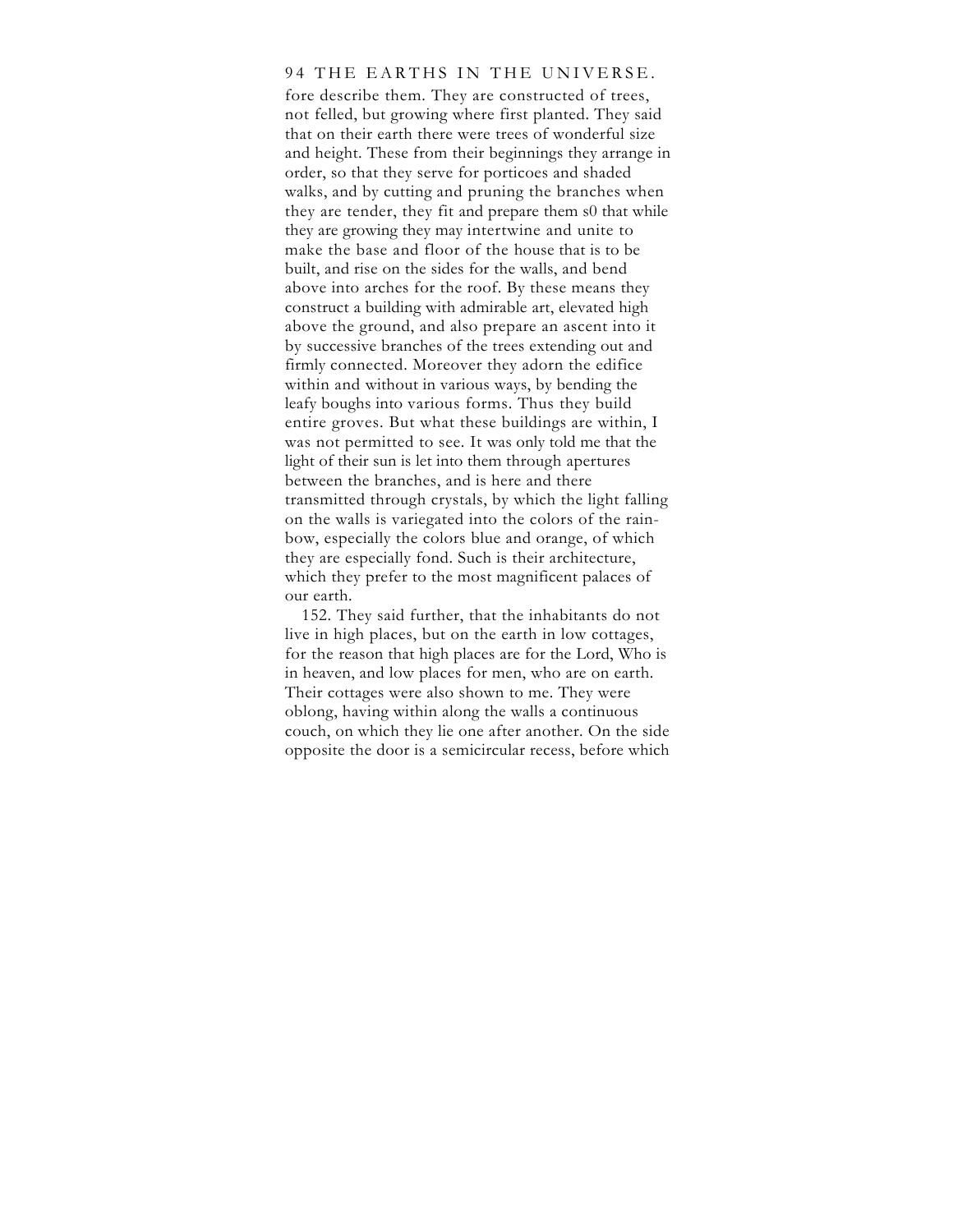is a table, and behind this a fireplace, by which the whole r00m is lighted. In the fireplace there is not a burning fire, but luminous wood which gives out as much light as the flame of a wood fire. They said that those pieces of wood appear in the evening like a fire of burning coals.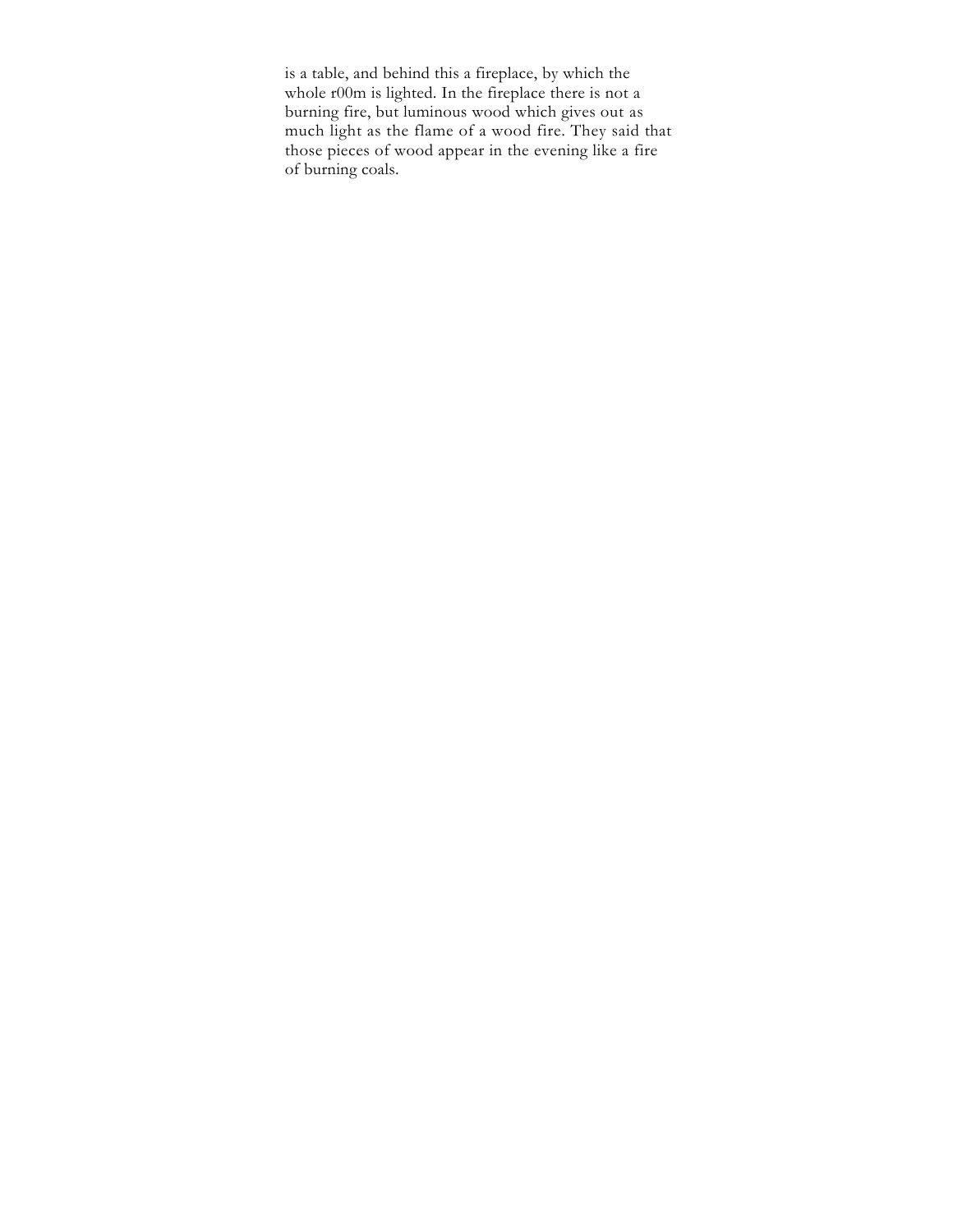# A THIRD EARTH 1N THE STARRY HEAVENS. 95

153. They said that they do not live in societies, but households by themselves; that they are however societies when they meet for worship, and that then those who teach walk within \* the house of worship, and the rest in the porches at the sides; and that in those meetings they have interior joys, from the sight of the house, and from the worship therein.

154. Respecting Divine worship they said that they acknowledge God under the human form, thus our Lord; for whoever acknowledge the God of the universe under the human form, are accepted by our Lord and led by Him. The rest cannot be led, because they think without their thoughts resting on a form. They added that the inhabiiants of their earih are instructed in the things of heaven by a kind of immediate intercourse with angels and spirits, into which they can be led by the Lord more easily than others, because they reject what is corporeal from their thought and affection. I asked what becomes of those among them who are evil. They said that on their earth it is not permitted to be wicked; but ihat if any one thinks and does evil, he is reproved by a certain spirit, who threatens death to him if he persists in so doing; and that when he persists, he dies in a sw00n; and that in this way the men of that earth are preserved from the contamination of the evil. One such spirit was also sent to me, and spoke with me as he did with his own people. Moreover he brought something of pain to the region of my abdomen, saying that thus he did to those who thought and did evil, and threatened death to them, if they persisted. They said that those who profane holy things are severely punished; and that before the punishing spirit comes, there appear to them in vision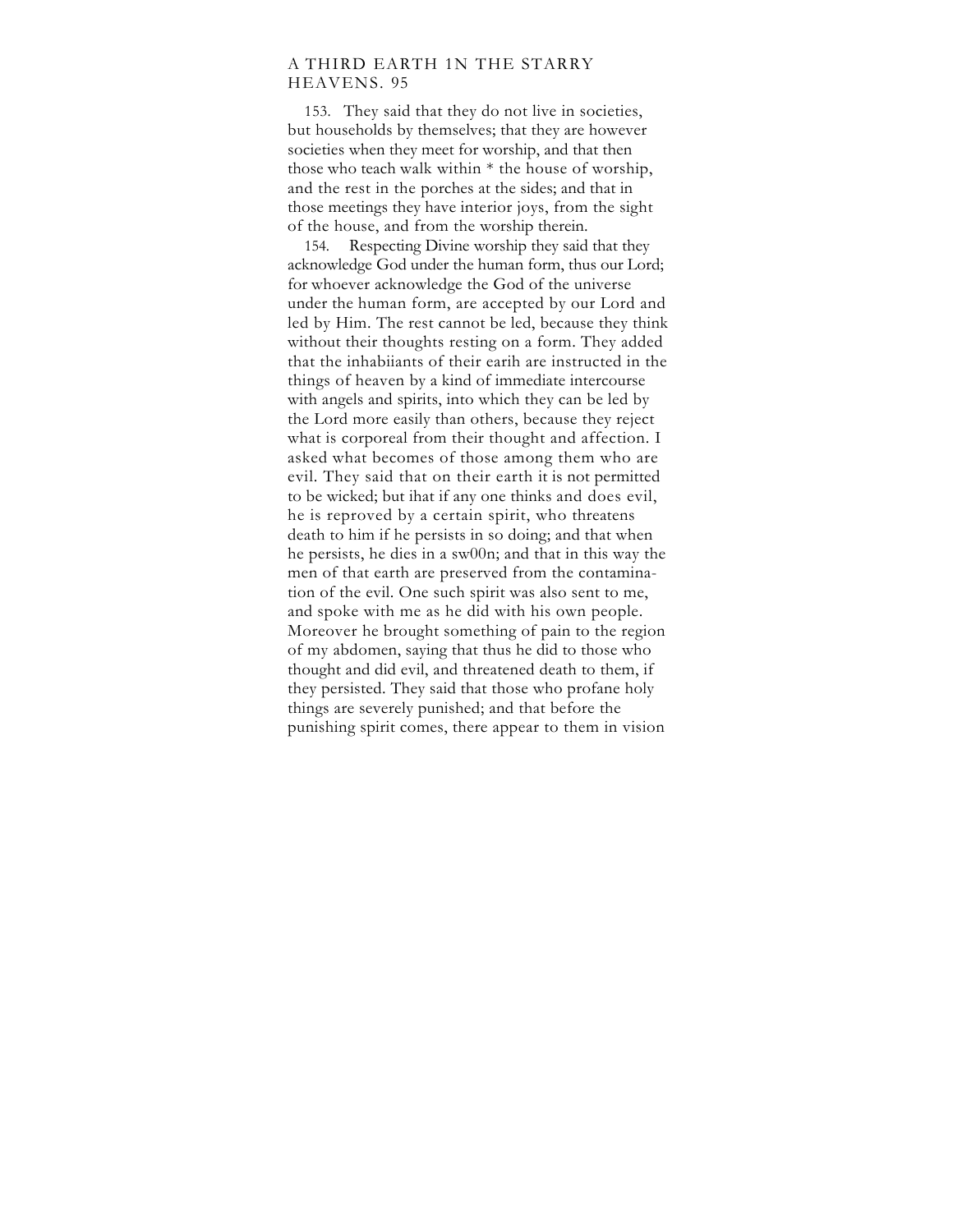the jaws of a lion, wide-open, of a livid color, who seems as if he would swallow their head and tear it from the body, whereby they are seized with horror. They call ihe punishing spirit the devil. \* Latin *infra,* probably for *infra.*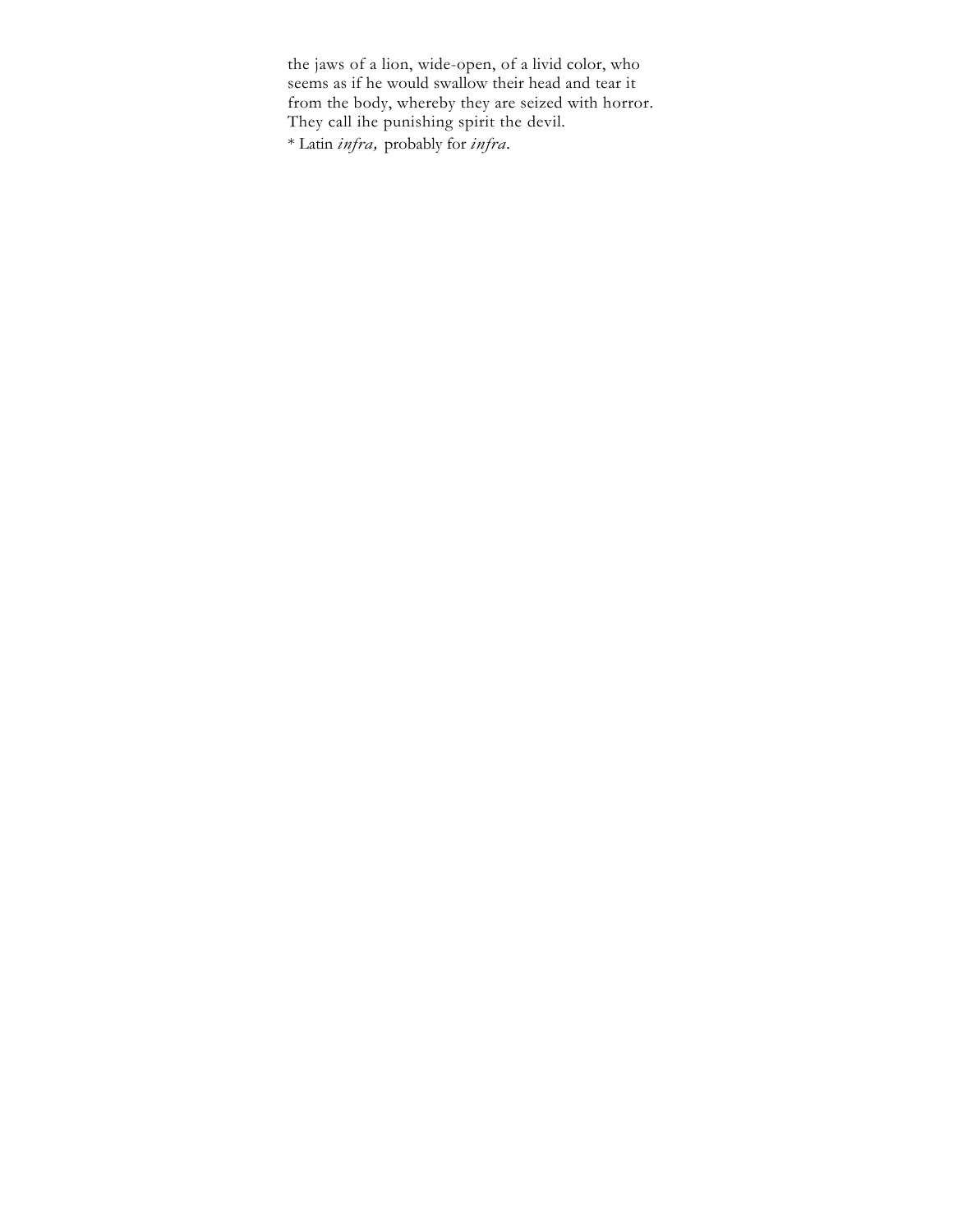### THE EARTHS 1N THE UNIVERSE.

155. As they desired to know how it is with regard to revelation on our earth, I said that it is effected by writing and by preaching from the Word, and not by immediate intercourse with spirits and angels; and that what is written can be printed and published, and be read and comprehended by entire communities, and thus the life may be amended. They wondered greatly that such an art, entirely unknown elsewhere, should exist here. But they comprehended that on this earth, where corporeal and earthly things are so much loved, Divine things from heaven cannot flow in and be received in any oiher way; and that it would be dangerous for such men to speak with angels.

156. The spirits of that earth appear above, in the plane of the head, toward the right. All spirits are distinguished by their situation with respect to the human body; and this for the reason that the universal heaven corresponds to all things of man. These spirits keep themselves in that plane and at that distance because their correspondence is not with the externals in man, but with the interiors. Their action is into the left knee, above and a little below, with a certain very sensible vibration; which is a sign that they correspond to the conjunction of natural and heavenly things.

### A FOURTH EARTH IN THE STARRY HEAVENS, AND ITS SPIRITS AND INHABITANTS.

157. I was conducted to still another earth in the universe beyond our solar system, which was effected by changes of the state of my mind, and thus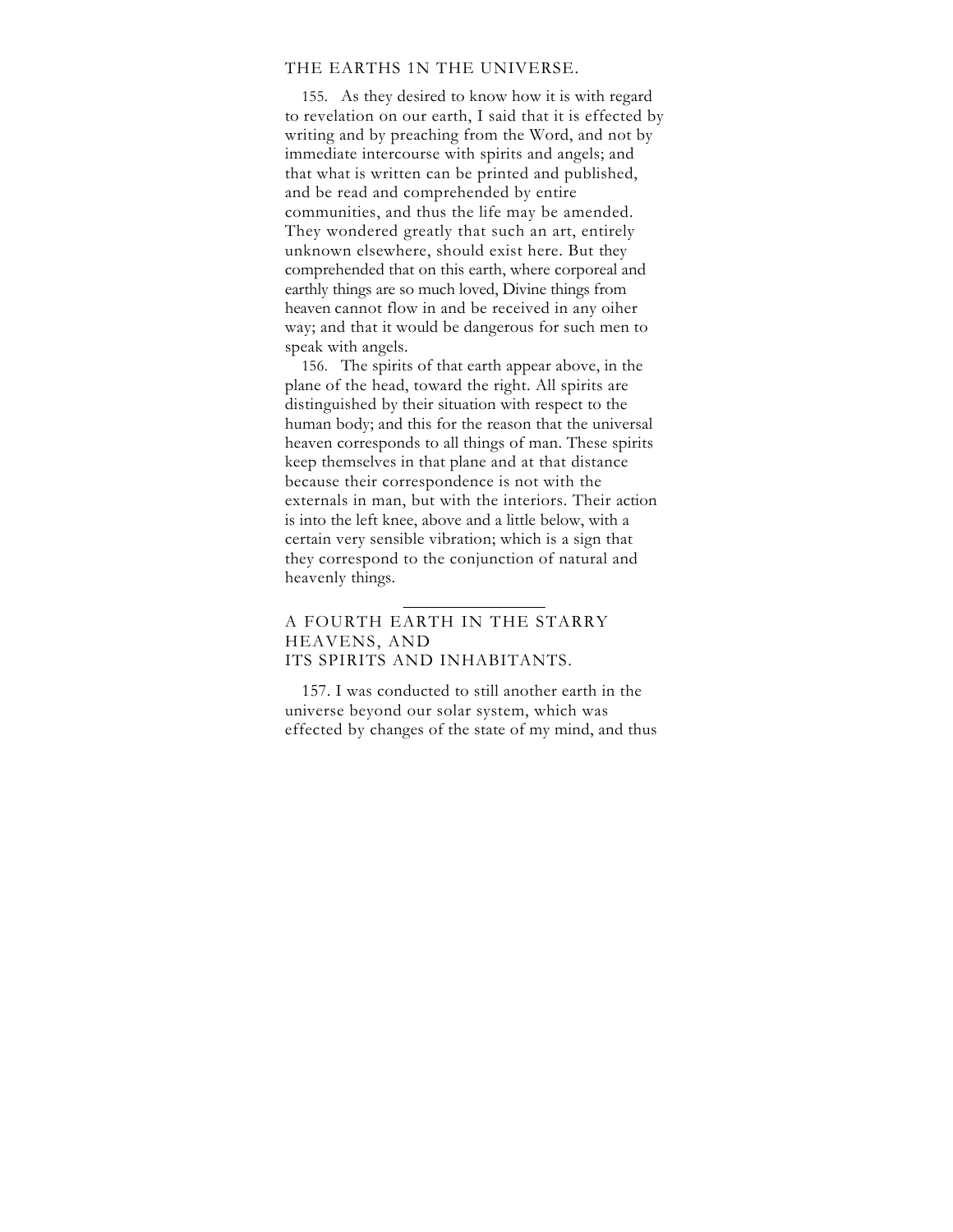as to the spirit. For, as has been frequently said before, the spirit is conducted from place to place in no other way ihan by changes of the state of its interiors, which changes appear to it altogether like movements from place to place, or like journeyings. These changes lasted continuously for about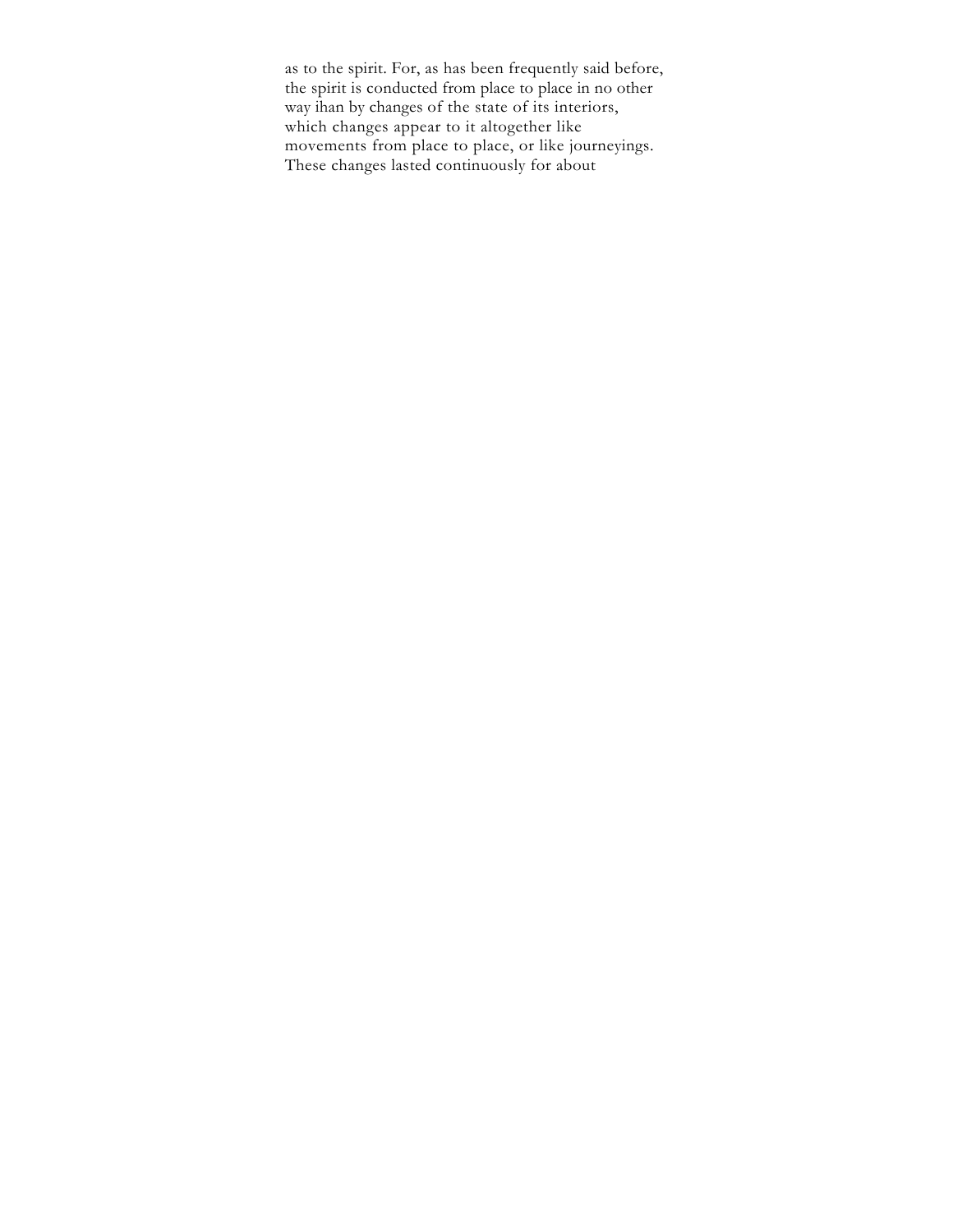# A F0URTH EARTH 1N THE STARRY HEAVENS. 97

ten hours, before from the state of my life I arrived at the state of their life — that is, before I was brought thither as to my spirit. I was borne toward the east, to the left, and I seemed to be gradually elevated above the plane of the horizon. It was also given me to observe very clearly the progression and advance from the place where I had been before, until at length those from whom I departed were no longer in sight. Meanwhile I conversed on various subjects with the spirits who went with me. A certain spirit was also with us, who when he lived in toile world had been a bishop and a preacher, and likewise a very pathetic writer. From my idea of him the accompanying spirits supposed that in heart be must be eminently a Cbristian. For in the world an idea is received and a judgment formed from one's preaching and writings, and not from his life, unless this is conspicuous; and if there appears any thing inconsistent in his life, still it is excused; for the idea, or the thought and perception concerning any one, draws everything to its own view.

158. After I had observed that as to my spirit I was in the starry heavens far beyond the world of our sun — for this might be observed from the changes of state and from the apparent continual progress thereby, which lasted nearly ten hours — I at length heard spirits speaking near some earth, which was afterward also seen by me. When I came near to them, after some conversation, they said that visitors sometimes come to them from elsewhere, who speak with them about God and confuse the ideas of their thought. They also pointed out the way by which they come, from which it was perceived that they were of the spirits from our earth. Being then asked wherein their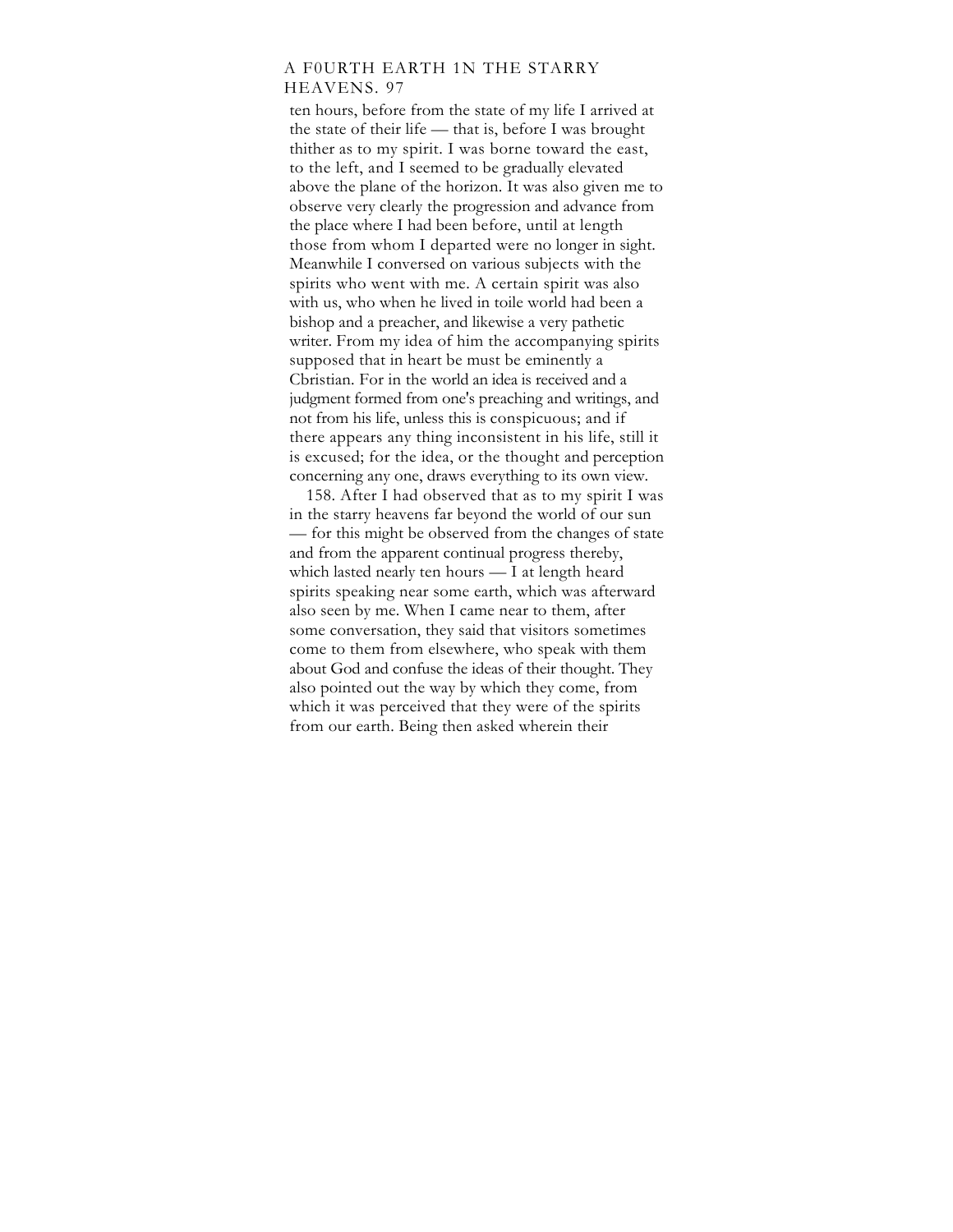thoughts were confused, they answered that it was by those spirits saying that one must believe in the Divine as distinguished into three persons, which they still call one God. And when they examine the idea of their thoughts, it is presented as a trine not continuous, but discrete; and with some, as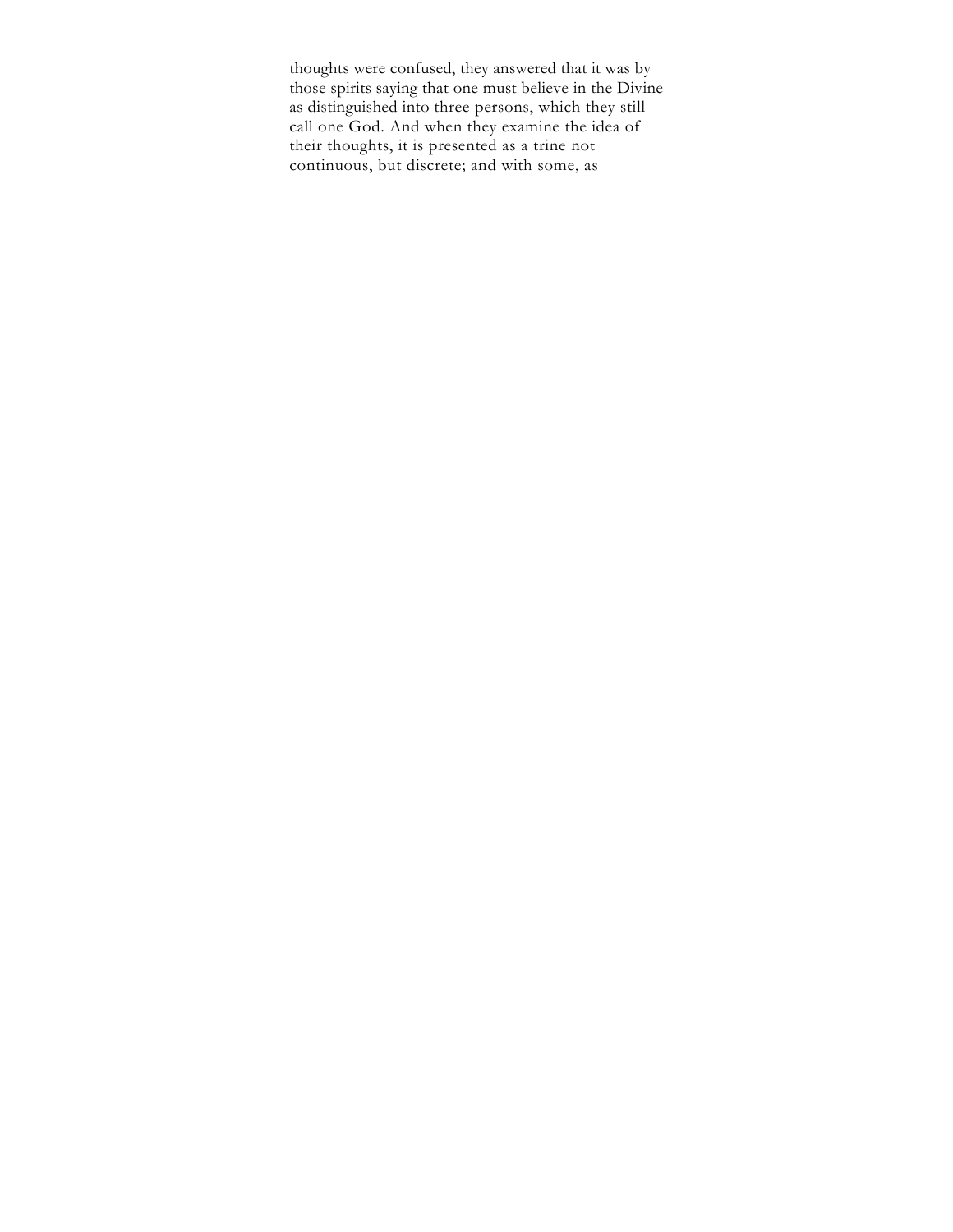#### 98 THE EARTHS 1N THE UNIVERSE.

three persons conferring one with another; and with some, as two seated near together, and a third hearkening to them, and then going from them; and though they call each person God, and have a different idea concerning each, they still call them one God. They complained bitterly that these strangers confuse them by thinking three and saying one, when yet one ought to think as he speaks, and speak as he thinks. The spirit who in the world had been a bishop and a preacher, and was with me, was then examined as to what idea he had concerning one God and three persons. He represented three Gods, and yet these as one by continuity; but he presented this trinal one as invisible because Divine; and when he presented this, it was perceived that he then thought only of the Father, and not of the Lord; and that his idea of the invisible God was no other than as of nature in its first principles; from which it resulted that to him the inmost of nature was his Divine, and thus that from this he could be easily led to acknowledge nature as God. It is to be known that in the oiher life the idea of any one upon any subject is presented to the life; and ihat by this means every one is explored as to what ihought and perception he has concerning matters of faith; and that the idea of the thought concerning God is the chief of them all; for by that, if it is genuine, conjunction is effected with the Divine, and thence with heaven. Being then asked what idea they had of God, these spirits answered that they did not conceive of God as invisible, but as visible under the human form; and that they know this not only from interior perception, but also from His appearing to them as a Man; adding that if according to the idea of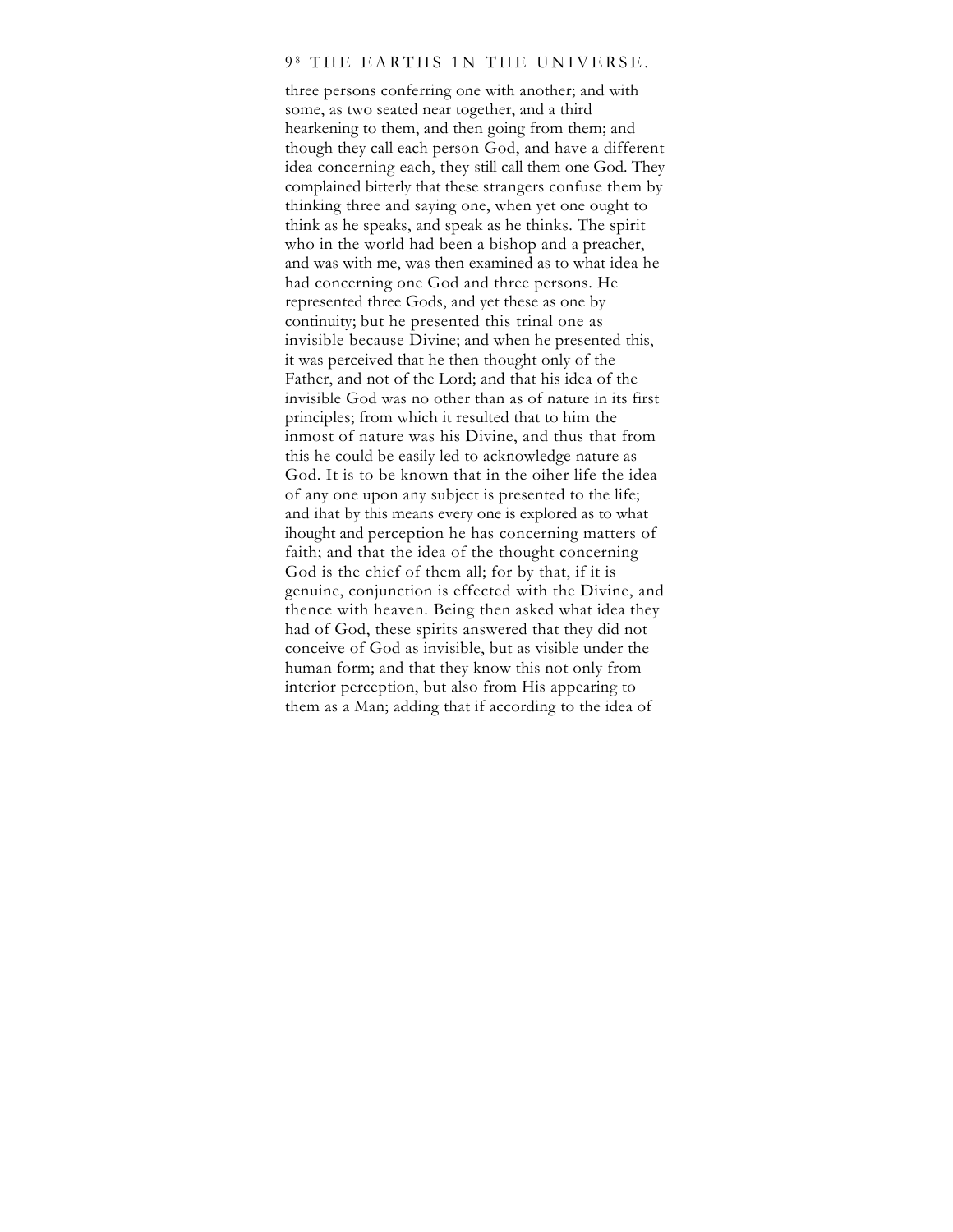some strangers they should conceive of God as invisible, thus without form and quality, they could not think at all of God, since what is thus invisible does not fall into any idea of thought. On hearing this, it was given me to say to them that they do well to think of God under the human form; and that many from our earth think in like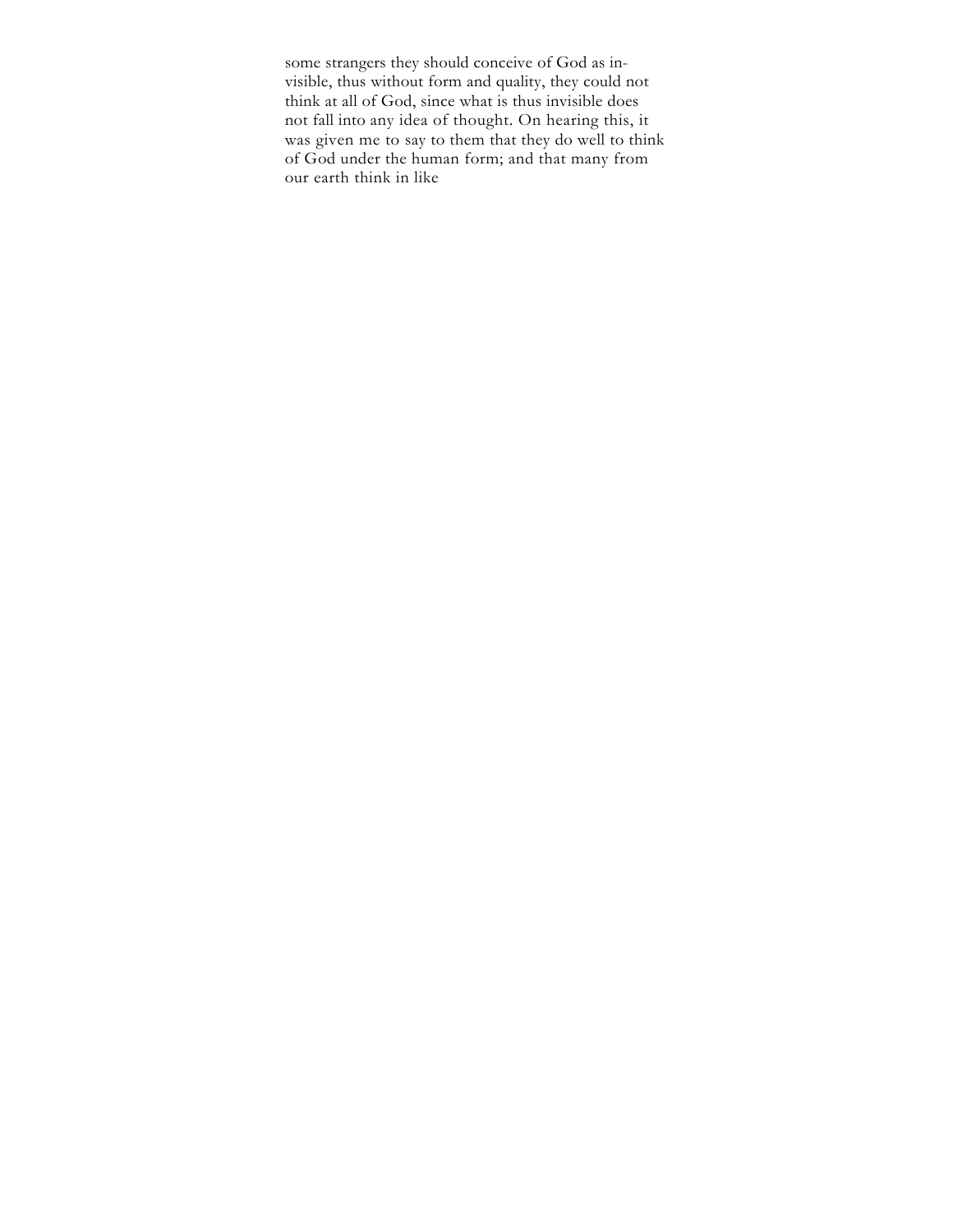# A F0URTH EARTH 1N THE STARRY HEAVENS. 99

manner, especially when they think of the Lord, and that the ancients thought in no other way. I then told them about Abraham, Lot, Gideon, and Manoah and his wife, and what is related of them in our Word — that they saw God under the human form and acknowledged Him thus seen as the Creator of the universe, and called Him Jehovah, and this also from interior perception — but that at this day that interior perception has perished in the Christian world, and only remains with the simple who are in faith.

159. Until this was said, they believed that our company also was of those who wished to confuse them in their thoughts of God by ihe idea of three. When therefore they heard what I told them, they were affected with joy, and said that some were also sent to them by God—Whom they then called the Lord — to teach them concerning Him; and tbat they were not willing to admit strangers who disturb them, especially by the idea of three persons in the Divinity, since they know that God is one, consequently that the Divine is one, and not a unanimity of three — unless they would think of God as of an angel, in whom the inmost of life is something invisible, from which he thinks and is wise, and the external of life whai is visible under the human form from which he sees and acts, and the proceeding of life that which is the sphere of love and faith from him — for from every spirit and angel proceeds a sphere of life by which he is known at a distance cc —and as to the Lord, that the proceeding of life from Him is the Divine Itself which fills and constitutes the heavens, because it proceeds from the *esse* itself of the life of love and faith. They said that in this and in no other way could they perceive a Trine and a One at the same time. On hearing this, it was given me to say that such an idea of a Trine and a One together agrees with the angelic idea of the Lord; and that it is from the Lord's own teaching concerning Himself; for He teaches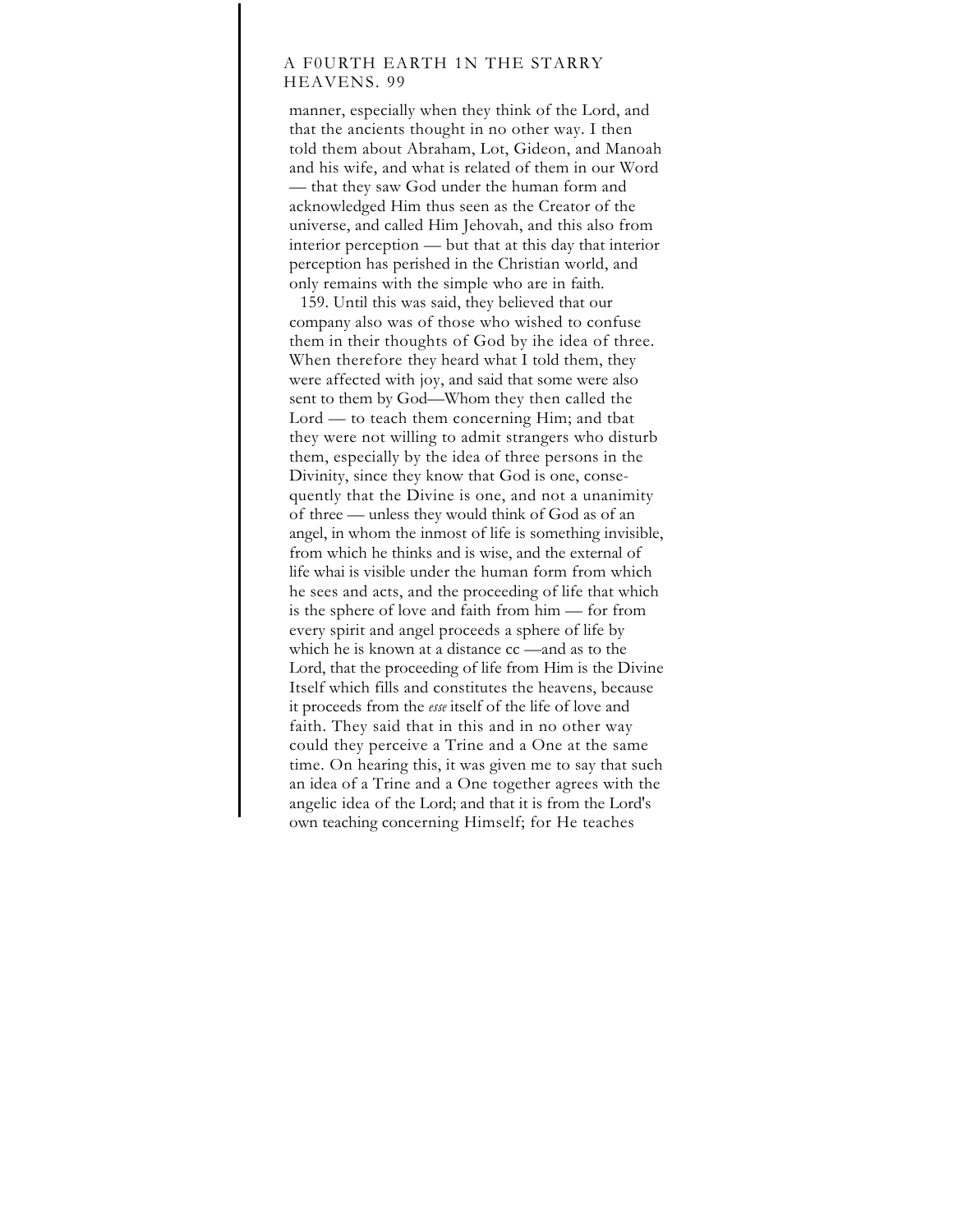that the Father and He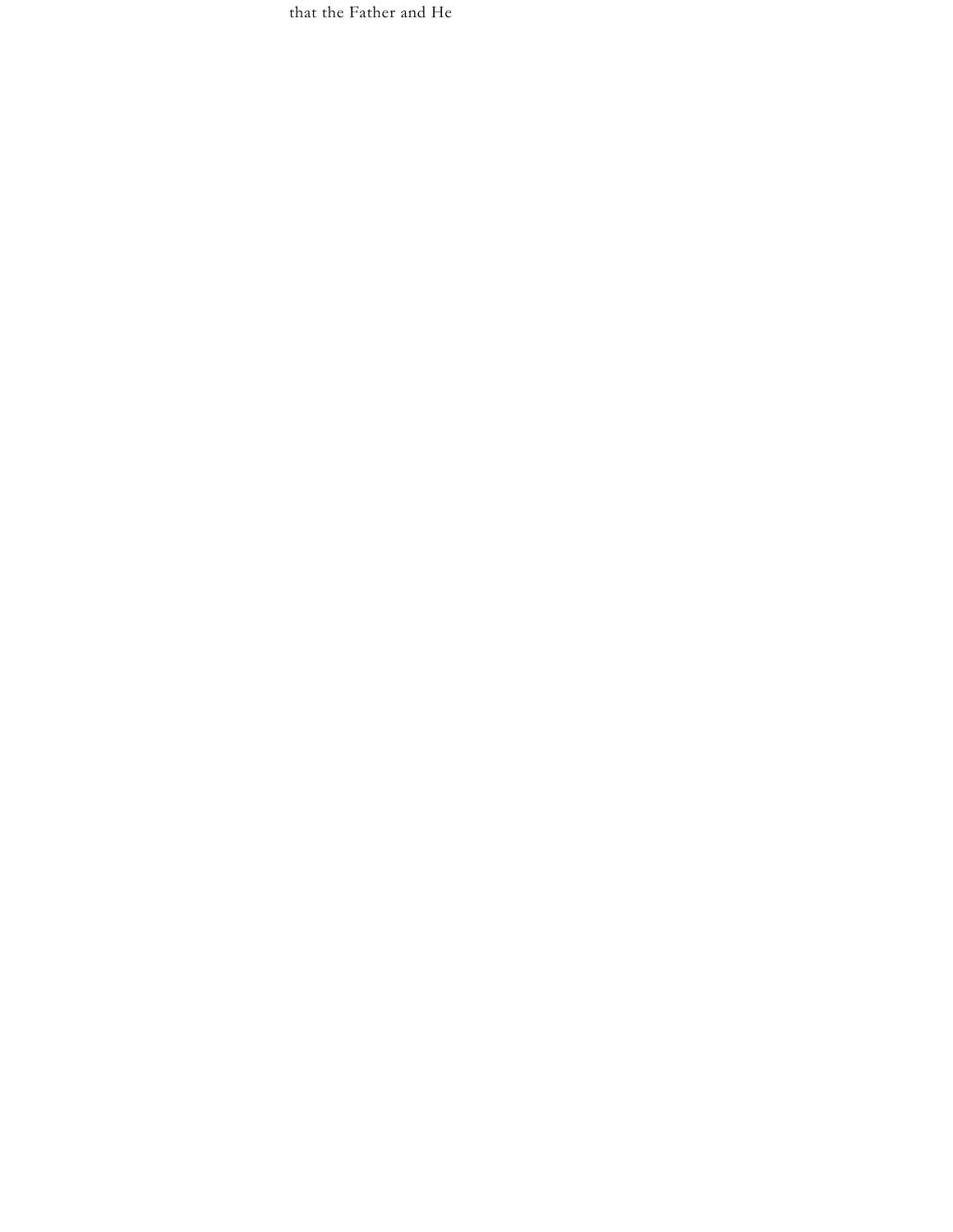#### 100 THE EARTHS 1N THE UNIVERSE.

are one; that the Father is in Him, and He in the Father; that whoso sees Him, sees the Father; and that he who believes in Him, believes in the Father and knows Him; also that the Comforter, by whom is meant the proceeding Divine, and whom He calls the Spirit of Truth, as als0 the Holy Spirit, proceeds from Him, and speaks not from himself, but from Him. Moreover, that the idea of a Trine and of One at the same time agrees with the *esse* and *exist- ere* of the Lord's life, when He was in the world. The *esse* of His life was the Divine Itself, for He was conceived of Jehovah, and the *esse* of any one's life is that from which he is conceived; the *existere* of life from that *esse* is the Human in form. The *esse* of any one's life, which he has from his father, is called the soul; and the *existere* of life therefrom is called the body. The soul and the body constitute one man. There is a likeness between the two, as between that which is in effort and that which is in the act thence, for the act is the effort acting, and so the two are one. Effort in man is called the will, and effort acting is called action. The body is the insirument, by which the will, which is the principal, acts; and the instrument and the principal in acting are one; thus the soul and the body are one. Such an idea concerning the soul and the body have the angels in heaven; and thus they know that the Lord made His Human Divine from the Divine in Himself; which He had as His soul from the Father. The faith also received everywhere in the Christian world does not dissent from this, for it teaches — " Although Christ is God and Man, yet He is not two, but one Christ; yea, He is altogether a one and only person; for as body and soul are one man, so also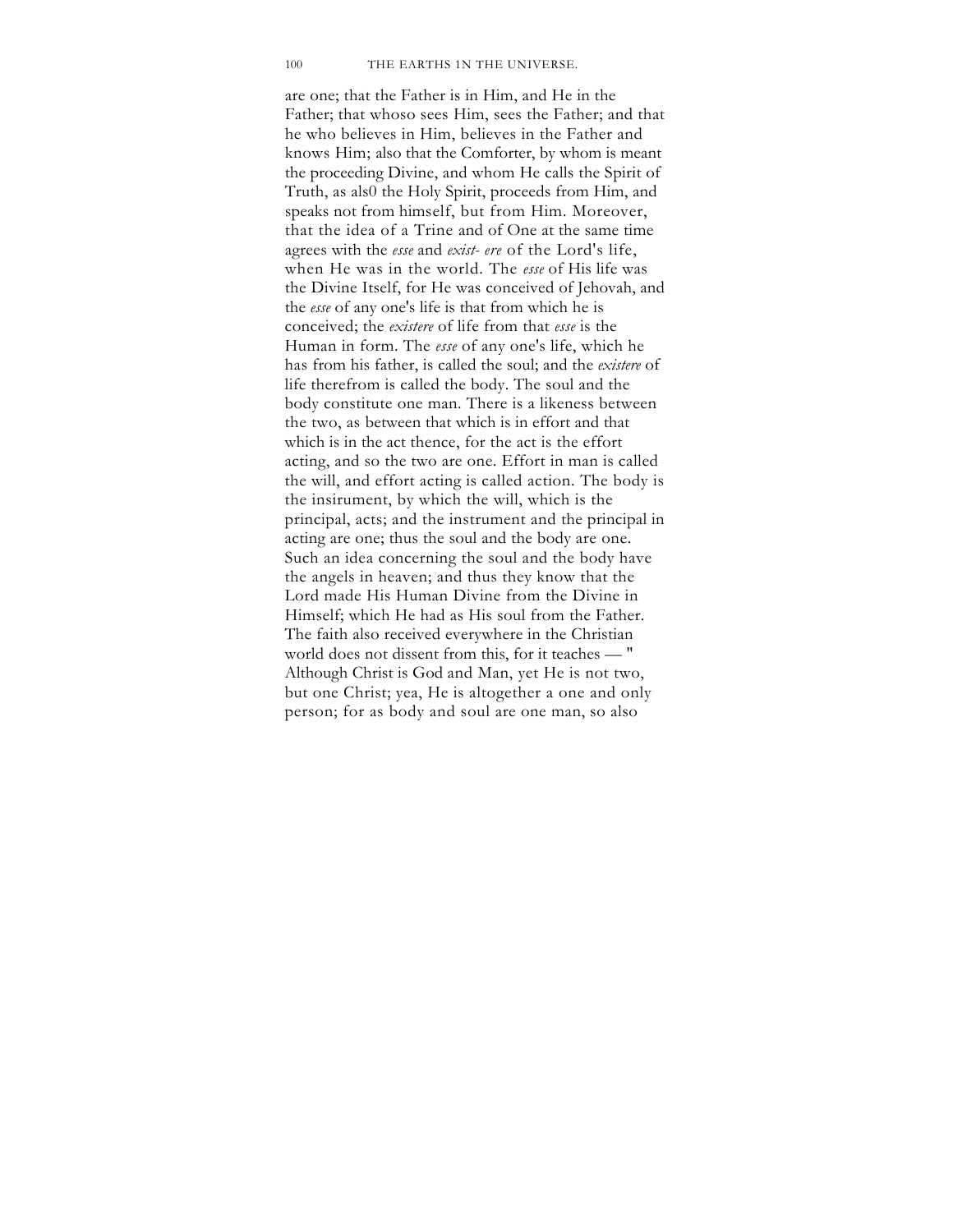God and Man is one Christ.yy Because there was such a union, or such a One, in the Lord, He therefore, otherwise than any man, rose not only as to the soul, but also as to the body, which He glorified in theyy

From the Athanasian Creed.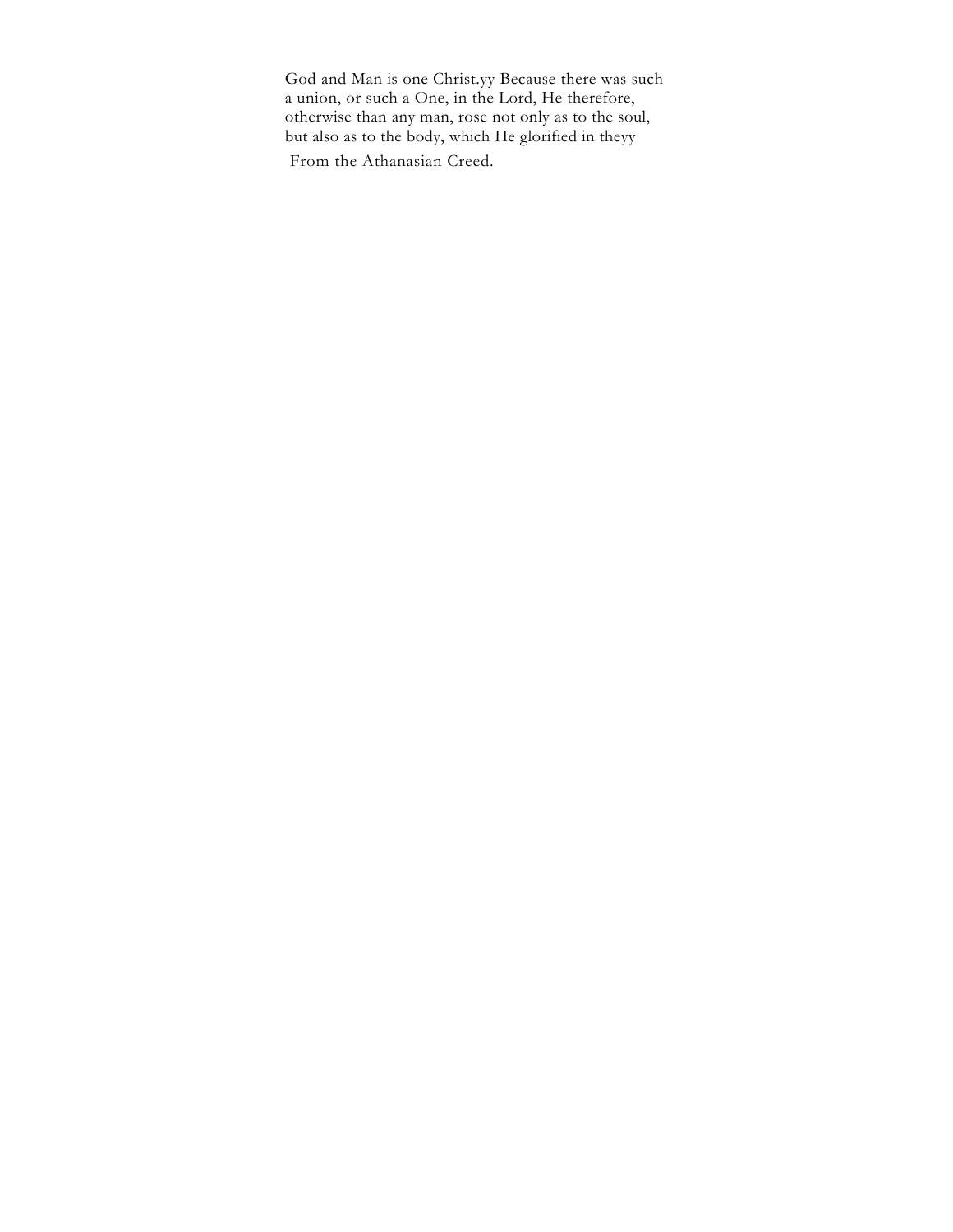### A F0URTH EARTH 1N THE STARRY HEAVENS. M1

world — concerning which He also instructed His disciples, saying, *Handle Me, and see; for a spirit hath not flesh and bones, as ye see Me have.zz* These things those spirits well understo0d, for such things fall into the understanding of angelic spirits. They then added that the Lord alone has power in the heavens, and that tbe heavens are His. To which it was given me to respond that the church on 0ur earth also knows this, from the mouth of the Lord Himself, before He ascended into heaven; for He then said, *All power is given unto Me in heaven and in earth.* 

*160.* I afterward spoke with those spirits concerning their earth; for all spirits know about their earth when their natural or external memory is opened by the Lord; since they carry this with ihem from the world, though it is not opened except by the good pleasure of the Lord. The spirits then said respecting their earth from which they were, that when leave is given them, they appear to the inhabitants of their earth, and speak with them as men; and that this is done by their being let into their natural or external memory, and thus into such thought as they were in when they lived in the world; and that the inhabitants then have their interior sight, or the sight of their spirit, opened, from which they see them. They added that the inhabitants do not know that they are not men of their earth, and first perceive that they are not, when they are suddenly taken away from their sight. I told them that such was the case on our earth in ancient times — as with Abraham, Sarah, Lot, the inhabitants of S0dom, Manoah and his wife, Joshua, Mary, Elizabeth, and the Prophets in general; and that the Lord appeared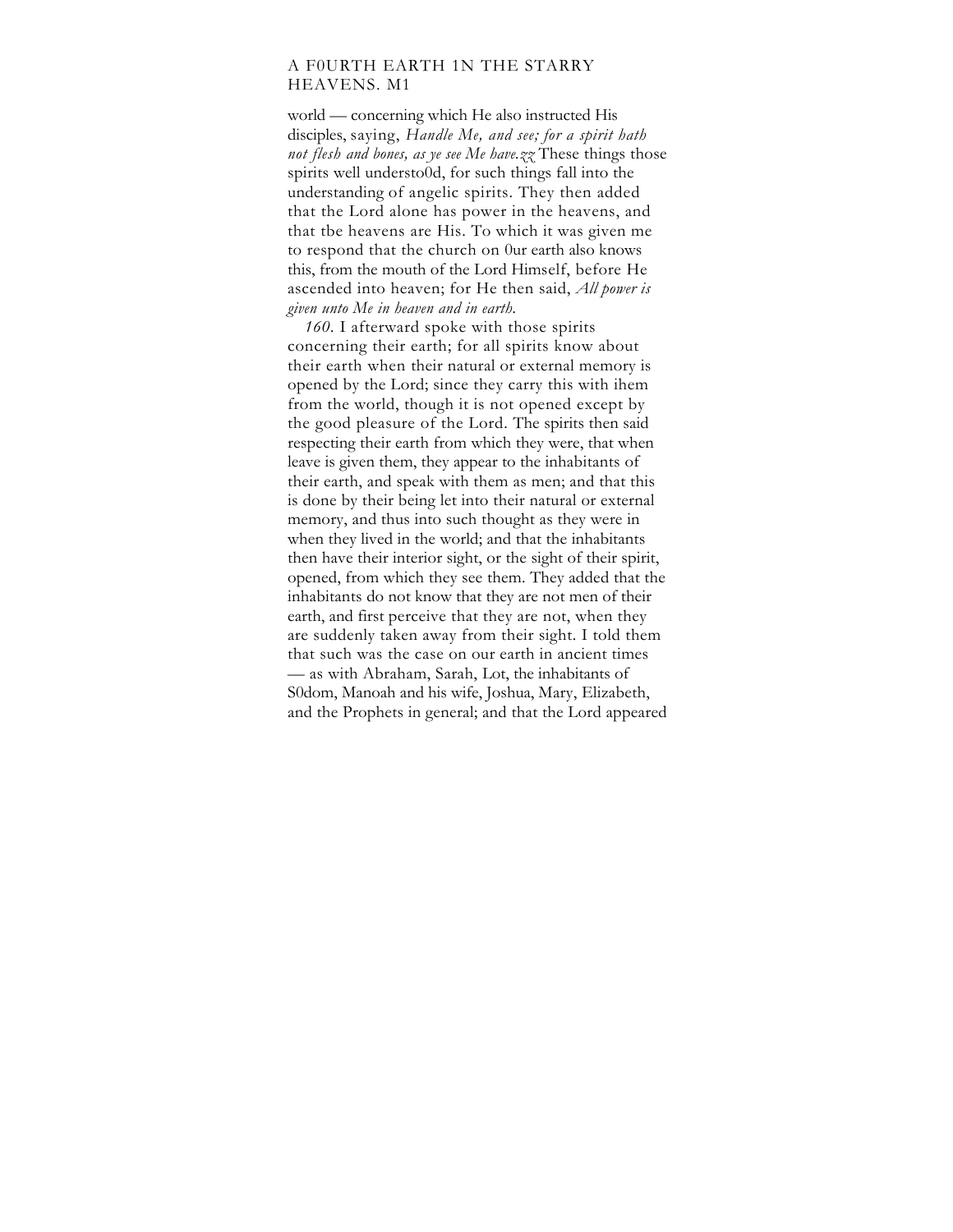in like manner, and those who saw Him did

*zz* That man rises again as to his spirit immediately after death, and that he is in the human form, and that as to each and every particular he is a man, n. 4527, 5006, 5078, 8939, 8991, 10594, 10597, 10758. That man rises again only as to his spirit, and not as to his body, n. 10593, 10594. That the Lord alone rose again as to the body also, **D. 1729, 2083, 5078, 10825.**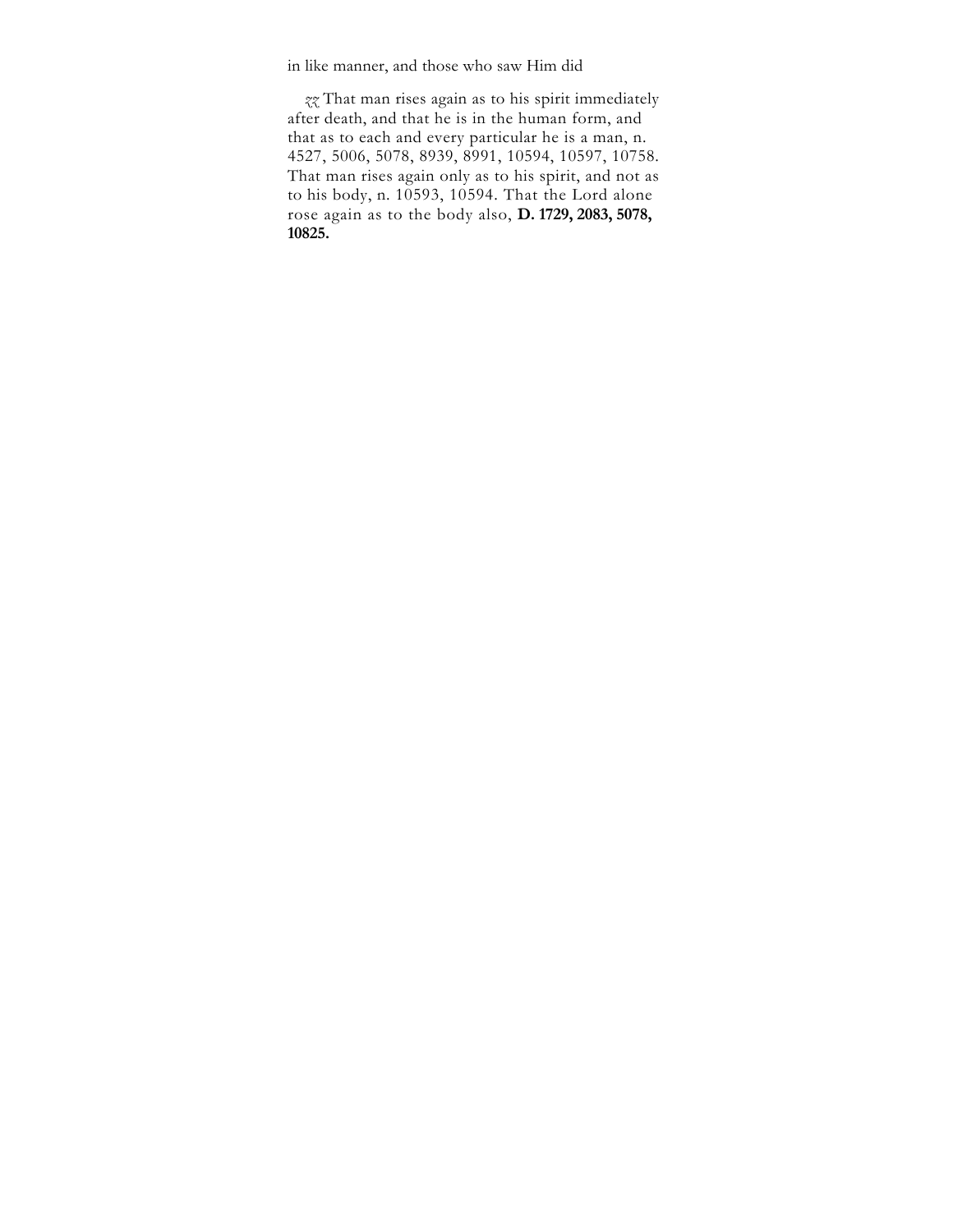#### 102 THE EARTHS 1N THE UNIVERSE.

not know otherwise than that He was a man of the earth, until He revealed Himself. But that this is rarely done at this day, lest by such things men should be compelled to believe; for a faith under compulsion, such as is that which enters through miracles, does not remain fixed, and would also be hurtful to those with whom faiih might be implanted through the Word in a state free from compulsion.

161. The spirit who in the world had been a bishop and a preacher, did not at all believe that there were any other earths than ours, because he had thought in the world that the Lord was born on this earth only, and that no one has salvation without the Lord. He was therefore reduced to such a state as the spirits are reduced when they appear on their earth as men — see just above — and thus was sent to that earth, so as not only to see it, but also to speak with its inhabitants. When this was done, communication was also thereby granted me, so that I in like manner saw the inhabitants, and some things also upon that earth (as mentioned above, n. 135). There then appeared four kinds of men, but one kind after another in succession. First were seen men clothed; next men naked of the color of human flesh; afterward men naked, but with bodies inflamed; and lastly black men.

162. While the spirit who had been a bishop and preacher was with those who were clothed, there appeared a woman of a very beautiful face, dressed in a simple garment, with a tunic that hung gracefully behind her and was brought up over the arms. She had a beautiful headdress, in the form of a chaplet of flowers. That spirit was greatly delighted at the sight of this maiden, and spoke with her, and also to0k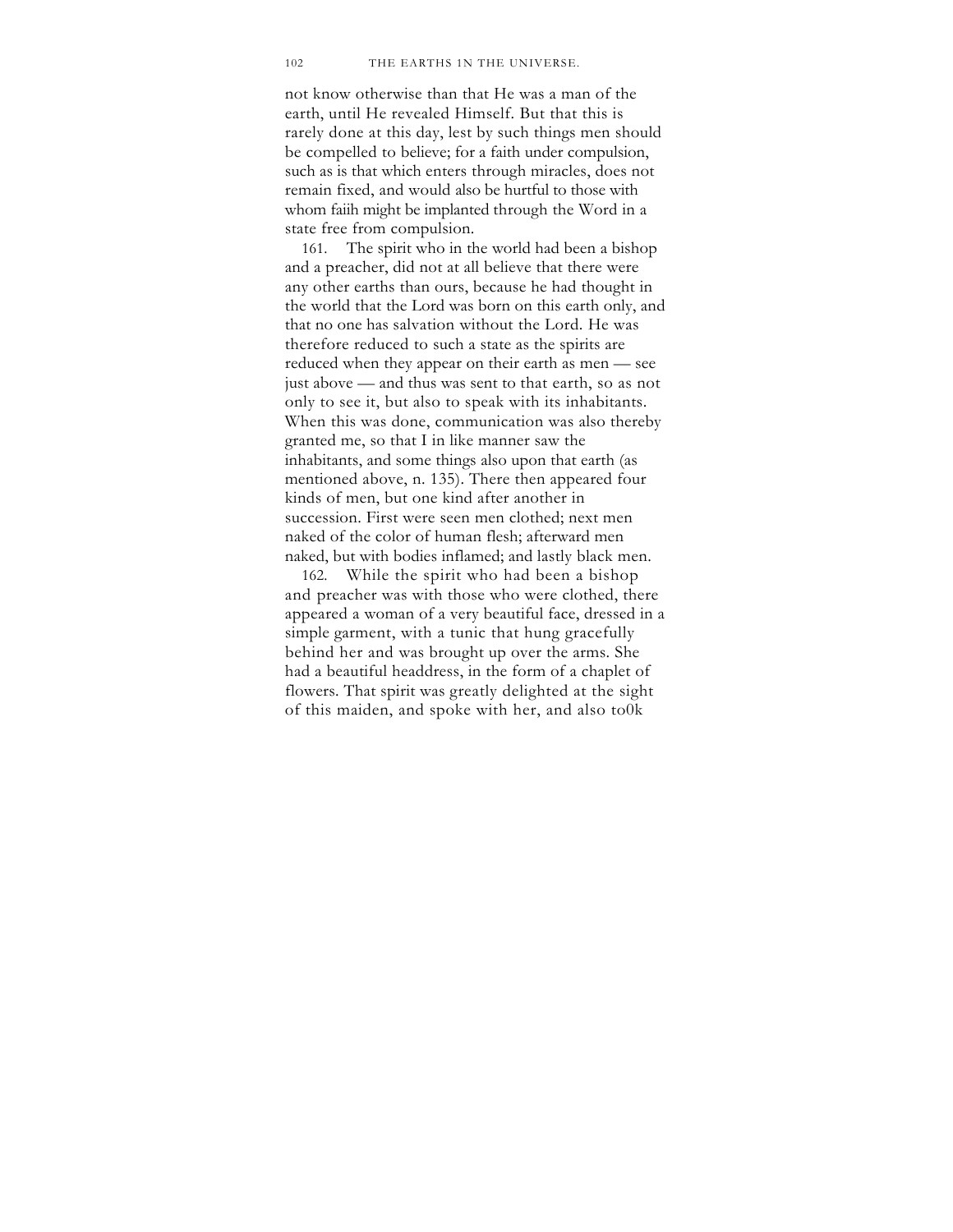her hand. But as she perceived that he was a spirit, and not of that earth, she hurriedly left him. There afterward appeared to him on the right several other women, who were tending sheep and lambs, which they were then leading to a watering trough that was supplied with water by a small ditch from a lake. They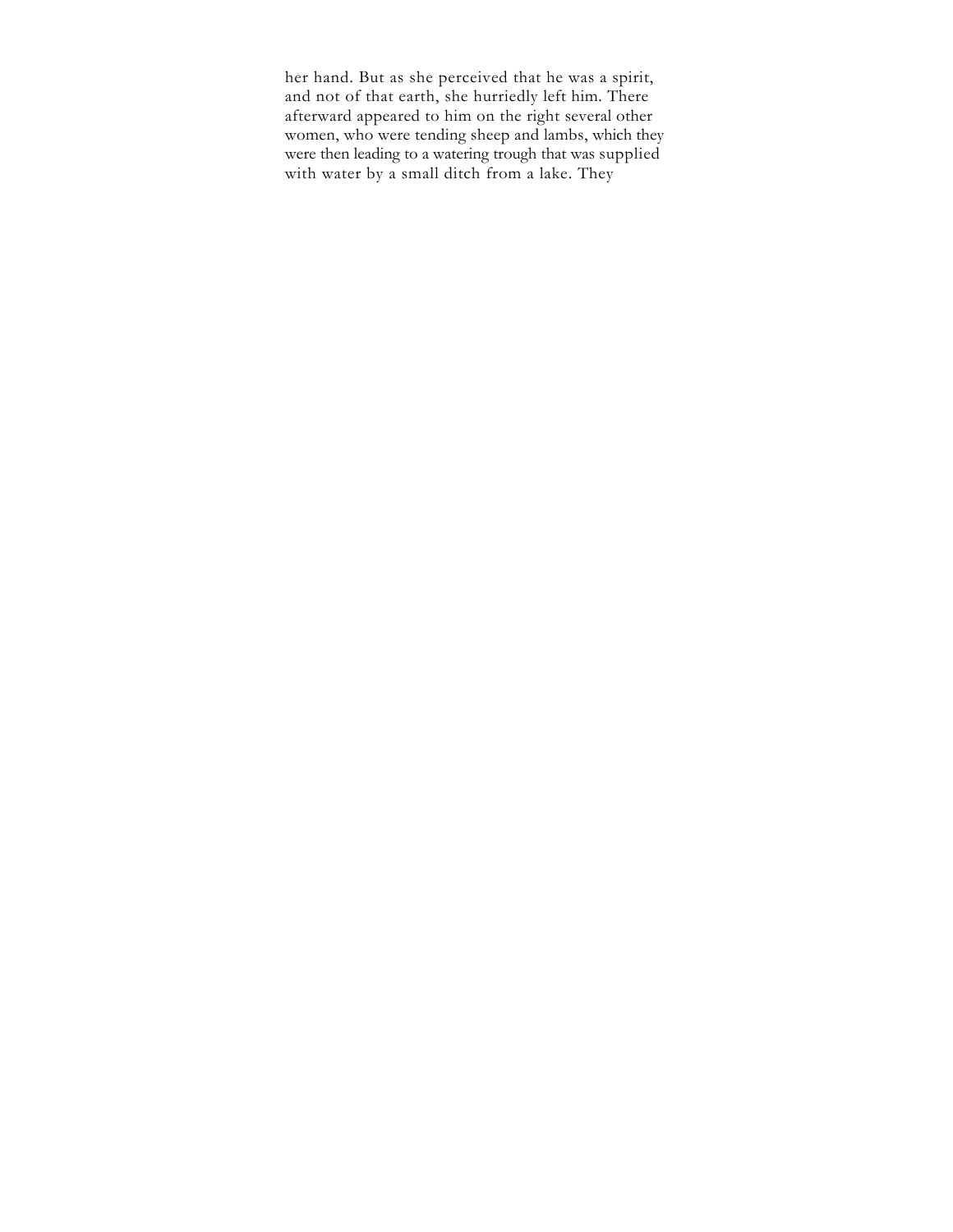### A F0URTH EARTH 1N THE STARRY HEAVENS. 103

were similarly clothed, and held shepherds' cr00ks in their hands, by which they guided the sheep and lambs to drink. They said that the sheep went the way they pointed with their cr00ks. The sheep seen were large, with w00lly tails, both broad and long. The faces of the women when seen nearer were fair and beautiful. The men were also seen, and their faces were of the color of human flesh, as on our earth; but with the difference, that the lower part of the face, in place of a beard, was black, and the nose more the color of snow than of flesh. Afterward the spirit above- mentioned, who had been a preacher in the world, was led on further, but unwillingly, because his thought was still on that woman with whom he was delighted, as was made manifest by somewhat of a shadow from him still appearing in the place where he had been with her. He then came to those who were naked, and who were seen walking together two and two, being husband and wife, with only a covering about the loins and upon the head. The preaching spirit when with them was led into that state in which he was in the world when he wished to preach, and said that he would preach to them the Lord crucified. But they said that they were not willing to hear any such thing, because they did not know what this meant, but they knew that the Lord lives. He then declared that be wished to preach the Lord living. But this also they refused to hear, saying that they perceived in his speech something not heavenly, because it had much regard to himself, his fame and honor—for they can tell from the very tone of one's voice whether it is from the heart, or not — and that for this reason he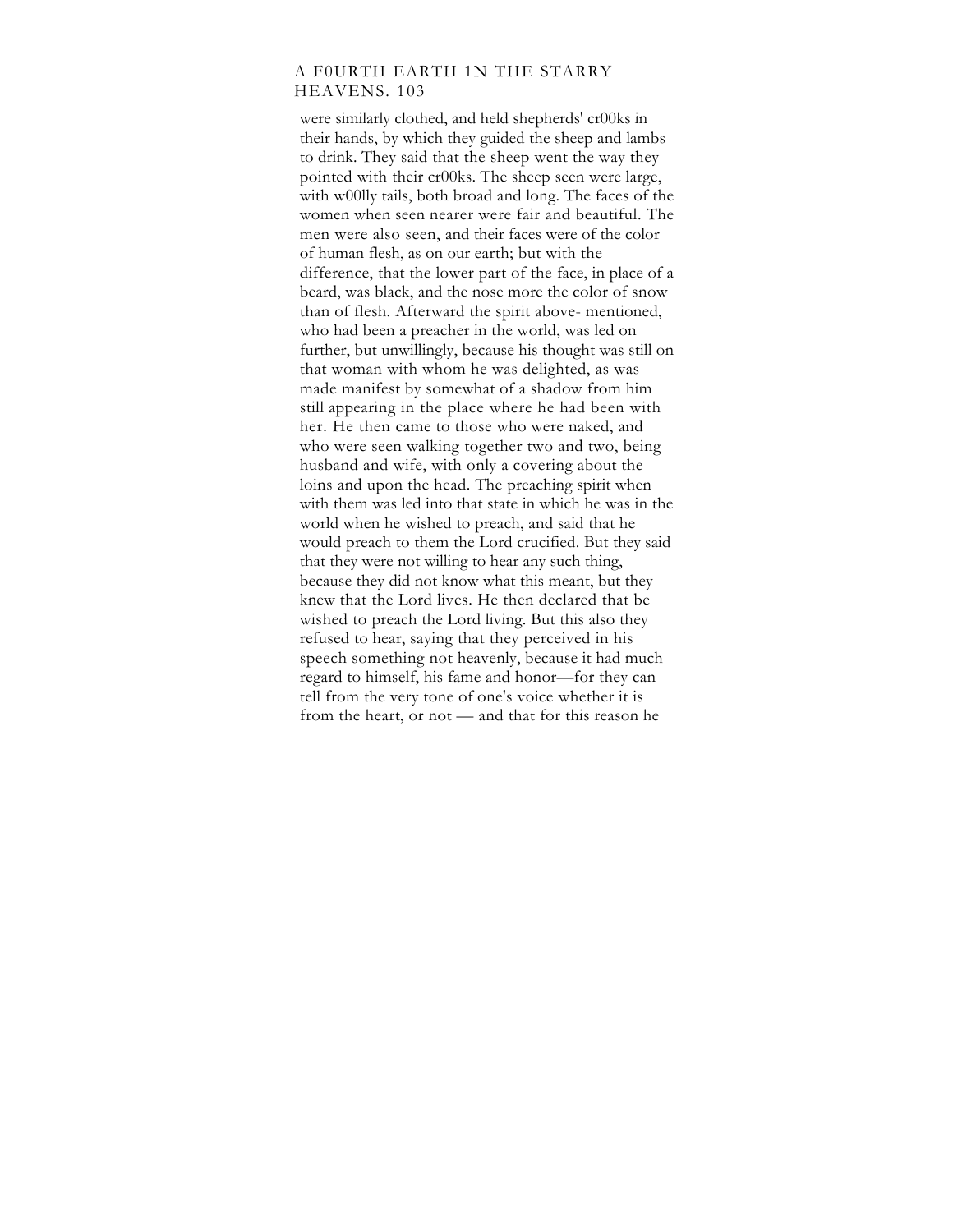could not teach them. On this he was silent, for in the world he had had much pathetic power, so that he could strongly move his hearers to holiness; but this power had been acquired by art, and thus it was from bimself and the world, and not from heaven.

163. They said further, that they have a perception whether marriage love exists with those of their people who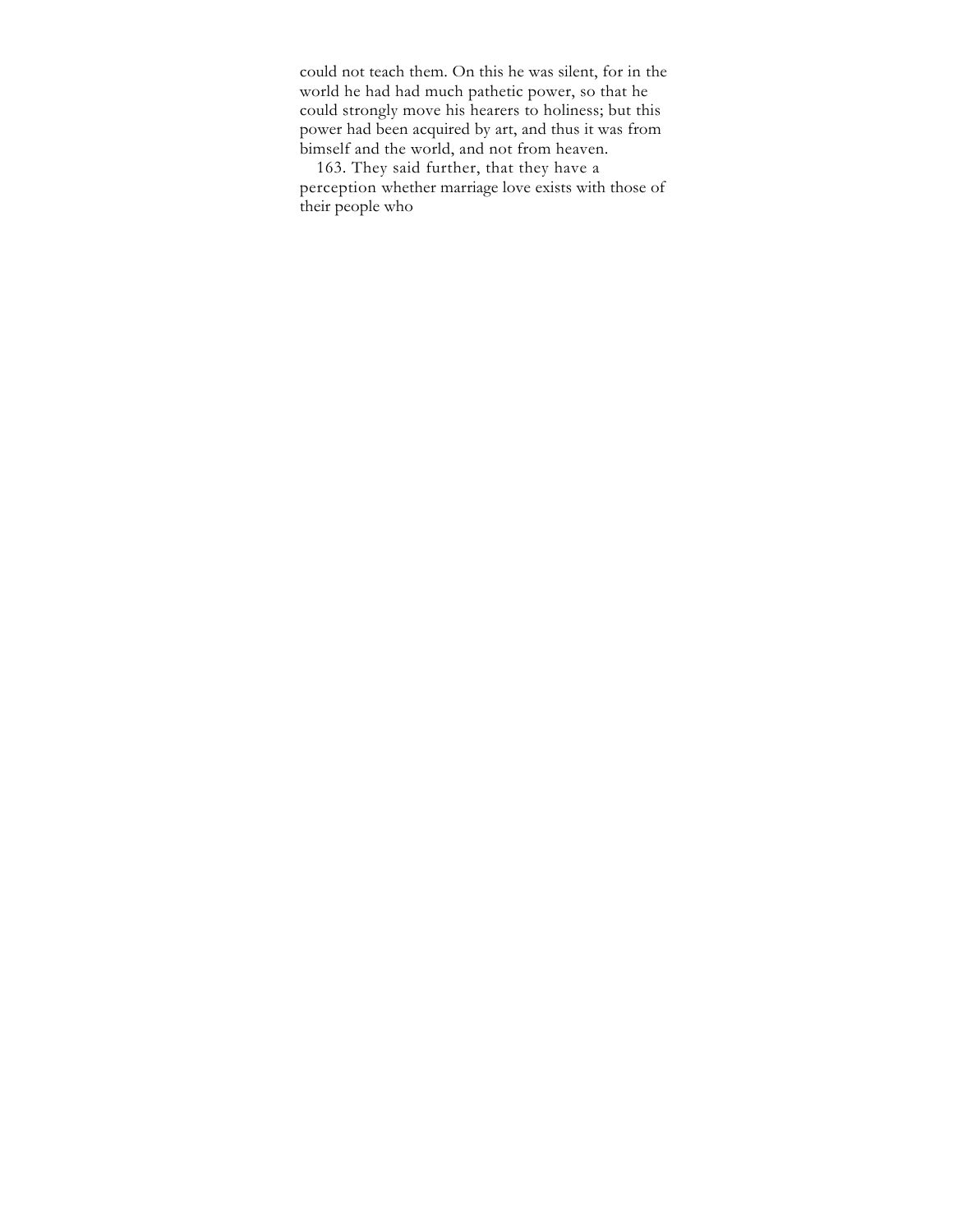are naked; and it was shown that they perceive this from a spiritual idea of marriage, which was communicated to me, to the effect that a similarity of interiors is formed by the conjunction of good and truth, thus of love and faith, and from that conjunction flowing down into the body there arises marriage love. For all things of the mind are presented in a certain natural appearance in the body, thus in the appearance of marriage love, when the interiors of two mutually love each other, and from that love desire also to will and to think the one like as the other, and so to be together and to be conjoined as to the interiors which are of the mind. Thus spiritual affection, which is of the minds, becomes natural affection in the body, and cloihes itself with the sense of marriage love. The spiritual affection which is of the minds is affection for good and truth, and for their conjunction; for all things of the mind, or of the thought and will, have reference to truth and good. They said also ihat what is given between one man and several wives is not marriage love at all, since the marriage of good and truth, which is of the minds, can be given only between two.

164. The spirit mentioned above then came to those who were naked, but with bodies inflamed, and at last to those that were black, of whom some were naked, and some clothed; but these different people dwelt in distant places on the same earth, for a spirit can be led in a moment to remote parts of an earth, since he does not proceed and is not borne, as a man is, through spaces, but through changes of state (see above, n. 125, 127).ss

165. I lastly spoke with the spirits of that earth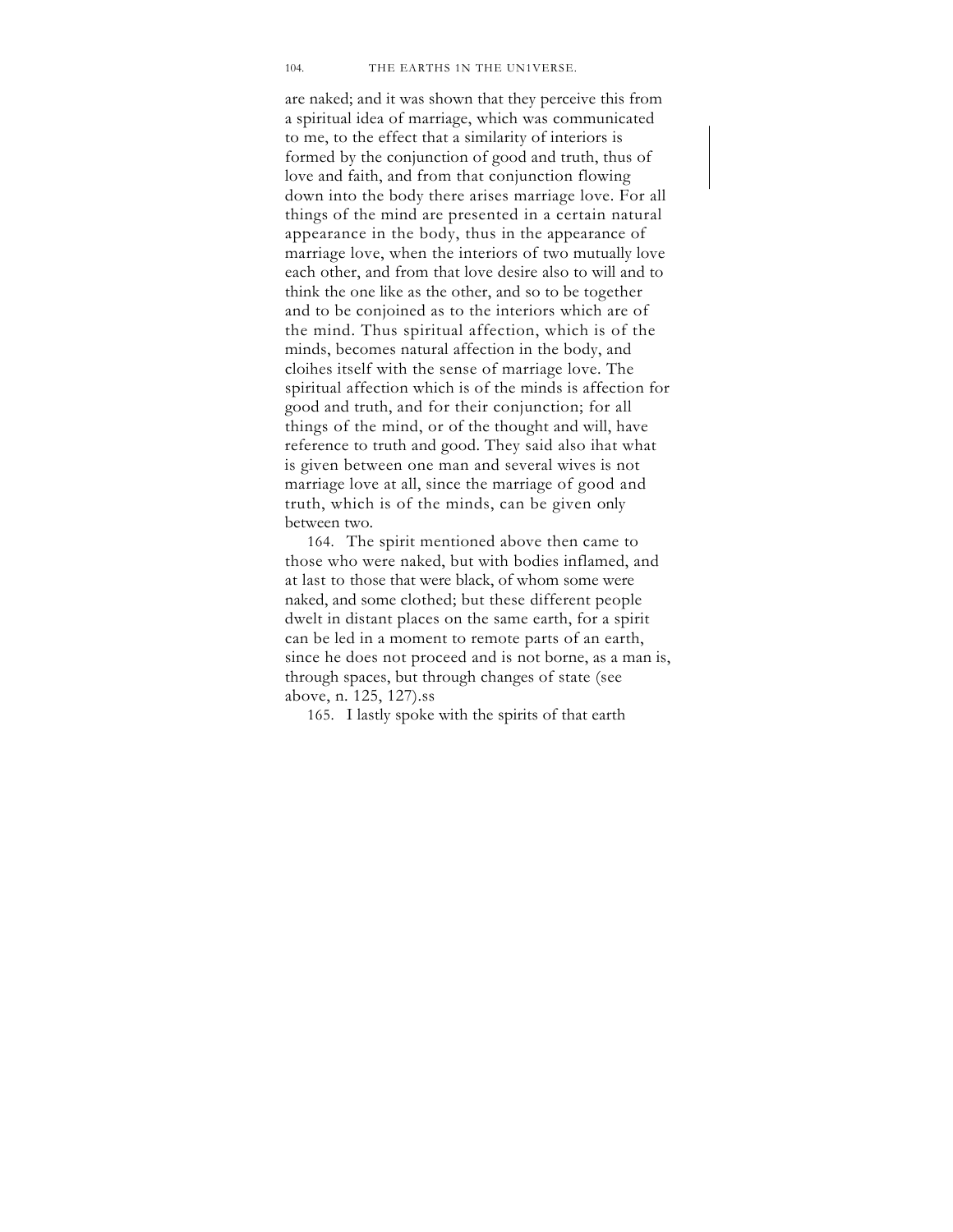concerning the belief of the inhabitants of our earth about the resurrection — that they cannot conceive of men's coming into the other life immediately after death, and then appearing like men as to face, body, arms, feet, and all the senses, both external and internal; and still less of their being then clothed with garments and having mansions and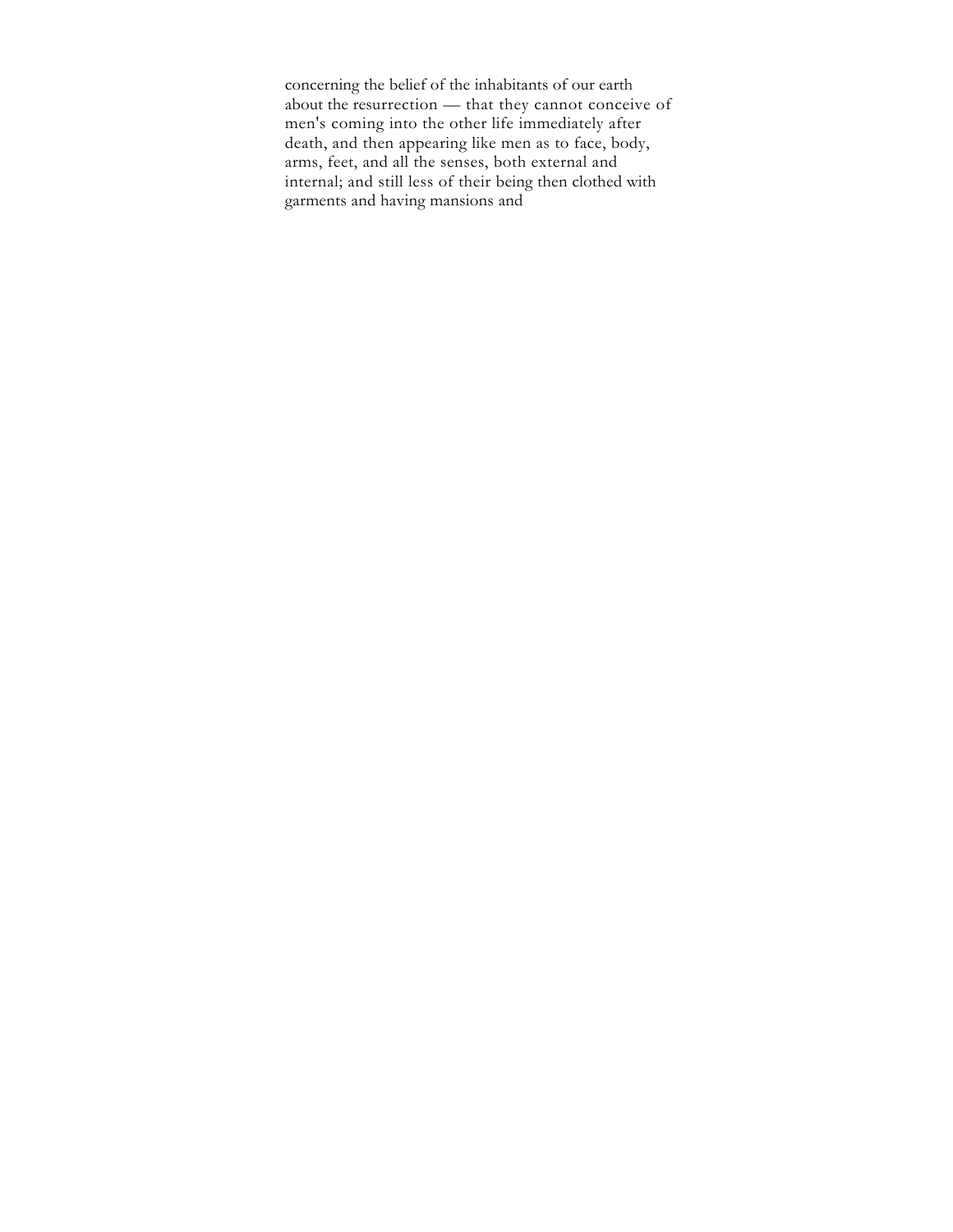# A FOURTH EARTH 1N THE STARRY HEAVENS. 105

dwellings. And the reason is that most of them think from the bodily senses, and iherefore believe in the existence of nothing which they do not see and touch; and few of them can be drawn away from what is external and sensual to what is interior, and so be elevated into the light of heaven in which such interior things are perceived. Hence it is, that in regard to the soul or spirit they cannot have any idea of it as a man, but as of wind, air, or breath, without form, in which there is yet something vital. This is why they do not believe they are to rise until the end of the world, which they call the final judgment; when they believe the body, though fallen into dust and dissipated to all the winds, will be brought back and joined to its soul or spirit. I added that they are permitted to believe this, for the reason that those who think from what is external and sensual, as has been said, can form no other idea than that one's soul or spirit can live as a man in the human form, only by regaining the body which it bore about in the world. And therefore, unless it were said that this would rise again, they would reject in heart the doctrine of a resurrection and eternal life, as incomprehensible. But still that thought about the resurrection has this use in it, that they believe in a life after death, from which belief it follows that when they come to lie sick in bed and do not think as before from what is worldly and corporeal, thus not from what is of outward sense, they then believe that they shall live immediately after death. They also speak then about heaven, and about the hope of living there immediately after death, laying aside their doctrine about the final judgment. I told these spirits further, that I some-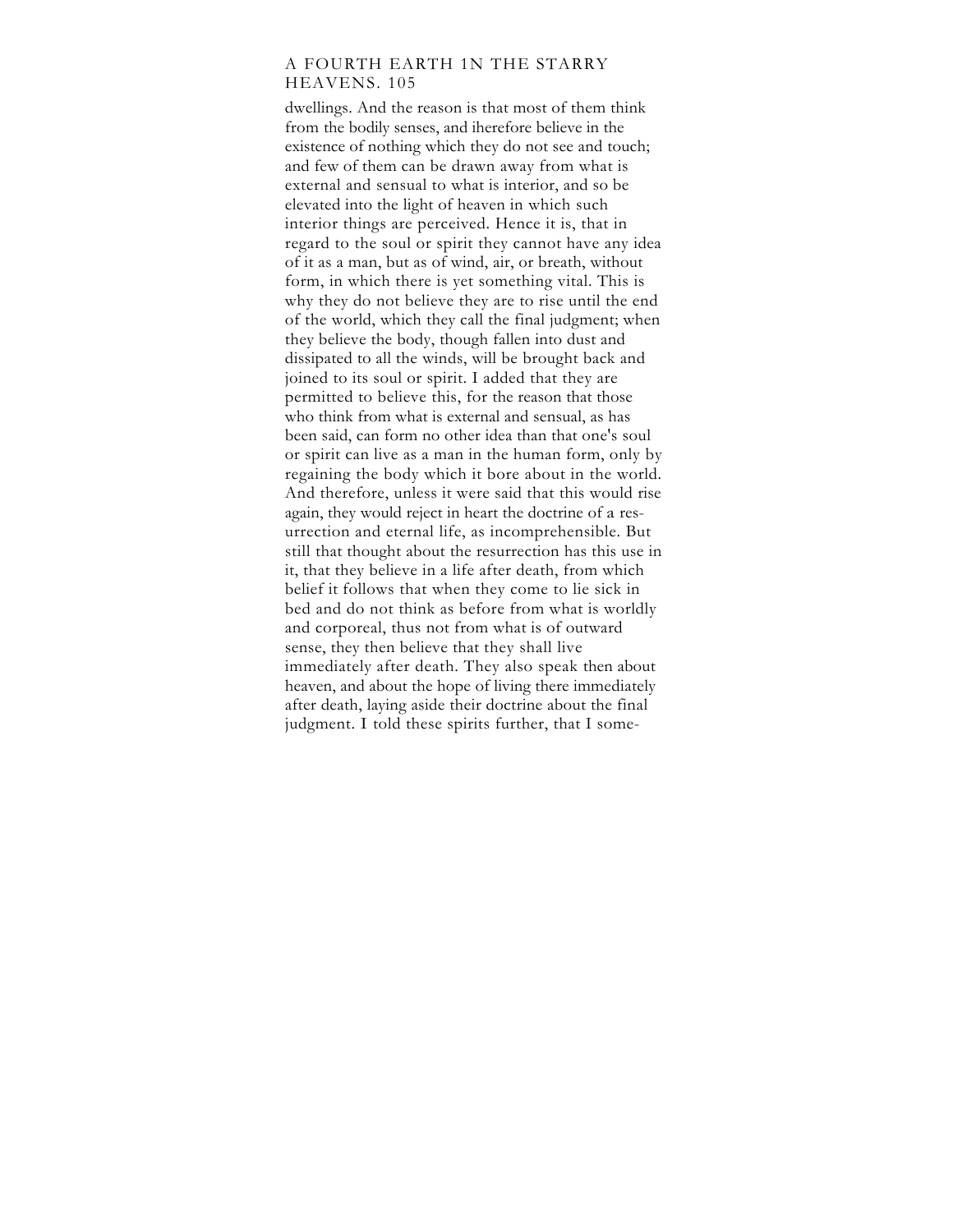times wondered that when those who are in faith speak of the life after death, and of their friends who are dying or have died, and do not at the same time think of the final judgment, they believe that they live as men immediately after death. But this idea, as soon as the thought of the final judgment flows in, is changed into a material idea about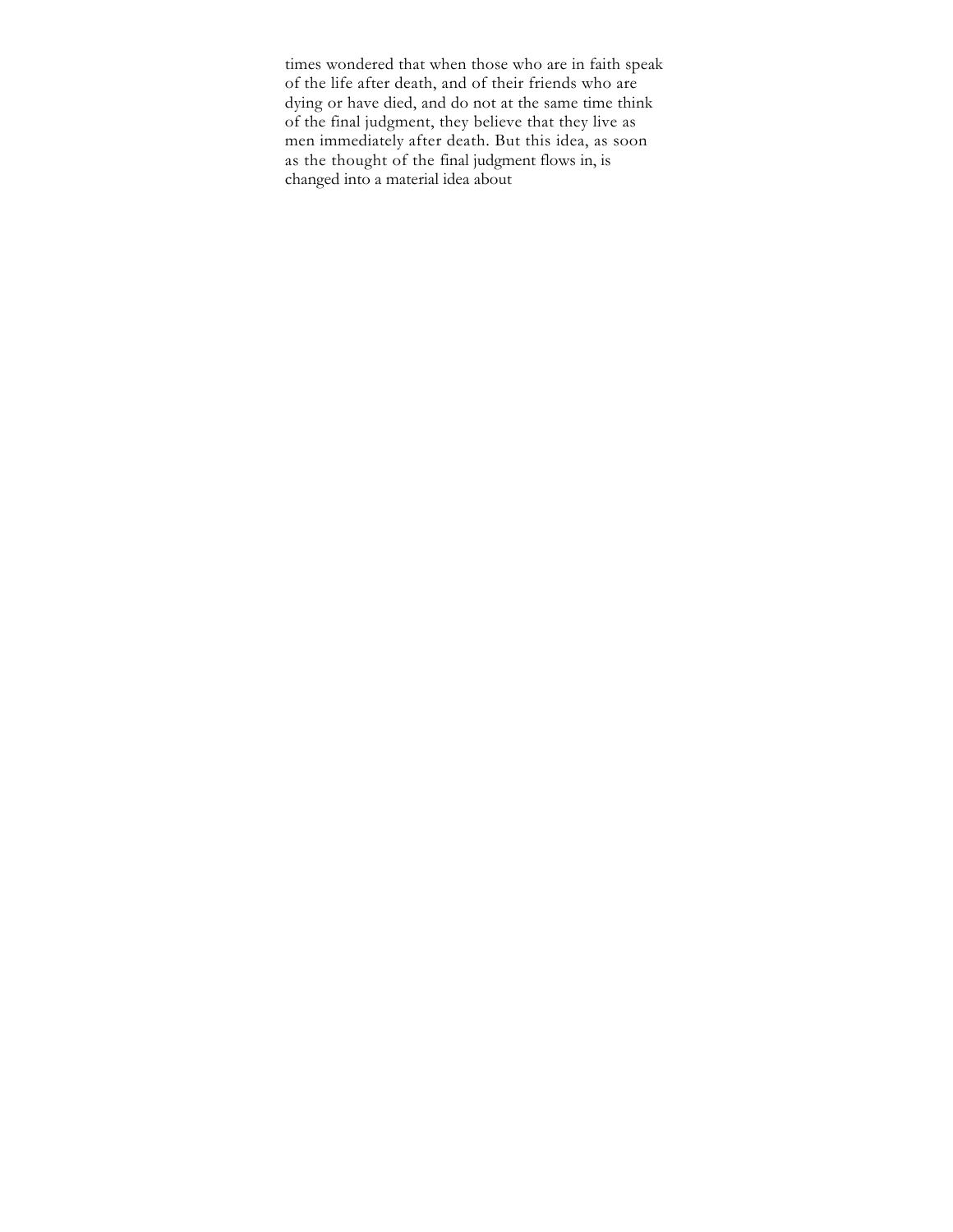their earthly body, that it is to be again joined to its soul. For they do not know that every man is a spirit as to his interiors, and that it is the spirit which lives in the body and in all its parts, and not the body of itself; and that it is from the spirit of every one that the body has its human form, and thus it is the spirit which is chiefly the man, and in a similar form, but invisible to the eyes of the body, yet visible to the eyes of spirits. Hence also when the sight of a man's spirit is opened, which comes about by the setting aside of the sight of the body, angels appear as men. Thus did the angels appear to the ancients, as related in the Word. I have also spoken sometimes with spirits with whom I was acquainted when they lived as men in the world, and have asked them whether they wished to be clothed again with their earthly body, as they had once thought. On hearing which, at the mere idea of conjunction with the body they fled away, being struck with amazement that in the world they should have thus thought from blind faith without any understanding.

166. Moreover, their dwellings on that earth were seen by me, and were long, low houses, with windows on the sides according to the number of r00ms or chambers into which they were divided. The r0of was arched, and there was a d00r on each side at the end. They said that they were built of earth and r0ofed with turf, and the windows of threads of grass, so woven together that the light shone through. Children were also seen. And they said that their neighbors visited them, especially for the sake of their children, that they might be in company with other children, under the sight and auspices of their parents. There also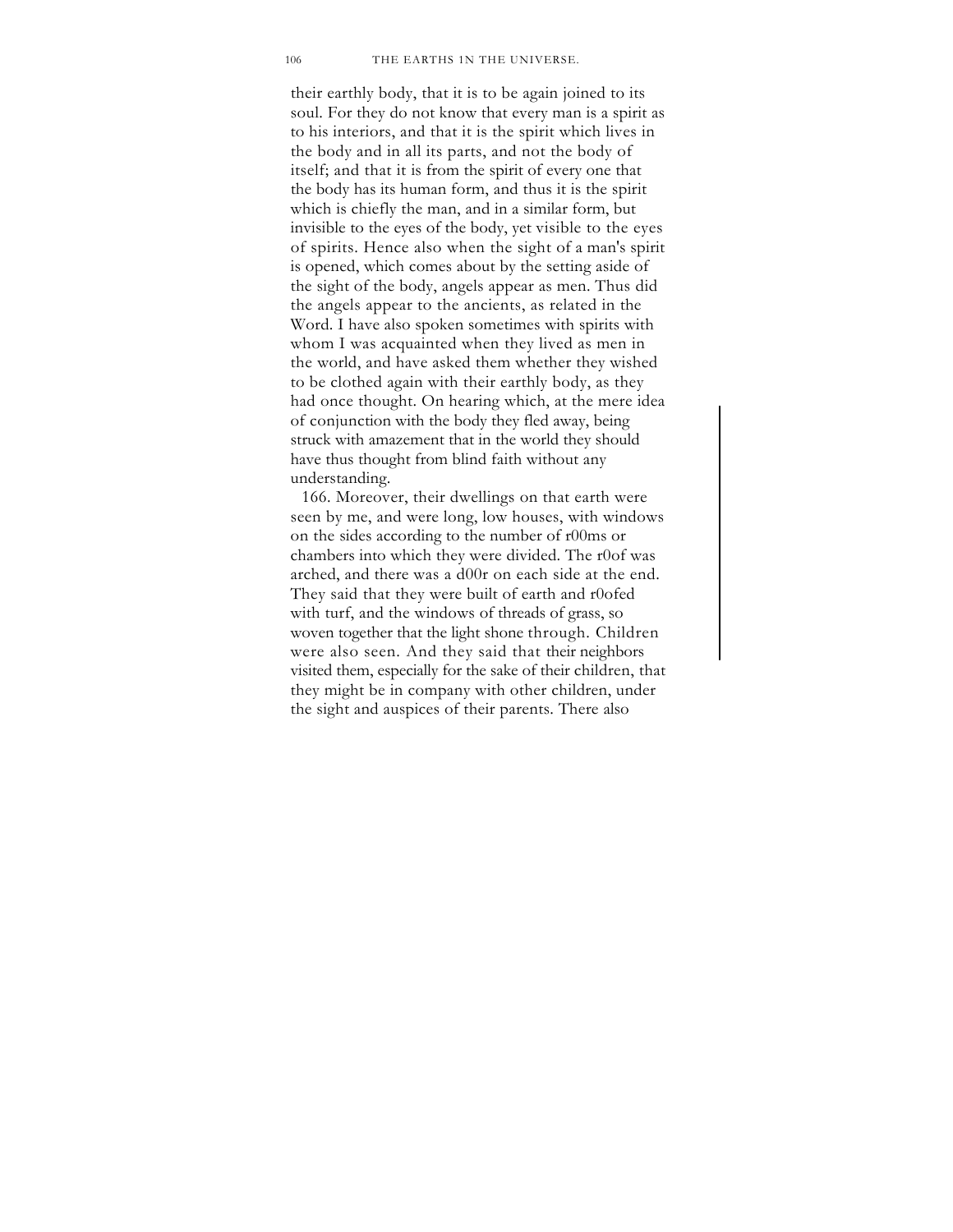appeared fields then whitening with the nearly ripened harvest. The seeds or grains of this harvest were shown, and they were like the grains of Chinese wheat. We were shown also loaves made of the grain, which were small in size and square in form. There were also seen grassy plains, with flowers therein, and trees with fruits similar to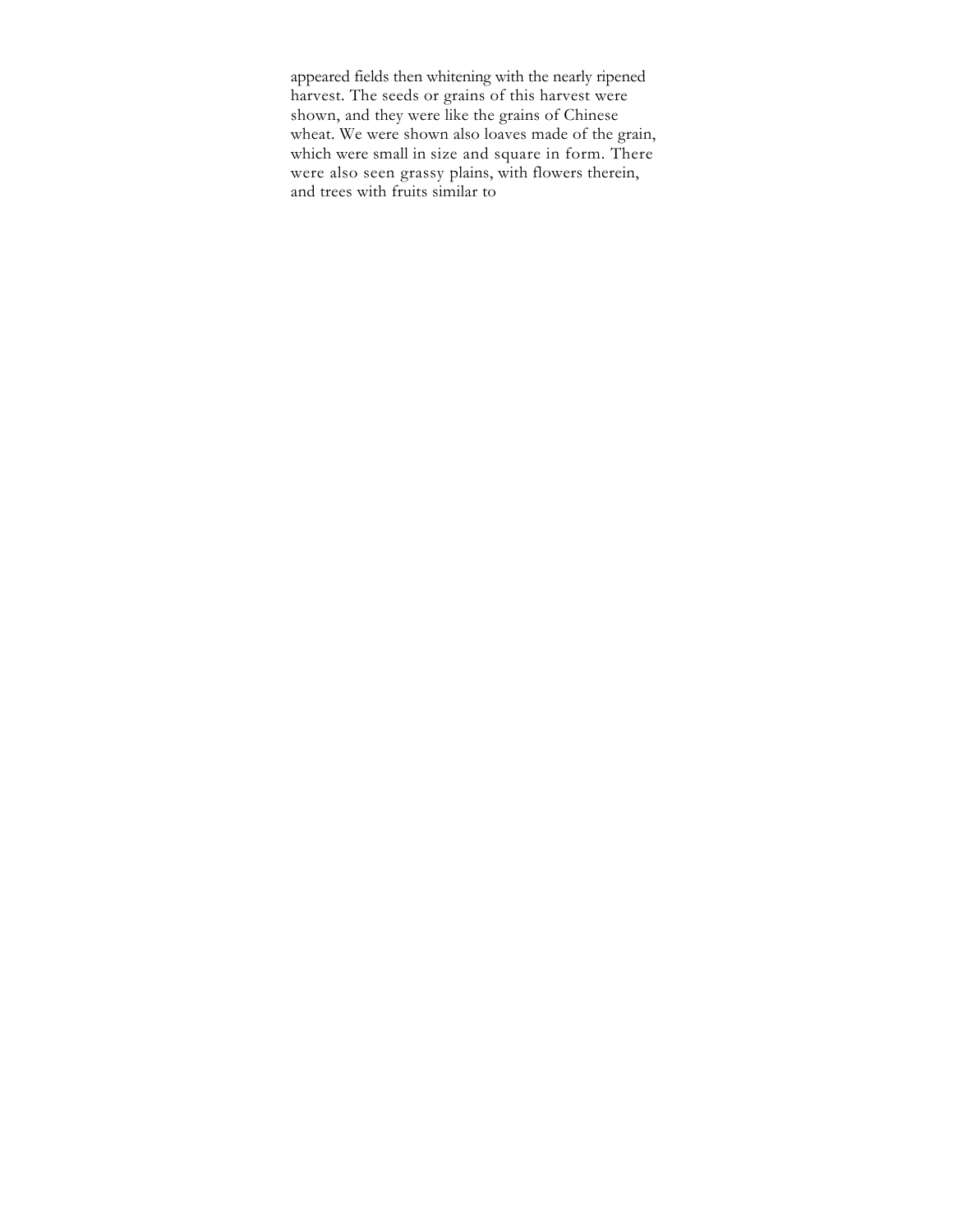### A FIFTII EARTH 1N THE STARRY HEAVENS. 107

pomegranates; also shrubs, which were not vines, yet bearing berries from which they make wine.

167. Their sun which to us is a star, appears flaming there, and about one-fourth as large as our own sun. In their year are about two hundred days, and the days of fifteen hours length, as compared with the days on our earth. The earth itself is among the smallest in the starry heavens, being scarcely five hundred German miles\* in circumference. This I learned from angels by comparison with such things as they saw in me, or in my memory, in relation to our earth. They formed these conclusions by angelic ideas, by which the measures of spaces and times are immediately known in their just relation to the spaces and times elsewhere. In such comparisons angelic ideas, which are spiritual, immensely exceed human ideas, which are natural.

### A FIFTH EARTH IN THE STARRY HEAVENS, AND ITS SPIRITS AND INHABITANTS.

168. Again I was conducted to another earth, which is in the universe beyond our solar system, and this also by means of changes of state, which lasted nearly twelve hours. In company with me were a number of spirits and angels from our earth, with whom I spoke on the way, or in that progression of state. I was borne now obliquely upward and then obliquely downward, continually toward the right, which in the other life is toward the south. In only two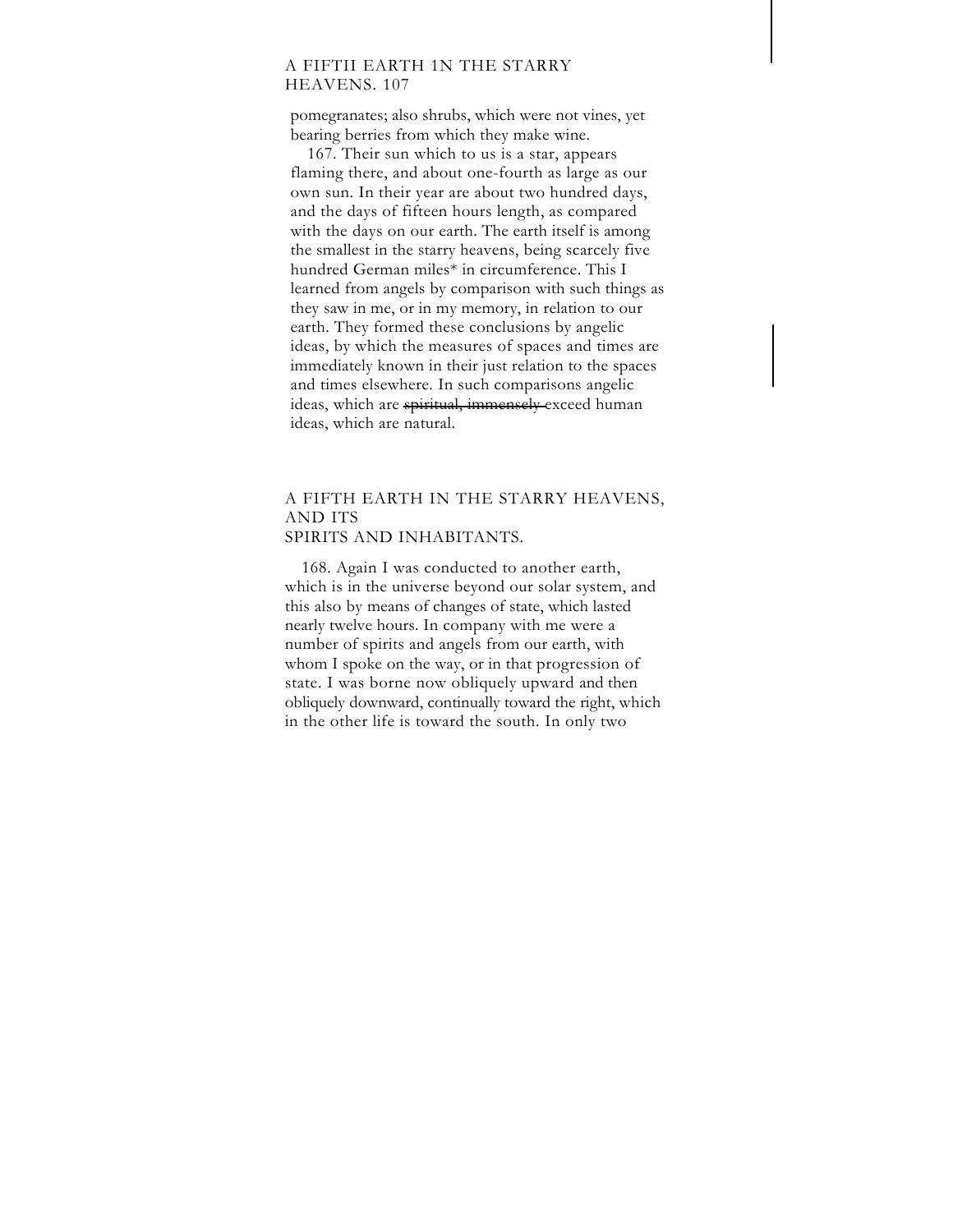places did I see spirits, and in one I spoke with tbem. On the way, or in this progress, it was given me to observe how immense is the Lord's heaven for angels and spirits; for, from the parts not inhabited, I was able to conclude that it was so immense, that if there were many myriads of

\* Or two thousand English geographical miles.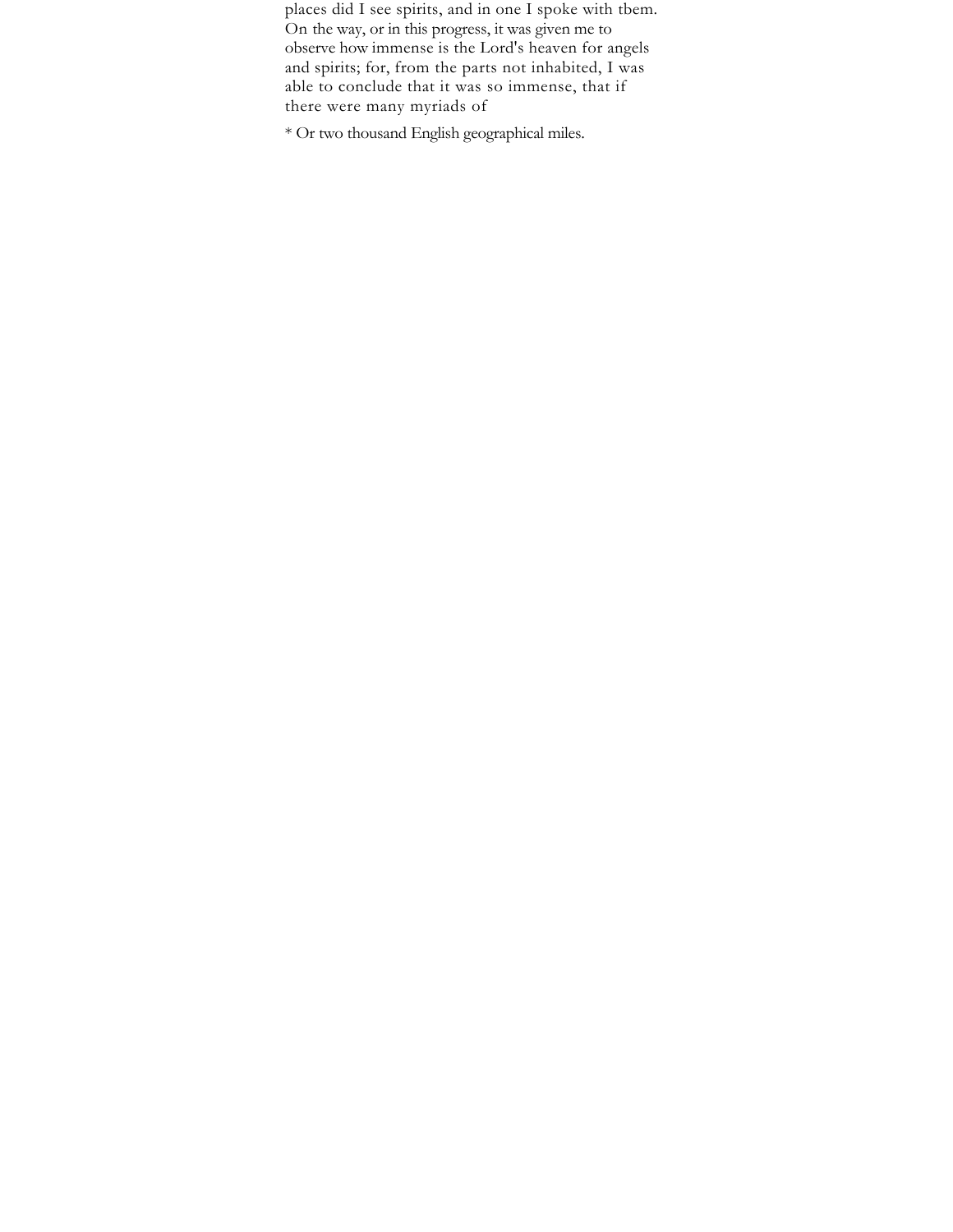earths, and as great a multitude of men on every one as 0n ours, there would still be r00m for them to dwell to eternity, and it would never be filled. This conclusion I was able to draw from a comparison with the extent of the heaven which is around our earth and designed for it, which extent was so small comparatively that it did not equal a hundred millionth part of the extent not inhabited.

169. When the angelic spirits who were from that earth came into view, they addressed us, asking who we were and what we wanted. We said that we had been brought thither in the course of our travels abroad, and that they had nothing to fear from us. For they feared that we were of those who disturb them about God, about faith, and such like things, and had therefore betaken themselves to that quarter on their earth, fleeing as far as they could from them. Being asked by what things they were disturbed, they answered —by an idea of three, and by an idea of the Divine without the Human, in God, when yet they know and perceive that God is One, and that He is Man. It was then perceived that those who disturb them and from whom they fled, were from our earth; as was also manifest from this, that they who thus wander about in the other life, from the zest and enjoyment in travelling which they have contracted in the world, are from our earth; for on other earths there are not such journeyings. It was then discovered that they were monks, who had wandered over our globe from a zeal for converting the Gentiles. We therefore told the angelic spirits that they do well to shun them, as their purpose is not to teach, but to gain wealth and dominion, and they study first to captivate minds by various means, and then to subject them to themselves as slaves. Moreover we told them that they do well not to suffer their idea of God to be disturbed by such spirits. They said further that these spirits also confuse them by saying that they ought to have faith and to believe what they say; but they answer them that they do noi know what faith is,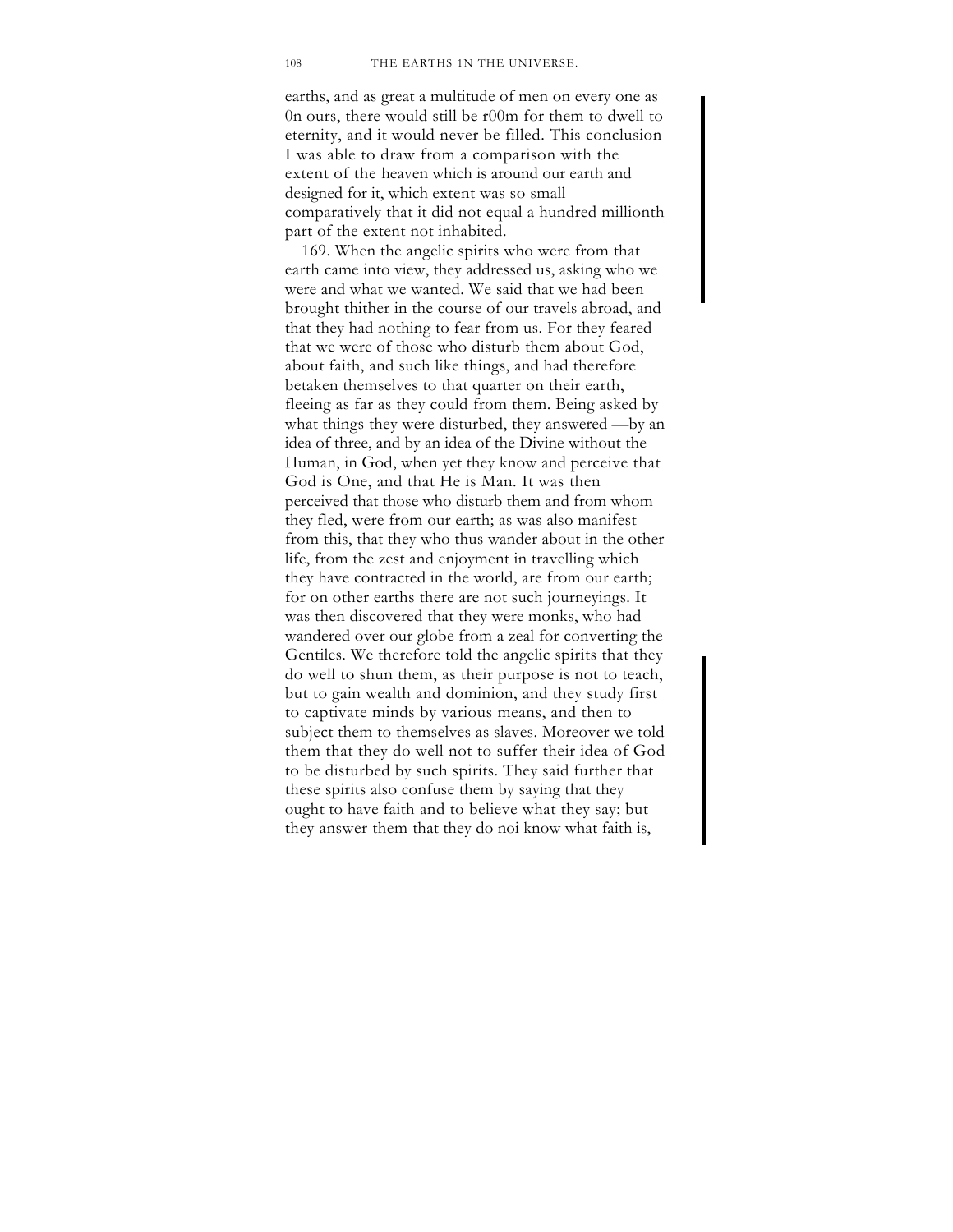or what it is to believe;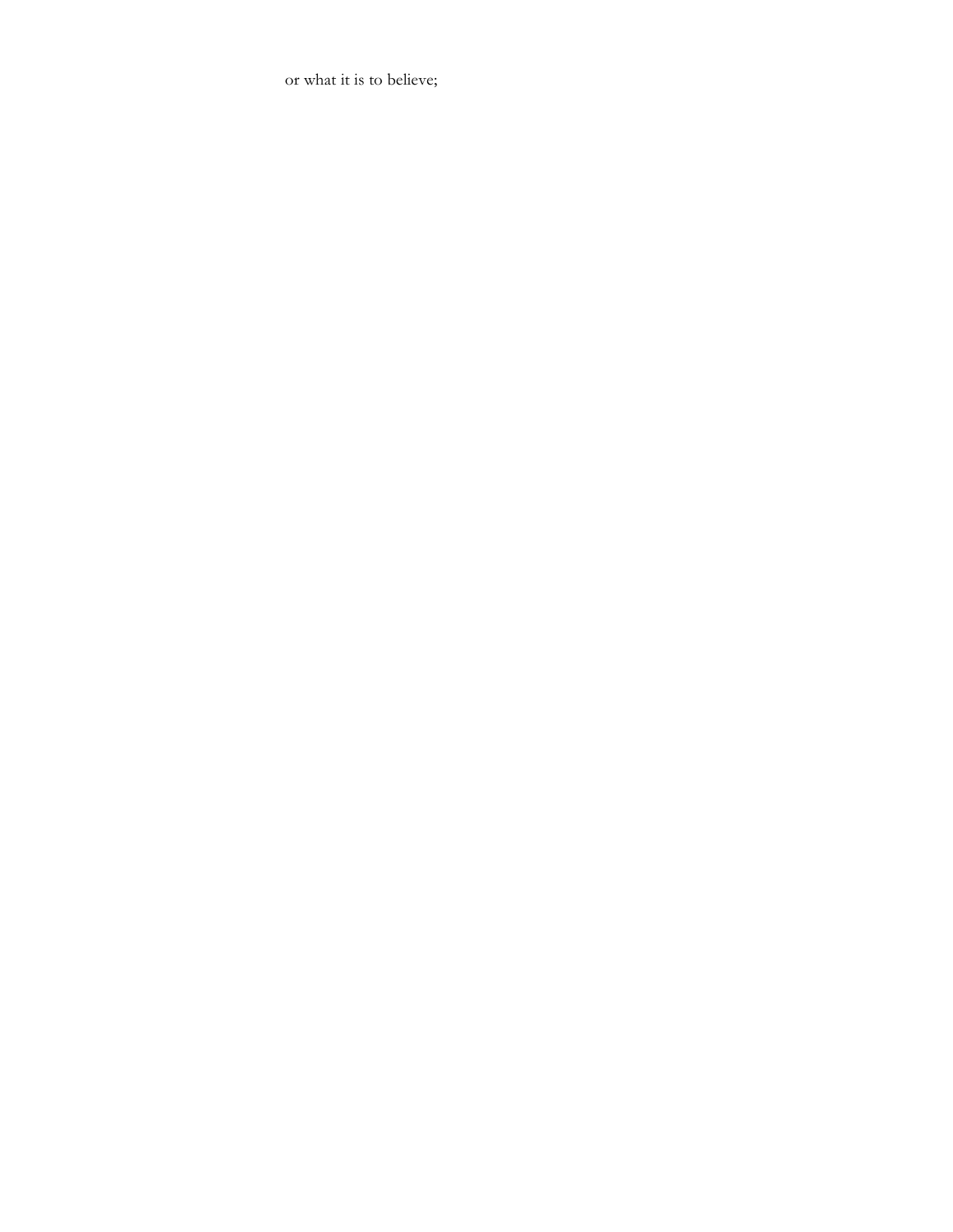## A F1FTH EARTH 1N THE STARRY HEAVENS. 109

since they perceive in themselves what is true. They were of the Lord's celestial kingdom, where all know from interior perception the truths which with us are called the truths of faith, for they are in enlightenment from the Lord; differing in this from those who are in the spiritual kingdom. That the angelic spirits of that earth were of the celestial kingdom, was also given me to see from the flaming light whence their ideas flowed; for the light in the celestial kingdom is flaming, and the light in the spiritual kingdom is white. They who are of the celesiial kingdom, when truths are talked about, say nothing more than yea, yea, or nay, nay, and never reason about ihem, as to whether they be so, or not so. They are those of whom the Lord says, *Let your discourse be, yea, yea; nay, nay : for whatsoever is more han this, cometh of evil.* Hence it is that these spirits said they do not know what is meant by having faith, or believing. They look upon this as if one should say to his companion, who sees houses or trees with his eyes, that he ought to have faith or believe that they are houses and trees, when he sees clearly that they are. Such are they who are of the Lord's celestial kingdom, and such were these angelic spirits.... We told them that there are few on our earth who have interior perception, for the reason that in their youth they learn truths and do not do them. For man has two faculties, called the understanding and the will. It is those that do not admit truths further than into the memory, and thence in some degree inio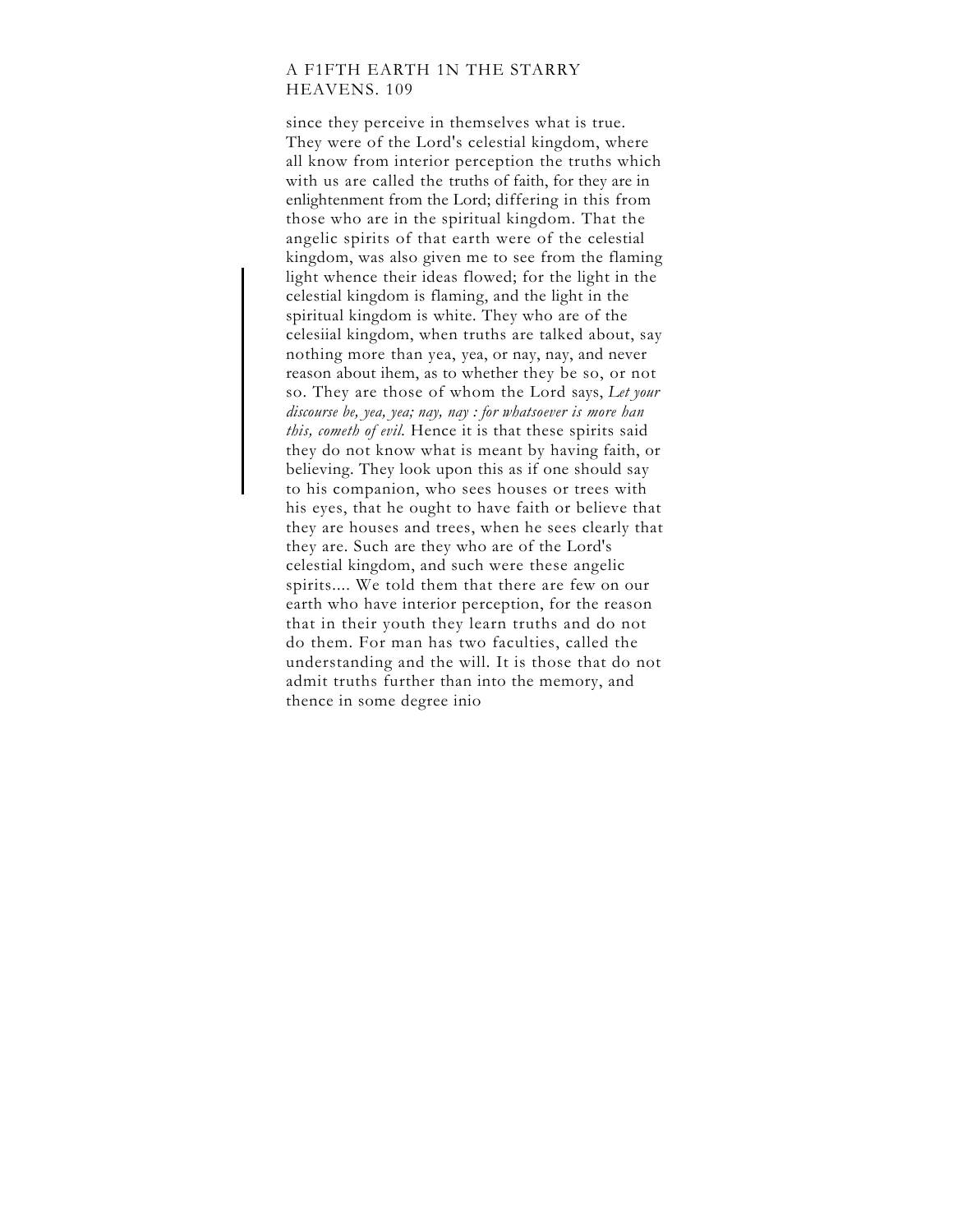"a That heaven is distinguished into two kingdoms, 0ne of which is called the celestial kingdom, and the 0ther the spiritual kingdom, n. 3887, 4138. That the angels in the celestial kingdom know innumerable things, and are vastly wiser than the angels in the spiritual kingdom, n. 2718. That the celestial angels d0 not think and speak from faith, like the spiritual angels, but from internal perception that it is so, R. 202, 597, 607, 784, 1121, 1387, 1398, 1442, 1919, 7680, 7877, 8780. That the celestial angels only say concerning the truths of faith, yea, yea; nay, nay; but that the spiritual angels reason whether it is so or is not so, n. 202, 337, 2715, 3246, 4448, 9196.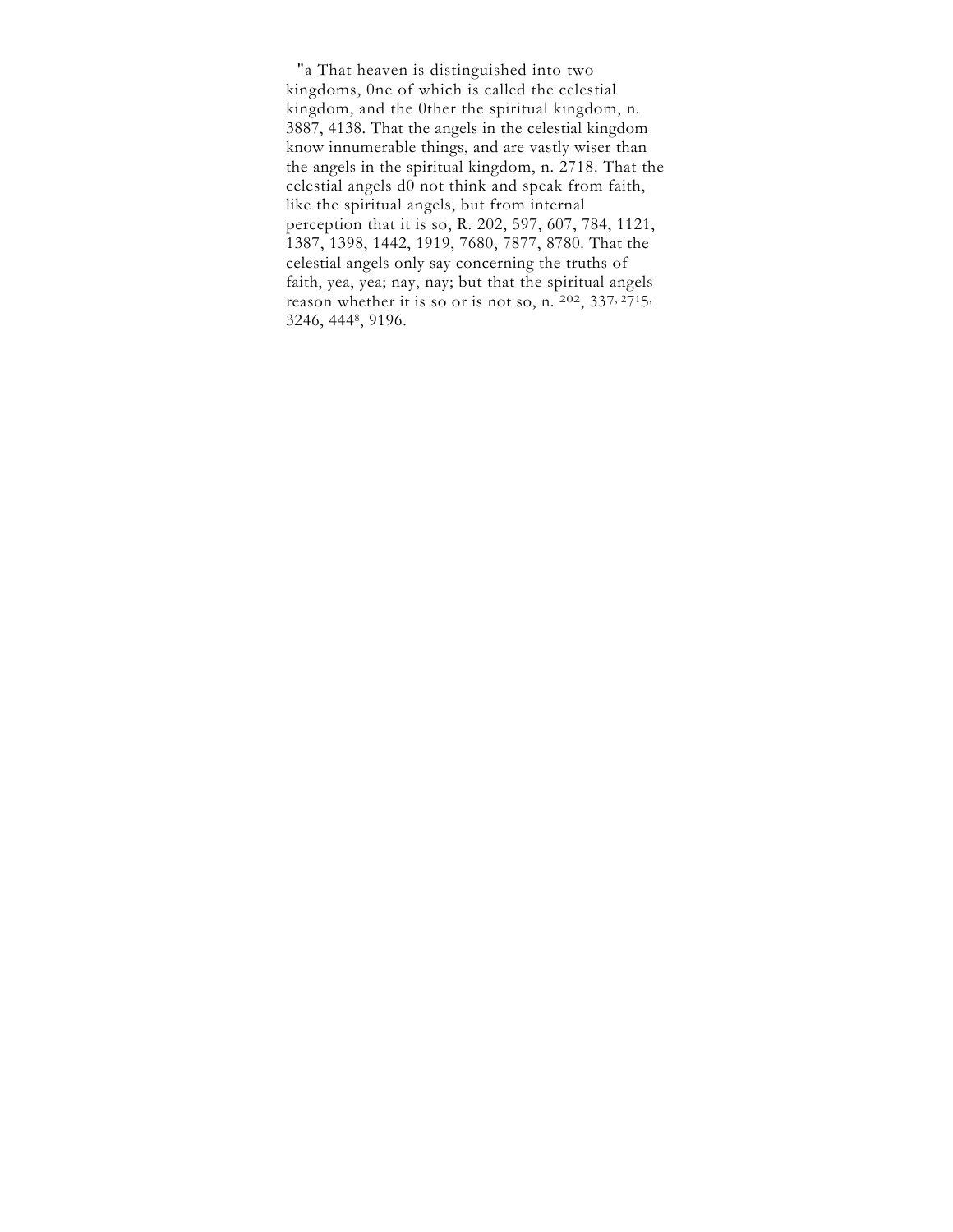### I 10 THE EARTHS 1N THE UNIVERSE.

the understanding, but not into the life, that is, into the will, who because they cannot be in any enlightenment or interior sight from the Lord, say that things are to be believed, or that faith is to be exercised, and likewise reason about them, as to whether they are true or not, not even wishing to perceive by any interior sight, or by any enlightenment through the understanding. They say thus, because with them truths are without light from heaven; and to those who see without light from heaven, falsities may appear as truths, and truths as falsities. Hence so great blindness has seized many there, that even though a man does not practise truths, or live according to them, still they say that he can be saved by faith alone — as if a man were not a man from the life and according to it, but from the knowledge of such things as are of faith, without the life. We afterward talked with them of the Lord, of love to Him, of love toward the neighbor, and of regeneration; saying that to love the Lord is to love the commandments which are from Him, that is, from love to live according to them;bbb and that love toward the neighbor is to will good and thence to do good to a fellow-citizen, to one's country, to the church, and to the Lord's kingdom; not for the sake of self, to be seen, or to acquire merit; but from affection for good.ccc Of regeneration, we said that those who are regenerated by the Lord, and bring truths immediately into life, come into interior perception concerning them; but that those who receive truths first in the memory, and then will them and do them, are they who are in faith, for they act from faith, which is then called conscience. They said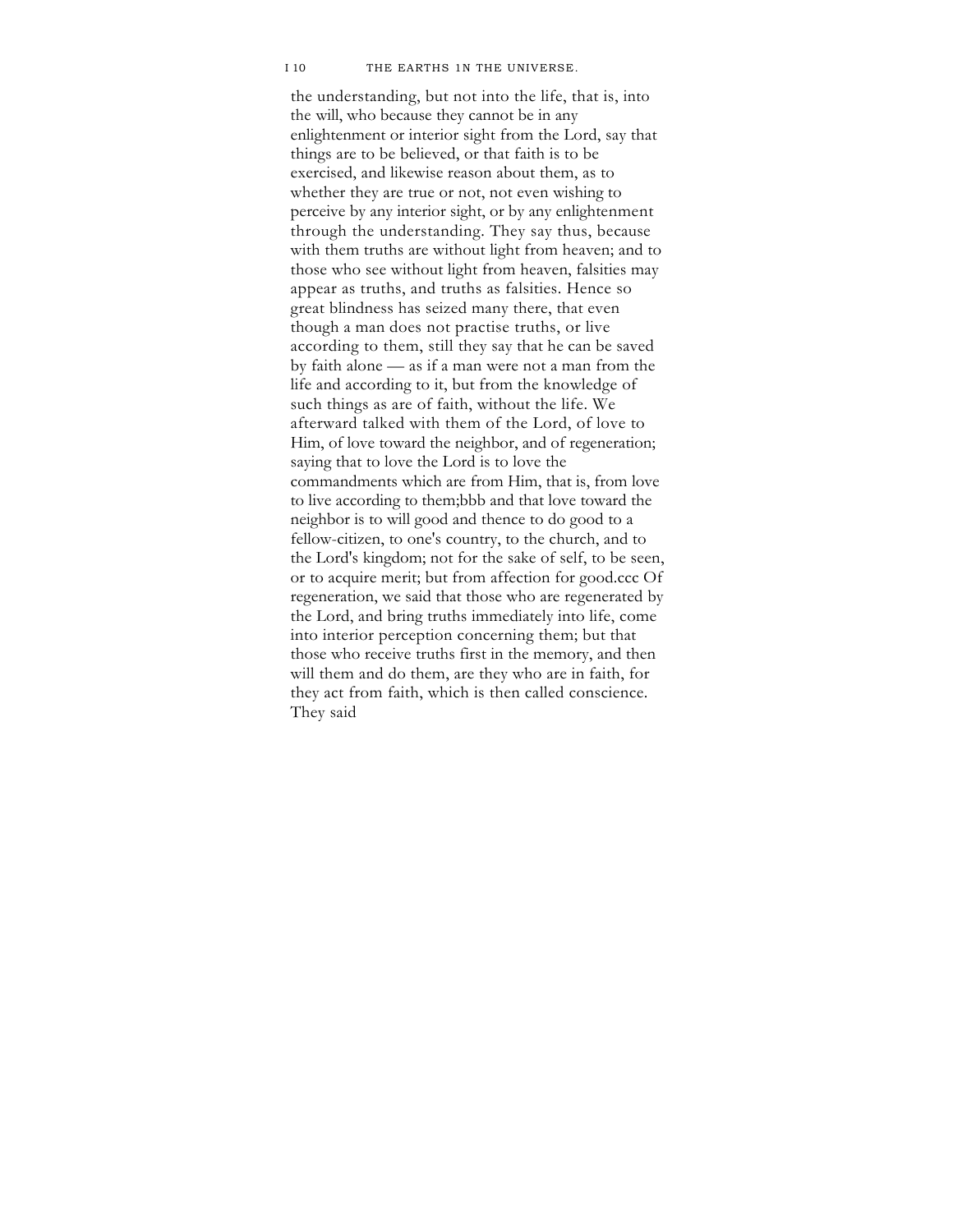*bbb* That to love the Lord is to live according to His commandments, n. 10143, 10153, 10310, 10578, 0648.

*ccc* That to love the neighbor is to do what is good, just, and right in every work and in every function, from affection for what is good, just, and right, n. 8120-8122, 0310, 10336. That the life of love toward the neighbor is a life according to the Lord's commandments, n. 3249.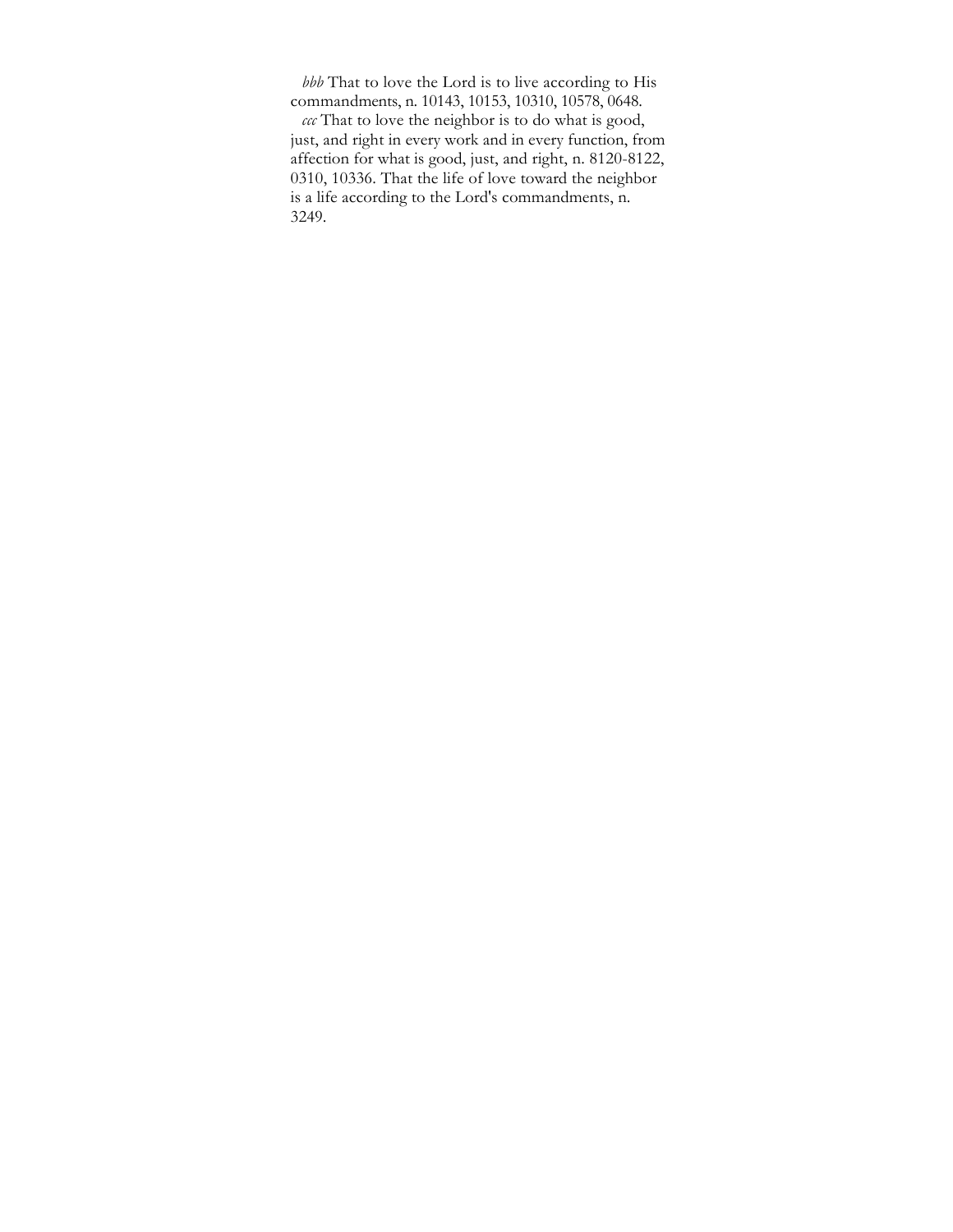# A FIFTH EARTH 1N THE STARRY HEAVENS. I I I

that they perceived that these things are so, and thus also what faith is. I spoke with them by spiritual ideas, by which such things can be presented and comprehended in light.

170. These spirits with whom I thus far spoke, were from the northern part of their earth. I was then conducted to others, who were from the western part. These also, wishing to find out who and what I was, said at once that there was nothing in me but what was evil, thinking that thus I should be deterred from drawing nearer. It was perceived that this was their manner of addressing all who come to them. But it was given me to answer that I well knew it was so, and that in them likewise there was nothing but evil; because every one is born into evil and therefore whatever comes from a man, spirit, or angel, as from what is his own, or from his proprium, is nothing but evil, since all ihe good there is in any one is from the Lord. From this they perceived that I was in the truth, and I was permitted to talk with them. They then showed me their idea of evil in man, and of good from the Lord, how they are separated from each other. They placed one near the other, so as almost to touch, but still distinct, and yet linked as it were together in an indescribable way; so that the good led the evil, and so restrained it that it was not permitted to act of its own pleasure; and thus the good bent the evil whither it would, without the evil on its part being aware of it. In this manner they represented the dominion of good over evil, and at the same time a state of freedom. They then asked how the Lord appeared to angels from our earth. I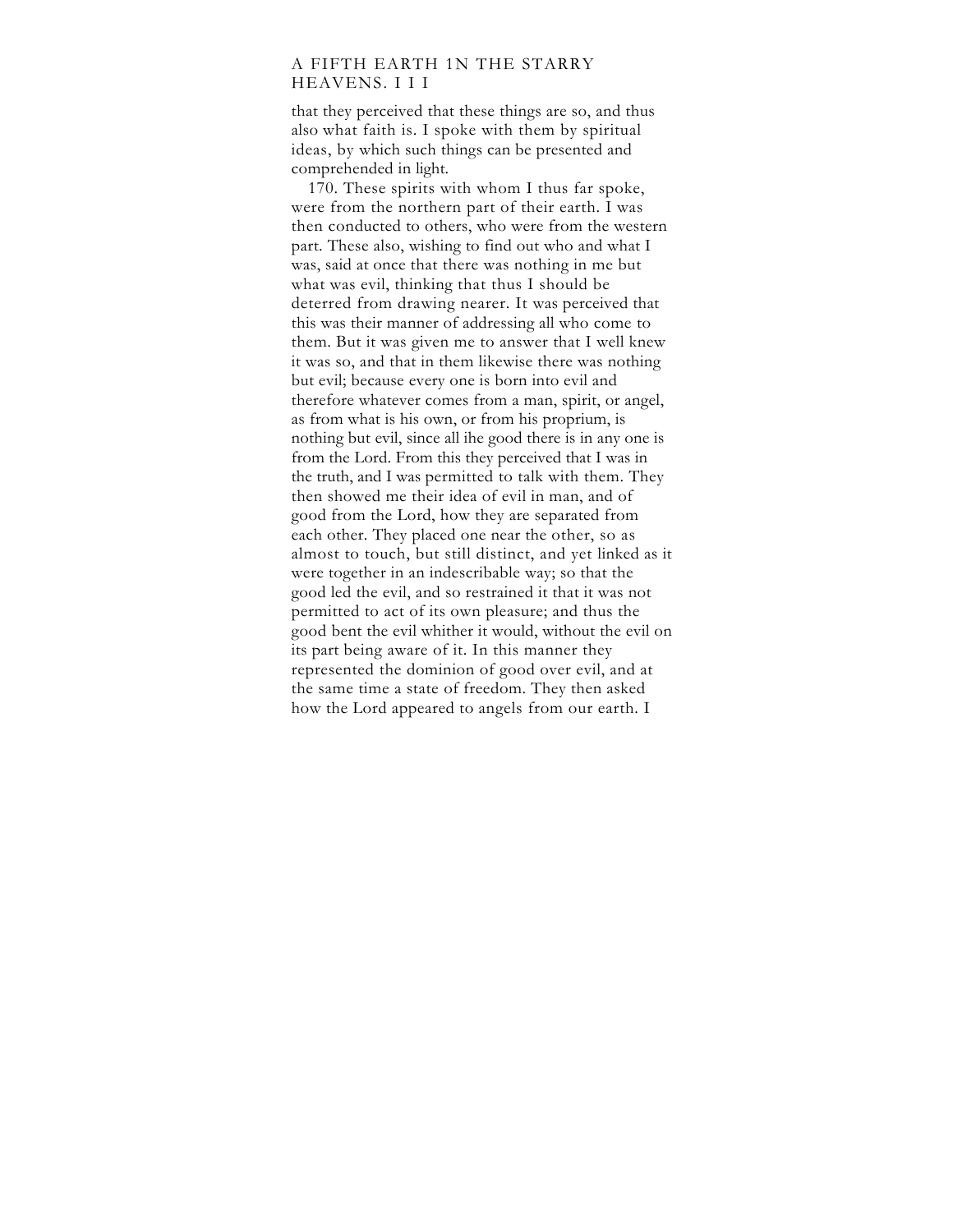said that He appears in the Sun as Man, encompassed therein with solar fire as it were, from which the angels in the heavens have all their light; and that the heat proceeding therefrom is the Divine good, and that the light proceeding therefrom is the Divine truth, both from the Divine love, which is the fire that appears around the Lord in that Sun. That Sun however appears only to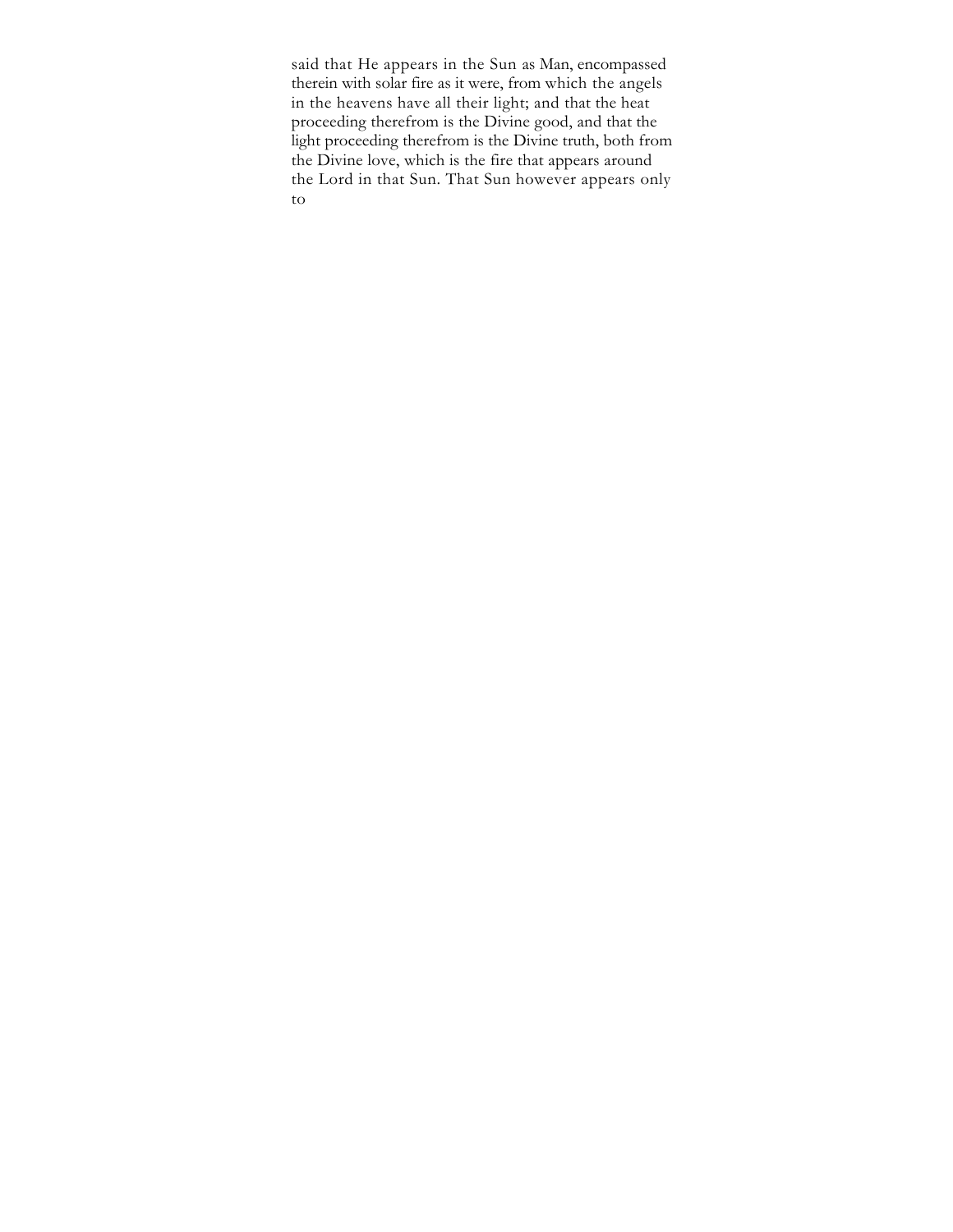### I I2 THE EARTHS IN THE UNIVERSE.

the angels in heaven, and not to the spirits who are beneath; since the latter are more remote from the reception of the good of love and the truth of faith than the angels who are in the heavens (see above, n. 40). Their being moved to ask about the Lord, and about His appearance before the angels from our earth, was because it .then pleased the Lord to present Himself before ihem, and to reduce to order the things that had been disturbed there by the evil spirits of whom they complained. Moreover it was that I might see these things, that I was conducted thither.

171. There was then seen a dark cloud toward the east, descending from on high, which in descending gradually appeared bright and in the human form; and this form at length appeared in a flaming radiance, around which were little stars of the same color. In this manner the Lord presented Himself before the spirits with whom I was speaking. To this Presence were then gathered together from every side all the spirits who were there; and when they came, the good were separated from the evil, the good to the right and the evil to the left, and this at once, as of their own accord. And those on the right were arranged according to the quality of their good, and those 0n the left according to the quality of their evil. The good were then left to form a heavenly society among themselves; but the evil were cast into the hells. I saw afterward that this flaming radiance descended quite deep into the lower parts of the earth there; and then it appeared, now flamy verging to brightness, now bright verging to darkness, and now in darkness. And I was told by angels that the appearance is according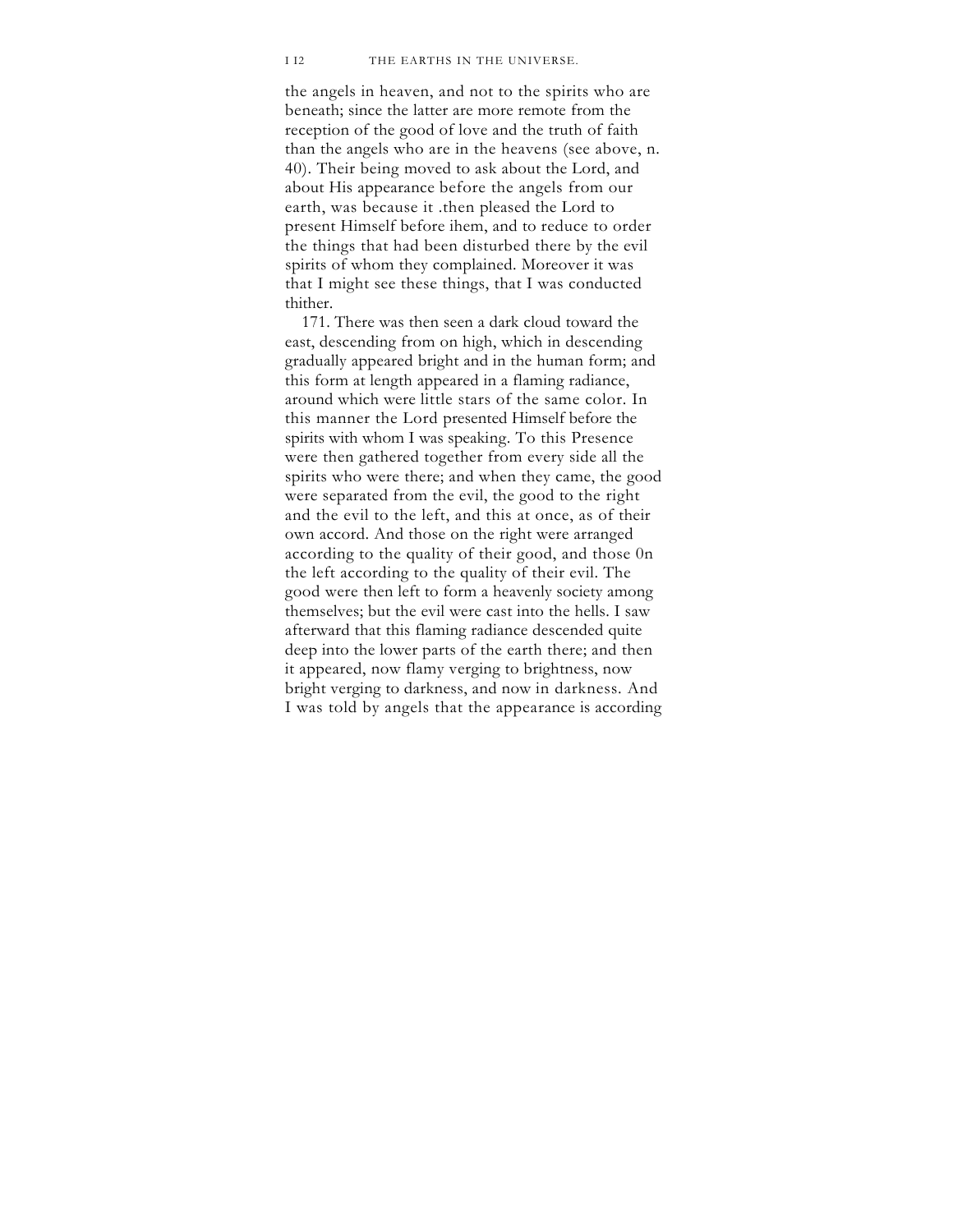to the reception of truth from good, and of falsity from evil, with those who inhabit the lower parts of that earth; and that the flamy radiance itself by no means underwent such variations. They said also that the lower parts of that earth were inhabited as well by the good as by the evil; but well separated, in order that the evil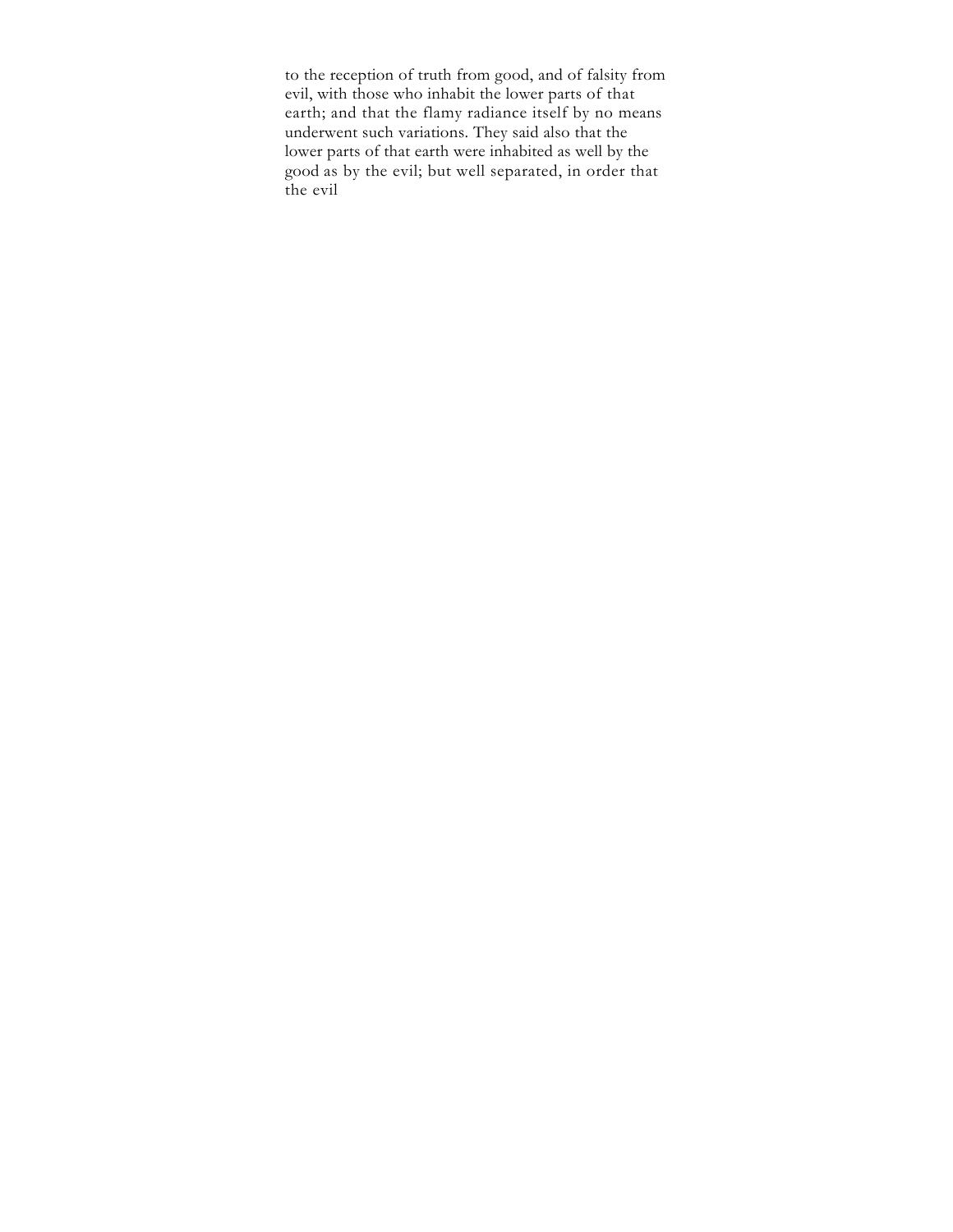# A FIFTH EARTH IN THE STARRY HEAVENS. I I 3

might be ruled through the good by the Lord. They added that the good were by turns taken up thence into heaven by the Lord, and others succeed in their place, and so on continually. In that descent the good were in like manner separated from the evil, and all things were reduced to order. For the evil, by various arts and crafty devices, had introduced themselves into the dwellings of the good there, and infested them; and this was the cause of the present visitation. That cloud, which in descending gradually appeared bright and in the human form, and then as a flamy radiance, was an angelic society, in the midst of which was the Lord. From this it was manifest what is meant by the Lord's words in the Evangelists, where He speaks of the final judgment —" That He will come with the angels in the clouds of heaven with glory and power."

172. Afterward some monkish spirits were seen, those in fact who had been travelling monks or missionaries in the world, and who have been spoken of above; and a crowd of spirits was also seen, who were from that earth, most of them evil, whom they had drawn over and seduced to their side. These were seen at the eastern quarter of that earth, from which they drove away the good, who beto0k themselves to the northern side of that earth, and have been spoken of above. That crowd, together with their seducers, was collected into one body, to the number of some thousands, and then separated, the evil being cast into the hells. With one monkish spirit I was also permitted to speak, and to ask what he was doing tbere. He said that he was teaching them about the Lord. What further? I asked. About heaven and hell. What further? About having faith in all that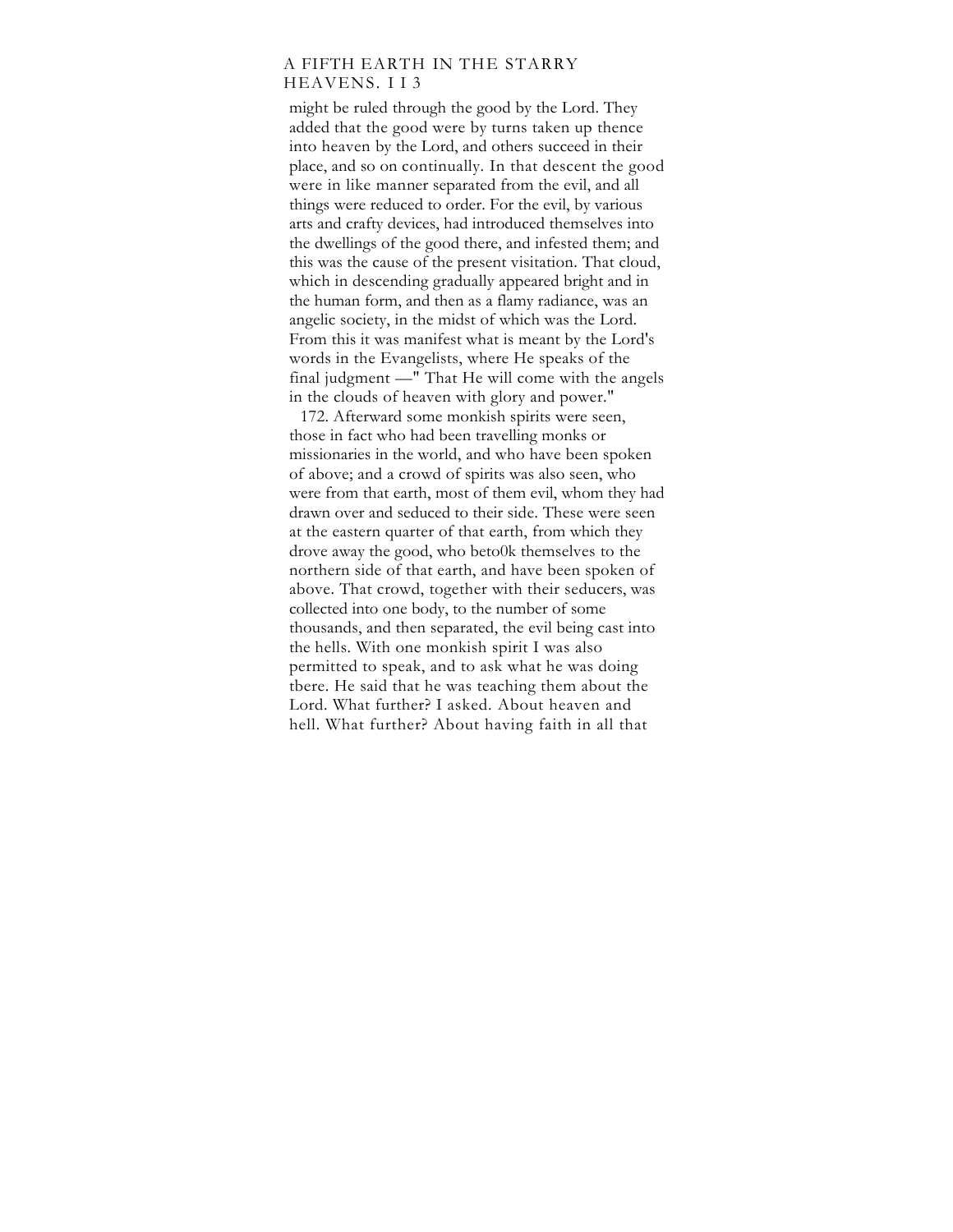he should say. What further? About the power of remitting sins, and of opening and shutting heaven. He was then examined as to what he knew of the Lord, of the truths of faith, of the remission of sins, of man's salvation, and of heaven and hell; and it was found that he knew scarcely anything, but was in ob-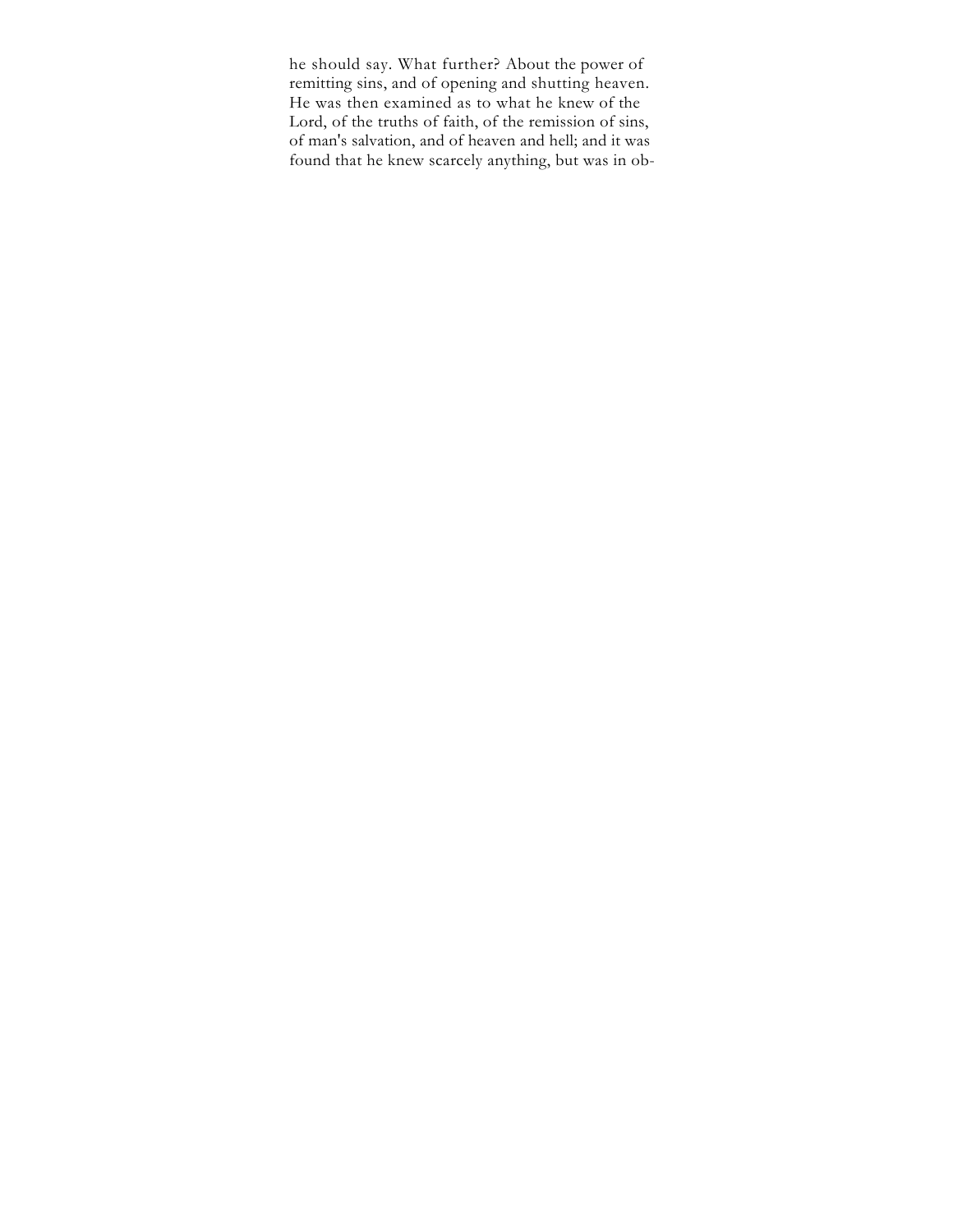#### I 1 4 THE EARTHS IN THE UN1VERSE.

scurity and falsity concerning each and every thing; and that he was possessed solely by the lust of gain and dominion, which he had contracted in the world and brought with him. He was therefore told that as he had wandered thither led by that lust, and as he was so ignorant as to doctrine, he could not but take away the heavenly light that was with the spirits of that earth and bring in the darkness of hell, and so cause hell to rule among them, and not the Lord. He was moreover cunning in seducing, but stupid as to the things of heaven. Because he was of this nature, he was then cast into hell. Thus were the spirits of that earth liberated from these spirits.

173. Among other things the spirits of that earth said that those strangers, who, as has been said, were monkish spirits, exhorted them with all earnestness to live in society together, and not separate and by themselves. For spirits and angels dwell and live together in like manner as in the world; those who have lived as a community in the world, also live as a community in the other life; and those who have lived separated into households and families, live separated there also. These spirits when they lived on their earth as men, dwelt separate, household by household, family by family, and so tribe by tribe, and hence did not know what it was to dwell in society together. When therefore it was told them that those strangers tried to persuade them to this for the purpose of gaining rule or dominion over them, as they could in no other way subject them to themselves and make slaves of them, they answered that they knew nothing about rule and dominion. That they flee at the mere idea of rule and dominion, I observed when one of them, who accompanied us back, fled away at the first sight of the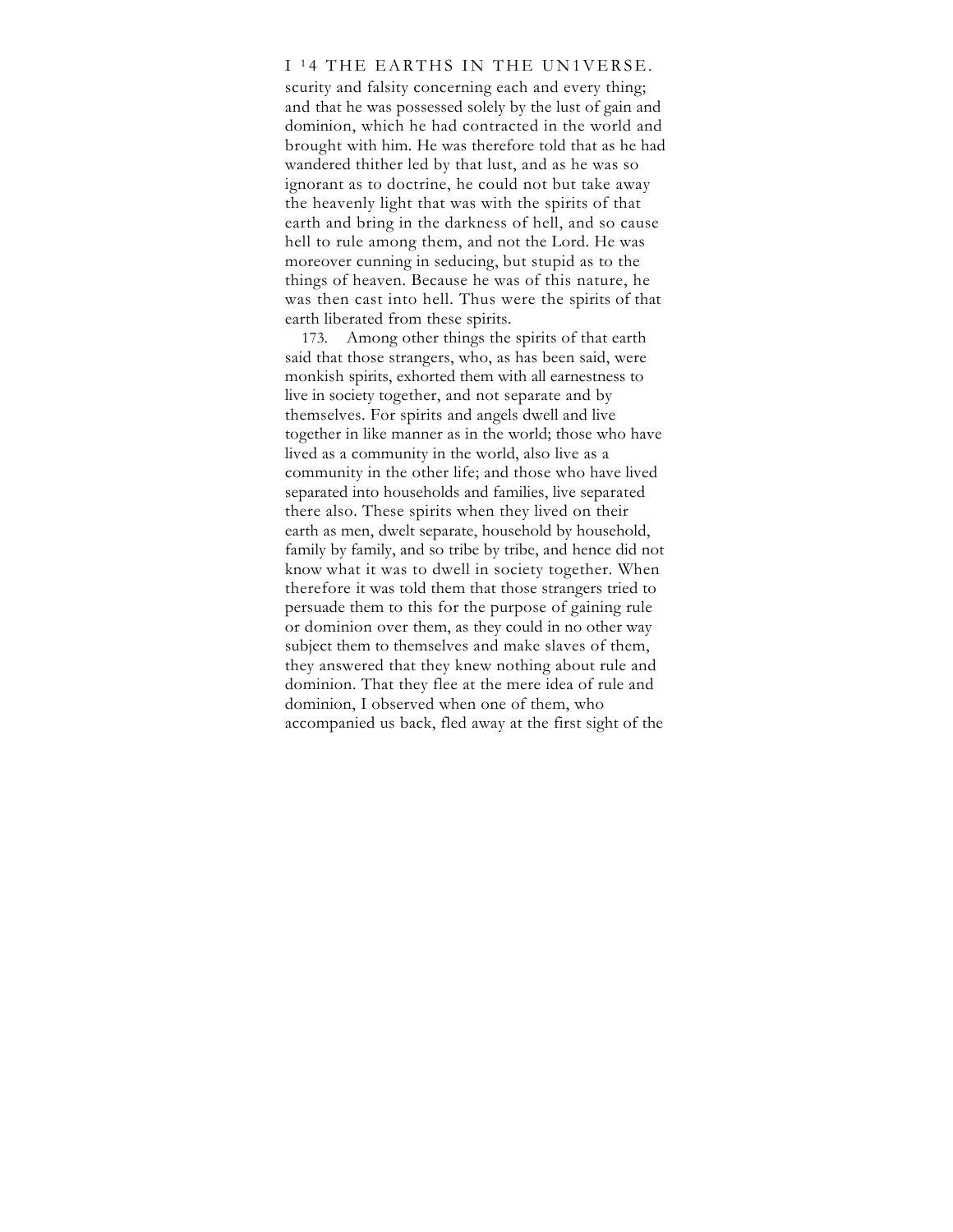city which I showed him, in which I lived, and was seen no more.

174. I then conversed with the angels with me concerning rule, to this effect — that there are two kinds of rule, one of neighborly love, and the other of self-love; and that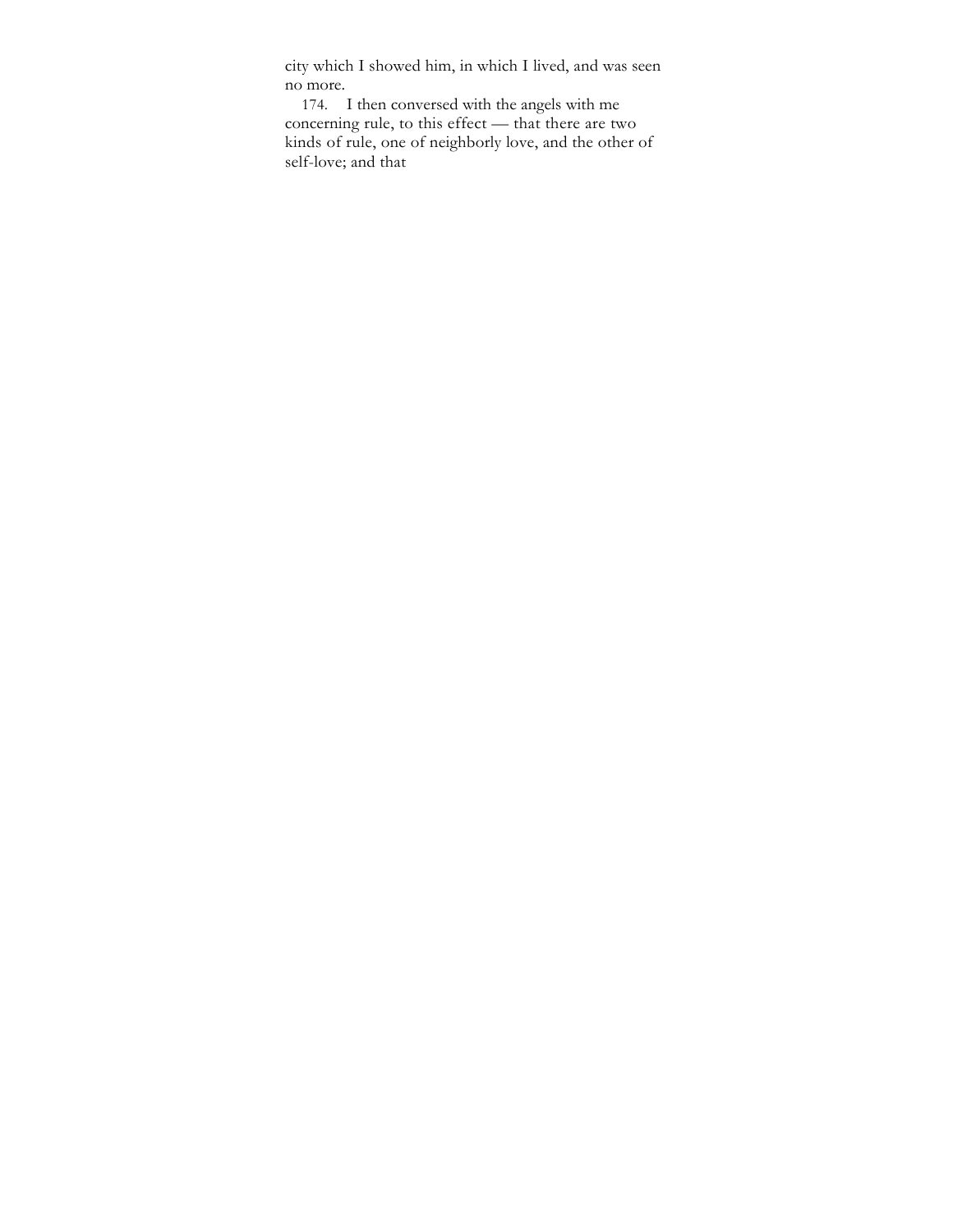## A FIFTH EARTH 1N THE STARRY HEAVENS. I 15

the rule of neighborly love exists among those who dwell separated into households, families, and tribes; but the rule of self-love among those who dwell in a community. Among those who live separated into households, families, and tribes, he who is the father of the tribe rules, and under him the fathers of families, and under these the fathers of the several households. He is called the father of the tribe, from whom are the families, and the households of the families. But all these rule from love, as that of a father toward his children. He teaches them how to live, does good to them, and as far as he can, gives them of his own. It never comes into his mind to subject them to himself as subjects or servants, but he loves to have them obey, as sons obey their father. And as this love increases in descending, as is known, the father of a tribe acts from a more interior love than the father himself from whom they are immediately descended. Such also is the rule in the heavens, since such is the Lord's rule; for His rule is from the Divine love toward the whole human race. But the rule of self-love, which is opposite to the rule of neighborly love, began when man alienated himself from the Lord. For, as far as man does not love and worship the Lord, s0 far he loves and worships himself, and so far also he loves the world. Of necessity, then, for their safety, the tribes with their families and households formed themselves into one body, and established governments under various forms. For as self-love grew, evils of every kind increased, such as enmity, envy, hatred, revenge, cruelty, and deceit, against all who opposed it. For from the proprium in which are those who are in self-love, nothing but evil springs, inasmuch as man's proprium is nothing but evil, and being evil, does not receive good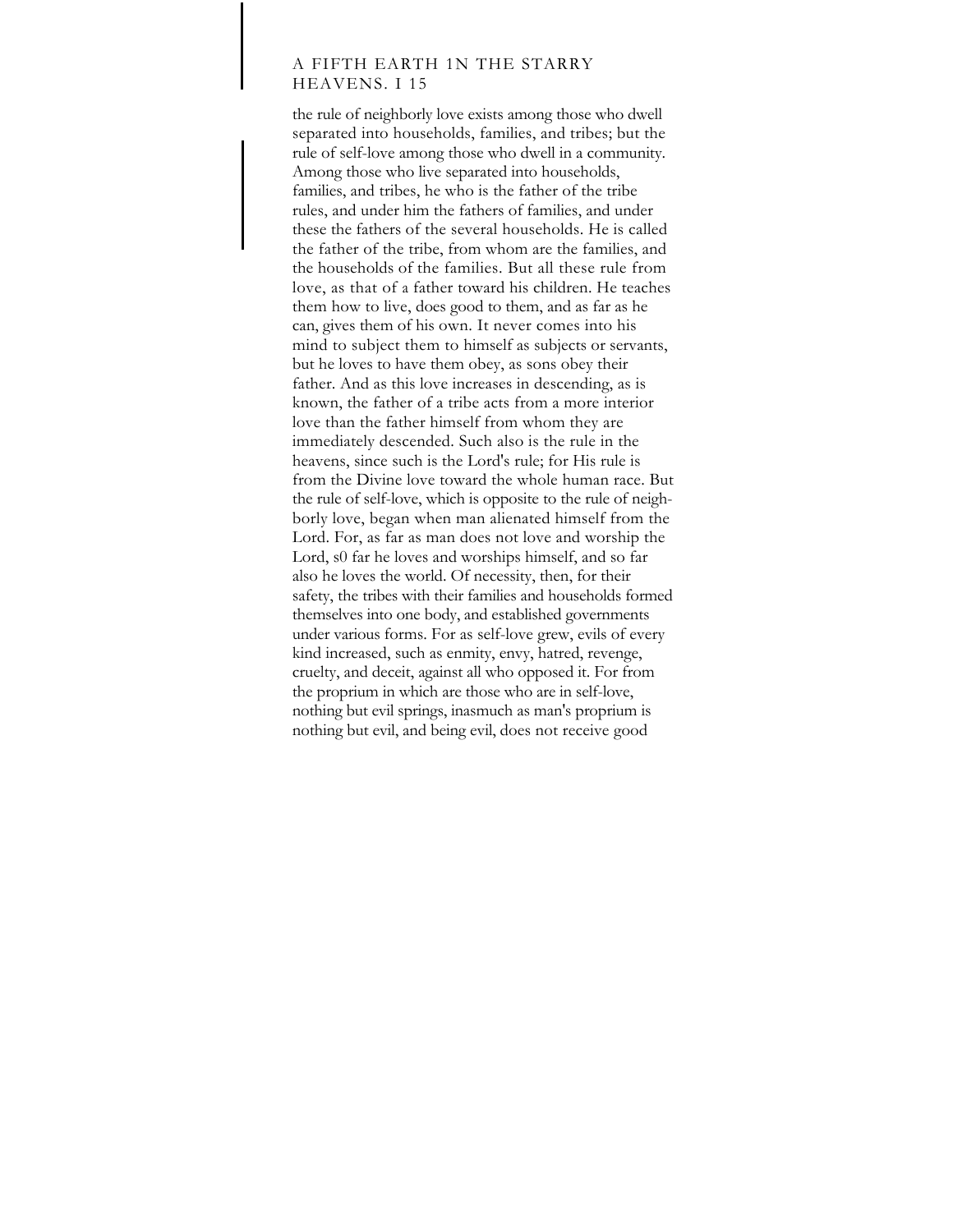from heaven. Hence self-love, while it rules, is the father of all such evils.ddd And that love is

*ddd* That man's proprium, which he derives from his parents, is nothing but dense evil, n. 20, 215, 731, 874, 876, 987, 047, 2307, 2318, 3518, 3701, 3812, 8480, 8550, 0283, 0284, 0286, 0731. That man's proprium is to love self above God, and the world above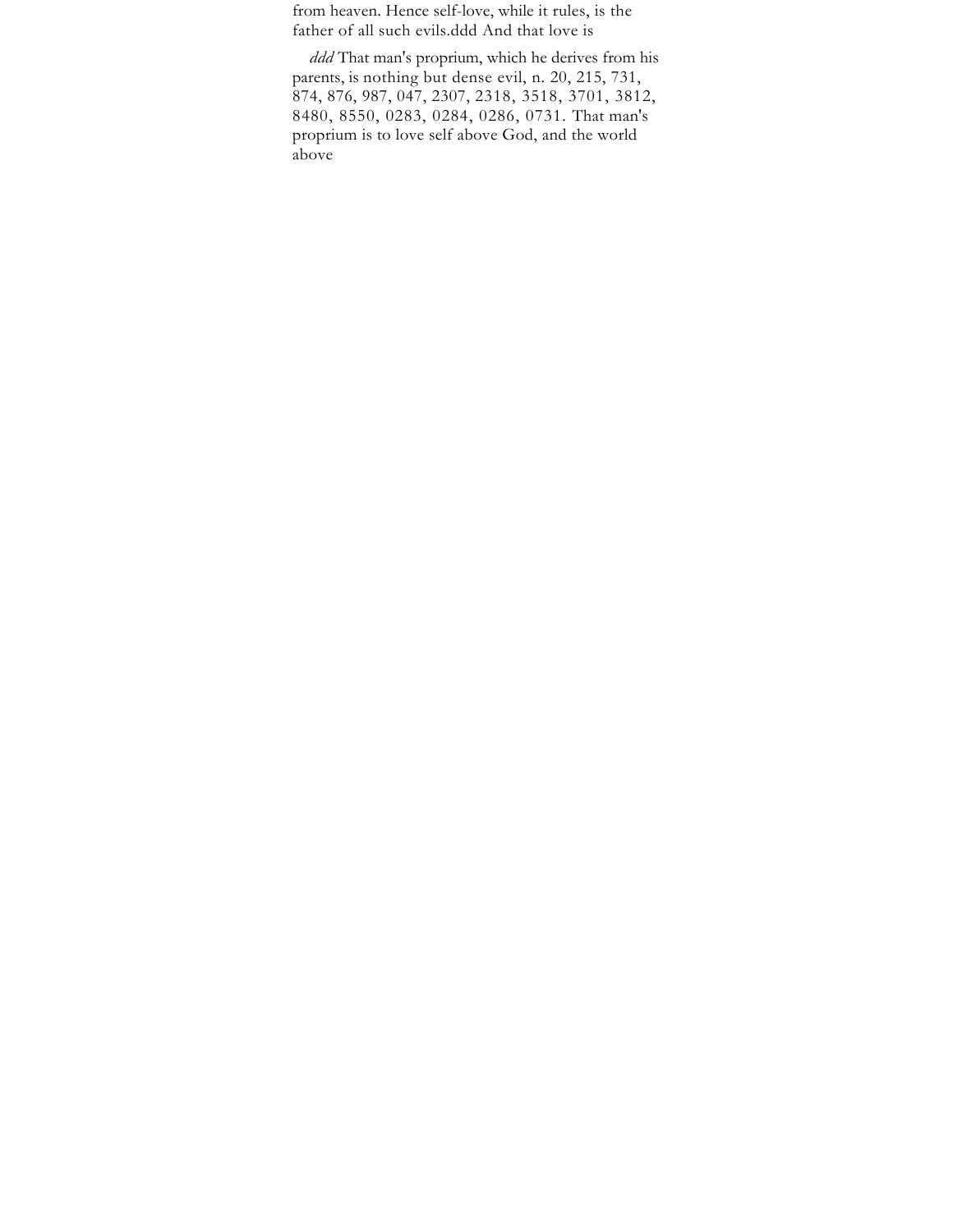#### I 16 THE EARTHS IN THE UNIVERSE.

also of such a nature that as far as it has full rein, it rushes on, until at length every one possessed by it wishes to rule over all others in the whole world, and to possess all the goods of others. Nay, even this is not enough, but he wishes to rule over the whole heaven as may be evident from the Babylon of this day. Such then is the rule of self-love, from which the rule of neighborly love differs as much as heaven does from hell. But however great such rule of self-love is in communities or in kingdoms and empires, still even in these is found also the rule of neighborly love among those who are wise from faith in and love to God; for these love the neighbor. That these also dwell in the heavens distinguished into tribes, families, and households, although in societies together, but according to spiritual affinities, which are those of the good of love and the truth of faith, will by the Divine mercy of the Lord be told elsewhere.

175. I afterward questioned those spirits about various things on the earth from which they were, and first about their Divine worship and revelation. In regard to worship they said that the tribes with their families assemble at one place every thirtieth day, and hear preaching; and that the preacher then, from a pulpit raised a little above the ground, teaches them Divine truths, which lead to good of life. As to revelation they said that it came in the early morning, in a state midway between sleep and wakefulness, when they are in interior light not yet disturbed by the bodily senses and by worldly things; that they then hear angels

heaven, and to make the neighbor of no account in comparison with one's self, except 0nly for the sake of self, when he thus regards him as himself; thus that it is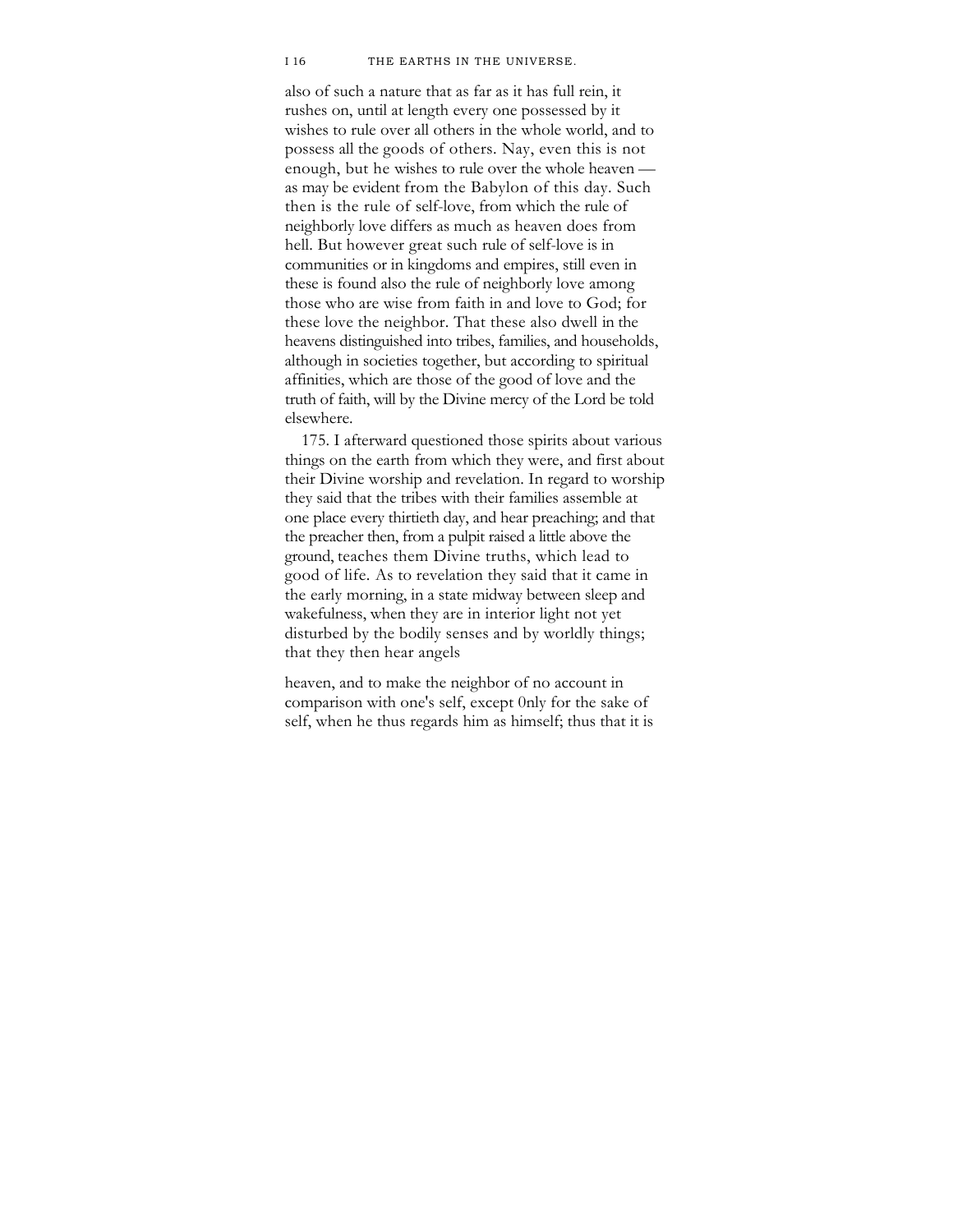the love of self and the world, n. 694, 731, 4317, 5660. That from the love of self and the world, when they rule, all evils arise, n. 1307, 1308, 1321, 1594, 1691, 3453, 7255, 7376, 7480, 7488, 8318, 9335, 9348, 10038, 0742. What contempt of others, enmity, hatred, revenge, cruelty, and deceit are, n. 6667, 7372-7374, 9348, 0038, 10742i and that from these evils is every falsity, n. 047, 10283, 10284, 0286.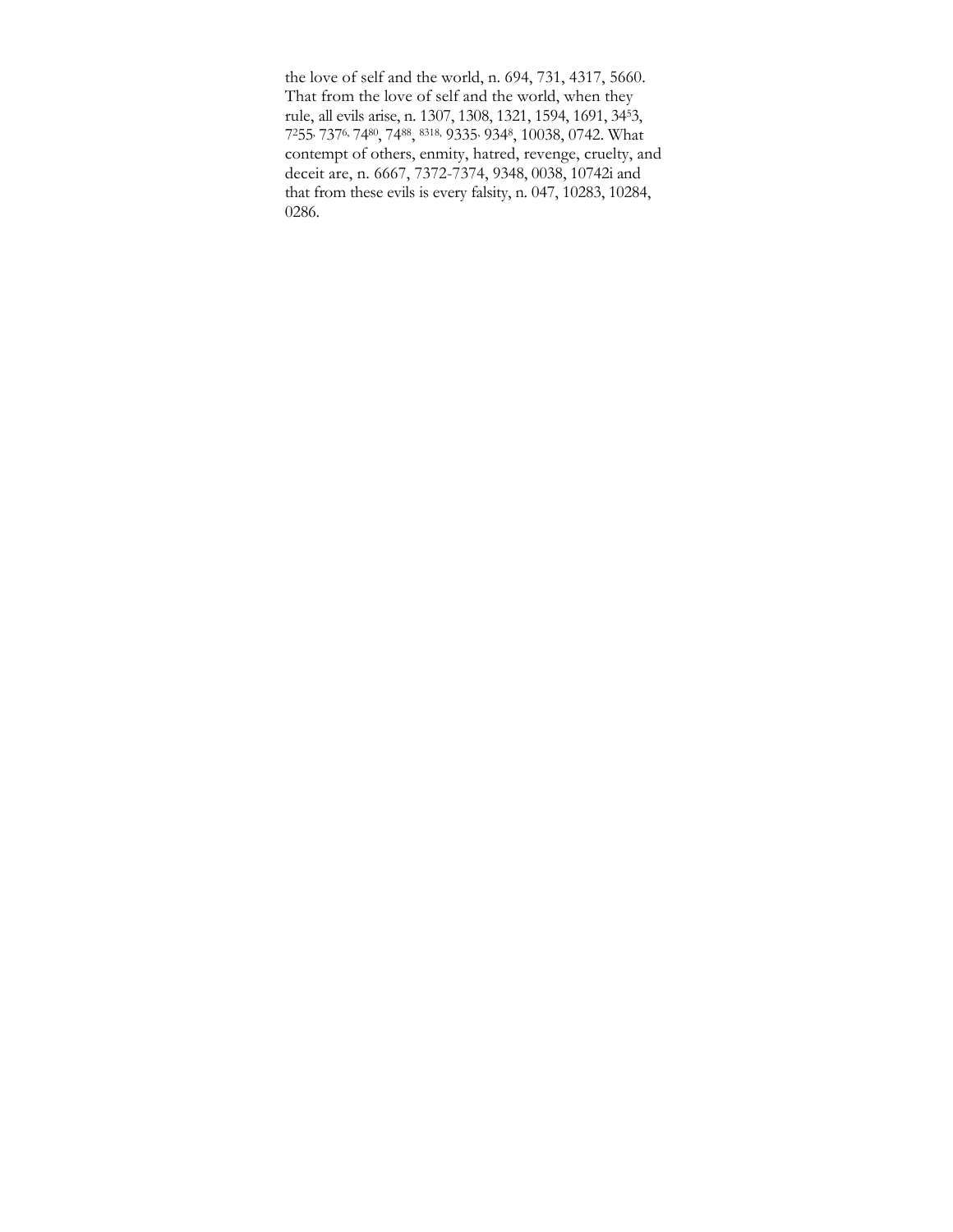## A FIFTH EARTH 1N THE STARRY HEAVENS. 117

of heaven speaking of Divine truths, and of a life according to them; that when they awaken, an angel in a white garment appears to them by the bedside, who then suddenly vanishes from their sight; and that from this they know that what they have heard is from heaven. In this way Divine vision is distinguished from vision not Divine; for in vision not Divine no angel appears. They added that revelations are made in this manner to their preachers, and sometimes to others.

176. To an inquiry concerning their houses, they said that they are low, of wood, with a flat roof, around which project eaves sloping downward; and that in the front part dwell the husband and wife, in the next adjoining part tbe children, and after them the maid-servants and men-servants. Of their food they said that they drink milk with water, and that they have the milk from cows, which are woolly like sheep. Of their manner of life they said that they walk naked, and that to them nakedness is no matter of shame; als0 that their social intercourse is with those who are within the same families.

177. In regard to the sun of their earth they said that it appears flamy to the inhabitants, that their year is two hundred days, and that a day is equal to nine hours of our time, as they concluded from the length of the days of our earth, perceived in me; and further, that they have perpetual spring and summer; and that thus the fields are blooming and the trees bearing fruit all the year round. This is because their year is so short, being equal only to seventy-five of our days; and where the years are so short, the cold does not stay long in winter, nor the heat in summer, and so the ground is continually in verdure.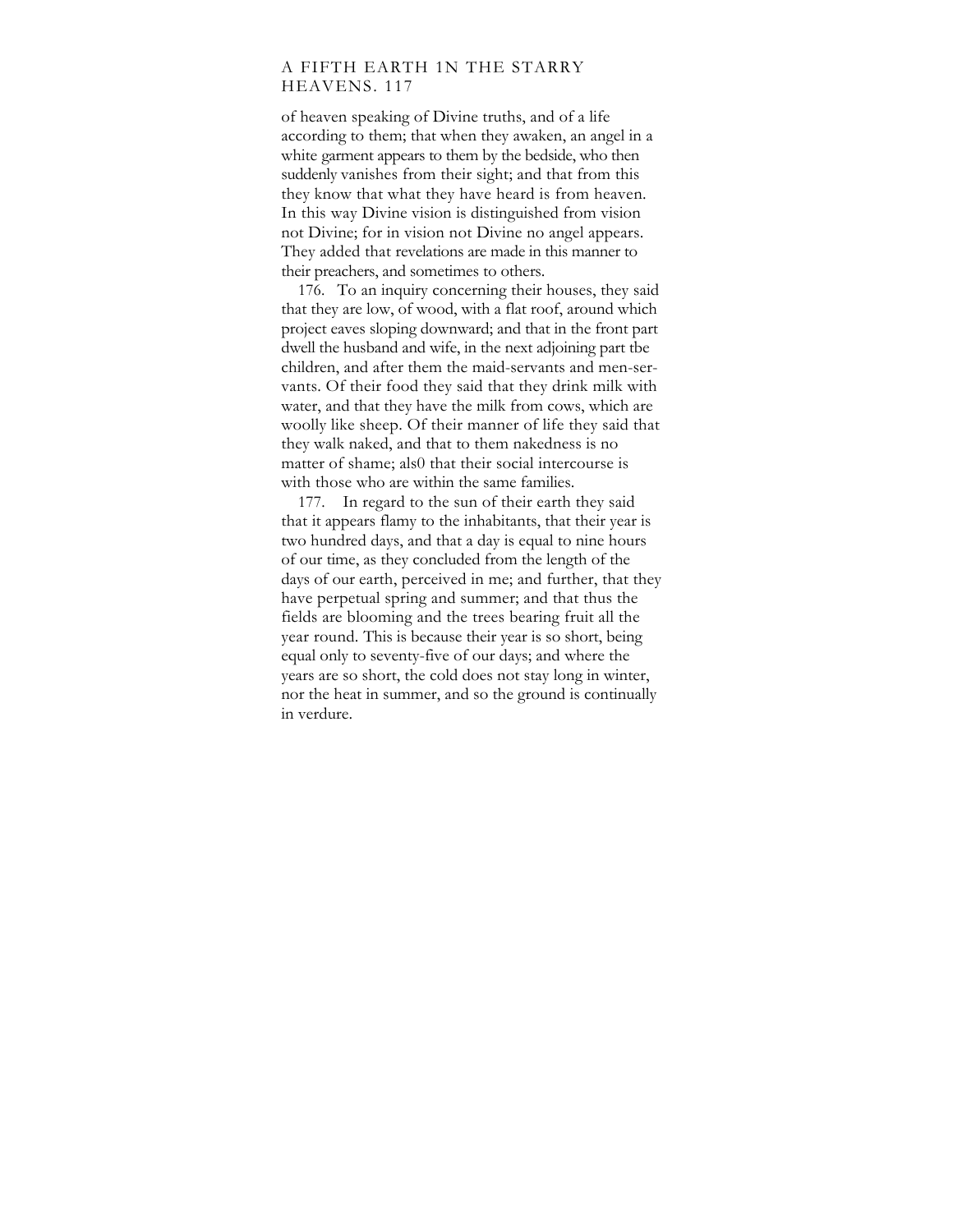178. In regard to betrothals and marriages on their earth, they said that a daughter, on arriving at a marriageable age, is kept at home and is not permitted to go out until the day on which she may be married; and that she is then conducted to a certain nuptial house, to which als0 other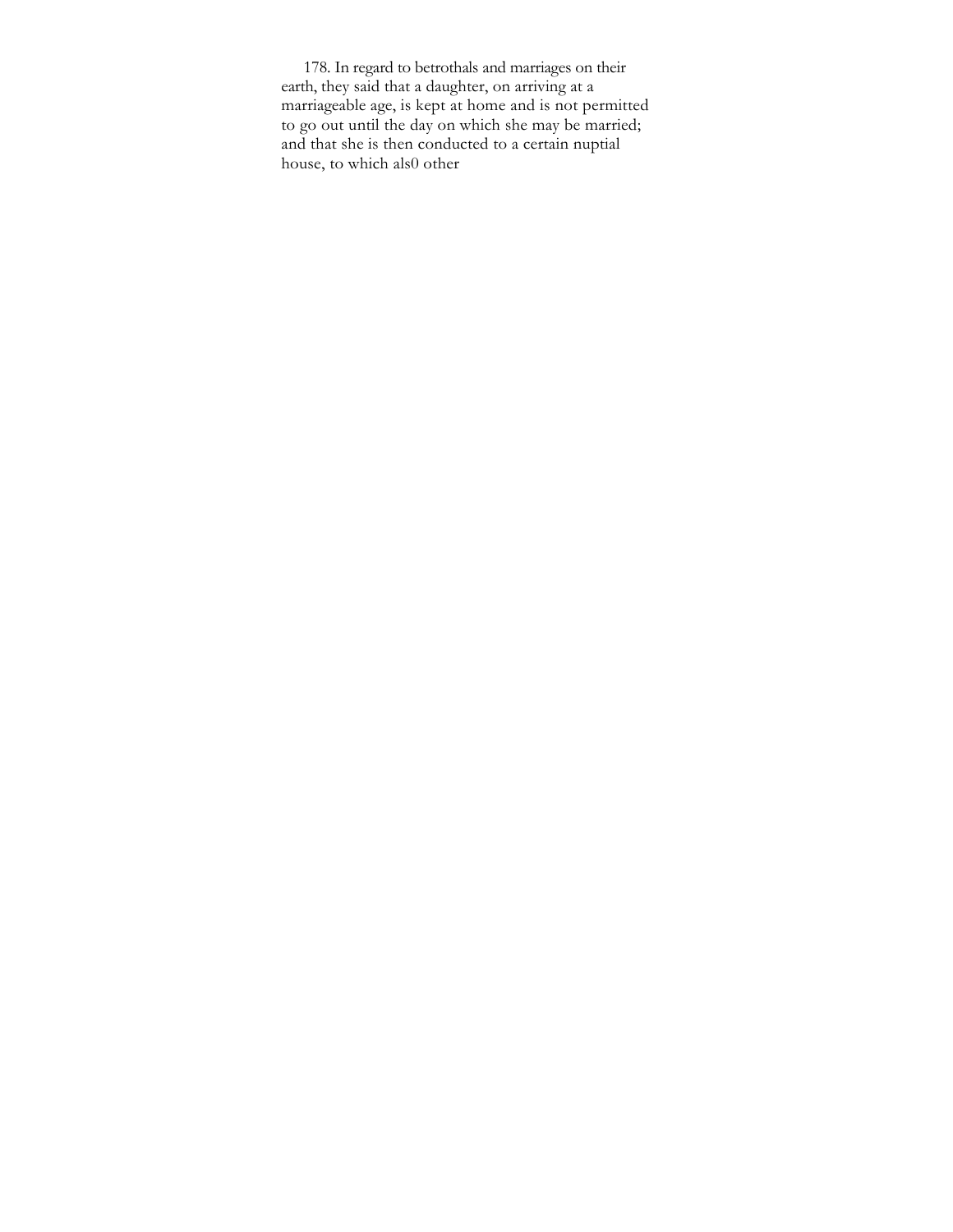marriageable maidens are led; and there they are placed behind a table reaching up to their waists, so that they appear naked as to the breast and face; and that then young men come there to choose for themselves each a wife. And when a young man sees one that seems suited to him, and to whom his heart draws him, he takes her by the hand. If she then follows, he leads her to a house prepared for her, and she becomes his wife. For they see from the faces whether they agree in mind; since there the face of every one is the index of the mind, and in no way does it dissemble and deceive. That all things may be done decently, and with no wantonness, an old man sits behind the maidens, and an old woman at their side, to have a care. There are many such places to which the maidens are led, and at stated times, that the young men may have opportunity for ch00sing. For if they do not find a maiden suited to them in one place, they go to another; and if not at 0ne time, they return at another. They said further that a husband has only one wife, and never more than one, because this is contrary to I 18 THE EARTHS IN THE UNIVERSE.